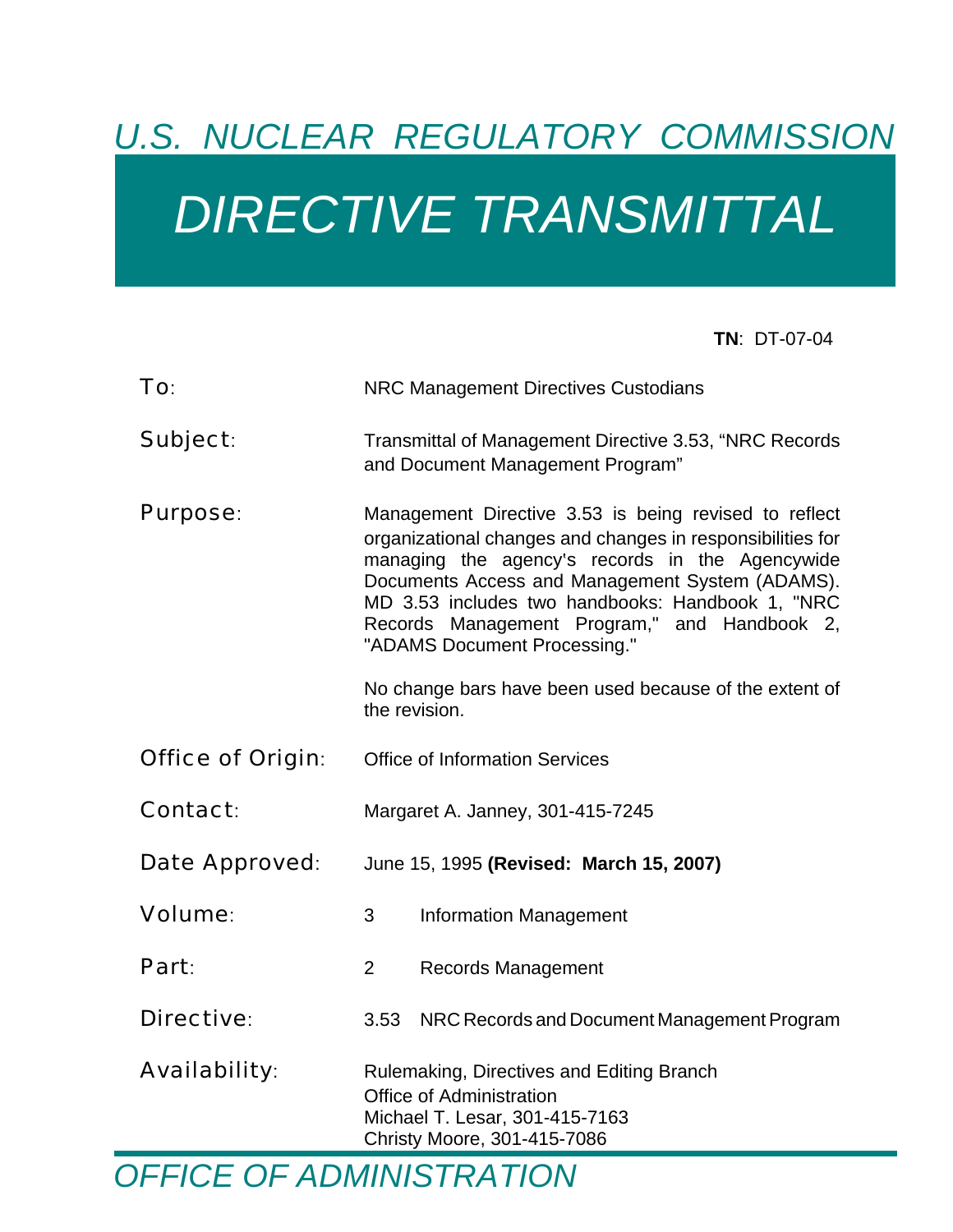# NRC Records and Document Management Program

# **Directive** 3.53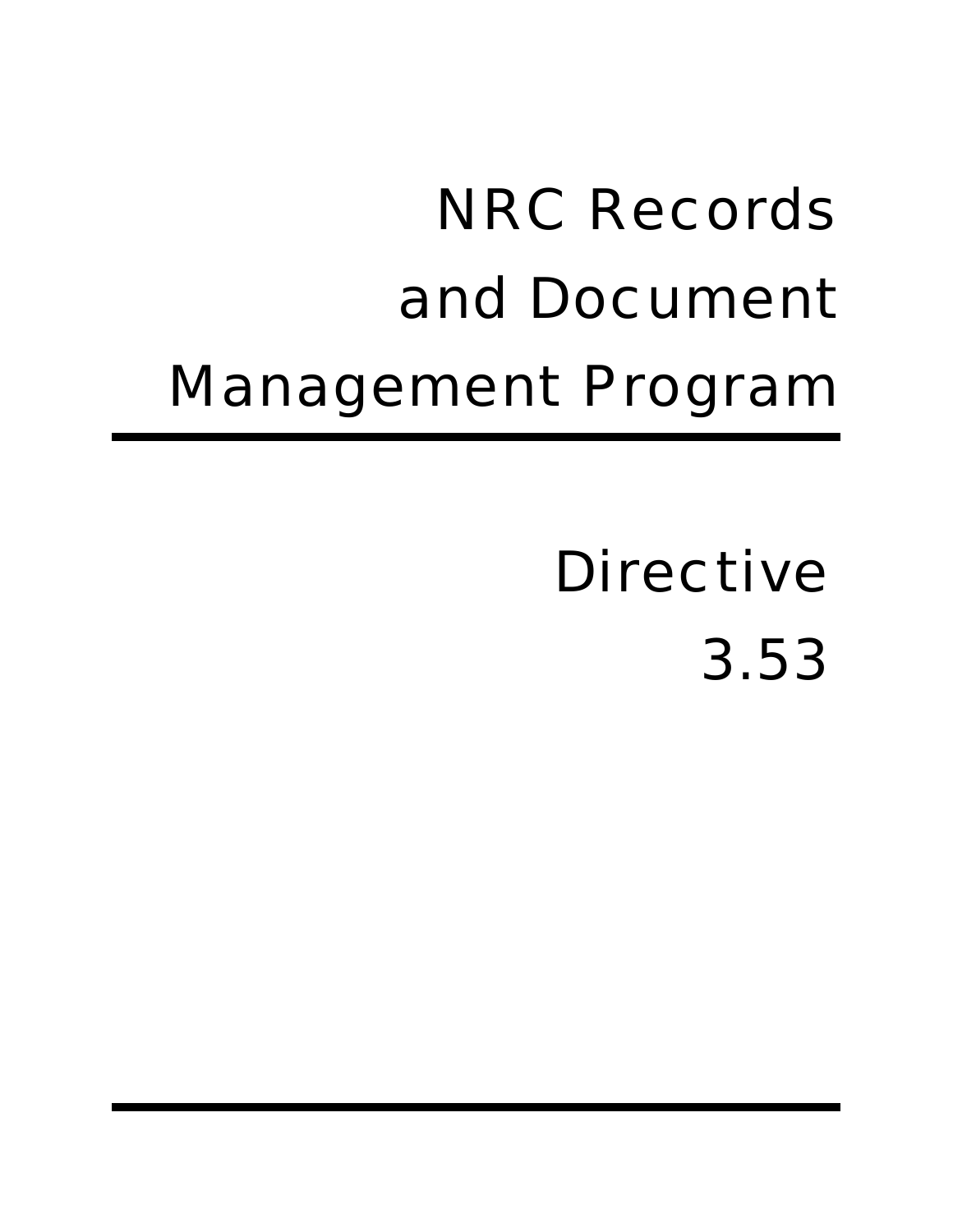# **Contents**

| <b>Organizational Responsibilities and</b>                           |                |
|----------------------------------------------------------------------|----------------|
|                                                                      | 3              |
|                                                                      | 3              |
| Director, Office of Information Services (OIS)                       | $\overline{4}$ |
| Director, Office of Nuclear Security and Incident Response (NSIR)    | 5              |
| Office Directors and Regional Administrators                         | 5              |
| Director, Information and Records Services Division (IRSD), OIS      | $\overline{7}$ |
| Director, Division of Contracts (DC), Office of Administration (ADM) | 7              |
| Chief, Information Services Branch (ISB), IRSD, OIS                  | 8              |
| Chief, Records and FOIA/Privacy Services Branch (RFPSB), IRSD, OIS   | 8              |
|                                                                      | 9              |
| Document Liaison Officers (DLOs) and Records Liaison Officers (RLOs) | 9              |
|                                                                      | 10             |
|                                                                      | 10             |
|                                                                      |                |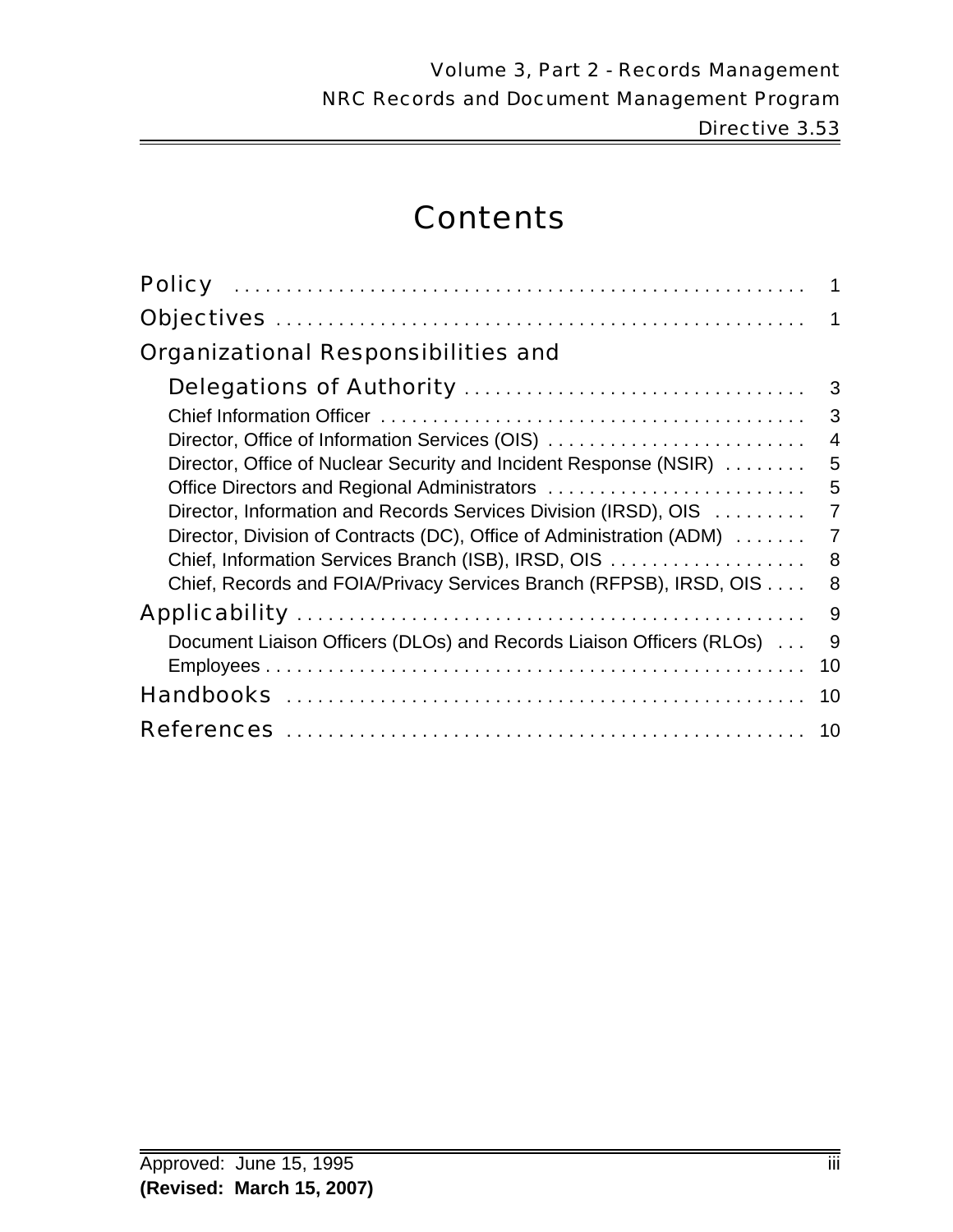

# **U. S. Nuclear Regulatory Commission**

Volume: 3 Information Management

Part: 2 Records Management COIS

# NRC Records and Document Management Program Directive 3.53

**Policy** 

(3.53-01)

It is the policy of the U.S. Nuclear Regulatory Commission that all official records made or received by NRC in the course of its official business comply with the regulations governing Federal records management issued by the National Archives and Records Administration (NARA) and the General Services Administration (GSA). All internally and externally generated records and documents are processed, maintained, distributed, made available to the public, and preserved or destroyed, as appropriate. The Agencywide Documents Access and Management System (ADAMS) maintains appropriate NRC unclassified, non-Safeguards, official program-related records in a centralized electronic records repository. NRC's publicly available documents are made available to the public via NRC's external Web site and the ADAMS public libraries. In addition to ADAMS, NRC maintains hard copy and electronic record and document-handling systems necessary to meet the needs of the agency. All NRC systems, including ADAMS, are designed to meet NARA regulations.

**Objectives** 

(3.53-02)

• To provide the NRC staff and its contractors with information about centralized records management and document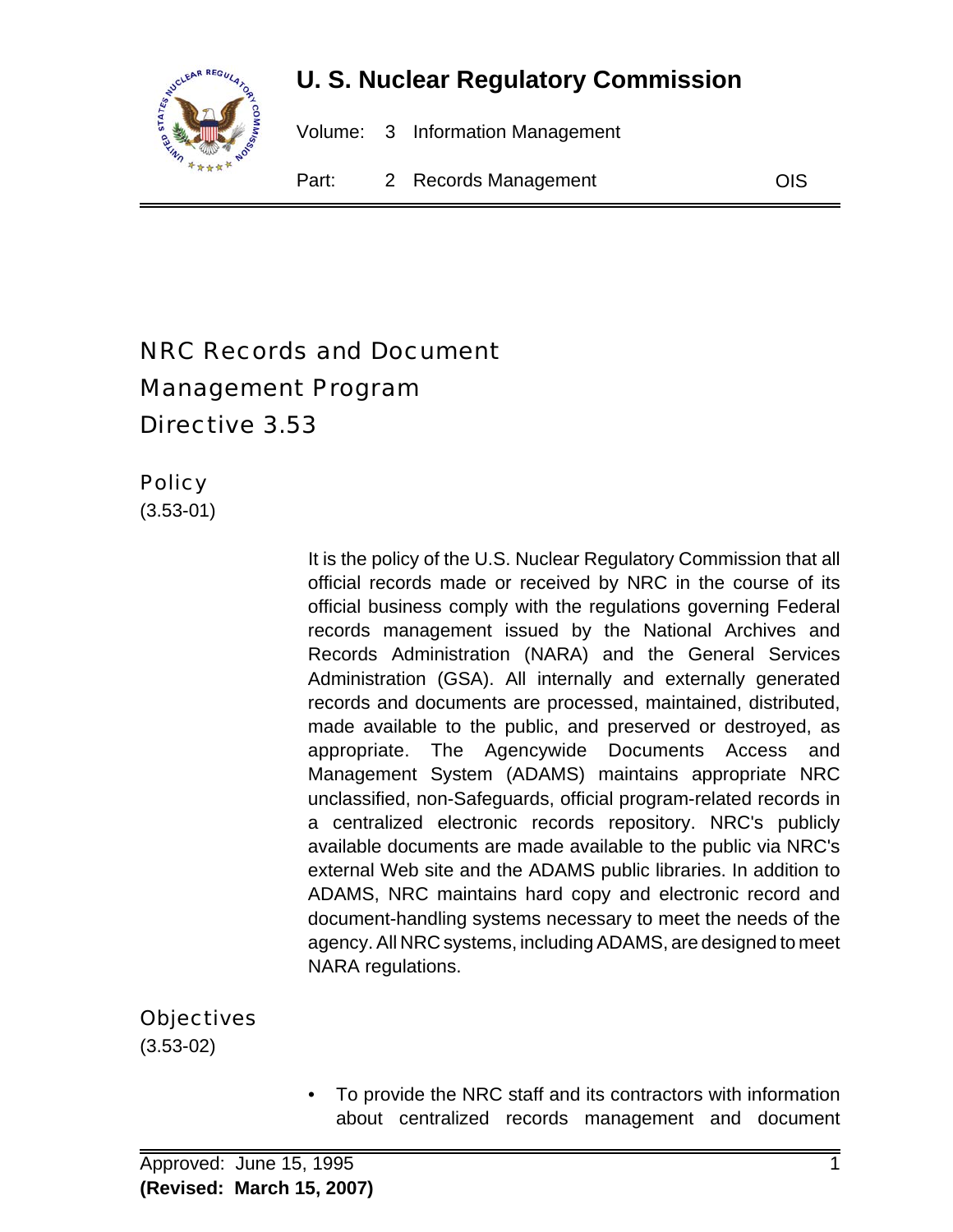# **Objectives**

(3.53-02) (continued)

processing services that support the automated repository for licensing, technical, and adjudicatory documents generated and received by NRC, and the related records management and document processing activities for the agency. (021)

- To provide guidelines for submitting documents for processing into ADAMS sufficient to ensure that they are indexed and formatted in a consistent manner, in accordance with NRC and ADAMS requirements. (022)
- To provide ADAMS document processing procedures to agency staff and contractors to ensure timely public and staff access to documents. (023)
- To foster effective and efficient filing and records management practices. (024)
- To ensure the integrity and completeness of the agency's official records regardless of their medium. (025)
- To ensure the preservation of— (026)
	- NRC records that have continuing value for protection of the rights and interests of the Federal Government and individuals. (a)
	- Records vital to the continuity of NRC activities during periods of national emergency. (b)
- To provide for the systematic cutoff and periodic retirement and destruction of official records under the "NRC Comprehensive Records Disposition Schedule" (CRDS), NUREG-0910. (027)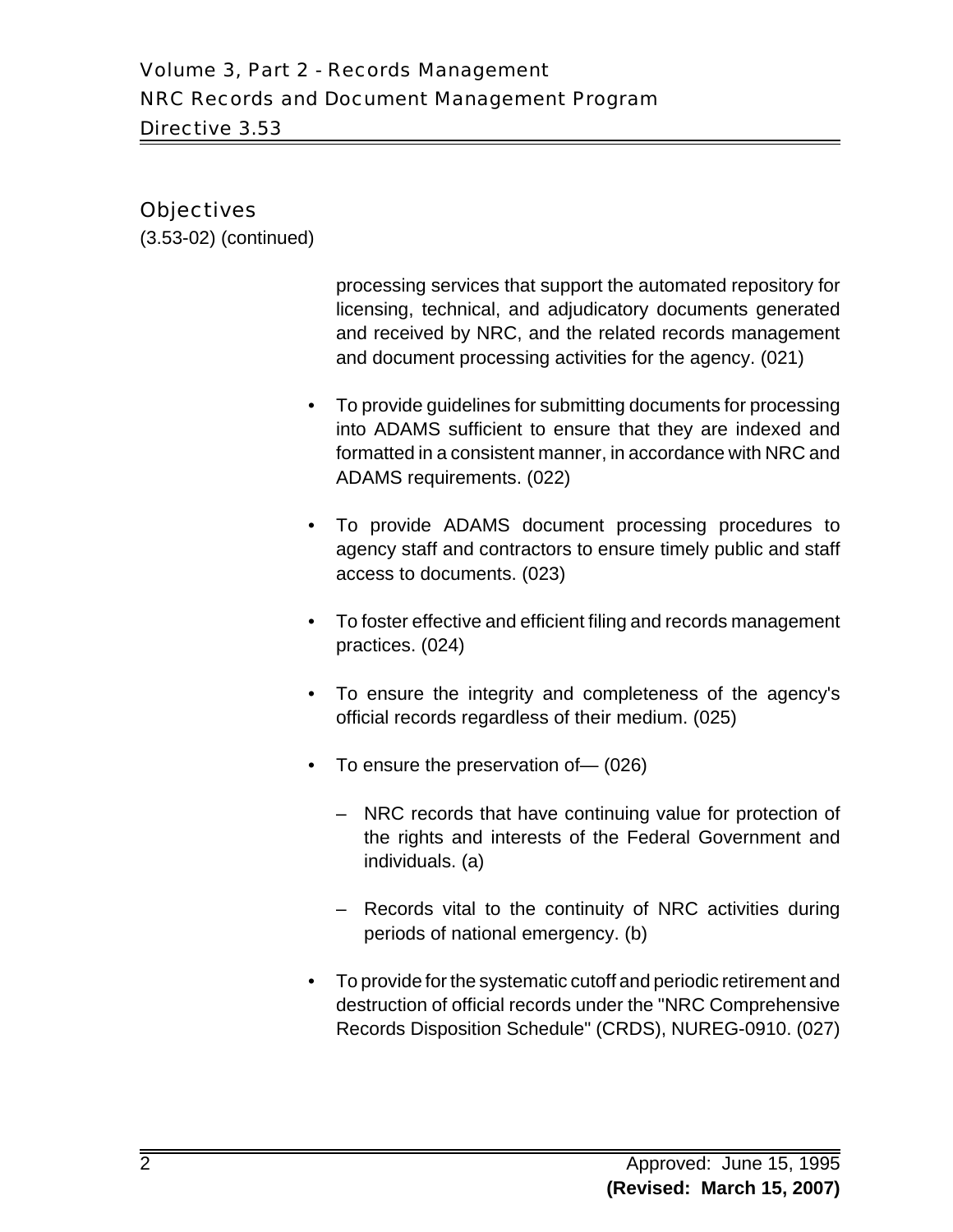Delegations of Authority

(3.53-03)

# Chief Information Officer

(031)

- Develops and maintains the agencywide information technology (IT) architecture, promoting the efficient design and operation of the agency's major information resources management processes. (a)
- Coordinates with NRC's Records Officer to ensure that the design and implementation of NRC's information systems incorporate Federal and NRC's records management requirements. (b)
- Supports the programs that mandate the Paperwork Reduction Act, the Government Paperwork Elimination Act, the Federal Records Act, the E-Government Act of 2002, the Privacy Act, the Government Performance and Results Act, and other Federal laws and regulations relating to information resources management. (c)
- Identifies and manages the impact of records and information management on systems design and the integrity, authenticity, and preservation of electronic records, information assurance, and Freedom of Information Act (FOIA) compliance. (d)
- Identifies the record management strategies that contribute to cost-effective, productive information services and ensures that the full life cycle of information from creation or acquisition through its destruction is managed, which includes organizing, categorizing, classifying, disseminating, and migrating. (e)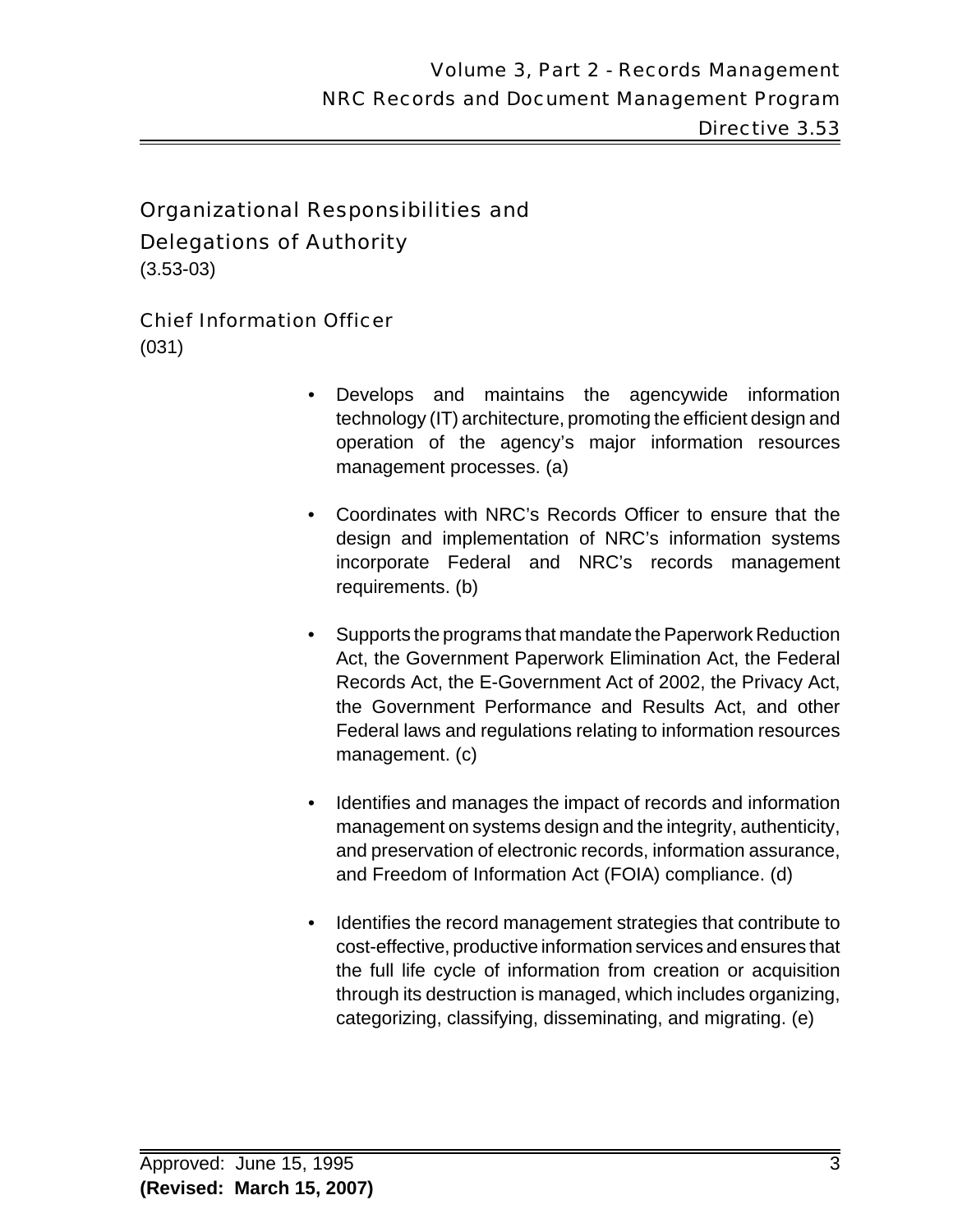## Delegations of Authority

(3.53-03)

#### Director, Office of Information Services (OIS)

(032)

- Establishes policies, procedures, and guidelines for managing documents and records in ADAMS and other record repositories. (a)
- Establishes appropriate funding levels to ensure that ADAMS document processing and document distribution services are sufficient to meet agency needs. (b)
- Establishes document processing and distribution policies and procedures to ensure cost-effective ADAMS document processing. (c)
- Administers the NRC central document processing facility. (d)
- Assigns responsibility for developing and implementing the NRC records and document management program. (e)
- Ensures NRC's information management and IT practices support efficient management of its records. (f)
- Periodically surveys the maintenance, use, and disposition of NRC official records to ensure that the procedures for them are adequate and are being satisfactorily implemented. (g)
- Designates an official to serve as the NRC Records Officer. (Part I of Handbook 1 of Management Directive (MD) 3.53 outlines the duties and responsibilities of the NRC Records Officer.) (h)
- Administers the information security program pertaining to Sensitive Unclassified Non-Safeguards Information (SUNSI). (i)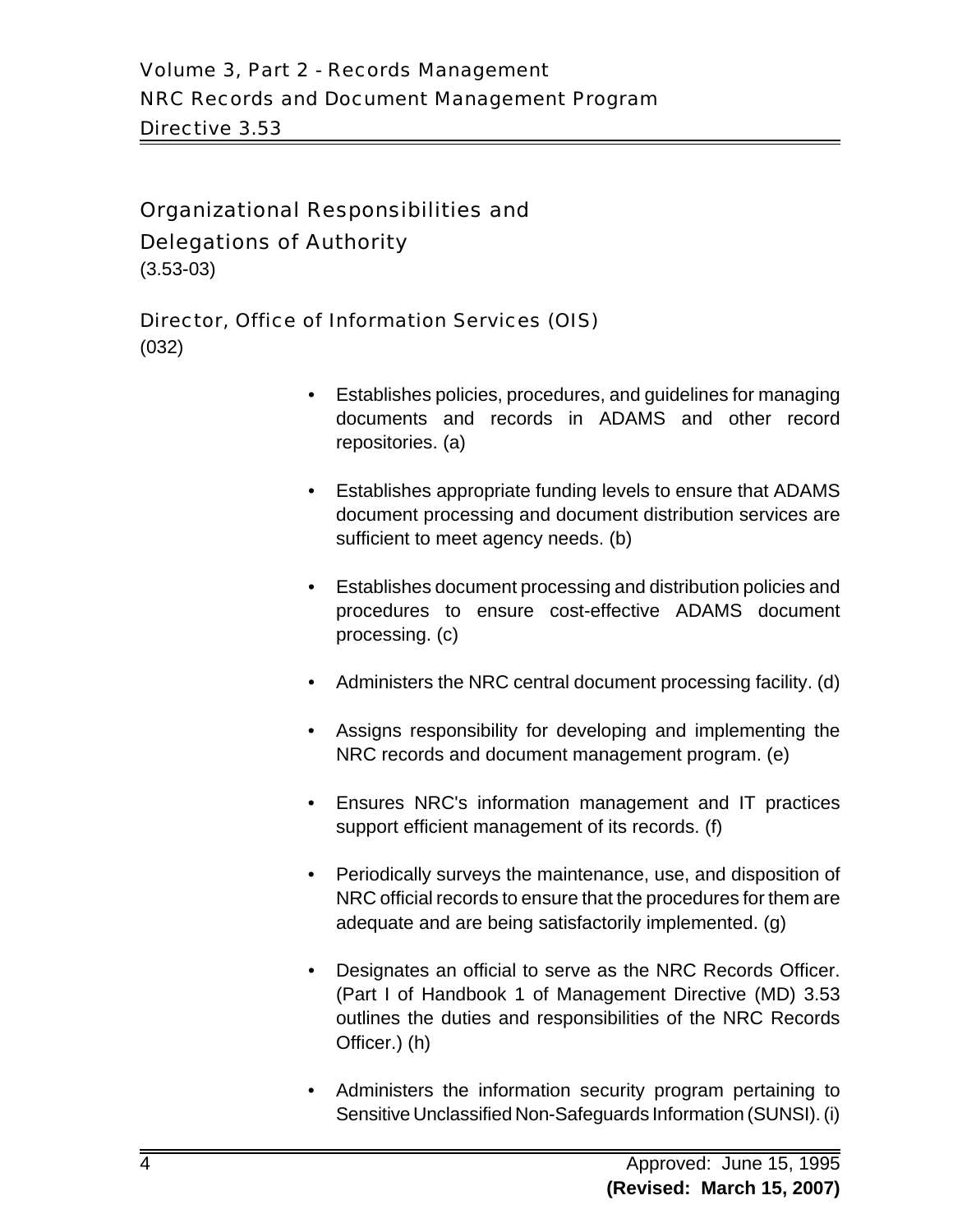Delegations of Authority

(3.53-03) (continued)

# Director, Office of Nuclear Security

# and Incident Response (NSIR)

(033)

- Ensures that the Director of OIS is kept up to date on changes in document-handling and protection levels that may affect agency records or document management processes. (a)
- Administers the portion of the information security program that includes the management of the security classification program and other programs to protect classified and safeguards information. (b)

# Office Directors and Regional Administrators

(034)

- Implement the records management procedures and programs of this MD within their areas of responsibility. (a)
- Ensure that NRC staff, contractors, and consultants under their cognizance comply with the policies and procedural requirements set forth in this directive and handbooks, and other applicable guidelines and regulations cited as references for this directive. (b)
- Ensure that licensees and applicants under their cognizance are informed of their responsibilities regarding submitting documents to the agency. (c)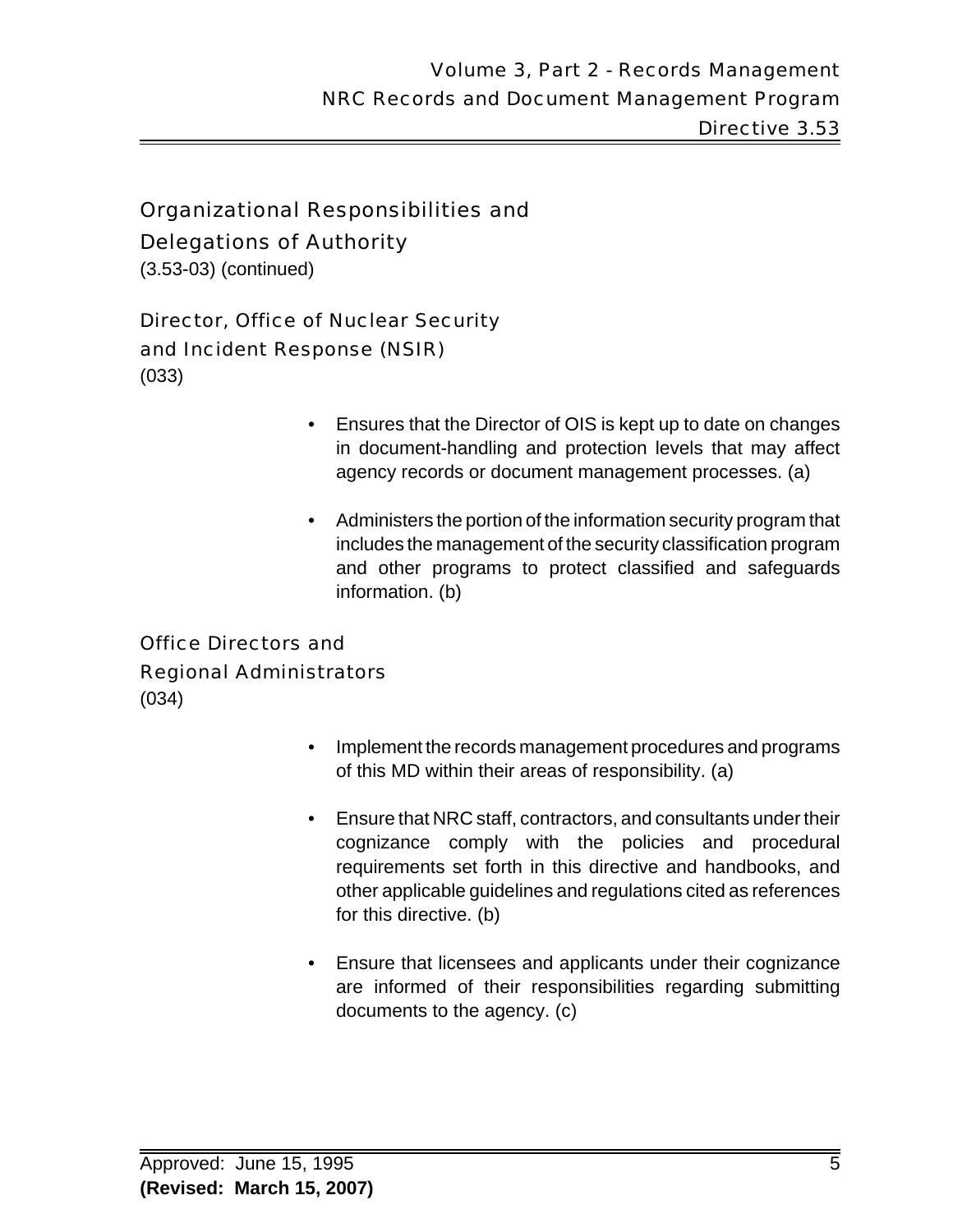# Delegations of Authority

(3.53-03) (continued)

#### Office Directors and

#### Regional Administrators

(034) (continued)

- Ensure that documents defined in this directive as requiring document processing are submitted for such processing in accordance with the procedures established in Handbook 2 of MD 3.53. (d)
- Designate to the Director of the Information and Records Services Division (IRSD), OIS, a staff member to serve as a Document Liaison Officer (DLO), who will be responsible for resolving matters relevant to document management, including the following tasks: (e)
	- Periodically review documents to ensure that official records and publicly available documents are appropriately catalogued in ADAMS. (i)
	- Define and coordinate with OIS new document distribution needs in support of agency programs. (ii)
	- Resolve issues associated with incomplete document submissions. (iii)
	- Periodically review this directive and handbooks and submit updates, additions, and deletions. (iv)
	- Review, in coordination with OIS, and approve any additional procedures developed by their office for submitting documents to ADAMS. (v)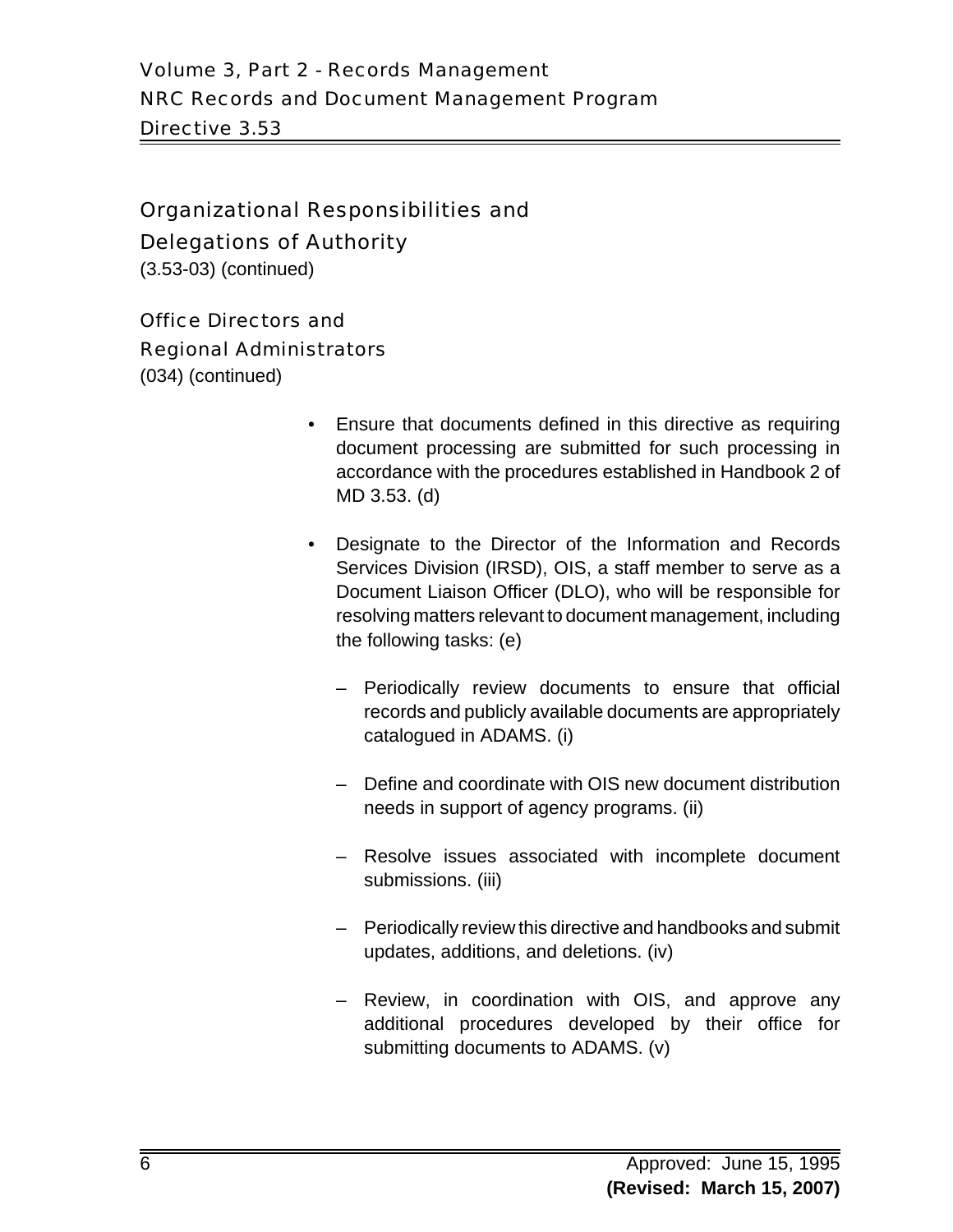# Delegations of Authority

(3.53-03) (continued)

## Office Directors and

# Regional Administrators

(034) (continued)

- Designate a staff member to serve as Records Liaison Officer (RLO) to coordinate records management matters with the NRC Records Officer. (Part I of Handbook 1 of MD 3.53 outlines the duties and responsibilities of the RLO.) (f)
- Notify the Director of IRSD when there is a change in a designated DLO or RLO. (g)

# Director, Information and Records Services Division (IRSD), OIS

(035)

- Implements the requirements of MD 3.53 and delivers services defined herein. (a)
- Provides guidance and assistance to staff in accomplishing the objectives of this MD. (b)

# Director, Division of Contracts (DC), Office of Administration (ADM) (036)

Ensures that contracts contain instructions for maintaining and disposing of contractor records (see Part VI of Handbook 1 of MD 3.53 for details).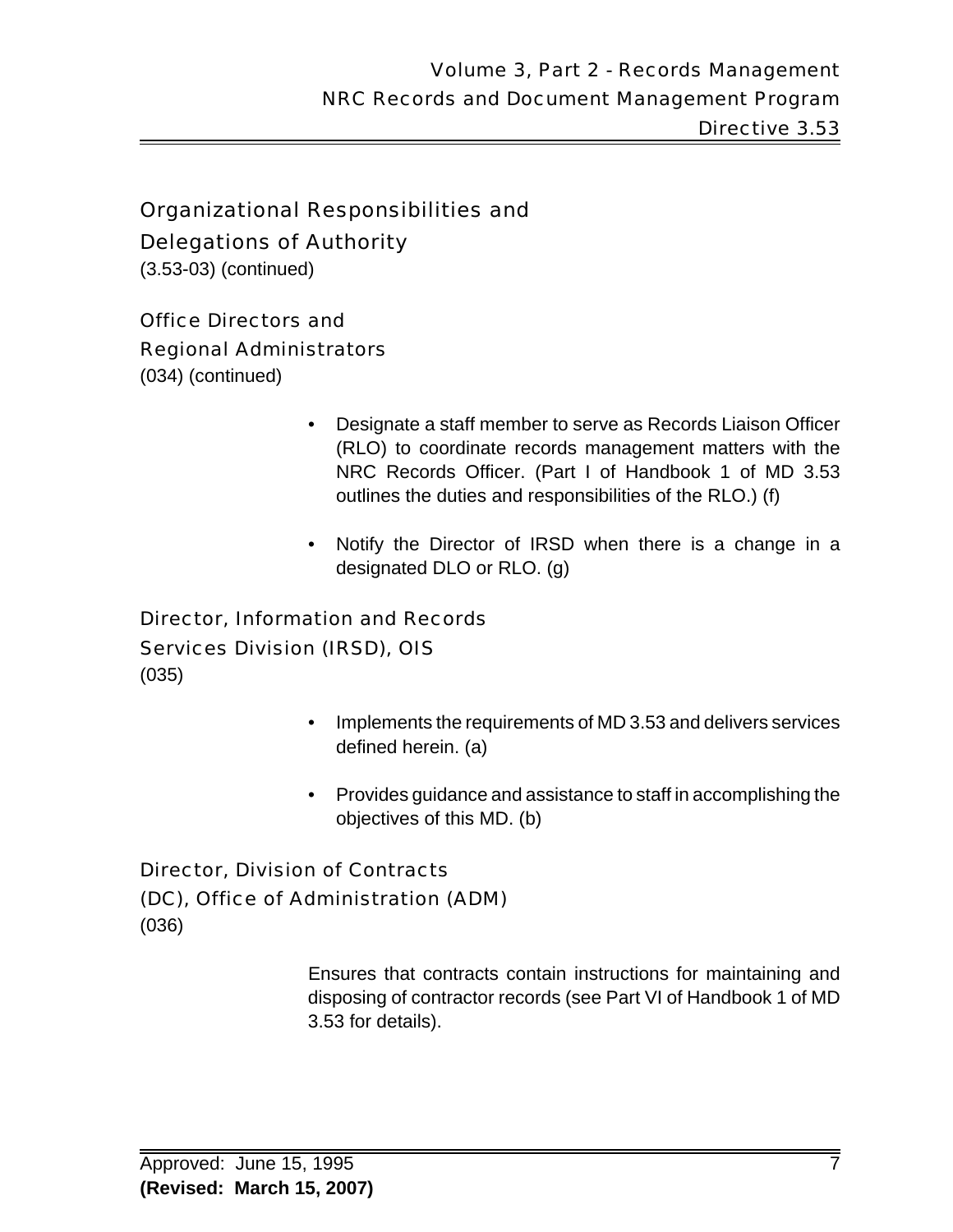Delegations of Authority

(3.53-03) (continued)

Chief, Information Services Branch (ISB), IRSD, OIS (037)

- Establishes and maintains ADAMS document-handling procedures in coordination with program offices to ensure that document processing and distribution services specified in this MD are achieved. (a)
- Maintains knowledge of other agency directives that may affect ADAMS distribution services and public access to documents made available in ADAMS and applies this knowledge to maintaining Electronic Regulatory Information Distribution System (e-RIDS) distribution lists and the e-RIDS distribution database in response to agency office document processing and distribution requirements. (b)
- Provides budget projections and advanced procurement planning information to ensure uninterrupted delivery of the services defined in this MD. (c)
- Administers the information security program to protect SUNSI. (d)

# Chief, Records and FOIA/Privacy Services Branch (RFPSB), IRSD, OIS

(038)

- Serves as the designated Agency Records Officer. (a)
- Manages NRC's overall records management program. (b)
- Ensures that documents made public, when disclosed in response to FOIA requests, are submitted to the Document Processing Center for ADAMS processing and designation as publicly available. (c)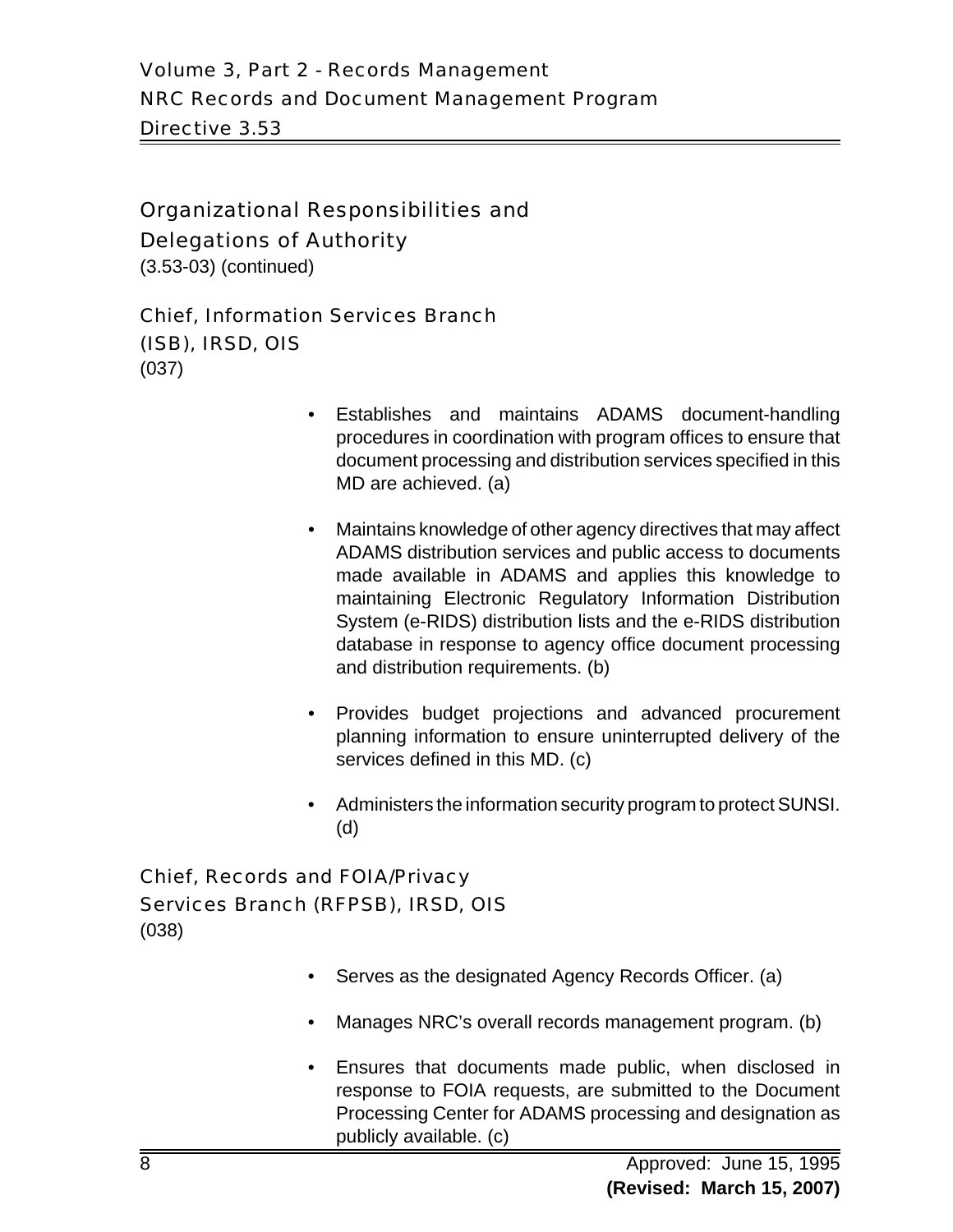# Delegations of Authority

(3.53-03) (continued)

# Chief, Records and FOIA/Privacy

# Services Branch (RFPSB), IRSD, OIS

(038) (continued)

- Manages the program to manage agency SUNSI. (d)
- Establishes and maintains records management procedures in coordination with program offices to ensure that files maintenance and records disposition services specified in this directive are achieved. (e)
- Provides budget projections and advanced procurement planning information to ensure uninterrupted delivery of the services defined in this directive. (f)
- Ensures appropriate coordination and provides approval for access to NRC records by agency staff, their contractor, and the public. (g)

# Applicability

(3.53-04)

The policy and guidance in this MD apply to all NRC employees, consultants, members of boards, and contractor personnel.

# Document Liaison Officers (DLOs) and Records Liaison Officers (RLOs) (041)

This MD applies to and must be followed by all NRC Headquarters and regional DLOs and RLOs in their areas of responsibility.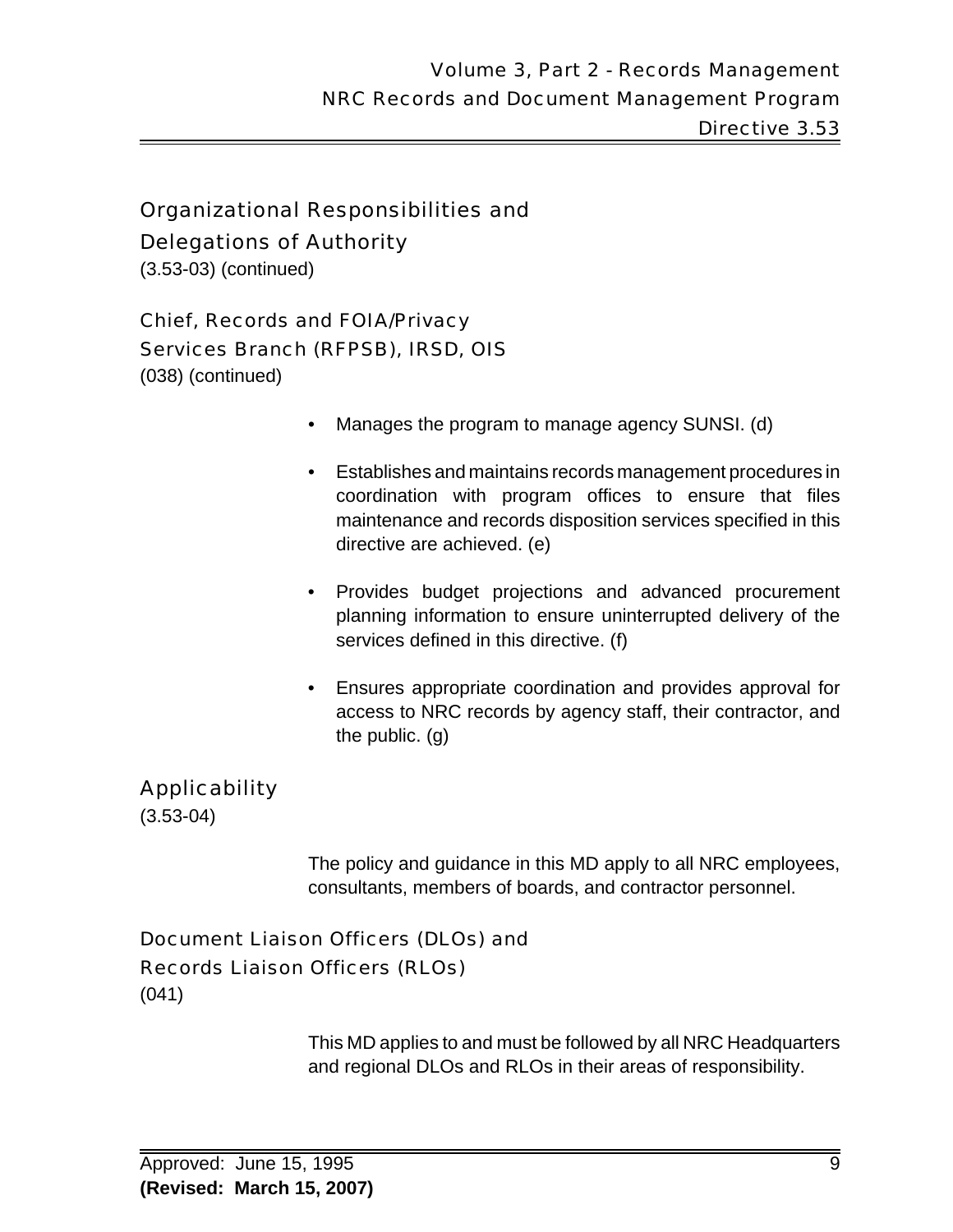# Applicability

(3.53-04) (continued)

#### Employees

(042)

This MD applies to and must be followed by all NRC Headquarters and regional employees in their areas of responsibility, including management of contract and consultant agreements.

# **Handbooks**

(3.53-05)

- Handbook 1 of MD 3.53, "NRC Records Management Program," contains procedures, standards, and guidelines for managing NRC's official records in accordance with NARA and GSA regulations. Detailed procedures and guidance for maintaining and disposing of Commission files and records also are contained in Handbook 1. (051)
- Handbook 2 of MD 3.53, "ADAMS Document Processing," contains procedures, standards, and guidelines for managing NRC's centralized records and document processing functions, including guidelines for submitting documents for processing and placing documents in ADAMS. (052)

## References

(3.53-06)

#### *Code of Federal Regulations*

10 CFR Part 9, "Public Records" (1991).

36 CFR Subchapter B, "Records Management" (Parts 1220- 1238).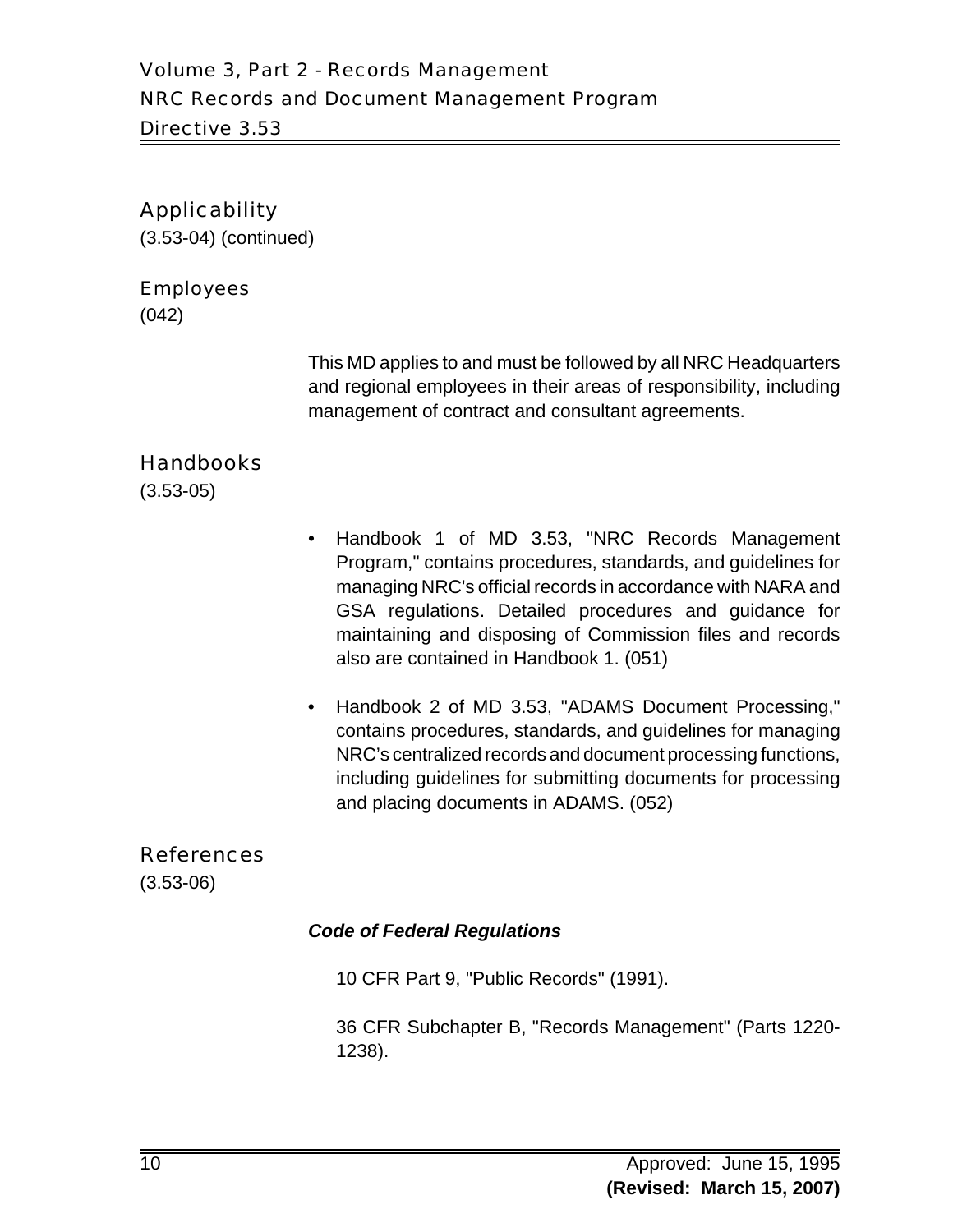# References

(3.53-06) (continued)

# **Executive Orders (E.O.s)**

E.O. 12958, "Classified National Security Information," amended by E.O. 12972 (September 18, 1995); E.O. 13142 (November 19, 1999); and E.O. 13292 (March 25, 2003).

# **General Services Administration (GSA)**

GSA Records Management Handbook, "Subject Filing," 1981.

# **National Archives and Records Administration (NARA)**

National Archives and Records Administration, Bulletin 2002- 02, "Introduction of two additional electronic records transfer methods," November 7, 2001.

NARA forms mentioned in MD 3.53 can be found at the General Services Administration Forms Library (www.gsa.gov).

# **NRC Documents**

ADAMS Document Submission Guidelines for HQ Offices, Step-by-Step Instructions, updated August 10, 2004 (ML010390031).

DOE/NRC Memorandum of Understanding, February 24, 1978.

NRC Electronic Maintenance and Submission of Information (e-Rule) (RIN 3150-AH33) January 1, 2004, and Guidance for Electronic Submissions to the Commission.

Staff Requirements Memorandum, S. J. Chilk, Secretary to the Commissioners, December 13, 1989 (COMJC-89-12), "Public Release of Staff Requirements Memoranda, Commissioners' Votes, and SECY Papers."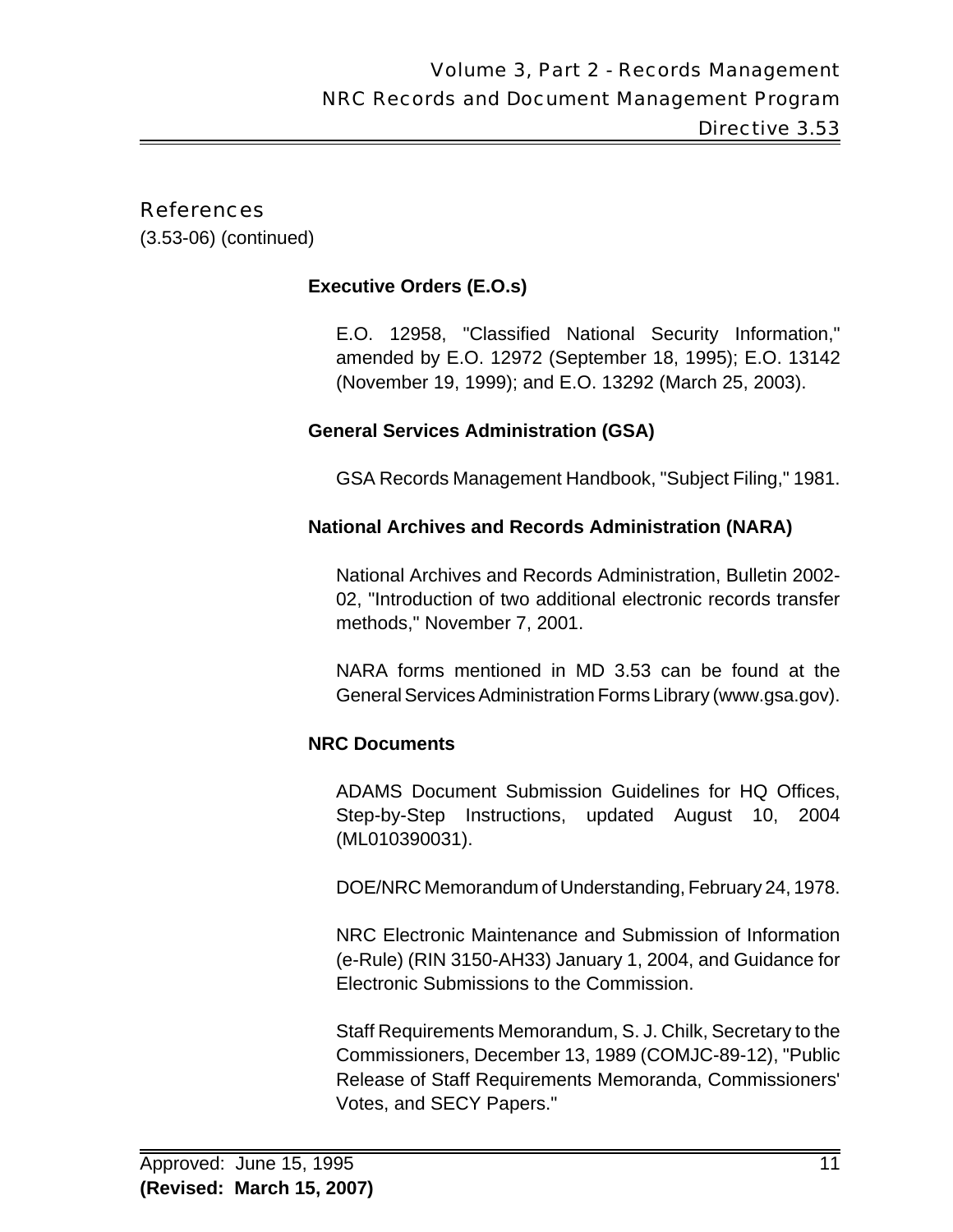#### References

(3.53-06) (continued)

NRC Forms

NRC forms mentioned in MD 3.53 can be accessed from agency desktops via the online forms icon.

NRC Management Directives

- 2.8, "Project Management Methodology (PMM)."
- 3.1, "Freedom of Information Act."
- 3.2, "Privacy Act."
- 3.4, "Release of Information to the Public."
- 3.7, "NUREG-Series Publications."
- 3.57, "Correspondence Management."

6.2, "Continuity of Government and Continuity of Operations Programs."

7.5, "Ethics Counseling and Training."

10.6, "Use of Consultants and Experts."

10.12, "Use of Advisory Committee Members."

11.7, "NRC Procedures for Placement and Monitoring of Work With the U.S. Department of Energy (DOE)."

12.2, "NRC Classified Information Security Program."

12.3, "NRC Personnel Security Program."

12.5, "NRC Automated Information Security Program."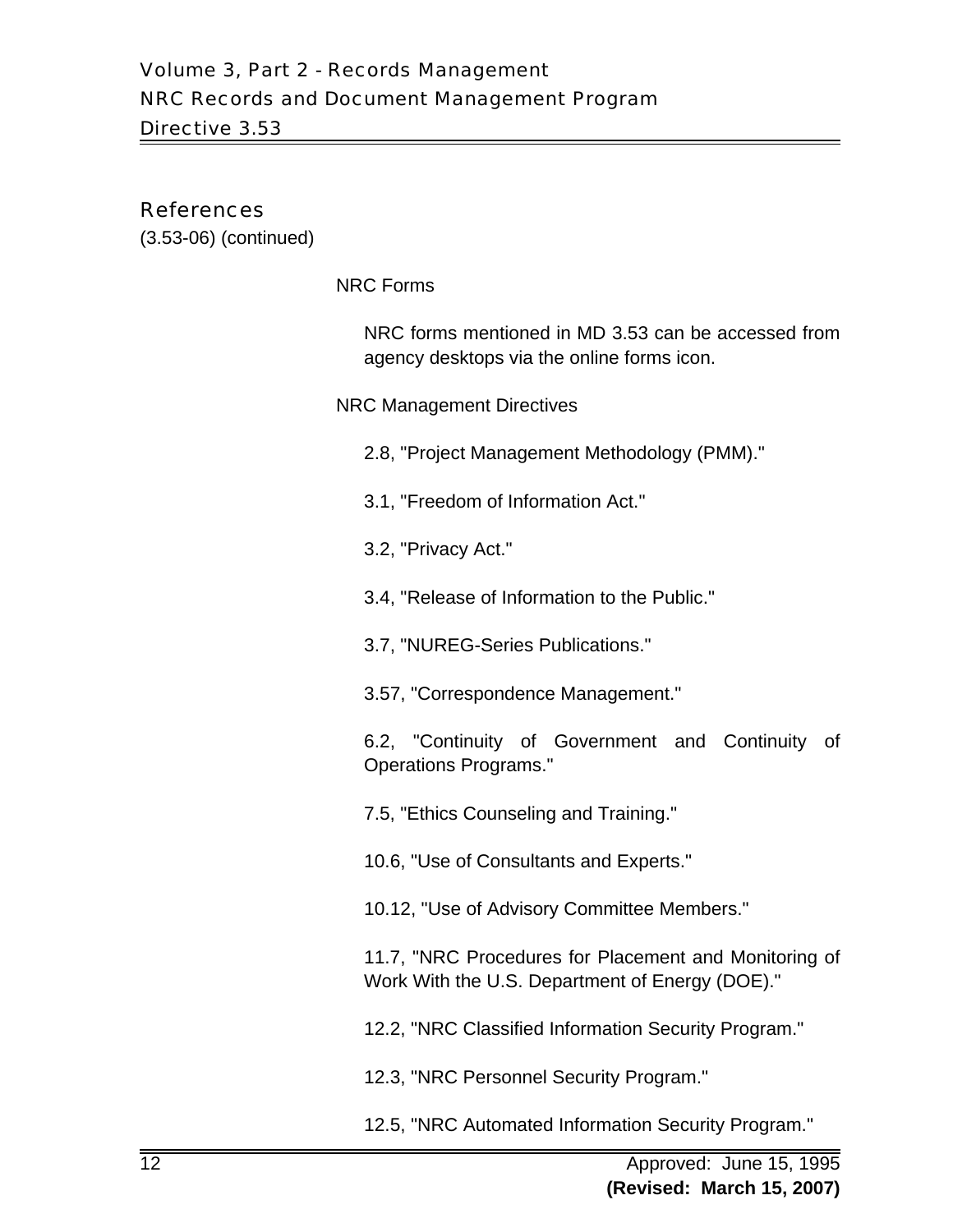#### References

(3.53-06) (continued)

12.6, "NRC Sensitive Unclassified Information Security Program."

13.1, "Property Management."

NUREGs

0910, "NRC Comprehensive Records Disposition Schedule."

BR-0273, "ADAMS Desk Reference Guide."

#### *United States Code*

Acceptance of Records for Historical Preservation (44 U.S.C. 2107).

Computer Security Act of 1987 (40 U.S.C. 759).

Coordination of Federal Information Policy–Federal Agency Responsibilities (44 U.S.C. 3506).

Electronic Freedom of Information Act of 1996 (5 U.S.C. 552).

Energy Reorganization Act of 1974, as amended (42 U.S.C. 5801 et seq.).

Federal Acquisition Regulation (FAR) Subpart 4.7, "Contractor Records Retention."

Federal Advisory Committee Act (5 U.S.C. App. I).

Federal Information Processing Standard 1-2, November 14, 1984.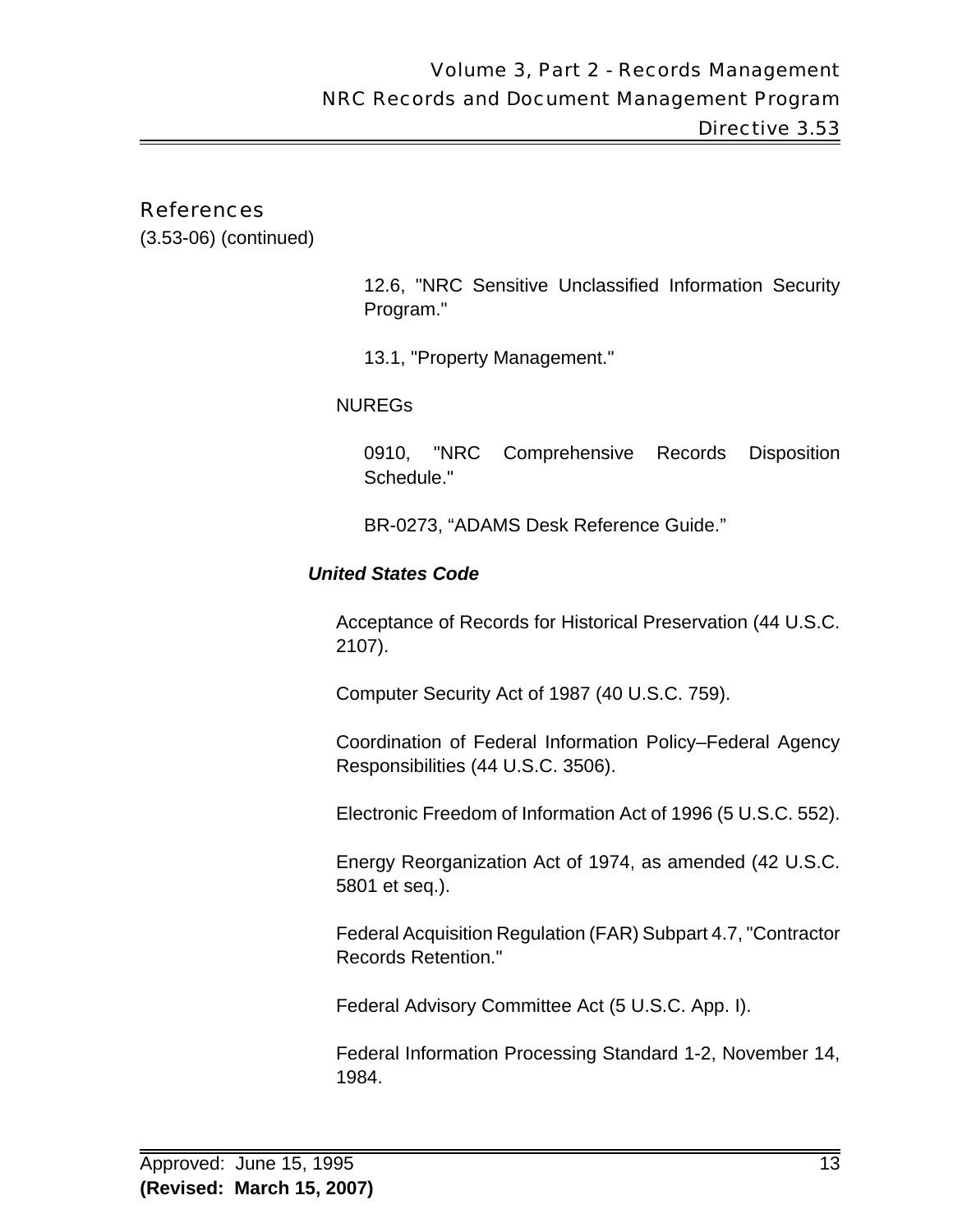# Volume 3, Part 2 - Records Management NRC Records and Document Management Program Directive 3.53

## References

(3.53-06) (continued)

Federal Records Act (44 U.S.C. Chapters 29, 31, 33, and 35).

Federal Rules of Evidence, Article VIII, Rule 803(6).

Freedom of Information Act (5 U.S.C. 552).

Information Technology Management Reform Act of 1996 (40 U.S.C. 1401 note.).

Privacy Act (5 U.S.C. 552a).

"Records and Reports" (18 U.S.C. 2071).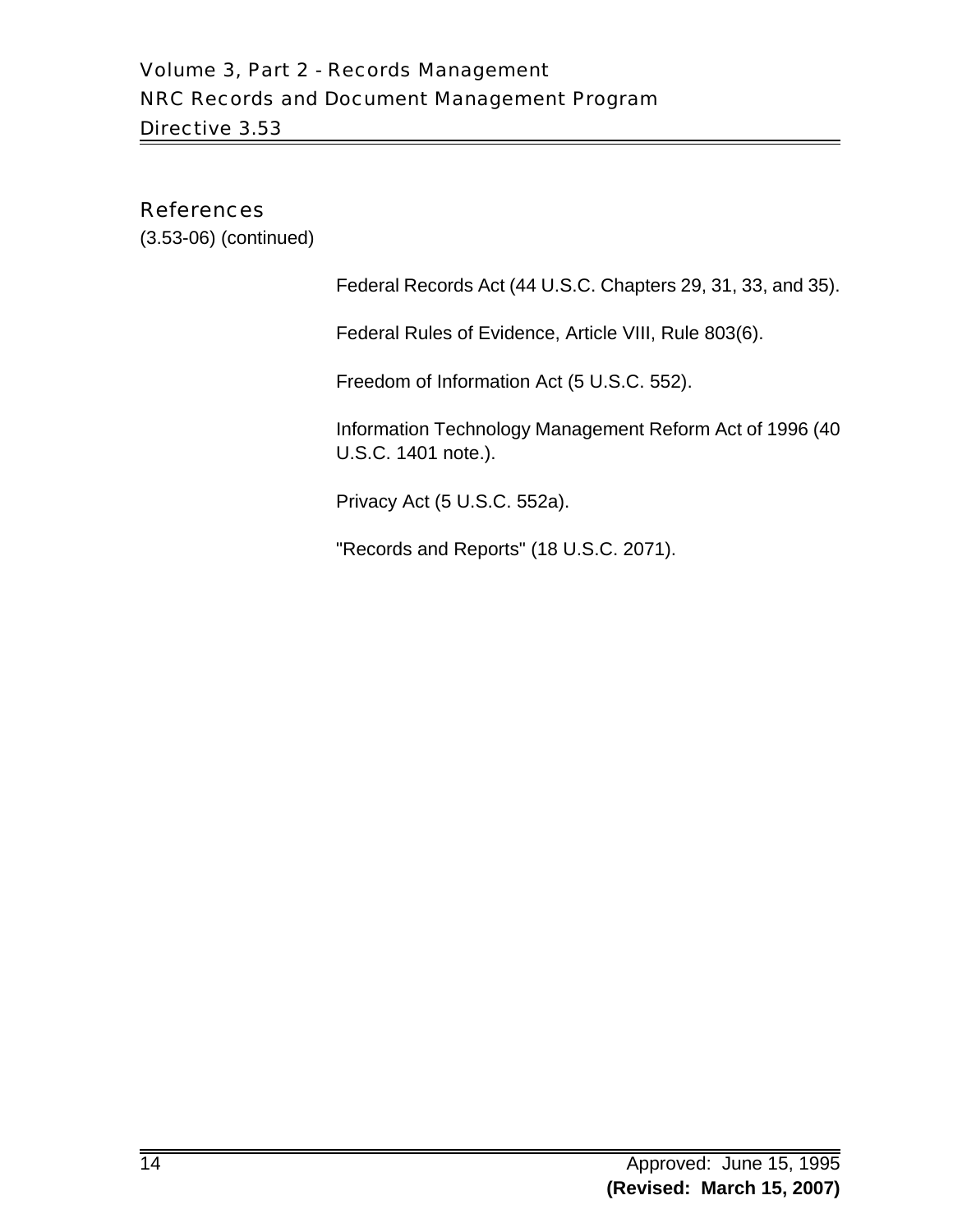# NRC Records Management Program

# Handbook 1 of MD 3.53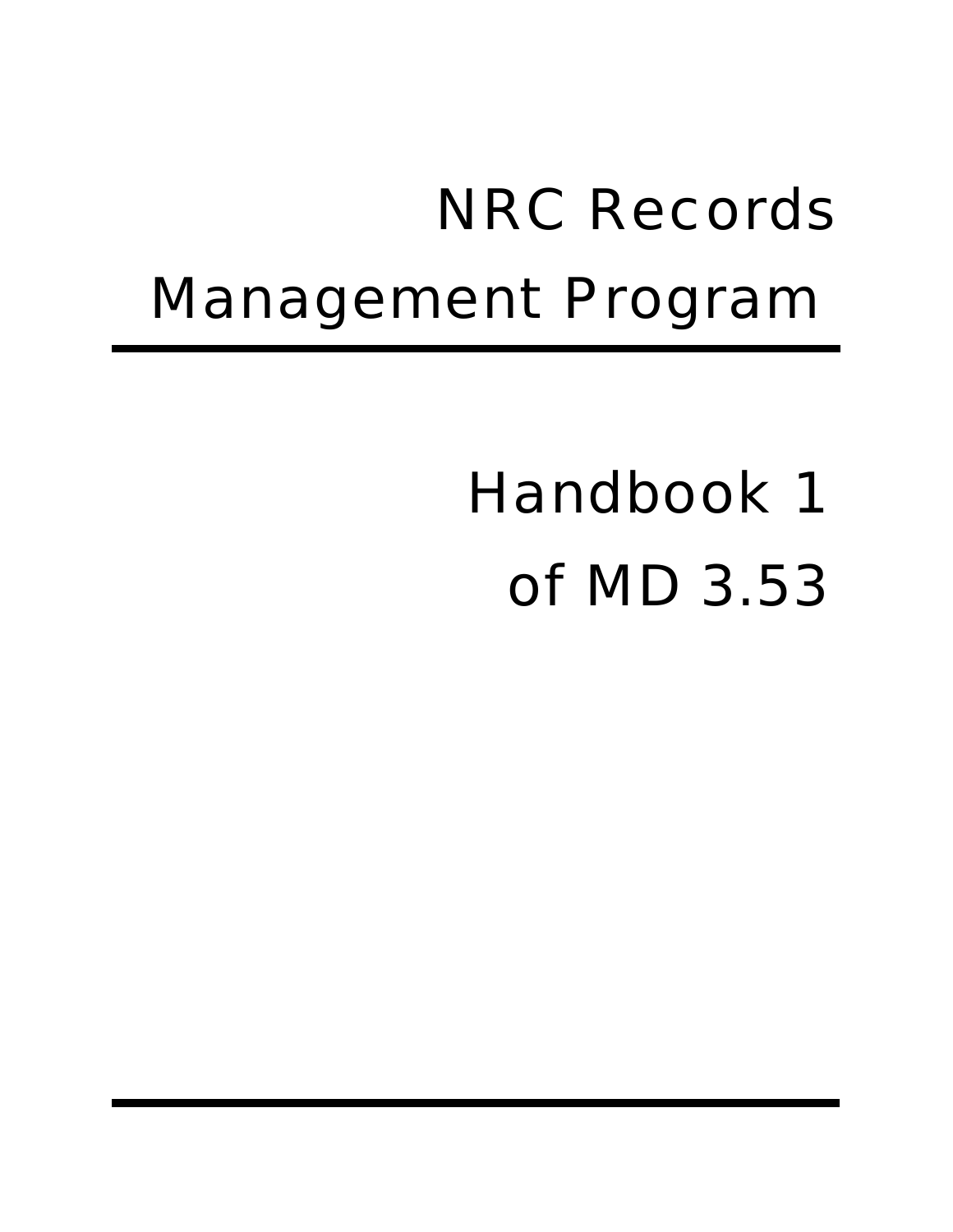# **Contents**

# Part I

| NRC Records Management Program                                        | 1               |
|-----------------------------------------------------------------------|-----------------|
| General Requirements for an Agency's Records Management Program (A) . | 1               |
|                                                                       | $\mathbf 1$     |
|                                                                       | 1               |
|                                                                       | $\overline{2}$  |
|                                                                       | 3               |
|                                                                       | 3               |
| Duties and Responsibilities for Implementing the Records Management   |                 |
|                                                                       | 5               |
|                                                                       | 5               |
|                                                                       | $6\phantom{1}6$ |
|                                                                       | 10              |
| NRC Employees and Contractors (4)                                     | 11              |
| Identifying and Distinguishing Between Record and Nonrecord           |                 |
|                                                                       | 11              |
|                                                                       | 11              |
|                                                                       | 13              |
| Ensuring Adequate and Proper Documentation (E)                        | 15              |
|                                                                       | 16              |
|                                                                       | 18              |
|                                                                       | 19              |
|                                                                       | 20              |
|                                                                       | 21              |
|                                                                       |                 |
| Professional Development Center and Online Records Management         |                 |
|                                                                       |                 |

# Part II

| Files Maintenance and Records Disposition Procedures  22 |  |
|----------------------------------------------------------|--|
|                                                          |  |
|                                                          |  |
|                                                          |  |
|                                                          |  |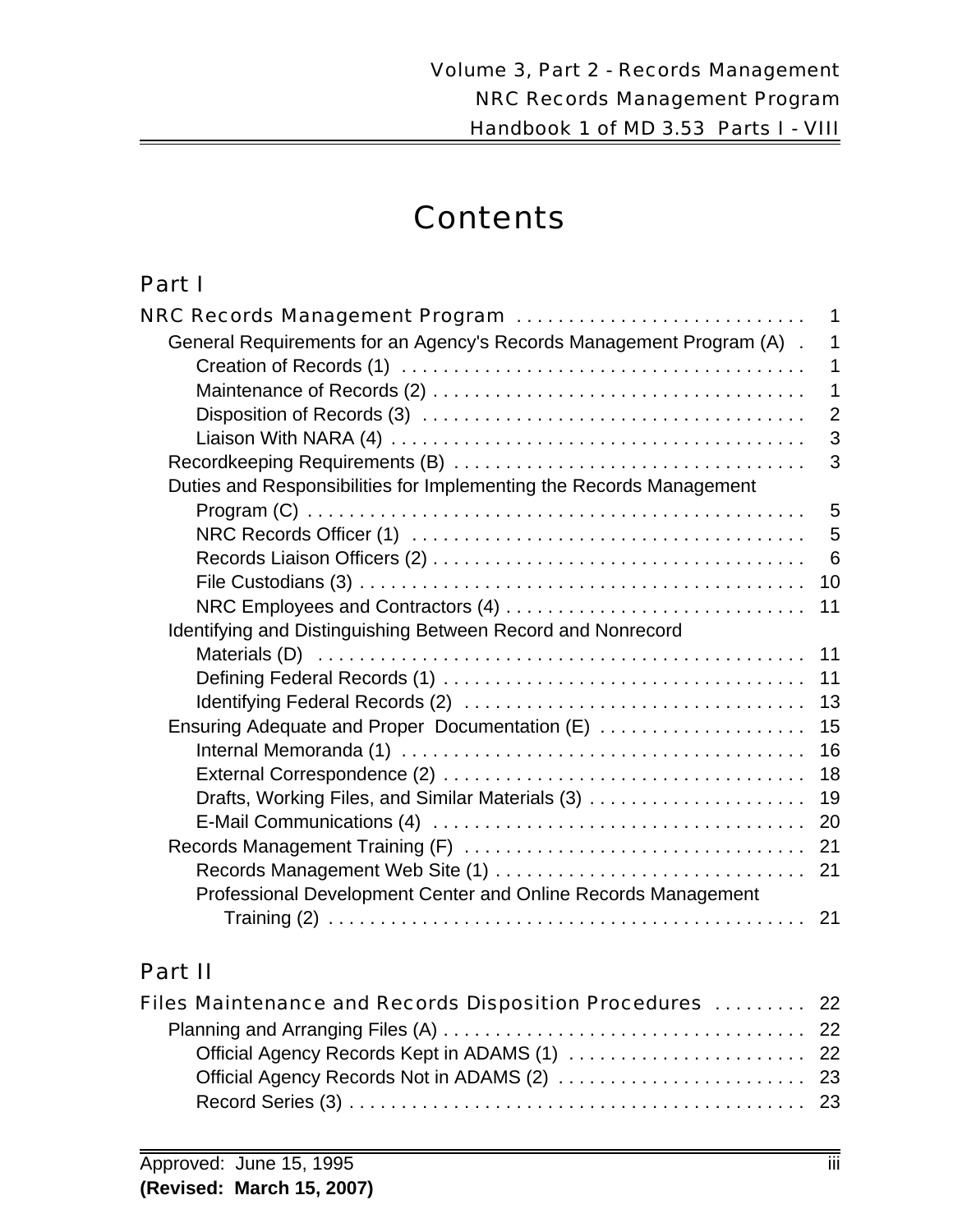| <b>Part II</b> (continued)                                       |    |
|------------------------------------------------------------------|----|
| Benefits of Separating Files Into Basic Series (4)               | 27 |
| Basic Filing Arrangements for Paper Records (5)                  | 28 |
| Developing a Subject File System for Paper Records (6)           | 29 |
| Files Maintenance and Disposition Plan (7)                       | 32 |
| Files Maintenance Procedures for Paper Records (B)               | 33 |
| Avoidance of Unnecessary Filing (1)                              | 33 |
|                                                                  | 34 |
|                                                                  | 36 |
| Filing Classified and Sensitive Unclassified Records (4)         | 36 |
| Procedures for Certifying Copies of Official Records (5)         | 37 |
|                                                                  | 38 |
| Requirements for Requisitioning Filing Equipment (7)             | 39 |
|                                                                  | 42 |
| Records Disposition Objectives (1)                               | 42 |
|                                                                  | 43 |
|                                                                  | 44 |
| Applicability of the Records Disposition Schedule (4)            | 46 |
|                                                                  | 46 |
| Use of the Washington National Records Center (6)                | 47 |
| Transfer of Records to the National Personnel Records Center (7) | 51 |
| Transfer of Official NRC Records to an Agreement State (8)       | 52 |
| Transfer of Permanent Records to the National Archives of the    |    |
|                                                                  | 54 |
| Transfer of State Government Records to NRC (10)                 | 54 |
| Loan or Donation of NRC Records to Non-Federal Recipients (11)   | 56 |
| Annual Report of Records Holdings (12)                           | 59 |
|                                                                  | 60 |
| Disposition of Personally Held Nonrecord Materials (14)          | 61 |
| Preservation of Official Record Facsimile Transmissions (15)     | 63 |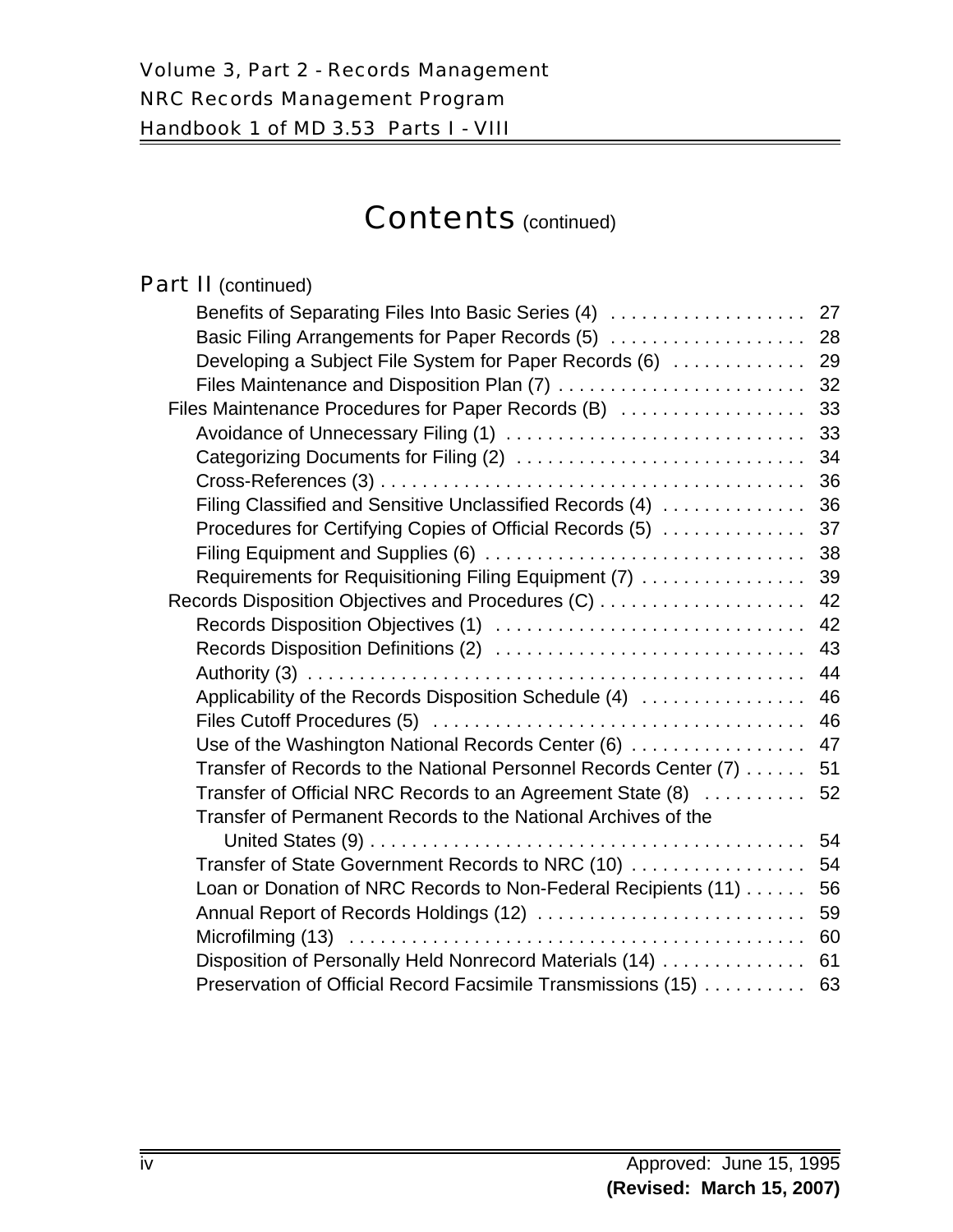# Part III

| Procedures for Revising the "NRC Comprehensive Records            |  |
|-------------------------------------------------------------------|--|
| Disposition Schedule" (NUREG-0910)  64                            |  |
|                                                                   |  |
| Development of New or Revised Records Retention Schedules (B)  64 |  |
|                                                                   |  |

# Part IV

| <b>Procedures for Managing Commissioners' Records and Papers </b>     | 66 |
|-----------------------------------------------------------------------|----|
|                                                                       | 66 |
| Personal Papers, Agency Records, and Nonrecord Material (B)           | 67 |
|                                                                       | 67 |
|                                                                       | 68 |
|                                                                       | 68 |
|                                                                       | 70 |
| Maintenance and Disposition of Personal Papers and Access to Agency   |    |
|                                                                       | 70 |
| Maintenance of Personal Papers (1)                                    | 70 |
| Disposition of and Access to Personal Papers and Office Files (2)     | 71 |
|                                                                       | 71 |
| Transfer of Personal Papers and Nonrecord Materials (D)               | 72 |
| Materials That Can Be Transferred (1)                                 | 72 |
| Categories of Nonpublic Files That Cannot Be Removed From NRC (2)     | 73 |
| Release of Documents Transferred to a Research Institution (3)        | 76 |
| Access to and Use of Nonpublic Materials by a Former Commissioner (E) | 77 |
| Access to Unclassified Information After Signing a Confidentiality    |    |
|                                                                       | 77 |
|                                                                       | 77 |
|                                                                       | 78 |
|                                                                       | 78 |
|                                                                       | 79 |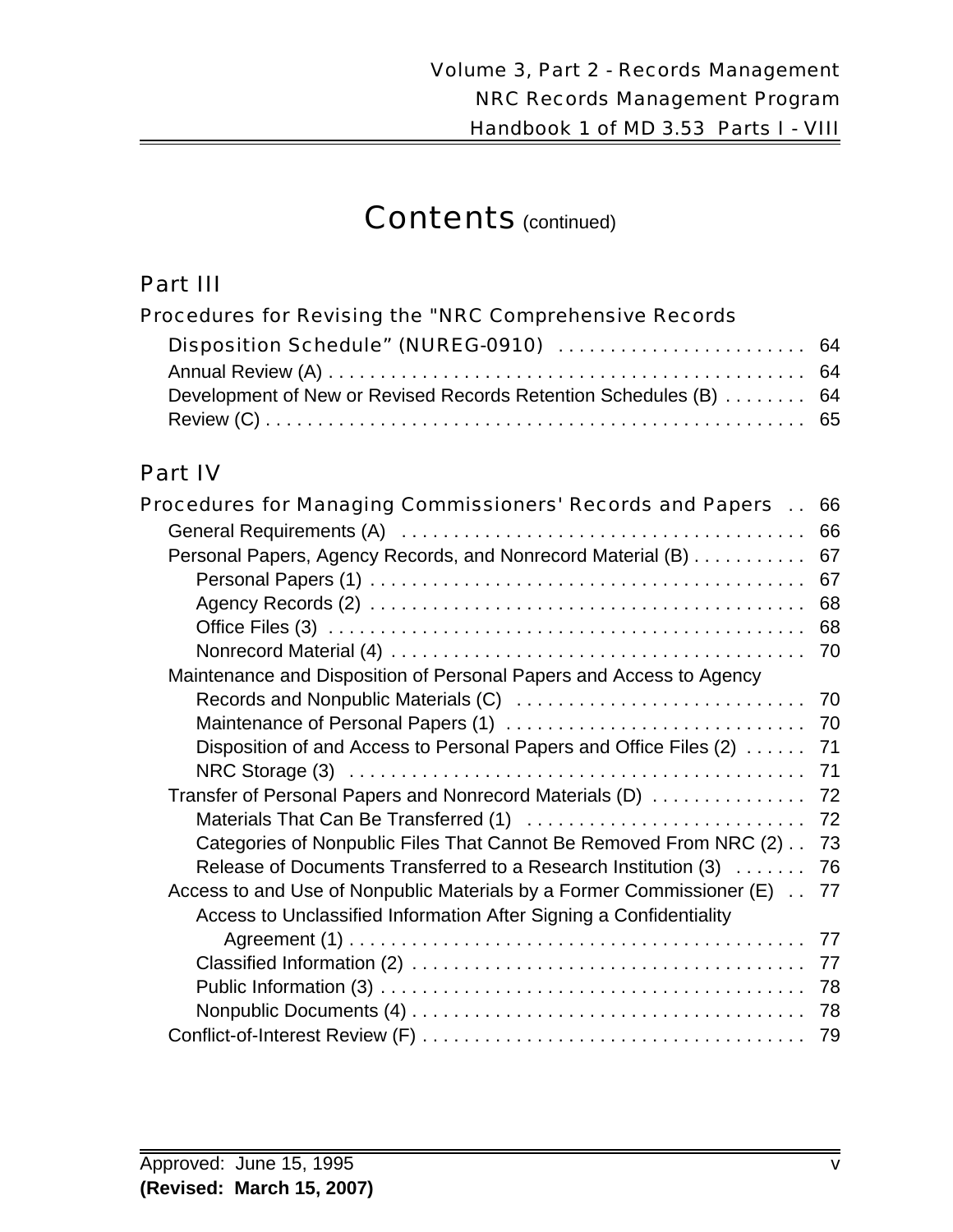# Part V

| Procedures for Managing Vital Records  81                        |  |
|------------------------------------------------------------------|--|
|                                                                  |  |
|                                                                  |  |
|                                                                  |  |
|                                                                  |  |
|                                                                  |  |
|                                                                  |  |
|                                                                  |  |
|                                                                  |  |
| Transmission of Vital Records to the NRC Records Officer (2)  84 |  |
| Updating Rights and Interest Records at the Washington National  |  |
|                                                                  |  |

# Part VI

| <b>Procedures for Managing Contractor Records</b> 85 |  |
|------------------------------------------------------|--|
|                                                      |  |
|                                                      |  |
| Category 1-General Administrative Material (1)  85   |  |
| Category 2-Contract Administration Records (2)  85   |  |
| Category 3—Contract Work Records (3)  86             |  |
| Special Requirements for Category 3 Records (B)  86  |  |
|                                                      |  |
|                                                      |  |

# Part VII

| Procedures for Creating, Maintaining, Using, and Disposing of |  |
|---------------------------------------------------------------|--|
|                                                               |  |
|                                                               |  |
|                                                               |  |
|                                                               |  |
|                                                               |  |
|                                                               |  |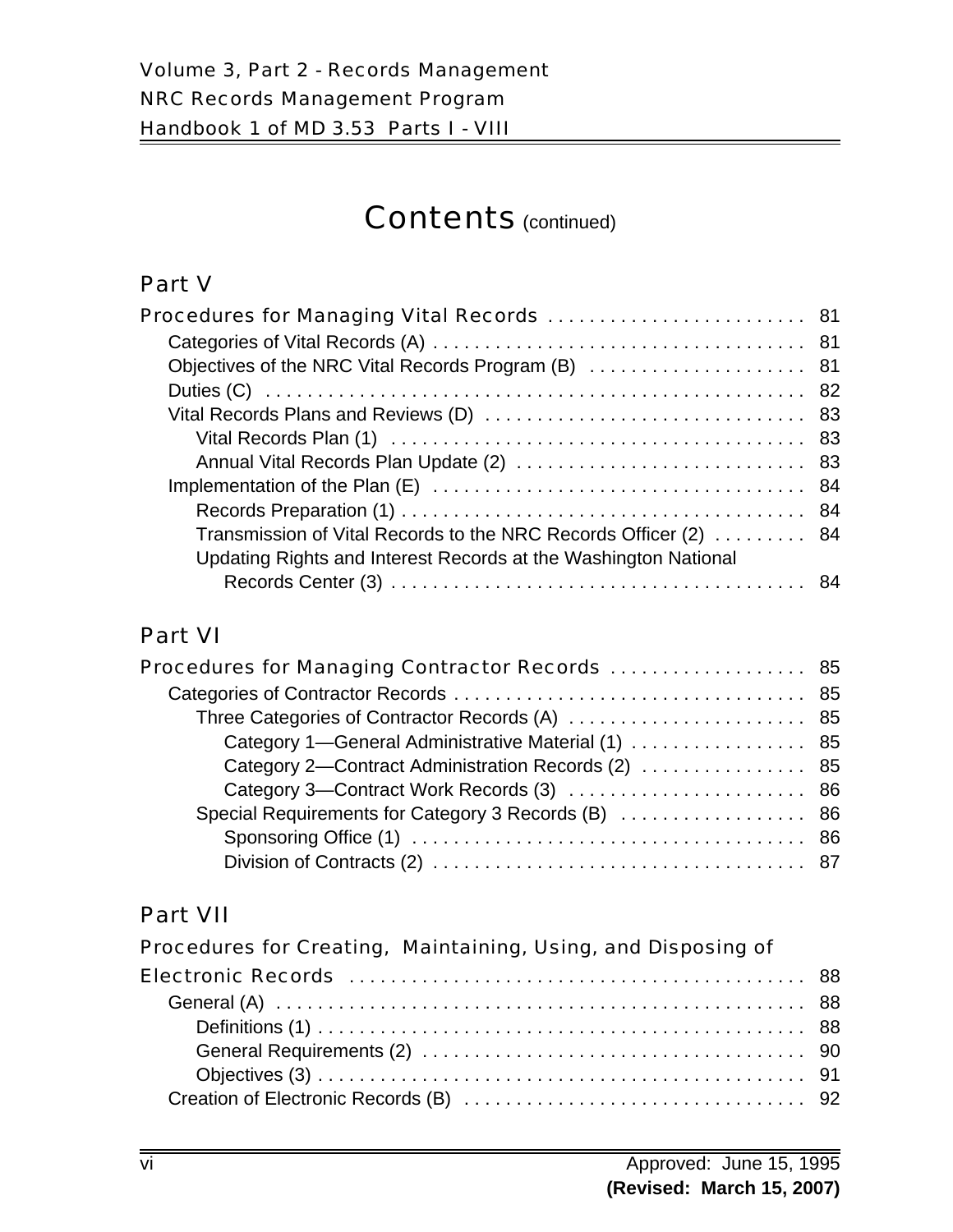# Part VII (continued)

| Records Created at All Staff Levels (1)                            | 92  |
|--------------------------------------------------------------------|-----|
|                                                                    | 92  |
| Records Status of Electronic Data (3)                              | 93  |
| Examples of Record and Nonrecord Electronic Material (4)           | 93  |
| ADAMS: NRC's Repository for Many Official Agency Records (5)       | 95  |
| Disposition of Electronic Record Material (6)                      | 95  |
| Disposition of Electronic Nonrecord Material (7)                   | 96  |
| Official Record Copy of Text Documents Retained Electronically (8) | 96  |
|                                                                    | 97  |
|                                                                    | 98  |
| Standards for Maintaining Electronic Records (C)                   | 99  |
| Maintenance Throughout the Life Cycle (1)                          | 99  |
| Selecting the Storage Medium (2)                                   | 99  |
|                                                                    | 100 |
|                                                                    | 100 |
|                                                                    | 100 |
|                                                                    | 100 |
| Maintaining and Testing Magnetic Computer Tapes (7)                | 101 |
| Maintenance of Diskettes, Removable Disks, and Other Direct Access |     |
|                                                                    | 103 |
| Retention of Inactive Electronic Records (9)                       | 104 |
| Records Disposition for Electronic Records (D)                     | 105 |
|                                                                    | 105 |
| Disposing of Electronic Records (2)                                | 107 |
| Archival Records in Electronic Format (E)                          | 107 |
| Media Requirements for Permanent Records (1)                       | 107 |
| Format Requirements for Permanent Records (2)                      | 112 |
| Documentation Requirements for Permanent Records (3)               | 113 |
| Acceptance of Electronic Records by the Courts (F)                 | 113 |
|                                                                    | 114 |
|                                                                    | 115 |
|                                                                    | 115 |
|                                                                    | 117 |
|                                                                    | 119 |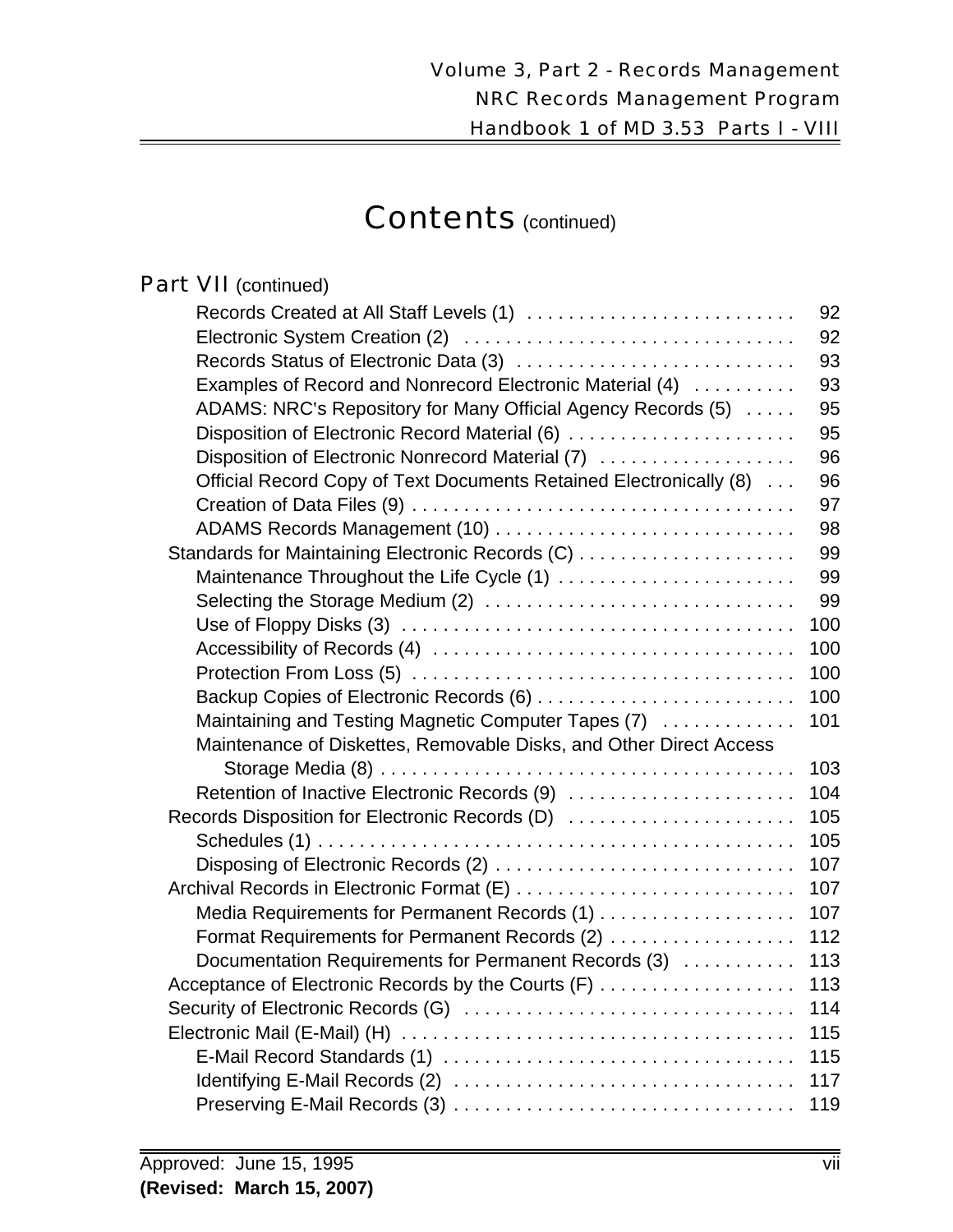|                | <b>Part VII</b> (continued)                                                 |     |
|----------------|-----------------------------------------------------------------------------|-----|
|                | Destroying/Deleting Messages From the E-Mail System (4) 120                 |     |
|                | <b>Part VIII</b>                                                            |     |
|                |                                                                             | 121 |
|                |                                                                             | 121 |
|                |                                                                             | 122 |
|                | Standards for Archival Microfilm Production (C)                             | 123 |
|                | Standards for Storage of Archival Microfilm (D)                             | 123 |
|                | Standards for Handling and Inspecting Archival Microfilm (E)                | 125 |
|                | Storing, Handling, and Inspecting Temporary Microfilm (F)                   | 127 |
|                |                                                                             | 127 |
|                |                                                                             | 128 |
|                |                                                                             | 128 |
|                |                                                                             | 128 |
|                | Other Microfilm-Related Requests (3)                                        | 128 |
|                |                                                                             | 128 |
|                |                                                                             | 129 |
|                | <b>Exhibits</b>                                                             |     |
| 1              | NRC Forms 306 and 306A, "Files Maintenance and Disposition Plan"            | 133 |
| $\overline{2}$ | NRC Form 513, "Certification of Copy of Official Record"                    | 135 |
| 3              | Instructions for Preparing Records for Retirement to the Washington         |     |
|                | National Records Center (WNRC)                                              | 136 |
| 4              | Instructions for Using the Archival Facility Accountability Systems (AFAS). | 141 |

5 Confidentiality Agreement . . . . . . . . . . . . . . . . . . . . . . . . . . . . . . . . . . . . . . . 145 6 Certification . . . . . . . . . . . . . . . . . . . . . . . . . . . . . . . . . . . . . . . . . . . . . . . . . . 146 7 Time Limitations on the Release of Nonpublic Documents . . . . . . . . . . . . . . 147

the Chairman's Response . . . . . . . . . . . . . . . . . . . . . . . . . . . . . . . . . . . . 148

8 Request to the Chairman for Access to Classified Information and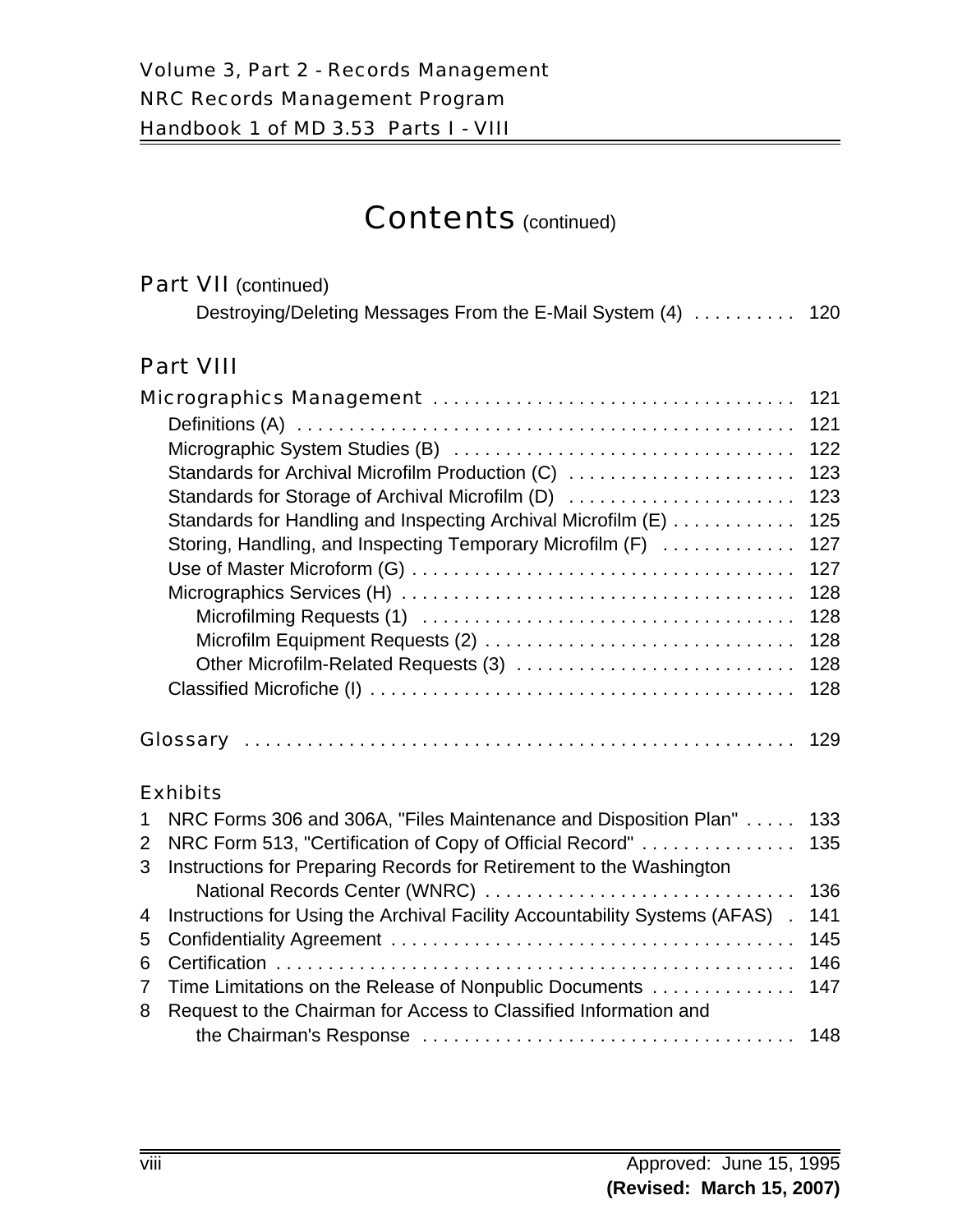# Part I

# NRC Records Management Program

All Federal agencies are required to establish a records management program to ensure compliance with the regulations governing records management issued by the National Archives and Records Administration (NARA) and the General Services Administration (GSA). The general requirements, duties, and responsibilities for implementing the NRC records management program in accordance with NARA and GSA regulations and guidance to assist NRC employees in identifying official records and distinguishing between record and nonrecord materials are given below.

# General Requirements for an Agency's

# Records Management Program (A)

# **Creation of Records** (1)

NARA regulations require NRC to create and preserve records containing adequate and proper documentation of the organization, functions, policies, decisions, procedures, and essential transactions of the agency. To accomplish this goal, all staff are required to identify Federal records, including those communicated by electronic mail (e-mail), and to ensure that appropriate records are created and maintained.

# **Maintenance of Records** (2)

NARA regulations require NRC to ensure that complete records are filed or otherwise identified and preserved, records can be found when needed, and permanent records are identified and physically segregated from temporary records, or for electronic records, permanent records are physically segregable from temporary records. (a)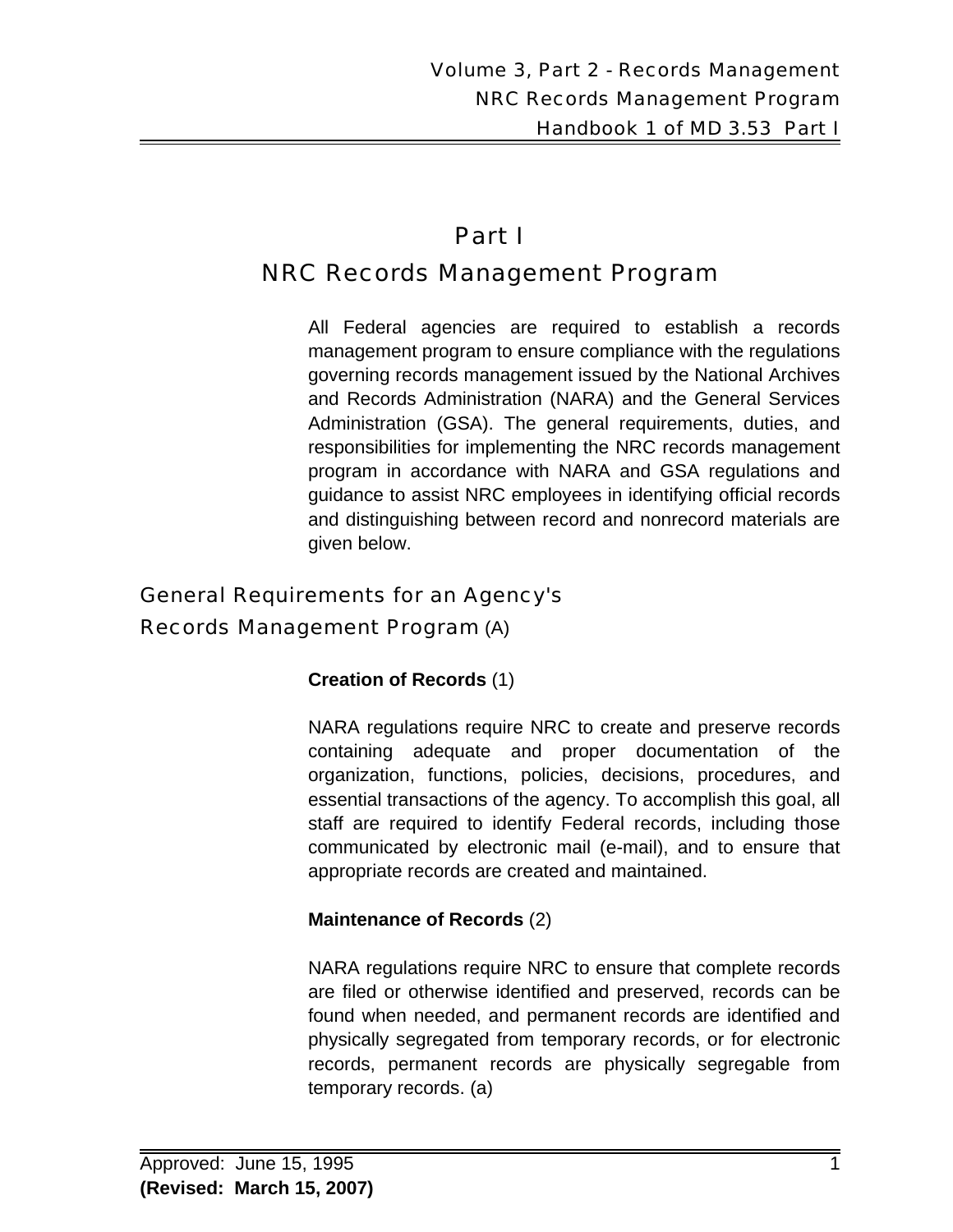# General Requirements for an Agency's

#### Records Management Program (A) (continued)

#### **Maintenance of Records** (2) (continued)

Federal records, regardless of media, are to be located at formally specified official file stations. The maintenance of records at unauthorized locations is prohibited. (b)

The Agencywide Documents Access and Management System (ADAMS) is an electronic information system that maintains NRC unclassified official programmatic and administrative records in a centralized electronic document repository. ADAMS meets the requirements of NARA's regulations and was approved by NARA as an official electronic recordkeeping system. After April 1, 2000, NRC Headquarters and regional offices discontinued maintaining certain record collections in paper because the official record is maintained electronically in ADAMS. (c)

Federal records and nonrecord materials are to be maintained separately in clearly distinguishable series and separately from any personal papers. (d)

## **Disposition of Records** (3)

NARA regulations require NRC to maintain and preserve permanent records and to ensure that temporary records are promptly disposed of or retired when no longer needed. Effective techniques to accomplish these ends include the development of records disposition schedules, the transfer of records to the Washington National Records Center (WNRC), the conversion of the information to other media, and the prompt disposal of valueless records that have served their purpose. The "NRC Comprehensive Records Disposition Schedule" (CRDS) (NUREG-0910) provides the authorized disposition for all NRC records. Each record schedule has been approved by the appropriate NRC officials and the Archivist of the United States. Disposition of any NRC records requires the approval of the Archivist of the United States.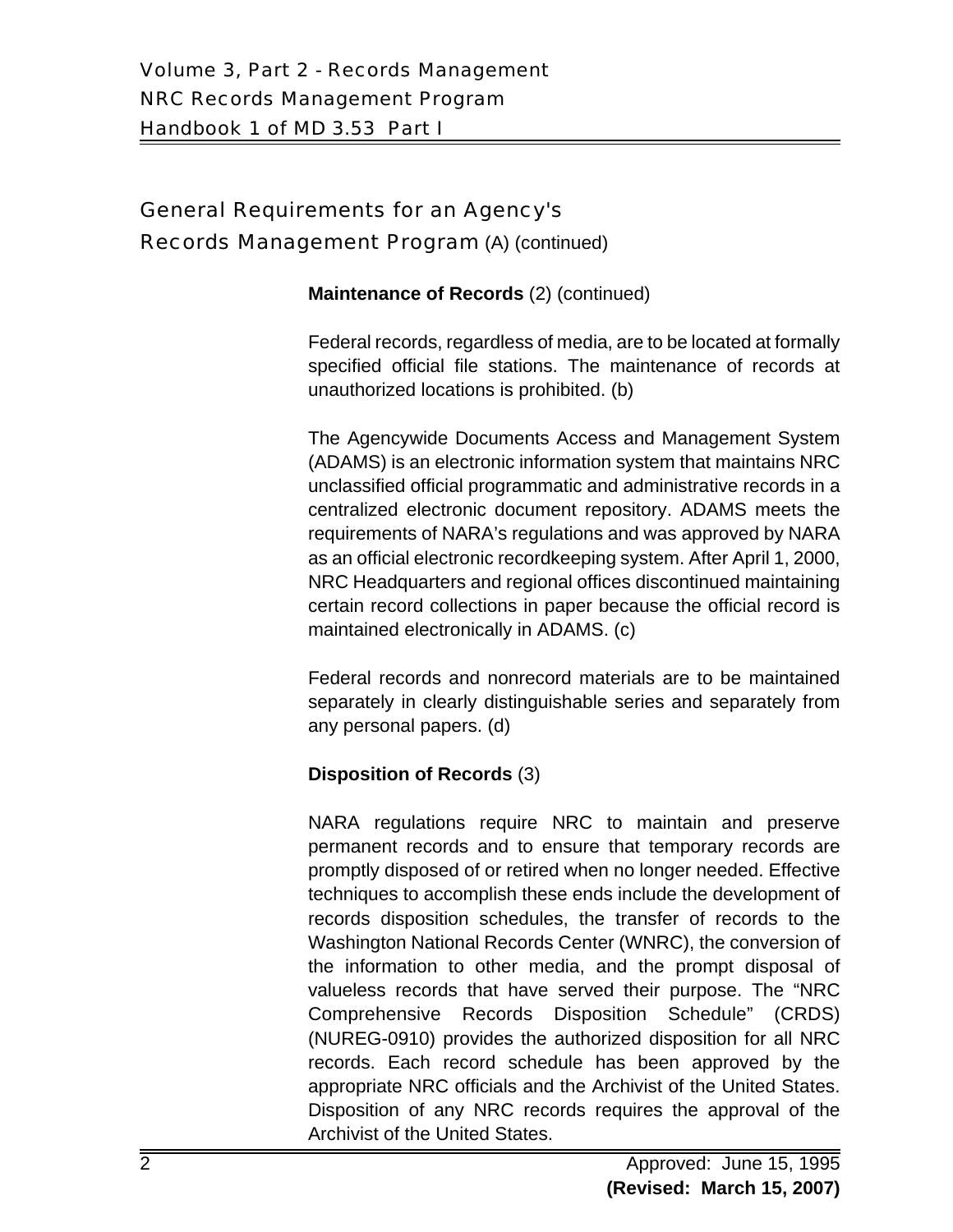# General Requirements for an Agency's Records Management Program (A) (continued)

## **Liaison With NARA** (4)

NARA requires Federal agencies to assign responsibility for developing the records management program to one or more offices. NARA also requires the responsible office(s) to submit the name, title, and telephone number of the official(s) authorized by the head of the agency to approve records disposition schedules and to transfer records to the custody of the National Archives of the United States. (a)

For NRC, the Office of Information Services (OIS), Information and Records Services Division (IRSD), Records and FOIA/Privacy Services Branch (RFPSB), is responsible for developing and implementing the NRC records management program. The Chief of RFPSB is the official authorized to approve records disposition schedules and to transfer records to the National Archives. (b)

## Recordkeeping Requirements (B)

To provide for the adequate documentation of the organization, functions, policies, decisions, procedures, and essential transactions of NRC, records shall be created and maintained that are sufficient to— (1)

- Document the persons, places, things, or matters dealt with by NRC (a)
- Facilitate action by NRC officials and their successors in office (b)
- Make possible a proper scrutiny by the Congress or other duly authorized agencies of the Government (c)
- Protect the financial, legal, and other rights of the Government and of persons directly affected by the Government's actions (d)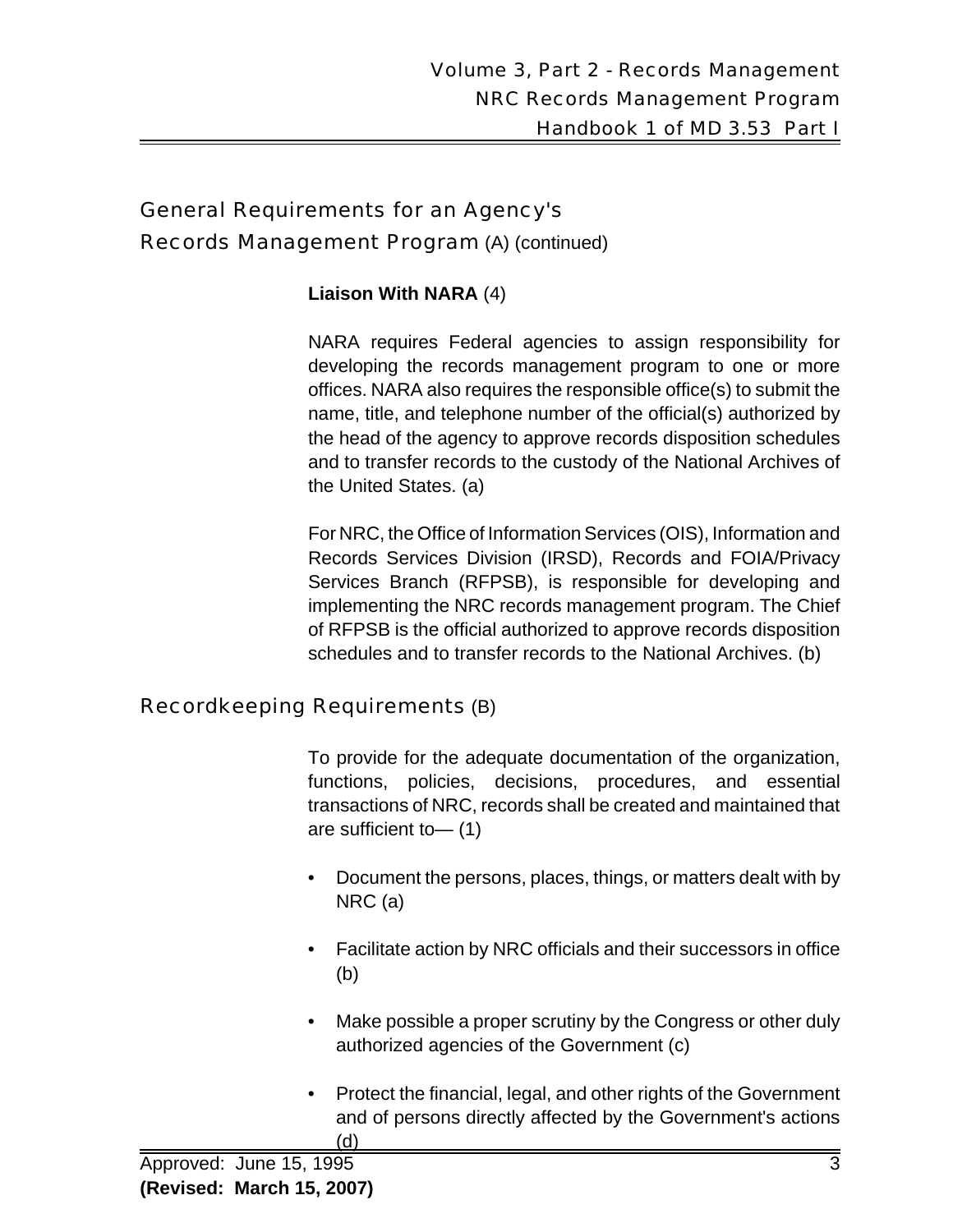## Recordkeeping Requirements (B) (continued)

- Document the formulation and execution of basic policies and decisions and the necessary actions taken, including all significant decisions and commitments reached orally (person to person, by telecommunications, or in conference) (e)
- Document important board, committee, or staff meetings (f)

Each office shall identify, develop, issue, and periodically review the recordkeeping requirements for all operations conducted by its office and for the operations for which its office has coordination responsibility. Offices are to identify the documents, forms, reports, and other types of records, including e-mail, that are required to document an action or activity and issue these requirements in their management directives, office policies, and other written procedures. Office guidance shall specify when receipts or acknowledgments for e-mail messages are needed for recordkeeping purposes. Recordkeeping requirements for each operation and activity shall— (2)

- Identify and prescribe specific categories of documentary materials to be systematically created or received and maintained by agency personnel in the course of their official duties (a)
- Prescribe the use of materials and recording techniques that ensure the preservation of records as long as they are needed by the Government (b)
- Prescribe the manner in which these materials shall be maintained wherever held (c)
- Distinguish record from nonrecord materials and, with the approval of the Archivist of the United States, prescribe action for the final disposition of agency records when they are no longer needed for current business (d)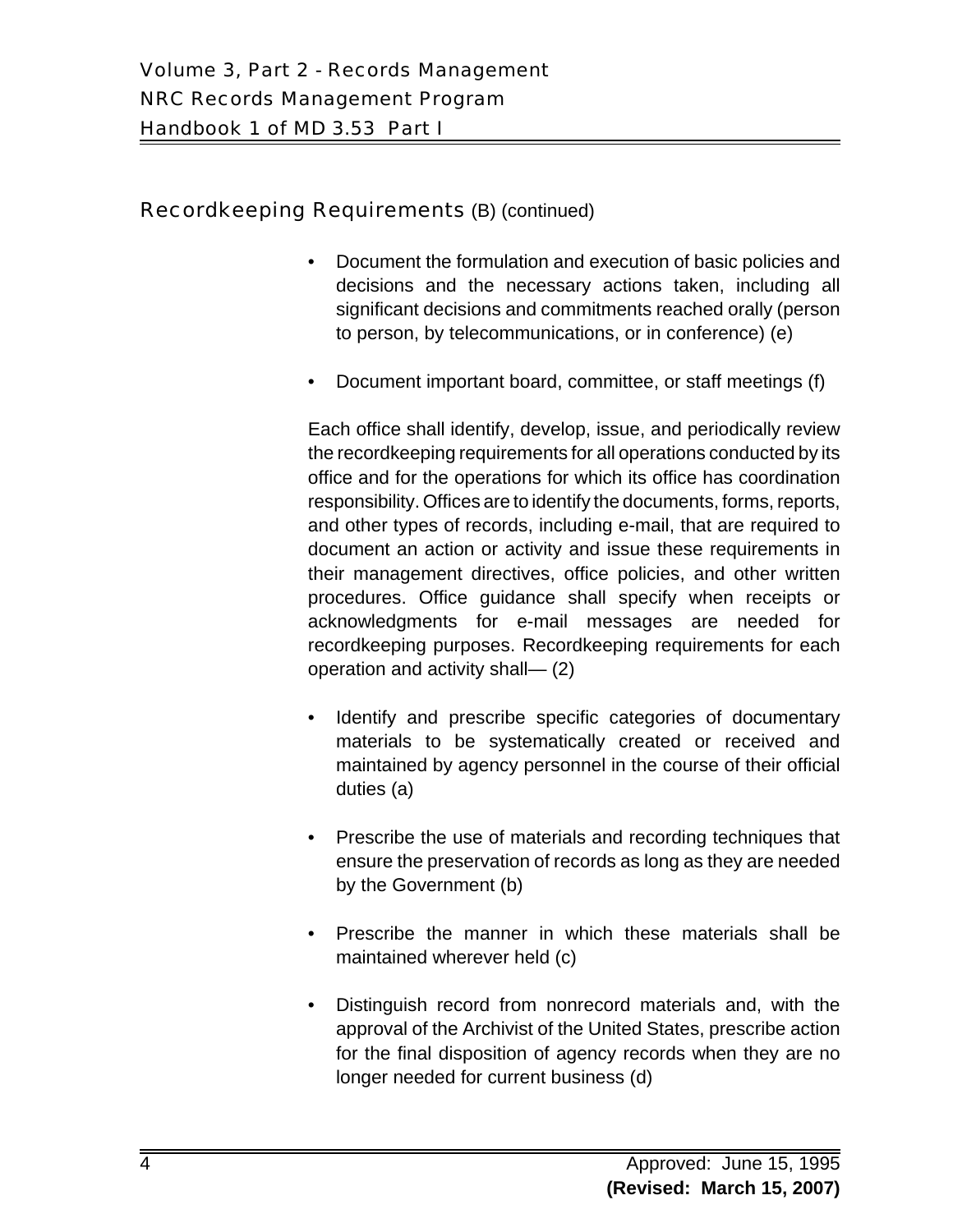## **NRC Records Officer** (1)

By delegation from OIS and, as mandated by 36 CFR Part 1220, the Records Officer (Chief of RFPSB)—

- Plans and formulates files maintenance and records disposition policies, standards, systems, and procedures to meet the operating needs of NRC. (a)
- Coordinates the overall NRC files maintenance and records disposition program and evaluates program effectiveness. (b)
- Provides records management guidance and assistance to all organizational levels. (c)
- Develops and implements an agencywide program to identify, develop, issue, and periodically review recordkeeping requirements for records of all agency activities, at all levels and locations, and in all media, including electronic records that are created or received using e-mail. (d)
- Audits the records management program in all offices to ensure compliance with established policies and procedures, including guidance for maintaining Official Agency Records (OARs) in electronic form in systems such as ADAMS. (e)
- Periodically monitors staff determinations of the record status of documentary materials, including e-mail, as part of NRC's internal evaluations. (f)
- Reviews and evaluates the use of filing equipment and makes decisions on filing equipment allocations. (g)
- Serves as liaison with NARA, GSA, the Government Accountability Office (GAO), the Office of Management and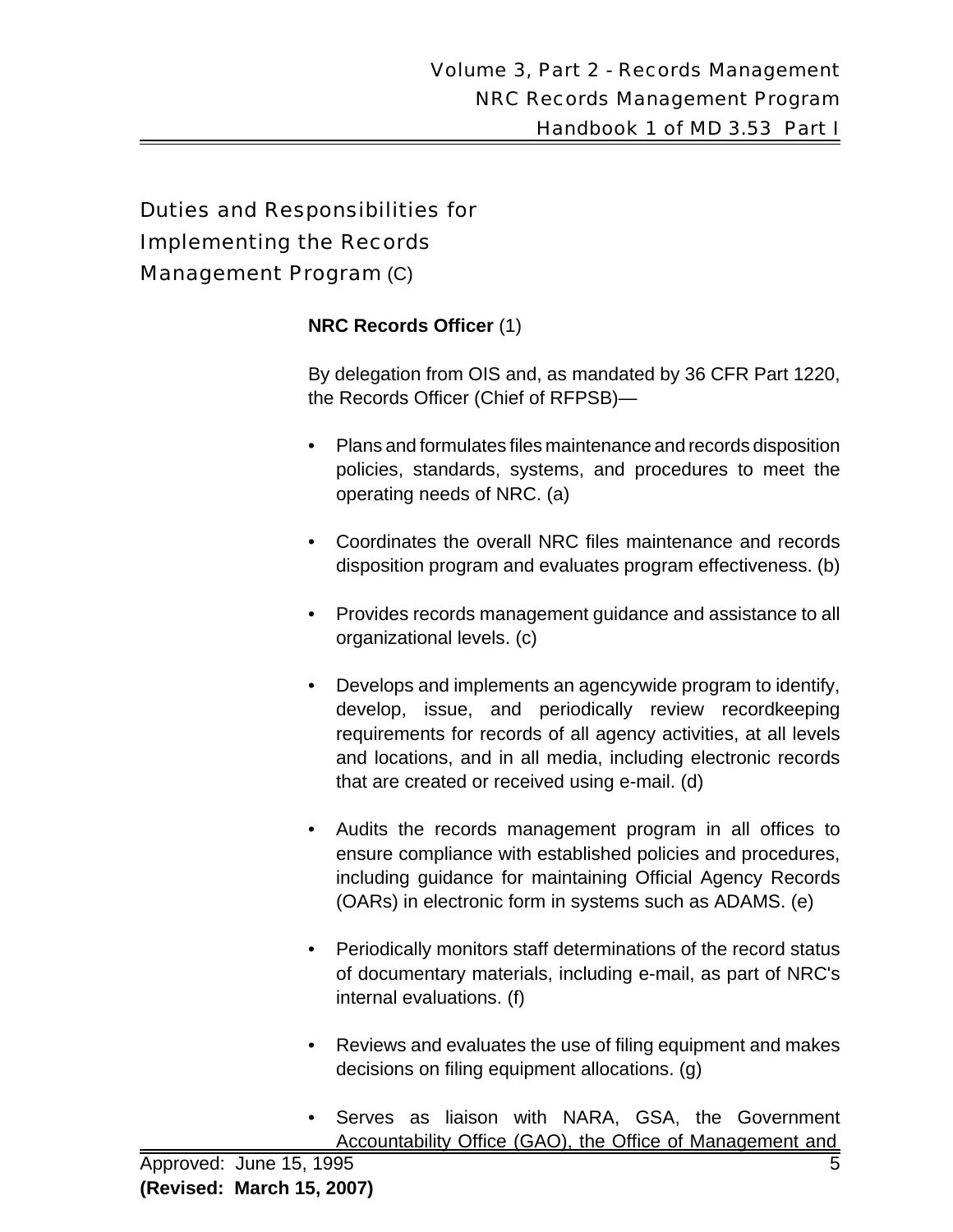**NRC Records Officer** (1) (continued)

Budget (OMB), and other agencies on matters relating to records management. (h)

- Maintains and issues a CRDS (NUREG-0910) to appropriate staff, as prescribed by NARA, to ensure the proper disposition of all NRC records. (i)
- Coordinates the NRC vital records program as described in Part V, "Procedures for Managing Vital Records," of this handbook. (j)
- Grants or denies exceptions to or deviations from the records management procedures prescribed in this handbook. Requests for exceptions or deviations must be documented in writing to specify the need for the exception and the benefits to be derived from the change. The problem will be referred to NARA when substantive issues cannot be resolved internally. (k)

# **Records Liaison Officers** (2)

## **General Records Management Responsibilities** (a)

By delegation from office directors and regional administrators, Records Liaison Officers (RLOs)—

• Administer records management policies, procedures, and programs through designated file custodians to ensure that NUREG-0910 is being followed and that the agency's files maintenance system is being implemented within the respective offices. (i)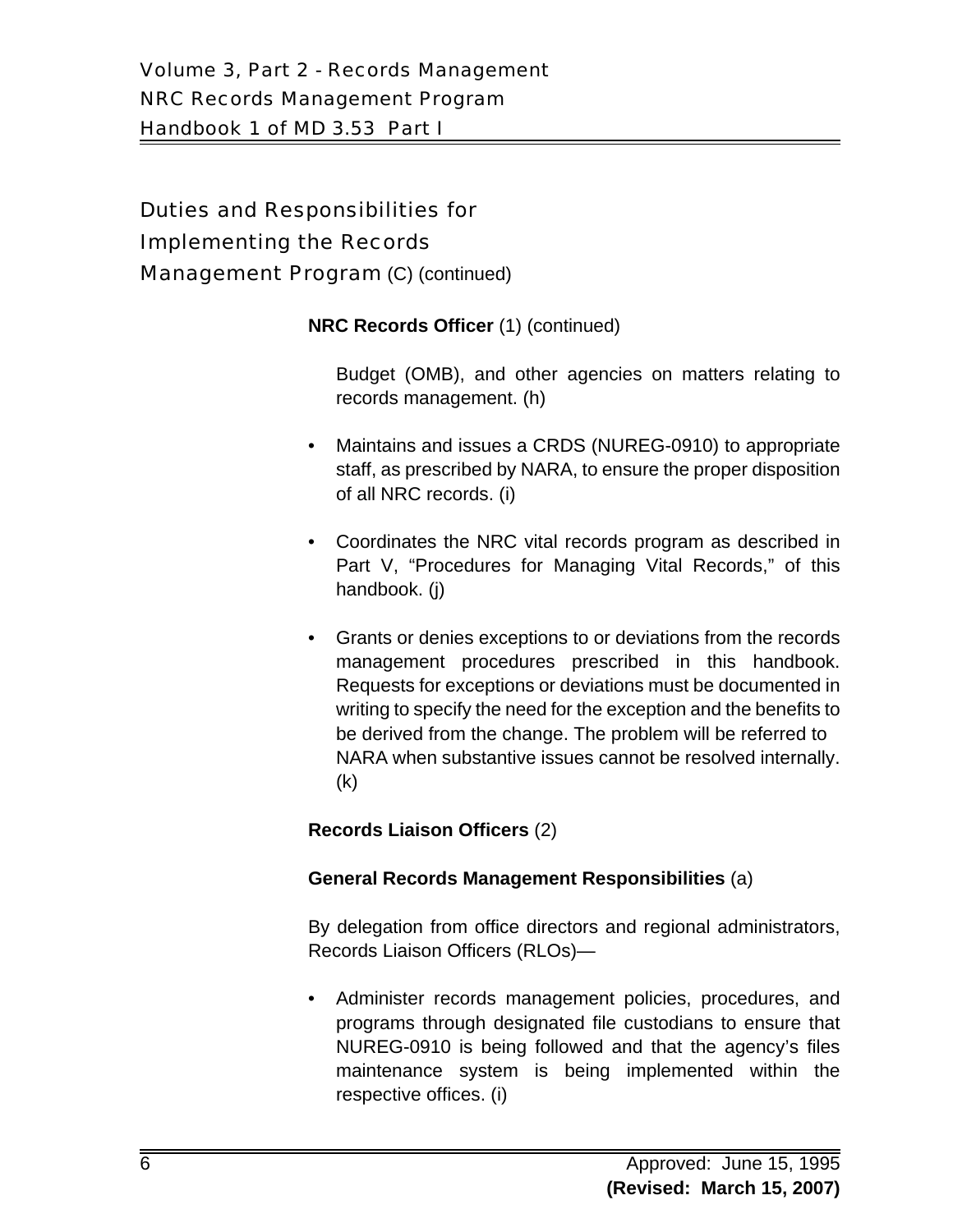## **Records Liaison Officers** (2) (continued)

- Ensure that staff are creating and maintaining records with adequate and proper documentation of the organization, functions, policies, decisions, procedures, and essential transactions of the office. (ii)
- Review and approve "Files Maintenance and Disposition Plans" (NRC Forms 306 and 306A; Exhibit 1) generated for the office's official record collections to ensure accuracy, adequacy, completeness, and compliance with NUREG-0910 and agency records management policies. (iii)
- Maintain files maintenance and disposition plans for all official record collections, including ADAMS, within their respective offices and review plans annually to ensure the accountability of all records and the correct disposition authorities. (iv)
- Inform the NRC Records Officer of records to be transferred to other offices as a result of realignment of functions or reorganizations within 30 days after becoming aware of the proposed reorganization. (v)
- Process requests for certifying copies of official records in accordance with Part II, Section (B)(5), "Procedures for Certifying Copies of Official Records." (vi)
- Process requisitions for filing equipment (NRC Form 30, "Request for Administrative Services"; accessible through the online forms icon) in accordance with Part II, Section (B)(7), "Requirements for Requisitioning Filing Equipment." (vii)
- Identify records to be transferred to Agreement States, prepare appropriate forms (NRC Form 519, "Transfer of Official NRC Records to an Agreement State"; accessible through the online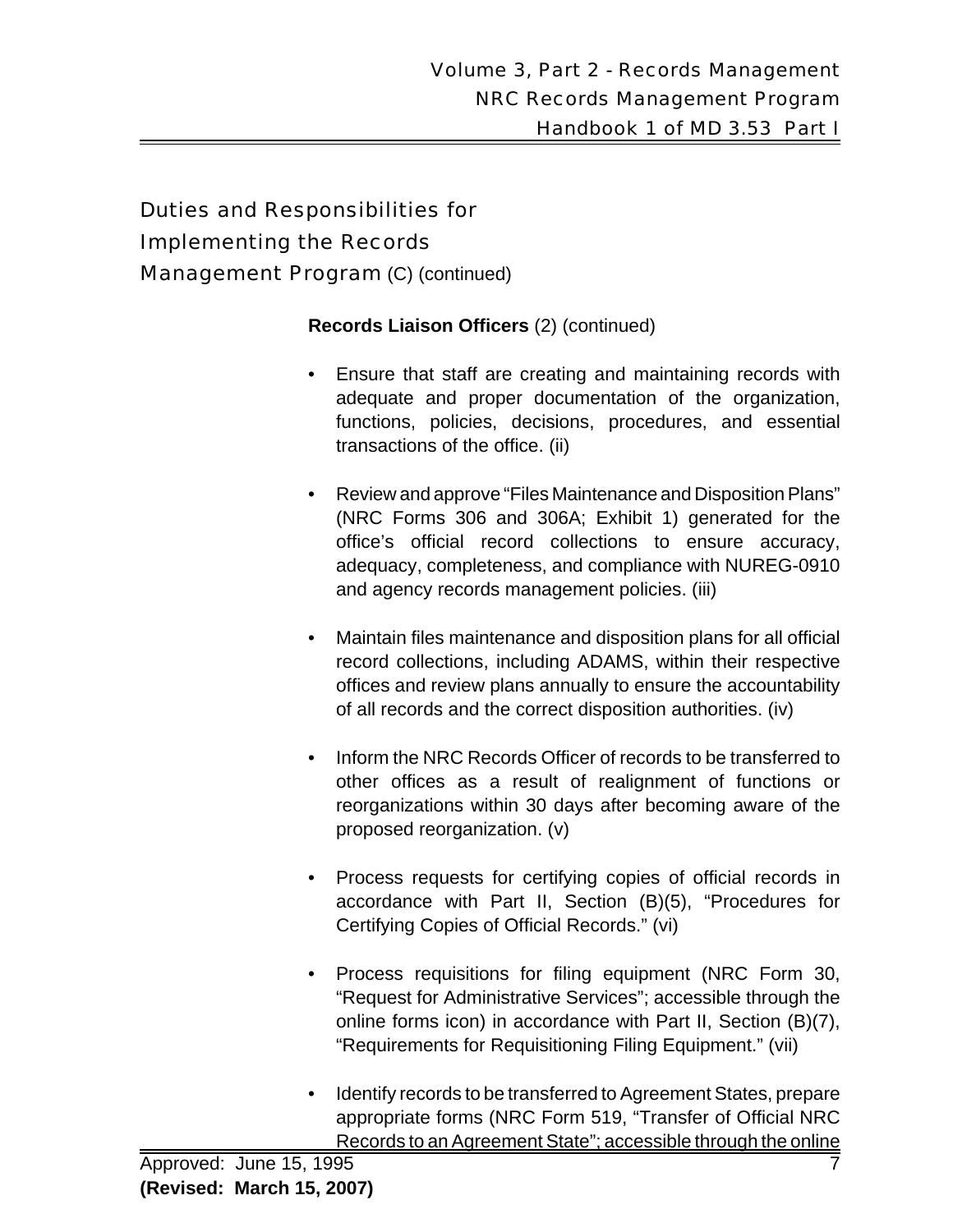#### **Records Liaison Officers** (2) (continued)

forms icon), coordinate the preparation and shipment of the records to the State agent, and ensure that the signed transfer form verifying receipt by the State is returned to the NRC Records Officer. (viii)

#### **Responsibilities for Hard Copy (Paper) Record Collections** (b)

By delegation from office directors and regional administrators, RLOs—

- Request the withdrawal and return of office records from and to the Washington National Records Center (WNRC) and maintain adequate documentation of all such activity. (i)
- Review and approve records transfer forms (NRC Forms 35 and 35A, "Records Transfer" and continuation sheet) for completeness and accuracy. (ii)
- Maintain records transfer forms for those hard copy records retired from their respective offices. (iii)
- Coordinate office's annual report of records holdings as described in Part II, Section (C)(12), "Annual Report of Records Holdings." (iv)

#### **Responsibilities for Electronic Records in ADAMS** (c)

By delegation from office directors and regional administrators, RLOs—

• Implement processes and procedures established by OIS for auditing completeness of record collections. (i)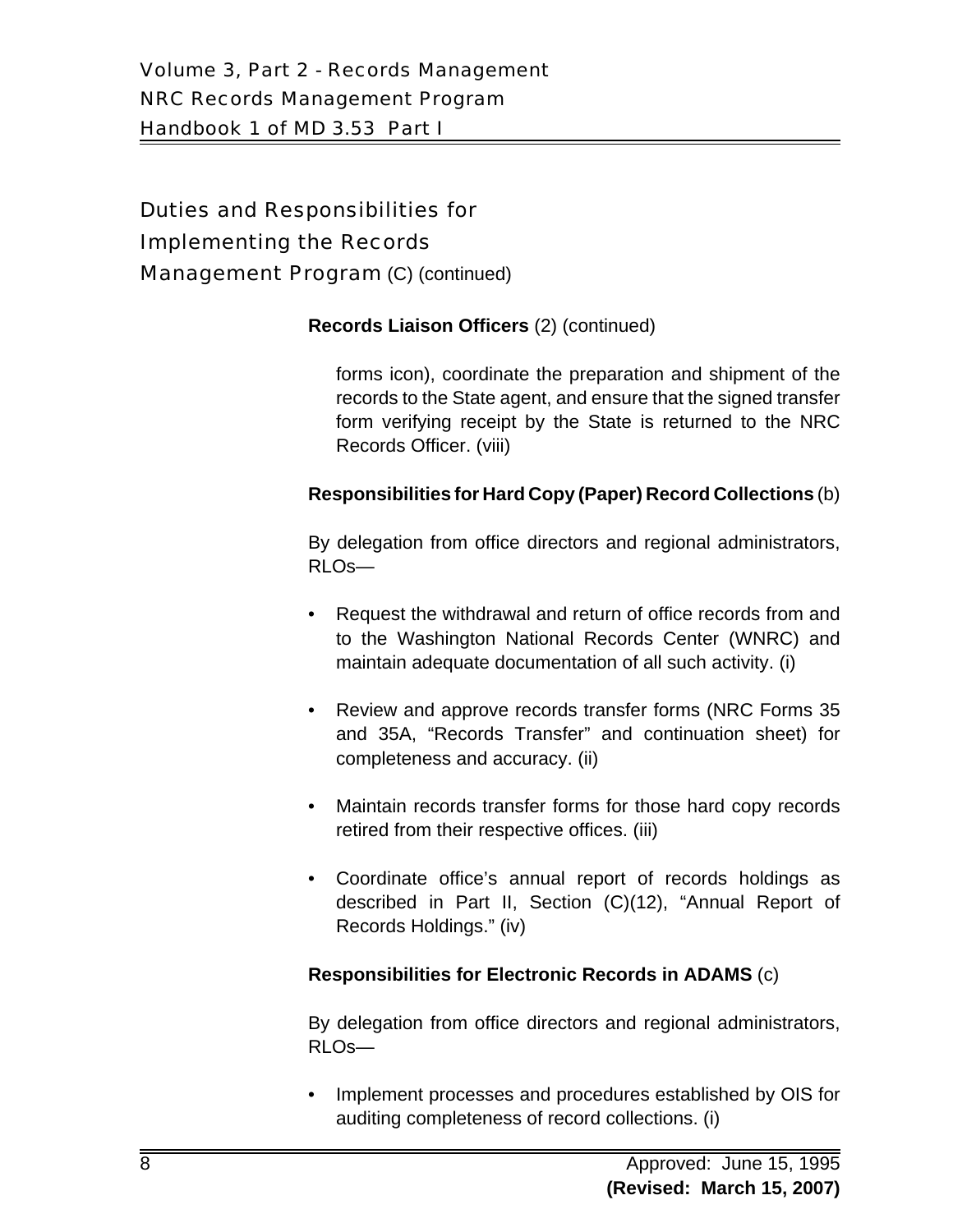**Records Liaison Officers** (2) (continued)

- Serve as file custodian for office's official record collections maintained in ADAMS. (ii)
- Serve as the point of contact for resolving document processing issues identified during the document capture process. (iii)
- Periodically monitor completeness of office document collections maintained in ADAMS and take appropriate actions to capture and complete ADAMS processing for any documents missing from the collections. (iv)
- For those offices that have chosen not to rely on the Document Processing Center (DPC) to complete all processing required to add incoming documents into ADAMS, coordinate the identification and designation of individuals to be members of various ADAMS Records Management Groups. The members of these groups will be allowed to perform specific ADAMS document processing and update functions; members of the Records Managers Group will be given owners rights to all OARs and the Records Declarers Group will be given the ability to declare records. (v)
- Periodically review the office's portion of the ADAMS File Plan used by OIS to "file" office documents and place them under records management control to ensure appropriate filing categories exist for OIS to file the office's records in ADAMS. Notify OIS when new file codes should be added to the file plan. (vi)
- Notify OIS when data needed to calculate disposition dates require revision. This includes such data as contract or license termination dates, and so on. (vii)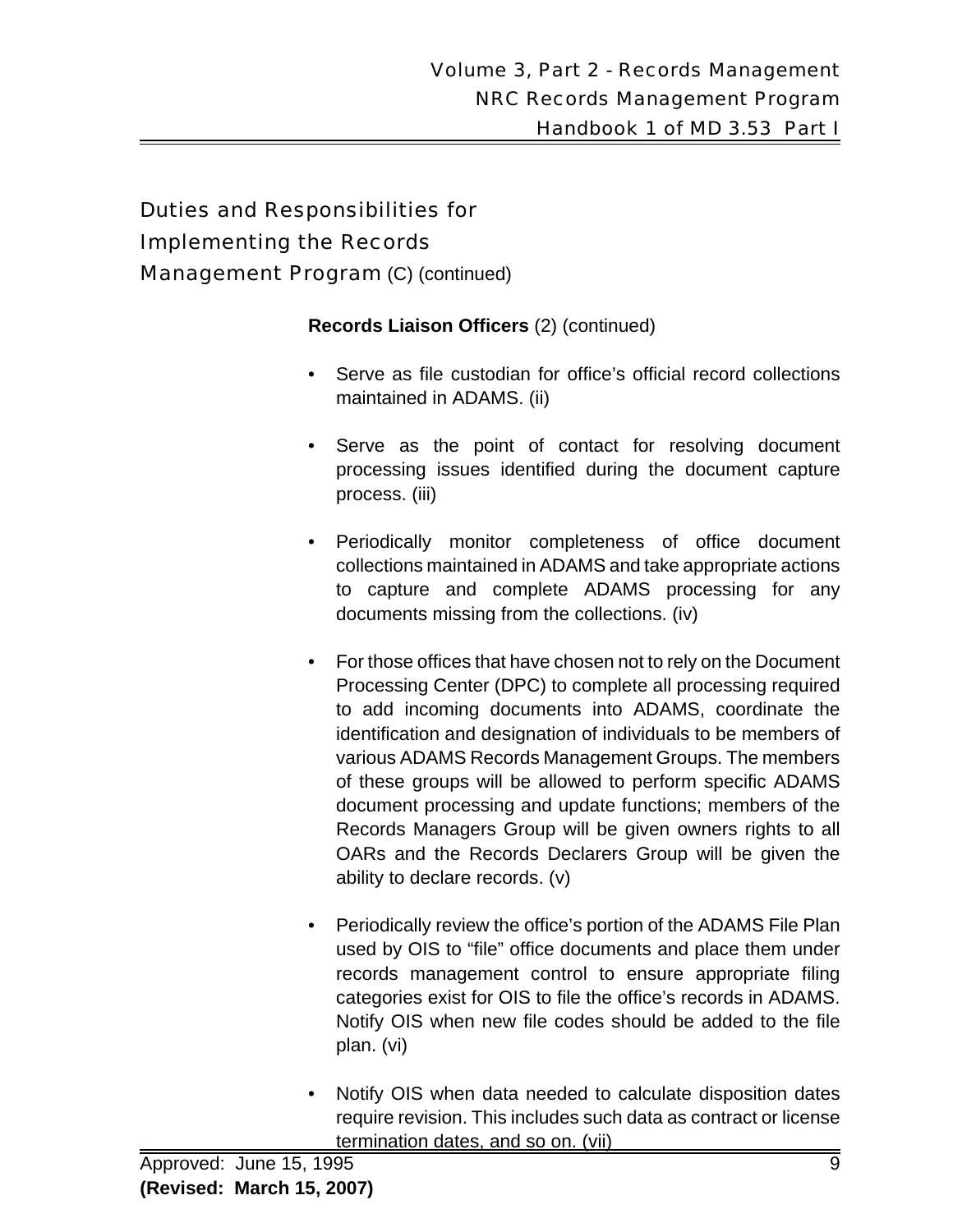# Volume 3, Part 2 - Records Management NRC Records Management Program Handbook 1 of MD 3.53 Part I

# Duties and Responsibilities for Implementing the Records Management Program (C) (continued)

## **Records Liaison Officers** (2) (continued)

- Periodically spot check the file codes contained in the property field of document collections maintained in ADAMS to identify documents that are being incorrectly filed; for example, documents that should be filed in multiple collections that have only been filed in a single file, or documents that have been filed under incorrect file codes in the records management system. (viii)
- Coordinate the review and concurrence of records disposition activities for documents eligible for disposition. This includes the review of disposition reports and the approval of the disposition of records before OIS takes action on records eligible for disposal. (ix)

# **File Custodians** (3)

File custodians are identified by management (e.g., office, division, or branch) as the individuals responsible for maintaining the files of an official file station. File custodians—

- Ensure that official files under their purview are managed in accordance with the policies and procedures contained in this directive and handbook and NUREG-0910. (a)
- Obtain an audit of the files under their purview from the respective RLO upon termination or transfer of responsibilities. (b)
- Provide reports and assistance to the respective RLO and/or NRC Records Officer, as necessary. (c)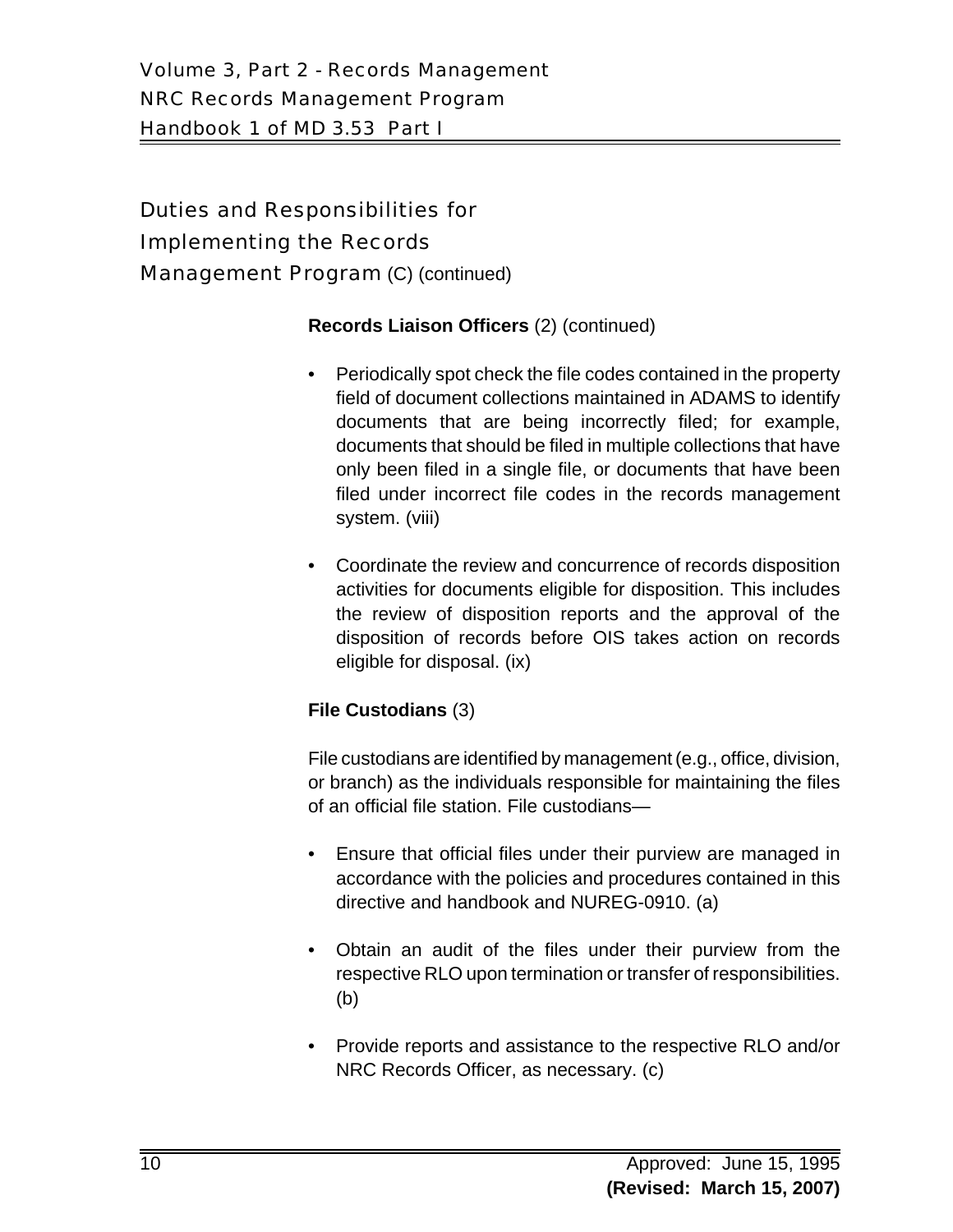#### **NRC Employees and Contractors** (4)

NRC employees and contractors—

- Must determine the record status of documentary materials, including e-mail, and preserve official records that they create, receive, or access as prescribed by the policies and procedures set forth in this directive and handbook and by applicable statutes and regulations (a)
- Are legally responsible for informing the NRC Records Officer of any actual or threatened unlawful destruction or removal of official files or records (b)
- Are responsible for safeguarding classified or sensitive unclassified information contained in official NRC records in accordance with the provisions of Management Directive (MD) 12.2, "NRC Classified Information Security Program," MD 12.3, "NRC Personnel Security Program," MD 12.5, "NRC Automated Information Security Program," and MD 12.6, "NRC Sensitive Unclassified Information Security Program." (c)

# Identifying and Distinguishing Between Record and Nonrecord Materials (D)

#### **Defining Federal Records** (1)

Federal records are statutorily defined in the Federal Records Act  $(44 \text{ U.S.C. } 3301)$  as -  $(a)$ 

All books, papers, maps, photographs, machine readable materials, or other documentary materials, regardless of physical form or characteristics, made or received by an agency of the United States Government under Federal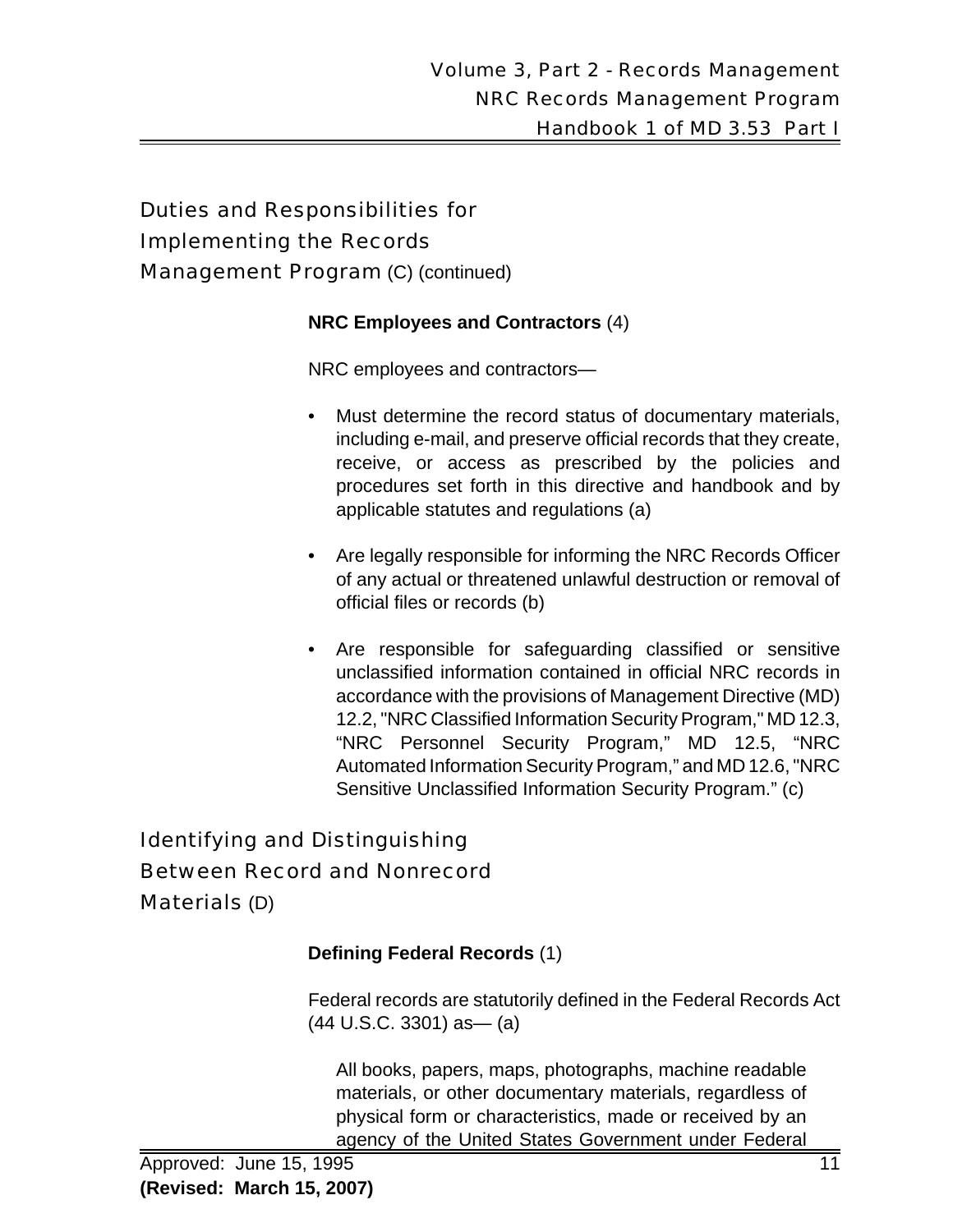# Identifying and Distinguishing Between Record and Nonrecord

Materials (D) (continued)

## **Defining Federal Records** (1) (continued)

law or in connection with the transaction of public business and preserved or appropriate for preservation by that agency or its legitimate successor as evidence of the organization, functions, policies, decisions, procedures, operations or other activities of the government or because of the informational value of the data in them.

Several key terms, phrases, and concepts in the statutory definition of records are defined in 36 CFR 1222.12, as follows: (b)

- **Documentary materials** is a collective term for records, nonrecord materials, and personal papers that refers to all media containing recorded information, regardless of the nature of the media or the method(s) or circumstance(s) of recording. (i)
- **Regardless of physical form or characteristics** means that the medium may be paper, film, disk, or other physical type or form; and that the method of recording may be manual, mechanical, photographic, electronic, or any other combination of these or other technologies. (ii)
- **Made** means the act of creating and recording information by agency personnel in the course of their official duties, regardless of the method(s) or the medium involved. The act of recording is generally identifiable by the circulation of the information to others or by placing it in files accessible to others. (iii)
- **Received** means the acceptance or collection of documentary materials by agency personnel in the course of their official duties regardless of the origin of these materials (for example,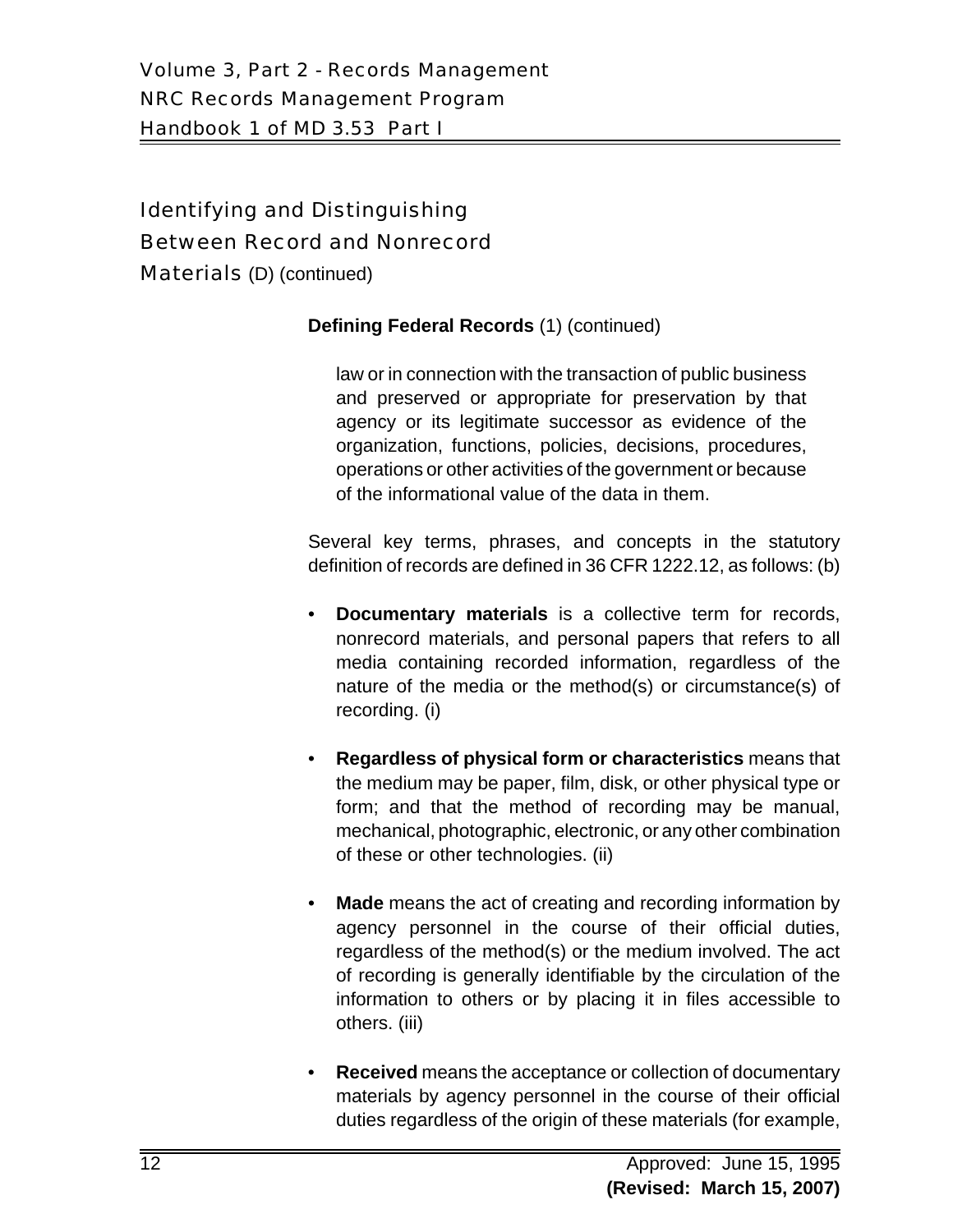# Identifying and Distinguishing Between Record and Nonrecord

Materials (D) (continued)

#### **Defining Federal Records** (1) (continued)

other units of the agency, private citizens, public officials, other agencies, contractors, and Government grantees) and regardless of how these materials are transmitted (in person or by messenger, mail, electronic means, or by any other method). In this context, the term does not refer to misdirected materials. The term may or may not refer to loaned or seized materials, depending on the conditions under which such materials come into agency custody or are used by the agency. Advice of legal counsel should be sought regarding the "record" status of loaned or seized materials. (iv)

- **Preserved** means the filing, storing, or any other method of systematically maintaining documentary materials by the agency. This term covers materials not only actually filed or otherwise systematically maintained, but also those materials temporarily removed from existing filing systems. (v)
- **Appropriate for preservation** means made or received documentary materials that in the judgment of the agency should be filed, stored, or otherwise systematically maintained by an agency because they are evidence of agency activities or contain unique information, even though the materials may not be covered by the agency's current filing or maintenance procedures. (vi)

## **Identifying Federal Records** (2)

To ensure that complete and accurate records are made and retained in NRC, it is essential that NRC employees distinguish between record and nonrecord materials by the appropriate application of the statutory definition of records to NRC documentary materials. The following guidelines issued by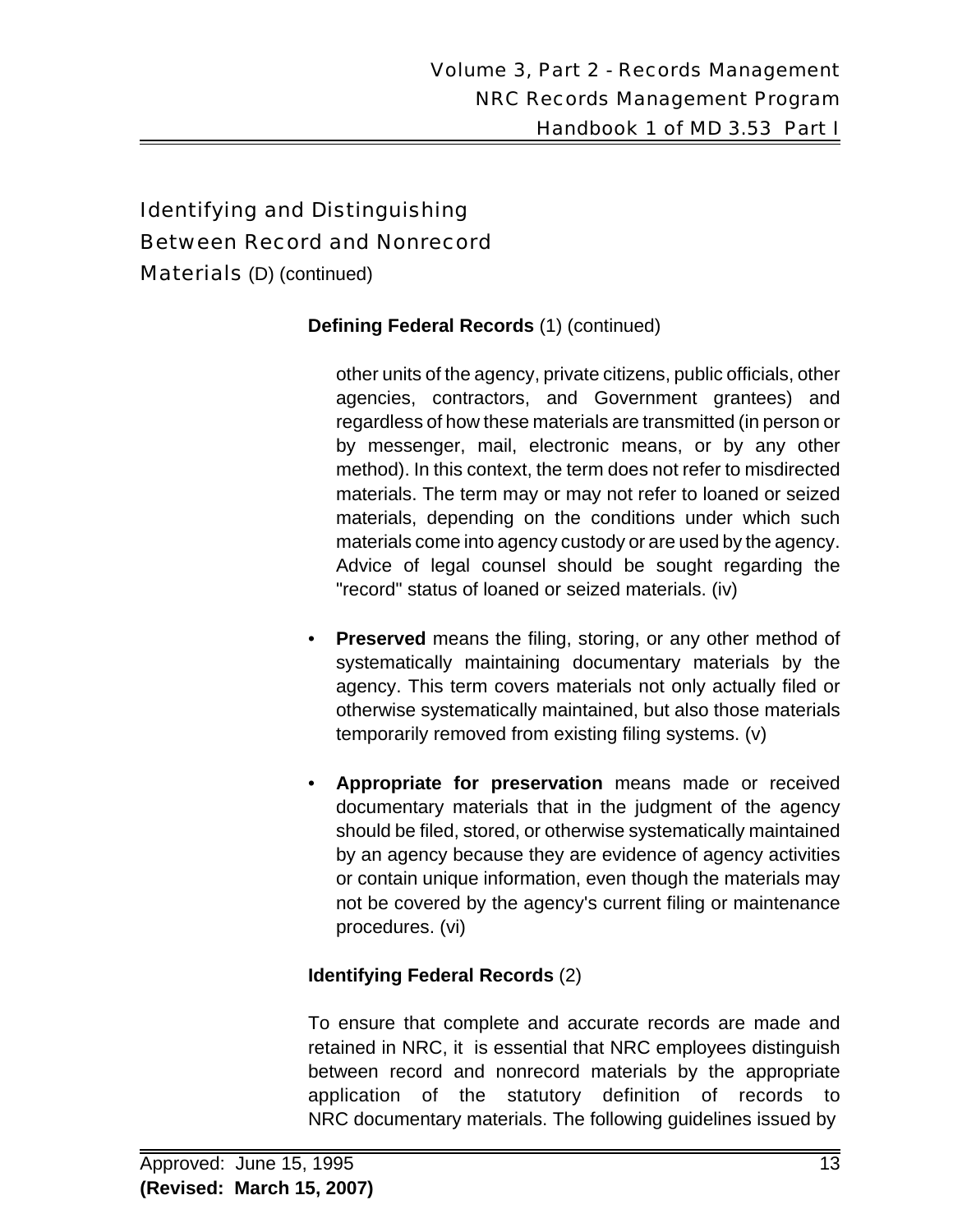# Identifying and Distinguishing Between Record and Nonrecord

Materials (D) (continued)

## **Identifying Federal Records** (2) (continued)

NARA in 36 CFR 1222.34 should be applied to all documentary materials to determine their record or nonrecord status.

## **Record Status** (a)

Documentary materials are records when they meet the following two conditions:

- They are made or received by an agency of the United States Government under Federal law or in connection with the transaction of agency business. (i)
- They are preserved or are appropriate for preservation as evidence of agency organization and activities or because of the value of the information they contain. (ii)

## **Record Status of Copies** (b)

Multiple copies of the same document and documents containing duplicative information, including messages created and received using e-mail systems, may each have record status depending on how they are used to transact agency business. Extra copies of documents are nonrecord only when they are preserved solely for convenience of reference.

## **Record Status of Electronic Mail Messages** (c)

Messages created or received on e-mail systems may meet the definition of a record. See Part VII, "Procedures for Creating, Maintaining, Using, and Disposing of Electronic Records," for examples and additional guidance.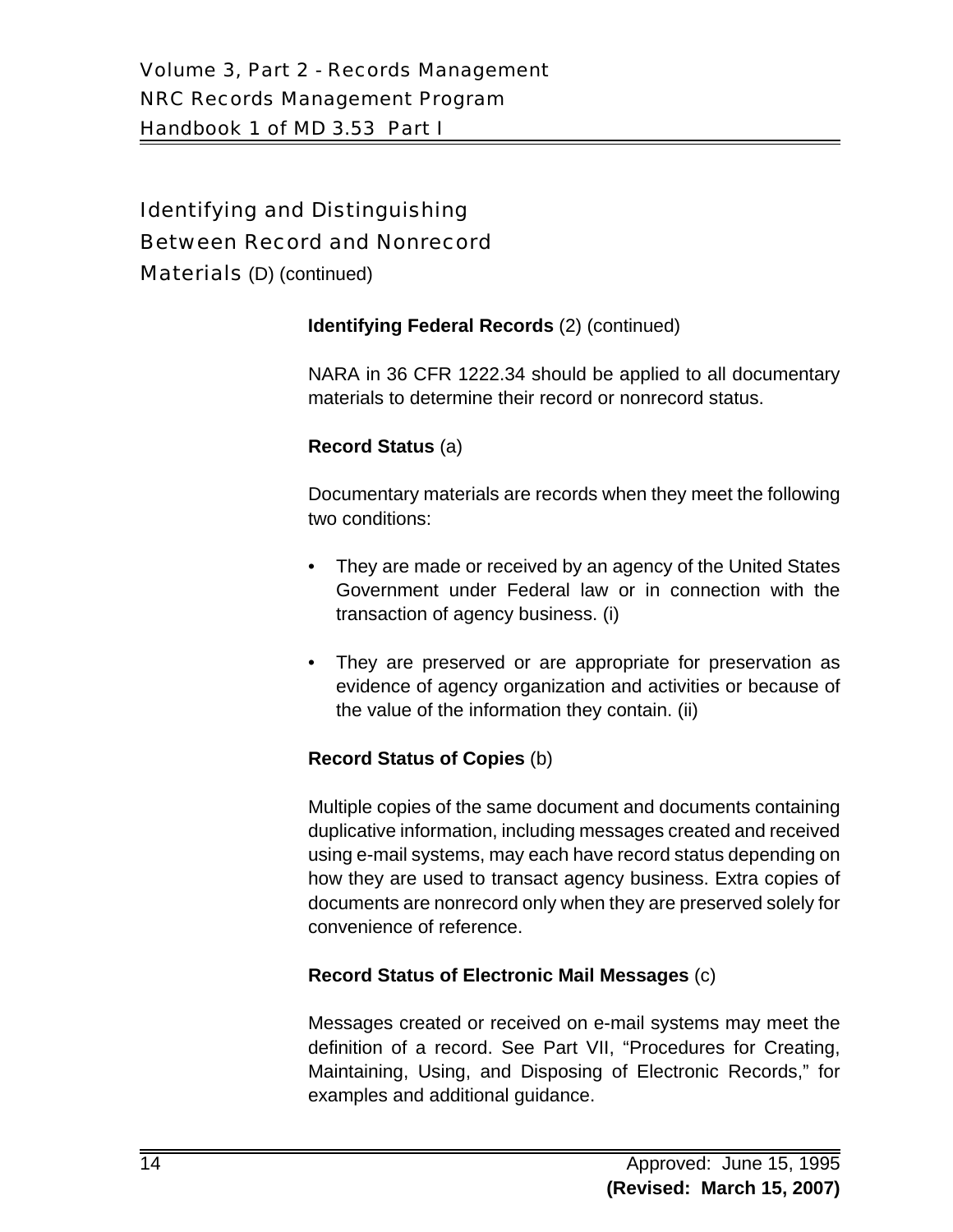# Identifying and Distinguishing Between Record and Nonrecord

Materials (D) (continued)

#### **Identifying Federal Records** (2) (continued)

#### **Nonrecord Materials** (d)

The following nonrecord materials are Government-owned documentary materials that do not meet the conditions of records status (see 36 CFR 1222.34(b)) or that are specifically excluded from records status by the Federal Records Act.

- Library and museum material (only if such material is made or acquired and preserved solely for reference or exhibition purposes) (i)
- Extra copies of documents (only if such copies are preserved solely for convenience of reference) (ii)
- Stocks of publications and processed documents (Each agency shall create and maintain serial or record sets of its publications and processed documents as evidence of agency activities and for the information they contain, including annual reports, brochures, pamphlets, books, handbooks, posters, and maps.) (iii)

## Ensuring Adequate and Proper

## Documentation (E)

The creation and maintenance of complete and accurate records contribute to efficient and economical agency operations by guaranteeing that information is documented in official files where it will be accessible to all authorized staff who may need it. Conducting NRC business without adequate documentation increases the probability that, in time, relevant facts may be unavailable or interpretations may be distorted. Official records must be complete and accurate, and include all pertinent records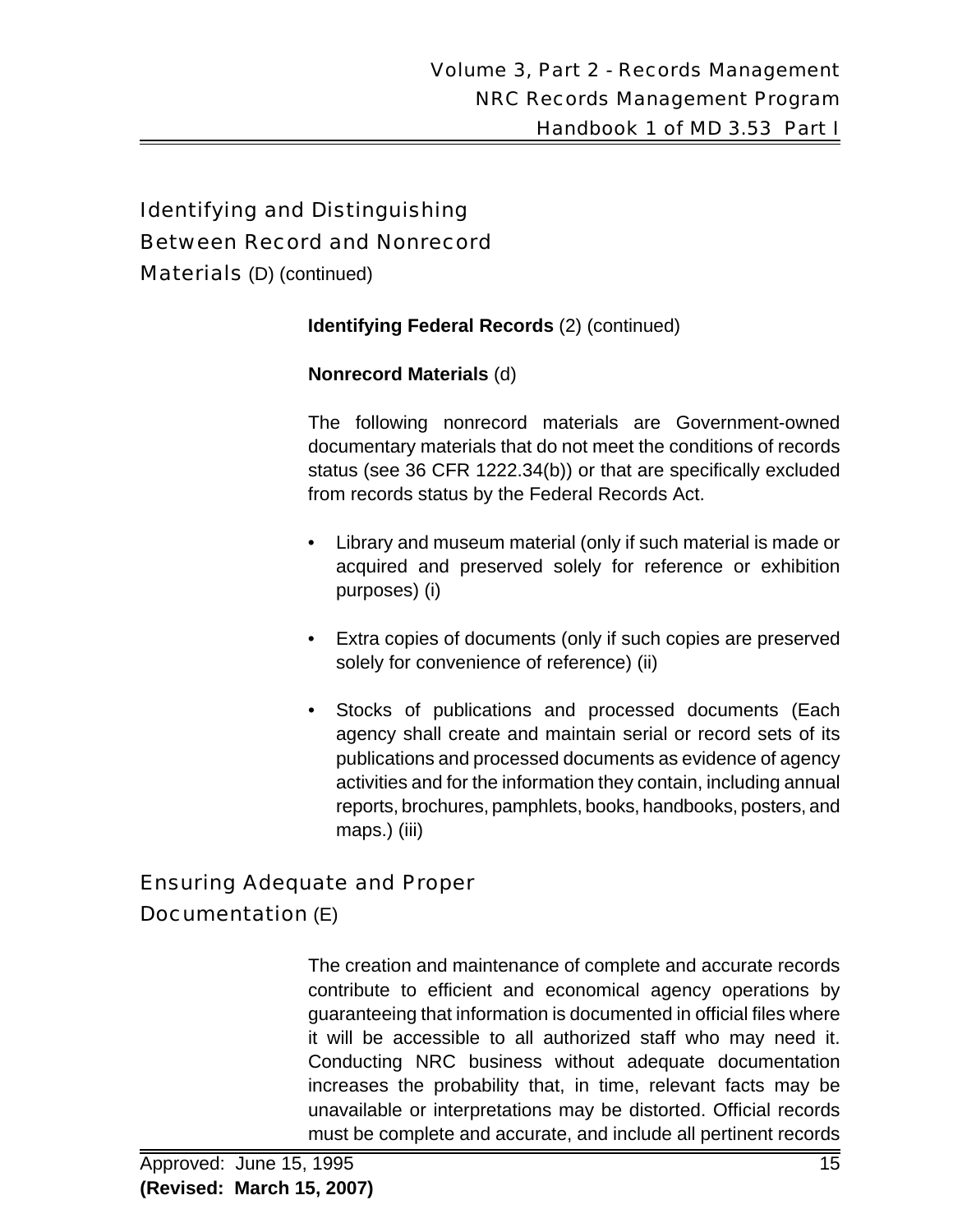Documentation (E) (continued)

of documents, e-mails, unique drafts, and references. NRC program managers have primary responsibility for ensuring that complete and accurate records are created and maintained in the appropriate agency file locations. To ensure that the agency's official records adequately document the organization, functions, policies, decisions, procedures, and essential transactions of the agency, the policies discussed below are followed.

#### **Internal Memoranda** (1)

**Originator of Internal Memoranda**. The organization originating internal memoranda maintains an official record in the appropriate formally designated paper, electronic, or other recordkeeping system in accordance with the applicable records disposition schedule. Official records kept in paper form are maintained in a network of Official File Stations by the office, or by OIS, for certain paper records maintained in the NRC File Center. Although the original outgoing document may be prepared and distributed in paper, the originator's record copy of the outgoing correspondence may be designated for maintenance in paper, ADAMS, or in another recordkeeping system.

The originator's record copy of outgoing memoranda maintained in paper format consists of a copy of the final signed document, complete with all enclosures and/or attachments and the original concurrences of the involved NRC officials (the concurrence copy). The concurrence copy in paper format is annotated with the document date and marked "/RA/" by the author's name to indicate that the document was signed and designated as "records approved" consistent with MD 3.57, "Correspondence Management."

The record copy of outgoing memoranda maintained in electronic form in ADAMS or other electronic records management systems (ERMSs) consists of the concurrence copy of the final signed document created from its native application (such as WordPerfect)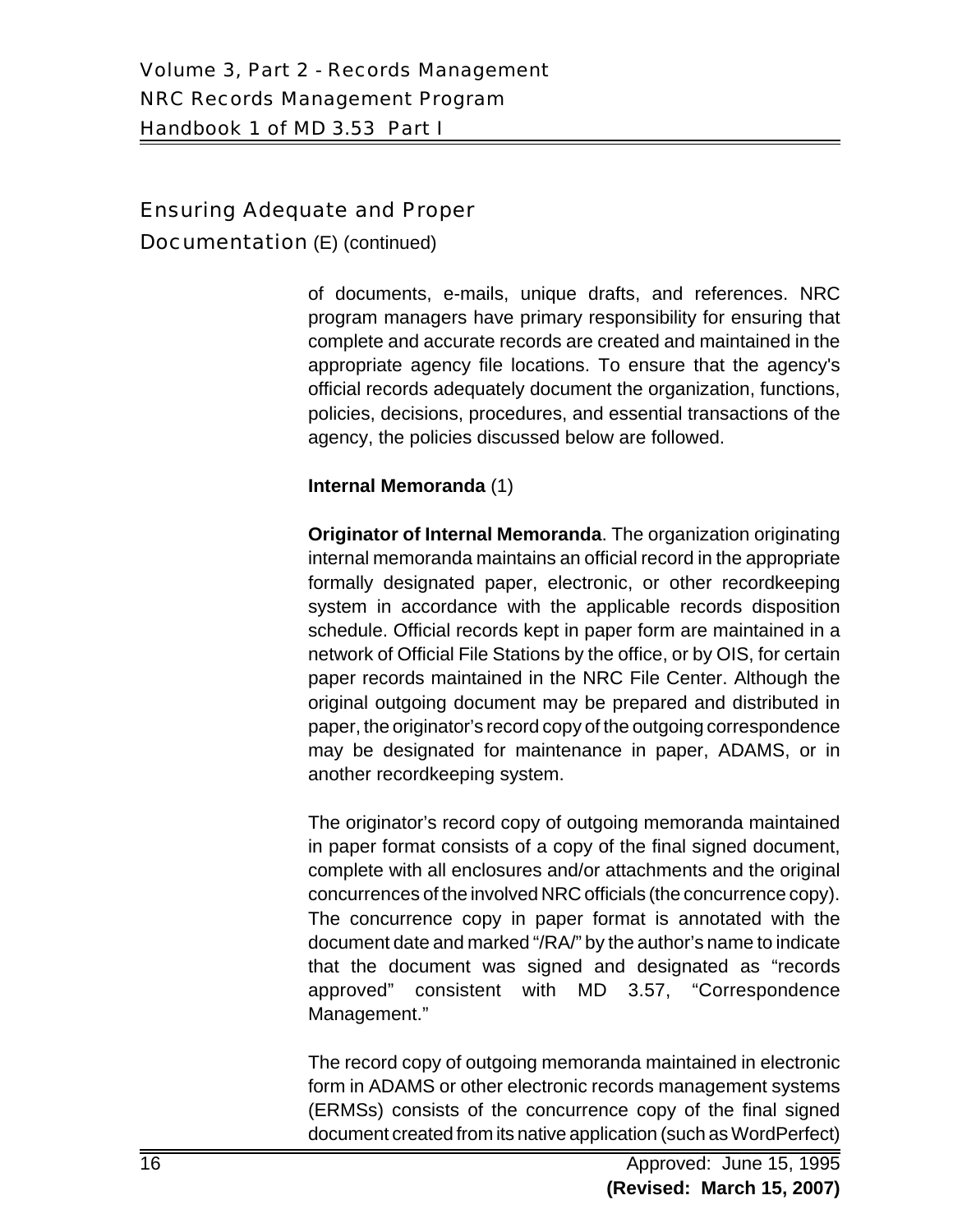Documentation (E) (continued)

#### **Internal Memoranda** (1) (continued)

or from scanning the document, complete with all enclosures and/or attachments, and the typed or annotated concurrences of the involved NRC officials. The concurrence copy in ADAMS or other ERMS is also to be dated and marked "/RA/" by the author's name for "record approved," if created in its native application, or marked "/S/" if scanned from a paper version. See the ADAMS Desk Reference Guide for additional guidance about processing documents into ADAMS.

**Recipient of Internal Memoranda**. Internally generated memoranda generally result in two official record copies of the document, each of which is filed in the official files of the originator and the recipient. Internal memoranda can be received in paper or in electronic format. The organization receiving the internally generated memoranda, regardless of form, determines if the memoranda meet the conditions of record status and are appropriate for preservation as evidence of the organization's activities or because of the value of the information they contain. The receiving organization maintains an official record in the appropriate formally designated recordkeeping system in accordance with the applicable records disposition schedule. Official records kept in paper form are maintained in a network of Official File Stations. The official record of incoming paper memoranda is the signed original, including all enclosures and/or attachments. Official records received in paper designated to be kept in ADAMS require submitting the record copy to the DPC for scanning and ADAMS processing in accordance with instructions contained in the ADAMS Desk Reference Guide. Internal memoranda received through electronic notification with a link to the declared OAR in ADAMS require no further processing.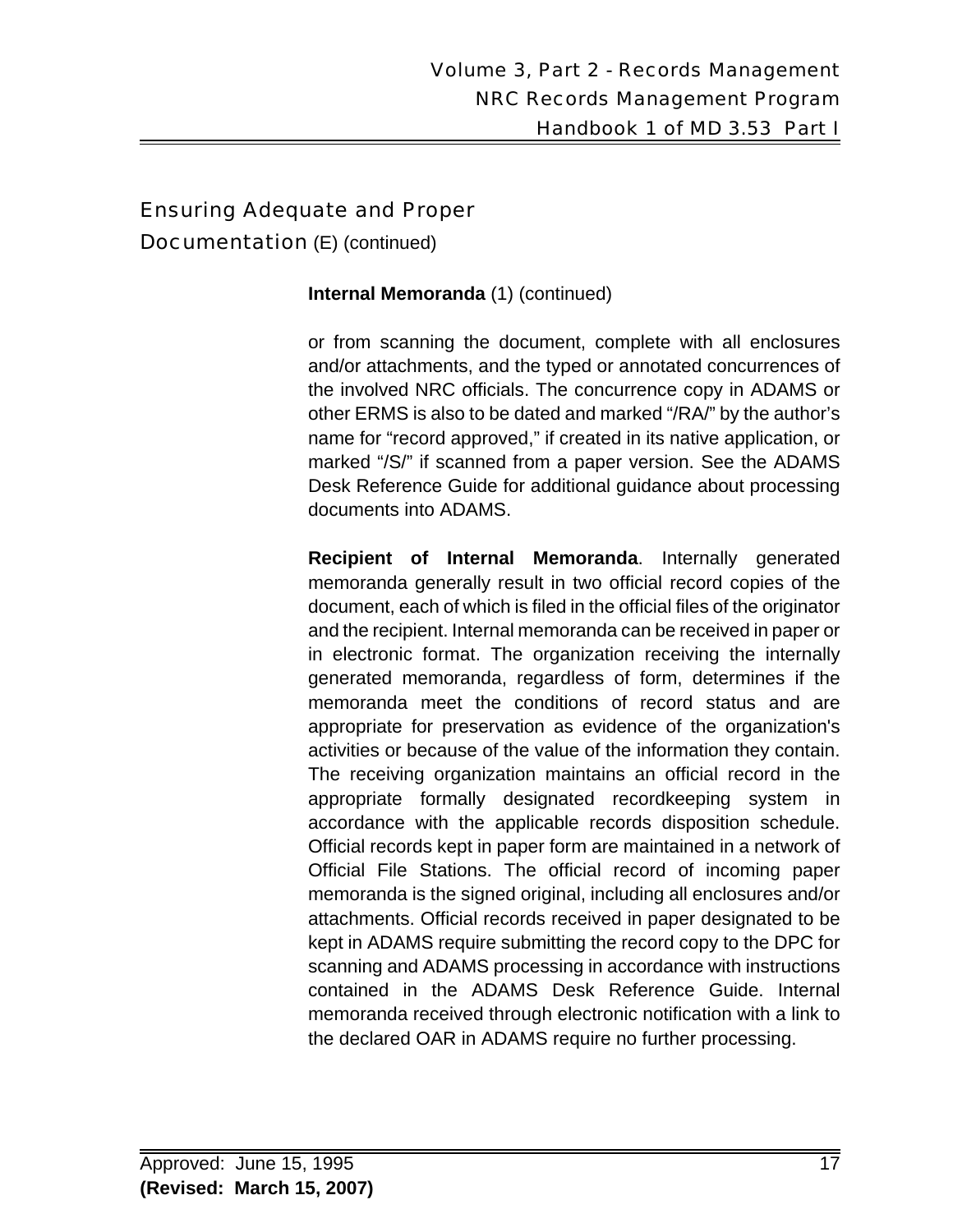Documentation (E) (continued)

#### **External Correspondence** (2)

**Outgoing Correspondence**. The originating organization of NRCgenerated outgoing correspondence maintains an official record in the appropriate formally designated paper, electronic, or other recordkeeping system in accordance with the applicable records disposition schedule. Official records kept in paper form are maintained in a network of Official File Stations by the office, or by OIS, for certain records maintained in the NRC File Center. Although the original outgoing document may be prepared and distributed in paper, the originator's record copy may be designated for maintenance in paper, ADAMS, or in another recordkeeping system.

The originator's record copy of outgoing memoranda maintained in paper format consists of a copy of the final signed document, complete with all enclosures and/or attachments and the original concurrences of the involved NRC officials (the concurrence copy). The concurrence copy in paper format is annotated with the document date and marked "/RA/" by the author's name to indicate that the document was signed and designated as "records approved" consistent with MD 3.57, "Correspondence Management."

The record copy of outgoing correspondence maintained in electronic form in ADAMS or other ERMSs consists of the concurrence copy of the final signed document created from its native application (such as WordPerfect) or from scanning the document, complete with all enclosures and/or attachments, and the typed or annotated concurrences of the involved NRC officials. The concurrence copy in ADAMS or other ERMS created from its native application is dated and marked "/RA/" by the author's name for "record approved." See the ADAMS Desk Reference Guide for additional guidance about processing documents into ADAMS.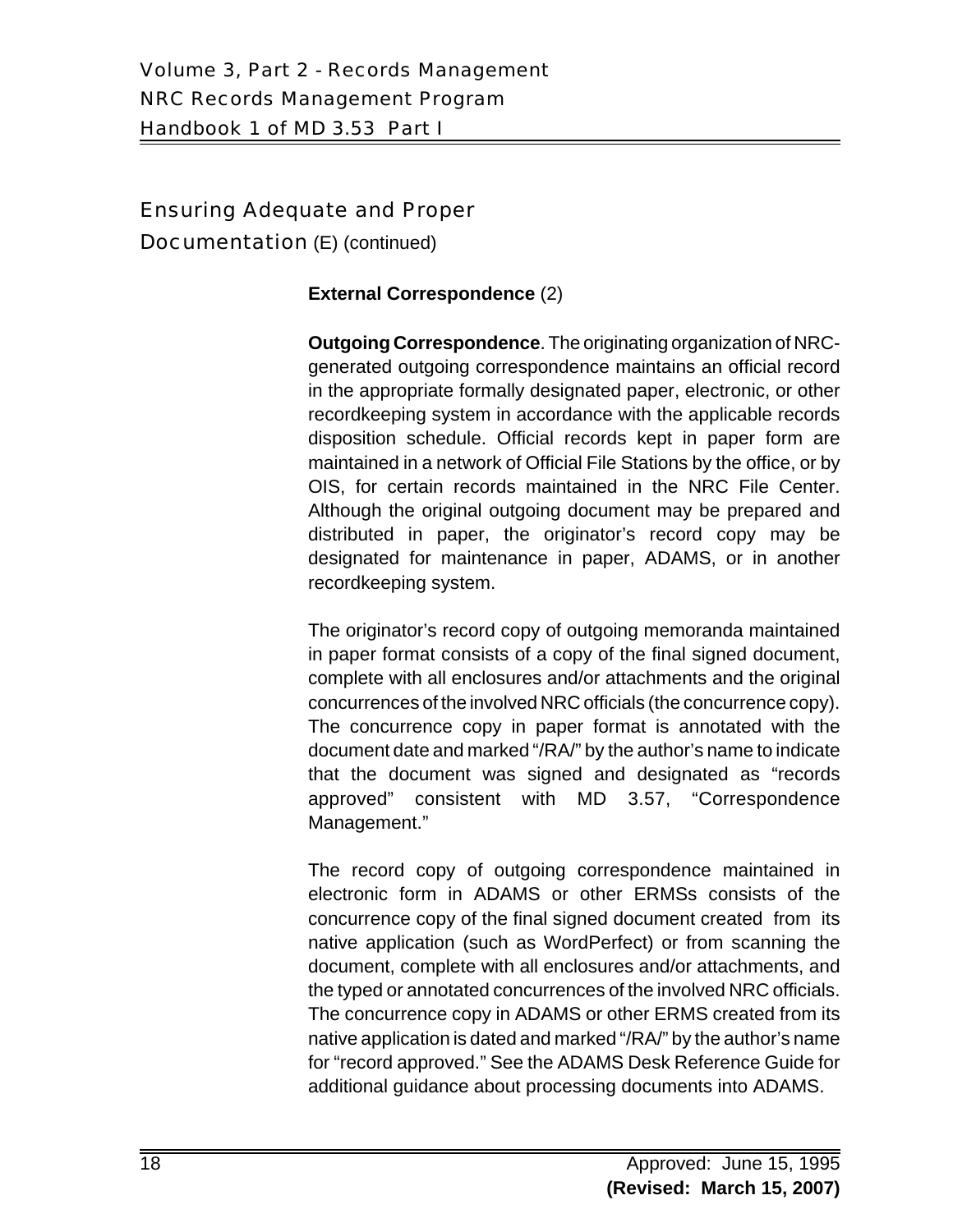Documentation (E) (continued)

#### **External Correspondence** (2) (continued)

**Incoming Correspondence**. Externally generated incoming correspondence can be received in paper or in electronic format. The organization receiving the incoming correspondence, regardless of form, determines whether the correspondence meets the conditions of record status and is appropriate for preservation as evidence of the organization's activities or because of the value of the information it contains. The receiving organization maintains the official record in the appropriate formally designated recordkeeping system in accordance with the applicable records disposition schedule.

Official records kept in paper form are maintained in a network of Official File Stations. The official record for incoming paper correspondence is the signed original and all enclosures and/or attachments.

Official records received in paper designated to be kept in ADAMS require submitting the incoming to the DPC in accordance with the ADAMS Desk Reference Guide. Externally generated incoming correspondence received through electronic notification with a link to the already declared OAR in ADAMS requires no further processing.

Part II, "Files Maintenance and Records Disposition Procedures," of Handbook 1 of MD 3.53 contains additional information on NRC Official File Stations and arrangements and NRC's records disposition schedules.

## **Drafts, Working Files, and Similar Materials** (3)

Working files, such as preliminary drafts and rough notes and other similar materials, will be maintained and filed with the official record for purposes of adequate and proper documentation if they meet the following two conditions: (a)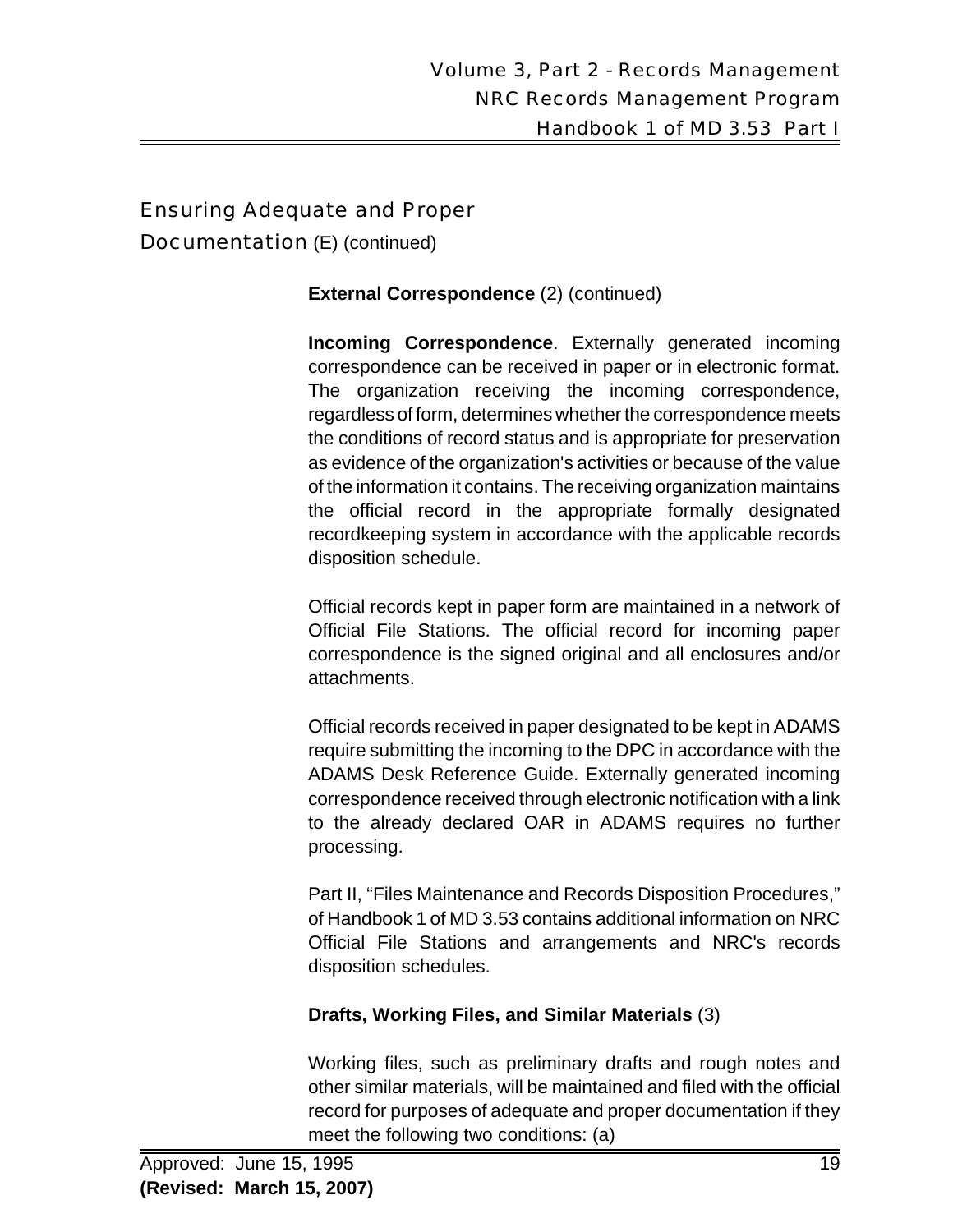Documentation (E) (continued)

#### **Drafts, Working Files, and Similar Materials** (3) (continued)

- They were circulated or made available to employees, other than the creator, for official purposes such as approval, comment, action, recommendation, followup, and to communicate with agency staff about agency business. (i)
- They contain unique information, such as substantive annotations or comments, that adds to a proper understanding of the agency's formulation and execution of basic policies, decisions, actions, or responsibilities. (ii)

Examples include— (b)

- Drafts of records (e.g., SECY papers) circulated for approval, comment, or action that are significantly changed in the final version based on comments submitted and those comments, provided insight into the basis for an agency position or decision and the comments are not documented in the official record. (i)
- Information (including video tapes and photographs) generated or acquired by NRC while inspecting a licensee's facility that contain unique information, the rationale for an NRC decision, or guidance that is not documented in the official record. (ii)

## **E-Mail Communications** (4)

E-mail messages go through the same test as other Federal records to determine their record value. E-mails determined to be Federal records must be filed in the appropriate recordkeeping system (paper, electronic, or other) to ensure adequate and proper documentation. See Part I, Section (D)(2), "Identifying Federal Records," and Part VII, "Procedures for Creating, Maintaining, Using, and Disposing of Electronic Records," for additional information.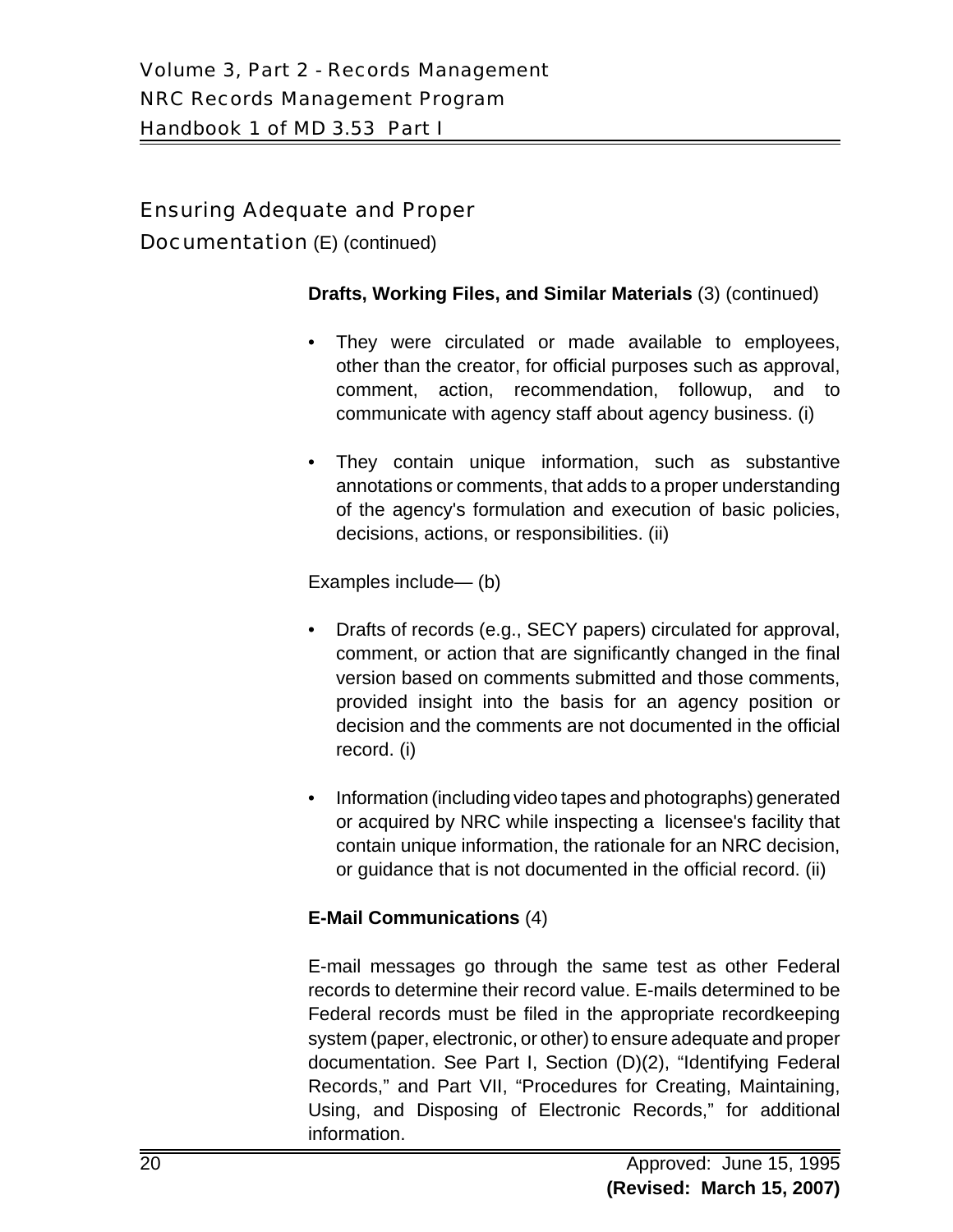## Records Management Training (F)

#### **Records Management Web Site** (1)

RFPSB/OIS has created a Records Management Web Site for all NRC staff on the NRC Web site at http://www.internal.nrc.gov/ ois/divisions/irsd/records-mgt/index.html. The site provides staff guidance on managing e-mail records, working files, and other types of records, and how to identify, manage, and protect NRC official documents. The site also contains an interactive tool to assist staff in determining if a document is an official record, and other useful records management guidance, including the records disposition schedules, NARA's records management guidance, key NRC management directives dealing with records, and pertinent records management guidelines. (a)

Newly appointed RLOs receive an overview of their responsibilities and the records management program from a senior records management analyst in RFPSB. RLOs and their supervisors can also review RLO responsibilities in this directive. (b)

## **Professional Development Center and Online Records Management Training** (2)

RFPSB has developed a Professional Development Center (PDC) course and an online records management training course for all staff, including RLOs, file custodians, and individuals with ADAMS records processing responsibilities. The PDC sessions are provided periodically based on demand. (See the PDC Training site for availability of the course.) The Web-based version of the course is at http://148.184.142.90/readygo/hr/Records Management11-01-04/index.htm. All RLOs are required to take the PDC version of the course.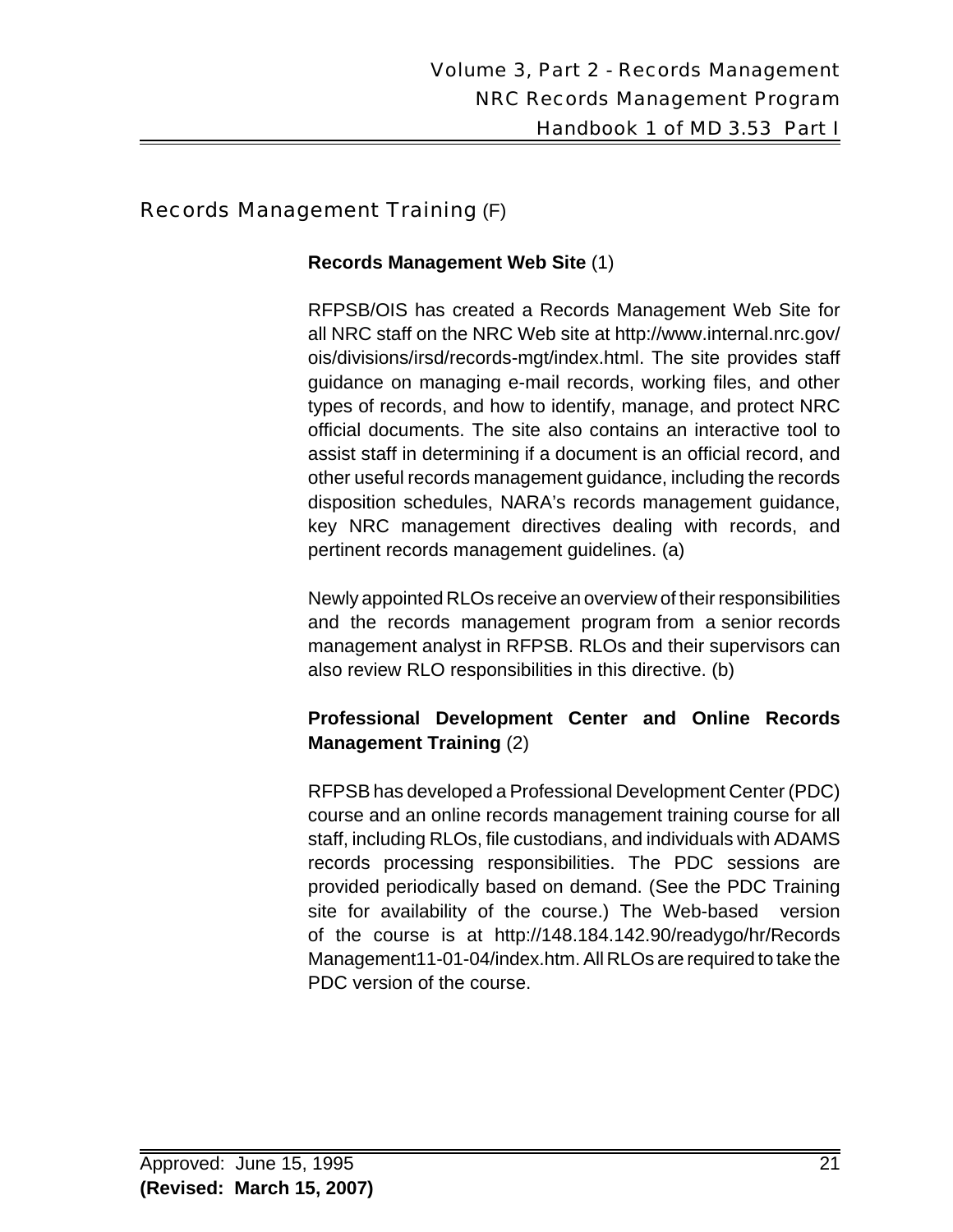# Part II Files Maintenance and Records

# Disposition Procedures

Standardized procedures are established for the organization, maintenance, and disposition of NRC records. Records of all organizational components of NRC are subject to these procedures to promote efficiency and economy in administering official NRC files.

## Planning and Arranging Files (A)

To provide for the adequate documentation of the organization, functions, policies, decisions, procedures, and essential transactions of NRC, each office must maintain formally specified official file stations and select the most effective and efficient method for arranging the files within each file location.

## **Official Agency Records Kept in ADAMS** (1)

The term "Official Agency Record" (OAR) has the same meaning as that of "Federal Record" as defined in 44 U.S.C. 3301. ADAMS (the Agencywide Documents Access and Management System) is the official recordkeeping system for many NRC official unclassified programmatic and administrative records created after April 1, 2000. ADAMS also contains certain reference documents that are maintained in ADAMS for quick-reference purposes. Consult the "ADAMS Desk Reference Guide" for additional information concerning material appropriate for placing in ADAMS. See NUREG-0910 to identify the designated recordkeeping system for each records series. Direct any questions to your office Records Liaison Officer (RLO) or the OIS Records and Archives Services Section.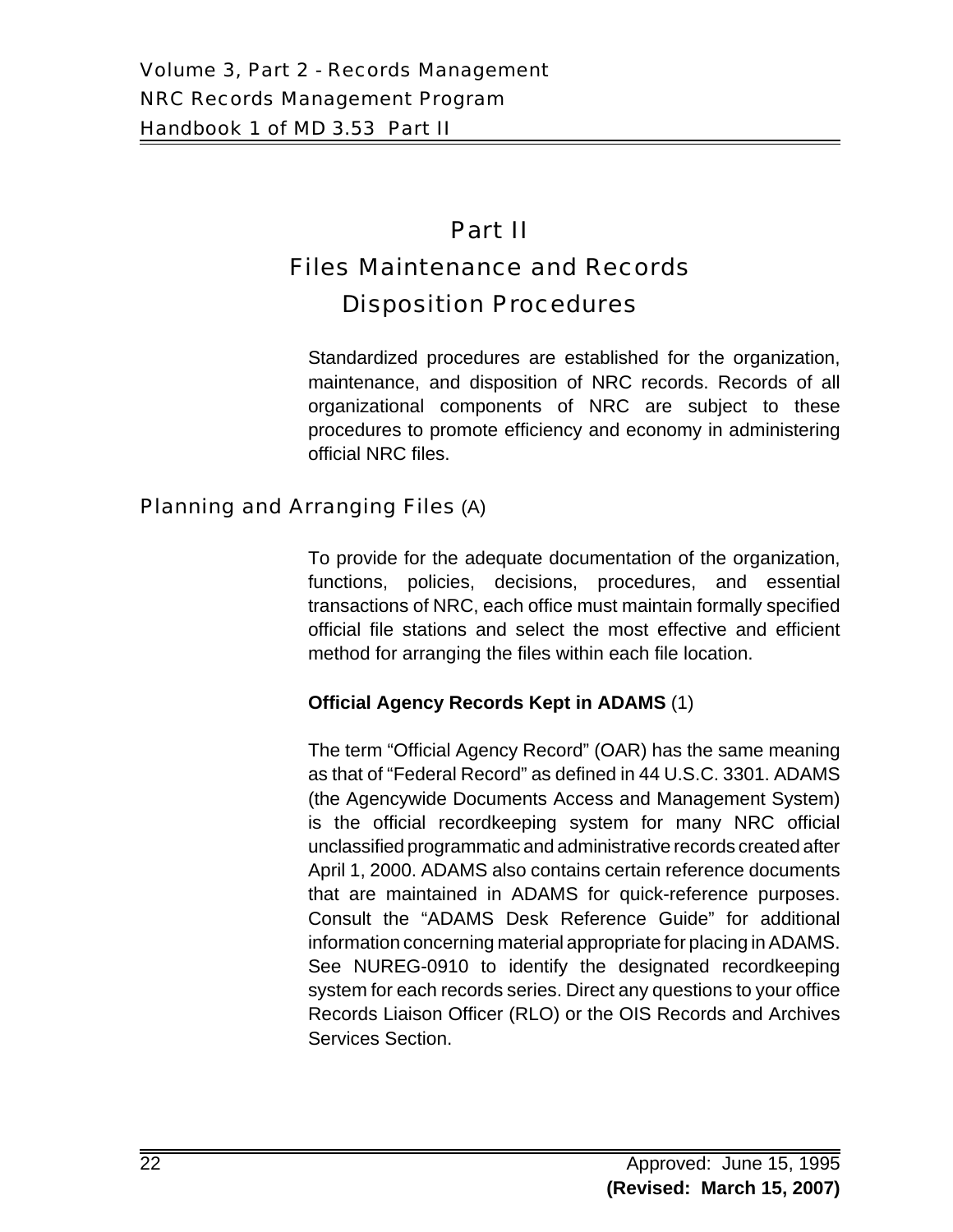#### **Official Agency Records Not in ADAMS** (2)

Classified records and sensitive unclassified safeguards information (SGI), records of the Office of the Commission, and records determined to be inappropriate for electronic maintenance are not kept in ADAMS. Records not kept in ADAMS and records that predate ADAMS implementation are to be kept in paper or other recordkeeping systems, as appropriate. NUREG-0910 identifies the records series that are not kept in ADAMS. Also, consult the "ADAMS Desk Reference Guide" for additional information about material that is inappropriate for placing in ADAMS.

#### **Record Series** (3)

A records series is a broad category of records. Records are grouped together in a series because— (a)

- they relate to a particular subject or function that results from the same activity, (i)
- they document a specific kind of transaction, or (ii)
- they have another relationship arising out of their creation, receipt, or use. (iii)

The following are types of record series: (b)

• **General (Subject) Correspondence Files**. These files, often referred to as the "general file" or the "subject correspondence file," consist of originals or copies of letters, memoranda, telegrams, reports, and other material. Each official file station usually has a separate correspondence file. Because this file invariably involves a variety of subjects, the contents of the file might best be identified and used when arranged by subject or they could also be arranged alphabetically. (i)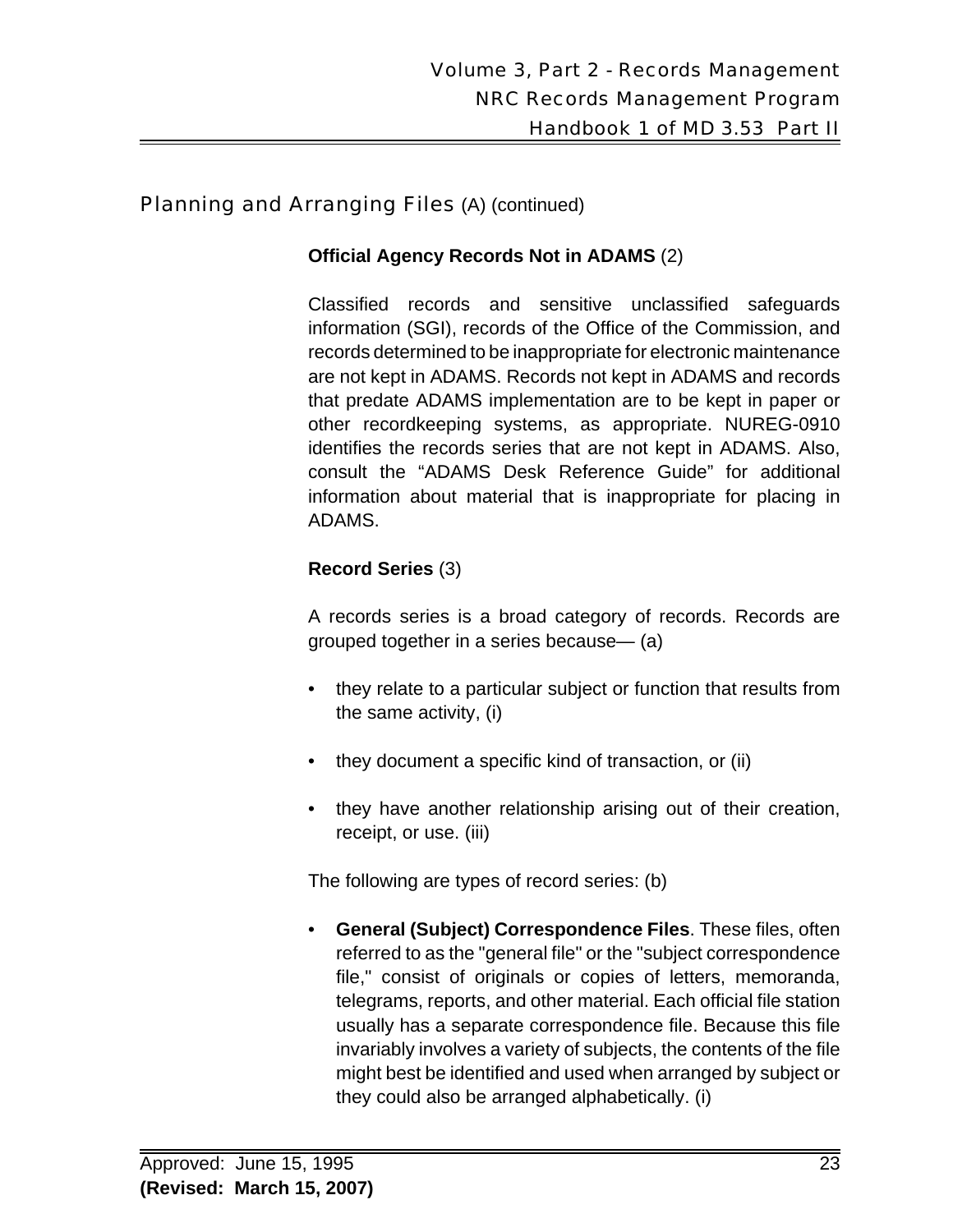**Record Series** (3) (continued)

- **Transitory Correspondence Files**. These files consist of correspondence, e-mail, and other material of short-term interest that should not be filed in subject correspondence files. The materials involved relate to routine transactions or do not contain information of continuing reference value. The material consists of transmittal letters or forms, requests for information or publications, communications correcting reports or records, or other documents or e-mail that do not require action by the receiving office. The recognition and separate maintenance of transitory material is important. Transitory material that has served its purpose is destroyed. Transitory correspondence that is temporarily needed for reference is usually filed by date so that the material may be easily destroyed after a short retention period, usually no more than 180 days. The National Archives and Records Administration (NARA) revised its regulations in March 2006 to authorize agencies to dispose of very short-term temporary electronic mail (e-mail) records (i.e., those with a retention of 180 days or less) without creating a separate paper or electronic recordkeeping copy. Consequently, transitory e-mail on NRC's GroupWise system can be destroyed through the routine purge cycle without being copied and placed in ADAMS or other recordkeeping system. (ii)
- **Case, Project, and Task Files**. These files contain material relating to a specific action, project, person, company or organization, or issue. The material in these files may cover one or many subjects by name or number, a practice that helps to distinguish this material from general correspondence that is filed by subject, as described in this part, Section (A)(3)(b)(i), "General (Subject) Correspondence Files," above. These files document a transaction from beginning to end. The files content is standardized by each office or division accumulating them. Some of the major NRC case, project, and task files include— (iii)
	- Docket files *(a)*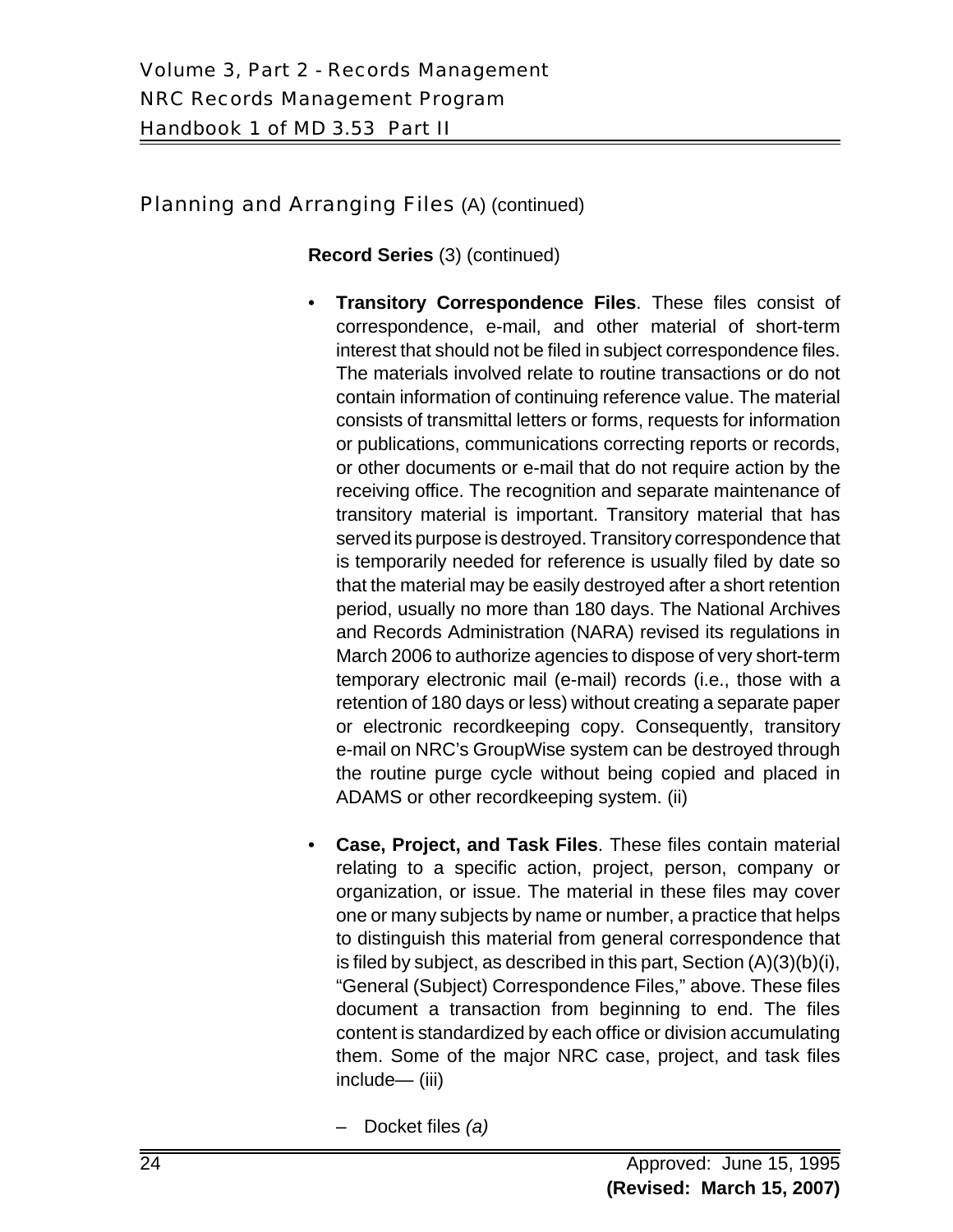**Record Series** (3) (continued)

- Inspection case files *(b)*
- Contracts or purchase orders<sup>1</sup> *(c)*
- Official personnel folders *(d)*
- Research project files<sup>2</sup> (e)
- General technical issues files *(f)*
- Standards development task files *(g)*
- Systematic evaluation program task files *(h)*
- Freedom of Information Act and Privacy Act files *(i)*
- Rulemaking action files *(j)*
- Fiscal accounting files *(k)*
- **Case Working Documents**. Short-lived correspondence and working papers accumulated in connection with specific case files include background and working materials, such as reference materials and data obtained for the case or project, data analyses and summaries, and drafts and other preliminary papers leading to final results or findings. The most common types of working documents are routine requests for case reports or data, routine correspondence concerning the administration of a case or project, extra copies of documents or reference materials, and so forth. These working papers

<sup>&</sup>lt;sup>1</sup>Documents related to contracts or purchase orders are arranged in accordance with Part VI of this handbook.

<sup>&</sup>lt;sup>2</sup>Documents related to work performed under the Department of Energy/Nuclear Regulatory Commission (DOE/NRC) Memorandum of Understanding are arranged in accordance with Part VI of this handbook.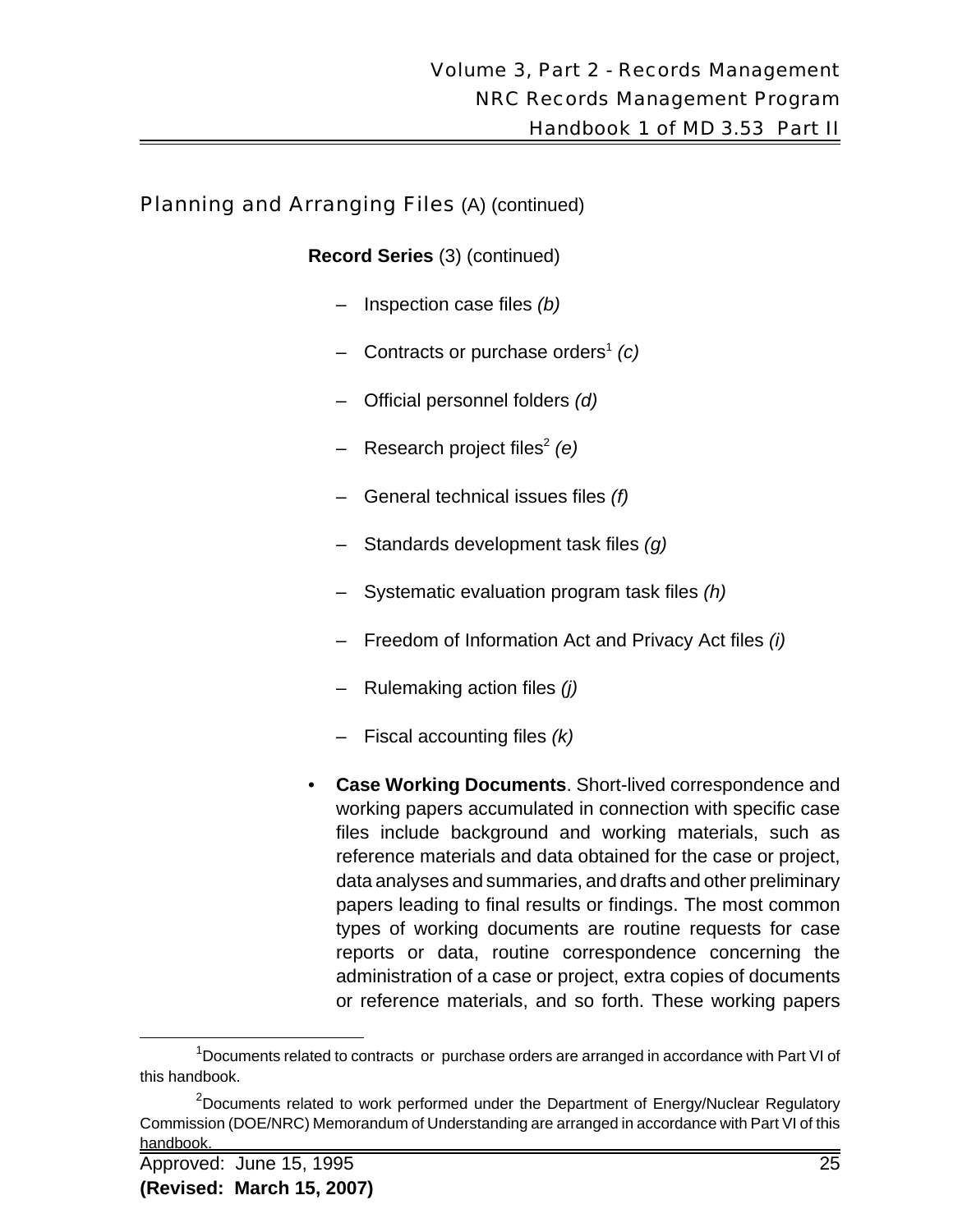**Record Series** (3) (continued)

should be segregated from the important case documents for ease of disposal and to prevent clutter among more important papers. They may be filed in the same folder but kept separate by fastening them on the side opposite the essential papers or by filing them in separate folders placed one behind the other in the file drawer. (iv)

- **Technical Reference Files**. These files, sometimes called reference material or reference publications, consist of printed or processed material that is nonrecord but that has a direct relationship to the work of the office and is needed for future reference. It includes materials such as technical reports, periodicals, catalogs, handbooks, pamphlets, internal instructional and informational manuals, and so forth. Unless the volume is very small, technical reference materials should always be maintained separately from correspondence files. Mixing correspondence files and technical reference papers hampers disposition of both types of material and overloads the correspondence files. (v)
- **Convenience Files**. These files contain extra copies of records or publications maintained for ease of access and reference, for example— (vi)
	- **Reading File**. This file contains extra copies of documents arranged in chronological order and is sometimes known as a chronological file or a day file. *(a)*
	- **Alphabetical Subject Index File**. This file consists of extra copies of correspondence or cross-reference sheets arranged alphabetically by subject or by the organizations to whom the correspondence is addressed or to whom it concerns. It provides an additional source of reference to the subject file and is useful when papers are requested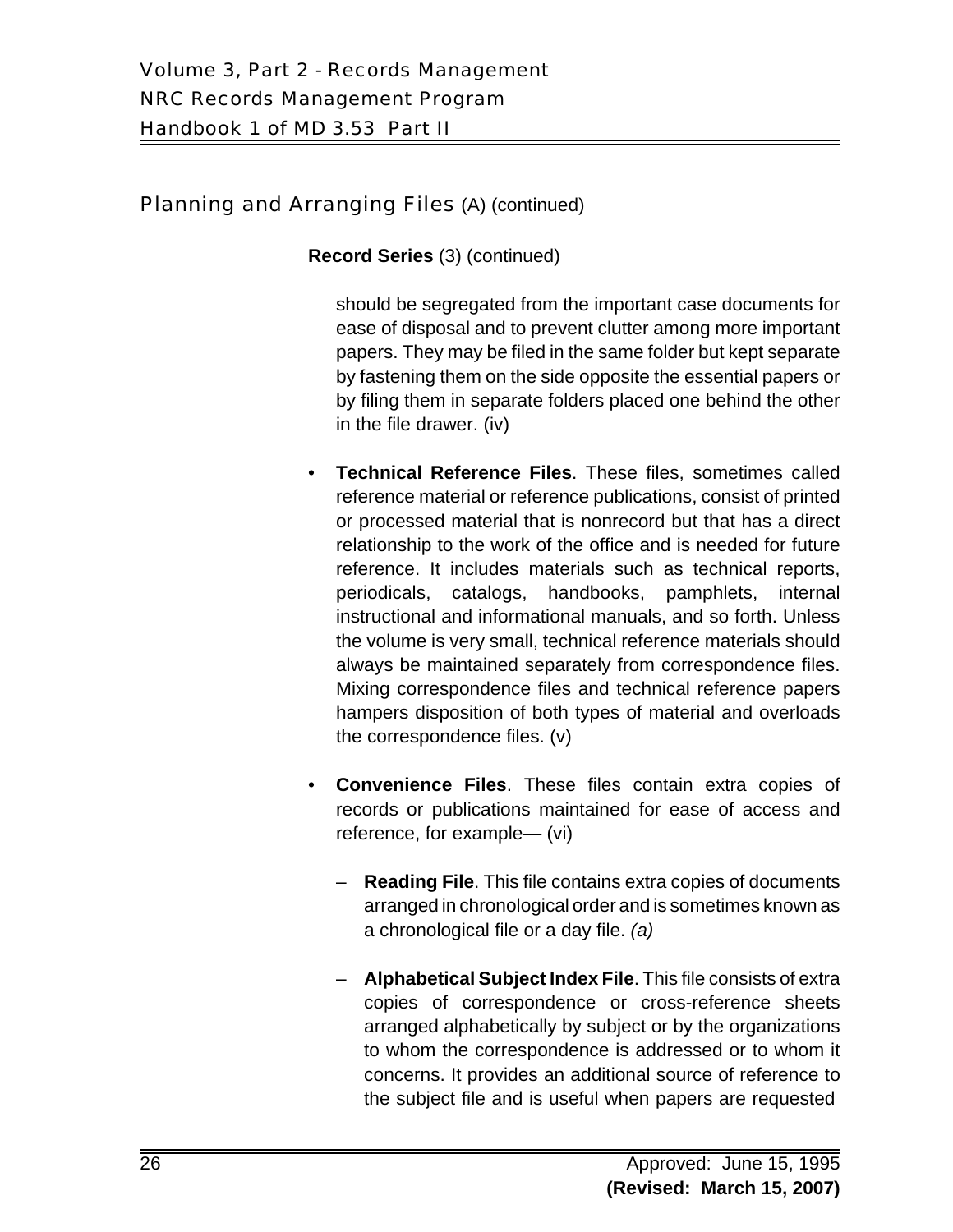**Record Series** (3) (continued)

by subject or organization. This type of file is not practical unless the volume of material is large. *(b)*

- **Suspense File**. This file consists of copies of correspondence or other documents that require action or attention on subsequent dates and also is known as a tickler file, a pending file, or a followup file. *(c)*
- **Working File**. This file contains documents such as rough notes, calculations, or drafts assembled or created and used in the preparation or analysis of other documents. *(d)*
- **Nonstandard Files**. These records are kept in a separate group because of size or physical characteristics and include films, tapes, computer printouts, photographs, and so forth. (vii)

## **Benefits of Separating Files Into Basic Series** (4)

The benefits derived from separating files into the basic series are numerous and discount most arguments against separate maintenance. Breaking a record collection down into separate groups facilitates—

- **Finding records by reducing the area of search**. The recordkeeper need not look through a mass of unrelated material to find the desired document. He or she will not be confused by the variety of different filing arrangements often encountered when the basic types are combined in one file. (a)
- **Disposing of records by keeping folders with different retention periods separated**. Essential documents of a more extended or permanent value are segregated from those of only temporary value. Separation of files into the basic groups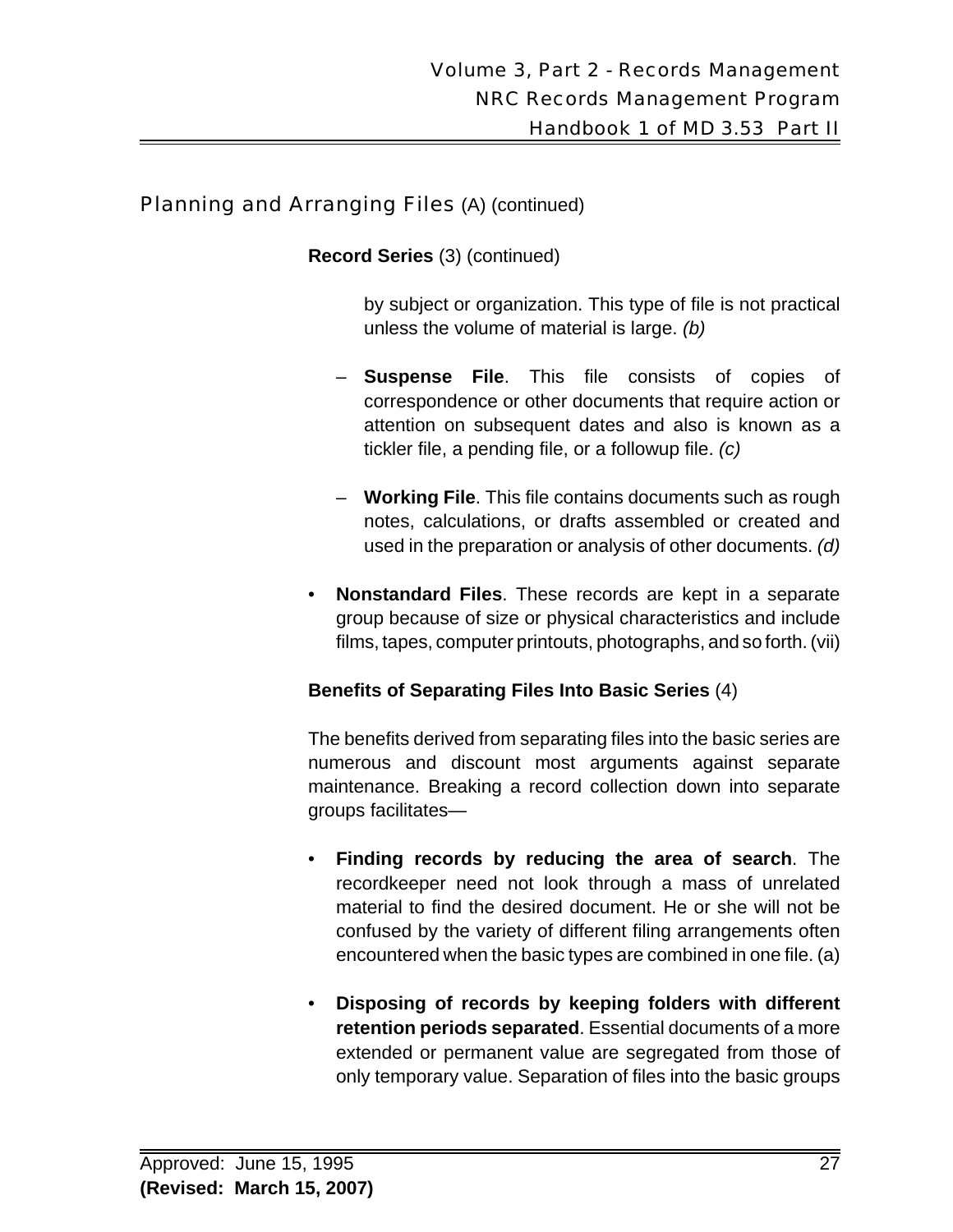#### **Benefits of Separating Files Into Basic Series** (4) (continued)

permits the retirement or destruction of records in blocks because all papers within any one group have the same retention period. (b)

#### **Basic Filing Arrangements for Paper Records** (5)

Once the basic file series has been identified and separated within a file collection, the recordkeeper determines the best method of arranging the files. The arrangement should permit ease of filing and retrieval and eliminate the need for special indexing systems. (a)

Frequently, filing procedures for a series of records, for example, official personnel files, are provided in the prescribing directive. This handbook prescribes the arrangement of official general correspondence files and also suggests the name or number arrangement of selected agency case file series. When records are accumulated for which specific filing instructions are not prescribed, one of the arrangement patterns described in this paragraph should be selected. Within the basic arrangement selected for the series, one or more additional arrangements can be used to further break down or subdivide the records. For example, records geographically arranged may be further arranged by organization; records filed by subject can be further arranged chronologically. Five basic filing arrangements are described below. (b)

• **Numerical Arrangement**. This system is used to arrange records identified and referred to by number, using the number as the filing code, such as docket files, contracts, purchase orders, and so forth. Numbers are not to be assigned to documents for the sole purpose of filing because this practice requires the establishment of indexes to locate the documents. (i)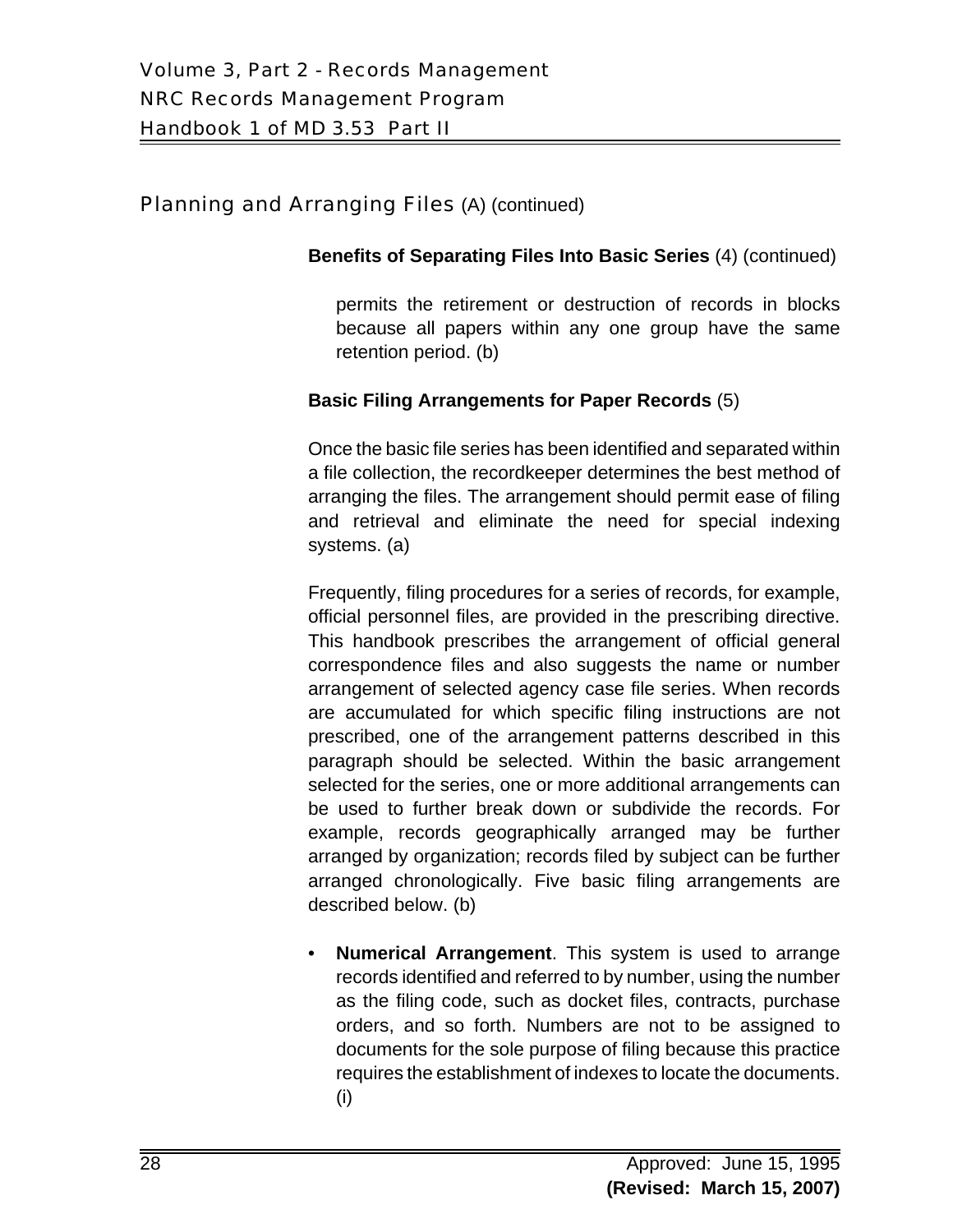#### **Basic Filing Arrangements for Paper Records** (5) (continued)

- **Chronological Arrangement**. Documents can be filed according to date when the date is the primary reference. This method is the most useful for keeping documents in small, manageable groups, usually by year, month, and day. A chronological arrangement is frequently used in conjunction with other arrangements. For example, transitory, reading, and suspense files are usually arranged chronologically. (ii)
- **Geographical Arrangement**. Documents can be filed by geographical location, for example, a foreign country, when the geographical location is the primary reference. These files are arranged alphabetically, first by the name of the main geographical division, for example, a country, then by the next most important subdivision required for reference, for example, a State. (iii)
- **Organizational Arrangement**. Documents can be filed alphabetically according to organization when the name of a pertinent organization is the primary reference. (iv)
- **Subject Arrangement**. Documents can be filed alphabetically by subject when the subject is the primary reference. (v)

When developing a file arrangement, if information about an individual is retrieved by the person's name or other personal identifier, a Privacy Act System of Records may have been created that requires formal registration, control, and information protection measures. Refer to Management Directive (MD) 3.2, "Privacy Act," for information about Privacy Act Systems of Records. (c)

## **Developing a Subject File System for Paper Records** (6)

An office must select the most effective and efficient method for filing its records to ensure their appropriate retention and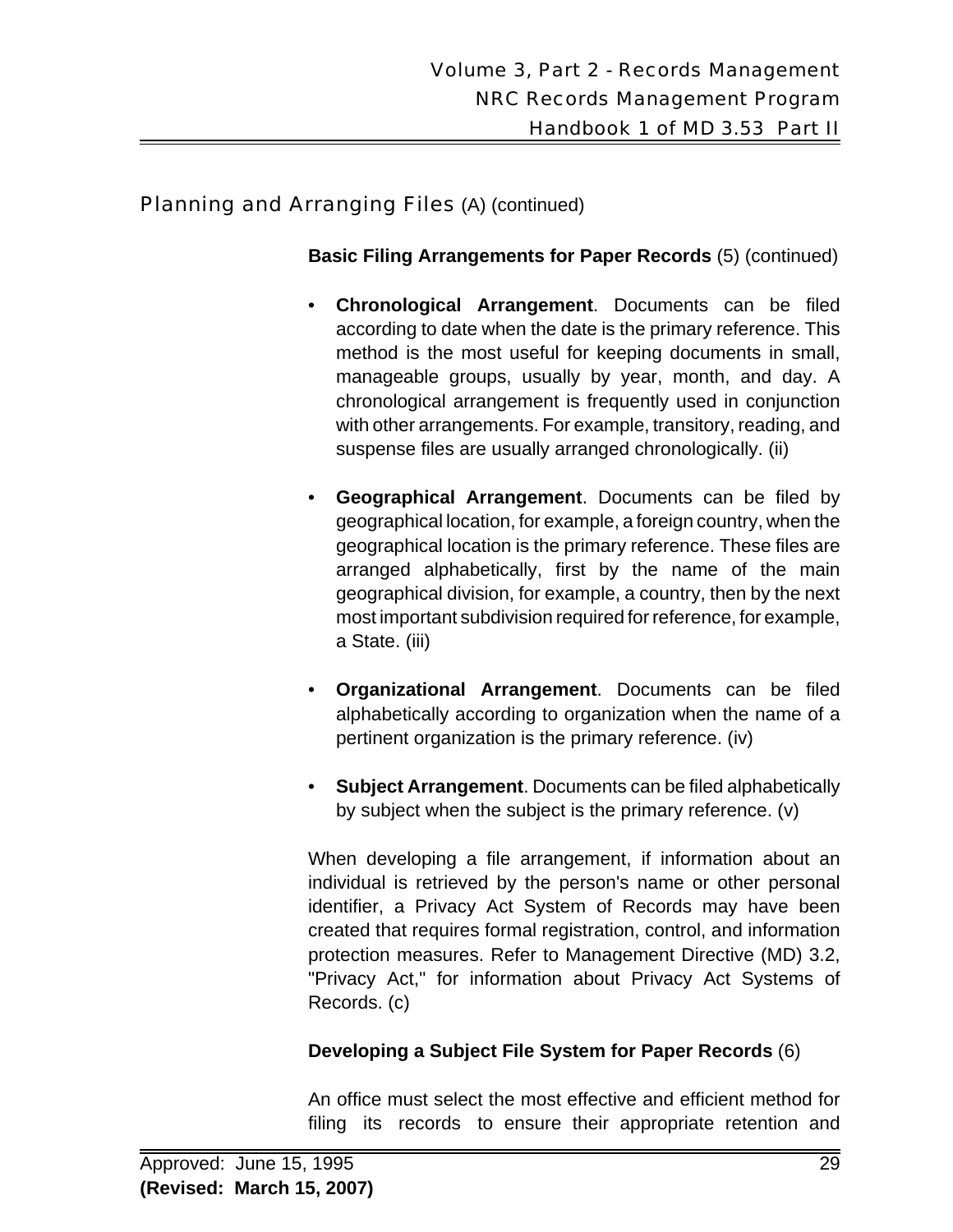**Developing a Subject File System for Paper Records** (6) (continued)

retrievability. To facilitate this process, each office is responsible for developing a subject file system that conforms to the guidance in this handbook. Two separate subject file plans are usually required in order to separate the different series of records: an administrative subject file system and a programmatic subject file system. Arranging subject correspondence chronologically is inappropriate when it causes inadequate documentation by separating the incoming document from the response, or by separating documents that have a bearing on the current activity described in the correspondence.

## **Subject File Format** (a)

The structure for both administrative and programmatic subject file systems is hierarchical so that correspondence with related subjects is filed together. The subject file is developed by selecting the primary categories for each system and supporting these with secondary and tertiary categories when the volume of material warrants. Primary categories for administrative material can be selected from the major administrative activities required to support the office. For example—(i)

- General Administrative (ADM) *(a)*
- Budget (BUD) *(b)*
- Freedom of Information Act and Privacy Act (FOIA/PA) *(c)*
- Personnel (PER) *(d)*
- Procurement and Contracting (PRC) *(e)*
- Records Management (REC) *(f)*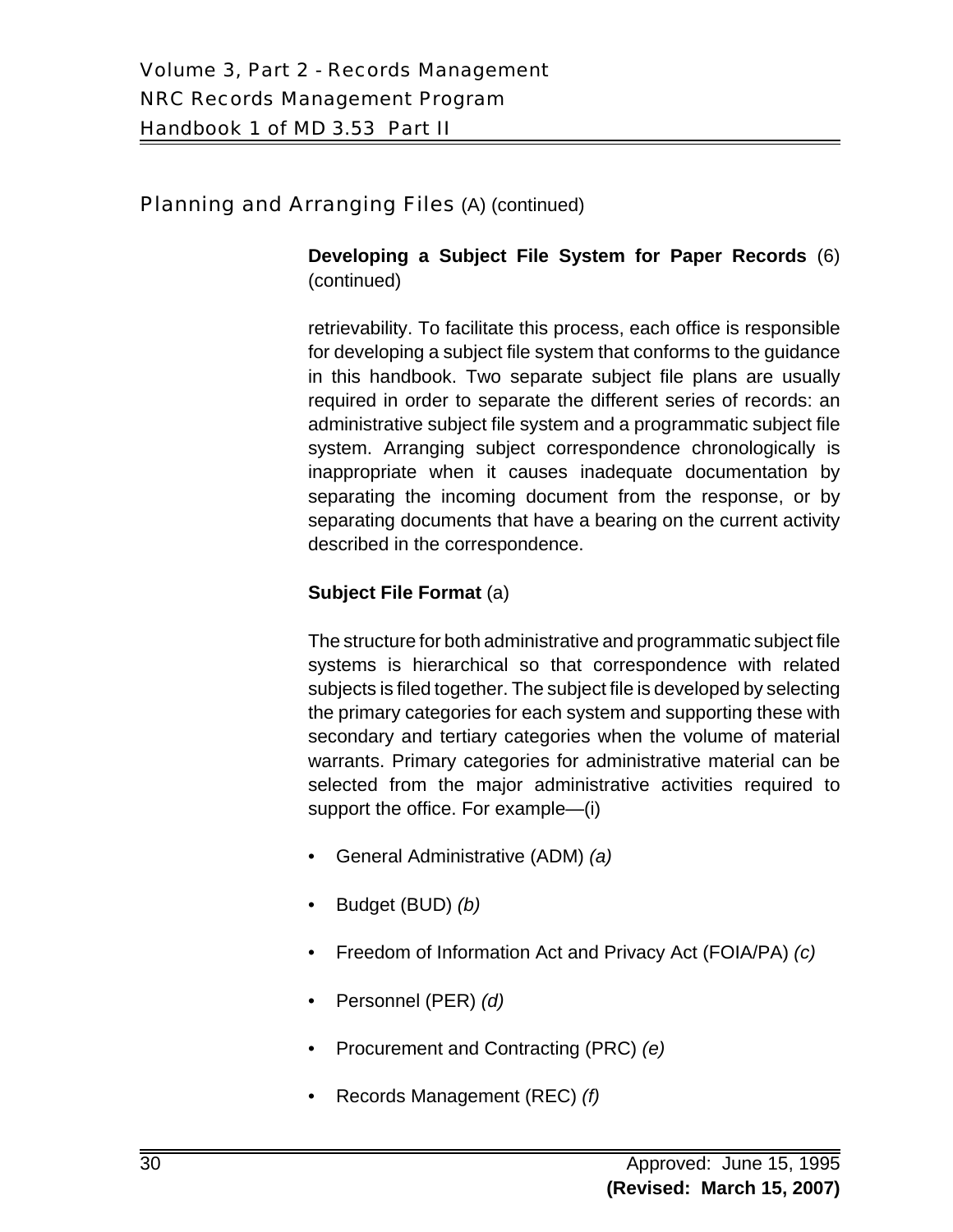**Developing a Subject File System for Paper Records** (6) (continued)

- Security (SEC) *(g)*
- Space and Equipment (S&E) *(h)*
- Training (TRN) *(i)*
- Travel (TRV) *(j)*

Secondary and tertiary administrative subject categories are added to these categories as appropriate. Primary categories for programmatic material are selected from the office's organization, functions, responsibilities, and major programs. Secondary and tertiary subject categories are added to these primary categories as appropriate. (ii)

#### **Alphanumeric Arrangement of Subjects** (b)

The basic arrangement for a subject file is the alphabetical arrangement of primary categories. The secondary and tertiary categories are then arranged alphabetically within the broader categories. This format is easily revised to reflect additions and deletions of subject categories as office requirements change. An alphanumeric numbering system is used to code documents and label folders. Administrative subjects are all numbered with an ADM prefix, followed by a three-letter abbreviation for the primary category. Each secondary category within the primary categories is numbered 1 through however many secondary subjects there are. Tertiary categories within the secondary categories are numbered 1 through however many tertiary subjects there are. Programmatic subjects are numbered similarly. The organizational unit abbreviation, however, is used as the prefix, followed by the three-letter abbreviation for each primary category.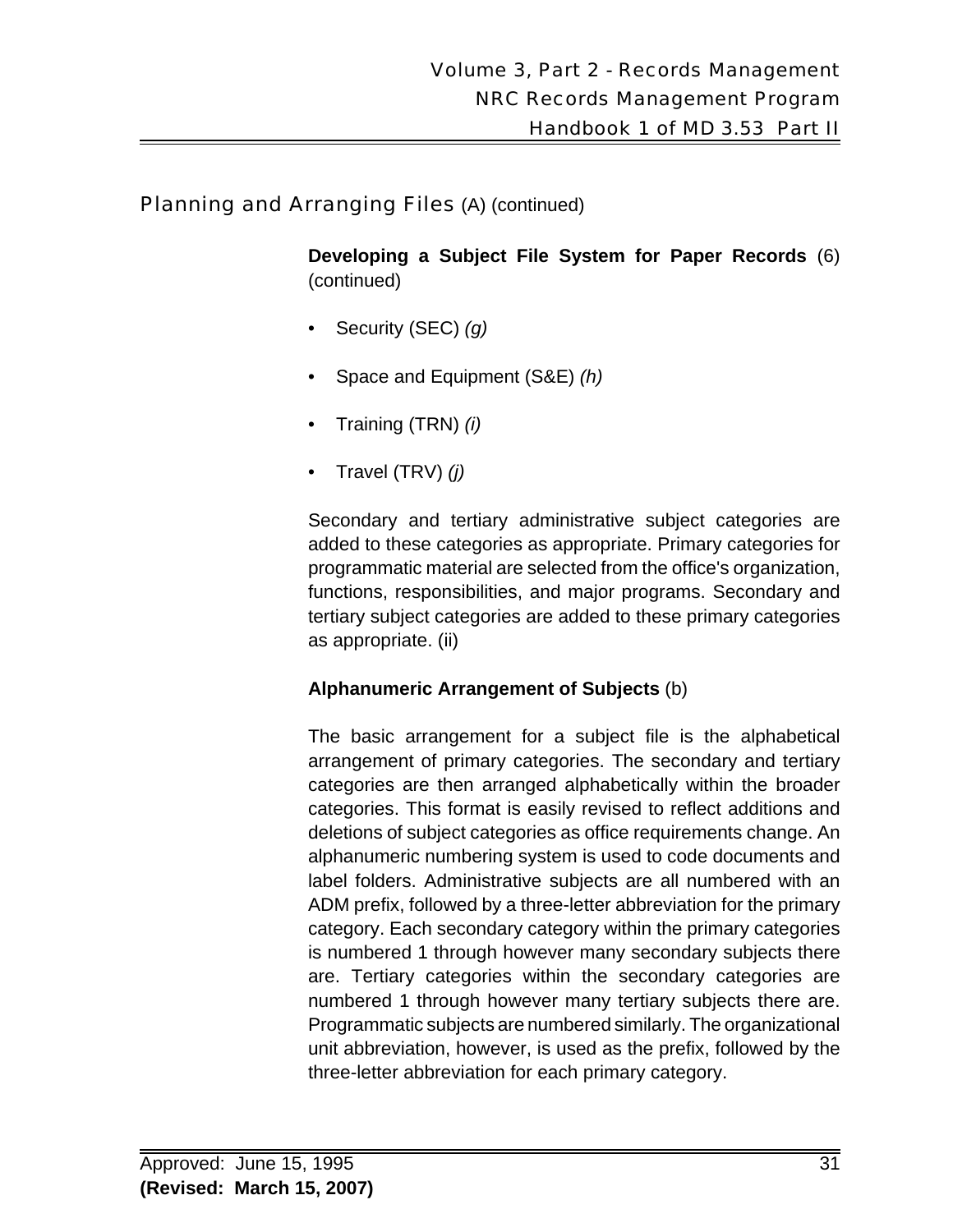**Developing a Subject File System for Paper Records** (6) (continued)

#### **Subject File Labels** (c)

Labels should show the file code, subject, and date of the material in the file. Labeling in this manner ensures that folders are identified easily and can be returned to their proper file location quickly. Examples of labels with file codes for administrative and programmatic categories follow:

#### • **Administrative Subject Format** (i)

ADM BUD 2 BUDGET ESTIMATES AND SUBMITTALS FY 1994

• **Programmatic Subject Format** (ii)

RES/PRAB 2 ACCIDENT EVALUATION FY 1994

#### **Files Maintenance and Disposition Plan** (7)

Each file custodian prepares an NRC Form 306 and, if necessary, NRC Form 306A, for all records under his or her purview, including records series that the organizational unit keeps in ADAMS. This plan identifies all records for which an office has responsibility. Exhibit 1 illustrates a typical Files Maintenance and Disposition Plan for use as a guide.

#### **Preparation** (a)

The file custodian prepares NRC Form 306 in triplicate and, if necessary, uses NRC Form 306A as a continuation sheet.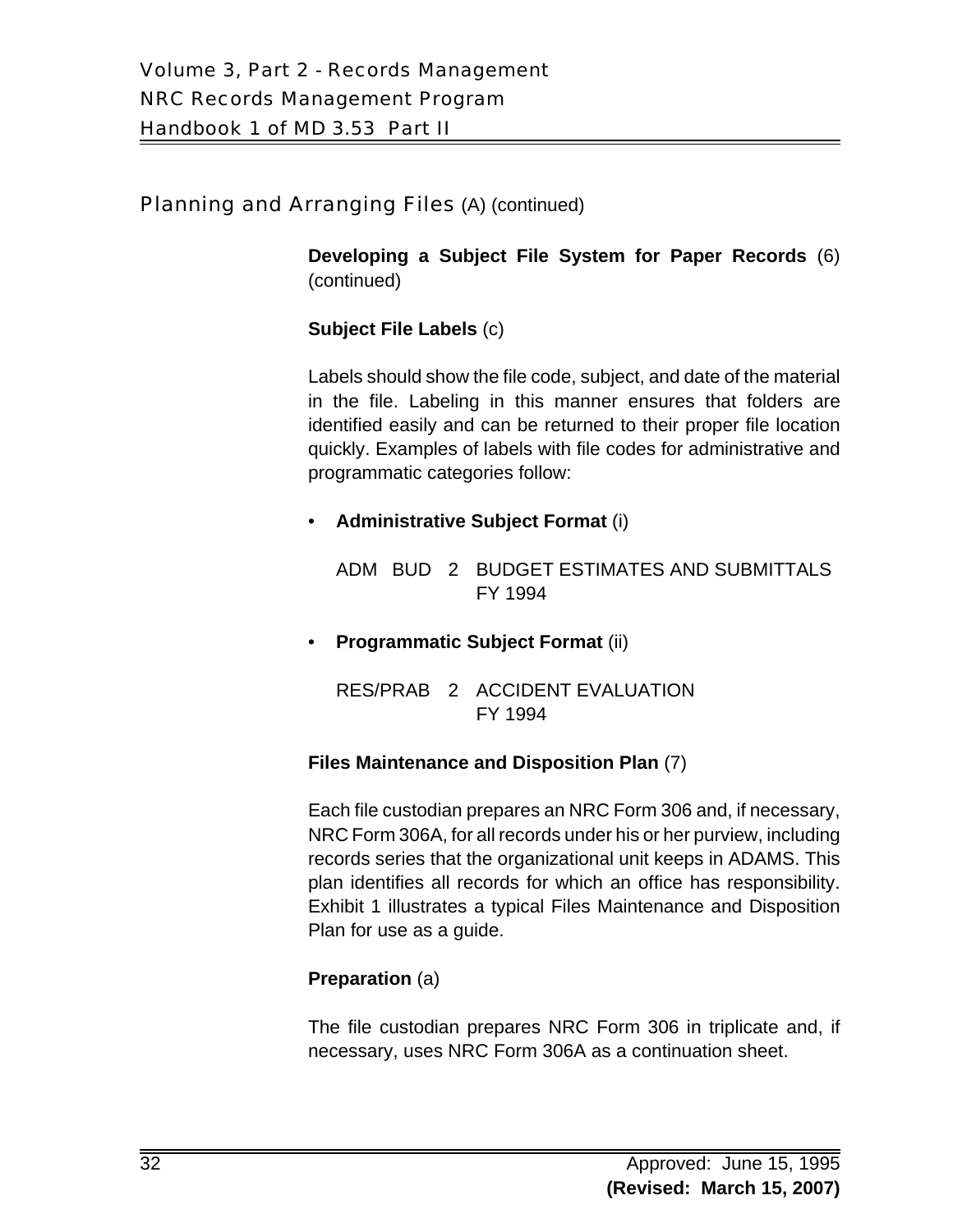**Files Maintenance and Disposition Plan** (7) (continued)

#### **Distribution** (b)

The file custodian forwards the original and two copies of the files plan to the appropriate RLO for review and approval.

#### **Review and Approval** (c)

The RLO reviews the Files Maintenance and Disposition Plan for accuracy, adequacy, completeness, evidence of any unnecessary or duplicate files, and so forth, and approves the plan. After signing the plan, the RLO keeps one copy, sends one copy to the NRC Records Officer, and returns the original to the file custodian.

#### **Updating the Files Plan** (d)

The file custodian annually reviews the Files Maintenance and Disposition Plan and amends it, as appropriate, to ensure that all files are accounted for and that cited disposition authorities are accurate. A new plan is prepared when the old one is substantially changed or further corrections or additions can be made. Revised plans are prepared in the same manner as the original plan.

## Files Maintenance Procedures for

## Paper Records (B)

#### **Avoidance of Unnecessary Filing** (1)

To avoid a waste of staff resources and storage equipment by filing unnecessary papers—

• Limit the creation of formal communications for routine matters. A note, a telephone call, or a routing slip may be substituted, or a reply may be made directly on the incoming communication. (a)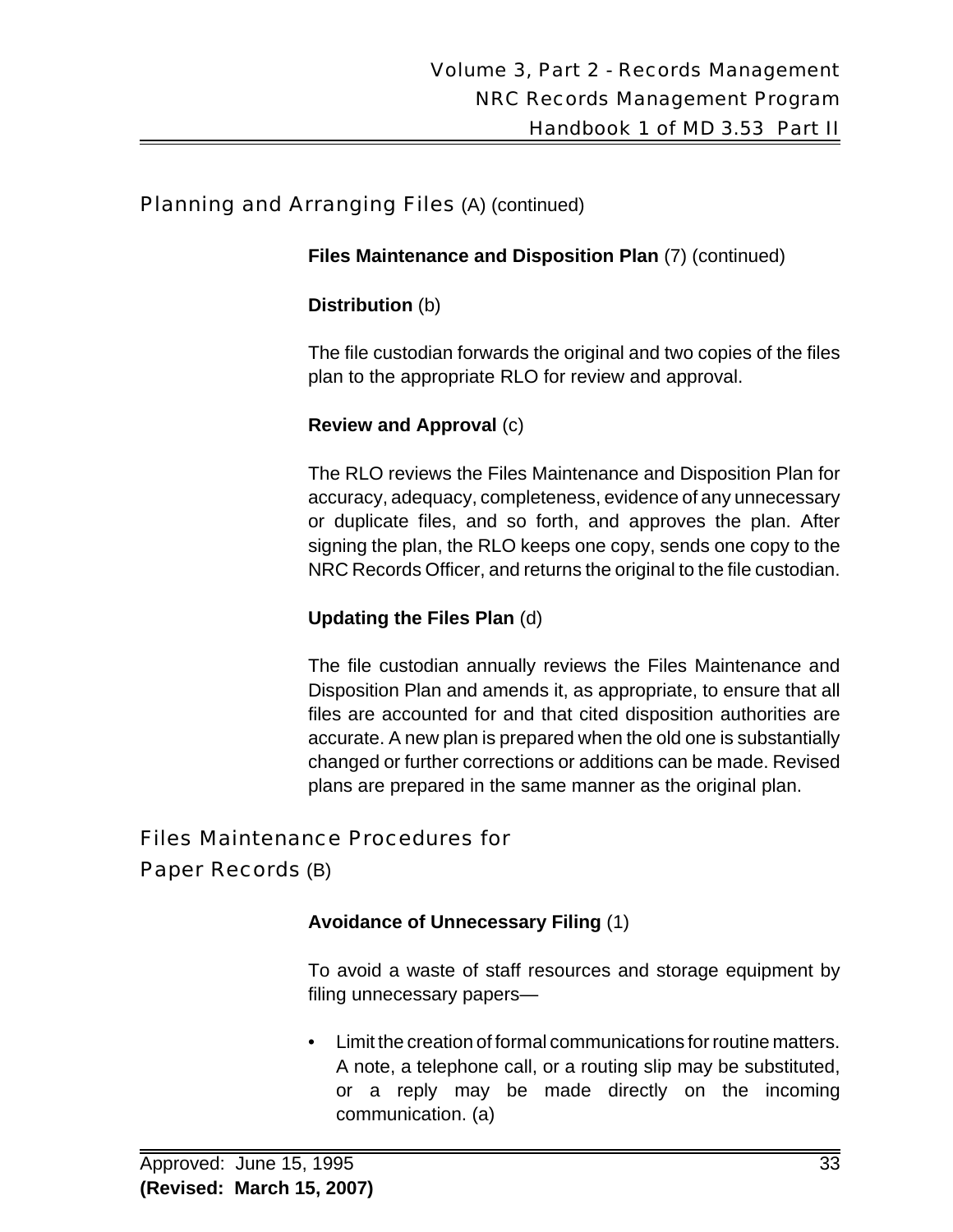Paper Records (B) (continued)

#### **Avoidance of Unnecessary Filing** (1) (continued)

- Limit the number of copies prepared to those specifically required or requested. (b)
- Eliminate copies of routine communications that require no record. (c)
- Limit the number of technical reference documents requested and file only those that will be of significant reference value. (d)

#### **Categorizing Documents for Filing** (2)

#### **Subject File Documents** (a)

Categorizing subject correspondence material is more complex and distinctly different from categorizing other types of documents. The General Services Administration (GSA) Records Management Handbook, "Subject Filing," explains the classification of documents for administrative subject files and may be used as a reference guide for categorizing administrative subject correspondence. Contact the Records and FOIA/Privacy Services Branch (RFPSB), OIS, to obtain a copy of the handbook. (i)

Documents must be read and analyzed, and then arranged on the basis of their informational content. How quickly a particular document can be located after it has been filed depends largely on how carefully it has been categorized before filing. The basic steps in categorizing subject material are as follows: (ii)

• Read and analyze the document to determine its major subject. The subject line above the body of the correspondence is often helpful in categorizing but should not be relied upon too heavily. It may be vague, misleading, or even remote from the true subject of the correspondence. *(a)*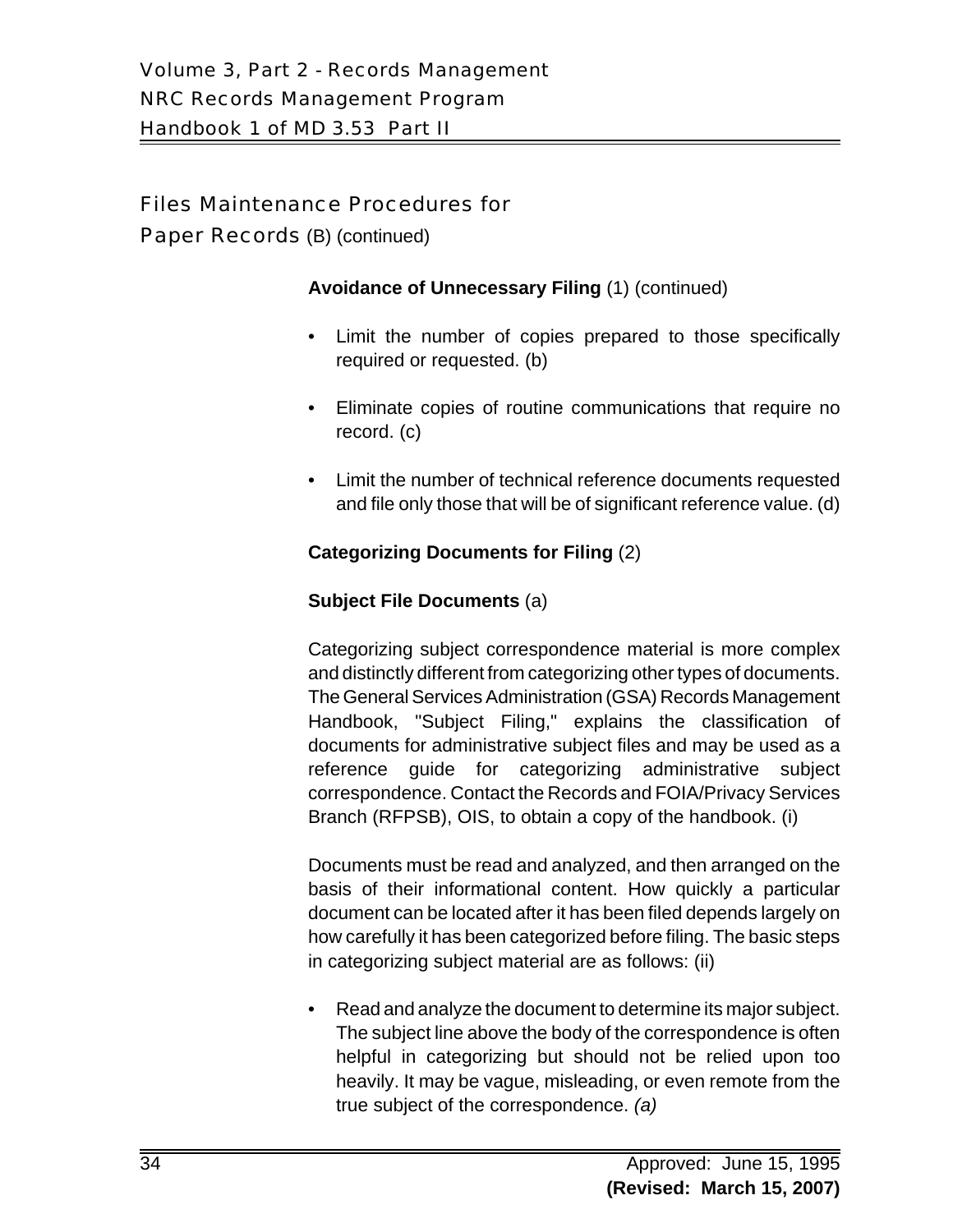Paper Records (B) (continued)

#### **Categorizing Documents for Filing** (2) (continued)

- Select the proper file designation from the office subject file outline, the appropriate primary subject category, and the appropriate subdivision of the primary subject. If no subdivision is provided, use the primary subject itself as the file designation. When a sufficient number of documents accumulate under a subdivision that was not originally selected as a subject topic, add the new topic to the file outline and create a folder to accommodate these papers. *(b)*
- Write the subject-numeric file code in the upper right corner of the file copy. *(c)*
- Lightly underscore the references when they refer to papers already on file to emphasize this fact. Consolidate earlier material with later correspondence on the same subject. *(d)*

#### **Case File Documents** (b)

Case filing is the easiest and fastest method of filing when the case identification is prominently placed on the face of the material to be filed.

- Preparing case file correspondence. Employees who prepare correspondence should place the case identification in the subject line of the letter. (i)
- Filing case file documents, using the identifying name or number for categorizing and coding case file documents. In most instances, the case identification appears somewhere on the paper and need only be underlined or circled. If the case identification is not shown on the paper, determine the proper category and write the appropriate file code in the upper right corner. (ii)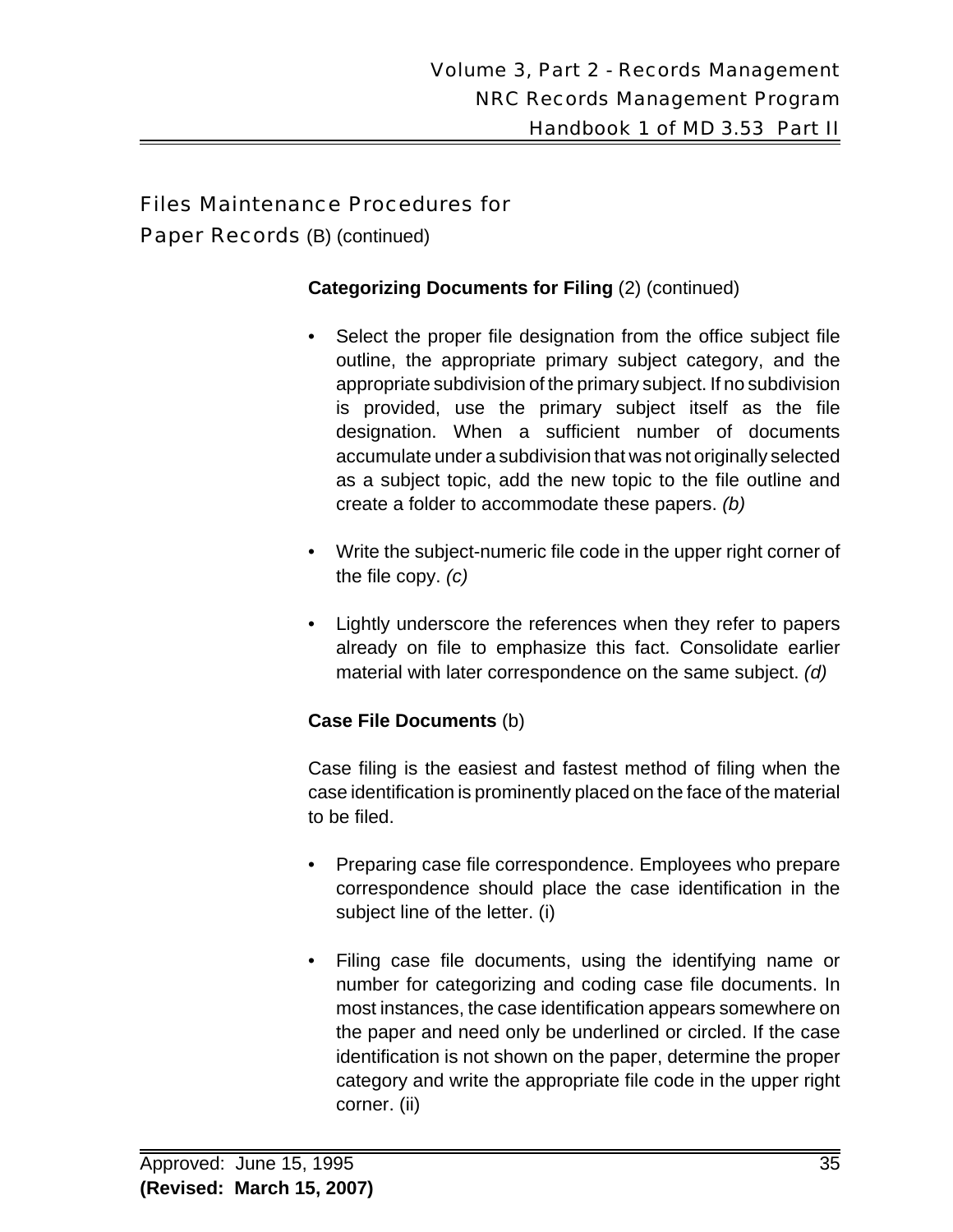Paper Records (B) (continued)

#### **Cross-References** (3)

A cross-reference is an additional file identification. If a document being categorized involves more than one subject or case transaction and there is a possibility it might be asked for by either, a cross-reference should be prepared as a finding aid.

#### **Avoid Unnecessary Cross-References** (a)

Avoid making and filing unnecessary cross-reference forms as they take up valuable space and time.

#### **Cross-Referencing Relocated Material** (b)

A cross-reference also is used to indicate that a record has been moved from one place in the file to another. For example, a piece of correspondence may be taken from a cutoff or closed file for enclosure with a letter in the current file.

## **Filing Classified and Sensitive Unclassified Records** (4)

NRC offices and NRC contractors shall comply with the applicable security requirements for using, transmitting, storing, or disposing of classified and sensitive unclassified materials (e.g., paper, fiche, tapes, disks) (see MDs 12.2, "NRC Classified Information Security Program," 12.3, "NRC Personnel Security Program," 12.5, "NRC Automated Information Security Program," and 12.6, "NRC Sensitive Unclassified Information Security Program," for specific standards, procedures, and requirements for the protection of classified and sensitive unclassified materials). The same general filing procedures used for nonsensitive records are used for filing classified and sensitive unclassified materials. However, the following safeguards apply: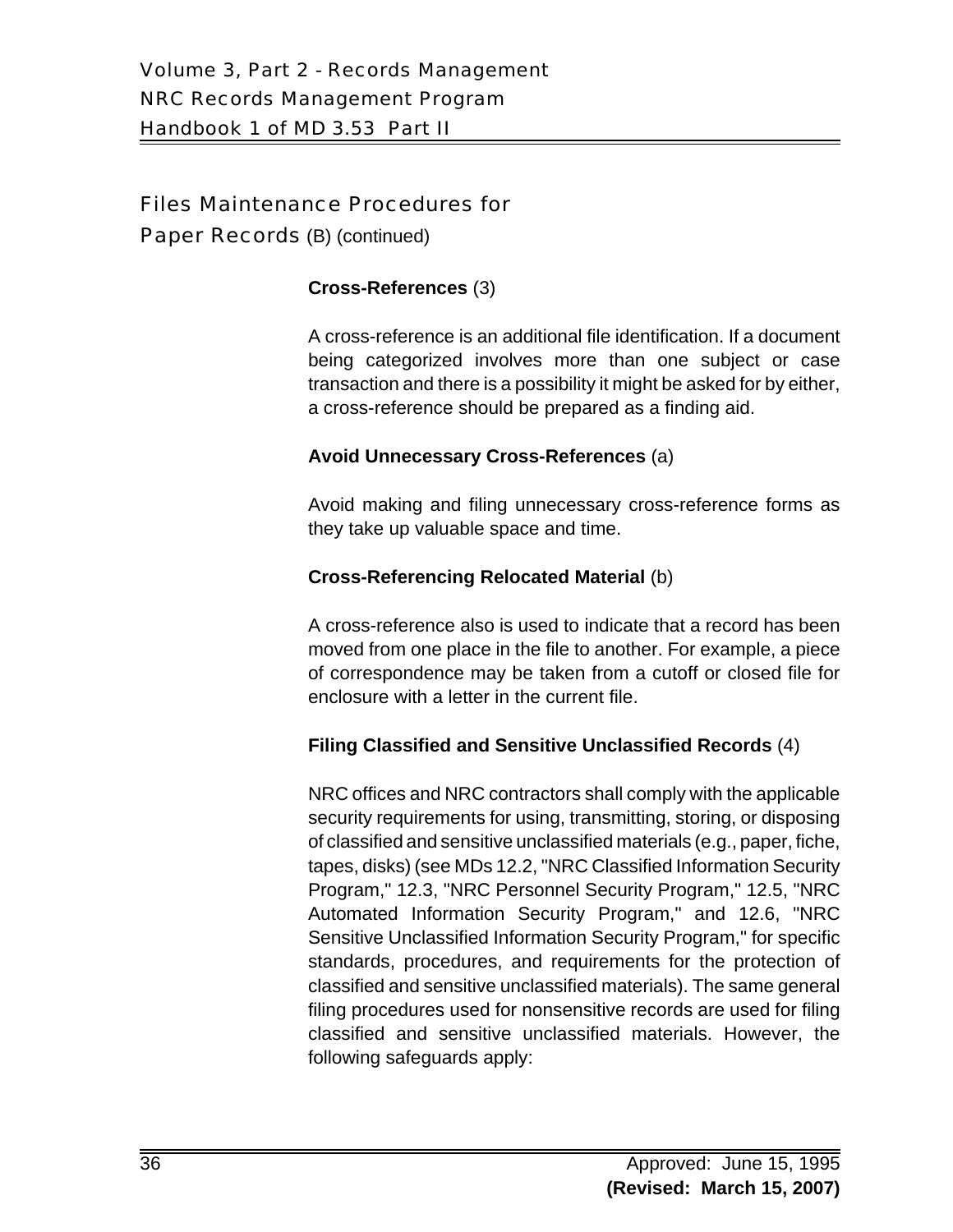Paper Records (B) (continued)

**Filing Classified and Sensitive Unclassified Records** (4) (continued)

- If classified and sensitive unclassified materials are filed separately from nonsensitive materials, place a nonsensitive cross-reference form in the nonsensitive subject or case file folder to indicate that the classified or sensitive unclassified materials are filed in security containers. Do not reveal the content of the classified or sensitive unclassified materials on the cross-reference form. (a)
- If an entire folder is kept in security containers, use a charge-out card. (b)

## **Procedures for Certifying Copies of Official Records** (5)

## **Definition and Purpose** (a)

Certification is the process of confirming that a document is a true and correct copy of an original record maintained by NRC. NRC certifies copies of records when requested to do so by a representative from another Federal agency or by a member of the public.

## **Certification Procedures** (b)

Certification procedures are as follows:

- The office RLO with custody of the official record will obtain the record to be certified from the appropriate file custodian. (i)
- The RLO will complete Part 1 of NRC Form 513, "Certification of Copy of Official Record" (Exhibit 2), and sign the form to certify that each document listed is from the official records of the office and is maintained in the regular course of business. (ii)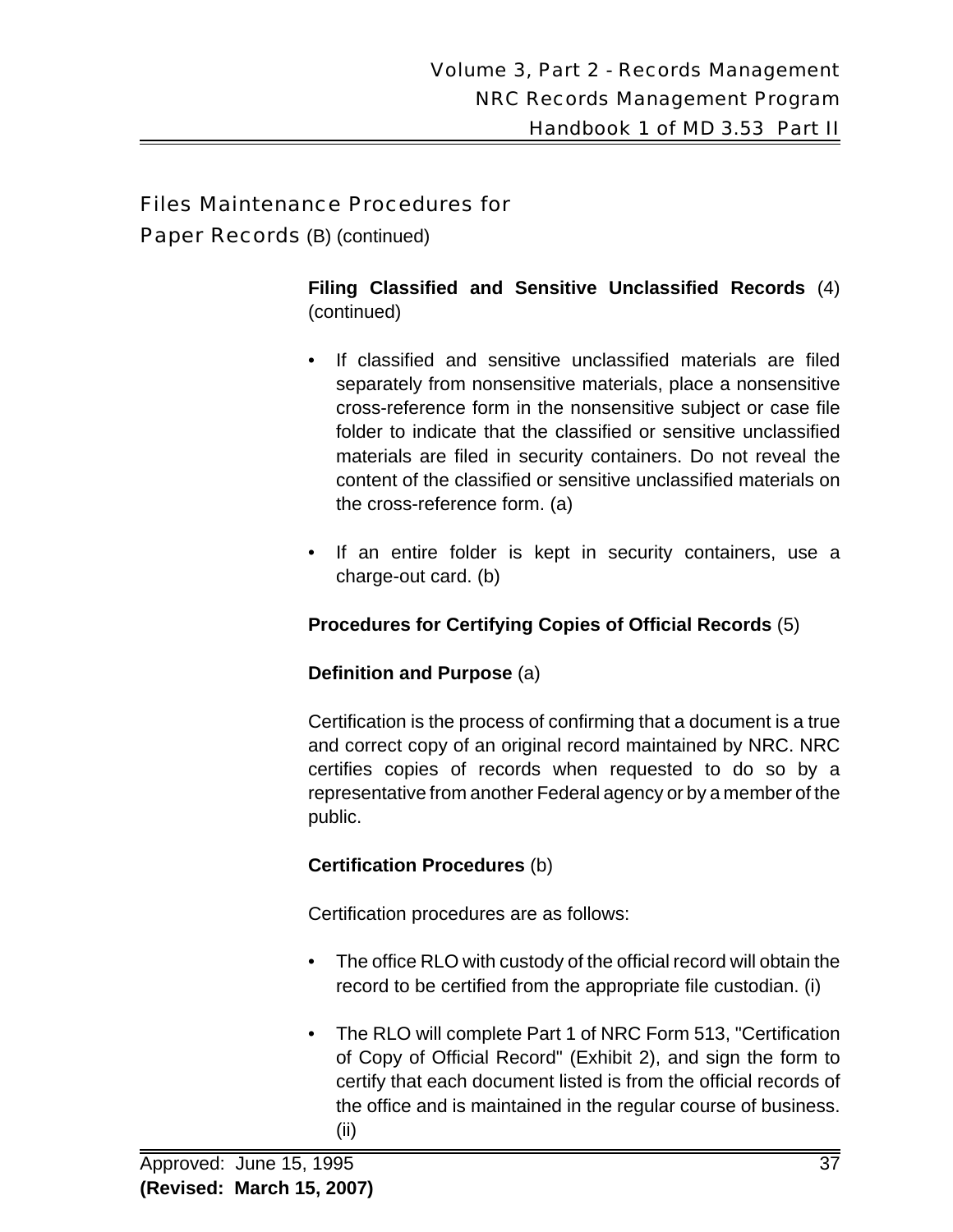Paper Records (B) (continued)

**Procedures for Certifying Copies of Official Records** (5) (continued)

- The RLO will forward the certification package containing the NRC Form 513, the document(s) to be certified, and the official record(s) to the Secretary of the Commission. (iii)
- Upon verifying that the document is a true and correct copy of the official record, the Secretary of the Commission will sign and date Part 2 of NRC Form 513 and affix the official seal of the Commission to it, thereby certifying the document. (iv)
- Upon certification, the Office of the Secretary of the Commission (SECY) will reproduce the NRC Form 513 and the index of documents certified and file the copies in the permanent program correspondence subject files maintained by SECY. The certification package will then be returned to the RLO. (v)
- Upon receipt of the completed certification package, the RLO will return the official record to the file custodian and forward a copy of the NRC Form 513 to the NRC Records Officer. The RLO will forward the completed certified copy(ies) to the requester after ensuring that the record has been reviewed to determine if it contains any information that should be withheld pursuant to the Freedom of Information Act or the Privacy Act. (vi)

## **Filing Equipment and Supplies** (6)

It is NRC's policy to use standard filing equipment and supplies to the maximum extent possible. Standardization promotes efficient and simplified file operations and enhanced file interchangeability, reduced cost through quantity purchasing, simplified stocking, and uniform appearance. All file cabinets, microfiche cabinets, bookcases, safes, and any other equipment used for storing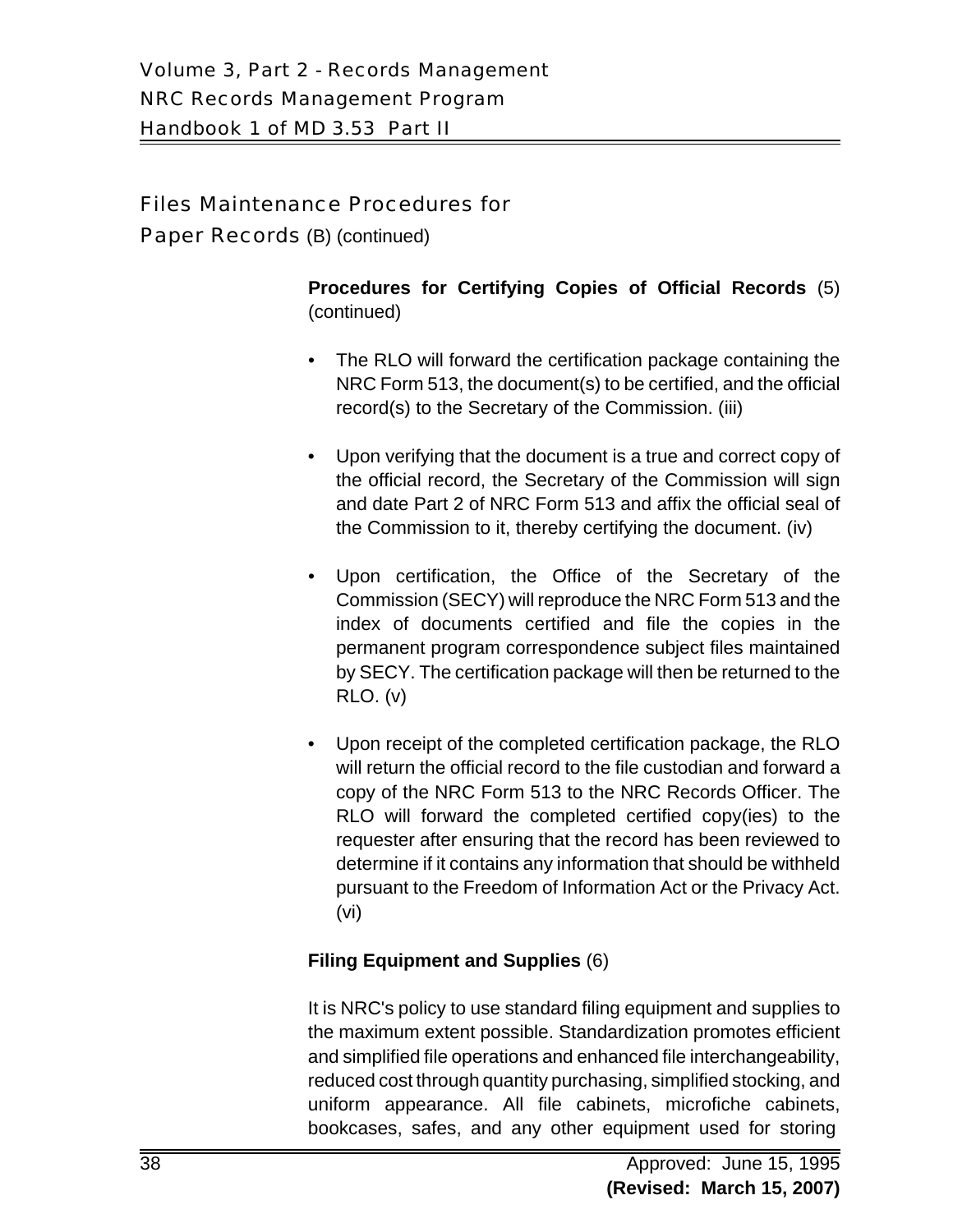Paper Records (B) (continued)

#### **Filing Equipment and Supplies** (6) (continued)

records must be approved by the NRC Records Officer before it is purchased or exchanged. (See MD 13.1, "Property Management," Part V.)

## **Requirements for Requisitioning Filing Equipment** (7)

Offices request filing equipment by submitting a requisition (NRC Form 30) to the Administrative Services Center (ASC), Division of Administrative Services (DAS), Office of Administration (ADM). In an effort to employ sound records management practices and to ensure the efficient use of space and equipment, NRC policy requires that requisitions for filing equipment be adequately justified and submitted only after specific prerequisites have been met. RFPSB/OIS reviews and approves requests on the basis of these policies. (a)

RLOs are required to review requisitions for filing equipment that originate in their respective offices and to concur in the requisitions to indicate approval of the need for the equipment before submitting the requisitions to the ASC. Before approving a request for filing equipment, the reference checklist contained in this section must be used to determine if the request meets the requirements of this MD. (b)

RLOs are to coordinate with the requester and RFPSB, as appropriate, alternative ways of meeting the requester's needs, such as retiring the material to RFPSB or destroying excess nonrecord material. (c)

Requisitions that do not meet the requirements described in this section or that do not support sound records management practices will be disapproved and returned to the requester. (d)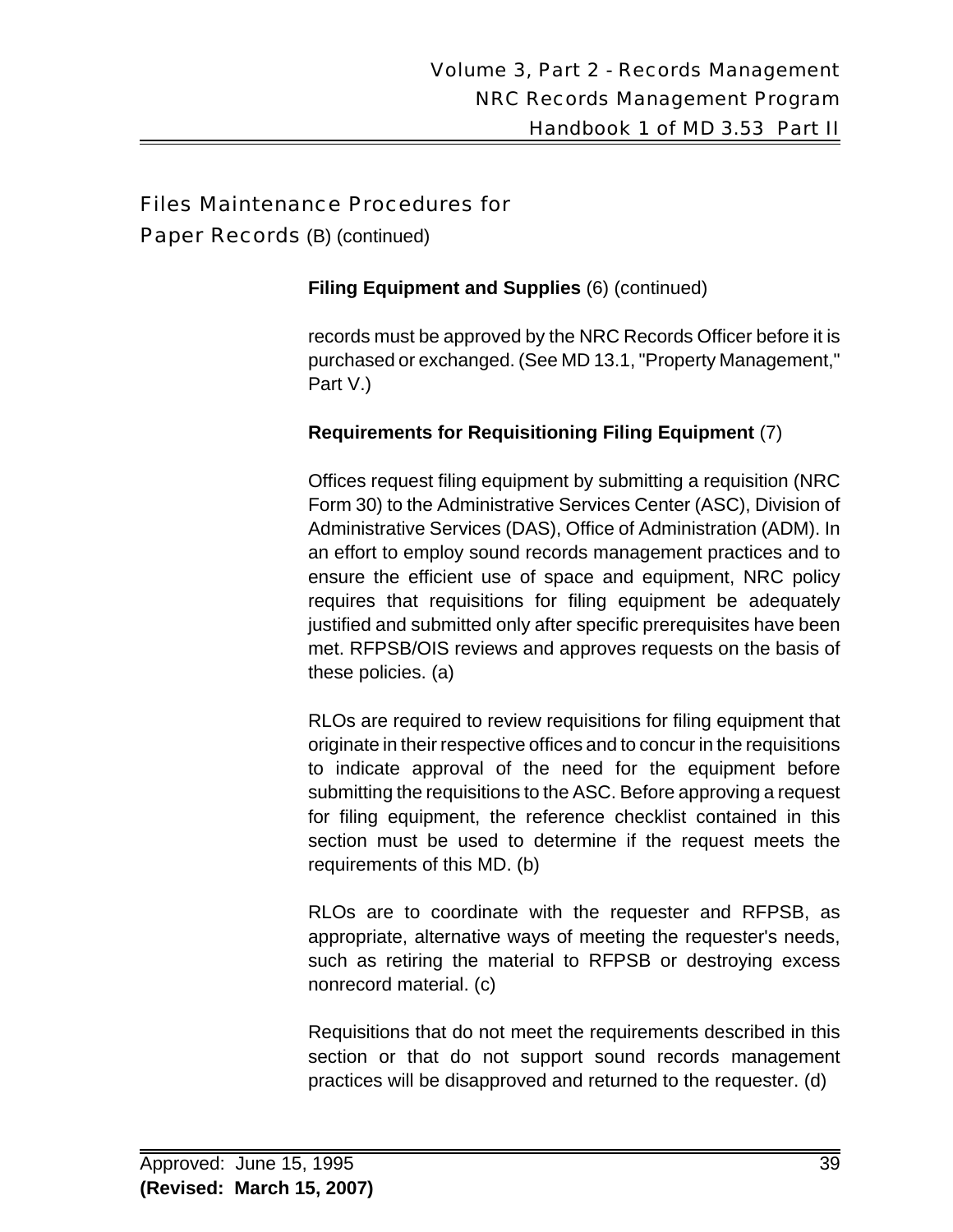Paper Records (B) (continued)

**Requirements for Requisitioning Filing Equipment** (7) (continued)

The following requirements pertain to each request for filing equipment: (e)

• **Prerequisites for Requisitioning Filing Equipment** (i)

Requisitions for filing equipment are to be submitted only if the measures prescribed herein have been followed but failed to produce the needed file space.

- Dispose of all records that have been authorized for disposal. *(a)*
- Transfer to the Federal Records Center through RFPSB those inactive records that are not needed in support of daily business but are not yet eligible for disposal. *(b)*
- Periodically screen nonrecord and reference material, such as reference copies of docket submissions, publications, and working files, and dispose of material that is no longer needed. *(c)*
- Store office supplies in supply cabinets. *(d)*
- Use letter-size filing cabinets instead of legal-size cabinets when possible. *(e)*
- Use five-drawer filing cabinets when they are available in lieu of four-drawer cabinets. *(f)*
- Depersonalize equipment. Filing equipment should be physically arranged so that all office staff members may have access to it. *(g)*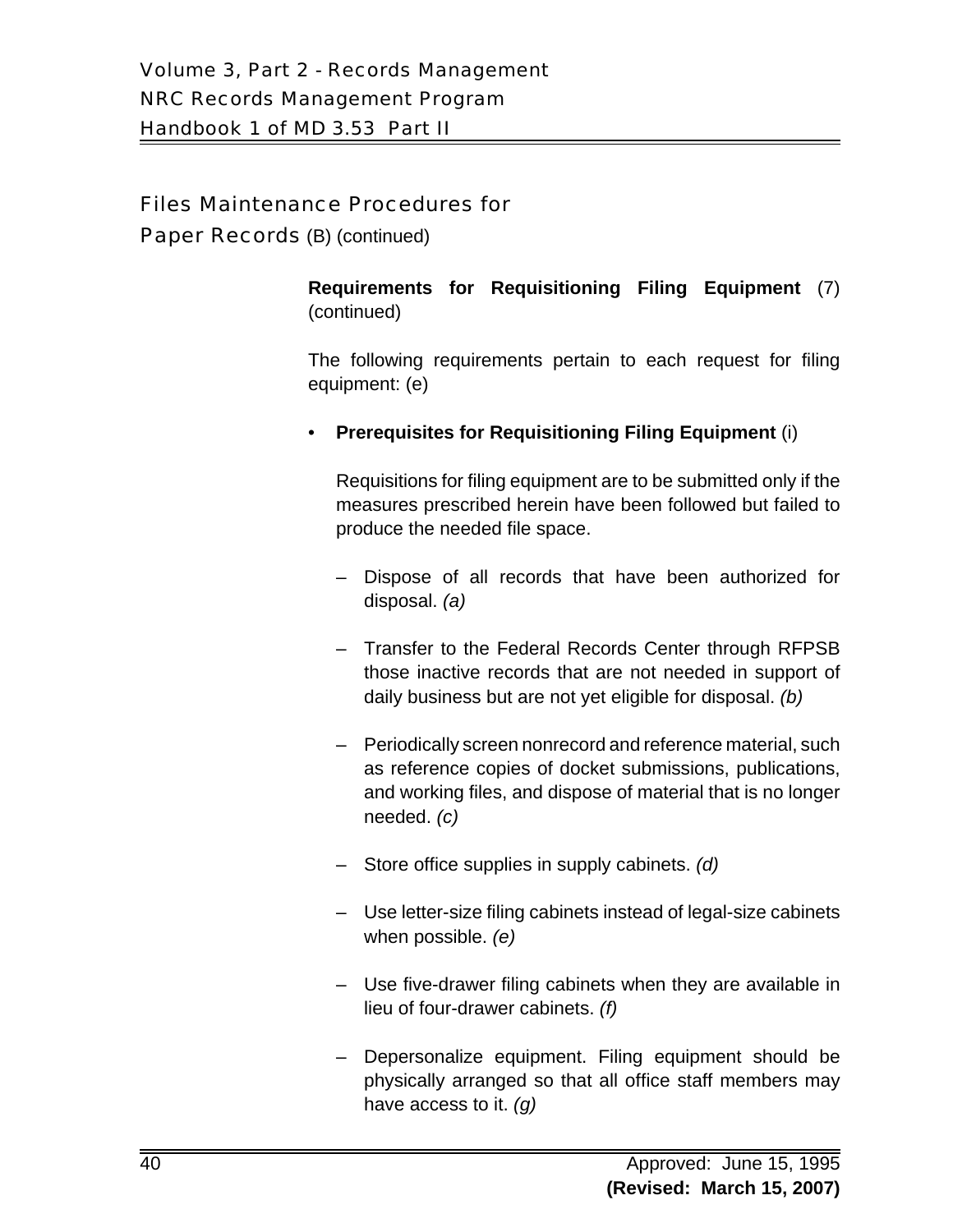Paper Records (B) (continued)

**Requirements for Requisitioning Filing Equipment** (7) (continued)

• **Justification** (ii)

Requisitions for equipment must include a justification that describes the need for the equipment and the nature, volume, and requirements of the material to be stored.

• **Cost/Benefit Statement for Specialized Filing Equipment** (iii)

Requisitions for specialized equipment must include a statement to justify why only the equipment requested will meet the user's needs and must give the estimated annual savings anticipated, amortizing the cost of the equipment over 3 years. Factors to be considered include reduced staffing costs and the effect of the equipment on production and space.

• **Certification** (iv)

In addition to these requirements, all requisitions submitted for filing equipment must contain the following certification, signed by a section chief or above:

The measures prescribed in NRC Handbook 1 of MD 3.53, Part II, Section (B)(7)(e)(i), "Prerequisites for Requisitioning Filing Equipment," have been taken but have failed to produce the needed file space.

\_\_\_\_\_\_\_\_\_\_\_\_\_\_\_\_\_\_\_\_\_\_\_\_\_\_\_\_\_\_\_\_\_\_\_\_\_\_

(Signed) Section Chief or Above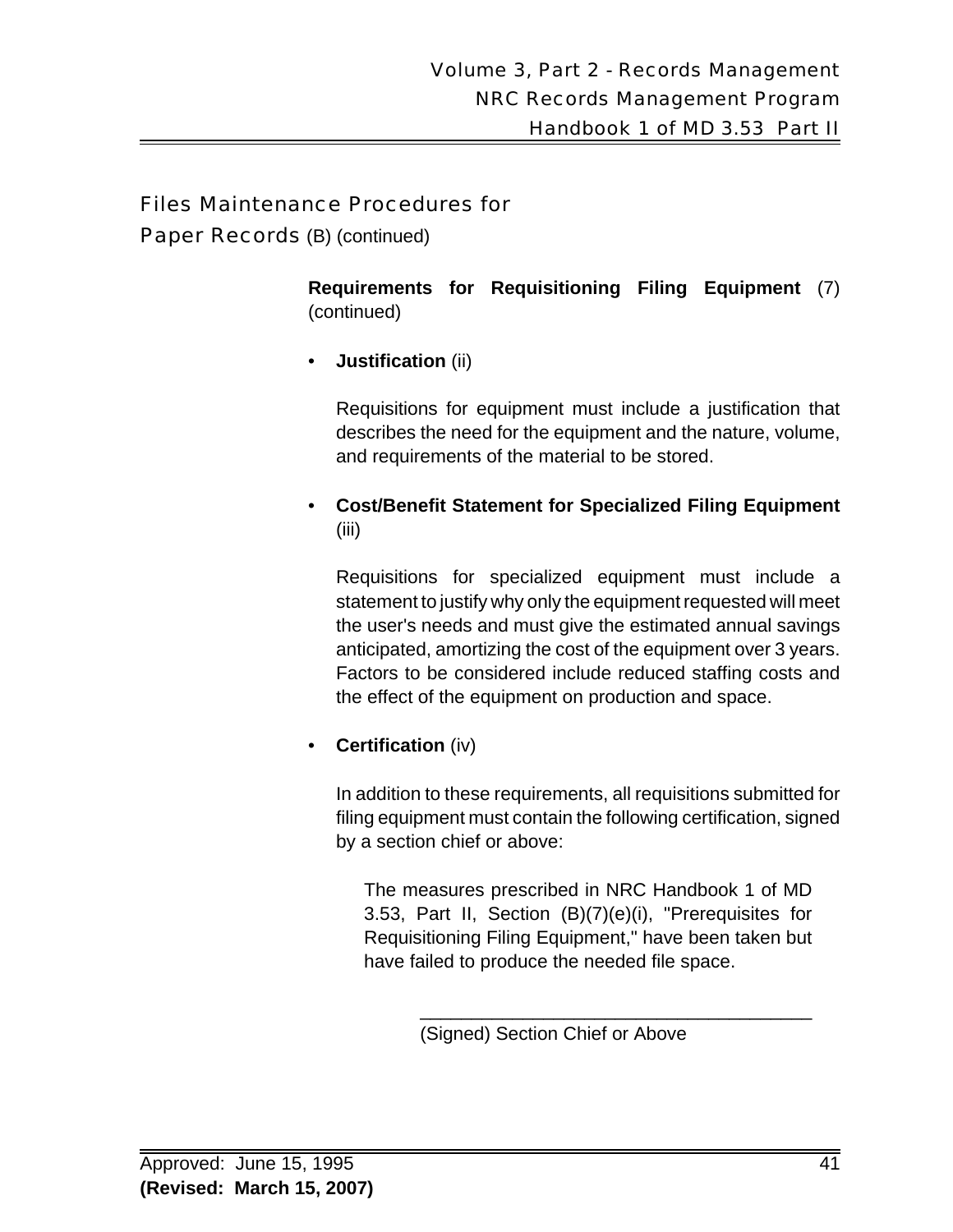Paper Records (B) (continued)

**Requirements for Requisitioning Filing Equipment** (7) (continued)

Approval or disapproval of an equipment request will be based on the extent to which the above four requirements are satisfied. RLOs are to sign in block 14a (Requirement/Approved - Signature) of the requisition (NRC Form 30) when all requirements have been met and it is agreed that the equipment is needed. RFPSB will review and also sign in block 14a if the request is approved. Requests will be disapproved if submitted with inadequate justification or lack of certification and will be returned to the office RLO with an NRC Form 134, "Filing Equipment Request Analysis." (f)

Requests will generally be disapproved when excessive inactive reference materials are being accumulated, when other sources of the information are readily available through ADAMS or the NRC File Center, or when offices retain material beyond the authorized retention period. (g)

## Records Disposition Objectives and

Procedures (C)

## **Records Disposition Objectives** (1)

Three important objectives of a records disposition program are to—

- Preserve records of continuing value (a)
- Destroy records of temporary value as soon as they have served their purpose (b)
- Remove noncurrent records from office space and filing equipment to less expensive storage facilities, thereby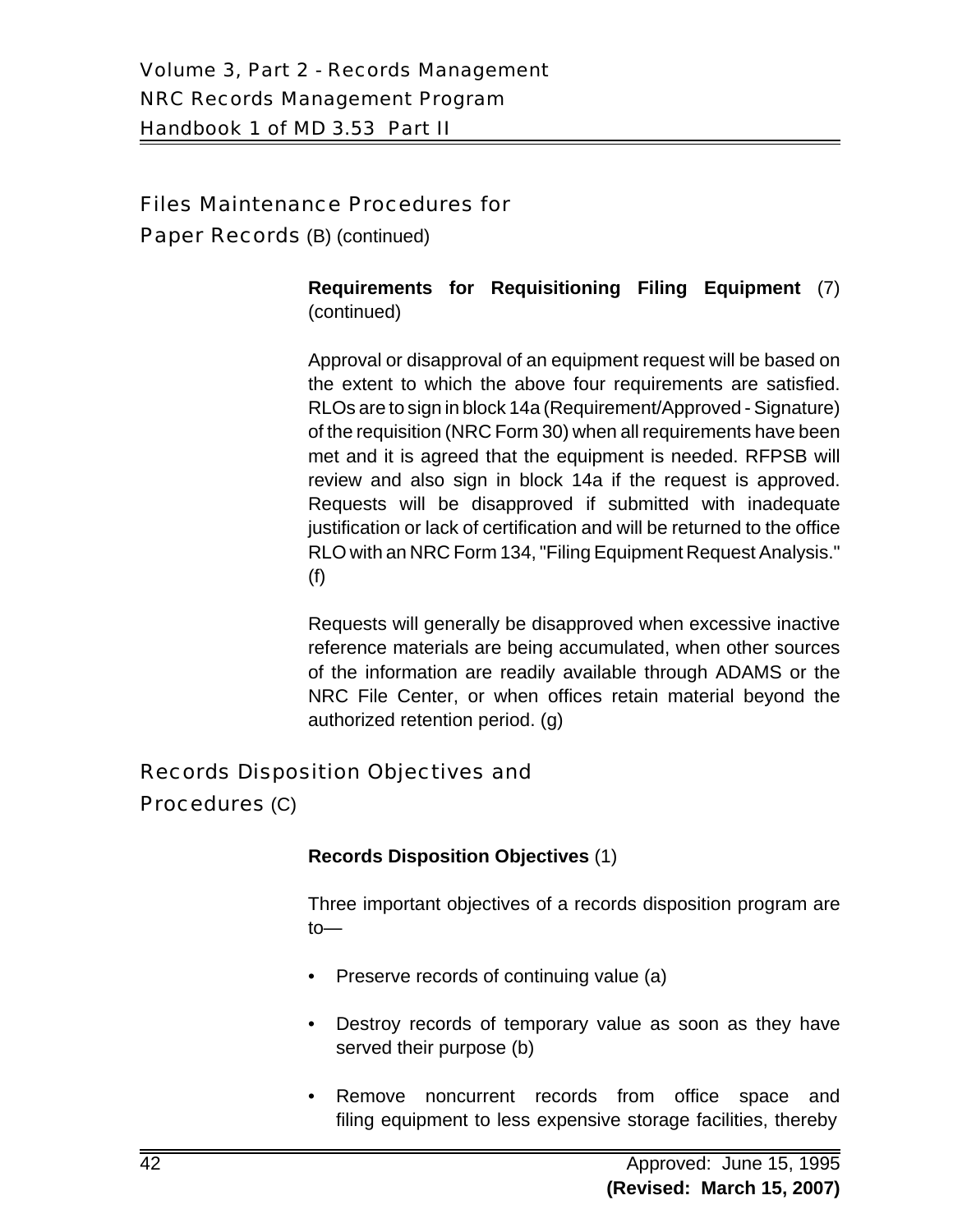Procedures (C) (continued)

**Records Disposition Objectives** (1) (continued)

improving the use of filing equipment and reducing maintenance costs (c)

**Records Disposition Definitions** (2)

Disposition includes the retirement, transfer, or destruction of records.

## **Retirement** (a)

Records are considered "retired" when they are sent to NARA, Washington National Records Center (WNRC), for storage.

## **Transfer** (b)

Transfer of records refers to a change of custody of records from one organization or agency to another. Records may be transferred to another office as a result of the realignment of functions or the reorganization of NRC. The RLO is to inform the NRC Records Officer within 30 days of any transfer of records that results from realignment of functions or reorganizations. No records are transferred to a records center without prior approval of the NRC Records Officer. Transfers of records to the National Archives or to another office or agency must be approved by the NRC Records Officer.

## **Destruction** (c)

The destruction of records includes the physical destruction of the record material itself or the removal of the informational content. Records authorized for destruction by NUREG-0910 will be—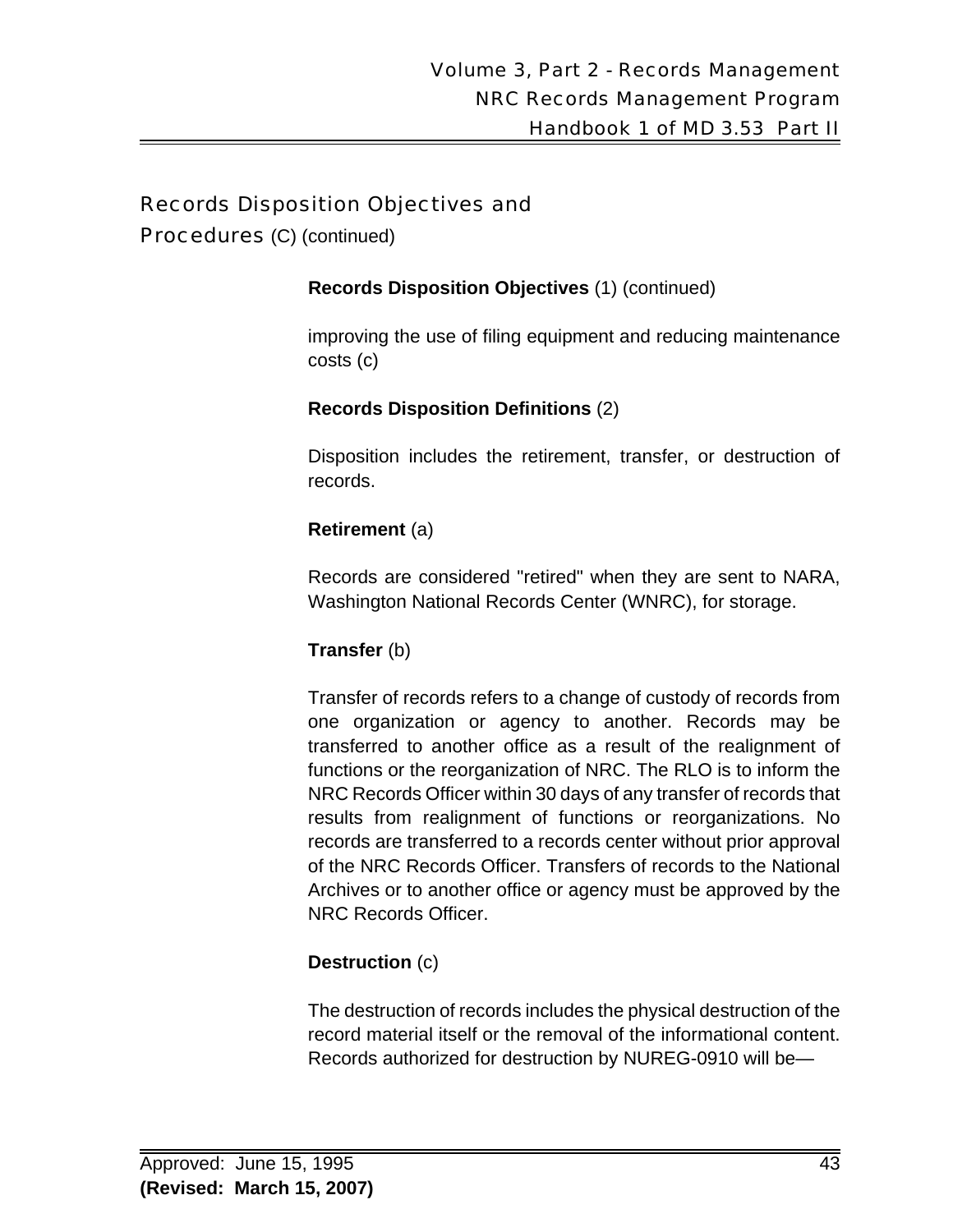Procedures (C) (continued)

#### **Records Disposition Definitions** (2) (continued)

- Disposed of through the NRC paper recycling program whenever possible. Contact ADM for information on materials appropriate for recycling (i)
- Placed in wastebaskets when the quantity is small and the records are unclassified, nonsensitive, and inappropriate for recycling (ii)
- Destroyed by pulping or burning if, in the opinion of the NRC Records Officer, this action is necessary to avoid disclosure of information that might be prejudicial to the Government, the public, or to private interests (iii)
- Erased, if appropriate, when the record consists of magnetic tape or a comparable medium that can be reused (iv)
- Disposed of in accordance with MD 12.2, "NRC Classified Information Security Program," and MD 12.6, "NRC Sensitive Unclassified Information Security Program," when the records are classified or sensitive unclassified (v)

#### **Documentation of Destruction** (d)

Within 10 calendar days of document disposal, the staff member or file custodian submits one copy of NRC Form 355, "Report of Records/Nonrecords Disposal," to the respective office RLO. This information is used by the RLO to compile the office's Annual Report of Records Holdings.

## **Authority** (3)

Federal law requires proper authorization by the Archivist of the United States to destroy Government records. Authorization for the destruction of records is contained in NUREG-0910, "NRC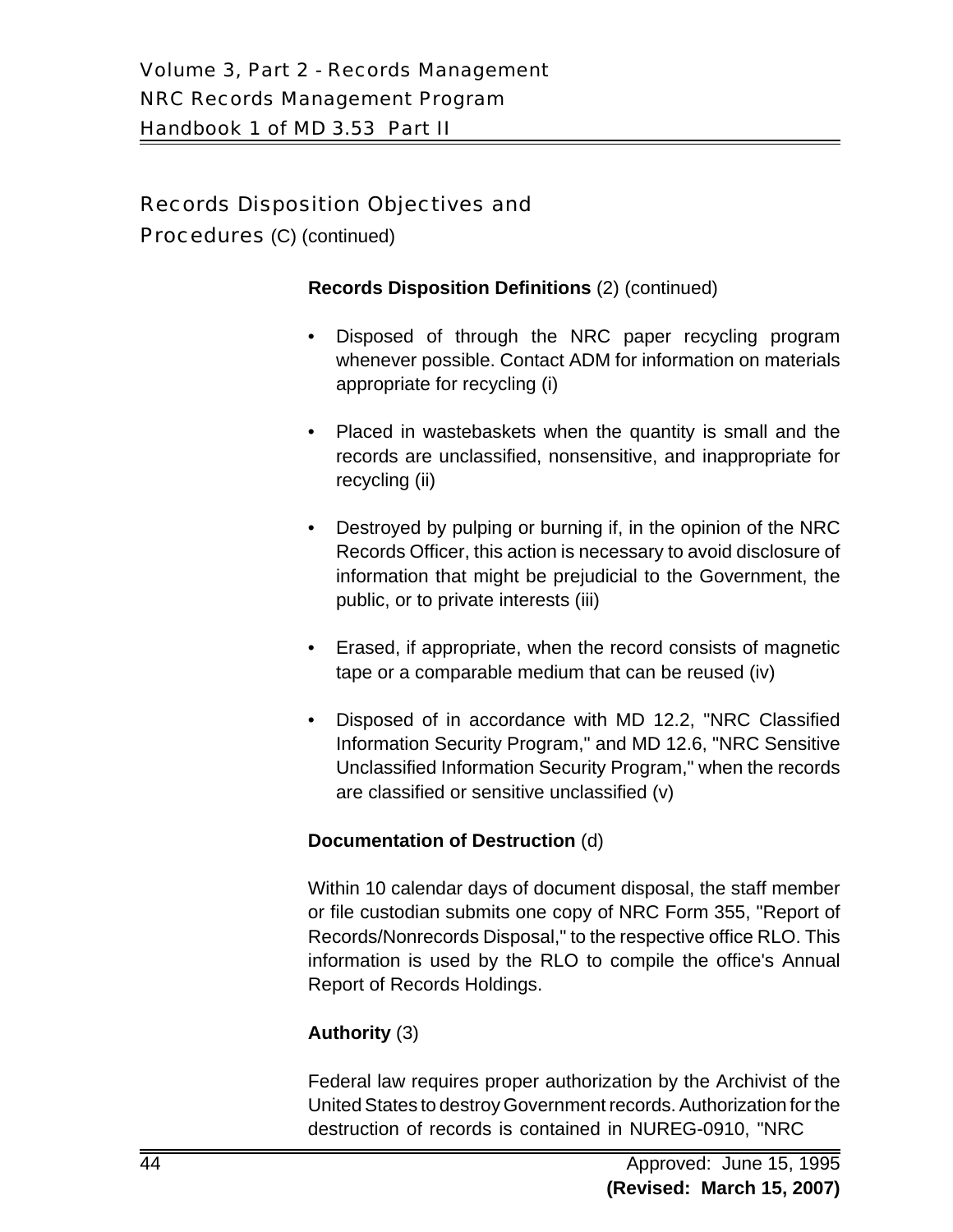Procedures (C) (continued)

**Authority** (3) (continued)

Comprehensive Records Disposition Schedule." This schedule provides for the selective retention of records of continuing value and the destruction of records of temporary value after the expiration of a specific event or period of time. The schedule also includes retirement procedures for moving inactive and semiactive records from office space to low-cost storage facilities. (a)

Official records are not to be destroyed except in accordance with the disposition instructions contained in NUREG-0910. (b)

Nonrecord material may be destroyed when its purpose is served. (c)

Official records are the sole property of the United States Government and are subject to the provisions of the "Records and Reports" section of Title 18 of the *United States Code*, which stipulates— (d)

- Whoever willfully and unlawfully conceals, removes, mutilates, obliterates, or destroys, or attempts to do so, or with intent to do so takes and carries away any official record, proceeding, map, book, paper, document, or other thing, filed or deposited with any clerk or officer of any court of the United States, or in any public office, or with any judicial or public officer of the United States, shall be fined not more than \$2000 or imprisoned not more than 3 years, or both. (i)
- Whoever, having the custody of any such official record, proceeding, map, book, document, paper, or other thing, willfully and unlawfully conceals, removes, mutilates, obliterates, falsifies, or destroys the same, shall be fined not more than \$2000 or imprisoned not more than 3 years, or both, and shall forfeit his office and be disqualified from holding any office under the United States. (ii)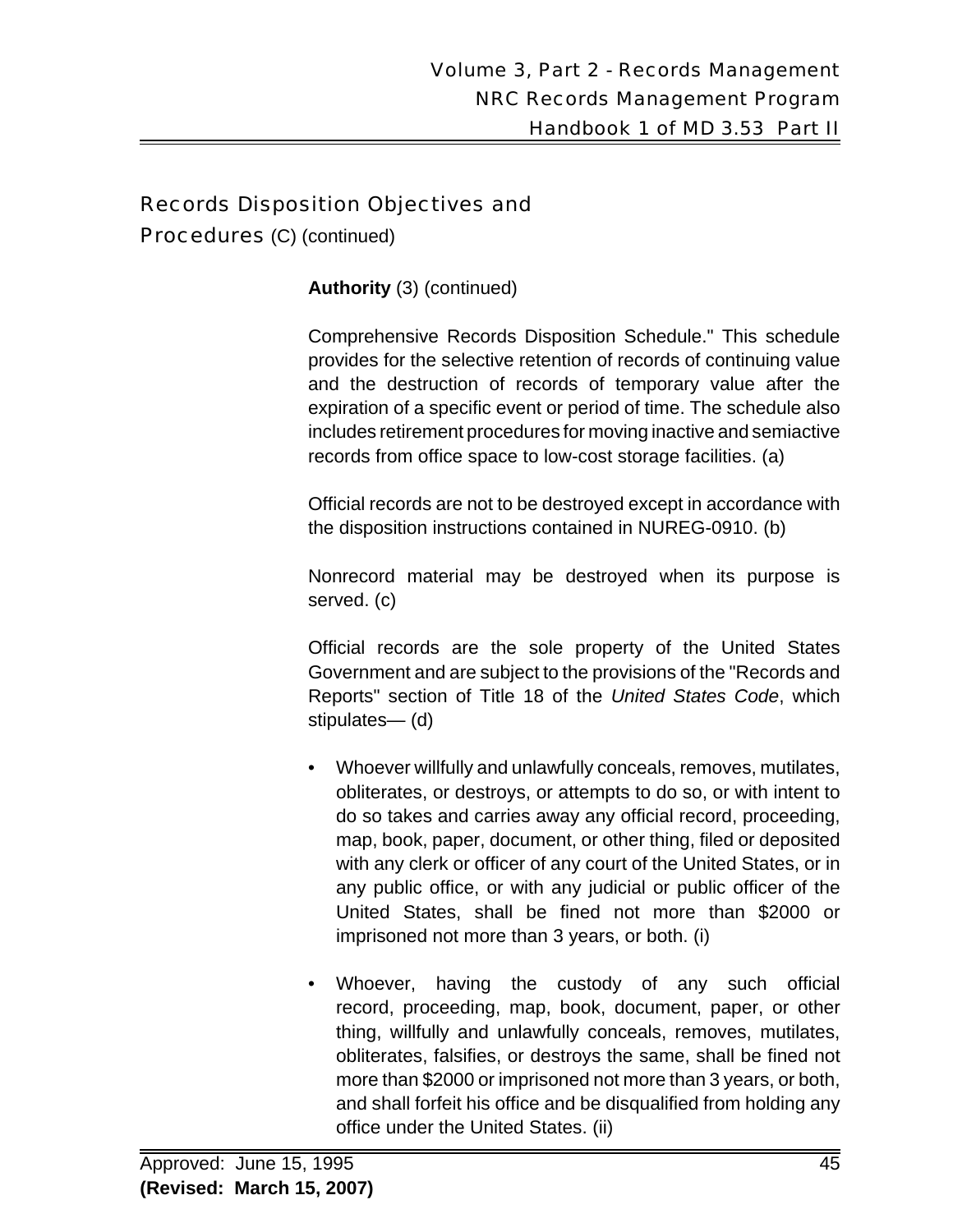Procedures (C) (continued)

#### **Applicability of the Records Disposition Schedule** (4)

The disposition of all NRC records is controlled by the authorized instructions contained in NUREG-0910, NRC Schedules 1 and 2, which apply to the NRC program or substantive records, and General Records Schedules 1 through 26, which apply to housekeeping or facility records. (a)

The authorized disposition for each series of records has been approved by NRC officials and, if appropriate, by the Government Accountability Office and was authorized by the Archivist of the United States. The disposition schedules, as authorized, are legally mandatory (36 CFR Part 1228). When justified by NRC program officials, continued retention of any series of records beyond the period authorized in these schedules must be approved by the NRC Records Officer and by NARA. (b)

#### **Files Cutoff Procedures** (5)

## **Definition and Objectives** (a)

"Files cutoff" is established periodic termination of active files, separating active from inactive files, which is essential to effectively control record accumulations and their growth and to facilitate economical disposition of records in convenient blocks. Recordkeepers should separate inactive files from active files annually and retire or destroy materials as appropriate. (i)

Files cutoff is important because it controls the size of collective files in different file categories. If not cut off periodically, the content of folders grows until individual papers become hard to find. If files are cut off periodically, as their reference usefulness declines, older files can be progressively moved from active files space to lower cost storage space, such as the WNRC. (ii)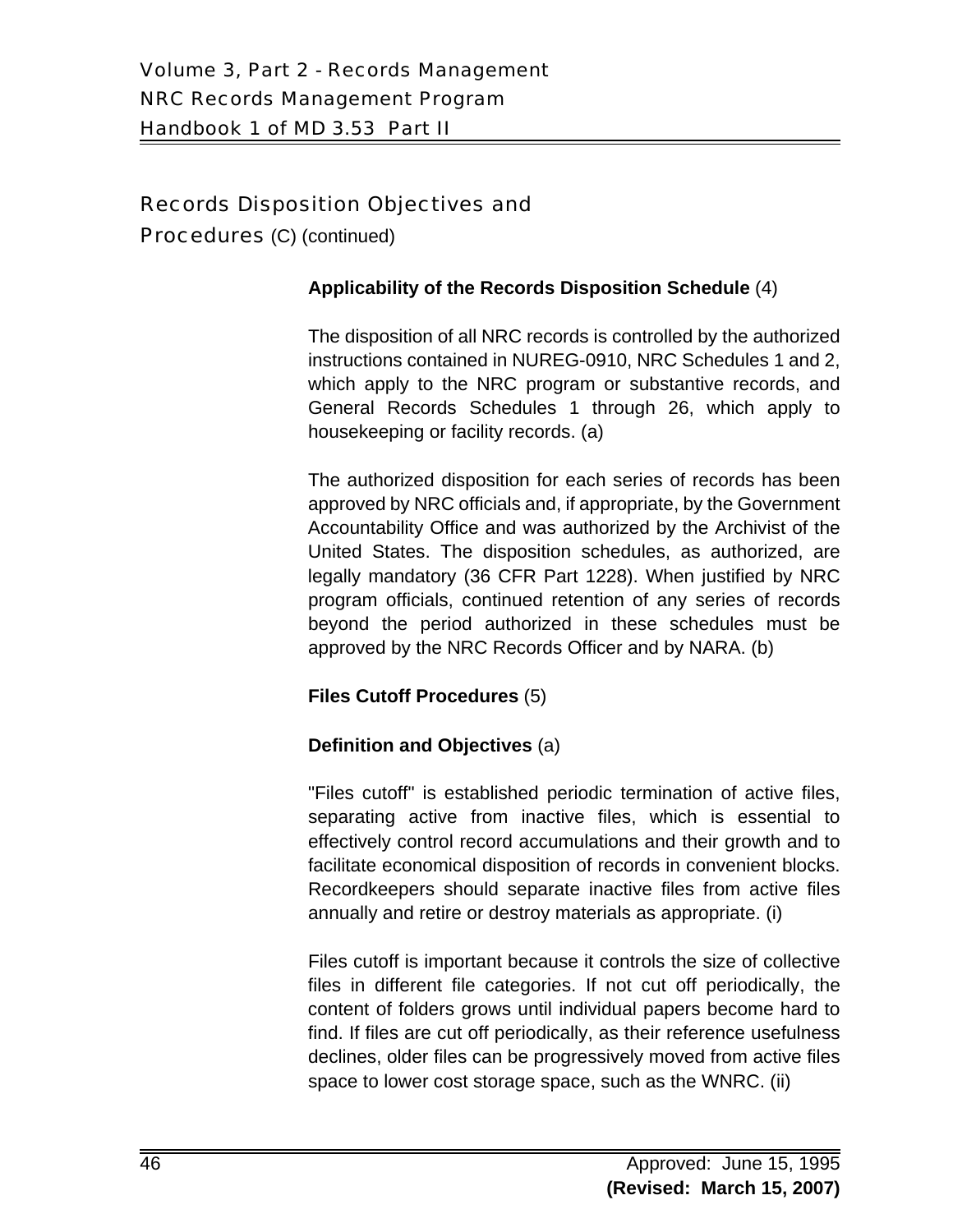Procedures (C) (continued)

**Files Cutoff Procedures** (5) (continued)

#### **Cutoff Standards** (b)

Chronological sequence files, such as accounting records, are filed by period of account (fiscal year) and lend themselves to cutoff procedures. Chronologically arranged records can be readily cut off and retired in convenient blocks. (i)

Subject files are cut off at planned intervals. There is no natural cutoff point, as is true for case files or chronologically arranged records. Subject files are usually cut off by fiscal year. (ii)

Case or project files are often cut off upon termination of a transaction or expiration of an event, such as separation of personnel, a final contract payment, or completion of a project. When closed, the case file should be marked with the date of closure and placed in an inactive file apart from the active files. The inactive files can then be retired or destroyed in convenient fiscal year blocks. Case files that continue over many years can be cut off by setting up a new folder each year and retiring the prior year's folders that are seldom referred to. (iii)

Technical reference materials have no established cutoff point and are destroyed when they are superseded, become obsolete, or are no longer needed. These files should be reviewed at least annually to determine whether they are current and still useful. (iv)

#### **Use of the Washington National Records Center** (6)

#### **Description and Purpose** (a)

The WNRC is an offsite records storage facility for preserving permanent NRC environmentally sensitive archival records, as well as for economical storing, rapidly retrieving, and eventually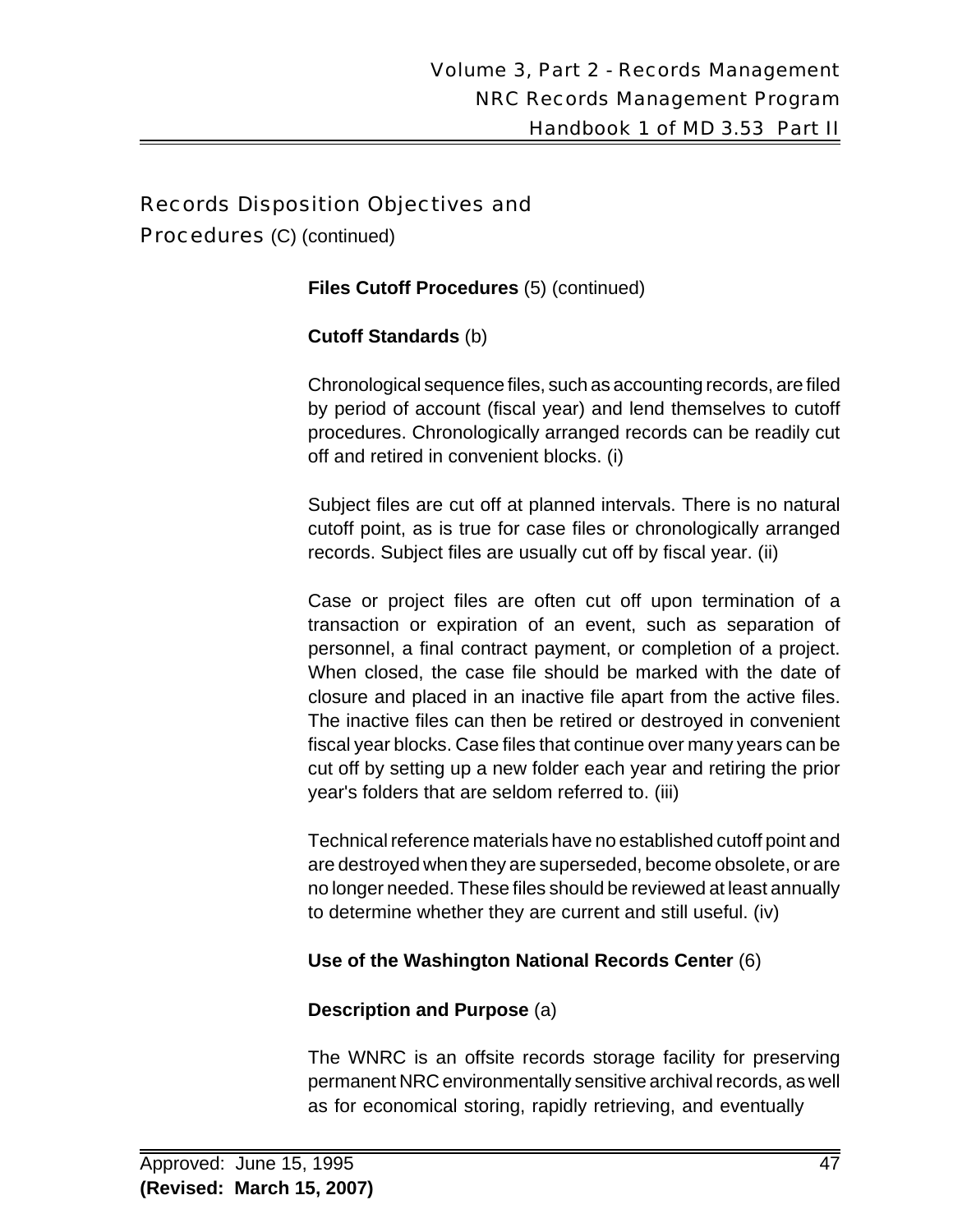Procedures (C) (continued)

#### **Use of the Washington National Records Center** (6) (continued)

disposing of NRC temporary records that have met their retention. The WNRC provides secure storage for all physical forms of classified and unclassified NRC records, such as hard copy (paper), magnetic media (tape and disk), and microform. (i)

The WNRC functions as an extension of office file areas by providing for the storage, subsequent referencing, and maintenance of official agency records until their legal retention period has been met, or until they are eligible for transfer to the National Archives. Offices should keep only the minimum volume of current records necessary for operation. (ii)

#### **Procedures for Retiring Record Material** (b)

**Selection of Records for Retirement**. Inactive records that are not eligible for disposal are retired to the WNRC for storage until disposition. (i)

**Notification**. Headquarters organizations wishing to retire records must contact RFPSB to request a site review of the material proposed for retirement to the WNRC. Regional organizations wishing to retire records must contact their RLO, who will coordinate the relocation of records with RFPSB. (ii)

**Site review**. As necessary, RFPSB reviews records at the office of origin to determine their true record value and retention requirements. (iii)

**Containers**. Upon approval of the retirement of records to the WNRC, records center boxes (1-cubic-foot capacity) are furnished to retire paper records. Each records center box accommodates 15 linear inches of letter-size files or 12 linear inches of legalsize files. RFPSB also has containers available for retiring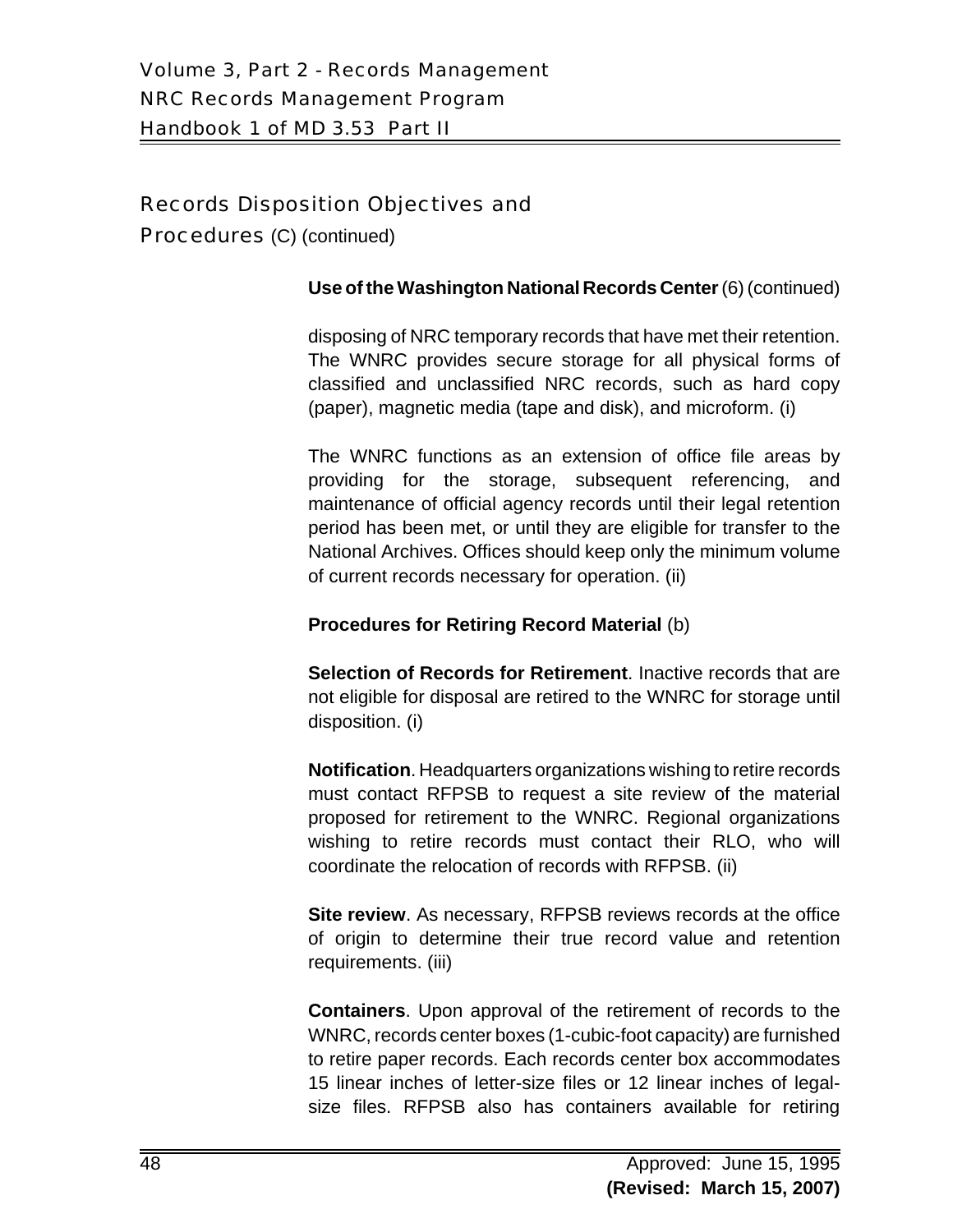Procedures (C) (continued)

**Use of the Washington National Records Center** (6) (continued)

environmentally sensitive records that must not be stored or transported in cardboard records center boxes. (iv)

**Packing Containers**. Records with varying disposition dates are not to be packed in the same container because the entire container must be held until the expiration of the last disposition date. When packing records for retirement, use the same filing arrangement that was used by the transferring organization. Retire different series of records as separate jobs. Exhibit 3 gives detailed instructions for preparing records for retirement to the WNRC. (v)

**Numbering the Containers**. Number each container of a job in the upper right corner, beginning with Number 1. (vi)

**Transfer Request Form (NRC Form 35)**. The RFPSB provides staff in the originating office with access to the Archival Facility Accountability System (AFAS). RFPSB will also help personnel to use the AFAS upon request. Exhibit 4 gives detailed instructions for accessing the AFAS. (vii)

**Physical Transfer**. RFPSB arranges for the physical transfer of Headquarters' records to the WNRC. Regional offices must arrange for the transfer of their records to the WNRC and must coordinate the transfer with RFPSB. (viii)

#### **Access to Records** (c)

Access to records or information contained in records stored at the WNRC is restricted to the RLO, the alternate RLO, and individuals authorized to recall records.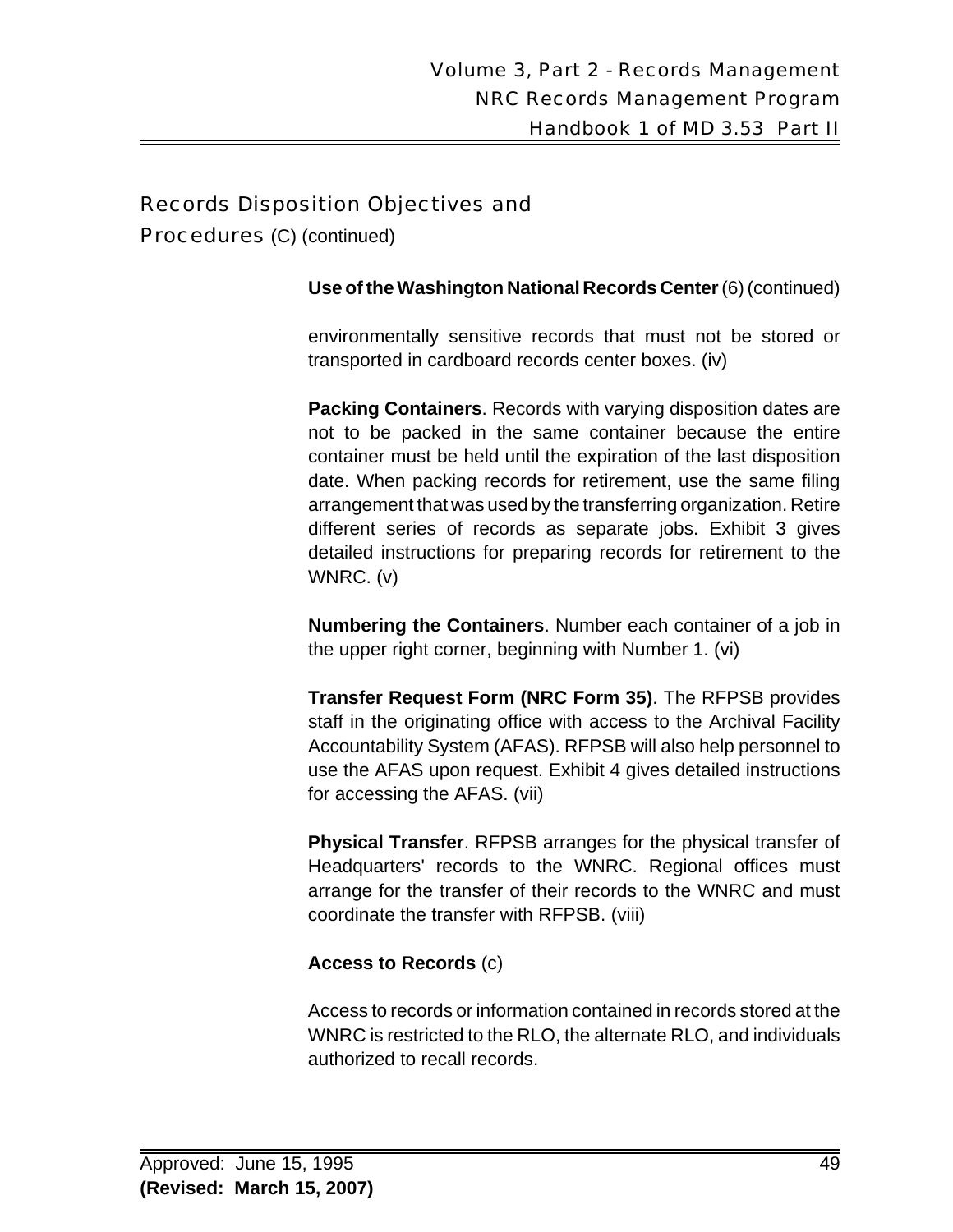Procedures (C) (continued)

#### **Use of the Washington National Records Center** (6) (continued)

#### **Procedures for Recalling Retired Records** (d)

RLOs, alternate RLOs, and designated file custodians (FCs) may recall records stored at the WNRC by using the AFAS. Requesting RLOs and designated FCs must enter the job number or the accession number for the desired material. Recall requirements specify that the entire container be returned. All requests for recalls are handled as expeditiously as possible. RFPSB maintains accountability for all material stored at the WNRC, including withdrawals and returns.

#### **Destruction of Retired Records** (e)

RFPSB will issue a memorandum, "Notice of Records Eligible for Destruction," to the appropriate RLO when records stored at the WNRC have met their legal retention period and are eligible for destruction in accordance with NUREG-0910. Upon notification of impending destruction, the RLO must ensure that there are no legal actions or pending requests under the Freedom of Information Act (FOIA) that would preclude the scheduled destruction of the records. The RLO must check the appropriate box on the memorandum to indicate that the records may be destroyed or that they must be retained. The memorandum then must be signed by both the RLO and a branch chief, division director, or office director in the organization with functional responsibility for the records and returned to RFPSB by the due date specified on the memorandum. (i)

If further retention of records is required, written justification, including a proposed new destruction date, must be provided to RFPSB with the signed memorandum. When concurrence in the destruction of the records is received by RFPSB, the records will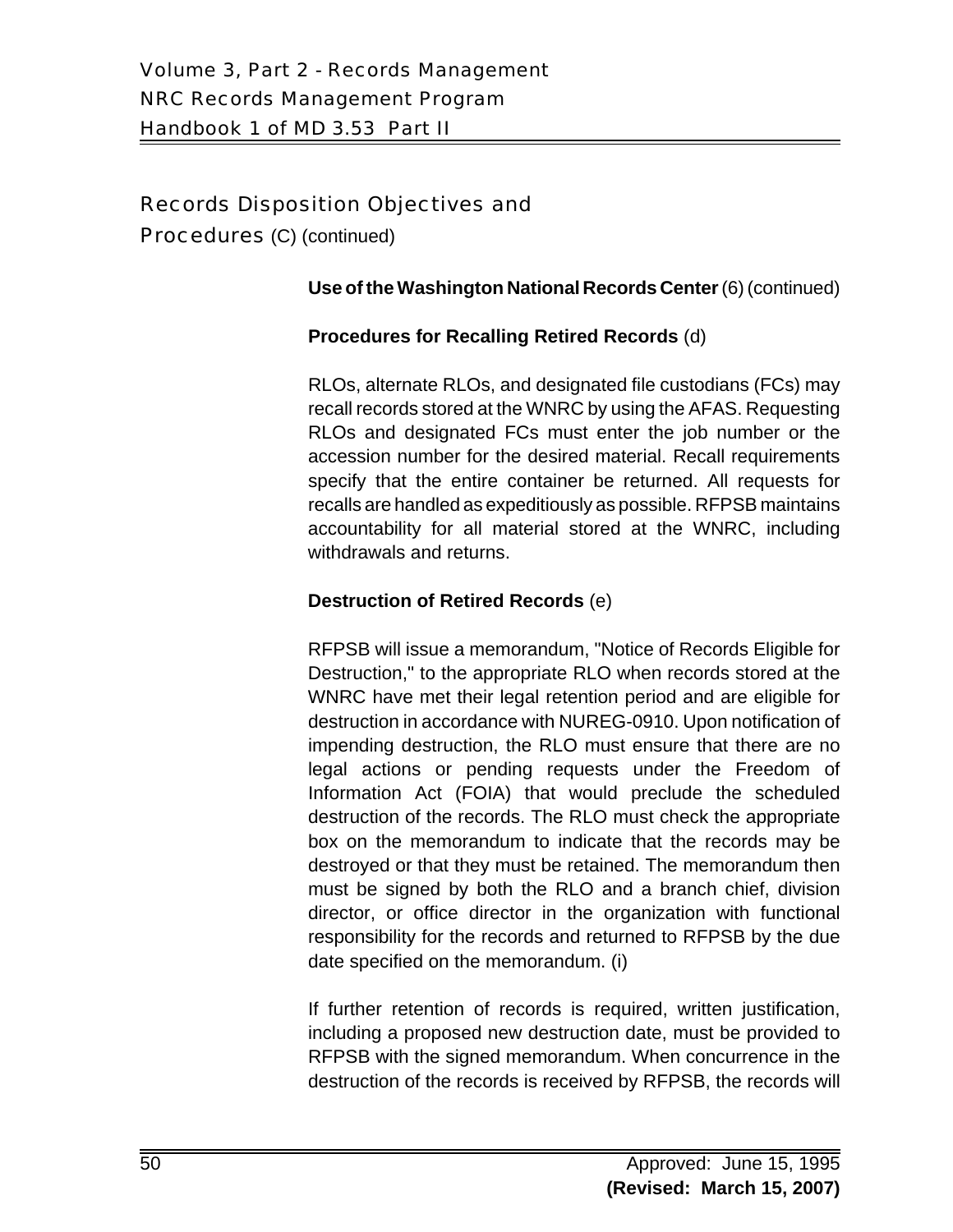Procedures (C) (continued)

#### **Use of the Washington National Records Center** (6) (continued)

be destroyed in accordance with the methods prescribed by NARA in 36 CFR 1228.58. Unclassified paper records are disposed of at an authorized paper recycler; classified or sensitive unclassified records are disposed of in accordance with MDs 12.2 and 12.6. (ii)

#### **Transfer of Records to the National Personnel Records Center** (7)

#### **Records of Current Employees** (a)

Official personnel folders and related payroll records are transferred to the National Personnel Records Center (NPRC) (civilian), St. Louis, Missouri, as prescribed in NUREG-0910, and as further explained in this section. This center does not acknowledge receipt of records.

#### **Records of Separated Employees** (b)

Official personnel folders of employees who are separated from NRC are placed in an inactive file upon their separation. Thereafter, these inactive folders are transferred to the NPRC. Loose papers that are to be included in official personnel folders previously sent to the NPRC are forwarded to the center with Standard Form (SF) 127, "Request for Official Personnel Folder (Separated Employee)," provided the papers are permanent and essential for inclusion in an individual's folder. A separate SF 127 is used to transmit the papers for each individual.

#### **Payroll Records** (c)

Because of their value as auxiliary personnel records, certain payroll records (such as individual earnings and time cards, final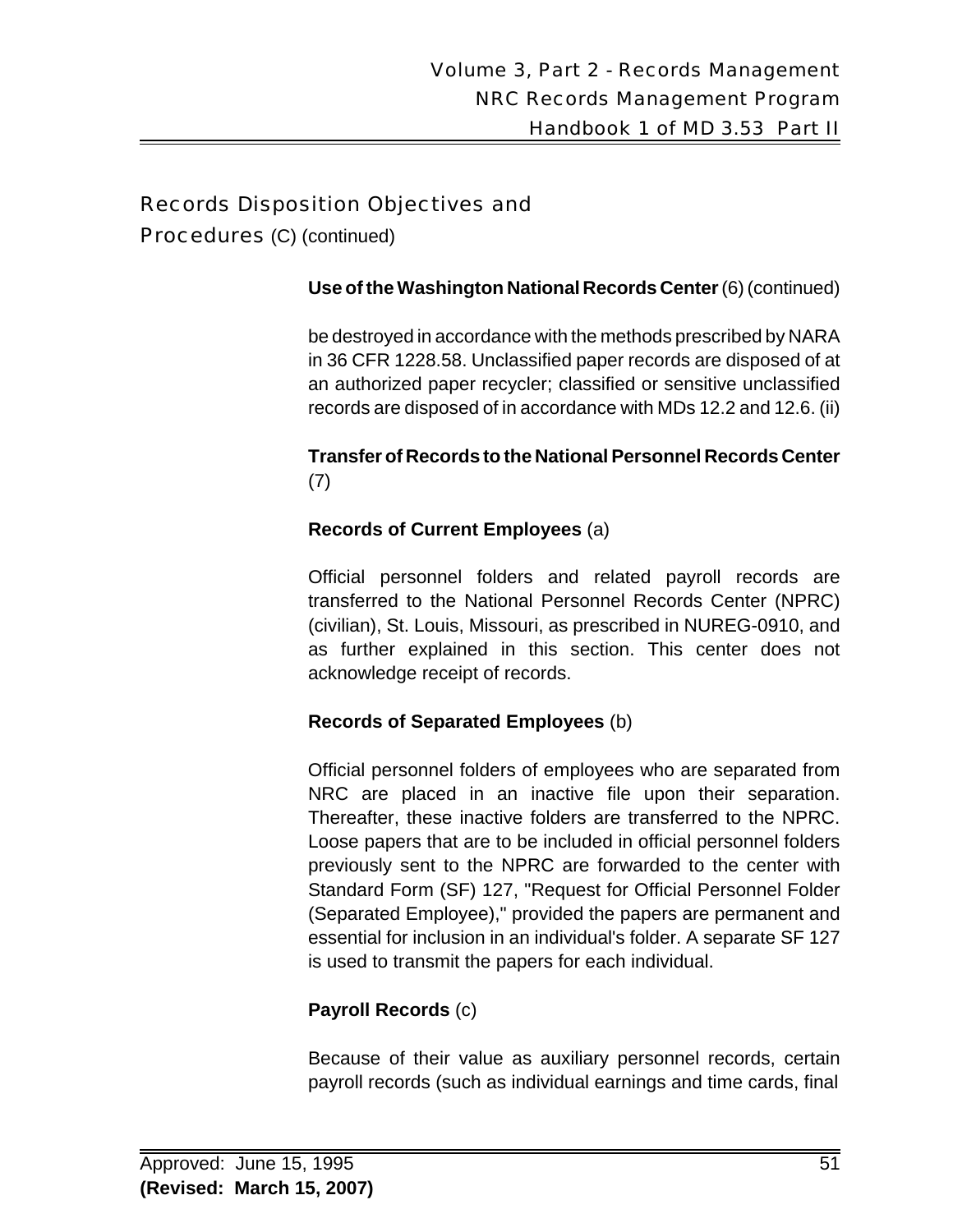Procedures (C) (continued)

#### **Transfer of Records to the National Personnel Records Center** (7) (continued)

leave records, and, in some situations, memorandum copies of payrolls) are transferred to the NPRC as prescribed by NUREG-0910, General Records Schedule 2, Item 1, "Individual Employee Pay Record," and Item 9, "Leave Record."

#### **Transfer of Official NRC Records to an Agreement State** (8)

Official NRC records are transferred to a State government when the Commission enters into an agreement with the State under Section 274b of the Atomic Energy Act of 1954, as amended. The specific records to be transferred are identified by the program or regional office, depending on the regulatory function that is being relinquished to the State. (a)

After identifying the specific records proposed for transfer and before the removal of the records from NRC, the appropriate RLO will prepare NRC Form 519, "Transfer of Official NRC Records to an Agreement State," by completing blocks 1 through 10 and 12, signing the form in block 14, and forwarding the completed form to the NRC Records Officer for review and approval. In the event that the records proposed for transfer are in the physical custody of another NRC office (e.g., program records of the Office of Nuclear Material Safety and Safeguards [NMSS] maintained by the OIS File Center), the NMSS RLO shall forward the NRC Form 519 to the RLO who has responsibility for physical custody of the records. The RLO will complete blocks 4 (file custodian) and 12.D (date of each file) of the form, sign the form in block 15, and forward the form to the NRC Records Officer for review and approval. (b)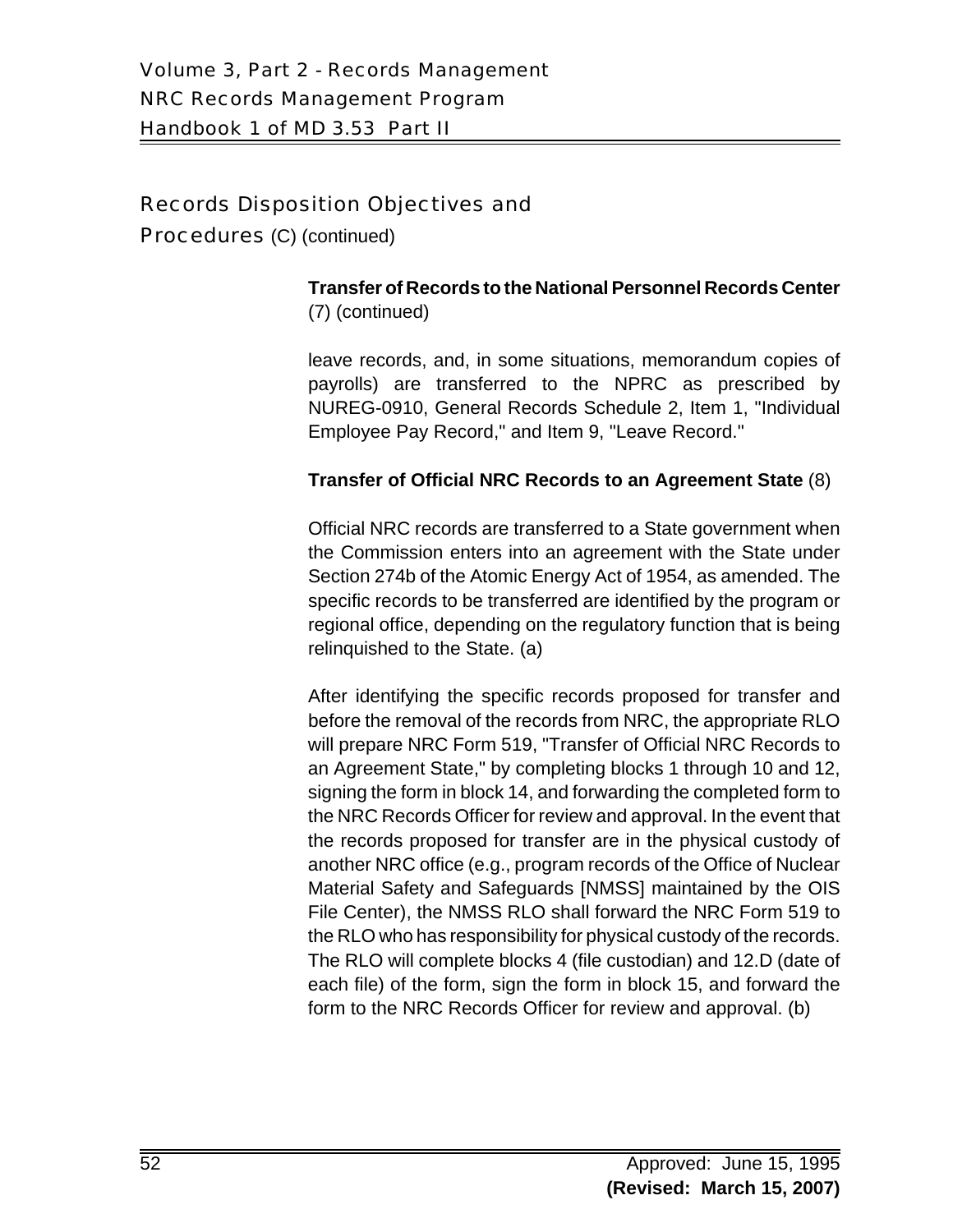Procedures (C) (continued)

**Transfer of Official NRC Records to an Agreement State** (8) (continued)

Upon receipt of the NRC Form 519, the NRC Records Officer will ensure that the records identified on the form are eligible to be removed from NRC custody and transferred to a State government under NUREG-0910. (c)

Upon verifying that the records are eligible for transfer, the NRC Records Officer will sign the NRC Form 519 approving transfer of the records and forward the form to the RLO who has physical custody of the records. (d)

Upon receipt of the approved NRC Form 519, the office RLO who has physical custody of the records will complete block 11 (actual date of transfer) and coordinate the preparation and shipment of the records and the NRC Form 519 to the State agent with the appropriate file custodians and administrative staff. (e)

- The records should be packaged in records shipping boxes, Stock Number 8115-00-117-8249, and securely sealed with filament tape. Each records shipping box will accommodate 1 cubic foot of paper records. (i)
- The records may be shipped to the State by mail, United Parcel Service (UPS), or common carrier. The Headquarters or regional central mail room will arrange for the most economical means of shipping fewer than 24 boxes. The most economical means of shipping more than 24 boxes is by common carrier. Contact the regional or Headquarters procurement office to arrange for shipment by common carrier. (ii)

Upon shipment of the records, the office RLO who has physical custody of the records will ensure that the State agent receiving the records has signed the NRC Form 519 in block 17 verifying receipt of the records and will return a signed copy of the form to the NRC Records Officer. (f)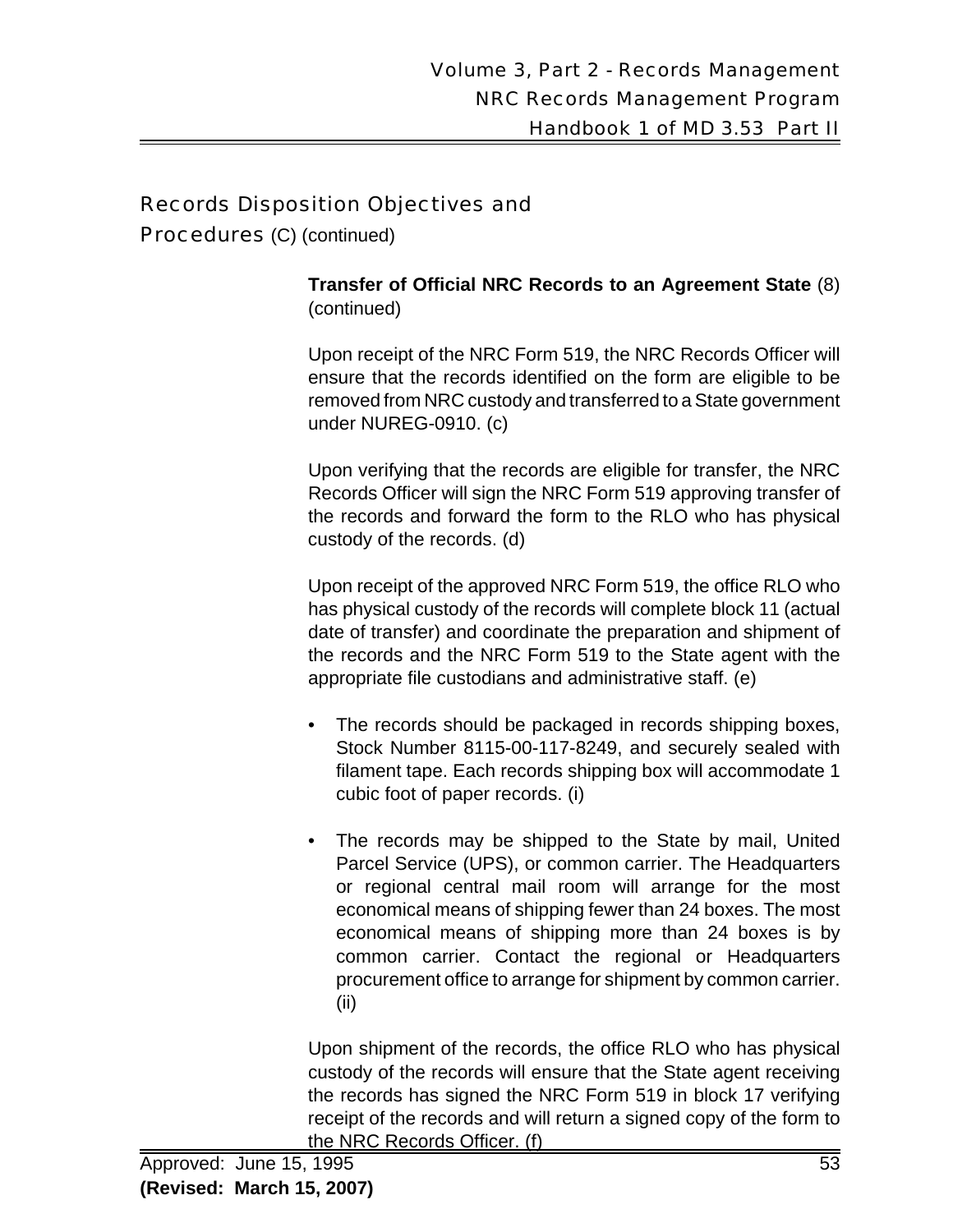Procedures (C) (continued)

## **Transfer of Permanent Records to the National Archives of the United States** (9)

Permanent NRC records having sufficient historical or other value to warrant their continued preservation by the Government are offered to the National Archives of the United States when they are eligible for transfer in accordance with NUREG-0910. RFPSB will issue an NRC memorandum, "Notice of Transfer of Permanent Records to the National Archives of the United States," and Standard Form 258, "Agreement to Transfer Records to the National Archives," to the appropriate RLO, when records are eligible for transfer to the National Archives. The RLO will coordinate the NRC memorandum with appropriate office management to ensure that the records are no longer needed for daily business and that there are no legal actions or pending FOIA requests that would preclude the scheduled transfer of the records. The remainder of the process for transfer is similar to that for destruction of retired records (see this part, Section (C)(6)(e), "Destruction of Retired Records"). When RFPSB receives concurrence, the records will be transferred in accordance with NARA methods prescribed in 36 CFR 1228.260. RLOs should note that upon transfer of NRC records to the National Archives, legal custody of the records passes to the National Archives of the United States and NRC will have no control over the storage, use, or examination of the records.

#### **Transfer of State Government Records to NRC** (10)

Records documenting the licensing of persons, institutions, facilities or companies to use and/or transport byproduct, source, or special nuclear materials shall be transferred (returned) to NRC when NRC reasserts all or part of its regulatory authority that had been relinquished to the State. NRC must receive from the State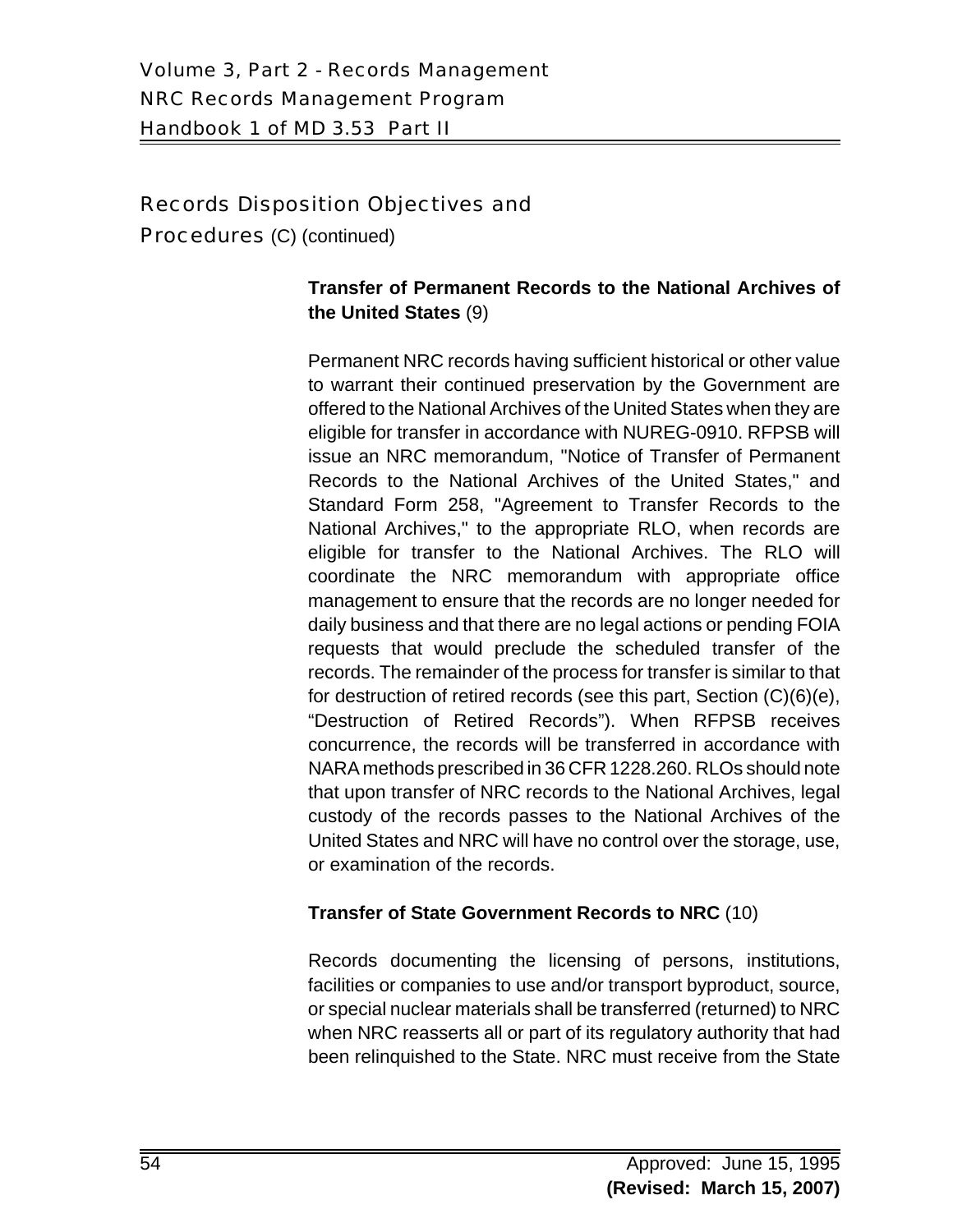Procedures (C) (continued)

#### **Transfer of State Government Records to NRC** (10) (continued)

all records that document the licensing history of each license. These records should include but are not limited to the following documents: (a)

- The license application, amendment requests, and renewal requests (i)
- The complete license, including all amendments (ii)
- All files documenting inspection and enforcement activities (iii)
- All internal and external correspondence relating to the license (iv)
- All records documenting decommissioning, decontamination, or termination of the license, including interim or partial decommissioning of specific facilities at any time during the history of licensed operations (v)
- All documents dealing with the disposition of waste or other material or residual contamination at the site, including records of onsite burials (vi)
- All records of spills and other unusual occurrences involving the spread of contamination in and around the facility, equipment, or site (vii)
- As-built drawings and modifications of structures and equipment in restricted areas in which radioactive materials were used or stored and locations of possible inaccessible contamination (viii)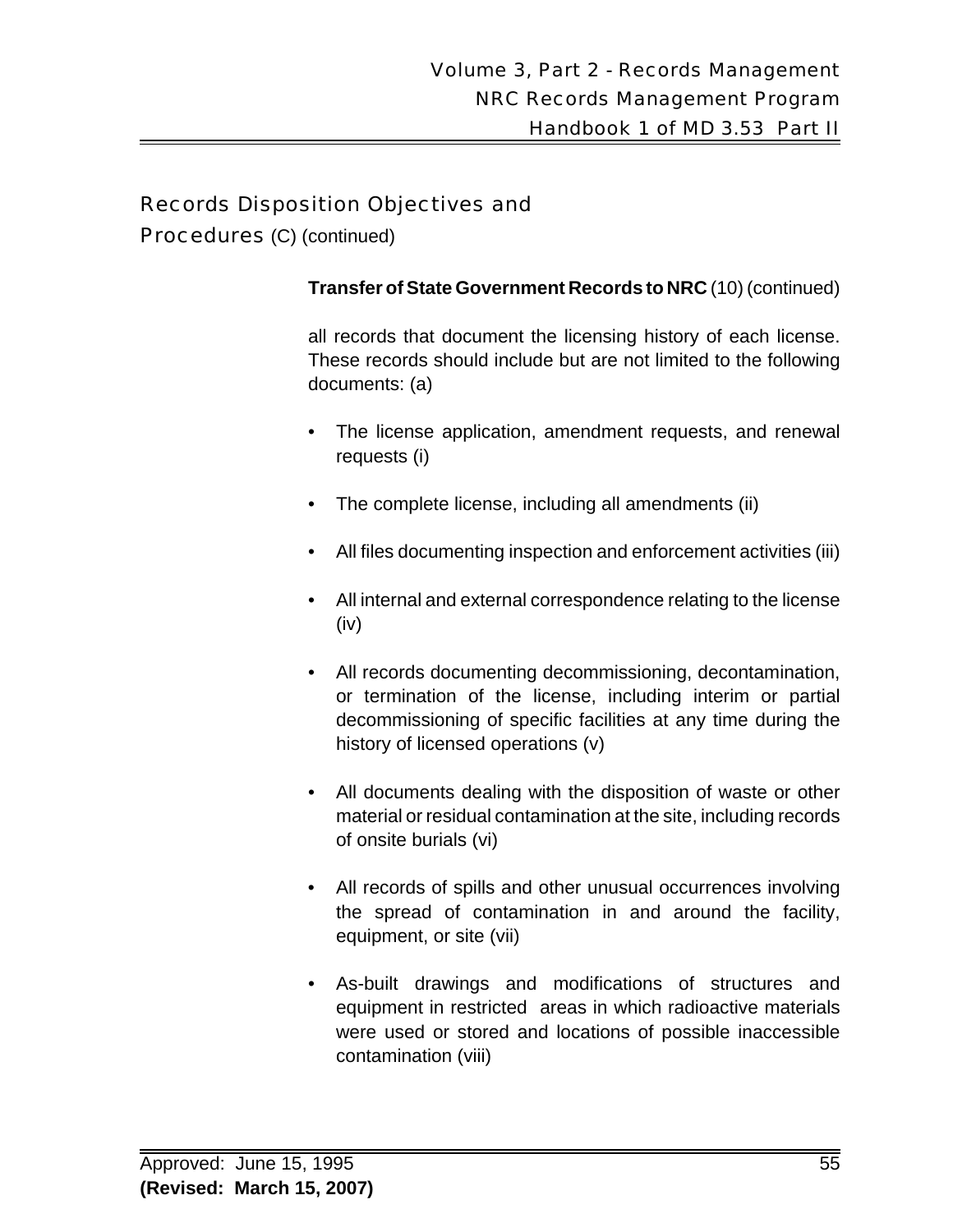Procedures (C) (continued)

#### **Transfer of State Government Records to NRC** (10) (continued)

• All documents related to financial assurance for decommissioning, including decommissioning funding plans, certifications of financial assurance for decommissioning, related cost estimates, and records of funding methods (ix)

The specific records to be returned to NRC must be identified by the NRC program or regional office that will assume the regulatory function. (b)

The records may be returned to NRC by mail, UPS, common carrier, or they may be picked up and transported by the NRC program or regional office staff. The program or regional office determines the most economical and advantageous means of returning the records to NRC, taking into consideration the volume of records to be transferred and the circumstances that reestablish NRC's regulatory authority. (c)

Upon receipt of the records, the RLO responsible for the records will prepare NRC Forms 545 and 545A, "Transfer of State Government Records to the NRC," by completing blocks 1 through 7 and will forward the completed form to the NRC Records Officer to document the transfer. In the event that the records will be maintained by another NRC office, for example, program records of NMSS maintained by OIS, the OIS RLO will verify receipt of the records by signing block 8 of the NRC Form 545. (d)

#### **Loan or Donation of NRC Records to Non-Federal Recipients** (11)

Loan or donation of NRC records can be a violation of law and records management regulations if procedures contained in 44 U.S.C. 2107 and 36 CFR 1228.60 and 1228.72 are not followed. These laws and regulations contain provisions that allow the loan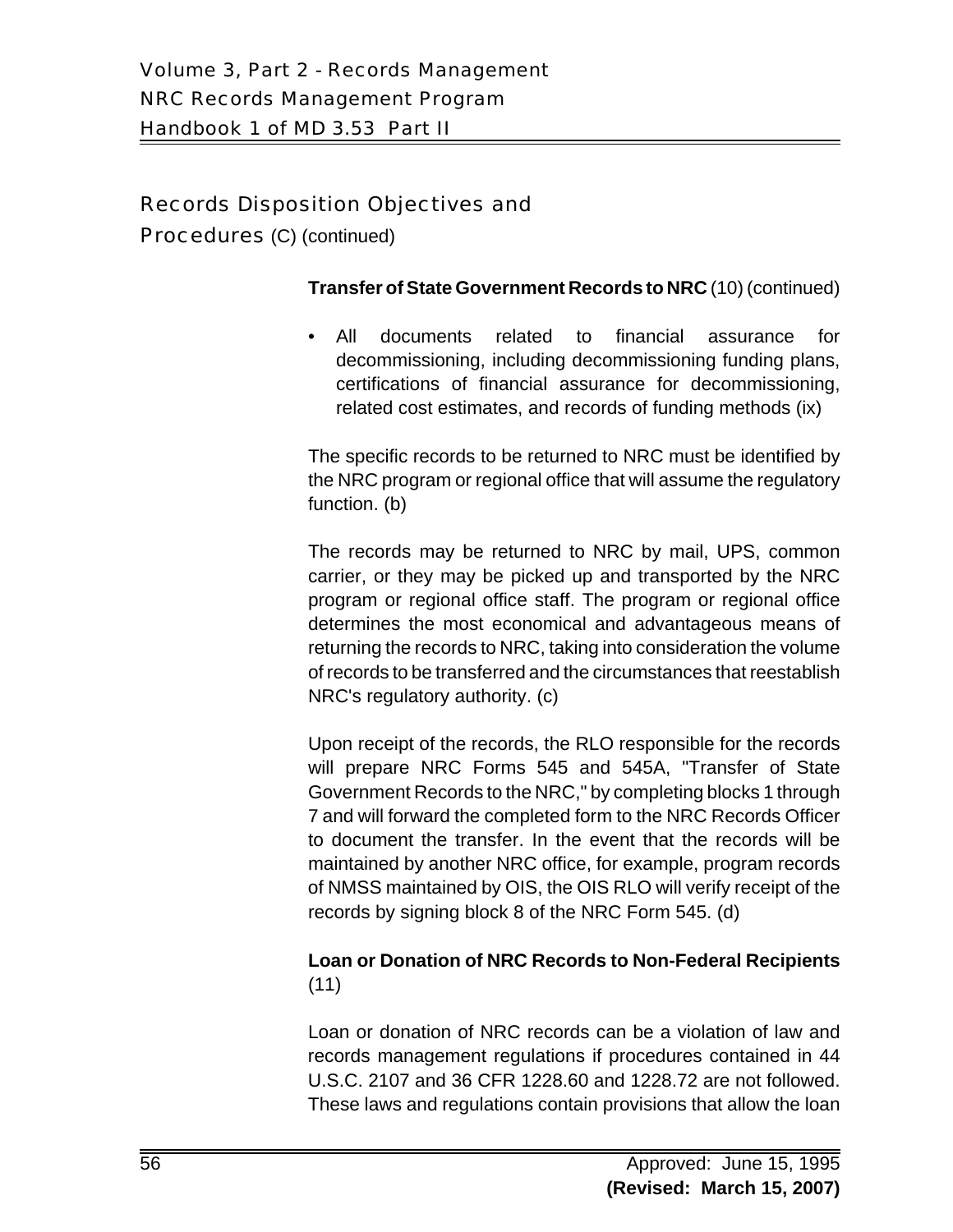Procedures (C) (continued)

#### **Loan or Donation of NRC Records to Non-Federal Recipients** (11) (continued)

or donation of NRC records to an appropriate person or institution. However, by statute, only the Archivist of the United States may decide if the loan or donation is in the public interest.

# **Donation of Temporary Records** (a)

Permanent or unscheduled records of NRC may not be donated to non-Federal recipients. Temporary NRC records that are eligible for disposal in accordance with NUREG-0910 may be donated to an appropriate person or non-Federal organization with prior written approval from NARA. To obtain written approval from NARA, the RLO must submit a written request to the NRC Records Officer that contains the following information: (i)

- Name of the NRC office, division, or branch having custody of the records *(a)*
- Name and address of the proposed recipient(s) *(b)*
- Identification of the records series or system, including the inclusive date of the records, and the NUREG-0910 item number authorizing the disposal of the records *(c)*
- A statement providing evidence that the proposed transfer is in the best interest of NRC, the records will not be sold by the recipient, and the transfer will be made at no cost to NRC *(d)*
- Certification that the records contain no sensitive information *(e)*

Upon receipt and approval of a request to donate temporary records, the NRC Records Officer will submit a written request to NARA requesting approval of the donation. Upon approval, NARA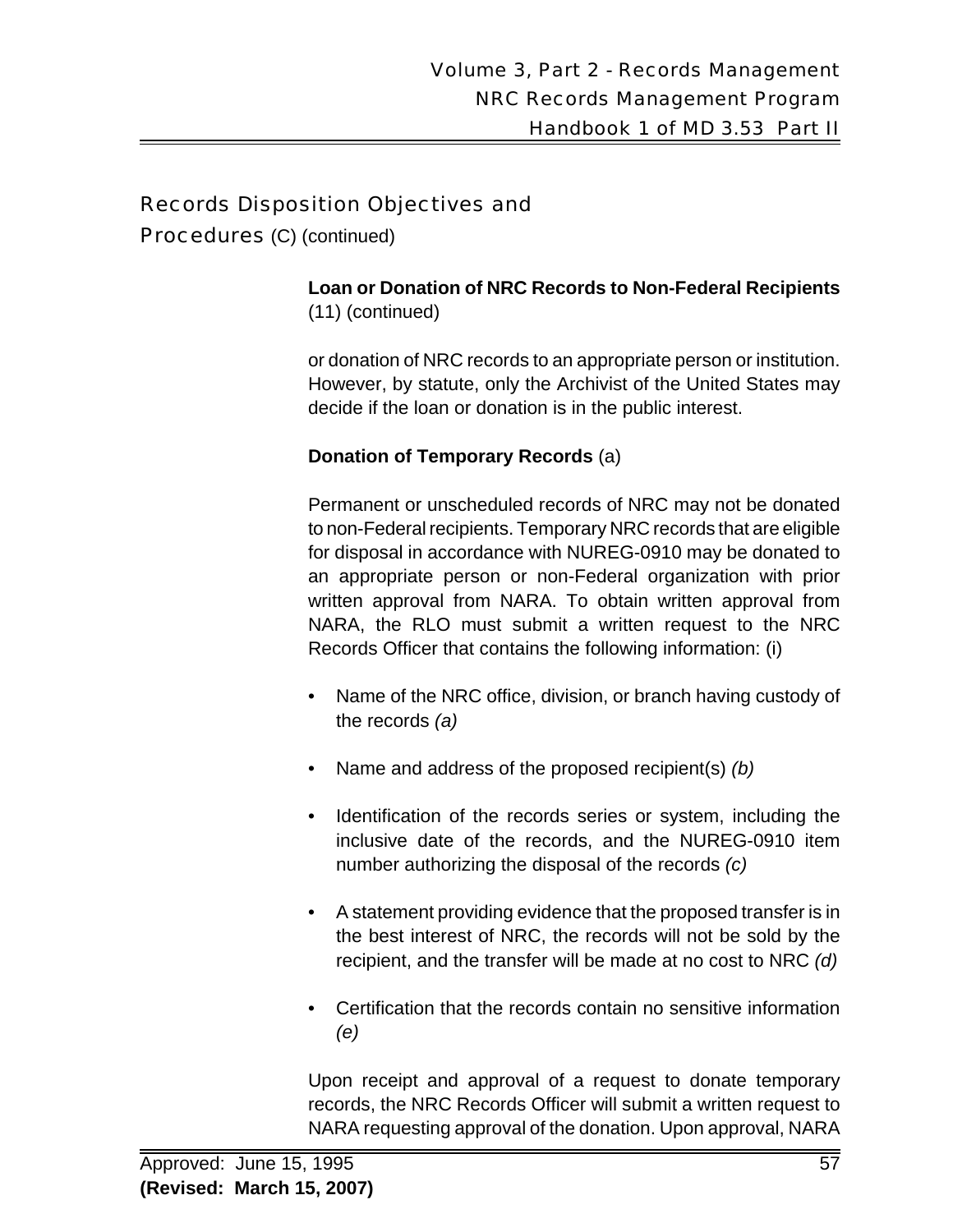Procedures (C) (continued)

#### **Loan or Donation of NRC Records to Non-Federal Recipients** (11) (continued)

will notify NRC in writing that approval has been granted, and the office having custody of the records can then proceed with the donation. If NARA determines that the proposed donation is contrary to public interest, the request will be denied and NRC will be notified that the records must be destroyed in accordance with NUREG-0910. (ii)

#### **Loan of Permanent and Unscheduled NRC Records** (b)

Permanent or unscheduled NRC records are not to be loaned to non-Federal recipients without prior written approval from NARA. This approval is not required for the temporary loan of permanent or unscheduled records between Federal agencies. NRC must execute a written loan agreement when proposing to loan permanent and unscheduled records to non-Federal recipients. The Archivist of the United States shall be a signatory on all loan agreements for permanent and unscheduled records. A loan agreement may not be implemented until the Archivist has approved and signed it. When records in an office are proposed for loan, staff should work with their office RLO and generate a written loan agreement that includes the following information: (i)

- Name of the agency and organization that has custody of the records *(a)*
- Name and telephone number of an NRC contact *(b)*
- Name and address of the proposed recipient *(c)*
- A description and inclusive date of the series or systems of records to be loaned *(d)*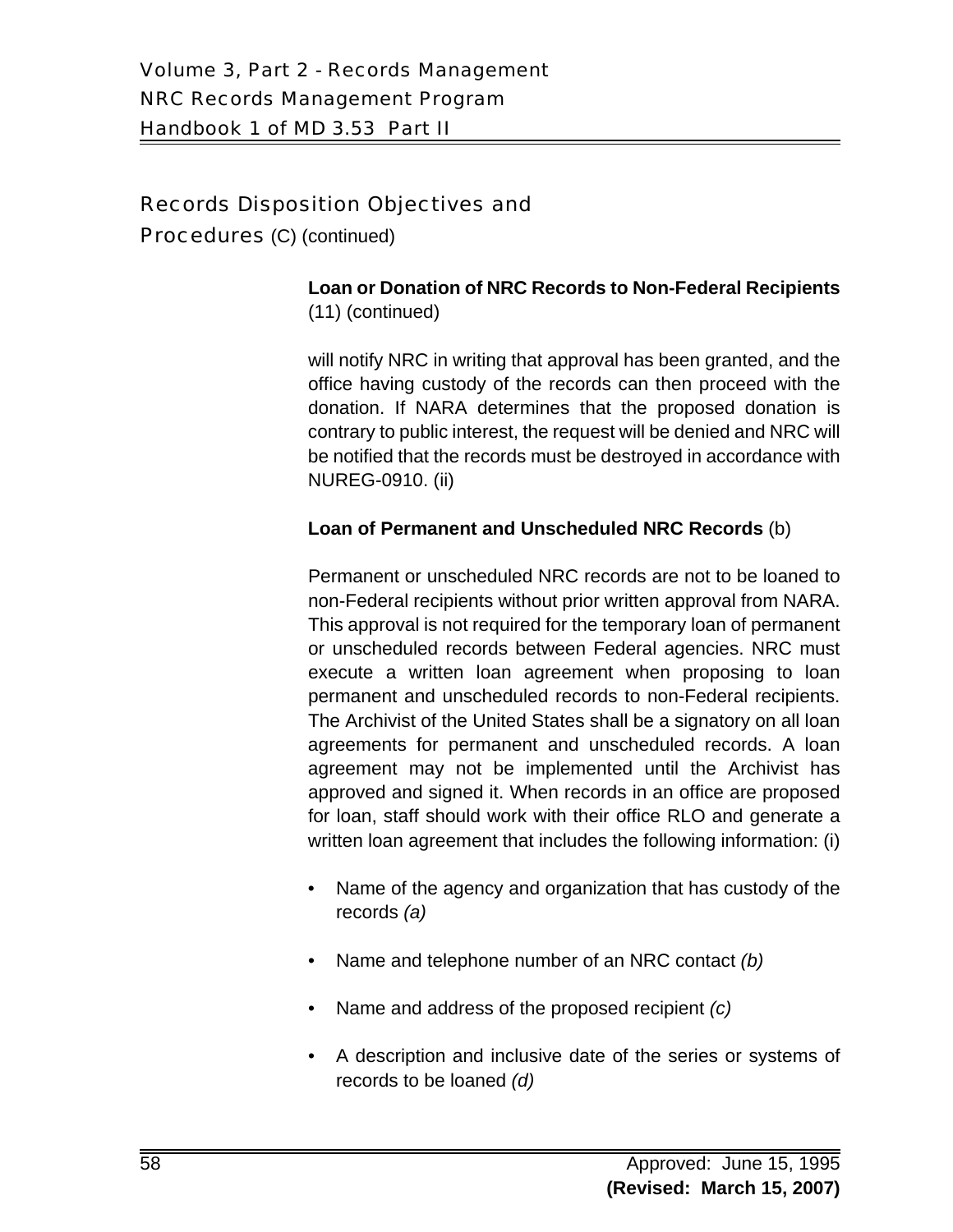Procedures (C) (continued)

**Loan or Donation of NRC Records to Non-Federal Recipients** (11) (continued)

- NARA disposition job and item numbers covering the records (SF 115) *(e)*
- A statement containing the purpose and duration of the loan *(f)*
- A statement that specifies restrictions on the use of the records and how these restrictions will be administered by the recipient *(g)*
- Certification that the records will be stored according to the environmental specifications for archival records *(h)*

The RLO will provide the written loan agreement to the NRC Records Officer so that the appropriate approvals can be obtained. The NRC Records Officer is the NRC official responsible for coordinating and requesting approval for loan of permanent and unscheduled records with the Archivist of the United States. The NRC Records Officer will request approval for the loan by sending a letter to NARA transmitting the proposed loan agreement and specifying the name, title, and telephone number of the person NARA should contact about the proposed loan. (ii)

#### **Annual Report of Records Holdings** (12)

All NRC offices maintaining any file material must submit an annual report of records holdings that provides the number of cubic feet of records and nonrecord material on hand at the close of each fiscal year, the volume of record and nonrecord material destroyed or transferred during the fiscal year, and the number of file cabinets on hand.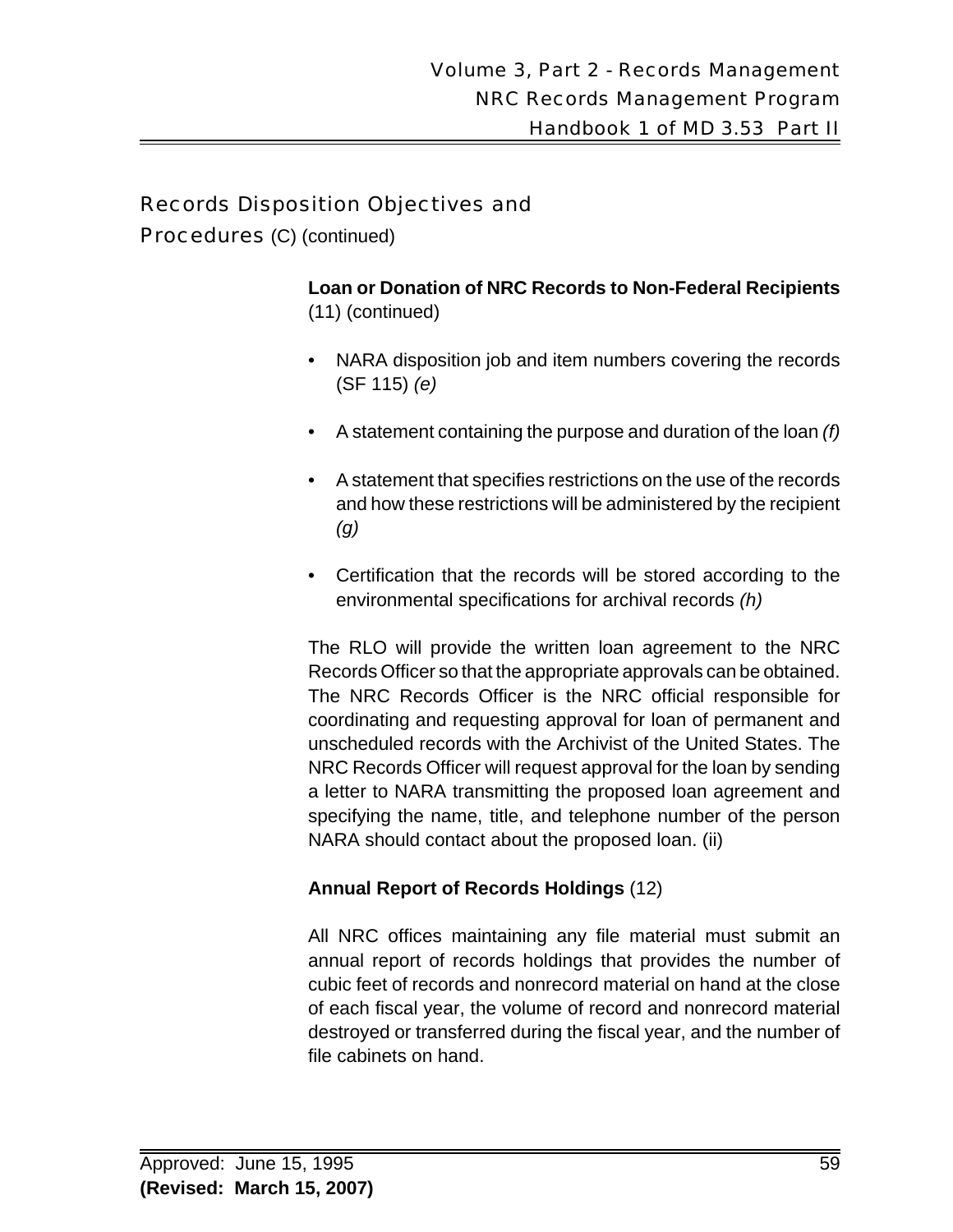Procedures (C) (continued)

#### **Annual Report of Records Holdings** (12) (continued)

#### **Form** (a)

This report is made on NRC Form 317, "Annual Report of Records Holding and Disposition." NRC Form 317A, "Records Inventory Worksheet," may be used by offices to collect the data required on NRC Form 317.

#### **Submission** (b)

Each fiscal year, RFPSB will request RLOs to submit their annual report of records holdings. Each file custodian submits a feeder report on NRC Form 317 to the appropriate RLO as soon as possible after the fiscal year closes. RLOs submit consolidated reports to the NRC Records Officer. The RFPSB prepares a consolidated NRC report that is used for budgetary and resource planning to project filing equipment needs and to predict space requirements for storing inactive agency records.

#### **Microfilming** (13)

Occasionally, the microfilming of records is a sound course of action in the records disposition program. However, microfilming solely to save storage costs can seldom be justified. Care must be taken to ensure that the microfilm copies produced are adequate substitutes for the original records, whether they are to be maintained as the official record or not, and serve the purposes for which these records were created and maintained.

#### **Permanent Records** (a)

Approval by the Archivist of the United States is required before establishing a microfilm project involving permanent records when the microfilm is proposed as a replacement for the original records.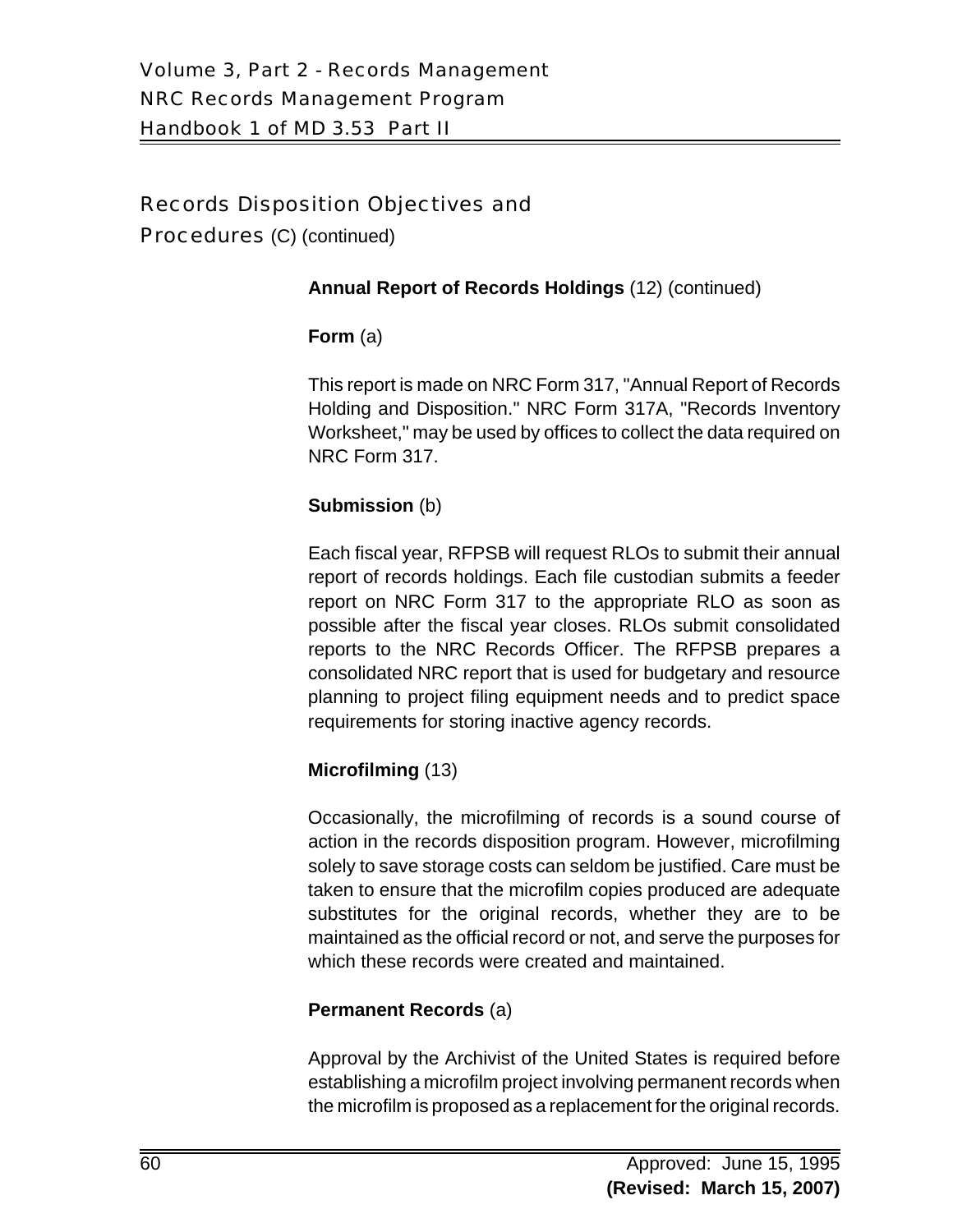Procedures (C) (continued)

**Microfilming** (13) (continued)

#### **Temporary Records** (b)

Approval by the Archivist is not required for microfilm projects involving temporary records. If it is anticipated that the microfilm copies of the records will have a value of 10 or more years, the microfilm record should conform to the standards specified in this MD.

#### **Disposition of Personally Held Nonrecord Materials** (14)

Federal officials may remove from NRC their personal papers and extra copies of publicly released, nonrecord material that they organize and maintain for reference during their employment. (a)

Extra copies of records that have not been released to the public must be handled under the requirements of this part, relevant Federal statutes, and NRC regulations and directives (e.g., Section 147 of the Atomic Energy Act of 1954, as amended; the FOIA; the Privacy Act; 10 CFR 2.390; and MDs 12.2 and 12.6). (b)

Extra copies of nonpublic records may not be removed from the agency by any NRC employee (including records generated or signed by the employee) upon retirement or separation, except for personnel-related documents such as the employee's own performance appraisals and personnel actions. In addition, special access provisions apply to the Commissioners (see Part IV, "Procedures for Managing Commissioners' Records and Papers," of this handbook for guidance on the disposition of a Commissioner's personal papers, nonrecord copies of agency records, and his or her office files). (c)

Personal papers, referred to as "personal records" under the FOIA and pertinent case law, are— (d)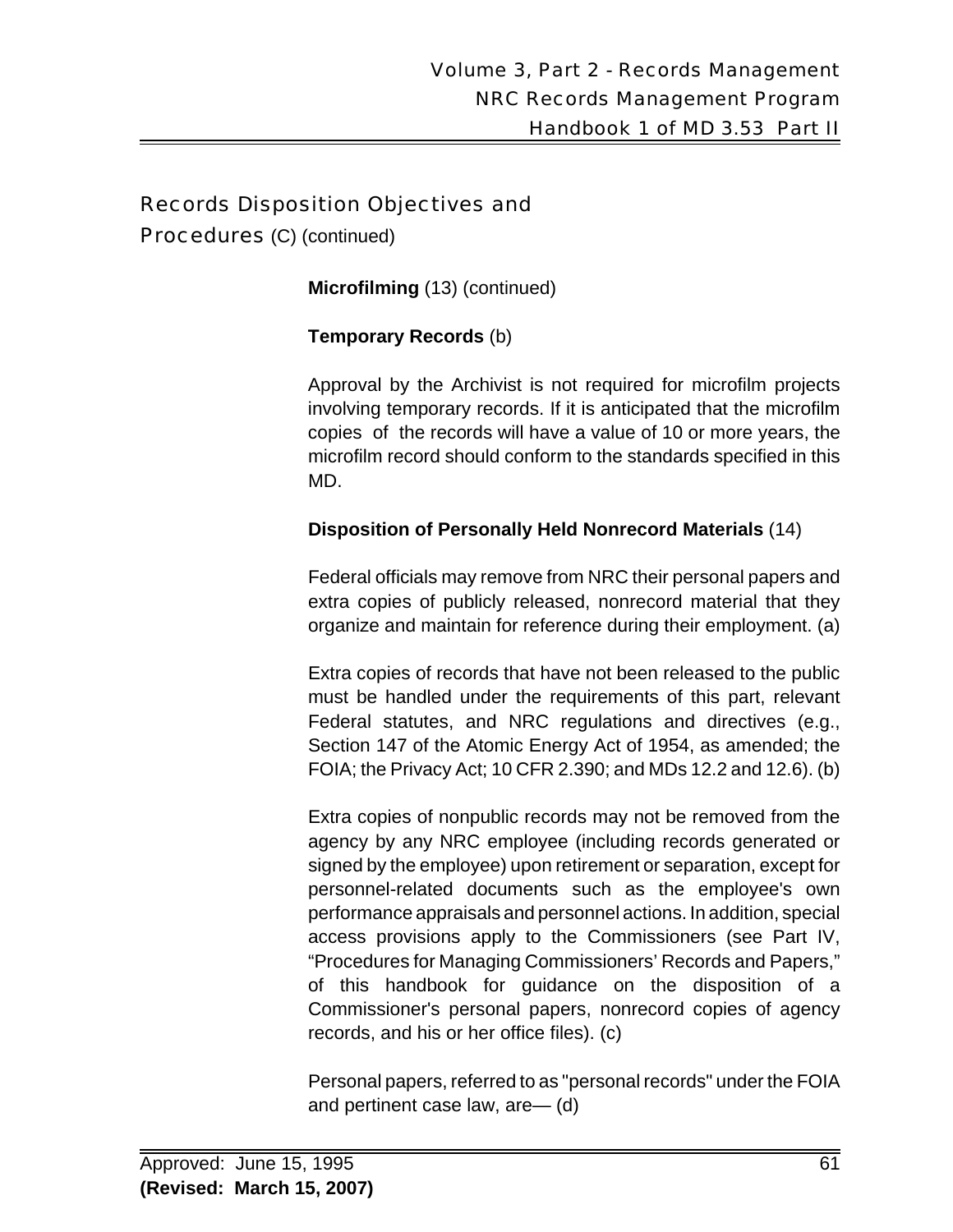Procedures (C) (continued)

**Disposition of Personally Held Nonrecord Materials** (14) (continued)

- Documents of a private or nonofficial character that ordinarily pertain only to an individual's personal affairs and do not affect the conduct of agency business, such as family papers and personal correspondence relating to private business, professional, or community service activities (i)
- Notes prepared by the NRC employee pertaining to agency business but that— (ii)
	- Are prepared for the individual's own use and have not been circulated to others in the course of transacting NRC business *(a)*
	- Are not required to be maintained by NRC policy or procedures *(b)*
	- Are retained or discarded at the author's sole discretion *(c)*
	- Would not be considered agency records if requested under the FOIA (For detailed information on FOIA procedures and definitions, see MD 3.1, "Freedom of Information Act.") *(d)*

NRC does not have authority over the disposition of or access to personal papers as defined in this section. To facilitate disposition and access, NRC employees should keep their files of personal papers separate from agency records and nonrecord materials. NRC records, including nonpublic documents contained in office files, cannot be destroyed or removed from NRC except in accordance with the provisions of this handbook. (e)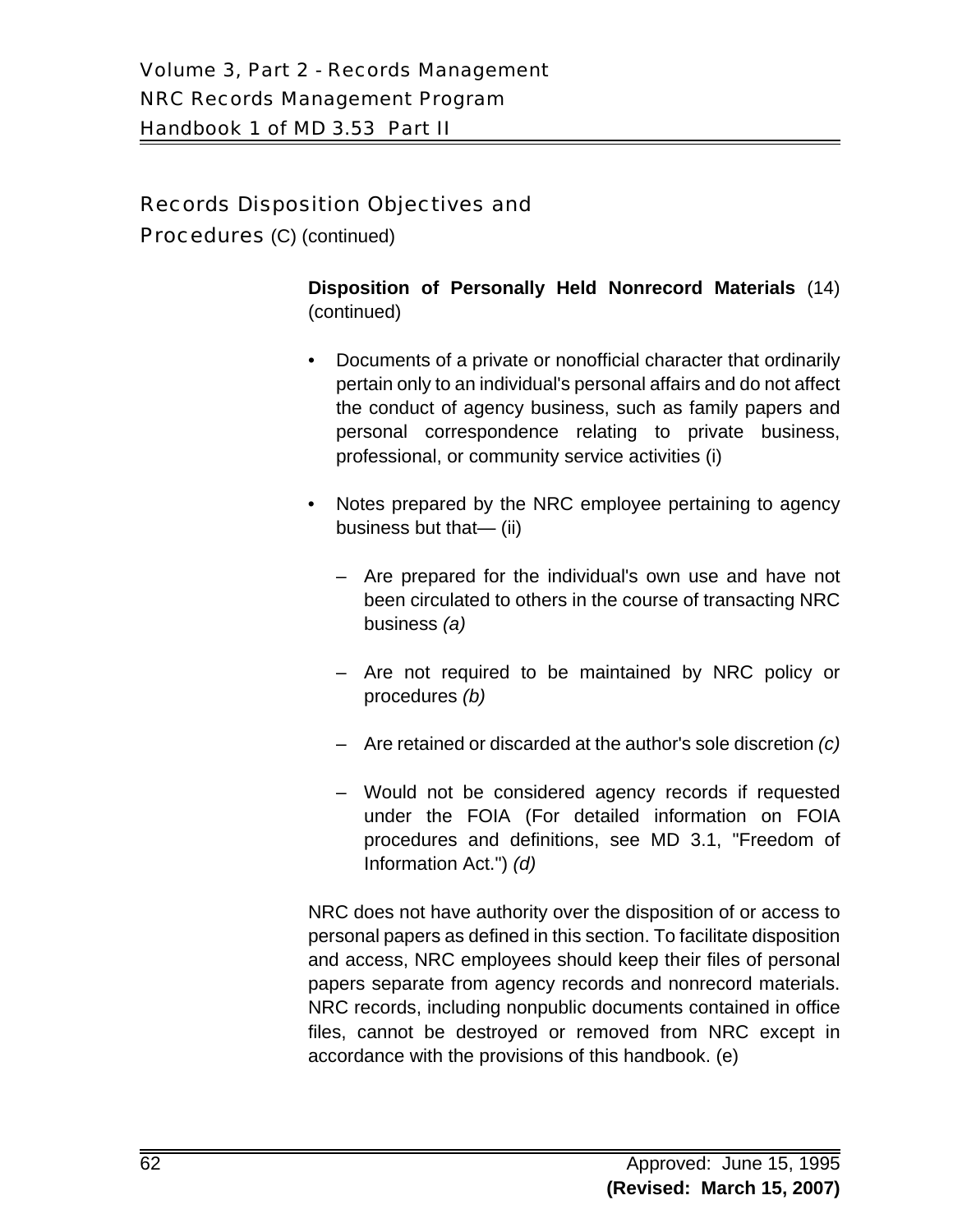Procedures (C) (continued)

**Disposition of Personally Held Nonrecord Materials** (14) (continued)

Extra copies of agency records are commonly regarded as nonrecord material and may be disposed of without reference to the Federal Records Act, which defines these records and prohibits their destruction or removal from Government custody without the approval of the Archivist of the United States. (f)

#### **Preservation of Official Record Facsimile Transmissions** (15)

Fax transmissions have the same potential to be official records as any other documentary materials made or received by NRC. They are official NRC records if they are made or received in connection with agency business and are appropriate for preservation as evidence of the agency's organization and activities, or because of the value of the information they contain. (a)

Additionally, some NRC personnel may send and receive fax transmissions via personal computer fax/modems and software. When a computer is used to send or receive facsimile documents, those that are official records must be printed on paper and placed in the appropriate file. (b)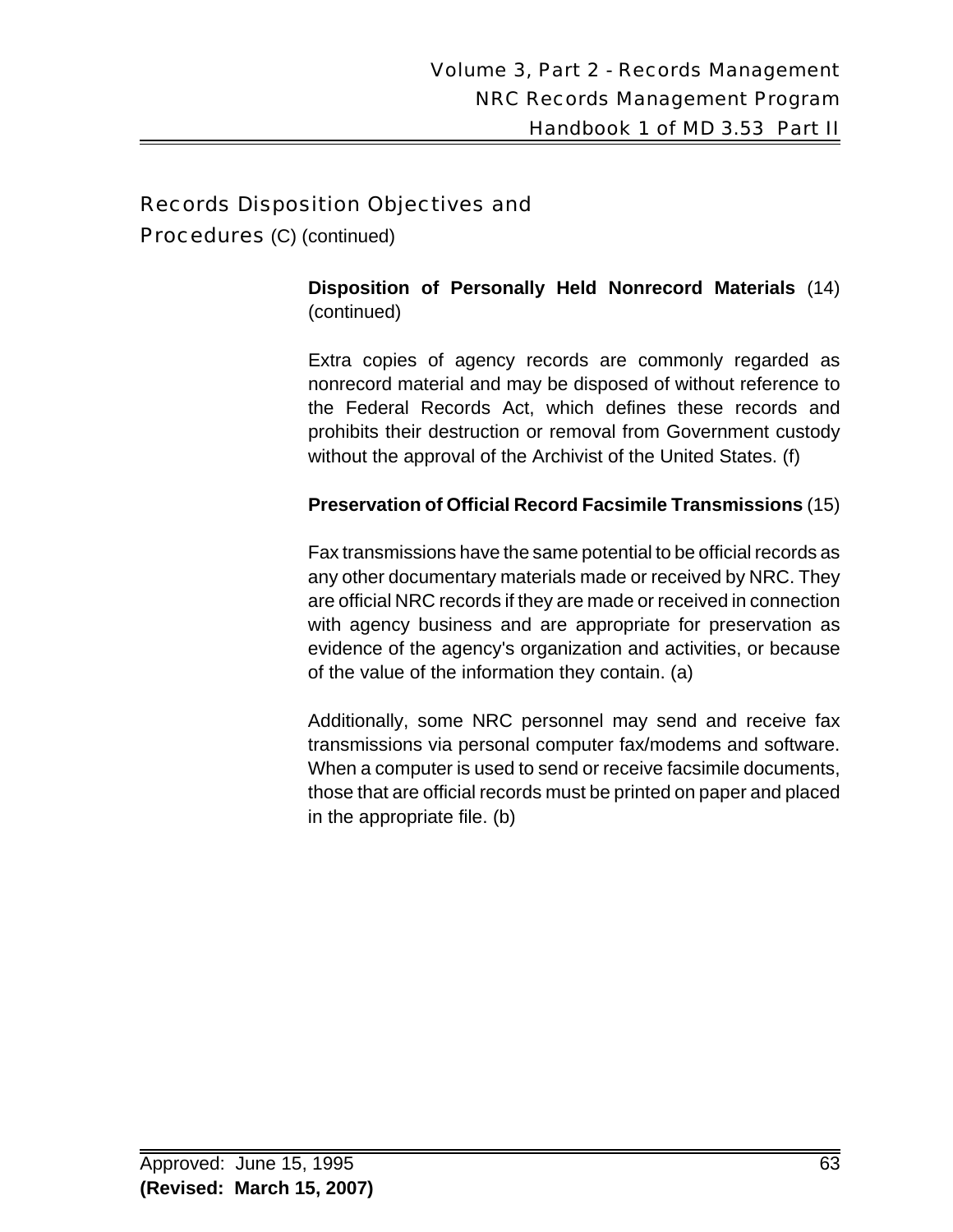# Part III

# Procedures for Revising the "NRC Comprehensive Records Disposition Schedule" (NUREG-0910)

Each office is responsible for ensuring compliance with the provisions of the records disposition schedule and ascertaining that all records of the organization are covered by appropriate disposition instructions. Each office reviews its files at least annually at the time of the annual inventory of NRC record holdings to determine whether the applicable standards are adequate and are being followed.

#### Annual Review (A)

Recommendations to add, delete, or change records disposition standards should be made when the annual review discloses—

- Series of records that are not covered by the schedules. (1)
- Items that should be deleted from the schedules because the records are no longer being created or maintained. (2)
- Retention periods that need to be changed. Changes are recommended only when the need is clearly indicated and justified. (3)
- The office director has changed the designated recordkeeping system for a series of records. (4)

# Development of New or Revised Records

#### Retention Schedules (B)

Retention schedules for the majority of the NRC records are contained in NUREG-0910. However, occasionally there are newly created file series or other records that cannot be paired with an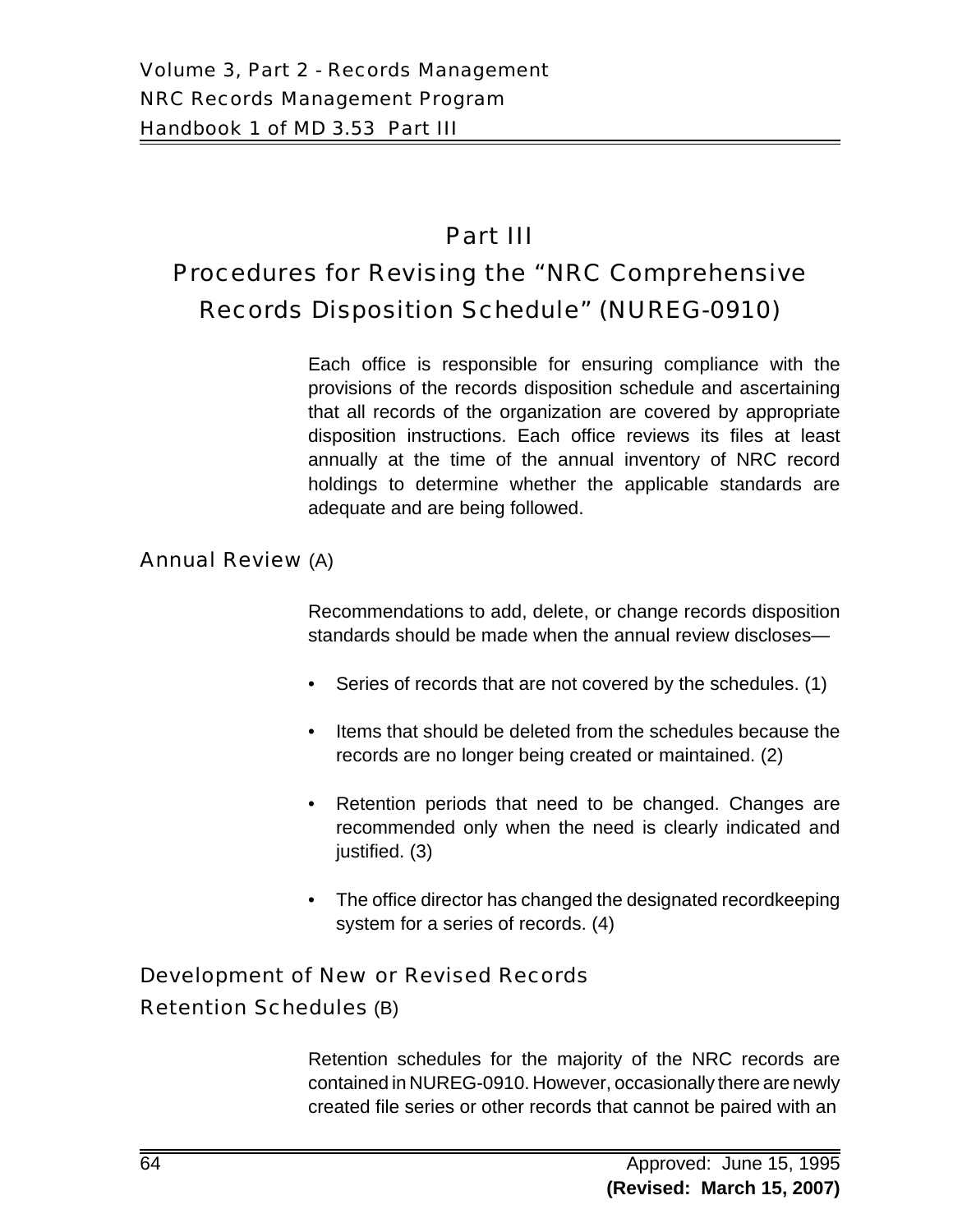#### Development of New or Revised Records

Retention Schedules (B) (continued)

existing schedule. In these instances, a recommendation to schedule the records for retention is initiated. (1)

NRC Form 331, "Records Retention and Disposition Authority," is used to initiate a request for a records disposition schedule for any unscheduled collection (or series) of records. Send the original and a duplicate of the form, approved by the appropriate Records Liaison Officer, to the NRC Records Officer. When necessary to clarify the description or purpose of the record, a sample or facsimile record may be attached to the form to facilitate processing. Prepare a separate NRC Form 331 for each series of records. (2)

Review (C)

The NRC Records Officer reviews, coordinates, and evaluates the request for conformance with established policies and regulations. If a decision is made to add or change a disposition schedule, the NRC Records Officer initiates the necessary action to obtain concurrence from the Government Accountability Office, as appropriate, and the approval of the Archivist of the United States. Unless the record is unique to one office, requests for changes or additions to a disposition standard are prepared to cover all NRC identical records. (1)

Additions or changes to schedules are published as numbered changes to NUREG-0910. Records recommended for disposal are not destroyed until such specific amendments are issued. (2)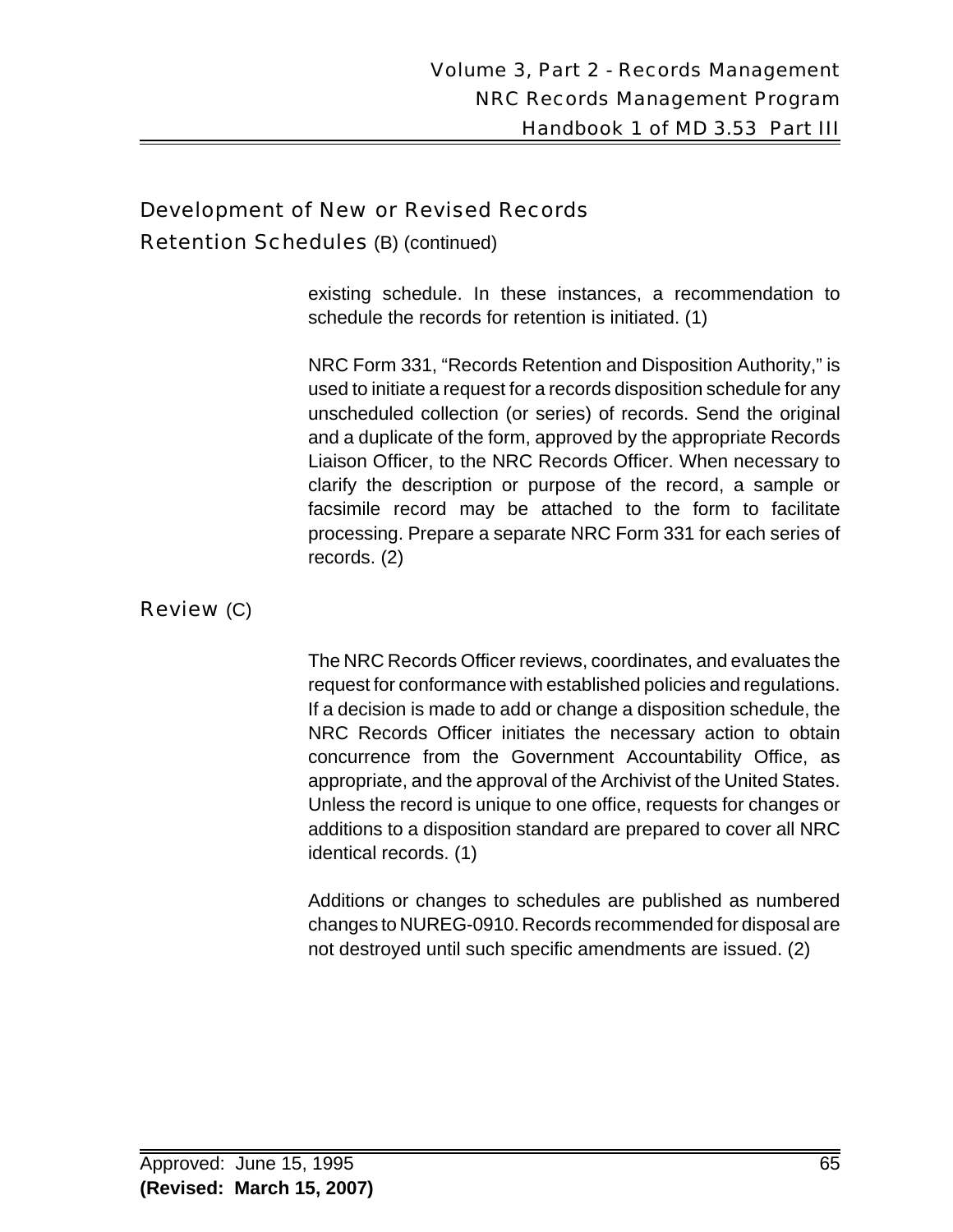# Part IV Procedures for Managing Commissioners' Records and Papers

Procedures for the management and disposition of records accumulated by Commissioners during their terms of office have been established to preserve a full record of each Commissioner's activities and decisions during his or her term of office, to safeguard against unauthorized or inadvertent release of classified or sensitive information, and to provide guidance on removal of nonrecord copies of documents.

#### General Requirements (A)

Upon leaving NRC, Commissioners may remove their personal papers and, after signing a confidentiality agreement (Exhibit 5), extra copies of certain categories of agency documents specified in this part, Section (D)(3), "Release of Documents Transferred to a Research Institution." They may do as they wish with personal papers or extra copies of publicly released agency documents, including donating them to a research institution or other manuscript repository. (1)

Former Commissioners may remove extra copies of nonpublic records from the agency and also may donate these extra copies to a research institution upon execution of a confidentiality agreement with NRC and subject to the limitations specified in this part, Section (D), "Transfer of Personal Papers and Nonrecord Materials." Nonpublic documents must be handled under the requirements of this part and the following relevant Federal statutes and NRC regulations and directives: (2)

- Section 147 of the Atomic Energy Act of 1954, as amended (a)
- Freedom of Information Act (FOIA) (b)
- Privacy Act (c)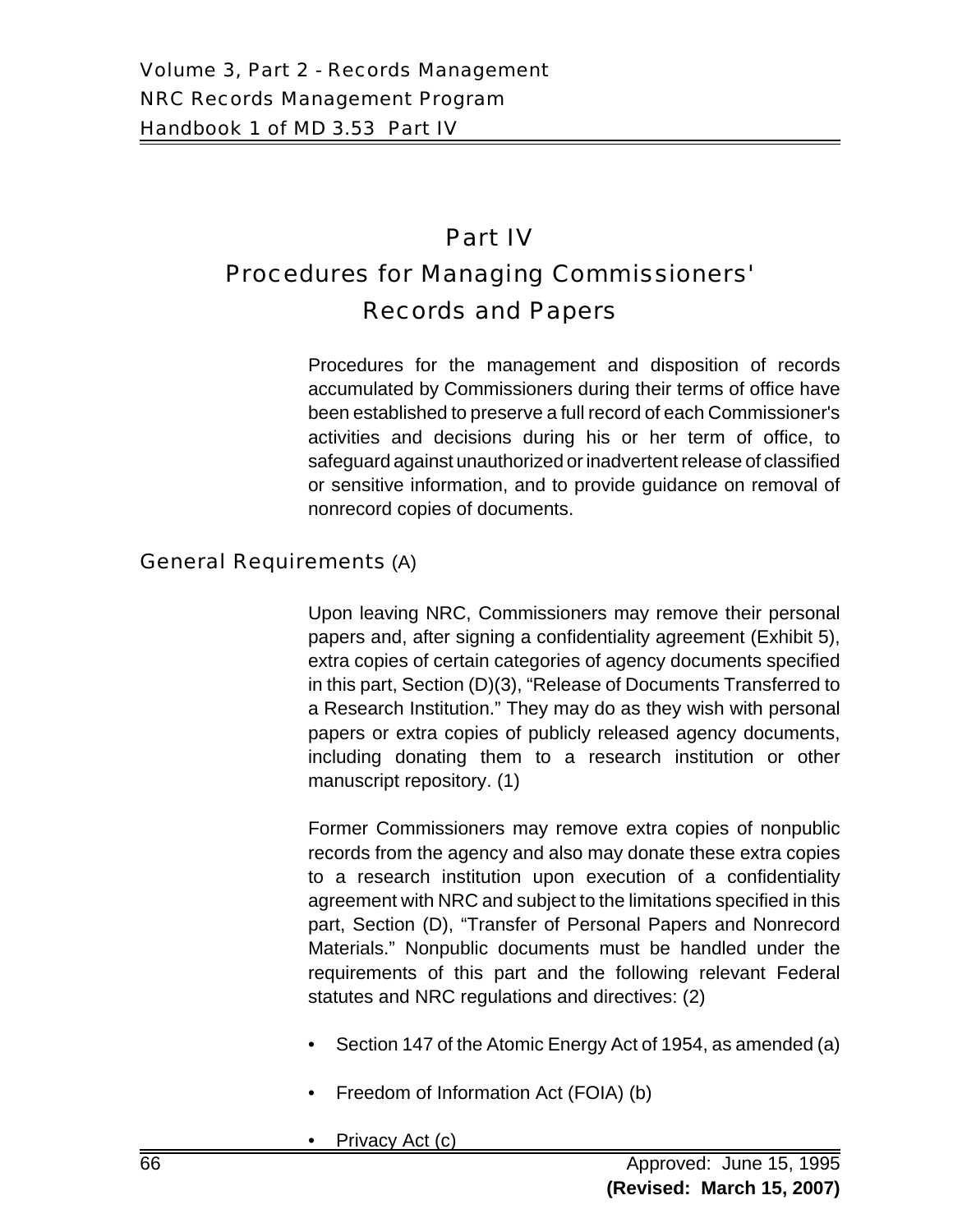General Requirements (A) (continued)

- 10 CFR 2.390 (d)
- Management Directive (MD) 12.2, "NRC Classified Information Security Program" (e)
- MD 12.6, "NRC Sensitive Unclassified Information Security Program" (f)

# Personal Papers, Agency Records, and Nonrecord Material (B)

# **Personal Papers** (1)

The personal papers of a Commissioner, referred to as "personal records" under the FOIA and pertinent case law, are—

- Documents of a private or nonofficial character that ordinarily pertain only to an individual's personal affairs and do not affect the conduct of agency business, such as family papers and personal correspondence relating to private business, professional, or community service activities (a)
- Notes prepared by the NRC employee pertaining to agency business but that— (b)
	- Are prepared for the individual's own use and have not been circulated to others in the course of transacting NRC business (i)
	- Are not required to be maintained by NRC policy or procedures (ii)
	- Are retained or discarded at the author's sole discretion (iii)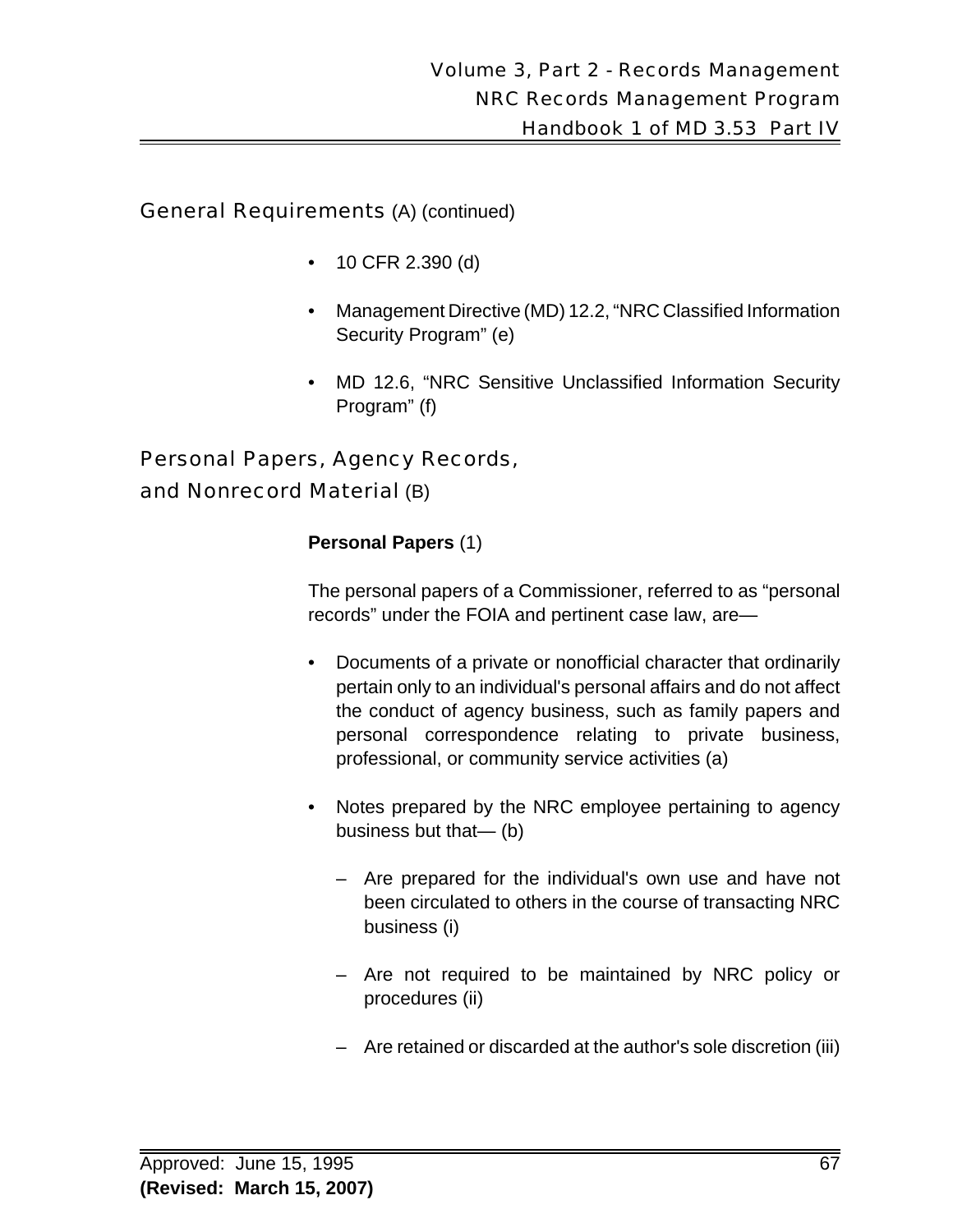# Personal Papers, Agency Records, and Nonrecord Material (B) (continued)

#### **Personal Papers** (1) (continued)

– Would not be considered agency records if requested under the FOIA (For detailed information on FOIA procedures and definitions, see MD 3.1, "Freedom of Information Act.") (iv)

#### **Agency Records** (2)

An agency record is material that documents the activities of the agency as defined in the Glossary of this handbook. One copy of each agency record is designated as the official record copy and is kept as a part of the agency's records system. Except for the office files of individual Commissioners defined in this part, Section (B)(3), "Office Files," the Office of the Secretary of the Commission (SECY) maintains the record copy of agency records for the Commission. (a)

Correspondence received by a Commissioner from another NRC official or a member of the public and designated "personal," but relevant to the conduct of official business, is an agency record. (b)

Agency records are subject to the "NRC Comprehensive Records Disposition Schedule" (NUREG-0910), the General Records Schedule, and the provisions of Federal law regarding the maintenance and disposition of Federal records. (c)

#### **Office Files** (3)

The office files of an individual Commissioner are those materials that relate to agency business and, as a collection, are unique to that Commissioner's office. Except for personal papers, the office files are agency records and include the following material: (a)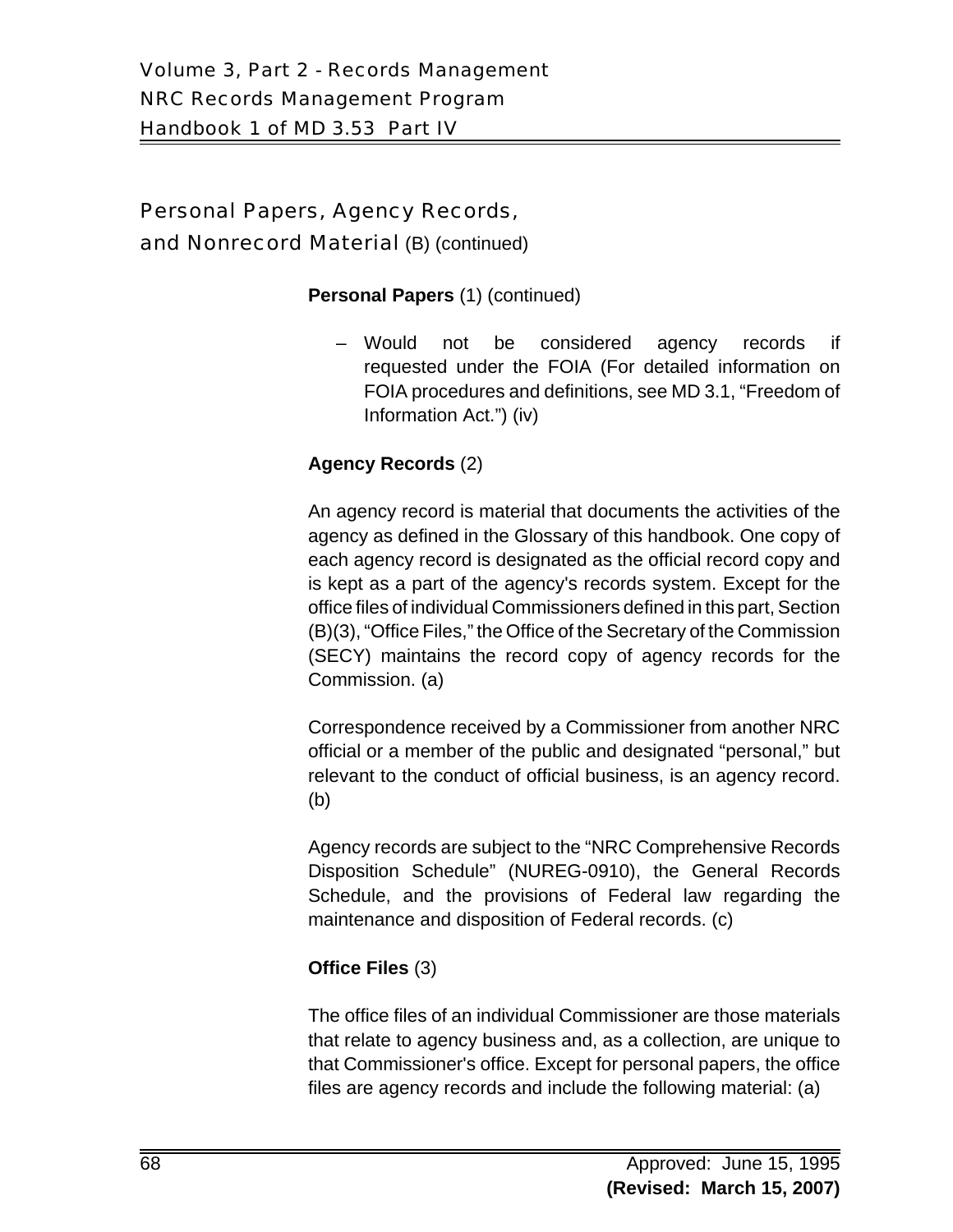# Personal Papers, Agency Records, and Nonrecord Material (B) (continued)

**Office Files** (3) (continued)

- Notes, memoranda, correspondence, and other papers written by or exchanged between a Commissioner and members of his or her personal staff, or written by or exchanged between members of the Commissioner's staff without any circulation outside the Commissioner's office (i)
- Notes, memoranda, correspondence, or other papers received by the Commissioner or his or her staff from another Commissioner or a member of the other Commissioner's staff that were not circulated to other Commissioners' offices (ii)
- Notes, memoranda, correspondence, or other papers from Commission-level offices or Executive Director for Operations (EDO) staff offices, from Congress, from other Government agencies, or from members of the public that were not circulated to other Commissioners' offices (iii)
- Transcripts of telephone conversations relating to agency business and, if circulated to members of the Commissioner's staff, copies of agency records on which the Commissioner makes his or her own notations (iv)

Office files do not include SECY papers or formally tracked memoranda (COMSECY papers). (b)

The files of an individual Commissioner's office must be maintained as a separate category of agency records under the title "Office Files of Commissioner \_\_\_\_\_\_\_\_\_\_\_\_\_\_\_\_\_\_\_\_." (c)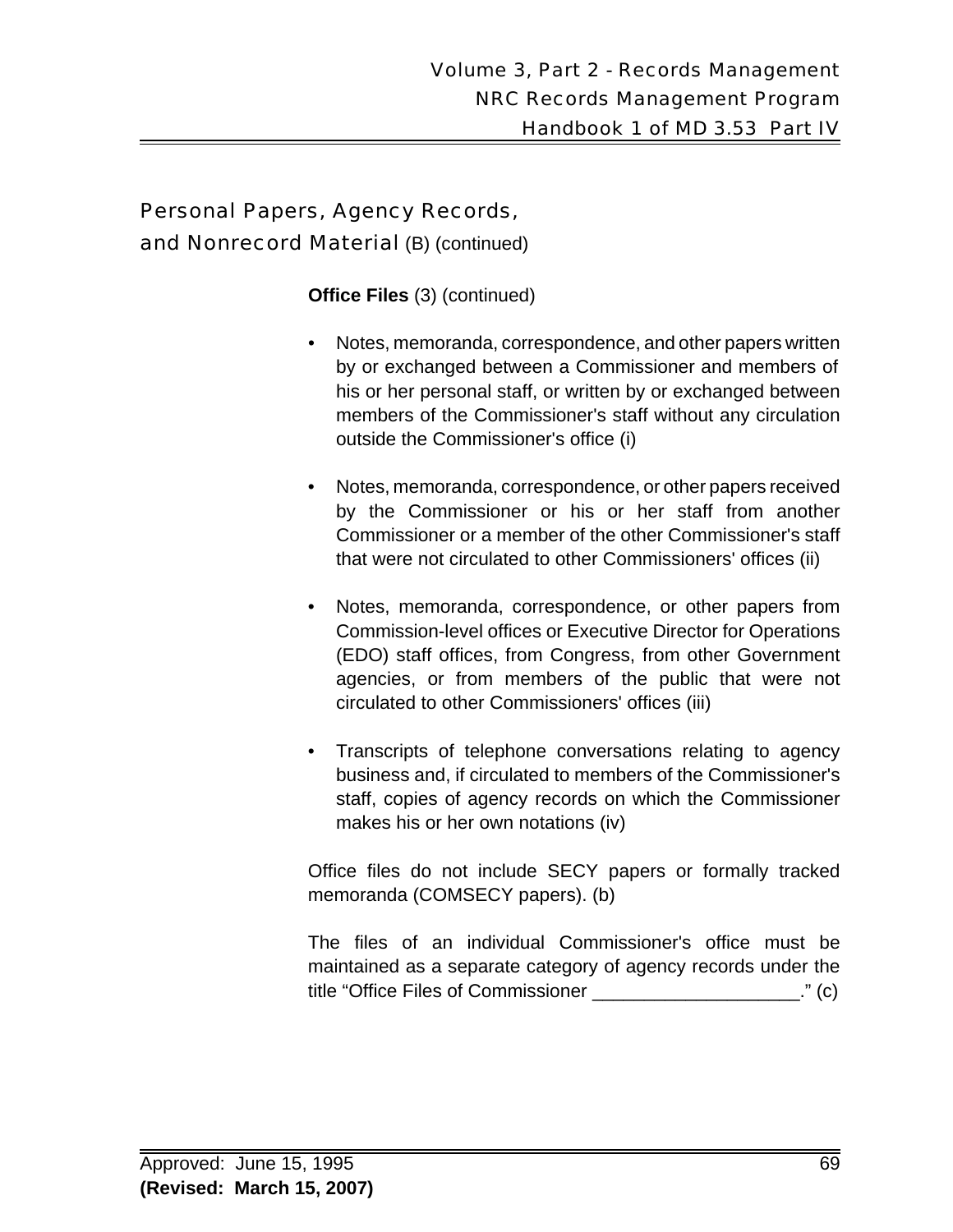Personal Papers, Agency Records, and Nonrecord Material (B) (continued)

#### **Nonrecord Material** (4)

Extra copies of agency records are commonly regarded as nonrecord material and may be disposed of without reference to the requirements of the Federal Records Act, which define Federal records and prohibit their destruction or removal from Government custody without the approval of the Archivist of the United States.

Maintenance and Disposition of Personal Papers and Access to Agency Records and Nonpublic Materials (C)

#### **Maintenance of Personal Papers** (1)

Personal papers that are maintained in a Federal office should be filed separately from agency records to— (a)

- Avoid inadvertent destruction or removal of official record material (i)
- Facilitate retrieval of agency records and thus enhance operational efficiency (ii)
- Eliminate the likelihood that personal papers will be confused with agency records and be made available under the FOIA (iii)

When matters requiring the transaction of official business are received or transmitted in personal correspondence, that portion of the correspondence that pertains to official business must be extracted and made part of the agency records. (b)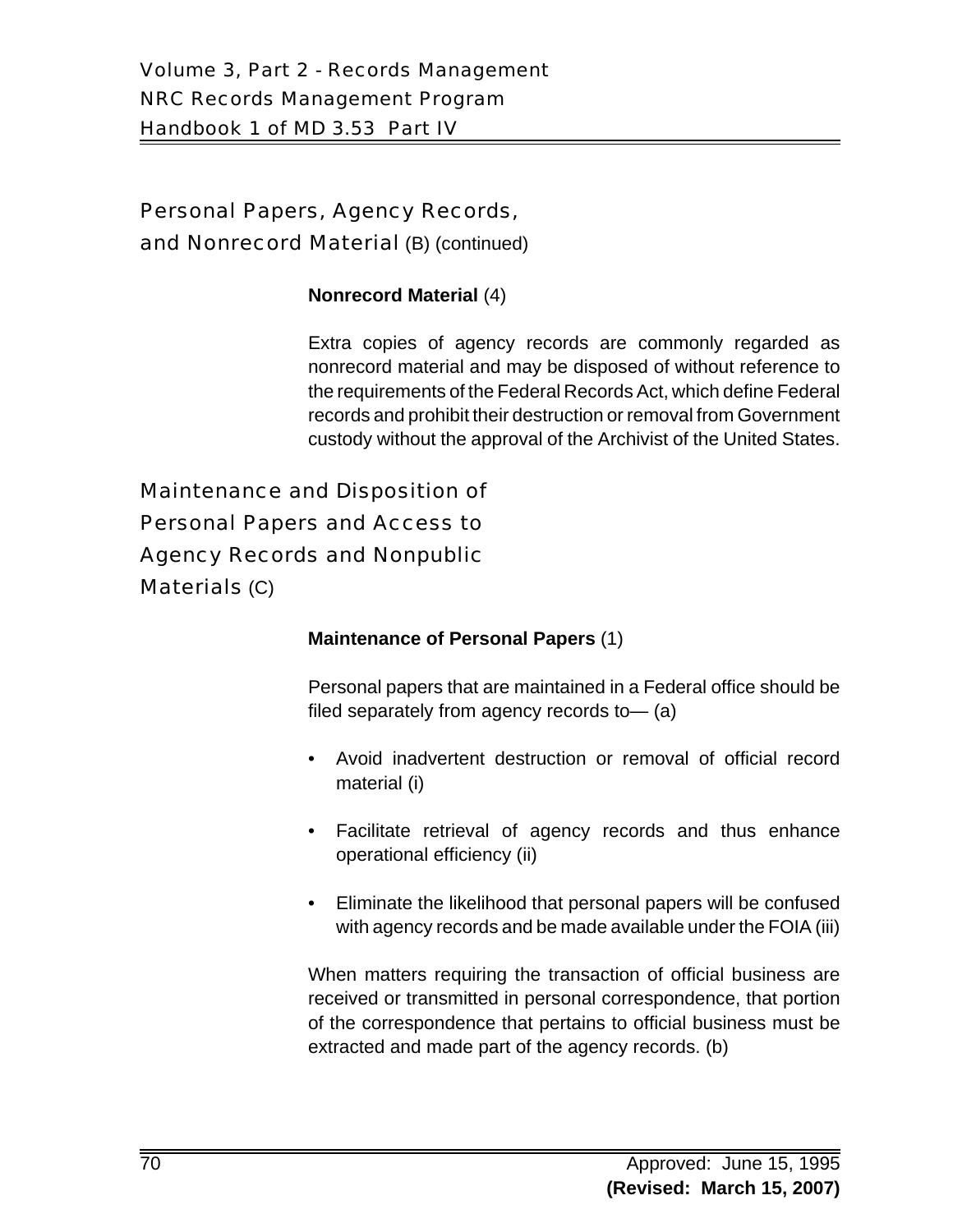# Maintenance and Disposition of Personal Papers and Access to Agency Records and Nonpublic Materials (C) (continued)

#### **Disposition of and Access to Personal Papers and Office Files** (2)

NRC does not have authority over the disposition of or access to personal papers as defined in this part, Section (B)(1), "Personal Papers." To ease disposition and access, Commissioners should keep their files of personal papers separate from agency records and nonrecord materials. Agency records, including nonpublic documents contained in office files, cannot be destroyed or removed from NRC except in accordance with the provisions of this directive. (a)

Record copies of office files of an individual Commissioner will remain in the exclusive possession of NRC. However, a former Commissioner may have access to the record copies after signing a confidentiality agreement (Exhibit 5). In accordance with this agreement, a former Commissioner may remove reproduced copies of his or her office files that he or she created, reviewed, or maintained while serving as a Commissioner. The conditions and procedures for this removal are specified in this part, Section (E), "Access to and Use of Nonpublic Materials by a Former Commissioner." (b)

# **NRC Storage** (3)

When a Commissioner leaves NRC, he or she may store personal papers and nonrecord materials, including reproduced copies of office files, with SECY for 2 years. If the documents have not been removed by the end of the 2-year period, the NRC Records Officer will contact the former Commissioner at his or her last address of record to make appropriate arrangements for the disposition of the files. If the NRC Records Officer cannot contact the former Commissioner, the materials will be subject to destruction under the NRC schedule for the disposition of nonrecord material.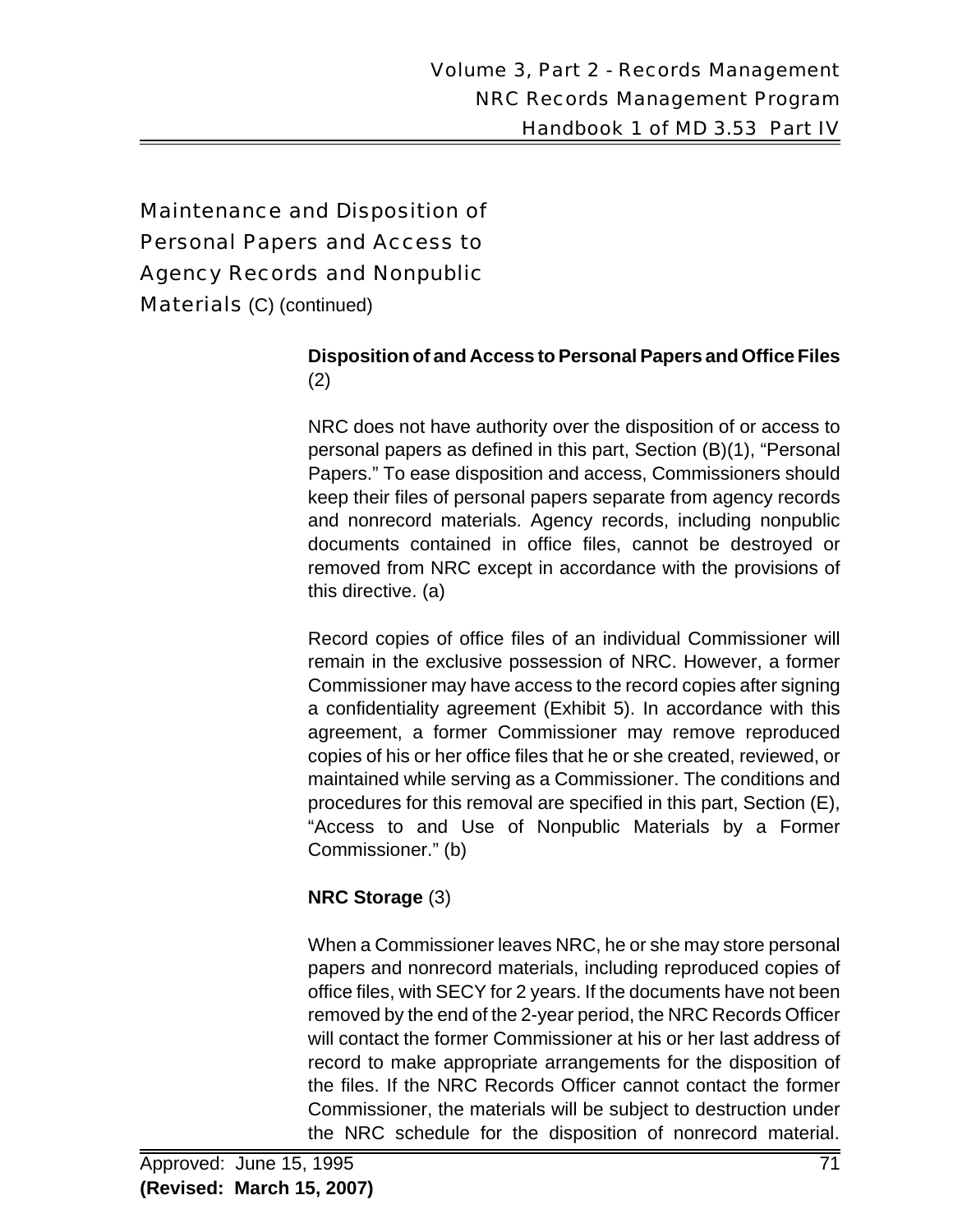# Maintenance and Disposition of Personal Papers and Access to Agency Records and Nonpublic Materials (C) (continued)

**NRC Storage** (3) (continued)

Personal papers that have not been removed from NRC by the end of 2 years also are subject to destruction. (a)

NRC cannot provide the services of an archival institution. If a former Commissioner wishes frequent access to his or her personal papers or nonrecord materials, he or she should make appropriate arrangements to remove these materials from the agency, for example, by donating them to a research institution. (b)

A Commissioner should make a determination within 45 days after the termination of employment with NRC about whether to transfer the files that are allowed to leave the agency under this part, Section (D), "Transfer of Personal Papers and Nonrecord Materials." In that way, the Commissioner and members of his or her personal staff will have time to organize, separate, and prepare the papers for disposition before moving to new offices or positions. The former Commissioner must inform the Division of Facilities and Security (DFS), Office of Administration (ADM); the Information and Records Services Division (IRSD), Office of Information Services (OIS); SECY; and the Office of the General Counsel (OGC), in writing, regarding the transfer and destination of the files. (c)

# Transfer of Personal Papers and

# Nonrecord Materials (D)

# **Materials That Can Be Transferred** (1)

Subject to the restrictions set forth in this part, upon leaving office Commissioners may remove materials, including personal papers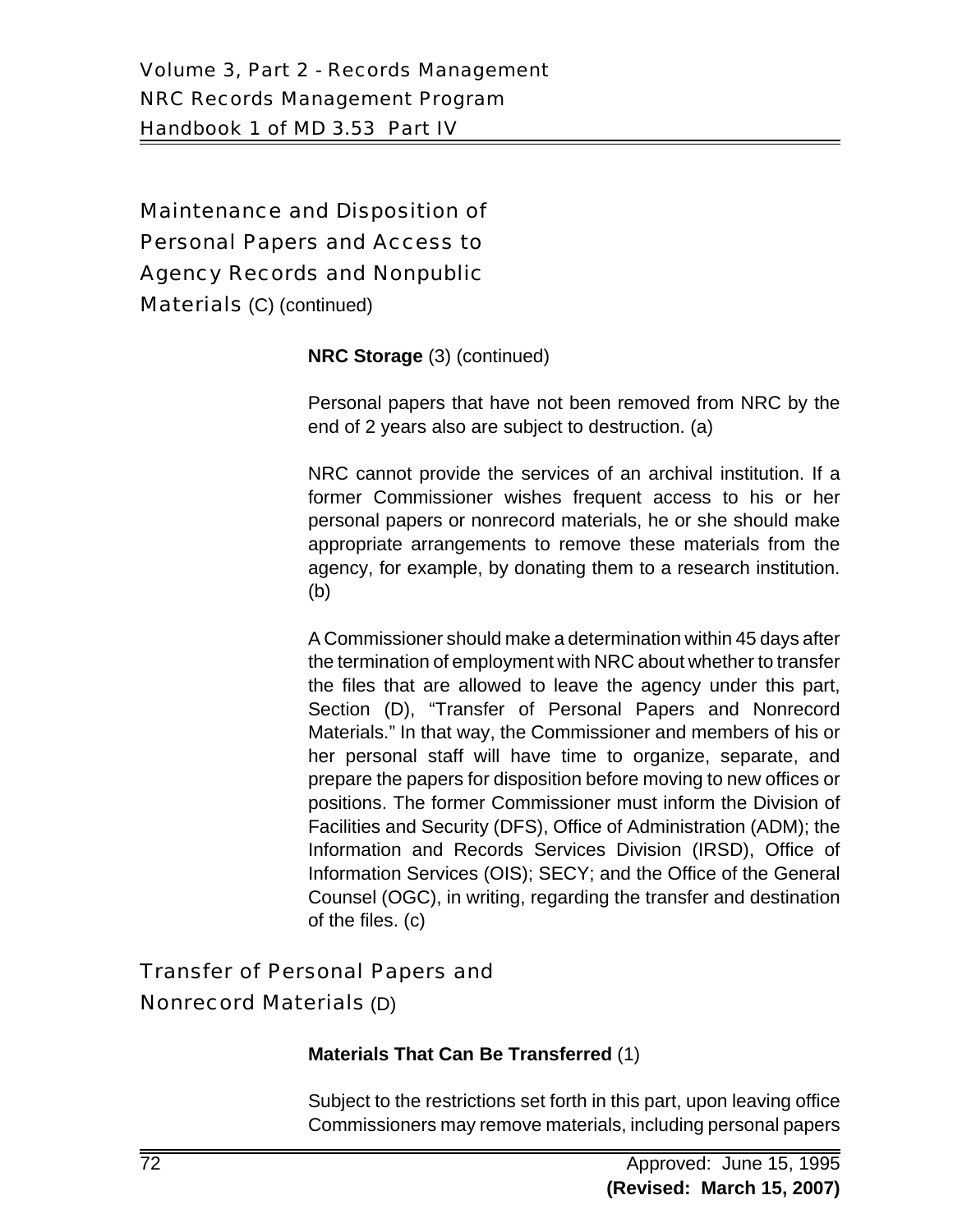#### Nonrecord Materials (D) (continued)

#### **Materials That Can Be Transferred** (1) (continued)

and some nonrecord materials, and also may donate these materials to a research institution or other manuscript repository to ensure that a historical record of their term in office is available to researchers in later years. (a)

A Commissioner may release copies of his or her office files or his or her own vote sheets at any time before the expiration of his or her term in accordance with general Commission practice concerning the handling of predecisional and sensitive information. Copies of these released documents may be handled in the same way as any other publicly released document. A Commissioner may, for a period of 6 months after the end of his or her term, recommend the release of reproduced copies of his or her office files or vote sheets to the Secretary of the Commission. The Secretary will make the final determination regarding release. The original copies of these documents are agency records that cannot be removed from NRC. (b)

In addition to personal papers and extra copies of publicly released material, Commissioners may remove and/or donate to a research institution copies of certain nonrecord materials that have not been made public in accordance with the procedures specified in this part, Section (D)(3), "Release of Documents Transferred to a Research Institution." (c)

A Commissioner who wishes to donate documents to a research institution should donate the actual documents. NRC will not duplicate documents other than agency records contained in office files. (d)

#### **Categories of Nonpublic Files That Cannot Be Removed From NRC** (2)

Before removing any files from NRC, the departing Commissioner must complete a certification (Exhibit 6) that the following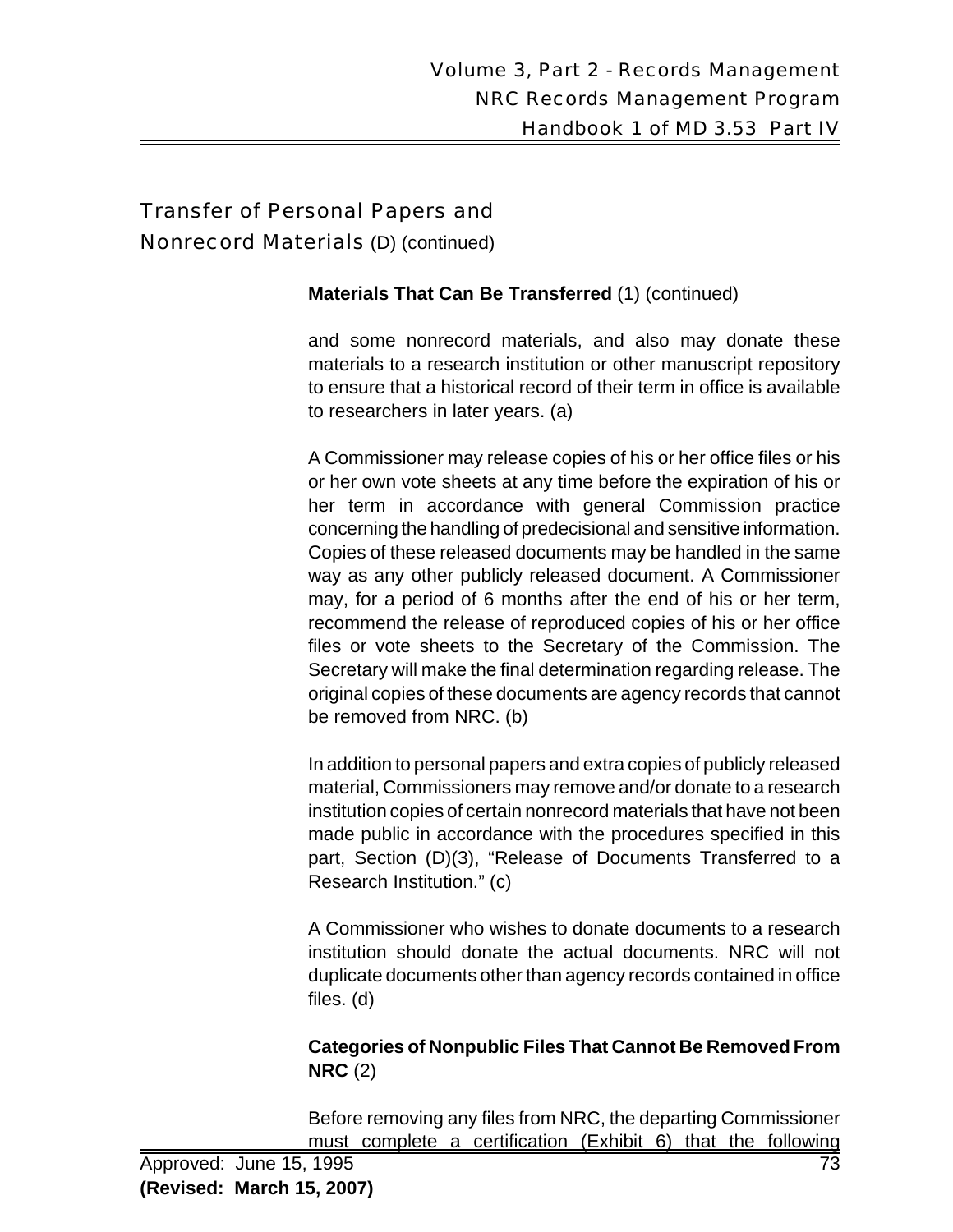Nonrecord Materials (D) (continued)

#### **Categories of Nonpublic Files That Cannot Be Removed From NRC** (2) (continued)

categories of sensitive agency records have been separated from the files. These categories of nonpublic records will remain in the exclusive possession of NRC and will not be released subject to any confidentiality agreement: (a)

- Official record copies (i)
- Sensitive Unclassified Non-Safeguards Information (SUNSI) (ii)
- Classified information (iii)
- Personnel information, including Office of the Inspector General (OIG) reports relating to personnel matters (iv)
- Safeguards Information (v)
- Adjudicatory action papers (vi)
- Vote sheets of other members of the Commission not released to the public at the time of their vote (vii)
- Closed Commission meeting transcripts (viii)
- Nonpublic documents received from other Government agencies (ix)
- Nonpublic reports prepared by OIG (x)
- Other categories that the Commission might add as circumstances warrant (xi)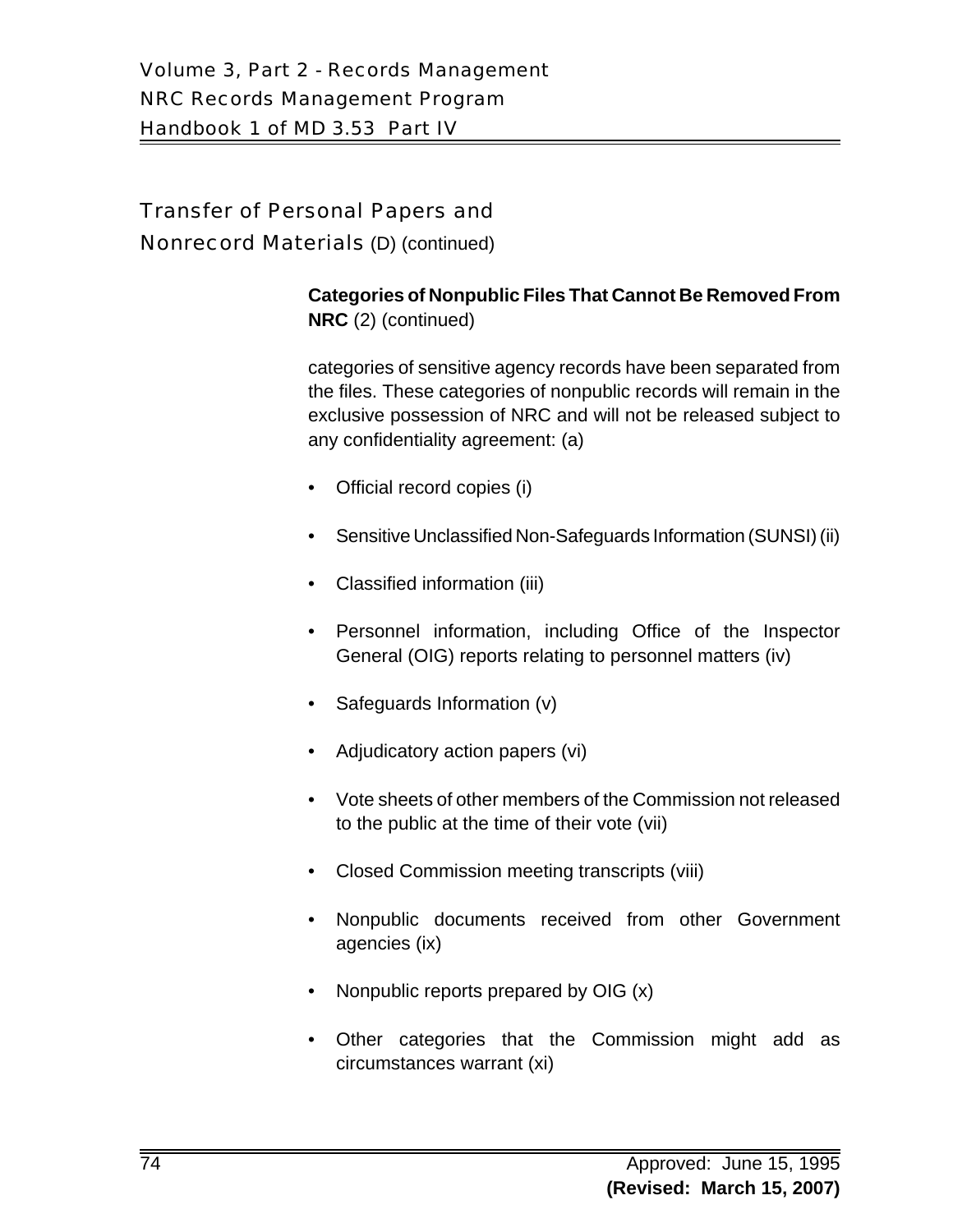Nonrecord Materials (D) (continued)

#### **Categories of Nonpublic Files That Cannot Be Removed From NRC** (2) (continued)

As part of the certification process, a team consisting of representatives from the following offices must coordinate a review of all records and determine the classification, if any, of nonrecord copies of documents, the applicable category of any sensitive unclassified documents, and their prescribed protective measures: (b)

- Office of Investigations (OI) (i)
- Information Security Branch (ISB), Division of Security Operations (DSO), Office of Nuclear Security and Incident Response (NSIR) (ii)
- NRC Freedom of Information Act and Privacy Act Officer, OIS (iii)
- OGC (iv)
- NRC Records Officer, OIS (v)
- NRC Historian, SECY (vi)
- When appropriate, Office of Enforcement (OE) (vii)
- OIG for the purpose of reviewing documents generated by the Inspector General. (viii)

The departing Commissioner's staff should initiate the first review of all records to be transferred before contacting the team to conduct its audit. (c)

To allow adequate time for review and coordination, a representative from the Commissioner's office should contact the NRC Freedom of Information Act and Privacy Act Officer and the NRC Records Officer, OIS, and the NRC Historian at least 6 months before the expiration of the Commissioner's term of office. (d)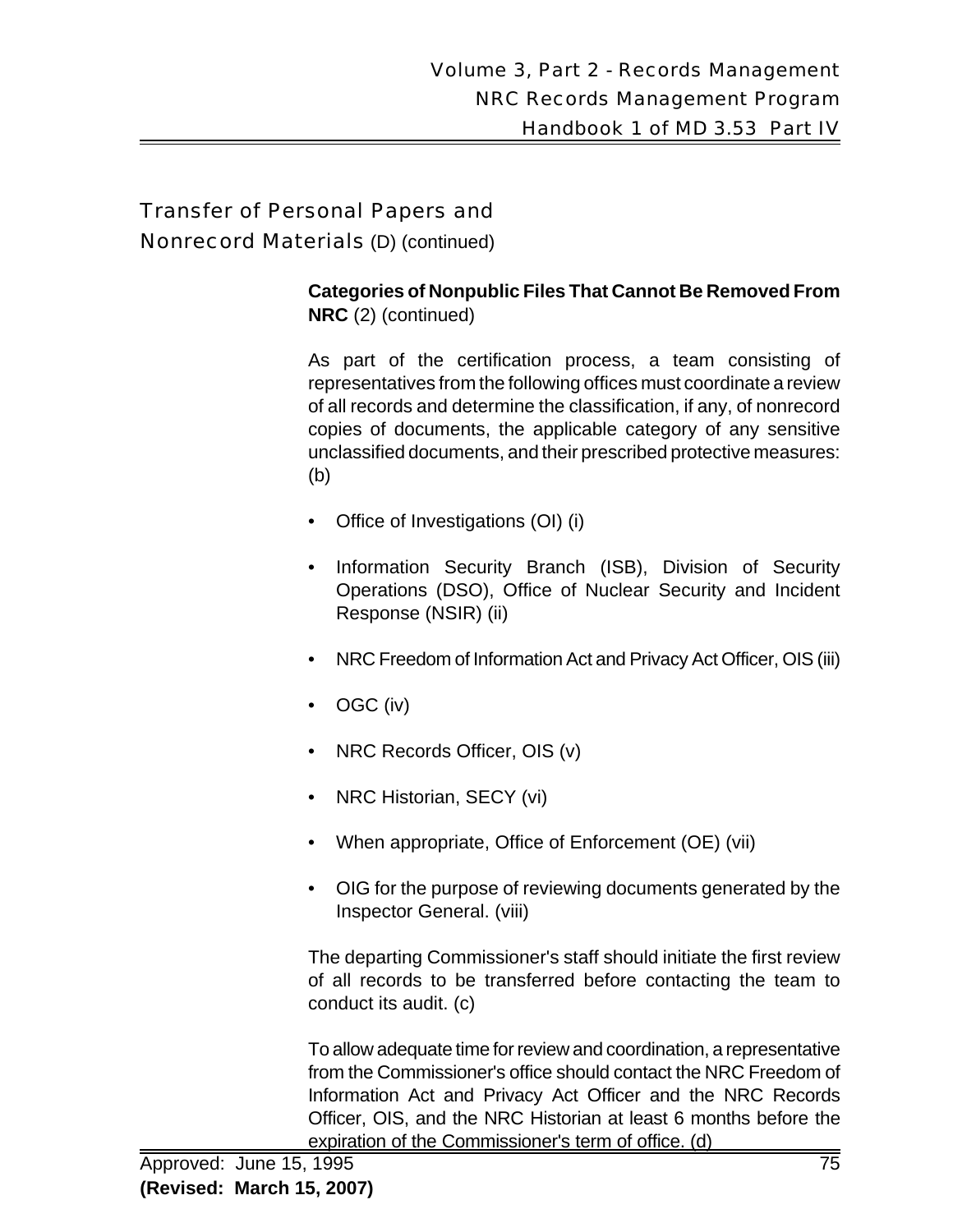Nonrecord Materials (D) (continued)

## **Release of Documents Transferred to a Research Institution** (3)

Except for the limitations specified in Section (D)(2), "Categories of Nonpublic Files That Cannot Be Removed From NRC," of this part, a former Commissioner may transfer nonrecord materials to a research institution or other manuscript repository. The Commissioner may make this transfer whether or not the documents were previously released to the general public by NRC, provided that a deed of gift, reviewed and approved by OGC, between the departing Commissioner, the Commission, and the research institution incorporates the conditions specified in this MD on public release of nonpublic documents. If nonpublic NRC documents are to be transferred to the institution, the deed of gift must ensure that the institution imposes adequate controls to prevent the inadvertent release to the public of these categories of records for the periods specified in Exhibit 7. The institution may make public these categories of records after expiration of the period specified. (a)

At the request of a former Commissioner or a representative of the repository of the Commissioner's papers, NRC may review, within a reasonable period, any document scheduled for release after 12 years to determine if it may be released immediately to the public without further restrictions. Any request for review should be made to the Secretary of the Commission. (b)

In order that NRC may have access to all relevant information, a former Commissioner shall ensure by contract with the research institution or other repository that nonpublic NRC documents at the institution will be made available upon request for official NRC research projects. (c)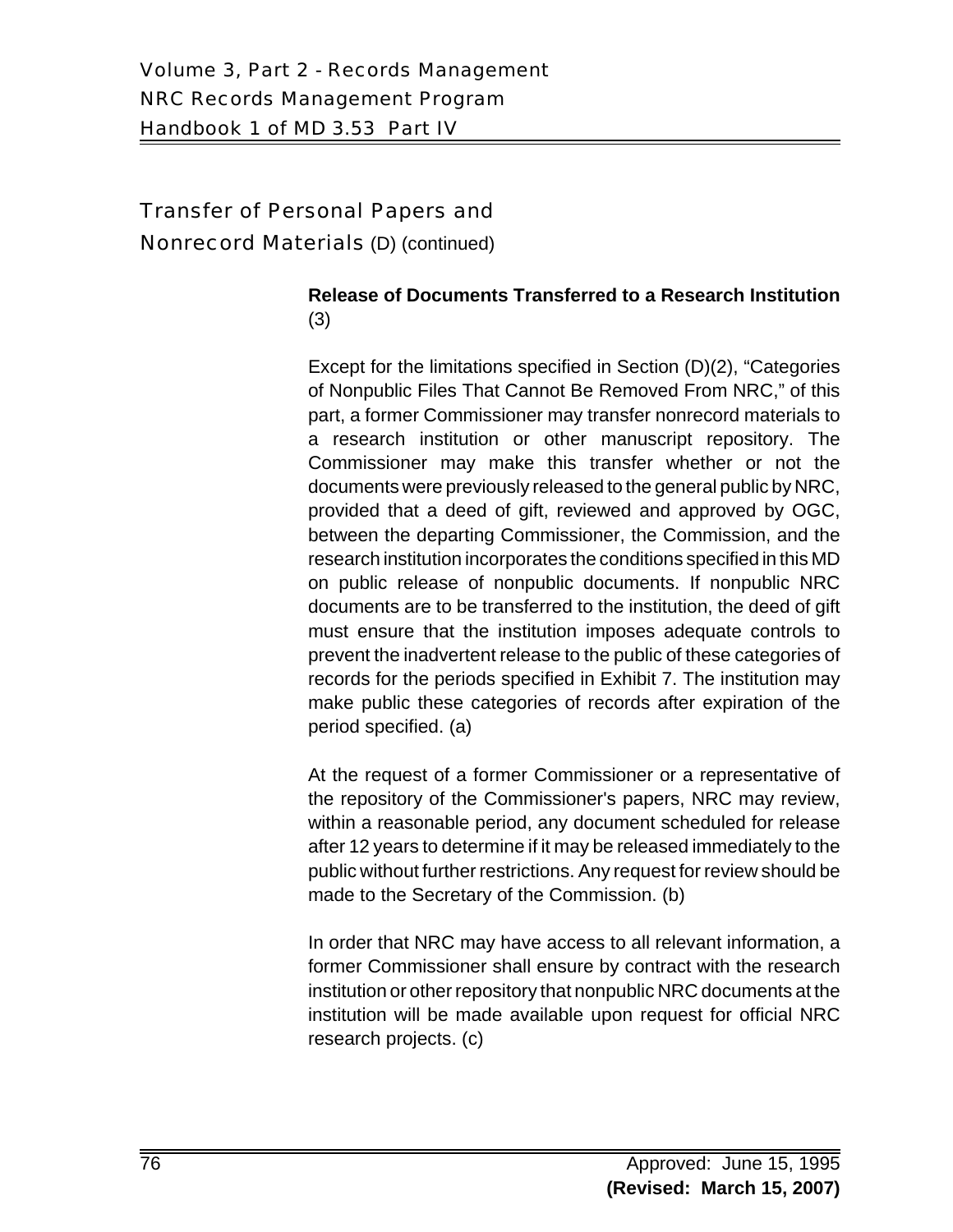# Access to and Use of Nonpublic

#### Materials by a Former

Commissioner (E)

#### **Access to Unclassified Information After Signing a Confidentiality Agreement** (1)

Upon signing a confidentiality agreement (Exhibit 5), a former Commissioner may— (a)

- Remove documents accumulated during his or her term of office at NRC, including the categories of nonpublic materials listed in this part, Section (D)(3), "Release of Documents Transferred to a Research Institution" (i)
- Review documents in the categories specified in this part, Section (D)(2), "Categories of Nonpublic Files That Cannot Be Removed From NRC," that are in agency storage (ii)

If a former Commissioner wishes access to documents from his or her term of office that cannot leave the agency, he or she should make a request, in writing, to the Secretary of the Commission. The Secretary, after consultation with the Commission and the General Counsel, has the authority to permit access to these materials. (b)

If a former Commissioner wishes to have documents released that are not public, or wishes to cite them or quote them for publication, he or she should make a request in writing to the Secretary stating the reason he or she wants the document(s) to be released to the public. The Secretary, after consultation with the Commission and the General Counsel, will determine whether to make the requested documents publicly available. (c)

#### **Classified Information** (2)

Access to classified information that a former Commissioner originated, reviewed, signed, or received while in office can only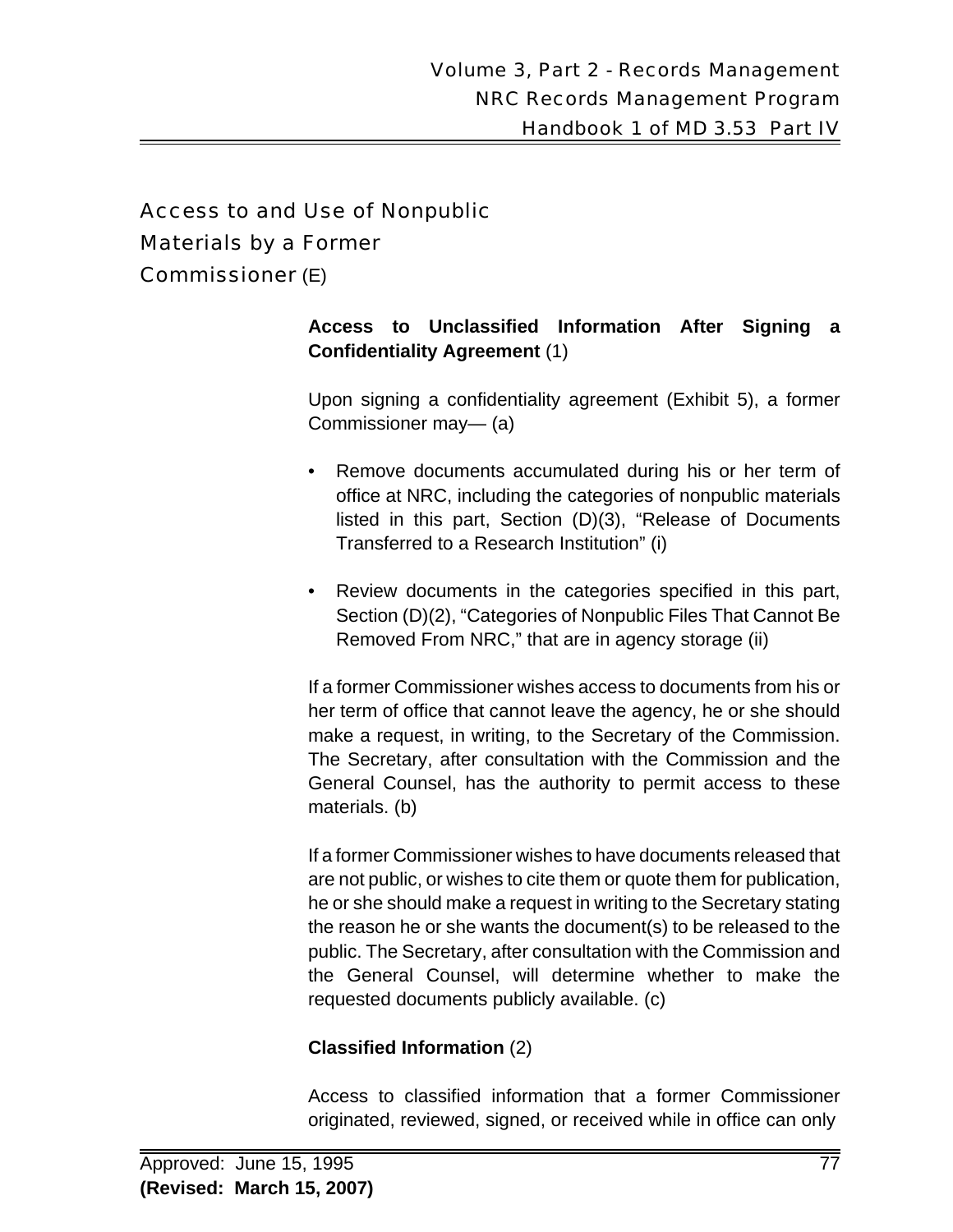Access to and Use of Nonpublic Materials by a Former Commissioner (E) (continued)

#### **Classified Information** (2) (continued)

be granted by the Chairman upon a written determination that allowing continued access to classified information is consistent with the provisions of applicable Executive Orders or other Government directives. Exhibit 8 is an example of a letter requesting continued access to classified information and an example of the Chairman's response. (a)

A request for continued access to classified information will be coordinated by the Director of DFS, ADM, under NRC security directives and applicable statutes, Executive Orders, and implementing regulations. DFS will maintain the combinations to security containers outside NRC that exclusively contain NRC classified materials from former Commissioners. The combinations to the security containers inside NRC will be maintained by SECY. (b)

#### **Public Information** (3)

If a former Commissioner has not signed a confidentiality agreement under this part, Section (E)(1), "Access to Unclassified Information After Signing a Confidentiality Agreement," granting access to public and nonpublic documents from his or her term of office, he or she should obtain documents containing public information from the NRC Public Document Room.

#### **Nonpublic Documents** (4)

Unless written authorization is obtained as specified in this section of this part, requests for access to nonpublic documents will be handled under the procedures for FOIA requests.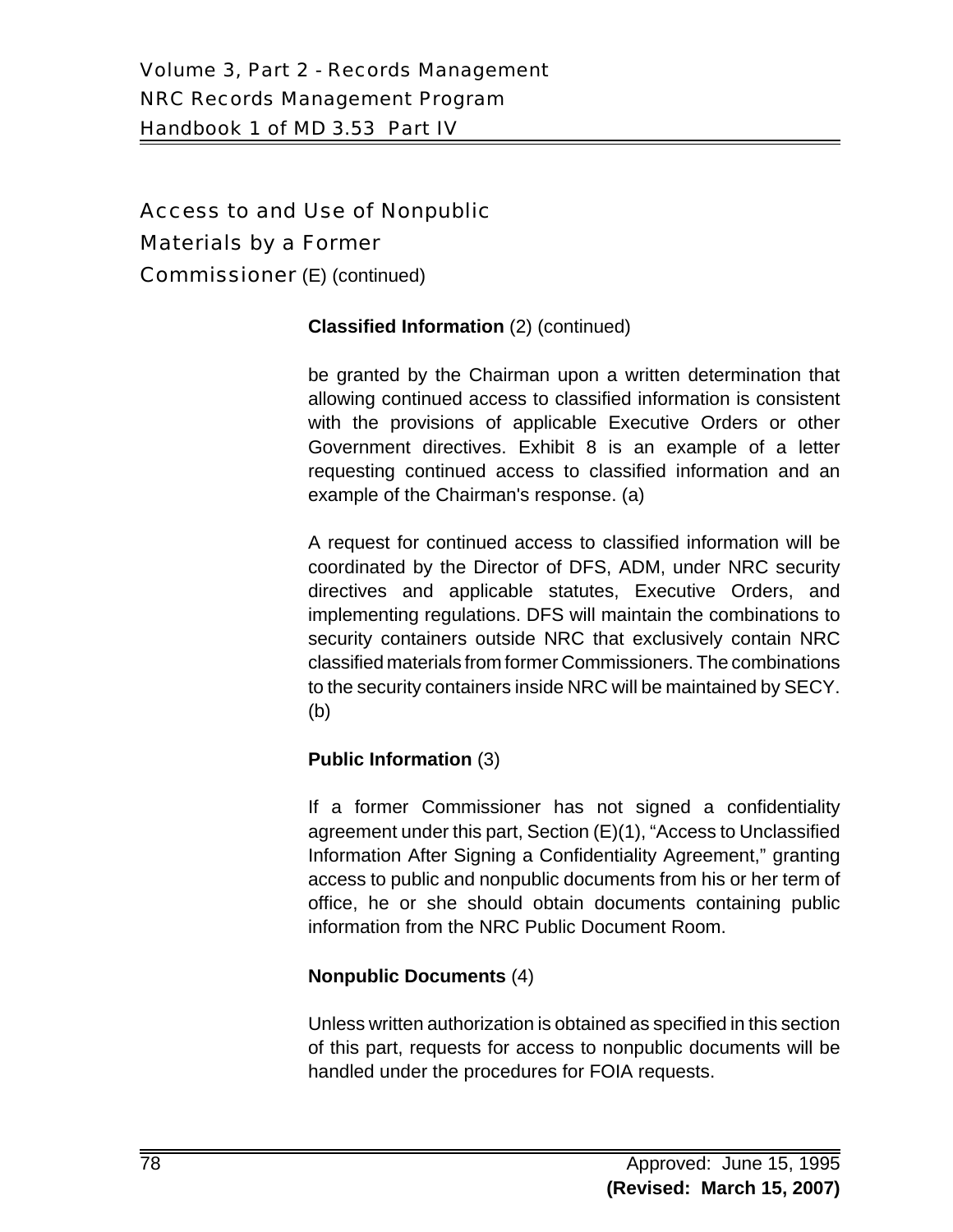# Conflict-of-Interest Review (F)

A conflict-of-interest review will be conducted, upon request, if a former Commissioner wishes agency legal advice on whether he or she is precluded from participating in a matter on behalf of someone other than the United States under the following laws, regulations, or rules: (1)

- Federal conflict-of-interest laws or regulations (a)
- Rules of the relevant bar association, in the case of former Commissioners who are attorneys (b)
- Rules of other professional organizations (c)

In these instances, the former Commissioner should contact the General Counsel, or an attorney in OGC who has been designated a deputy counselor by the General Counsel, for review of nonpublic documents to assist the former Commissioner in making a conflict-of-interest determination. MD 7.5, "Ethics Counseling and Training," authorizes the General Counsel to serve as the agency's Designated Agency Ethics Official with overall administrative responsibility for the NRC's ethics program. MD 7.5 also authorizes the General Counsel to designate OGC attorneys as deputy counselors. (2)

In conducting the review, the General Counsel or designee may permit limited access to and discuss nonpublic documents with the former Commissioner, as OGC deems appropriate, before providing the former Commissioner with legal advice on conflict-of-interest matters. In deciding whether to grant limited access to nonpublic documents to the former Commissioner, the General Counsel or designee will take into consideration, among other things, any obligation the former Commissioner may have under the rules of the relevant bar association or other professional organization to make a conflict-of-interest determination. If the General Counsel or designee does not grant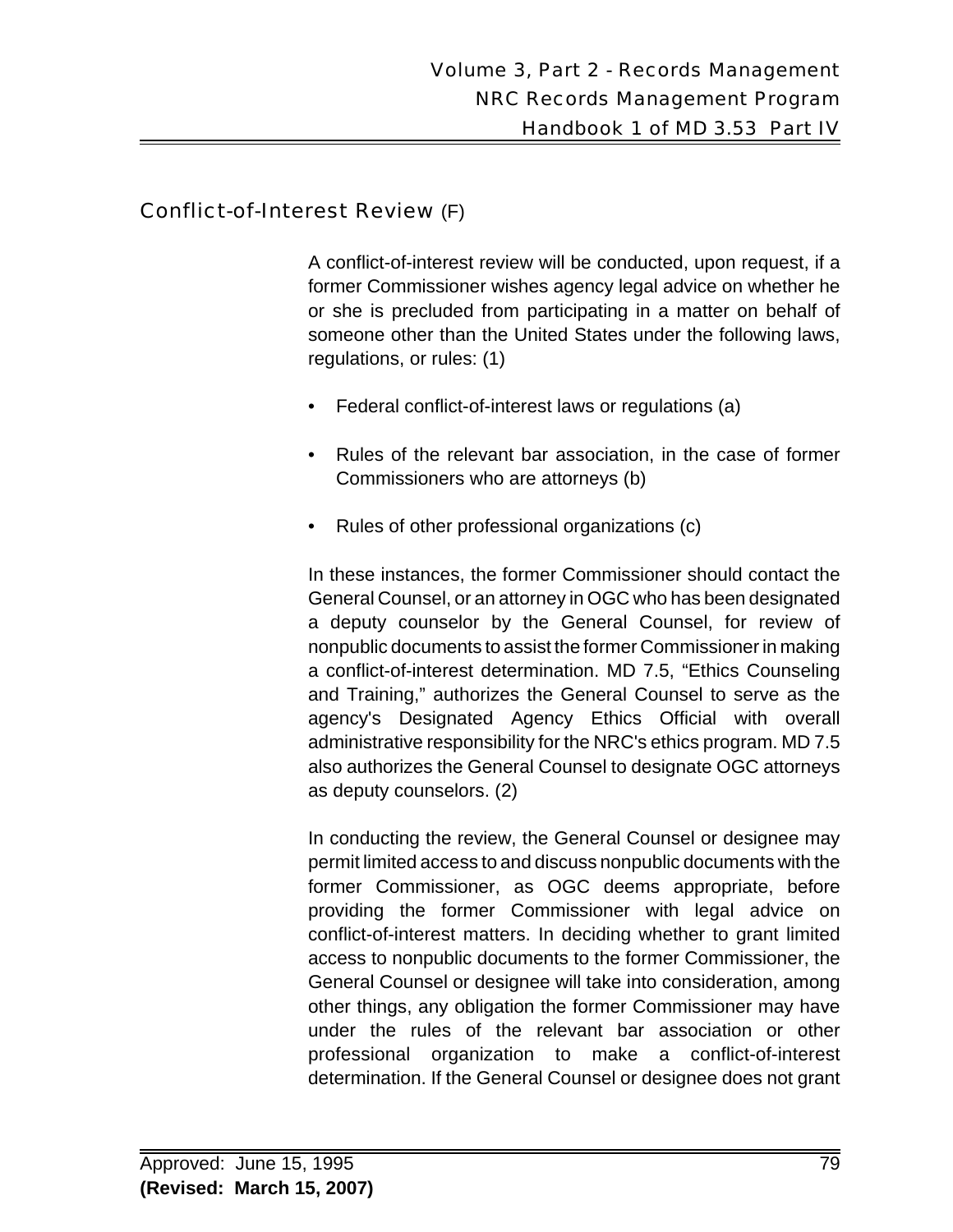# Conflict-of-Interest Review (F)

(continued)

limited access to nonpublic documents to the former Commissioner, the General Counsel or designee will, upon the request of the former Commissioner, provide him or her with a written statement that explains why access has been denied. (3)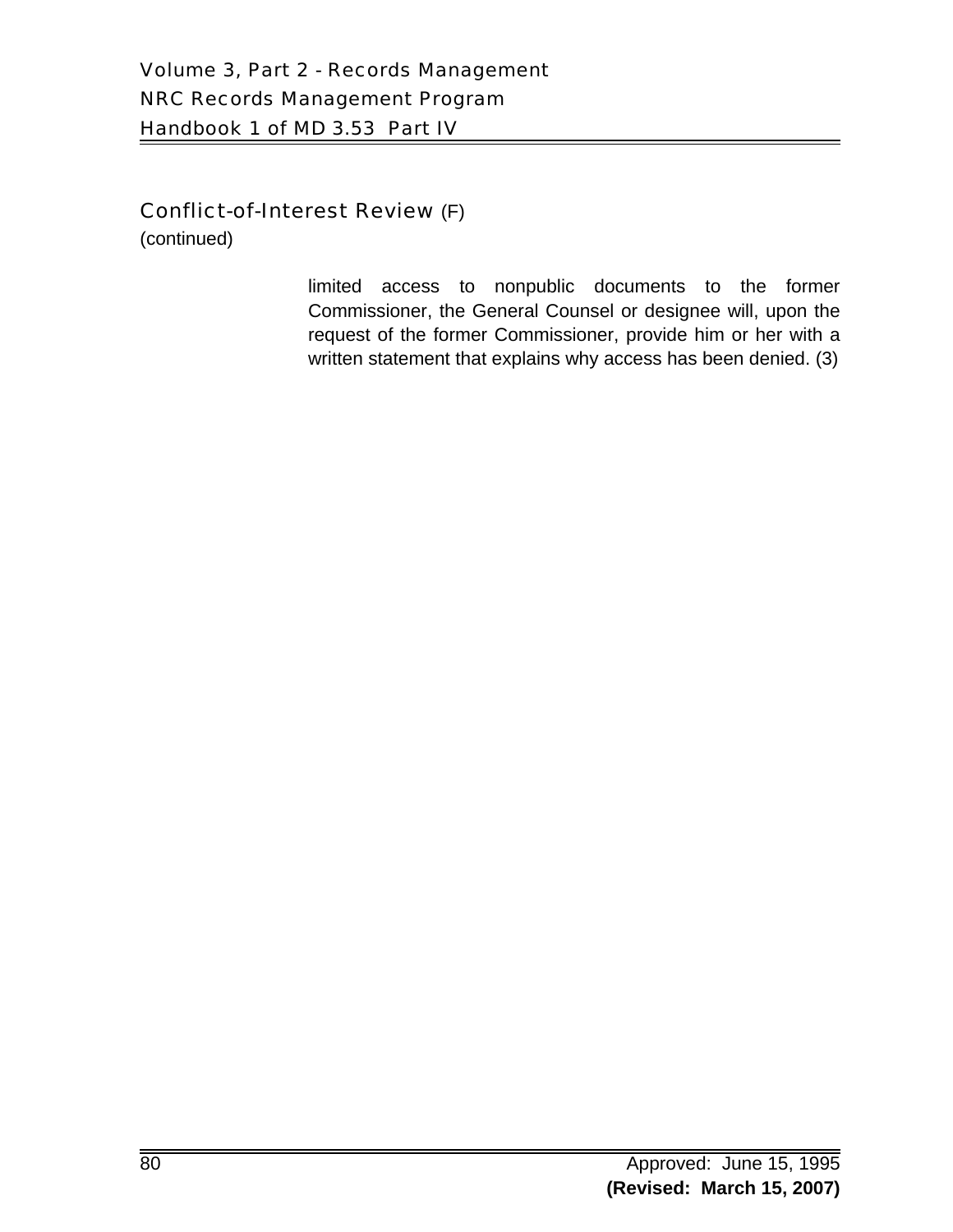# Part V Procedures for Managing Vital Records

NRC vital records are records essential to NRC's continued operations during a national emergency.

# Categories of Vital Records (A)

There are two categories of vital records: "emergency operating records" and "legal and financial rights records." The Office of Nuclear Security and Incident Response is responsible for administering the emergency operating records that are needed in the first 24-48 hours of an emergency. OIS is responsible for administering the legal and financial rights function. Part V focuses solely on the OIS program to identify and protect legal and financial rights records.

#### **Legal and Financial Rights Records**

"Legal and financial rights records" are those records that are required for the preservation of the legal rights and interests of individual citizens and of the Federal Government. These records require protection to ensure that they are not subject to damage or destruction from an emergency or disaster affecting NRC's normal place of business. Copies of rights and interests records are safeguarded in the Washington National Records Center (WNRC). Examples of these records are records containing proof of ownership, financial interest (payroll, leave, social security, retirement, insurance), legal proceedings decisions, contractual obligations, and similar records. These records could contain sensitive or classified information.

#### Objectives of the NRC Vital Records

Program (B)

The objectives of the NRC vital records program are to—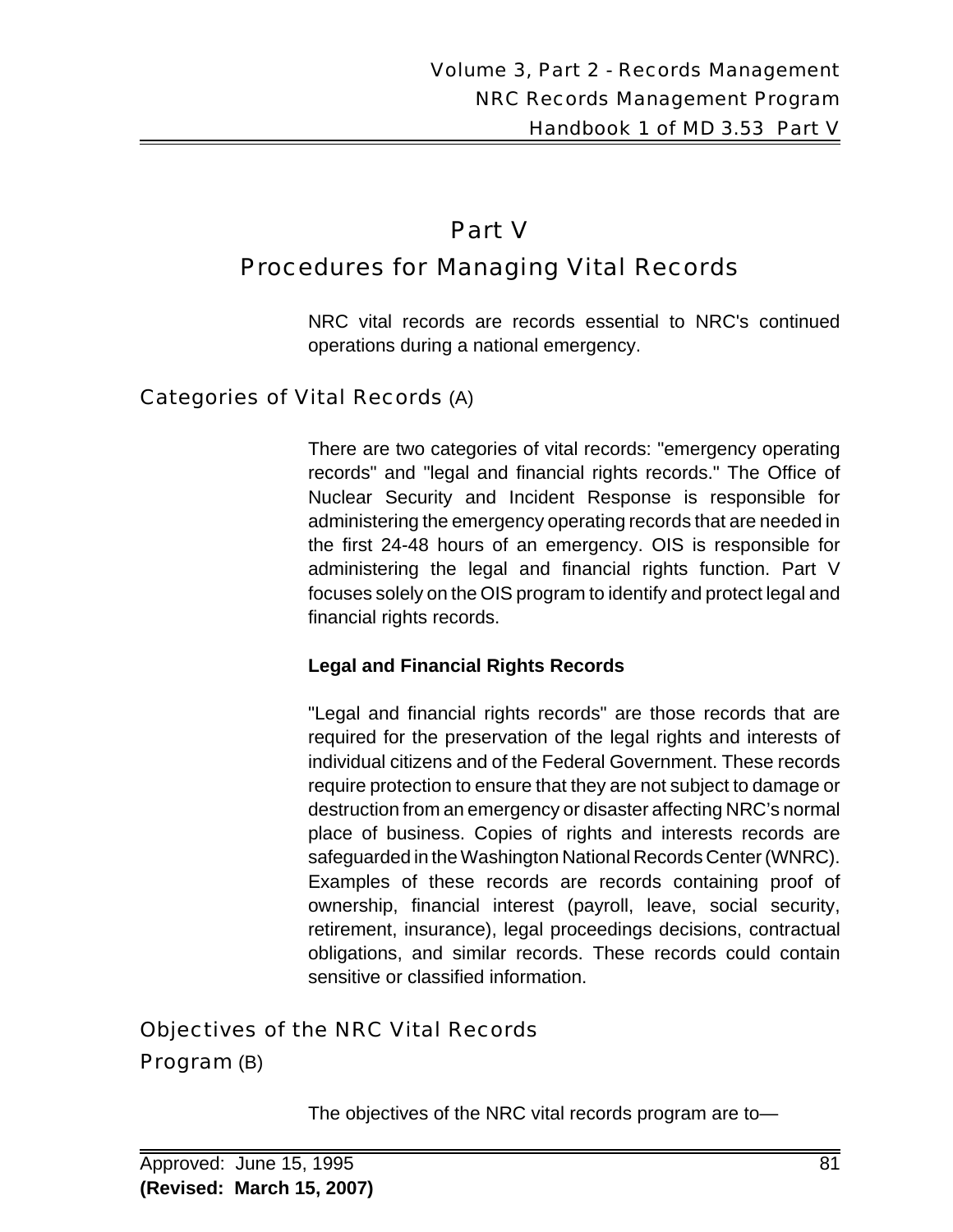# Objectives of the NRC Vital Records

Program (B) (continued)

- Ensure that legal and financial rights records required to protect the Government and persons affected by its actions will be protected and accessible when NRC resumes business (1)
- Safeguard legal and financial rights records identified by offices as essential to the preservation of the legal rights and interests of individual citizens and the Federal Government in a Federal Records Center or other suitable location (2)
- Ensure that vital records are evaluated on the basis of their essentiality in protecting the rights and interests of citizens and the Government (The records must be adequate for use by individuals other than those who would generally use them.) (3)
- Employ control techniques to ensure that needed records are current and available when required (4)
- Ensure that records will be easily retrievable and maintained in usable condition (5)
- Ensure that the necessary finding aids are also available as required (6)
- Ensure that a current inventory of protected records is maintained and is available to the appropriate office Records Liaison Officers (RLOs) for reference (7)

# Duties (C)

Each NRC program office is responsible for the implementation and operation of the vital records program within its area of responsibility. (1)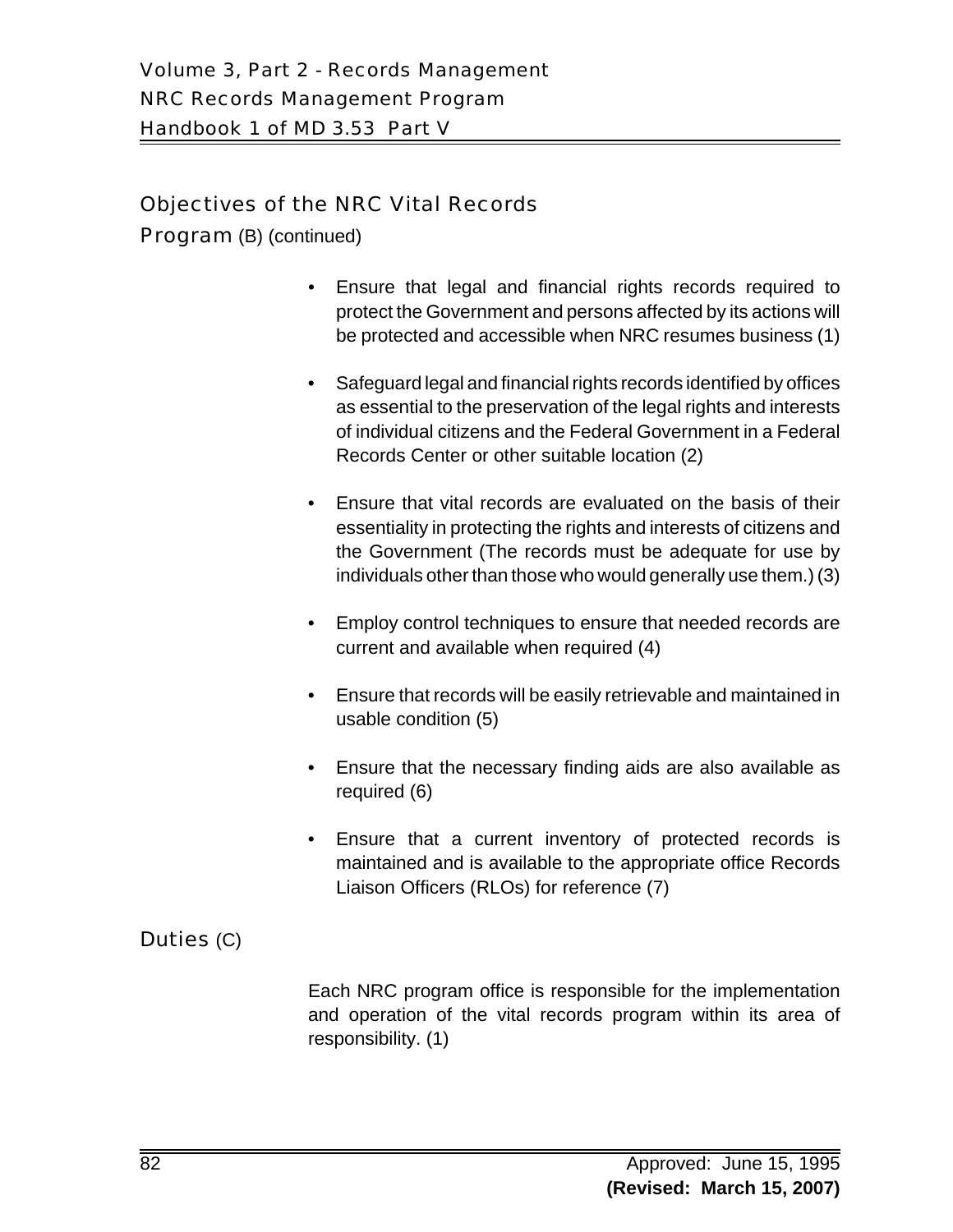#### Duties (C) (continued)

RLOs are responsible for ensuring that copies of all records selected for retention and protection are collected and submitted on schedule to the NRC Records Officer for transfer to the appropriate storage site. (2)

# Vital Records Plans and Reviews (D)

#### **Vital Records Plan** (1)

Each office and region shall submit a vital records plan (NRC Form 340). The plan will identify the legal and financial rights records that the office or region believes should be safeguarded at the WNRC. (a)

Each vital records plan must be signed by the office director, or regional administrator, as appropriate, and the office or regional RLO. The RLO will forward the signed plan to the NRC Records Officer for approval. When the NRC Records Officer approves the plan, OIS, in conjunction with the NRC office or region, will prepare an NRC Form 340A, "Vital Records Plan Identification and Implementation Data," for each record item identified on the approved plan. This form will contain all of the instructions and data necessary to transmit and update the records at the appropriate storage location. OIS will forward a copy of each approved NRC Form 340, with its associated NRC Form 340A for each approved item, to each office and regional RLO. (b)

#### **Annual Vital Records Plan Update** (2)

OIS will request annual updated plans from each office and region to ensure that the records currently maintained for the vital records program are still adequate and needed in view of new or revised NRC program requirements. Revised plans will be processed and distributed in accordance with the instructions specified in this part, Section (D)(1), "Vital Records Plan."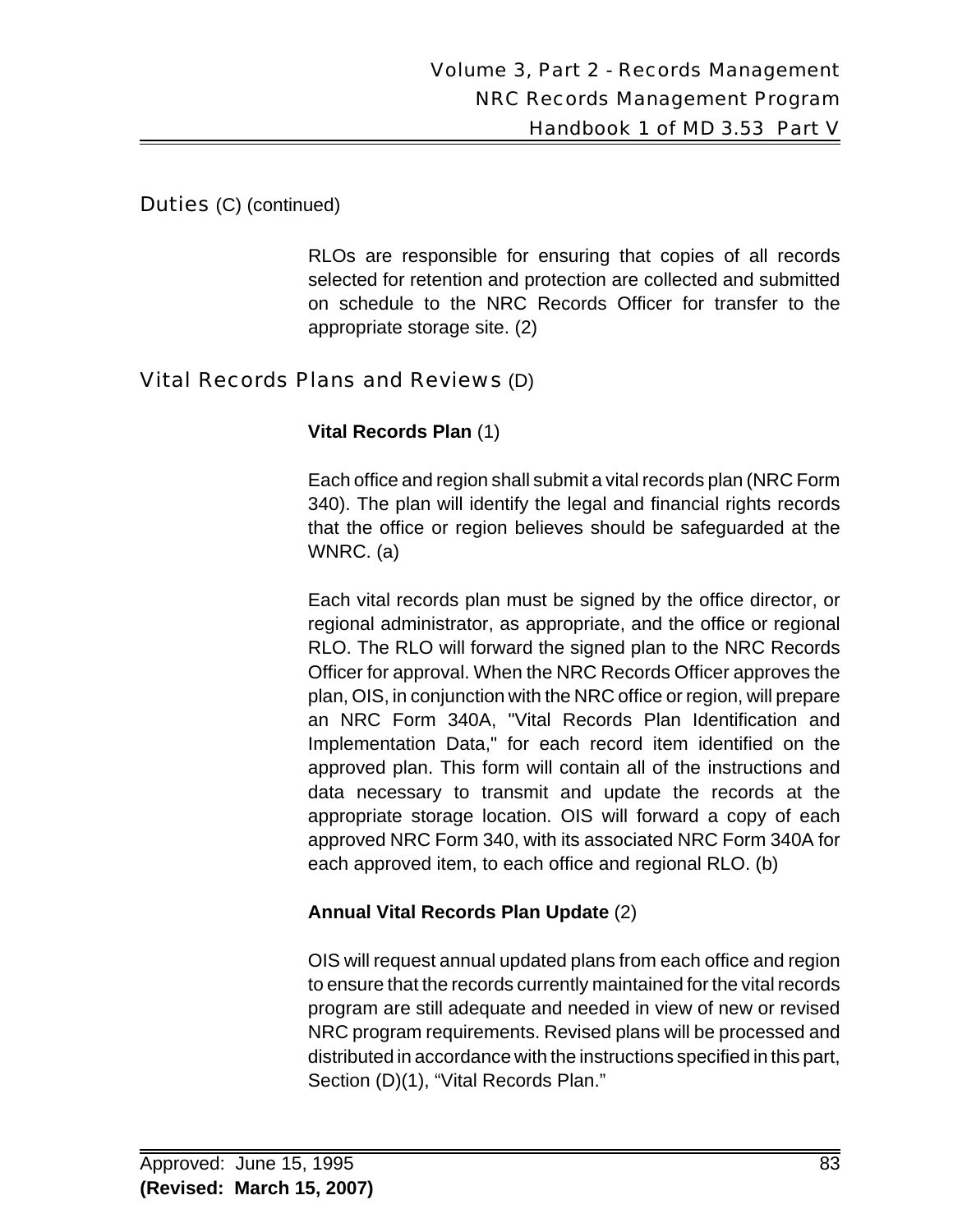## Implementation of the Plan (E)

#### **Records Preparation** (1)

To the extent possible, vital records selected for retention at the WNRC should be generated routinely as prepared or used to accomplish daily activities to preclude the need to make copies later. Directions for copying automated data processing (ADP) records needed for the vital records program should be included in the ADP program instructions.

#### **Transmission of Vital Records to the NRC Records Officer** (2)

All vital records items listed on the approved vital records plans will be sent to the NRC Records Officer according to the NRC Form 340A. The RLO listed on the NRC Form 340A is responsible for the timely transmittal of vital records to the NRC Records Officer.

#### **Updating Rights and Interest Records at the Washington National Records Center** (3)

OIS will update rights and interest records safeguarded at the WNRC as indicated on the NRC Form 340A.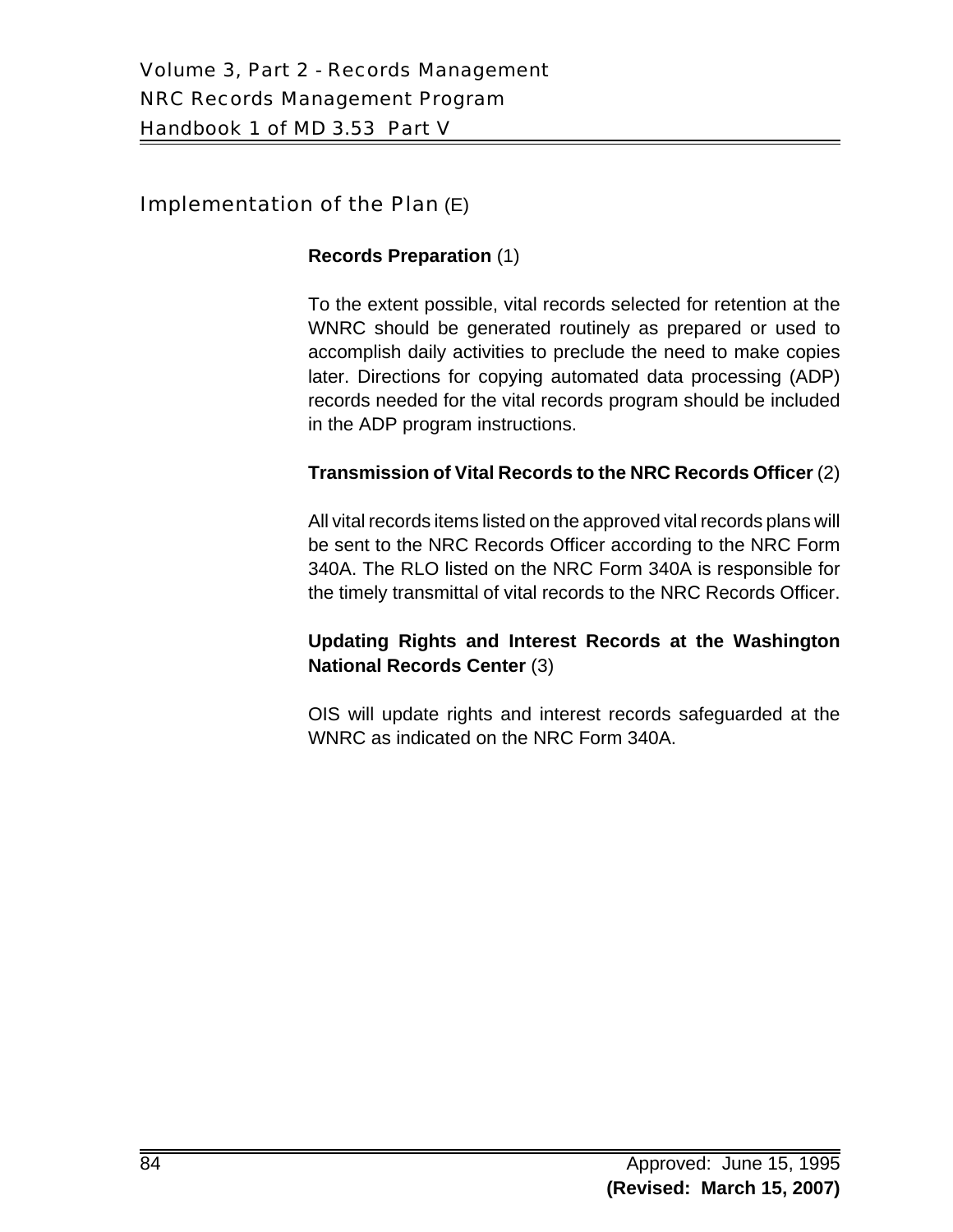# Part VI

# Procedures for Managing Contractor Records

Contractor records consist of all documentary materials created or received by an NRC contractor or a U.S. Department of Energy (DOE) contractor performing work for NRC under the DOE/NRC Memorandum of Understanding in the performance of administrative, technical, or research work. These records consist of published and unpublished reports, background material, feeder reports, raw data, test or trial results, working papers, or any other documentation received or developed in the execution of the contract. These records could be classified or sensitive unclassified documents.

# Categories of Contractor Records

**Three Categories of Contractor Records** (A)

• **Category 1—General Administrative Material** (1)

Internal general correspondence, internal notices, and material relating to day-to-day operations and administrative matters comprise a group of material that does not constitute agency records and, thus, NRC has no interest. Unless specifically identified in the contract to be retained and made available to NRC to satisfy negotiation, administration, or audit requirements (FAR Subpart 4.7), this material may be destroyed after 2 years, or sooner if it is no longer needed by the contractor.

• **Category 2—Contract Administration Records** (2)

Records held by the contractor that pertain to financial and cost accounting, pay administration, and acquisition and supply are to be retained by the contractor (FAR Subpart 4.7) and are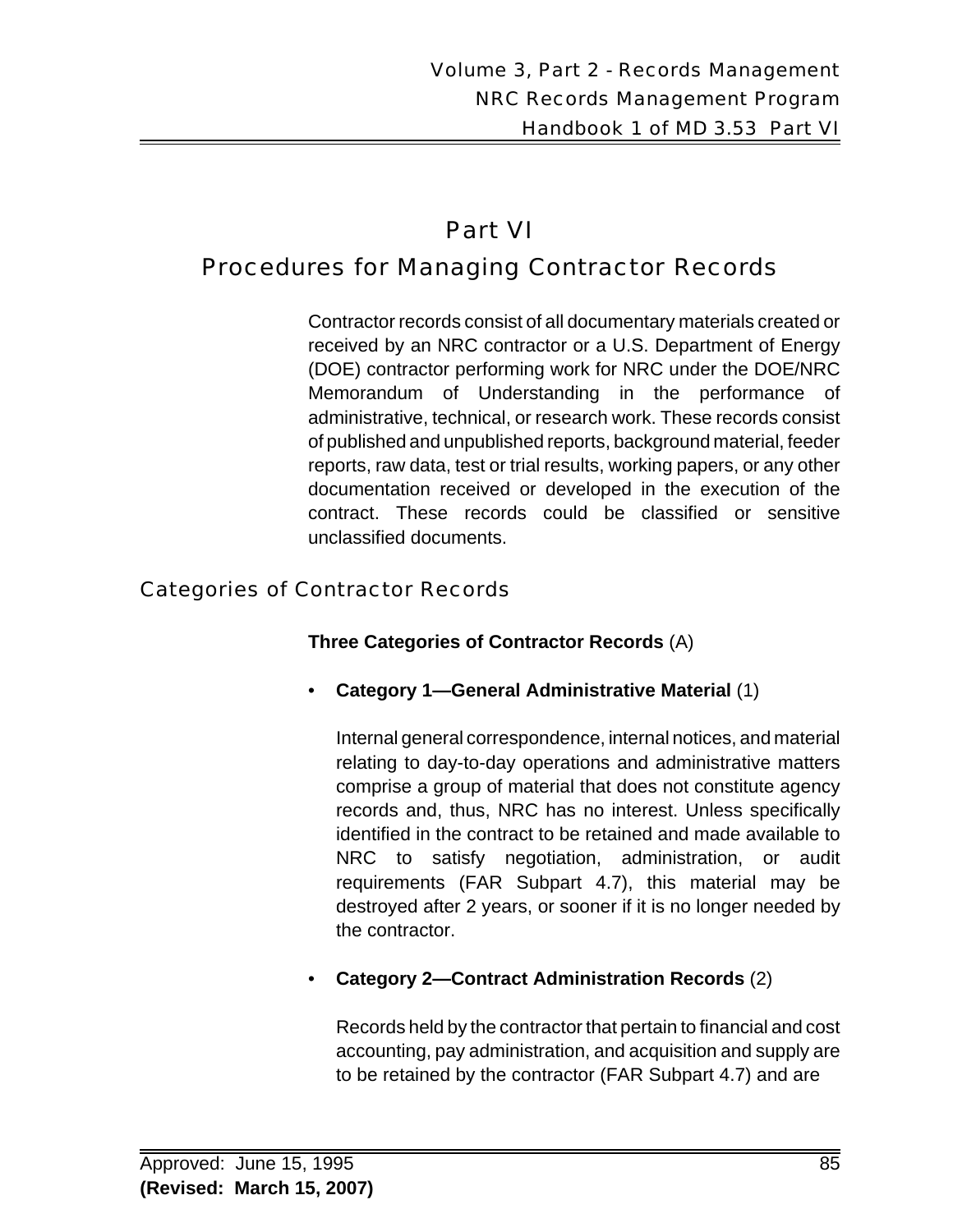#### Categories of Contractor Records (continued)

#### **Three Categories of Contractor Records** (A) (continued)

subject to examination and audit by NRC during the specified retention periods.

• **Category 3—Contract Work Records** (3)

Records generated or received by the contractor relating directly to the function or purpose for which the contract exists are likely to be Federal records that are necessary for retention by NRC to provide adequate and proper documentation of its activities. These records developed under contract with the agency, created for the NRC's use and delivered to or falling under the legal control of NRC are, in most cases, the contractual property of NRC. These records do not, however, become agency records for the purposes of the Freedom of Information Act until they come into the actual physical possession of NRC. These records include surveys, raw data, feeder reports, published and unpublished reports, experiment and test descriptions, methodology, test results, laboratory notebooks, and other records developed or received in the execution of the contract.

# **Special Requirements for Category 3 Records** (B)

Contractor records developed under contract with the agency and described as Category 3 are the property of NRC (unless the contract states otherwise), whether submitted to NRC or retained by the contractor. These records are to be maintained or destroyed only under the applicable records retention schedules established by NRC.

# **Sponsoring Office** (1)

The office that sponsors a contract is responsible for ensuring that disposition action for all Category 3 records is carried out under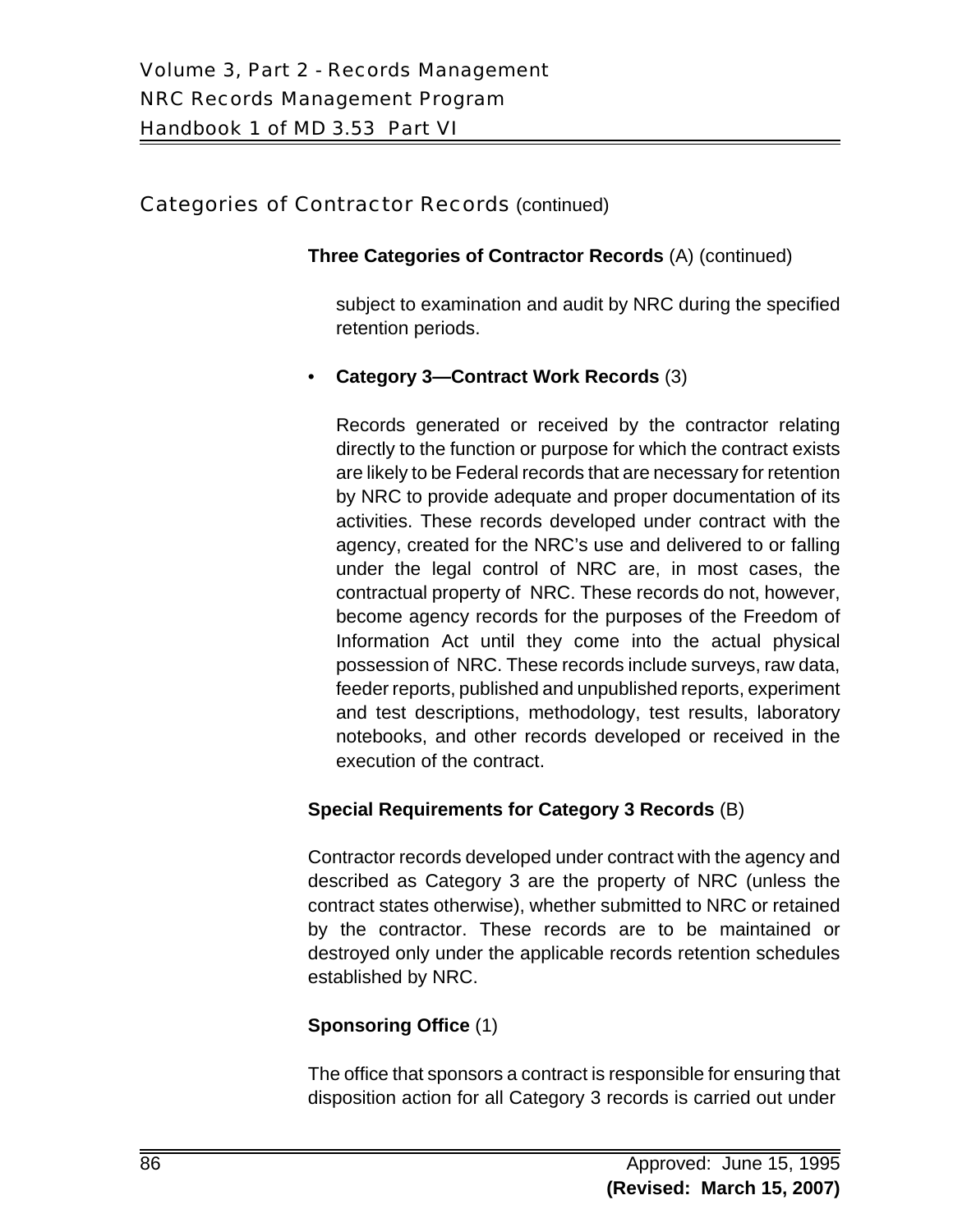#### Categories of Contractor Records (continued)

**Special Requirements for Category 3 Records** (B) (continued)

the approved NRC records schedules. Accordingly, the sponsoring office must—

- Specify in its Statement of Work (SOW) or in a separate attachment to the NRC Form 400 special requirements and appropriate instructions for the disposition of contractor records. (a)
- Indicate in its SOW or the request for procurement action (RFPA) attachment that the contractor will, upon termination or completion of the contract, or at appropriate intervals during performance of the contract, transmit to the Commission all or certain records accumulated by the contractor in the performance of the contract. (b)
- Indicate in its SOW or RFPA attachment that any records retained by the contractor after contract completion that are not eligible for disposition are to be transmitted to the project officer for ultimate disposition under the approved NRC records schedule in the "NRC Comprehensive Records Disposition Schedule," NUREG-0910. (c)
- Include a brief statement to identify other agency requirements for the records when another agency has continuing need for NRC contractor records beyond NRC requirements. This clarification is needed to preclude the destruction of this material before all requirements are met. (d)

#### **Division of Contracts** (2)

The Division of Contracts, Office of Administration, shall include special requirements and appropriate instructions in the contract to meet the recordkeeping requirements of the sponsoring office.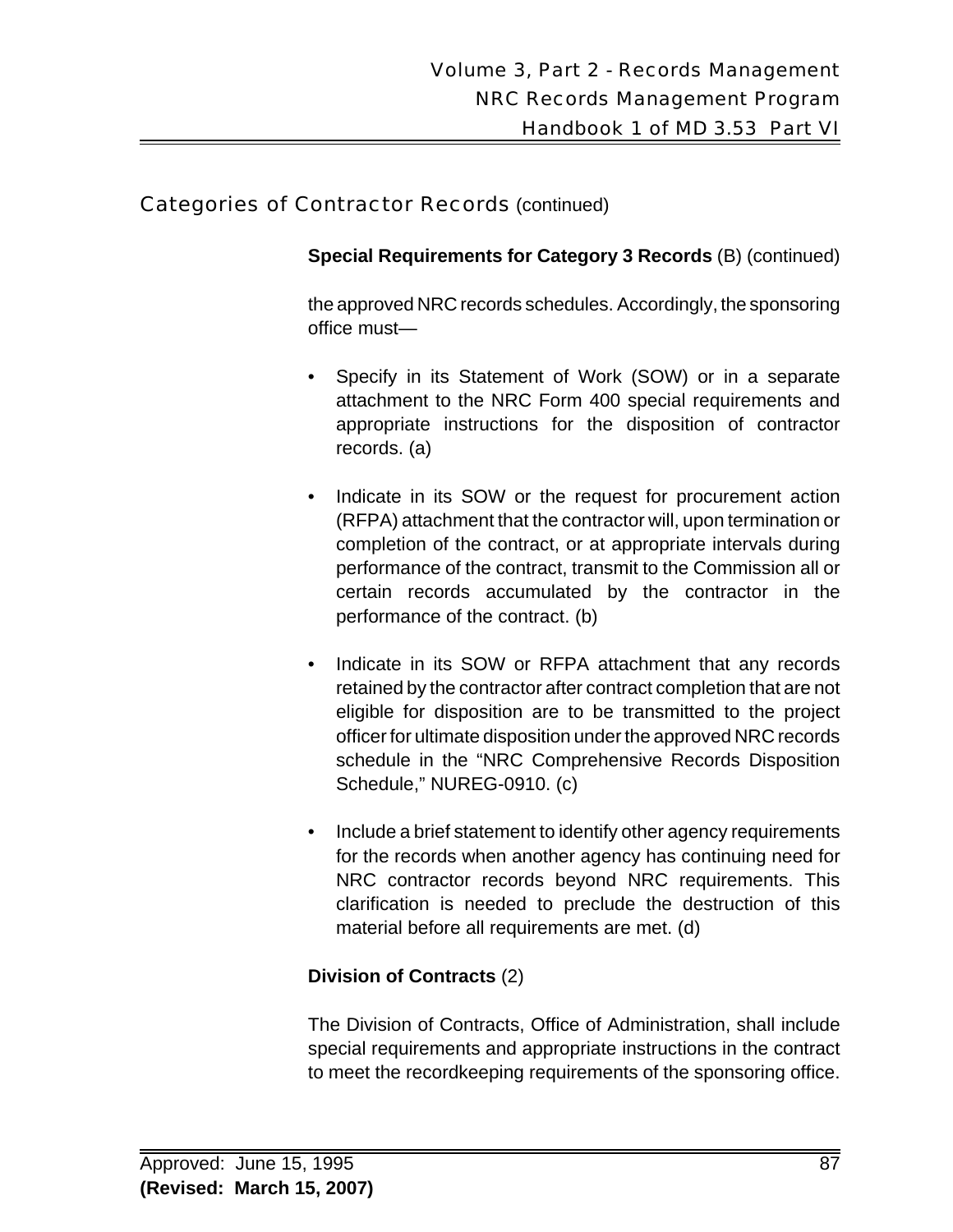# Part VII

# Procedures for Creating, Maintaining, Using, and Disposing of Electronic Records

These procedures will help individuals who generate and use electronic records, as well as those who develop and operate large electronic information systems and electronic recordkeeping systems. Electronic records include numeric, graphic, and textual information in data files and databases that is recorded on any medium that can be read by computer, including magnetic media such as tapes and disks, and optical disks. These procedures are consistent with the National Archives and Records Administration (NARA) regulations specified in 36 CFR 1228.270, "Electronic Records," and NARA regulations specified in 36 CFR Part 1234, "Electronic Records Management."

# General (A)

# **Definitions** (1)

**Authentication**. The verification of information or data for completeness and accuracy by an individual authorized by the NRC Records Officer to make such a determination.

**Certification**. Any activity with respect to—

- The process of ensuring that magnetic tapes or other storage media used to record and preserve information are free of defects and errors (a)
- The confirmation that magnetic tape, computer output microfilm (COM), or hard copy produced from electronic records is a true copy of the original record (b)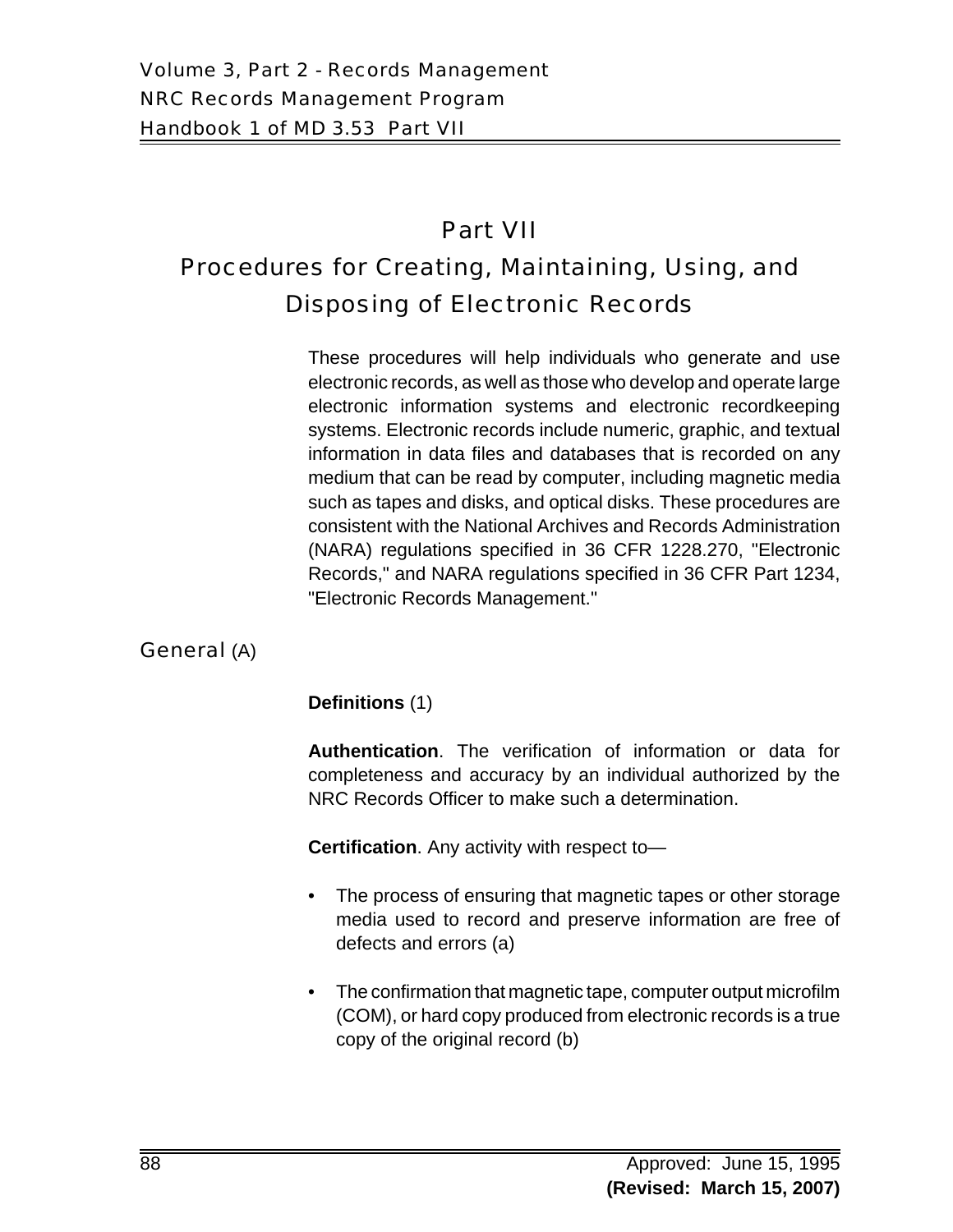General (A) (continued)

**Definitions** (1) (continued)

**COM (Computer Output Microfilm)**. Microfilm or microfiche containing data produced by a recorder from computer-generated signals.

**Database**. A set of data, consisting of at least one data file, that is sufficient for a given purpose.

**Database management system**. A software system used to access and retrieve data stored in a database.

**Data file**. Related numeric, textual, or graphic information that is organized in a strictly prescribed form and format.

**Electronic information system**. A system that contains and provides access to computerized Federal records and other information.

**Electronic mail (e-mail)**. Messages sent or received in electronic form by remote computer terminals.

**Electronic mail message**. A document created or received on an electronic mail system, including brief notes, more formal or substantive narrative documents, and any attachments, such as word processing and other electronic documents that may be transmitted with the message.

**Electronic mail system**. A computer application used to create, receive, and transmit messages and other documents. Excluded from this definition are file transfer utilities (software that transmits files between users but does not retain any transmission data), data systems used to collect and process data that have been organized into data files or databases on either personal computers or mainframe computers, and word processing documents not transmitted on an e-mail system.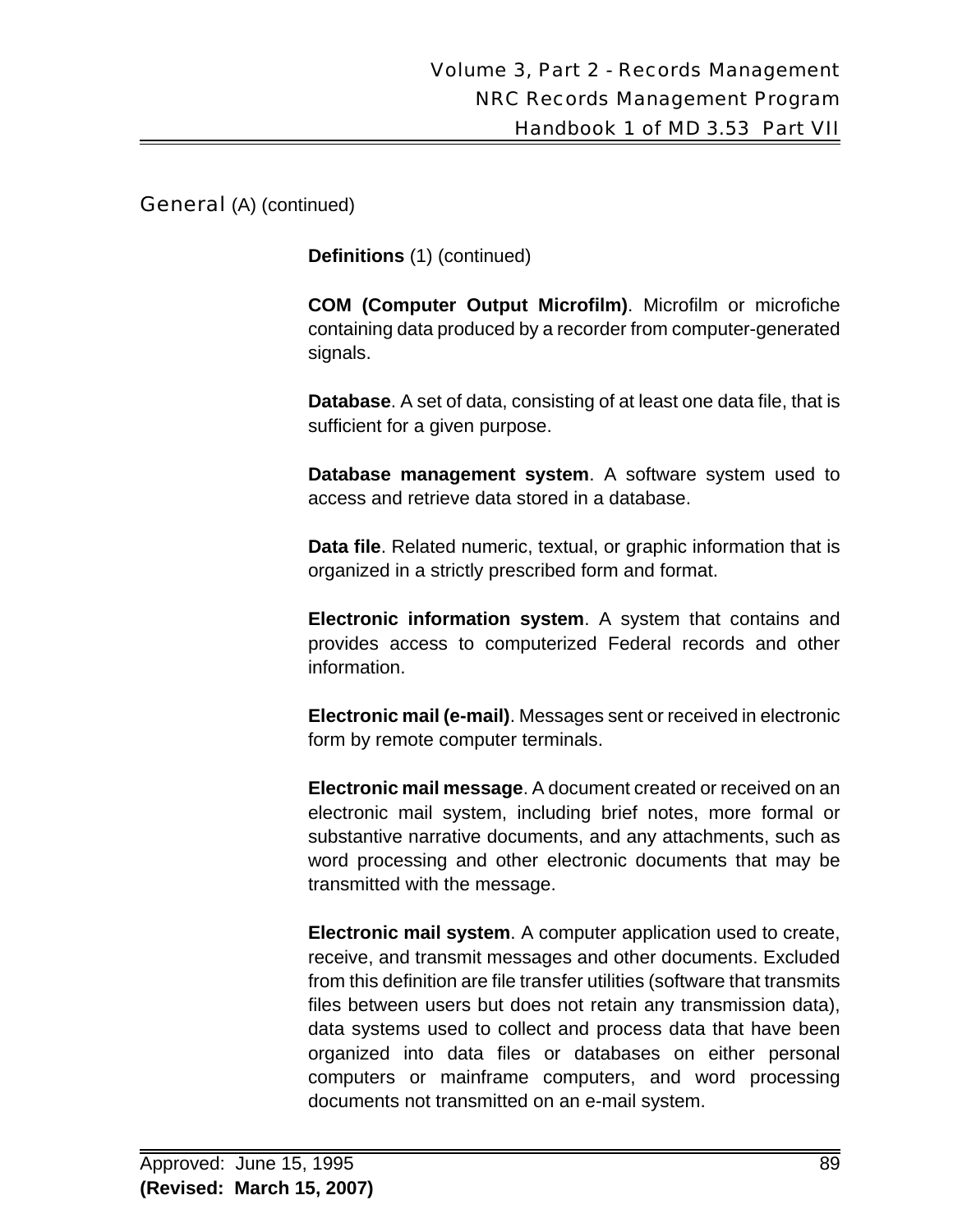General (A) (continued)

**Definitions** (1) (continued)

**Electronic media**. The format in which information may be electronically maintained, such as magnetic tape, magnetic card, optical disks, and so forth.

**Electronic record**. Any information that is recorded in a form that only a computer can process and that satisfies the definition of a Federal record under 44 U.S.C. 3301.

**Electronic recordkeeping system**. An electronic system in which records are collected, organized, and categorized to facilitate their preservation, retrieval, use, and disposition.

**Text documents**. Narrative or tabular documents, such as letters, memoranda, and reports, in loosely prescribed form and format.

#### **Transmission and receipt data**

- Transmission data. Information in e-mail systems regarding the identities of sender and addressee(s), and the date and time messages were sent. (a)
- Receipt data. Information in e-mail systems regarding date and time of receipt of a message, and/or acknowledgment of receipt or access by addressee(s). (b)

#### **General Requirements** (2)

The requirements for electronic records are applicable to all NRC staff and are based on NARA regulations, "Electronic Records Management" (36 CFR Part 1234) and the "ADAMS [Agencywide Documents Access and Management System] Desk Reference Guide," OIS. They apply to all electronic information systems and electronic recordkeeping systems, including ADAMS, the electronic recordkeeping system that maintains many of the NRC's unclassified official programmatic and administrative records.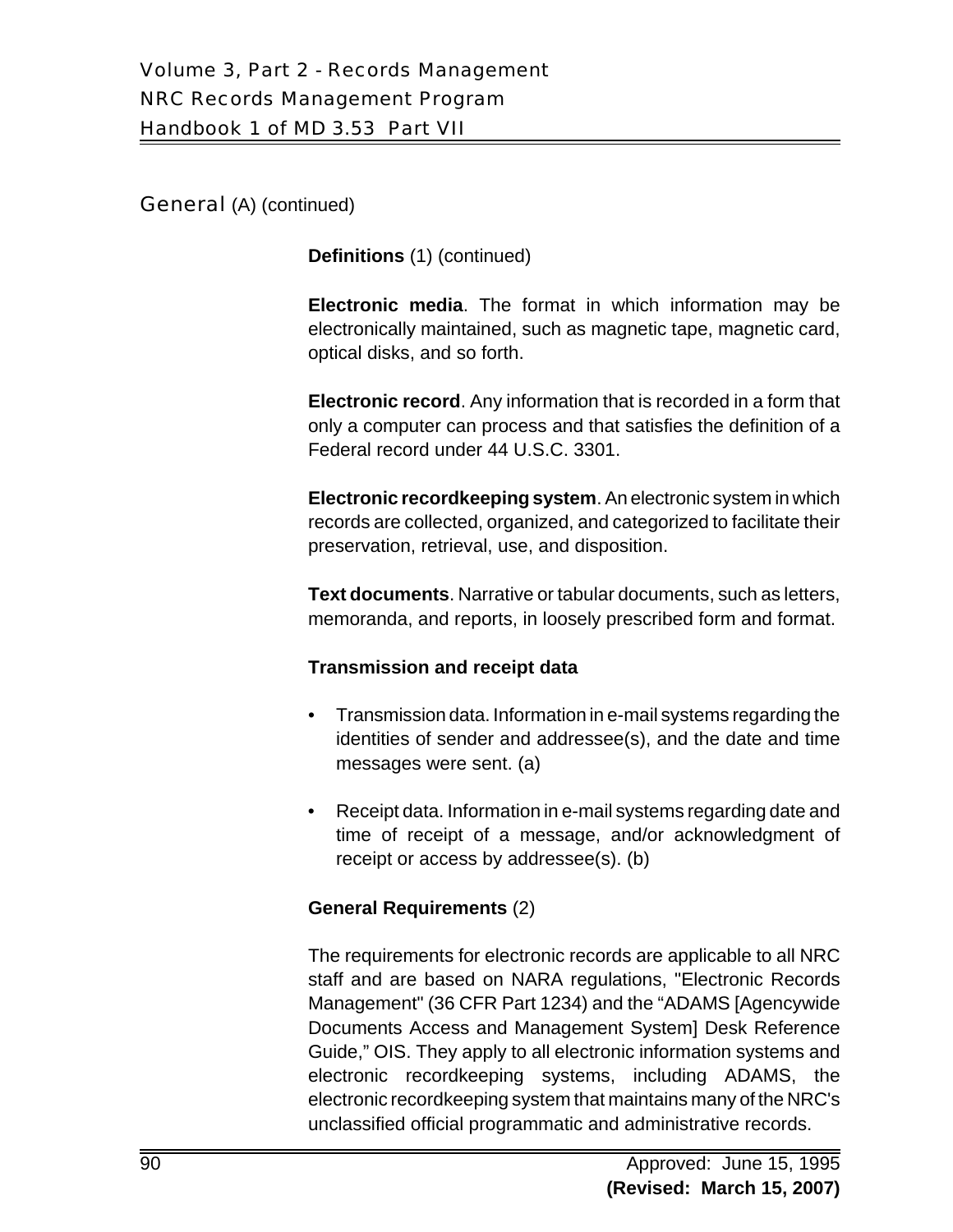General (A) (continued)

#### **Objectives** (3)

The following objectives apply to electronic records:

- To establish guidance and procedures for creating, maintaining, using, and disposing of electronic records (a)
- To ensure that the staff is knowledgeable about electronic records and the authority to retain or destroy them (b)
- To ensure adequate documentation of the organization, functions, policies, decisions, procedures, and essential transactions of NRC when employing electronic records applications (c)
- To ensure that the disposition of the records is planned during the early development of electronic information systems (d)
- To describe special requirements for electronic records authorized for permanent retention (e)
- To establish minimum labeling and filing requirements to ensure retrieval of electronic records (f)
- To provide an environmental storage facility for inactive electronic records and backup tapes (g)
- To ensure that all electronic information systems are covered by NRC Schedules (NRCS) or General Records Schedules (GRS) and that procedures are established for preparing schedules for new and unscheduled electronic information systems (h)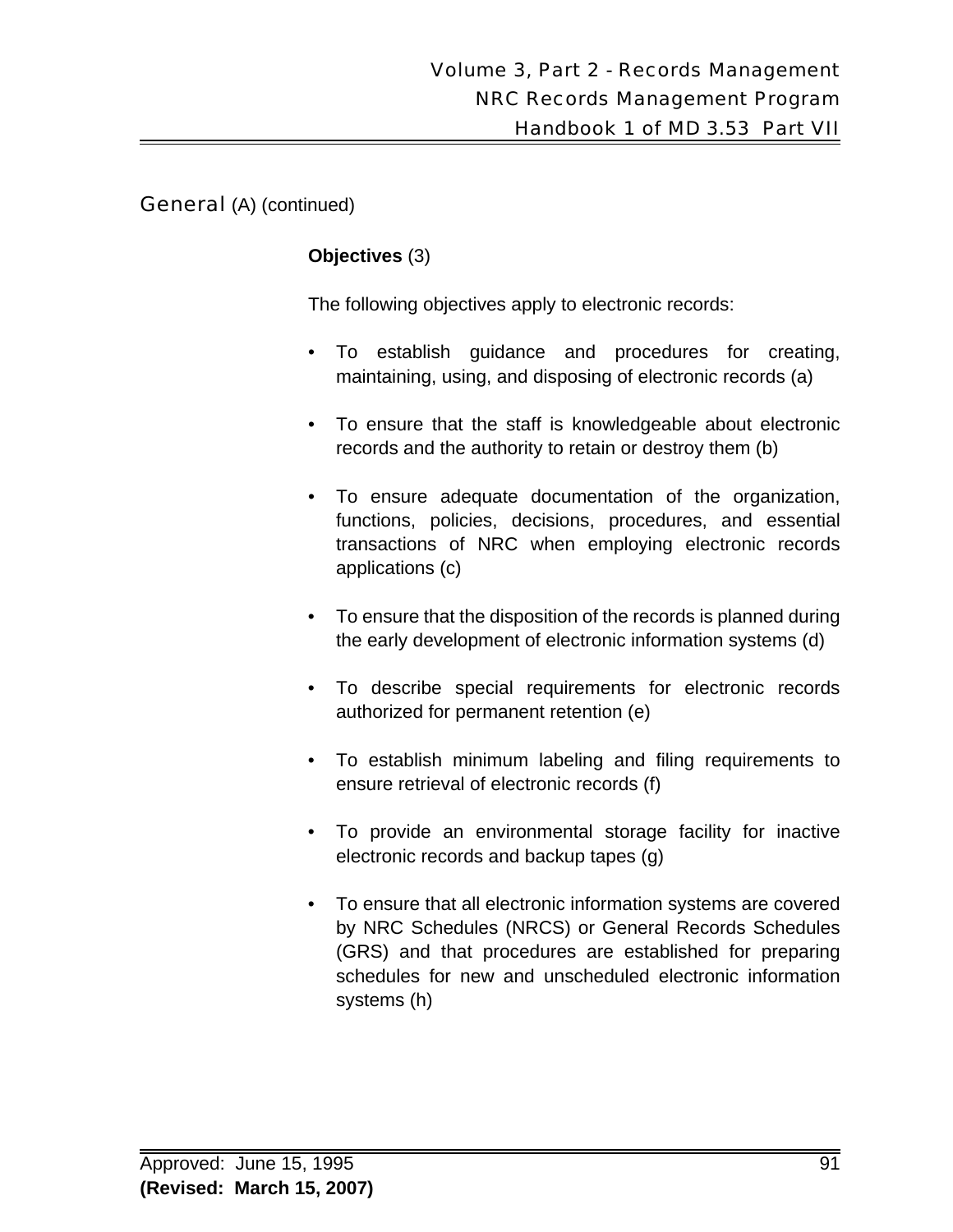# Creation of Electronic Records (B)

#### **Records Created at All Staff Levels** (1)

Electronic records may be generated or stored by staff of all levels, such as individual staff members, system operators, and computer programmers. The equipment used to generate or store these records can be personal computers, word processors, minicomputers, or mainframe computers. The staff who create electronic information must determine whether the information is official record material that must be disposed of only under an approved records disposition schedule, or nonrecord material that can be disposed of after it has served its purpose, and manage the information accordingly. To ensure that Federal records are properly identified and created, staff must be aware that electronic records can include e-mail messages, transmittal and receipt data, directories, and distribution lists, and that these types of information are potentially record material.

# **Electronic System Creation** (2)

There are two types of electronic systems: "electronic information systems" and "electronic recordkeeping systems." Electronic information systems produce, use, or store data files and disposition instructions for the data that shall be incorporated into the system's design. Electronic recordkeeping systems maintain the official file copy of text documents on electronic media and must meet specific requirements outlined in 36 CFR 1234.22. All electronic systems must be scheduled and the scheduling process begins with a records management assessment. The assessment begins by completion of NRC Form 616, "Notification of Electronic System Design or Modification," and NRC Form 637, "NRC Electronic Information System Records Scheduling Survey," which are forwarded to the Records and FOIA/Privacy Services Branch (RFPSB) during the development phase of the information system. Submission of these forms initiates records management review to identify recordkeeping requirements and records scheduling.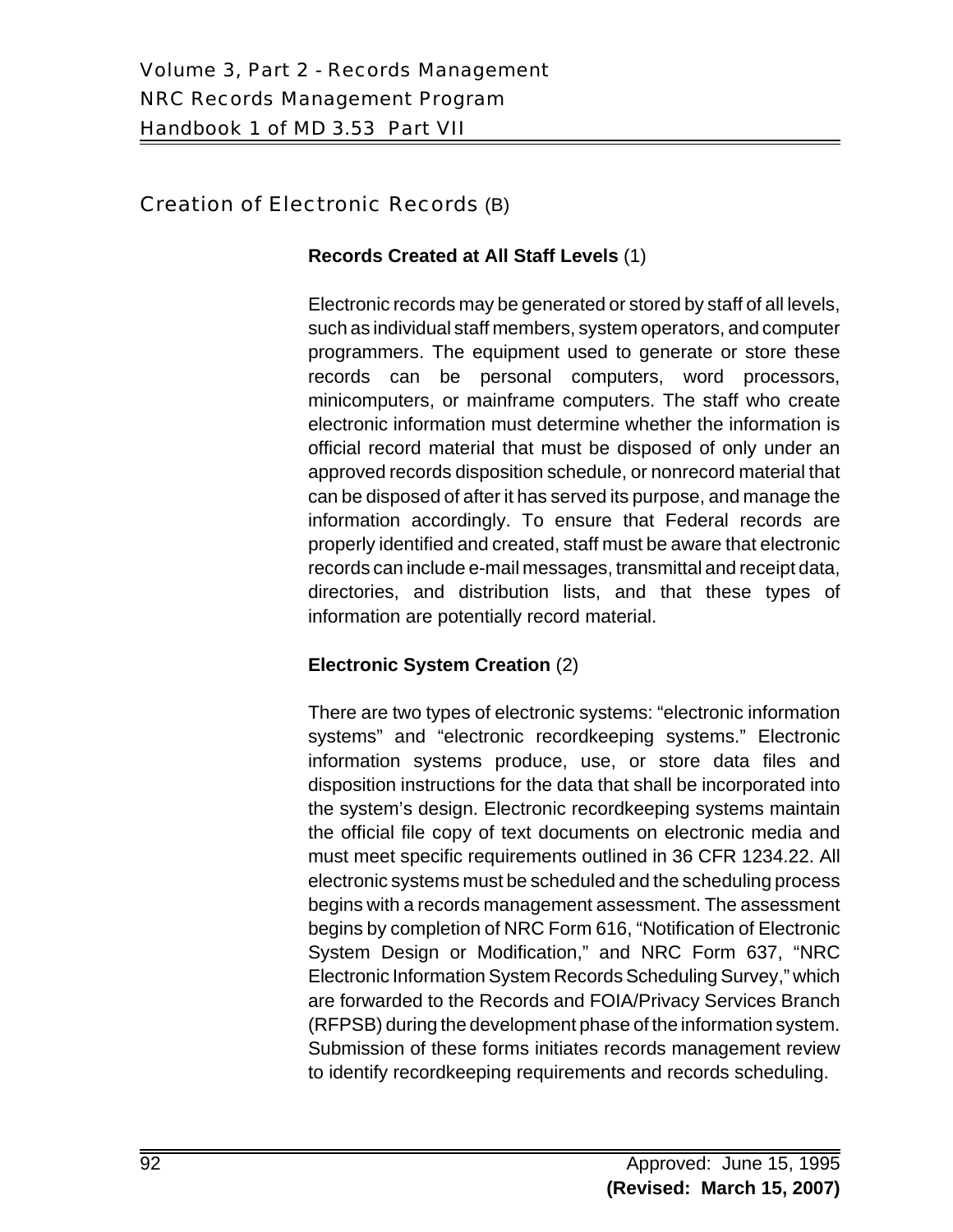#### **Records Status of Electronic Data** (3)

Electronic data can be categorized as either record or nonrecord. The record status of electronic data is determined by the same criteria employed for records generated in paper format (see Part I, Section (D), "Identifying and Distinguishing Between Record and Nonrecord Materials").

# **Examples of Record and Nonrecord Electronic Material** (4)

Examples of record and nonrecord electronic data are provided below to assist in distinguishing between the two types of information.

#### **Record Material in Electronic Form** (a)

- Informational material that falls under the definition of "records" that is maintained only in electronic format and never produced in hard copy (i)
- Drafts of record material, including working documents, that have not yet been produced in hard copy (ii)
- Electronic information systems that support NRC programs and management functions, regardless of whether all or a portion of the information also is maintained in hard copy (iii)
- E-mail that concerns agency business or documents agency organization, functions, policies, decisions, procedures, operations, or other activities of the Government (iv)
- E-mail messages that concern statements of policy, rationale for a decision, sense of direction, or guidance above and beyond that documented in the official files (v)
- Electronic information that constitutes early versions of record material that differ substantively from the final version (vi)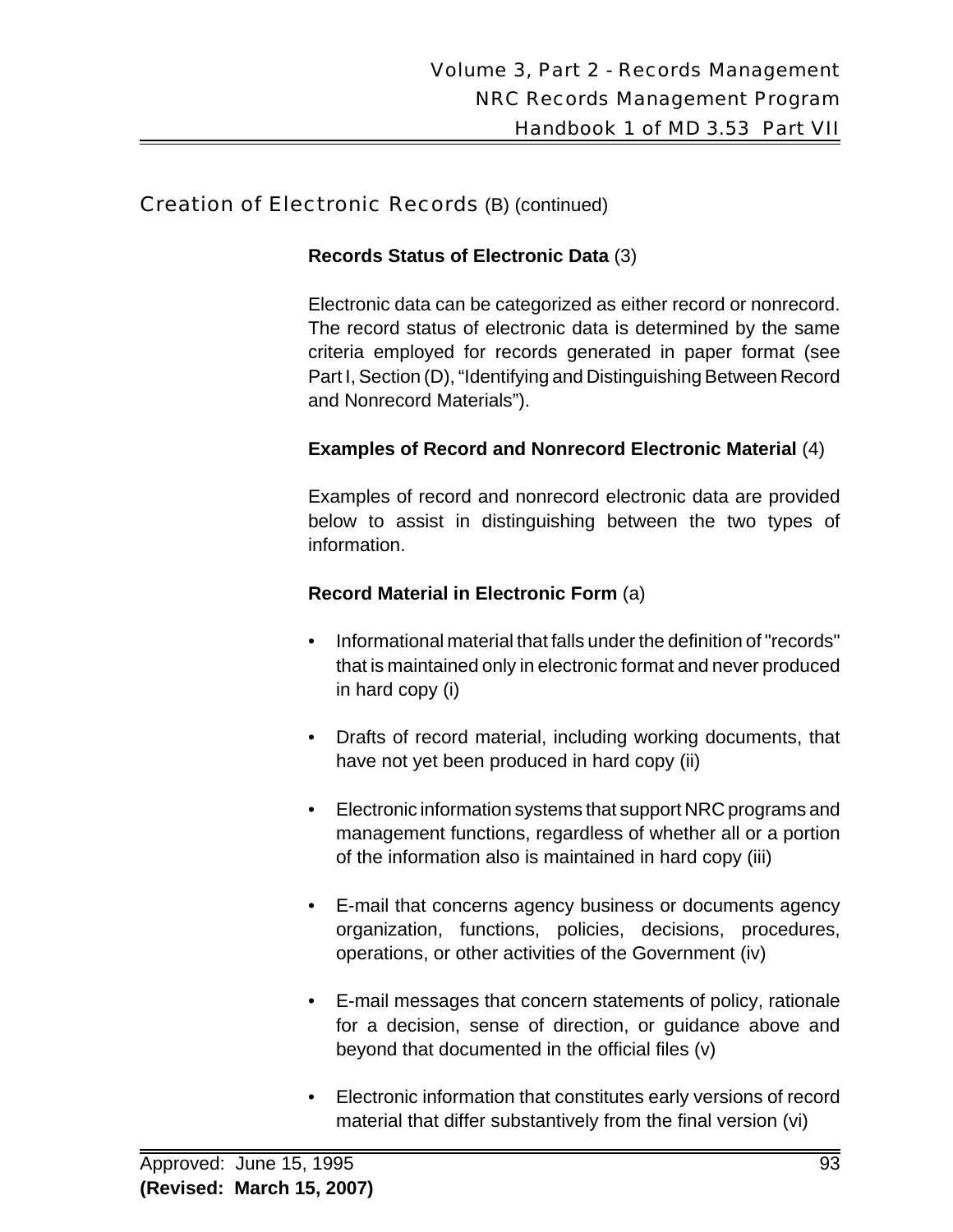**Examples of Record and Nonrecord Electronic Material** (4) (continued)

- Extracted data from electronic information systems maintained in electronic format for conducting studies and statistical analyses (vii)
- Any electronic information file that contains personal information on individuals that is retrieved by a unique personal identifier such as a name or an assigned number (A file of this nature would be subject to the Privacy Act and must be included in the NRC Systems of Records published in the *Federal Register*.) (viii)
- Administrative databases maintained by staff that contain information derived from hard copy that supports administrative activities of the office (ix)

#### **Nonrecord Material in Electronic Form** (b)

- Informational material that is maintained electronically on word processing diskettes and similar magnetic media, has been produced in hard copy form for recordkeeping purposes, and is retained in electronic form only to facilitate updating or revision of the material at a later date (i)
- Electronic copies of informational material that are duplicates or exact copies of the record or nonrecord material retained on an electronic storage medium (ii)
- E-mail messages and attached files that consist of extra copies of documents kept only for convenience of reference (iii)
- Working papers and personal notes in electronic form that have no record value because they are meaningless to persons other than the author; provide no rationale, sense of direction, or guidance above and beyond that documented in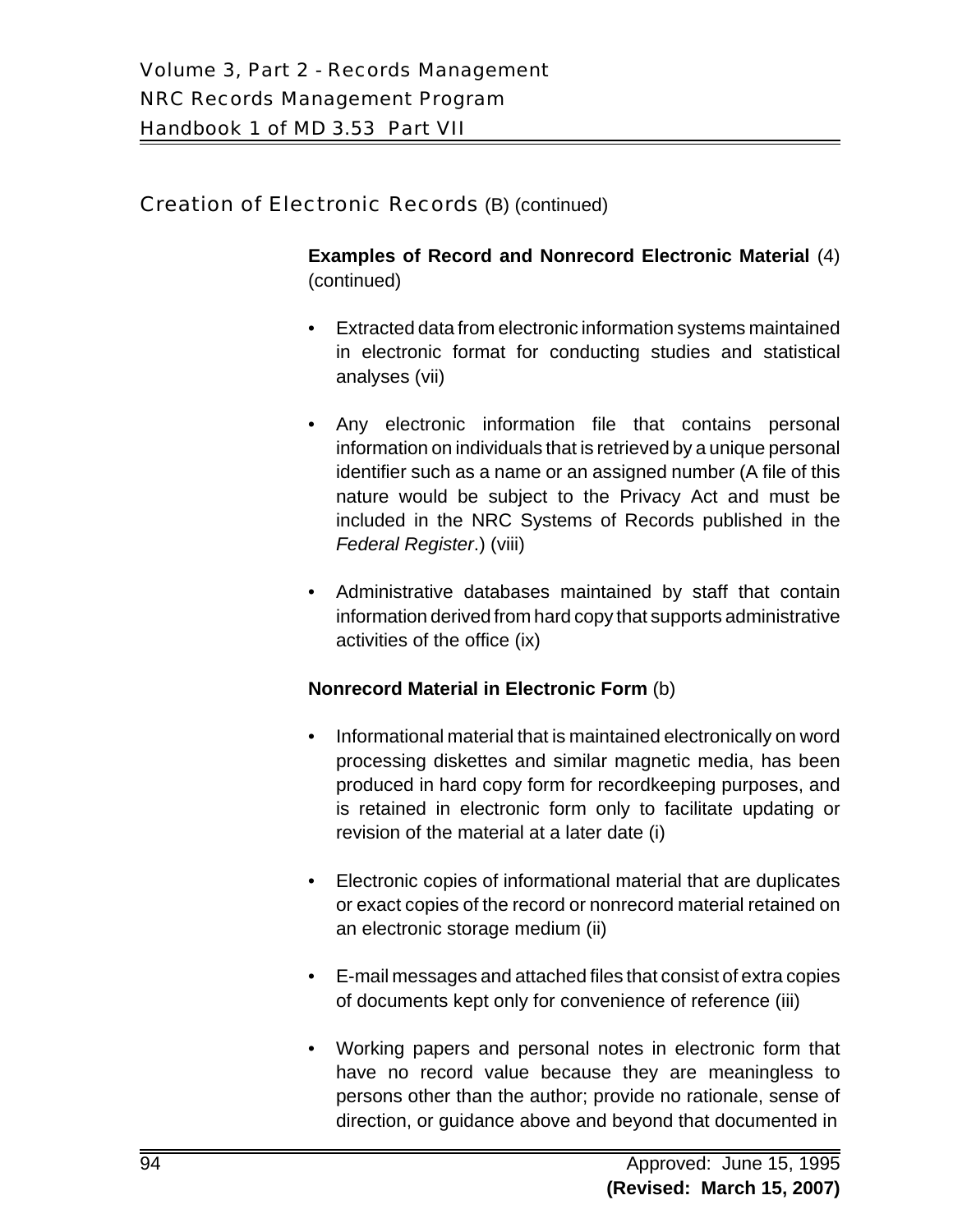**Examples of Record and Nonrecord Electronic Material** (4) (continued)

official files; and are generally used only by the author to facilitate the development and completion of papers for approval by appropriate officials (iv)

• Miscellaneous informal e-mail messages from an individual to other individuals in the agency that do not relate to agency business (v)

#### **ADAMS: NRC's Repository for Many Official Agency Records** (5)

On April 1, 2000, offices began keeping in ADAMS the documents designated in the office's ADAMS records disposition schedules and the NRC Administrative Forms and Correspondence Matrix. Each records series in NUREG-0910, "NRC Comprehensive Records Disposition Schedule," identifies the designated recordkeeping system for those records. Once official agency records (OARs) are placed in ADAMS, they are filed by OIS in records management software to place them under records management control.

# **Disposition of Electronic Record Material** (6)

Electronic records can only be destroyed under approved records disposition schedules. Because electronic records can be created or destroyed so easily, increasing the chance of lost information, extra care must be taken with these records. The disposition of the information must be determined before the records are created to ensure that appropriate identifiers for storage and retrieval are used and to ensure their appropriate preservation and ultimate disposition. The disposition instructions for electronic records are described in NUREG-0910. If unscheduled, the information contained in electronic information systems, including those operated for the Government by a contractor, must be reviewed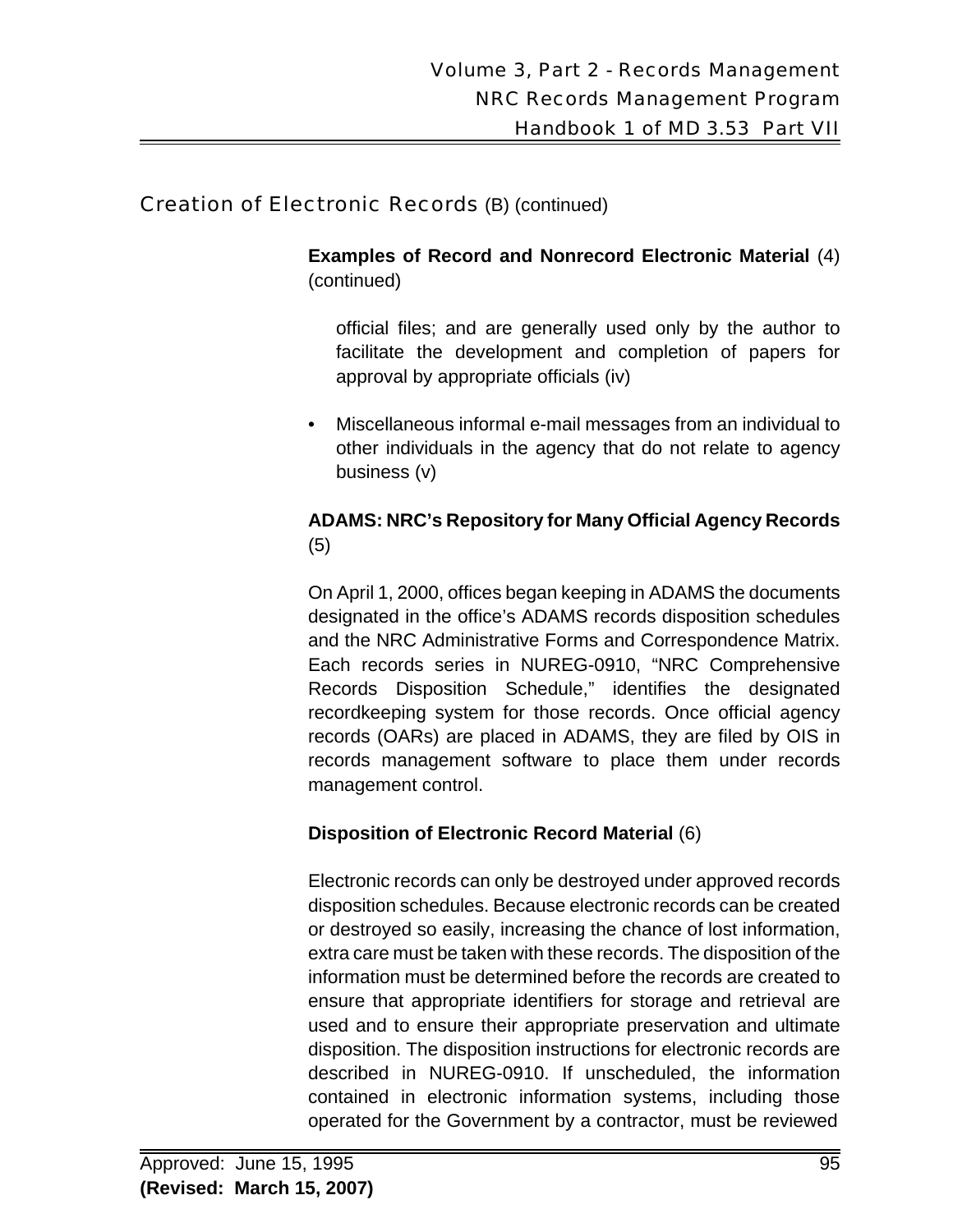#### **Disposition of Electronic Record Material** (6) (continued)

for disposition scheduling as soon as possible, but no later than 1 year after the system becomes operational.

#### **Disposition of Electronic Nonrecord Material** (7)

Nonrecord material can be destroyed without reference to the disposition schedules approved by the Archivist of the United States. However, many types of electronic nonrecord material are scheduled in the NARA GRS for clarity (see GRS 20, "Electronic Records," and GRS 23, "Records Common to Most Offices Within Agencies," listed in NUREG-0910.) Draft documents and transient data created, stored, or transmitted electronically are not to be used for official record purposes without a specific records disposition schedule and approval by the NRC Records Officer, who is the Chief of RFPSB, OIS.

# **Official Record Copy of Text Documents Retained Electronically** (8)

Electronic recordkeeping systems that maintain the official file copy of text documents on electronic media must meet the following minimum requirements and provide— (a)

- A method for all authorized users of the system to retrieve desired documents, such as an indexing or a text search system (i)
- An appropriate level of security to ensure integrity of the documents (ii)
- A standard interchange format, when necessary, to permit the exchange of documents on electronic media between agency components using different software and operating systems and the conversion or migration of documents on electronic media from one system to another (iii)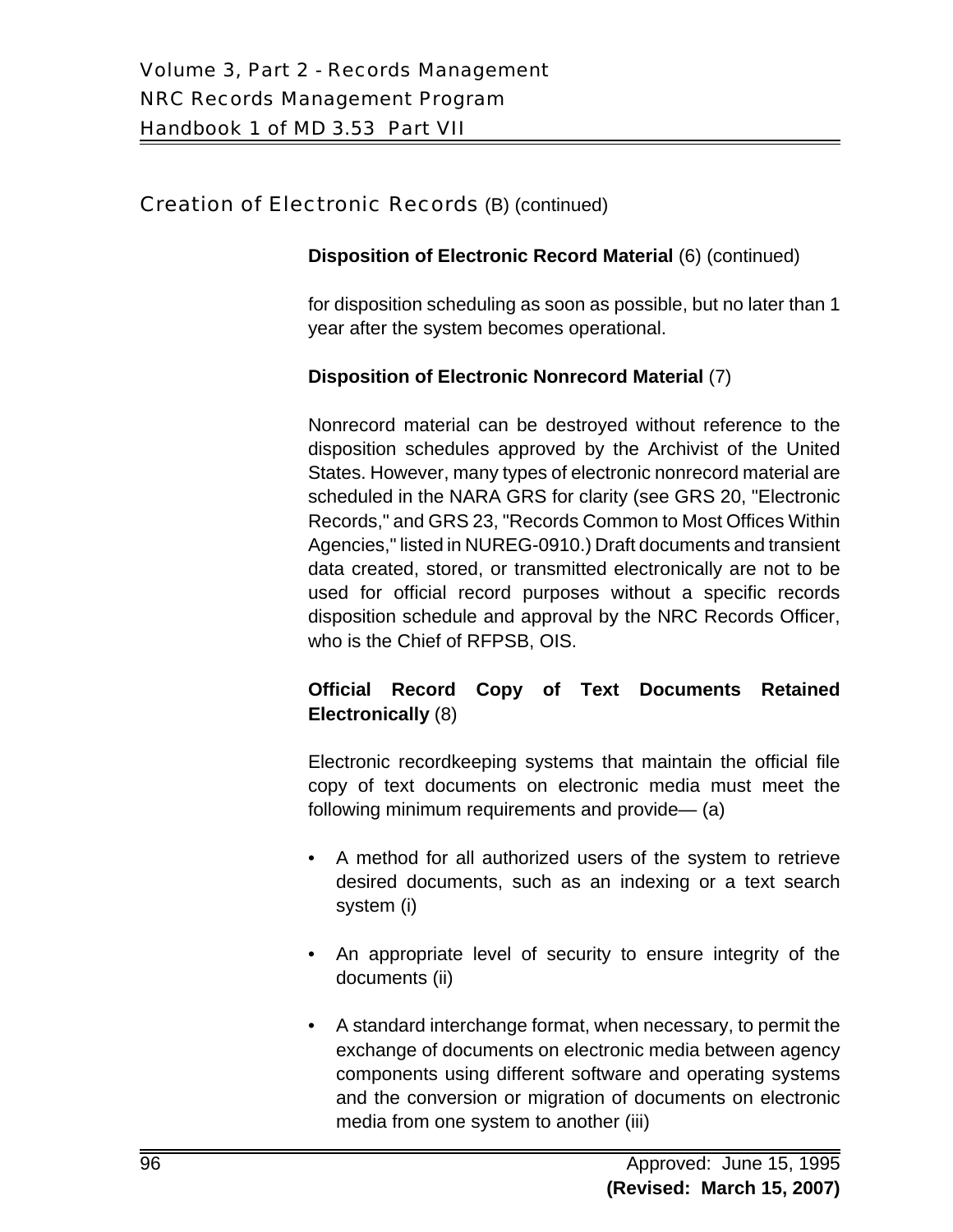**Official Record Copy of Text Documents Retained Electronically** (8) (continued)

• For the disposition of the documents including, when necessary, the requirements for transferring permanent records to NARA (see 36 CFR 1228.270) (iv)

Electronic recordkeeping systems that maintain the official file copy of text documents on electronic media must identify each document sufficiently to enable authorized personnel to retrieve, protect, and carry out the disposition of documents in the system. Appropriate identifying information for each document maintained on the electronic media may include office of origin, file code, key words for retrieval, addressee, signer, author, date, authorized disposition, and security classification, if needed. Offices must ensure that records maintained in these systems can be correlated with records on paper, microform, or other media. (b)

All electronic recordkeeping systems containing the official file copy of text documents must have the prior written approval of the NRC Records Officer, who is the Chief of RFPSB, in order to ensure that the records are scheduled for disposition and that the information is preserved accordingly. (c)

# **Creation of Data Files** (9)

For electronic information systems that produce, manipulate, or store data files, disposition instructions for the data must be incorporated into the system's design. (a)

Office staff with lead responsibility for the development of an electronic information system must ensure that the system has a records disposition schedule as required in this part, Section (A)(2), "General Requirements," or initiate the scheduling process according to the procedures specified in Part II of this handbook. (b)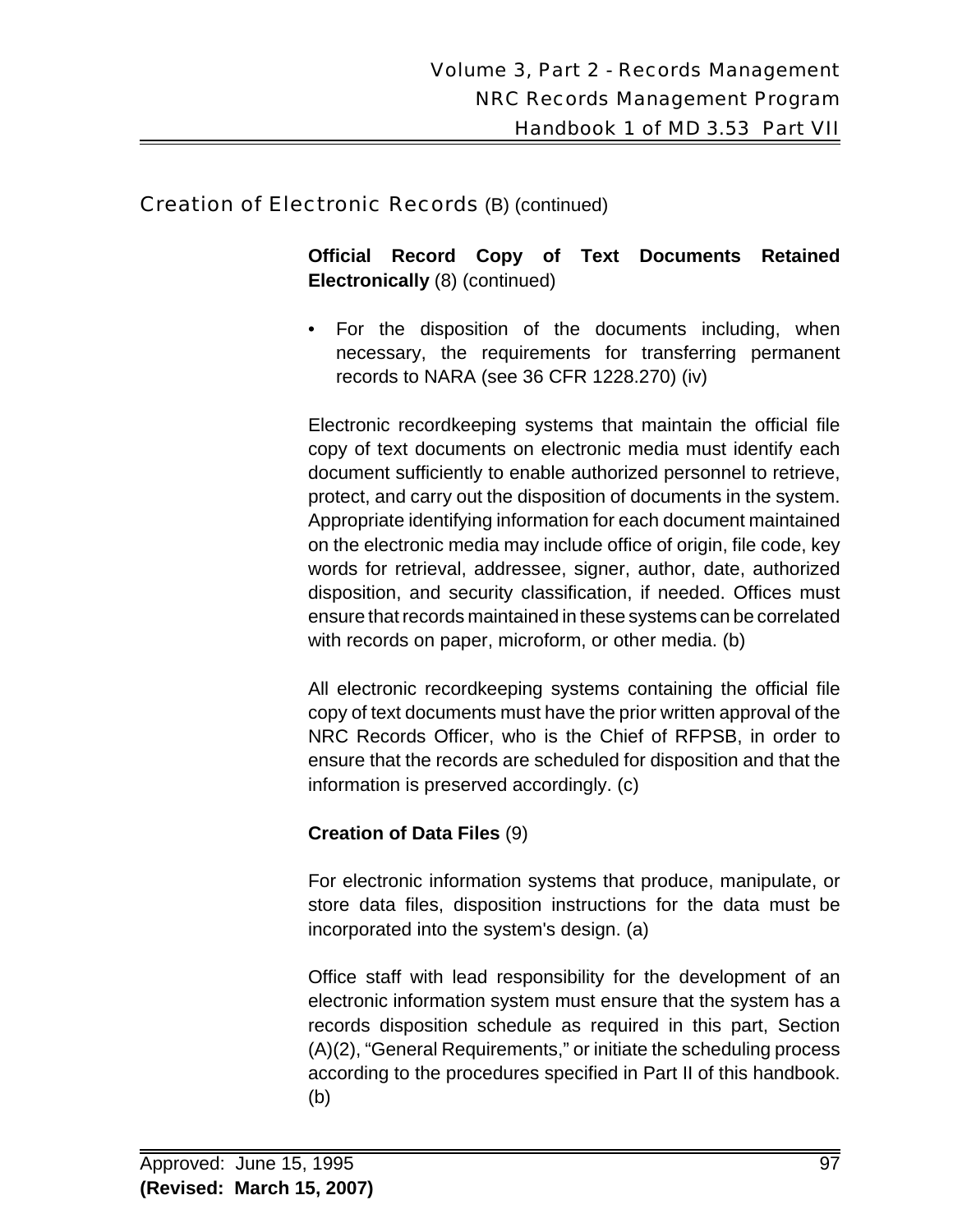#### **Creation of Data Files** (9) (continued)

Office staff with lead responsibility for the system must maintain adequate and up-to-date technical documentation for each electronic information system that produces, manipulates, or stores data files. The staff member for each office must maintain the following minimum documentation: (c)

- A narrative description of the system (i)
- Physical and technical characteristics of the records, including— (ii)
	- A records layout that describes each field, including its name, size, and starting or relative position (*a*)
	- A description of the form of the data such as alphabetic, zoned decimal, packed decimal, or numeric (*b*)
	- A data dictionary or the equivalent information associated with a database management system, including a description of the relationship between data elements in databases (*c*)
- Any other technical information needed to read or process the records (iii)

#### **ADAMS Records Management** (10)

OIS operates records management software to manage the retention and disposition requirements of OARs maintained in ADAMS.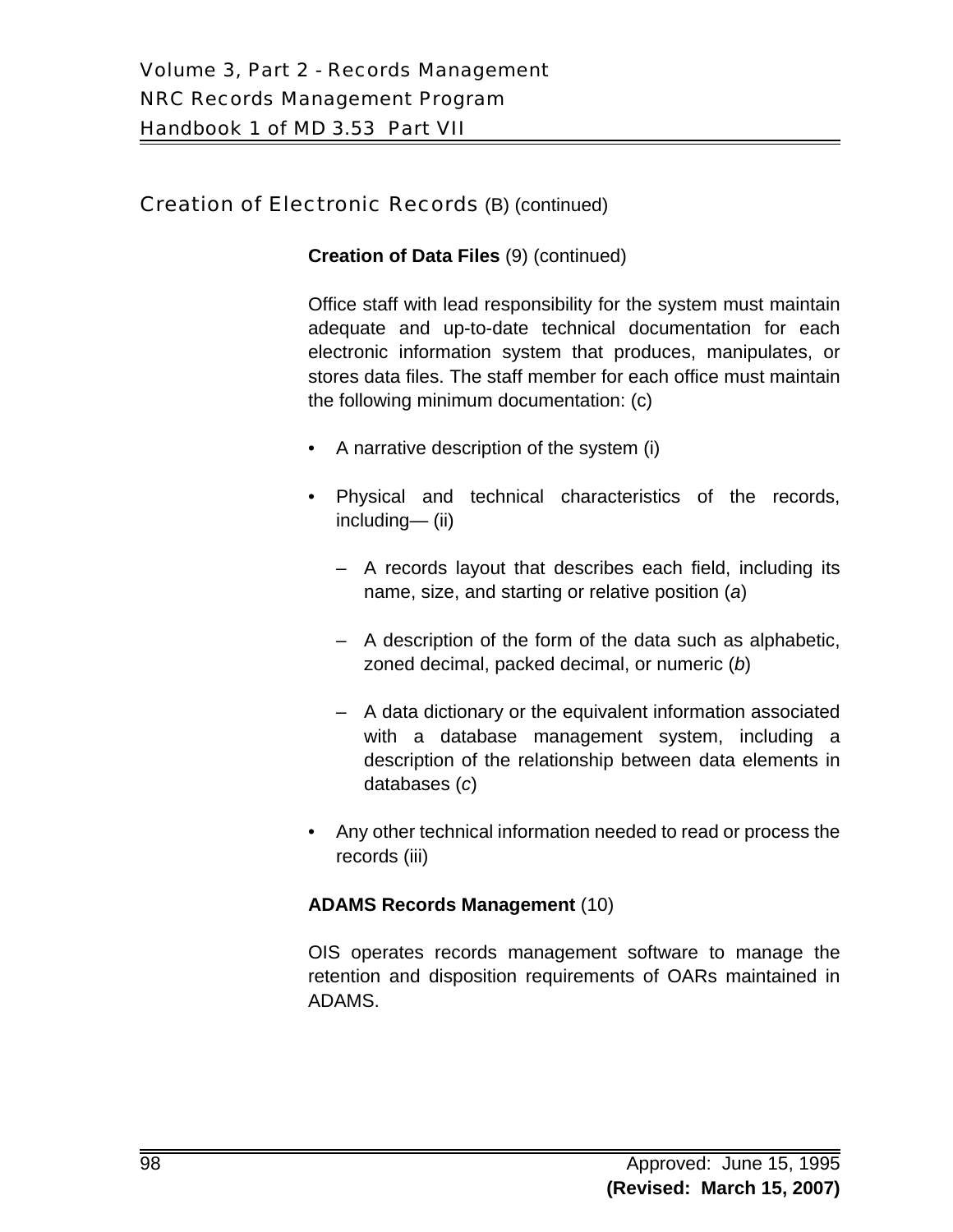#### Electronic Records (C)

#### **Maintenance Throughout the Life Cycle** (1)

An electronic record must be maintained on the appropriate medium and system to ensure protection and availability throughout its life cycle and to—

- Permit easy and timely retrieval (a)
- Facilitate distinction between record and nonrecord material (b)
- Retain the records in a usable format until their authorized disposition (c)
- When appropriate, meet the requirements for retiring permanent records to NARA (d)

#### **Selecting the Storage Medium** (2)

The following factors must be considered before selecting a storage medium or converting from one medium to another:

- Authorized life of the records as determined during the scheduling process (a)
- Maintenance necessary to retain the records (b)
- Cost of storing and retrieving the records (c)
- Records density (d)
- Access time needed to retrieve stored records (e)
- Portability of the medium that runs on equipment offered by multiple manufacturers (f)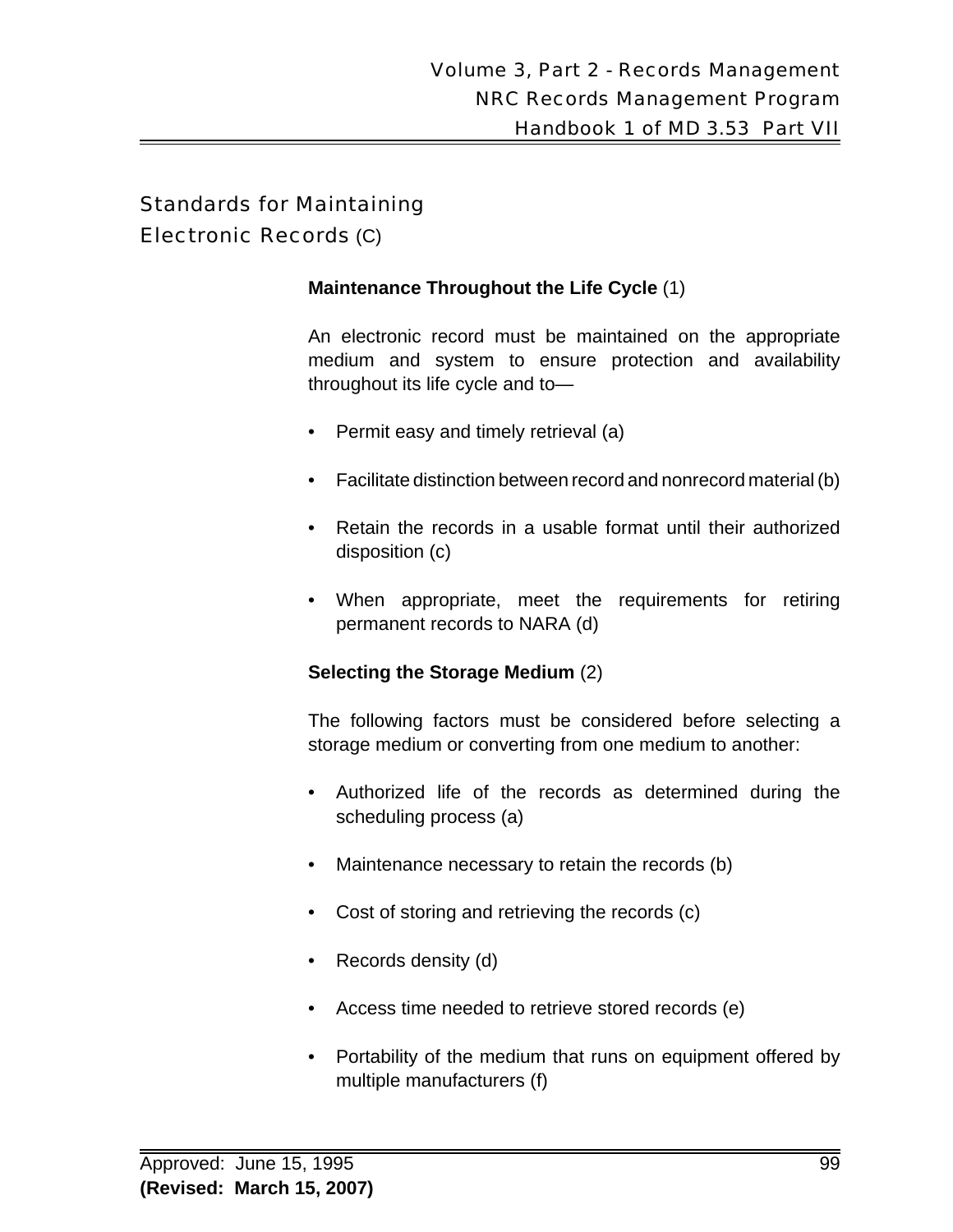Electronic Records (C) (continued)

#### **Selecting the Storage Medium** (2) (continued)

• Whether the medium meets current applicable Federal Information Processing Standards (FIPS) (g)

#### **Use of Floppy Disks** (3)

The use of floppy disks should be avoided for the exclusive long-term storage of permanent or unscheduled electronic records. This type of media does not meet the current applicable FIPS.

#### **Accessibility of Records** (4)

Material stored on diskettes, removable disks, or tapes must be accessible to all authorized users by means of standard external labeling.

#### **Protection From Loss** (5)

Electronic information must be protected from deterioration or from loss as a result of changing technology by converting it to a storage medium compatible with the agency's hardware and software. Before converting electronic information to a different medium, it must be determined whether the authorized disposition of the electronic records can be implemented after conversion.

# **Backup Copies of Electronic Records** (6)

Electronic records must be backed up regularly to safeguard against the loss of information as a result of equipment malfunctions or human error. (a)

Backup copies of permanent or unscheduled records must be maintained in a storage area separate from that of the original records. (b)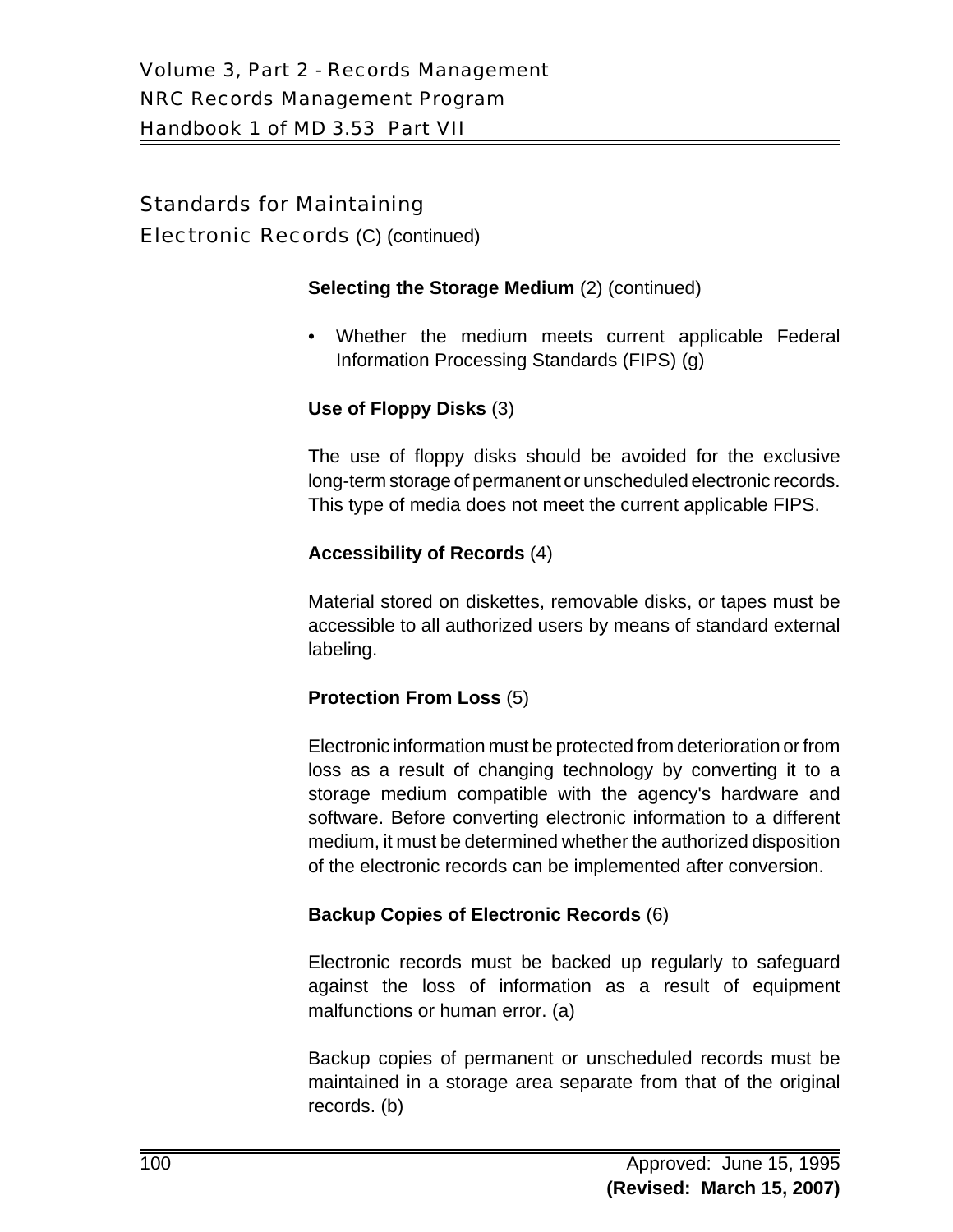Electronic Records (C) (continued)

#### **Backup Copies of Electronic Records** (6) (continued)

Backup tapes to large electronic information systems that are considered vital to NRC program functions, significant to program operations, or whose data would be extremely costly to replace must be periodically transferred by the originating office to RFPSB for storage at the Washington National Records Center (WNRC). (c)

# **Maintaining and Testing Magnetic Computer Tapes** (7)

Magnetic computer tapes used to store electronic records that are unscheduled or scheduled for permanent retention must be tested no more than 6 months before their use. The test is to verify that the tape is free of permanent errors. (a)

The storage and test areas for computer magnetic tapes containing permanent and unscheduled records must be maintained at the following temperatures and humidity: (b)

- Constant temperature 62 to 68 degrees (i)
- Constant relative humidity 35 to 45 percent (ii)

All tapes containing unscheduled and permanent records must be rewound under controlled tension every 3-1/2 years. (c)

A statistical sample of all reels of magnetic computer tapes containing permanent and unscheduled records must be read annually to identify any loss of data and to discover and correct the causes of data loss. In tape libraries with 1800 or fewer reels, a 20-percent sample or a sample size of 50 reels, whichever is larger, should be read. In tape libraries with more than 1800 reels, a sample of 384 reels should be read. Tapes with 10 or more errors must be replaced and, when possible, lost data must be restored. All other tapes that might have been affected by the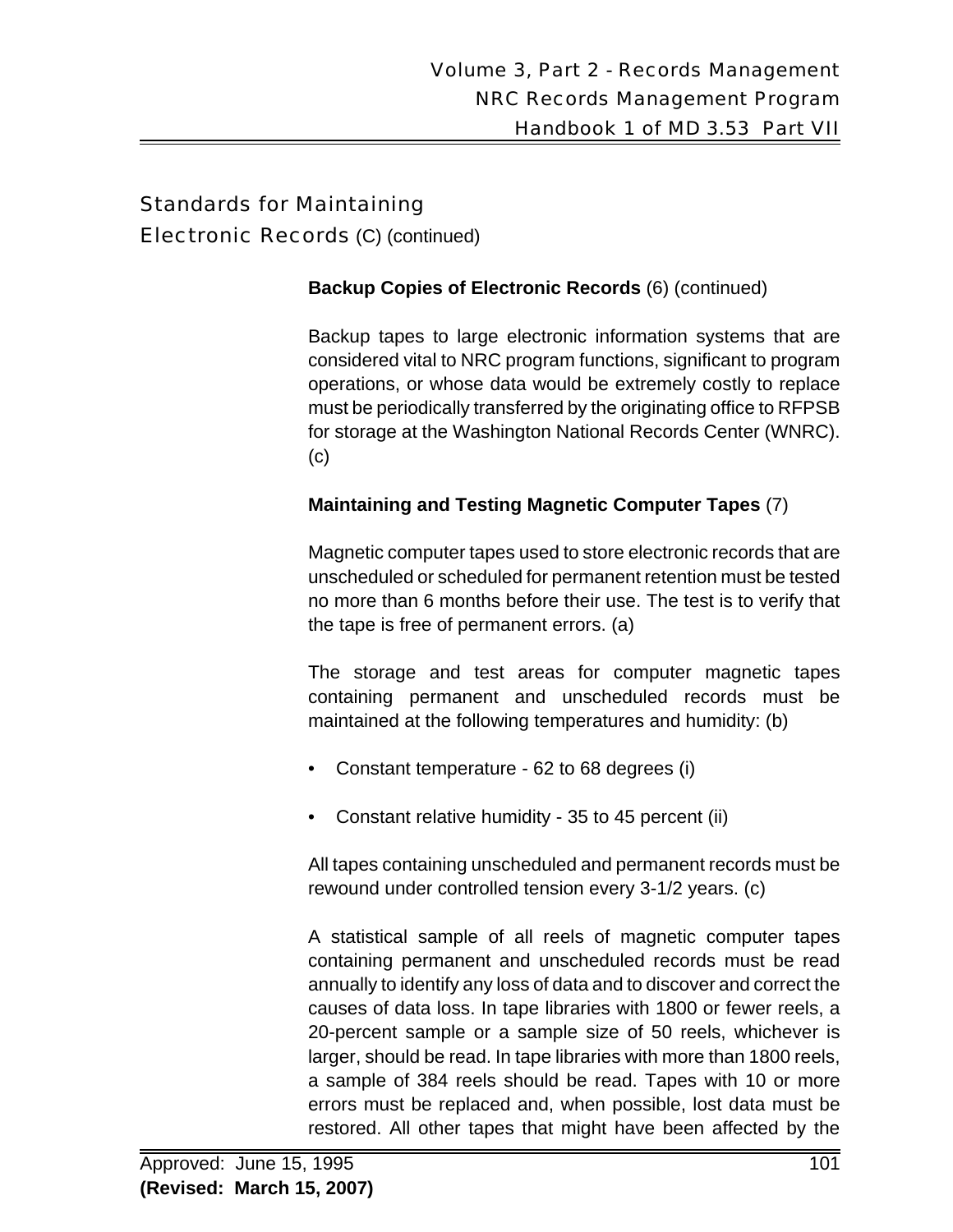Electronic Records (C) (continued)

**Maintaining and Testing Magnetic Computer Tapes** (7) (continued)

 same cause, that is, tapes of poor quality or tapes experiencing high usage, poor environment, or improper handling, must be read and corrected, as appropriate. (d)

Permanent or unscheduled data on magnetic tapes must be copied onto tested and verified new tapes before the tapes are 10 years old. (e)

The contents of magnetic tapes used to store permanent or unscheduled electronic records must be identified by an external tape label or an equivalent automated tape management system. The label or system must provide unique identification for each reel, including the name of the organizational unit responsible for the data, the system title, and the security classification, if any. (f)

The following information must be maintained for each reel used to store permanent or unscheduled electronic records: (g)

- File title (i)
- Dates of creation (ii)
- Dates of coverage (iii)
- Recording density (iv)
- Type of internal labels (v)
- Volume serial number, if applicable (vi)
- Number of tracks (vii)
- Character code and software dependency (viii)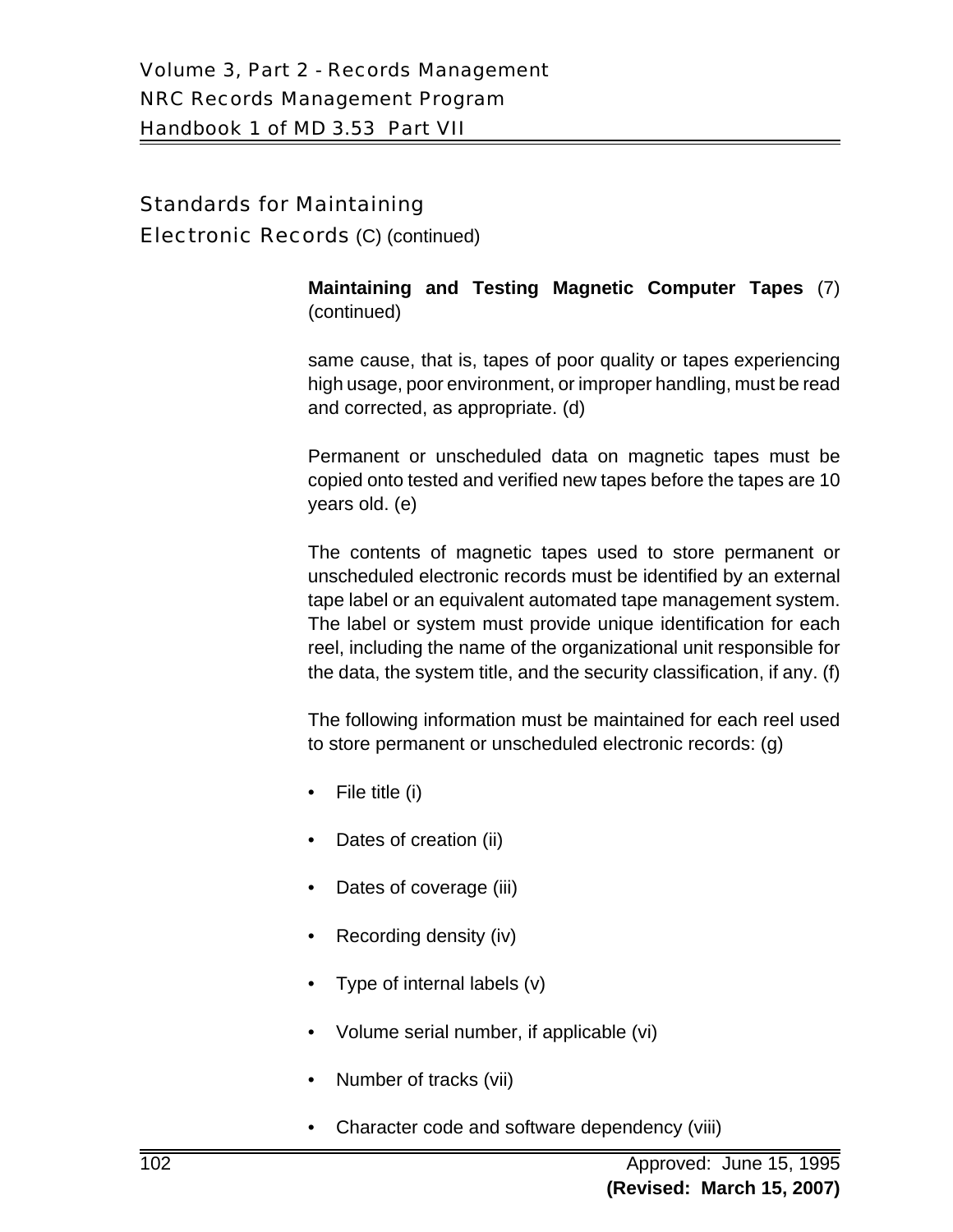Electronic Records (C) (continued)

**Maintaining and Testing Magnetic Computer Tapes** (7) (continued)

• Information about block size and the reel sequence number if the file is part of a multireel set (ix)

For numeric data files, include the record format and logical record length, the data set name and sequence, if applicable, and the number of records for each data set. (h)

Smoking and eating are prohibited in magnetic computer tape storage libraries and in test or evaluation areas that contain permanent or unscheduled records. (i)

#### **Maintenance of Diskettes, Removable Disks, and Other Direct Access Storage Media** (8)

Users must exercise reasonable care in handling the various direct access storage media consistent with the manufacturer's guidance and recommendations. This care includes— (a)

- Proper storage equipment to avoid damage (i)
- Keeping media away from magnets, water, and other sources of damage (ii)
- Exercising common sense to ensure protection, for example, not handling the magnetic surfaces, not writing on floppy disks, and not stacking other items on top of the electronic media (iii)

External labels for diskettes or removable disks used when processing or temporarily storing permanent or unscheduled records must include the following information: (b)

• Name of the organizational unit responsible for the records (i)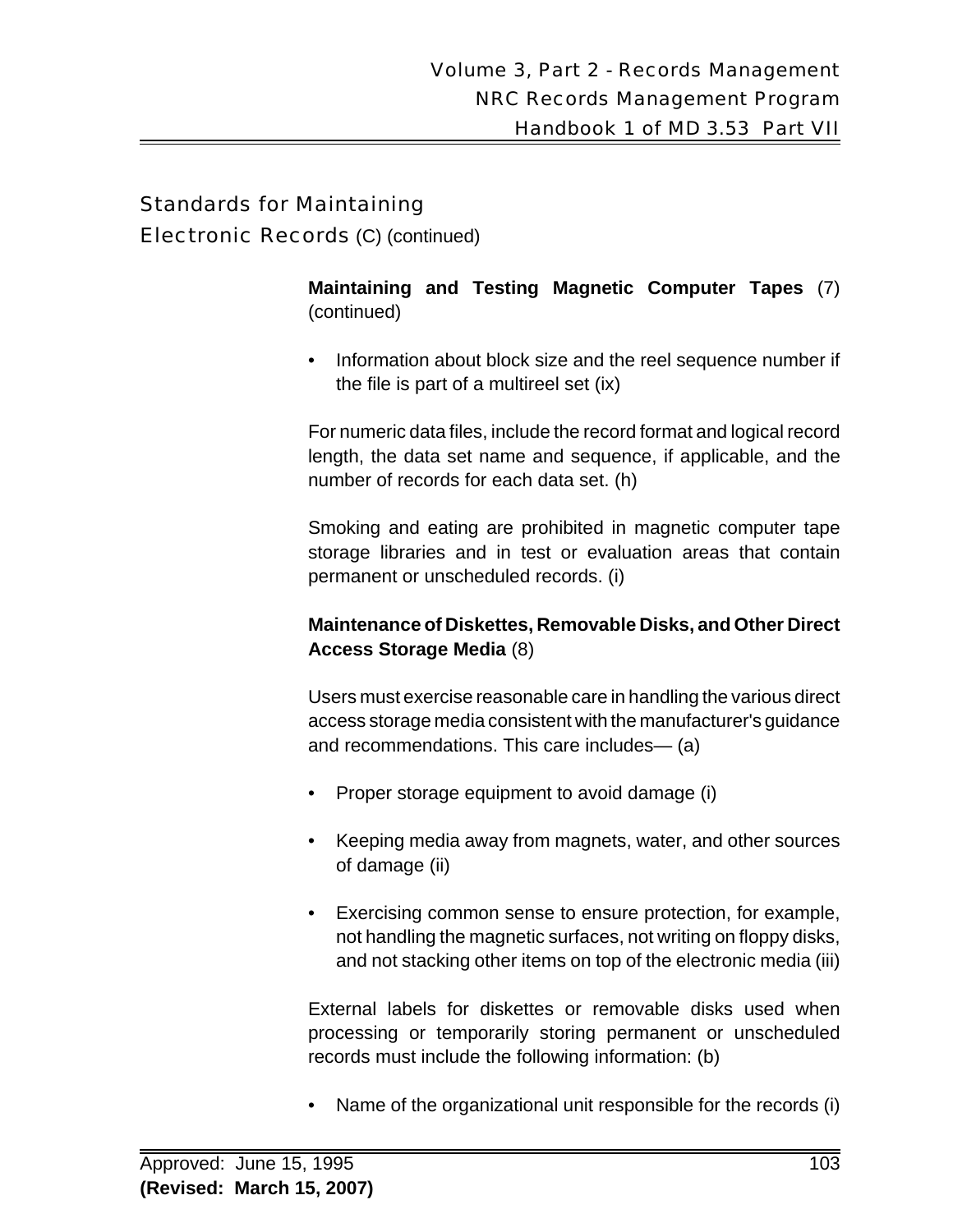Electronic Records (C) (continued)

**Maintenance of Diskettes, Removable Disks, and Other Direct Access Storage Media** (8) (continued)

- A descriptive title of the contents (ii)
- Dates of creation (iii)
- Security classification, if applicable (iv)
- Identification of the software and hardware used (v)

#### **Retention of Inactive Electronic Records** (9)

Electronic records and their related special purpose programs and documentation must be retained for the period prescribed in the approved schedules. Unscheduled records must be retained until they are scheduled and their destruction is authorized. This section describes the procedures and policies for retaining inactive electronic records until their authorized ultimate disposition.

- Inactive electronic records must be retained for the period authorized by approved records disposition schedules. (a)
- Electronic records that are not covered by the NRC Schedule or the GRS must be retained, along with related programming and documentation, until a schedule is prepared and the disposition is authorized by NARA. (b)
- Inactive electronic records must be retained in an area that meets the requirements set forth in this part, Section (B)(7), "Disposition of Electronic Record Material." (c)
- Offices retaining electronic records in an environment other than the WNRC are responsible for the required testing and periodic rewinding of the media. (d)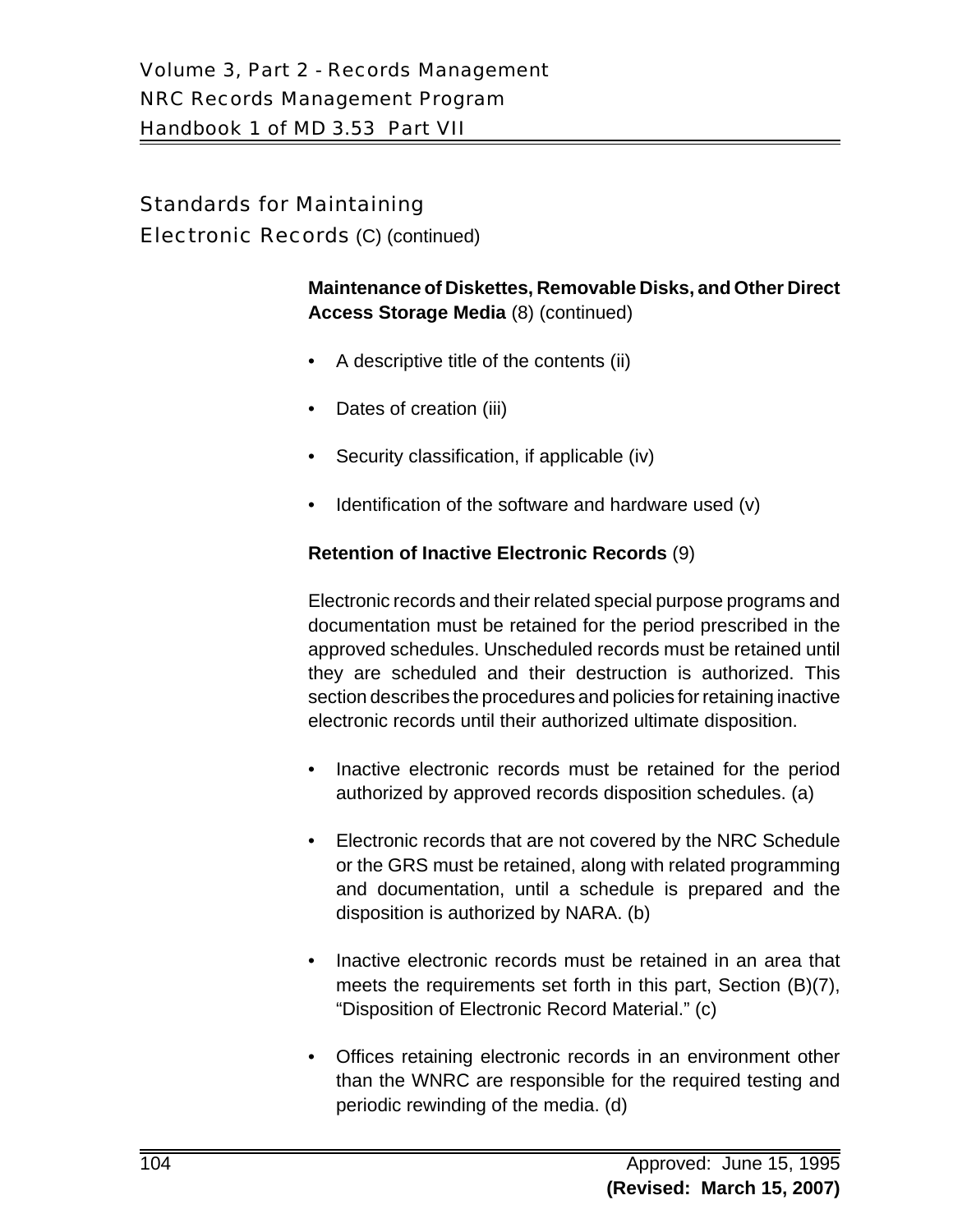Electronic Records (C) (continued)

#### **Retention of Inactive Electronic Records** (9) (continued)

- Offices that use contractors to retain electronic records on their behalf must ensure that the records are retained in accordance with this handbook. (e)
- Inactive records should be retired to approved storage as soon as practical. (f)
- RFPSB will coordinate the transfer of electronic records to the Federal Records Center. (g)
- The storage media containing permanent electronic records must meet the criteria of this handbook. (h)
- Electronic records of short-term value may be retained and destroyed in the originating office without being transferred to RFPSB. (i)

# Records Disposition for

# Electronic Records (D)

#### **Schedules** (1)

Electronic records can only be disposed of by applying an approved NRC records disposition schedule or a GRS listed in NUREG-0910. (a)

Unscheduled electronic records, along with related programs, documentation, and indexes, must be retained until their disposition is approved by NARA. (b)

The information in electronic information systems, including those systems operated for the Government by a contractor, must be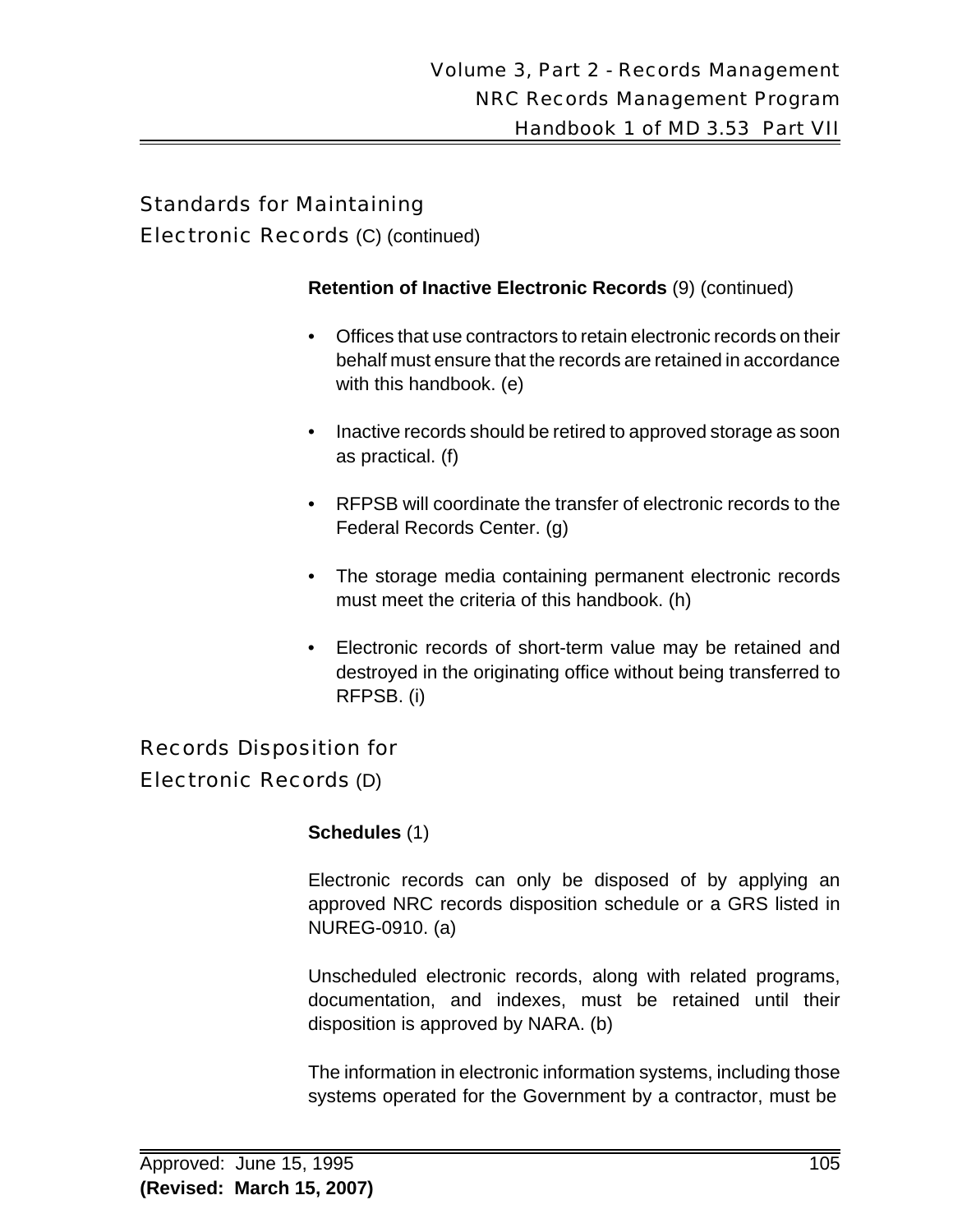# Records Disposition for

Electronic Records (D) (continued)

**Schedules** (1) (continued)

scheduled for disposition as soon as possible but no later than 1 year after the system becomes operational. (c)

Schedules for new or unscheduled electronic records are established as described in Part II. The scheduling process is initiated by the individual or the organization responsible for developing the electronic records or system by employing the following procedures: (d)

- Determine if a records disposition schedule already exists for the electronic records by referencing the NRC Schedule and the GRS in NUREG-0910. Assistance can be provided by each office's Records Liaison Officer (RLO), or by contacting RFPSB. (i)
- Electronic records that are not already scheduled for disposition must be scheduled by the employee or organization responsible for creating the records by submitting NRC Form 331, "Records Retention and Disposition Authority," along with NARA Form 14028, "Information System Description," through the office RLO to the Chief of RFPSB. RFPSB will prepare the SF 115, "Request for Records Disposition Authority," and submit it to NARA for approval. The retention period will usually follow that period allowed for the hard copy counterpart. Administrative records are destroyed after 2 years, program records are destroyed after 10 years, and highly significant program records are retained permanently. (ii)

RFPSB will review annually all electronic information systems for conformance to established agency procedures, standards, and policies as part of the periodic reviews required by 44 U.S.C. 3506. The review should determine whether the records have been properly identified and described and whether the schedule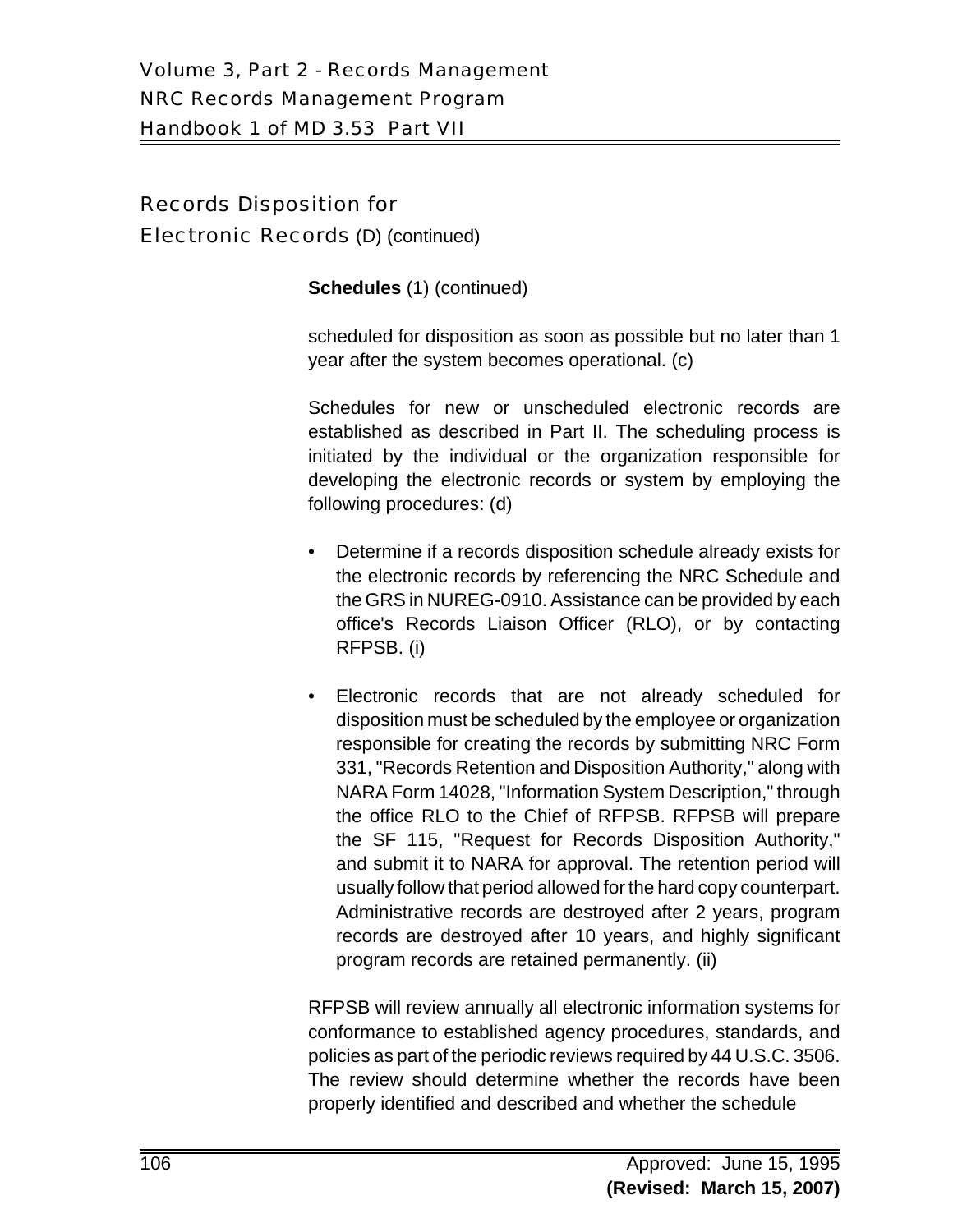# Records Disposition for

Electronic Records (D) (continued)

**Schedules** (1) (continued)

descriptions and retention periods reflect the current informational content and use. If not, or if substantive changes have been made in the structure, design, codes, purposes, or uses of the system, RFPSB will submit an SF 115 to NARA. (e)

**Disposing of Electronic Records** (2)

#### **Sensitive, Proprietary, and National Security Information**

Electronic records authorized for destruction in an approved records disposition schedule must be disposed of in a manner that ensures protection of any sensitive, proprietary, or national security information. Magnetic recording media previously used for electronic records containing sensitive, proprietary, or national security information are not to be reused if the previously recorded information can be compromised in any way by reuse.

# Archival Records in Electronic Format (E)

# **Media Requirements for Permanent Records** (1)

Permanent electronic records that are transferred to the National Archives must be on NARA-approved media and media-less transfer forms that meet the requirements of 36 CFR 1228.270. These forms are open reel magnetic tape, magnetic tape cartridge; Compact-Disk, Read Only Memory (CD-ROM); and File Transfer Protocol (FTP). Detailed requirements follow.

• NRC may transfer electronic records to the National Archives on magnetic tape as follows: (a)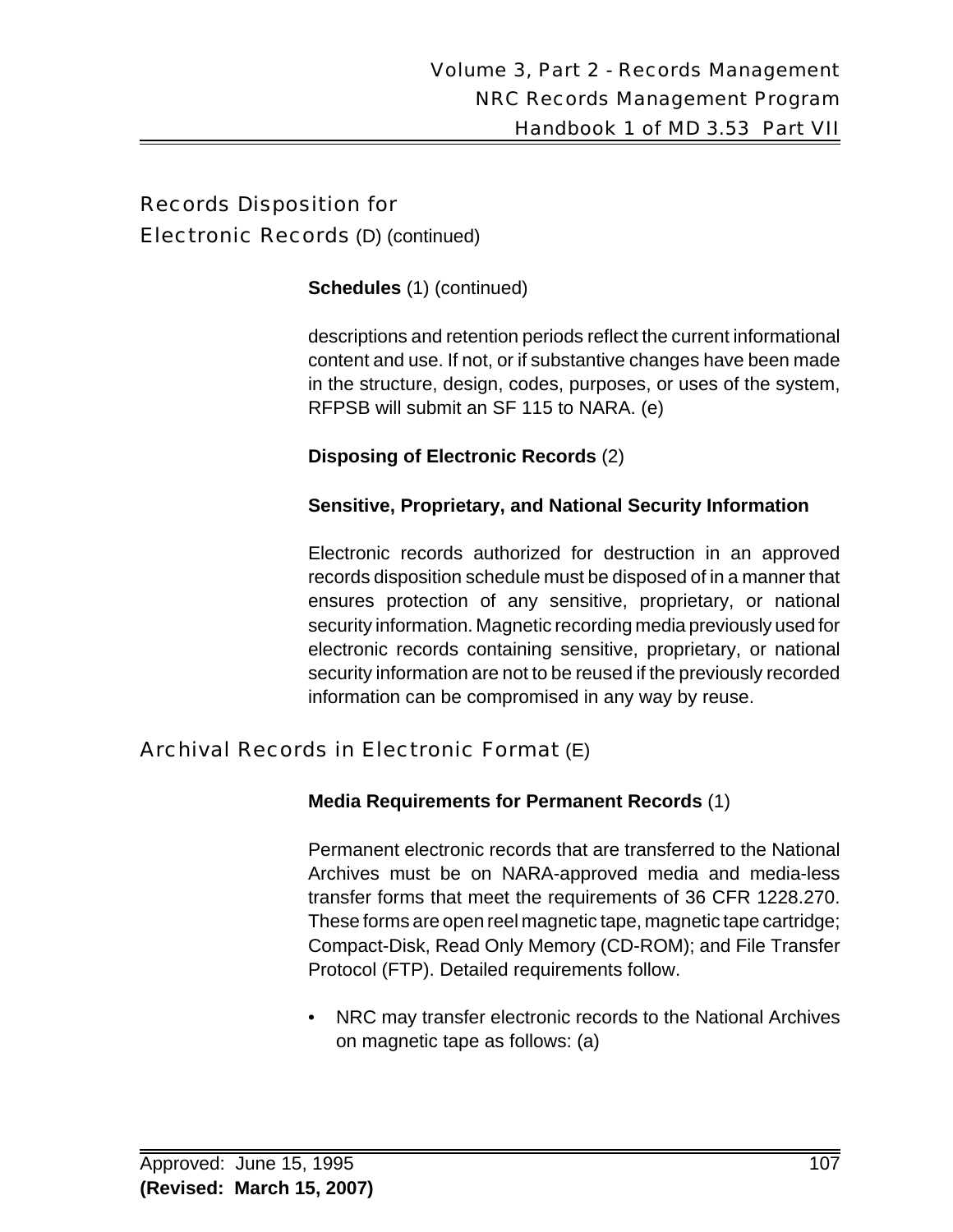(continued)

- Open reel magnetic tape must be on  $\frac{1}{2}$  inch 9-track tape reels recorded at 1600 or 6250 bpi that meet ANSI X3.39- 1986, American National Standard: Recorded Magnetic Tape for Information Interchange (1600 CPI, PE) or ANSI X3.54-1986, American National Standard: Recorded Magnetic Tape for Information Interchange (6250 CPI, Group Coded Recording), respectively. (i)
- Tape cartridges may be 18-track 3480-class cartridges. The 3480-class cartridge must be recorded at 37,871 bpi that meet ANSI X3.180-1990, American National Standard: Magnetic Tape and Cartridge for Information Interchange -- 18-Track, Parallel, ½ inch (12.65 mm), 37871 cpi (1491 cpmm), Group-Coded -- Requirements for Recording. The data must be blocked at no more than 32,760 bytes per block. (ii)
- Tape cartridges may be digital linear tape (DLT) tape IV cartridges that must be recorded in an uncompressed format. Transferring scheduled electronic records using a Tape Archive (TAR) utility requires OIS to contact NARA's Electronic and Special Media Records Services Division (NWME), 8601 Adelphi Rd., College Park, MD 20740-6001, or by e-mail to cer@nara.gov to initiate transfer discussions. The data must be blocked at no more than 32,760 bytes per block and must conform to the standards cited in the table as follows: (iii)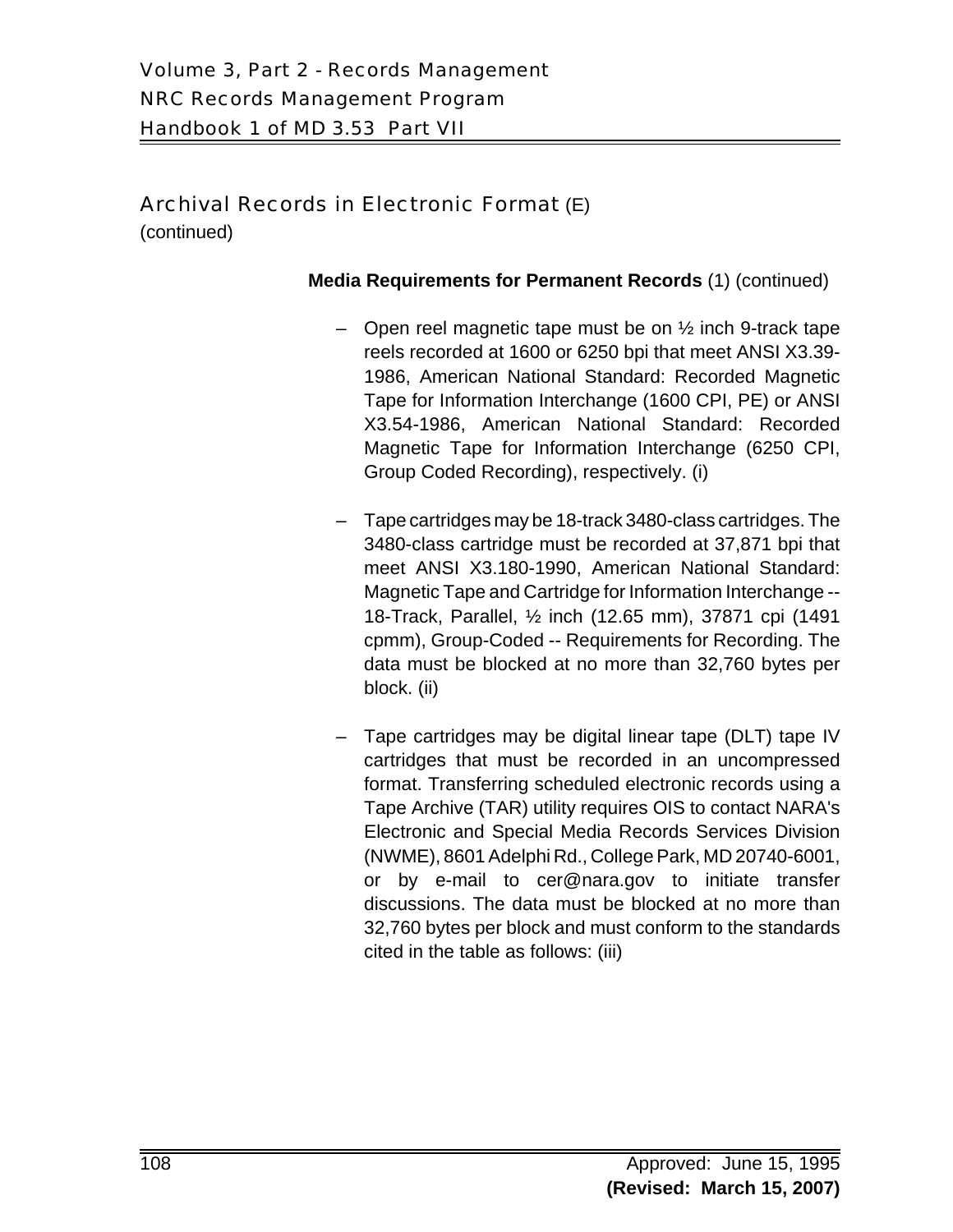(continued)

| If you are copying the<br>records on the following | then the standard below<br>applies:                                                                                                                                                                                            |
|----------------------------------------------------|--------------------------------------------------------------------------------------------------------------------------------------------------------------------------------------------------------------------------------|
| DLT tape IV with a DLT<br>4000 drive               | ISO/IEC 15307:1997, First<br>edition, December 1,<br>1997, Information<br>technology-Data<br>interchange on 12,7 mm<br>128-track magnetic tape<br>cartridges-DLT 4 format<br>(20 GB native, 40 GB<br>compressed, 1.5 MB/sec).  |
| DLT tape IV with a DLT<br>7000 drive               | ISO/IEC 15896:1999, First<br>edition, December 15,<br>1999, Information<br>technology-Data<br>interchange on 12,7 mm<br>208-track magnetic tape<br>cartridges-DLT 5 format<br>(35 GB native, 70 GB<br>compressed, 5.0 MB/sec). |
| DLT tape IV with a DLT<br>8000 drive               | ISO/IEC 16382:2000, First<br>edition, May 15, 2000,<br>Information<br>technology-Data<br>interchange on 12,7 mm<br>208-track magnetic tape<br>cartridges-DLT 6 format<br>(40 GB native, 80 GB<br>compressed, 6.0 MB/sec).      |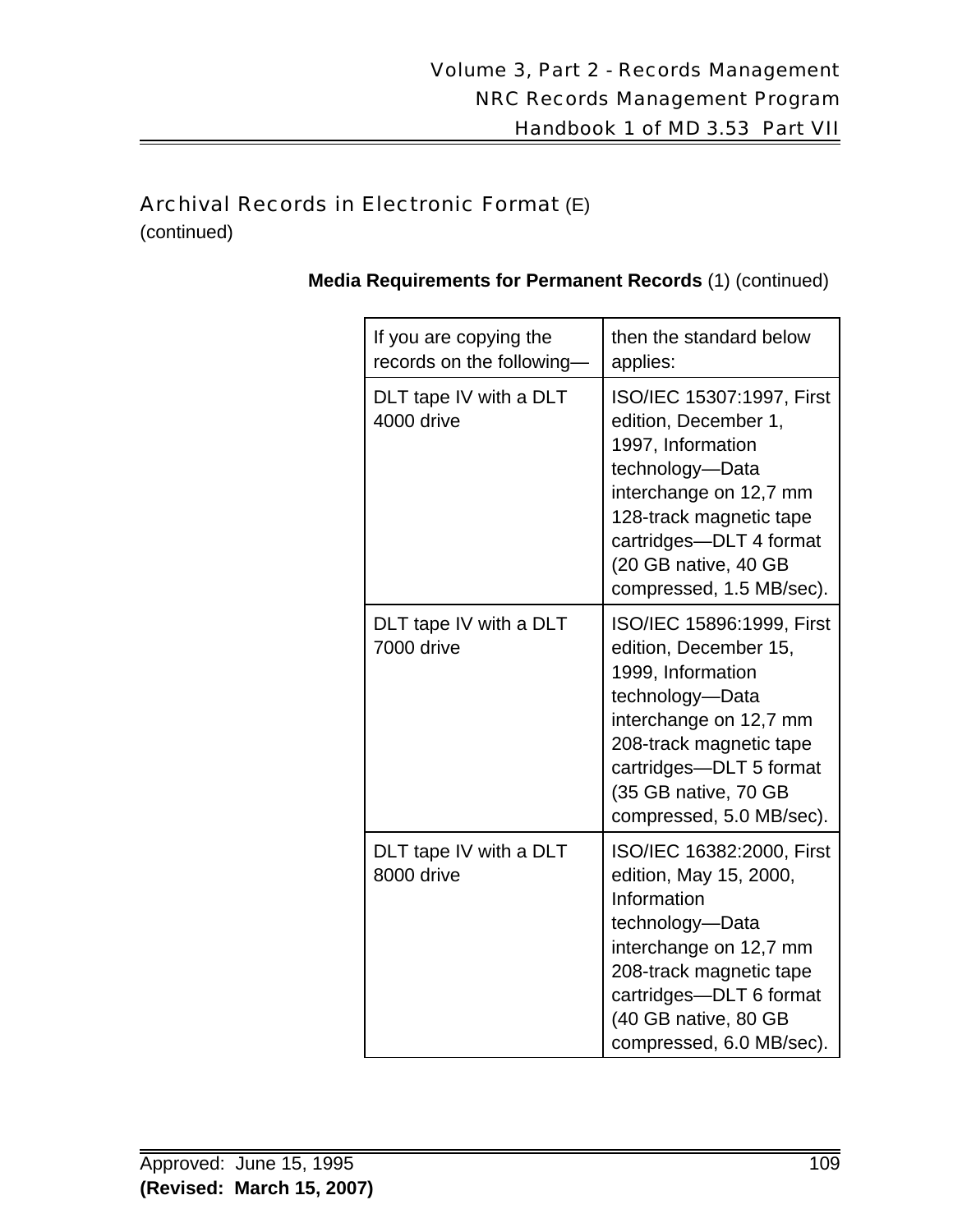(continued)

- Compact-Disk, Read Only Memory (CD-ROM). NRC may use CD-ROMs to transfer electronic records scheduled to be preserved in the National Archives. The files on such a CD-ROM must comply with the format and documentation requirements specified below. (b)
	- CD-ROMs used for this purpose must conform to ANSI/NISO/ISO 9660-1990, American National Standard for Volume and File Structure of CD-ROM for Information Exchange. (i)
	- Permanent electronic records must be stored in discrete files. The CD-ROMs transferred may contain other files, such as software or temporary records, but all permanent records must be in files that contain only permanent records. NRC staff must indicate at the time of transfer if a CD-ROM contains temporary records and, if so, where those records are located on the CD-ROM. NRC must also specify whether NARA should return the CD-ROM to NRC or dispose of it after copying the permanent records to an archival medium. (ii)
	- If permanent electronic records that NRC disseminates on CD-ROM exist on other media, such as magnetic tape, NRC and NARA will mutually agree on the most appropriate medium for transfer of the records to the National Archives of the United States. (iii)
- NRC may use FTP to transfer electronic records scheduled for preservation at the National Archives of the United States. The files transferred by FTP must comply with the format and documentation requirements specified below. (c)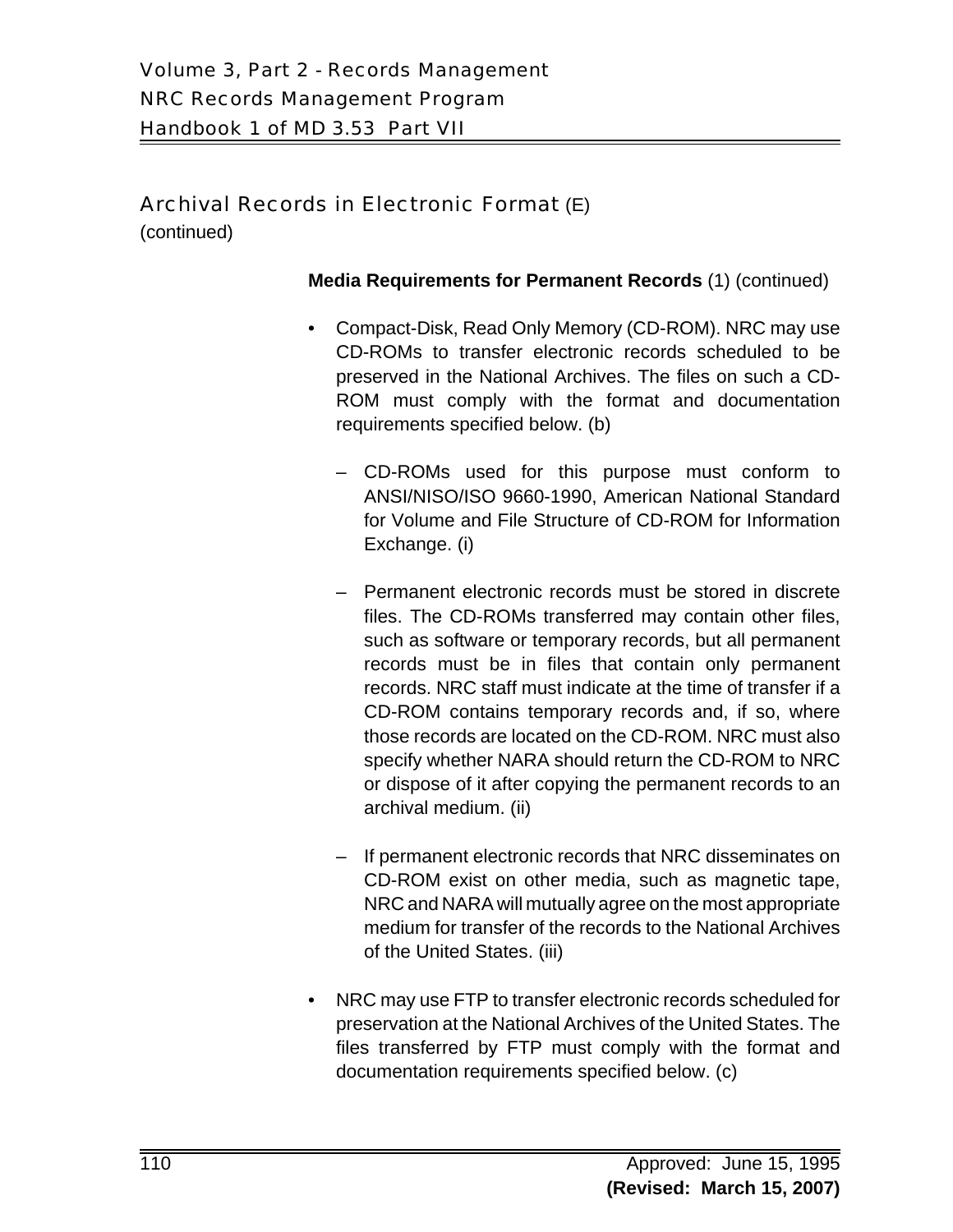(continued)

- FTP file structure may use the 64-character Joliet extension naming convention only when letters, numbers, dashes (—), and underscores (\_) are used in the file and/or directory names, with a slash (\) used to indicate directory structures. Otherwise, FTP file structure must conform to an 8.3 file naming convention and file directory structure as cited in ANSI/NISO/ISO 9660-1990, American National Standard for Volume and File Structure of CD-ROM for Information Exchange. (i)
- Permanent electronic records must be stored in discrete files, separate from temporary files. All permanent records must be transferred in files that contain only permanent records. (ii)
- When permanent electronic records may be disseminated through other types of mechanisms (e.g., magnetic tape, CD-ROM), NRC and NARA will mutually agree on the most appropriate medium for transfer of the records to the National Archives and will select the appropriate files for FTP transfer. Several important factors may limit the use of FTP as a transfer method, including the number of records, record file size, and available bandwidth. NARA will retain approval for appropriateness of FTP as the selected mechanism for each scheduled records transfer based on certain criteria (file size, FTP transfer rate, record classification, etc.). Sending electronic records scheduled for transfer to NARA through FTP requires OIS to contact NARA's Electronic and Special Media Records Services Division (NWME), 8601 Adelphi Road, College Park, MD 20740-6001, or by e-mail to cer@nara.gov to initiate the transfer discussions. (iii)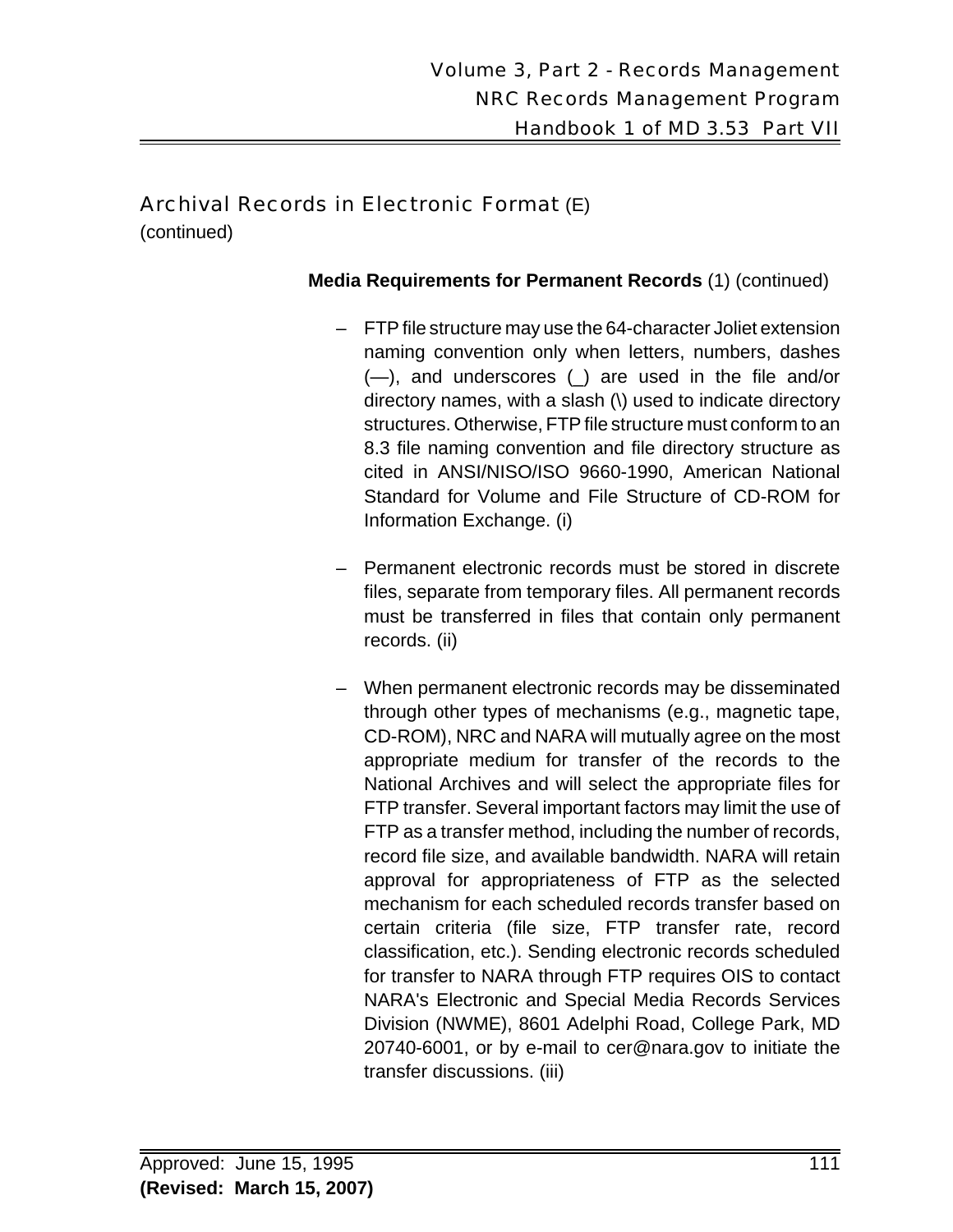(continued)

#### **Media Requirements for Permanent Records** (1) (continued)

– Each permanent electronic records transfer must be preceded with a signed Agreement to Transfer Records to the National Archives of the United States (Standard Form 258) sent to the Office of Records Services -- Washington, DC (NWME), 8601 Adelphi Road, College Park, MD 20740- 6001. (iv)

#### **Format Requirements for Permanent Records** (2)

NRC may not transfer to the National Archives electronic records that are in a format dependent on specific hardware and/or software. The records shall be written in ASCII or EBCDIC with all control characters and other non-data characters removed (except as specified below). The records must not be compressed unless NARA has approved the transfer in the compressed form in advance. In such cases, NARA may require NRC to provide the software to decompress the records.

• Data files and databases shall be transferred to the National Archives as flat files or as rectangular tables, that is, as twodimensional arrays, lists, or tables. All "records" (within the context of the computer program, as opposed to a Federal record) or "tuples," that is, ordered collections of data items, within a file or table should have the same logical format. Each data element within a record should contain only one data value. A record should not contain nested repeating groups of data items. The file should not contain extraneous control characters, except record length indicators for variable length records, or marks delimiting a data element, field, record, or file. If records or data elements in different files need to be linked or combined, then each record must contain one or more data elements that constitute primary and/or foreign keys enabling valid linkages between the related records in separate files. (a)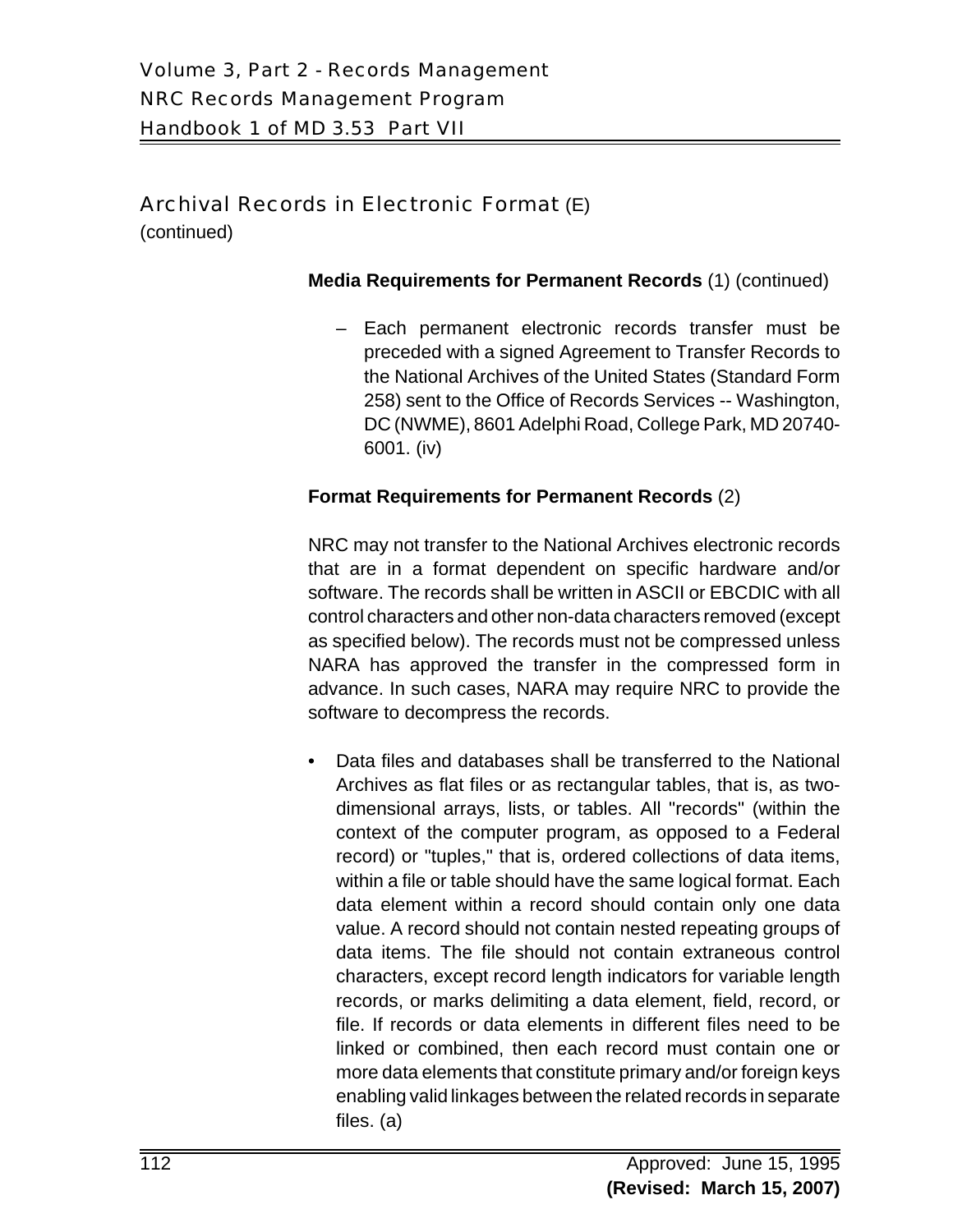(continued)

#### **Format Requirements for Permanent Records** (2) (continued)

• Electronic textual documents shall be transferred as plain ASCII files; however, such files may contain Standard Generalized Markup Language (SGML) tags. (b)

#### **Documentation Requirements for Permanent Records** (3)

Documentation adequate to identify, service, and interpret electronic records that have been designated for preservation by NARA shall be transferred with the records. This documentation shall include completed NARA Form 14097, "Technical Description for Transfer of Electronic Records," and a completed NARA Form 14028, "Information System Description Form," or their equivalents. Where possible, NRC will submit required documentation in an electronic form that conforms to the provisions of this section. Documentation for data files and databases must include record layouts, data element definitions, and code translation tables (codebooks) for coded data. Data element definitions, codes used to represent data values, and interpretations of these codes must match the actual format and codes as transferred.

# Acceptance of Electronic Records

by the Courts (F)

Electronic records may be admitted as evidence in Federal courts for use in court proceedings if trustworthiness is established by thoroughly documenting the operation and controls of the recordkeeping system. (See Federal Rules of Evidence 803(6).) In addition, effective December 1, 2006, updated versions of certain rules in the *Federal Rules of Civil Procedure* will force attorneys to consider electronic records issues regarding discovery, production, preservation, format, privilege protection (including "claw-back" procedures) and waiver, reasonable accessibility, destruction, spoliation, and so on. The following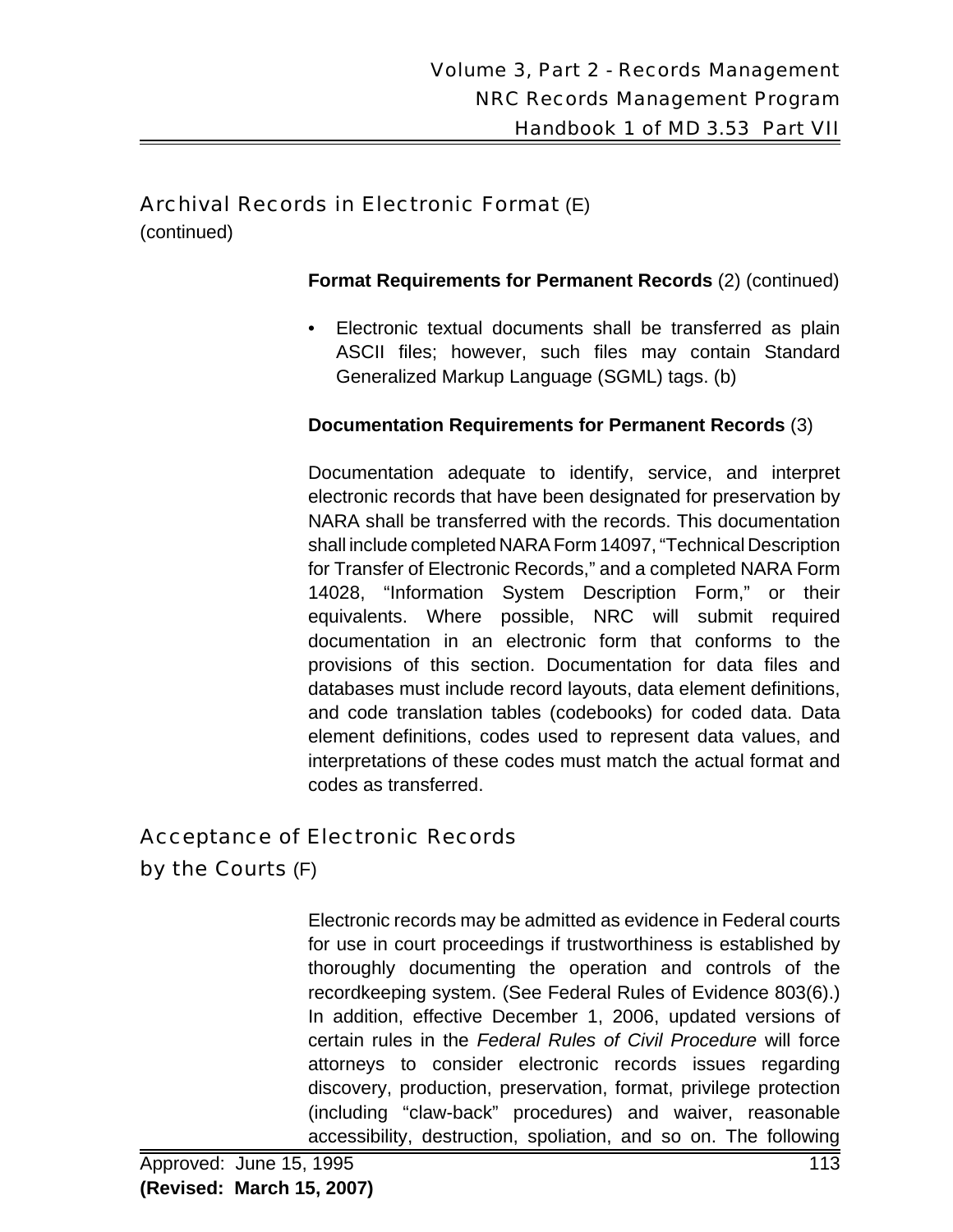# Acceptance of Electronic Records

by the Courts (F) (continued)

procedures should be implemented to enhance the legal admissibility of electronic records:

- System documentation should describe the source of the information, how the electronic records are created and stored, and the standard retrieval and reporting procedure. (1)
- System documentation should substantiate that security procedures in effect prevent unauthorized modification or deletion of a record and ensure system protection against problems such as power interruptions. (2)
- System documentation should identify the electronic media where records are stored throughout their life cycle, the maximum time span that records remain on each medium, and the NARA-approved disposition of all records. (3)
- Procedures pertaining to electronic records systems are to be coordinated with the Office of the General Counsel (OGC), OIS senior staff, and the records management staff to ensure legal admissibility of the records. (4)

# Security of Electronic Records (G)

Security of electronic records must be ensured by adhering to the following procedures:

- Only authorized personnel are to have access to the electronic records. (1)
- Backup copies are to be made routinely to protect against information loss. (2)
- Appropriate personnel should be trained to safeguard sensitive or classified electronic records. (3)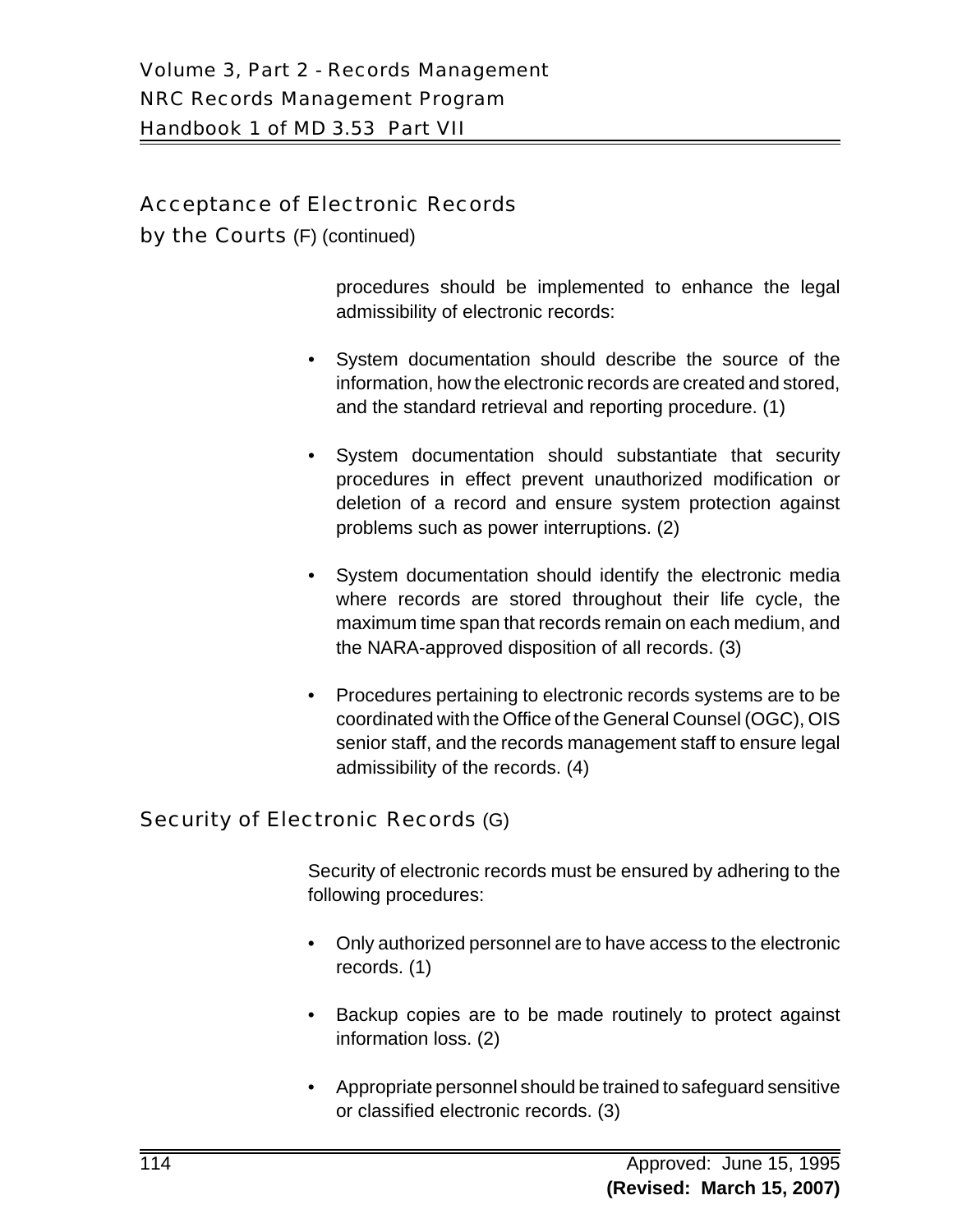# Security of Electronic Records (G) (continued)

- System developers and users are to minimize the risk of unauthorized alteration or erasure by protecting the work area, equipment, the password, files, and data from unauthorized access and use. (4)
- NRC offices and contractors shall comply with the applicable security requirements for using, transmitting, storing, or disposing of classified and sensitive unclassified materials (e.g., paper, fiche, tapes, disks) (see Management Directives (MDs) 12.2, "NRC Classified Information Security Program," 12.3, "NRC Personnel Security Program," 12.5, "NRC Automated Information Security Program," and 12.6, "NRC Sensitive Unclassified Information Security Program," for specific standards, procedures, and requirements for the protection of classified and sensitive unclassified materials). The same general filing procedures used for nonsensitive records are used for filing classified and sensitive unclassified materials. (5)
- The methods to ensure electronic records security are to be addressed in the computer system security plans prepared pursuant to the Computer Security Act of 1987 (see 40 U.S.C. 759 note and NRC MD 12.5). (6)

# Electronic Mail (E-Mail) (H)

# **E-Mail Record Standards** (1)

As a result of the increased use of e-mail to conduct Federal agency business, on August 28, 1995, NARA issued its Final Rule, "Electronic Mail Systems," and GRS 20, "Disposition of Electronic Records," which contain new standards and guidance for managing Federal records created or received on e-mail systems. The new standards and guidance affect all Federal agencies. (a)

Agencies are required to make and preserve records containing adequate and proper documentation of the organization, functions,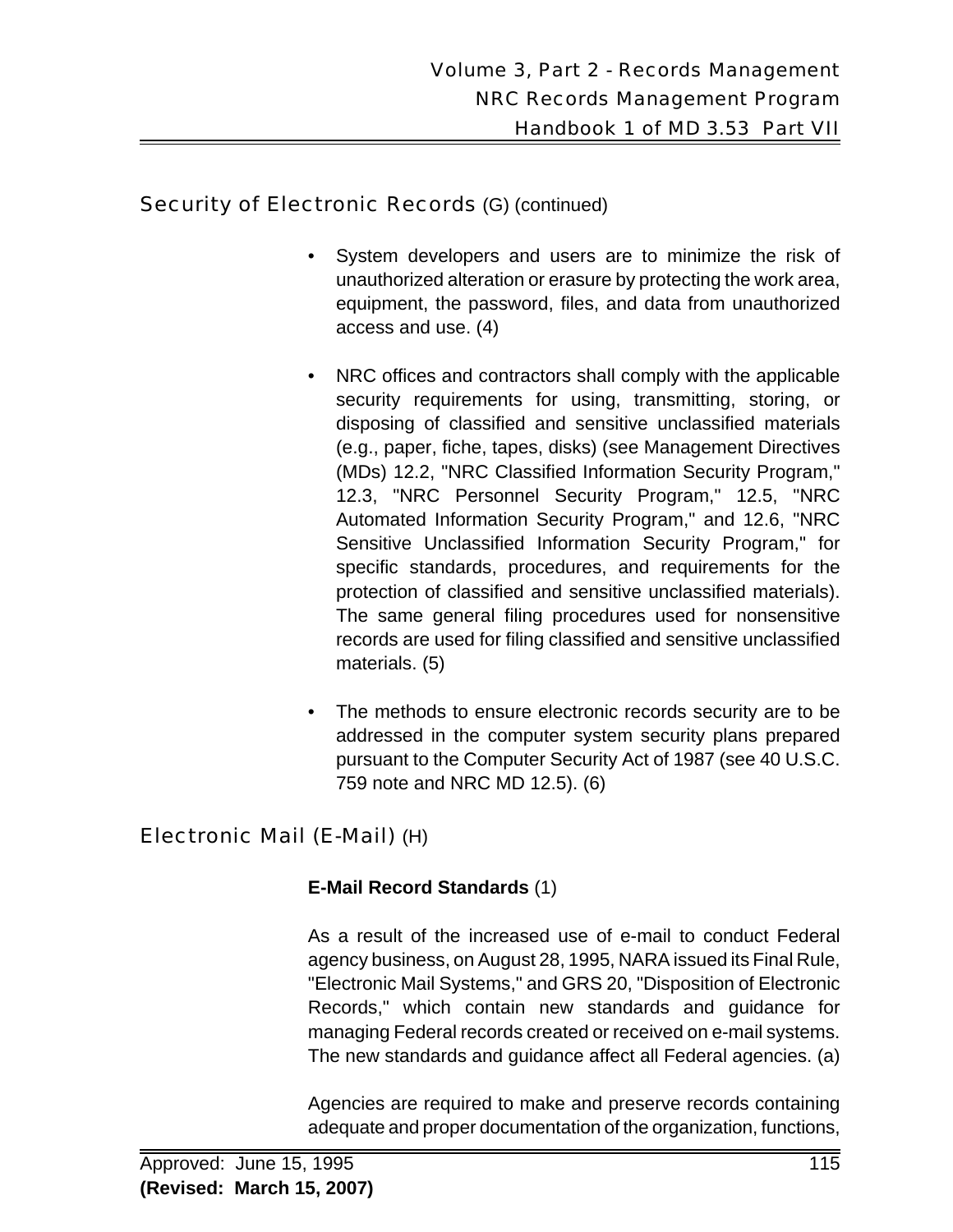#### **E-Mail Record Standards** (1) (continued)

policies, decisions, procedures, and essential transactions that are designed to furnish the information necessary to protect the legal and financial rights of the Government and of persons directly affected by the agency's activities. Accordingly, certain e-mail communications are Federal records and must be filed in the appropriate recordkeeping system. The NRC's e-mail system currently does not meet the requirements of an electronic recordkeeping system. This circumstance requires that staff preserve e-mail communications determined to be Federal records either in ADAMS or on paper in the file collection that contains related documentation. (b)

NARA regulations require that— (c)

- NRC staff review each incoming and outgoing e-mail message to determine if it is a Federal record by using the same criteria used for information created or received on any other media. (i)
- E-mail messages and attachments that are records must be maintained in a recordkeeping system that groups related records together and ensures that the records are preserved for their full authorized retention period. (ii)

Recordkeeping systems that include e-mail messages must meet the following requirements or Federal records may not be stored in them: (d)

- Capability to group related records into classifications according to the nature of the business purposes the records serve (i)
- Capability to permit easy and timely retrieval of both individual records and files (ii)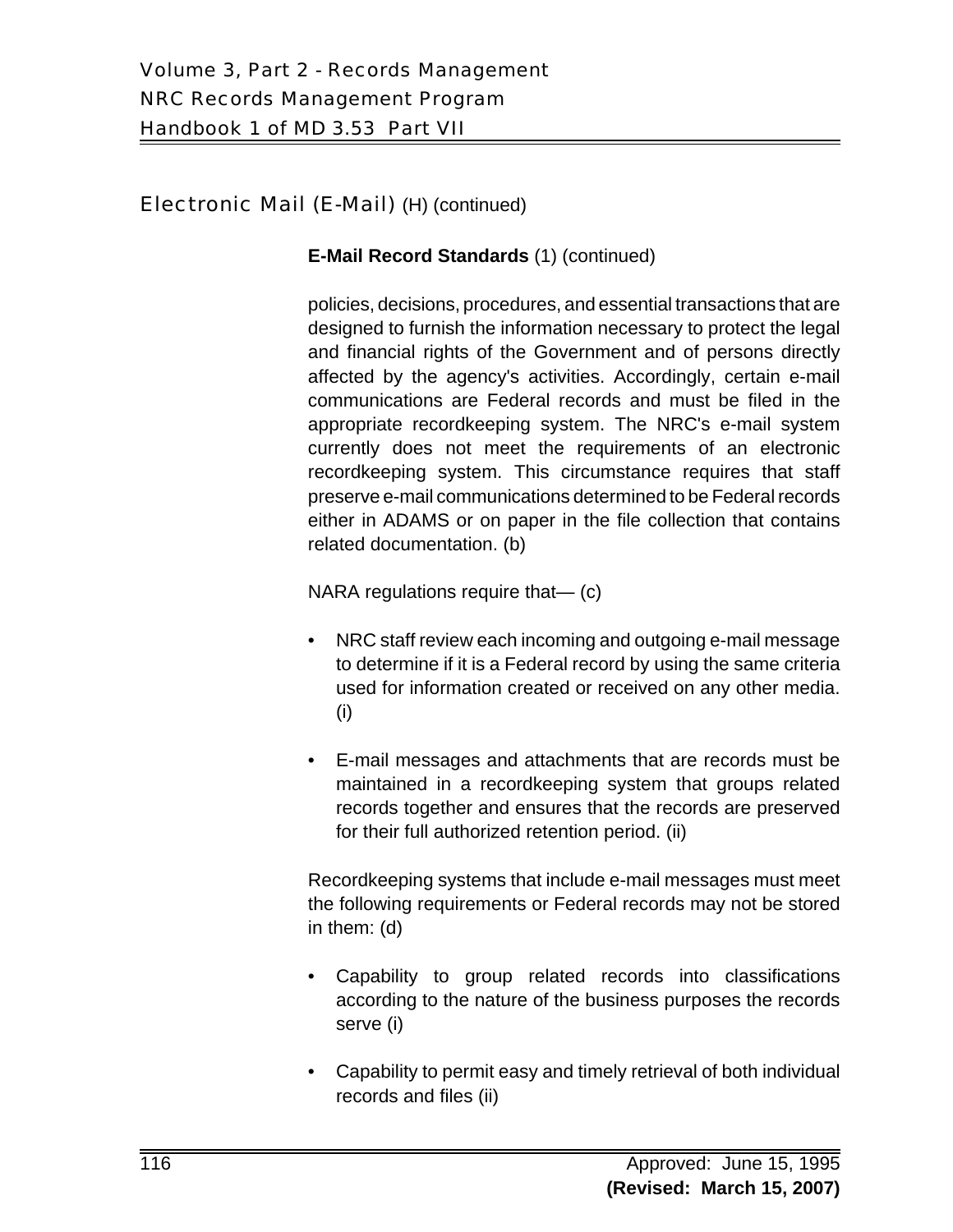#### **E-Mail Record Standards** (1) (continued)

- Capability to retain the records in a usable format for their required retention period (iii)
- Accessibility by individuals who have a business need for information contained in the system (iv)

Messages on e-mail systems that are not recordkeeping systems may be destroyed only after the record and appropriate transmission data have been preserved by copying it to a recordkeeping system as required by GRS 20-14, NUREG-0910. (e)

Offices describe the required documents, including e-mail records, for business operations and activities under their purview throughout their policy directive system, their office procedure manuals, and other internal office policies and procedures. (f)

# **Identifying E-Mail Records** (2)

Staff shall evaluate each incoming and outgoing e-mail message (and attachments) when it is created or received, and determine whether it is a Federal record by using the same criteria used to determine record material of any other media. If one conducts business using e-mail, he or she generally creates e-mail records. (a)

E-mail communications are Federal records when they meet both of the following conditions: (b)

- They are created or received by an NRC employee to transact official agency business and (i)
- They are preserved, or are appropriate for preservation, as evidence of the agency's organization and activities, or because of the value of the information they contain. (ii)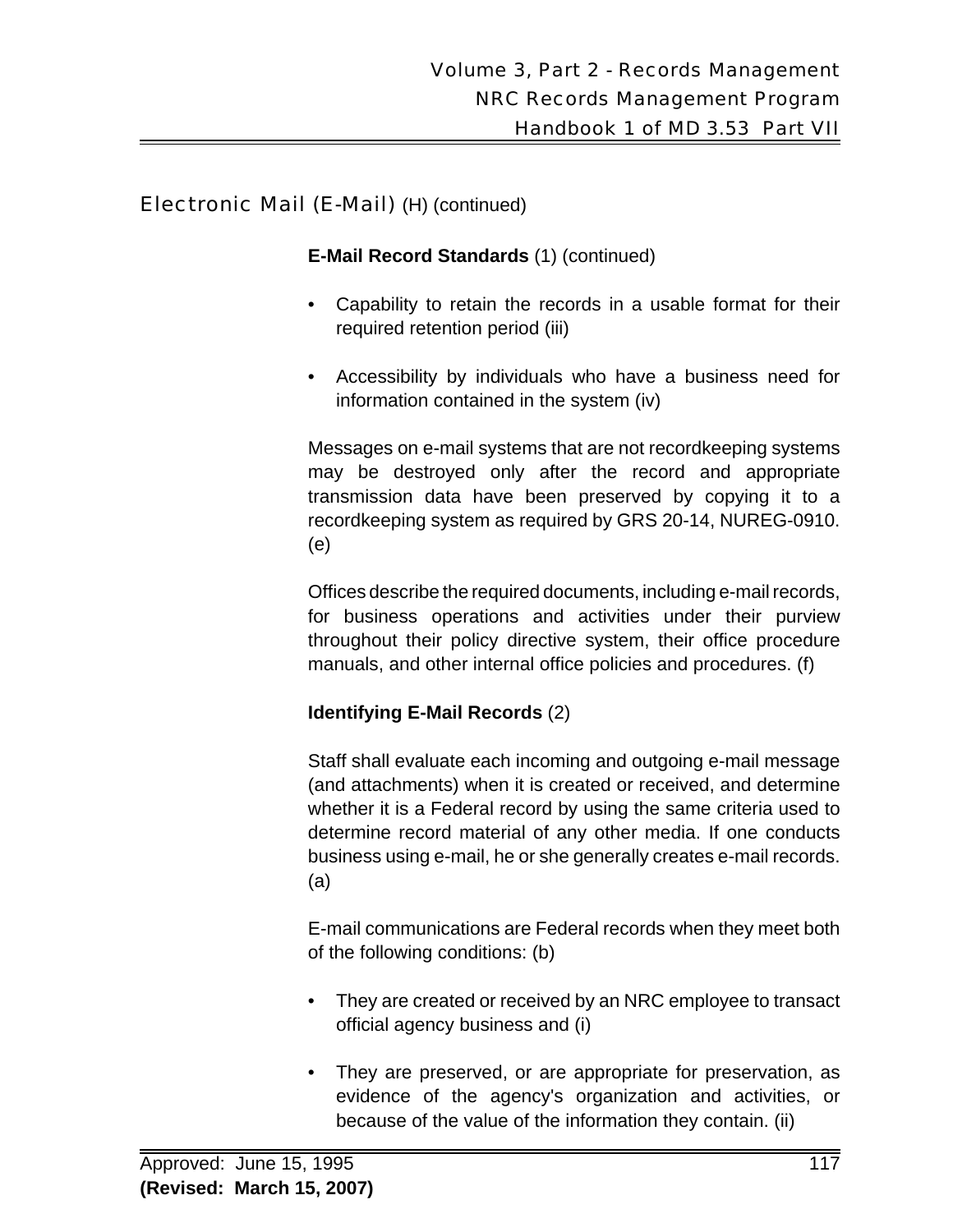#### **Identifying E-Mail Records** (2) (continued)

The communication types listed below are Federal records and require preservation: (c)

- Communications related to programs, policies, organizations, decisions, decisionmaking, minutes, or agendas. (i)
- Messages that contain unique information that explains why the agency made a decision or took an action. (ii)
- Messages that direct one to take an action or that one uses to direct another to act. (iii)
- Drafts of records (e.g., SECY papers) circulated via e-mail for approval, comment, or action that are significantly changed in the final version based on comments written on the draft and those comments provide insight as to the basis for an agency position or decision and are not documented in the official record. (iv)
- Information generated or acquired by NRC through e-mail pertaining to an inspection of a licensee's facility that contains unique information, the rationale for an NRC decision, or guidance that is not documented in the official record. (v)

The communication types listed below are not Federal records and do not require preservation: (d)

- Communications that provide little or no evidence of agency activities, (i)
- Communications that have no documentary value, and (ii)
- Insignificant communications that are facilitative in nature, for example, casual inquiries about the status of an activity, requests for routine information, transmittals that forward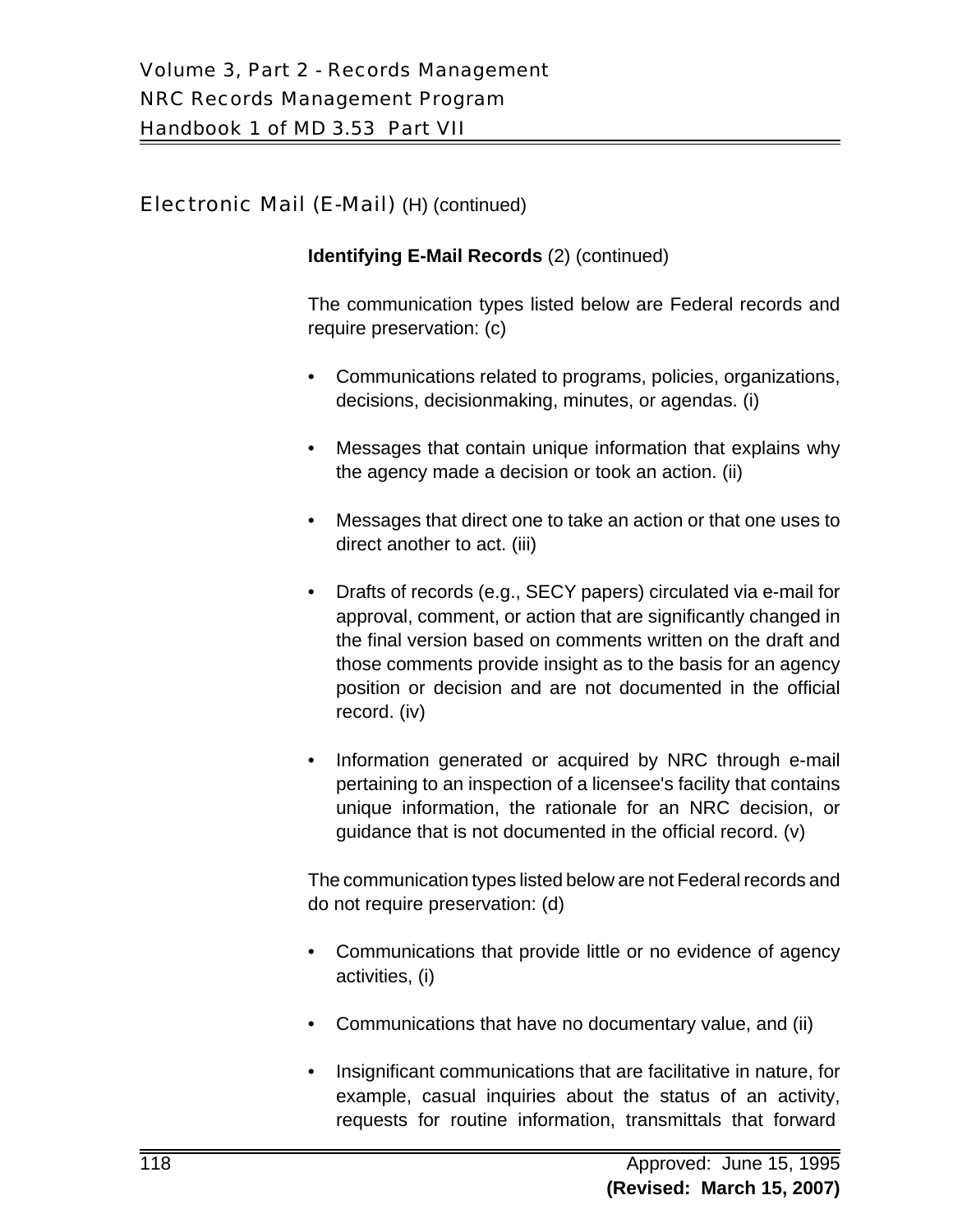**Identifying E-Mail Records** (2) (continued)

documented information but do not require action, replies to an e-mail inquiry about information that is documented in the official files. (iii)

E-mail messages that are not official records but may be subject to pending requests under the Freedom of Information Act and litigation and court orders must be preserved until no longer needed for such purposes. (e)

#### **Preserving E-Mail Records** (3)

When e-mail messages fit the criteria for a Federal record, the applicable office staff must take the following actions to preserve them. E-mails can be preserved in ADAMS electronically utilizing WordPerfect, but staff must ensure that the conversion to WordPerfect produces an exact replica of the original document content. WordPerfect preservation steps are outlined in the ADAMS Desk Reference Guide dated March 1, 2005, page 5-34, "Adding E-Mail Messages to ADAMS." Office staff can also add them by utilizing the following procedures to preserve them:

- Print e-mail records (e-mail messages and attachments, including the transmission and receipt data) on paper and file in the appropriate official file station or in ADAMS for recordkeeping requirements. The minimum transmission and receipt data that must be retained with each e-mail record are— (a)
	- Name of message sender (i)
	- Message addressee(s) (ii)
	- Date of the message (iii)
	- Complete organizational affiliation of the sender and addressee(s) (iv)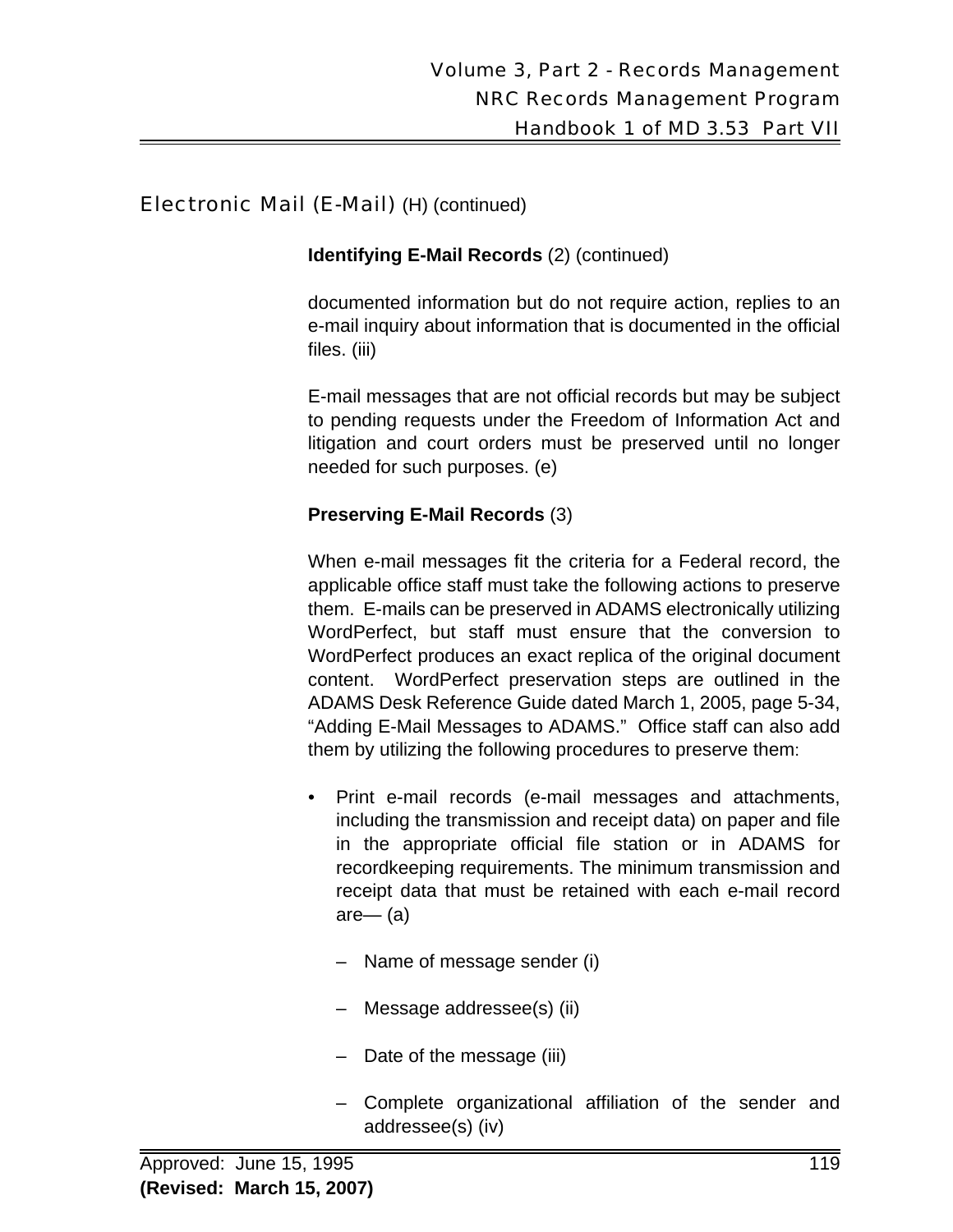#### **Preserving E-Mail Records** (3) (continued)

- Staff must print the mail envelope information page to preserve the transmission and receipt data because the name(s) of the addressee(s) is (are) shown only as a User ID on the e-mail message screen. (b)
- **Note**: The NRC's mail envelope information page can show when a message reaches the mailbox of each addressee and when each addressee opens the message. It is not necessary to preserve this additional data for most e-mail records. However, if this additional transmission and receipt data are required by your management, by MDs, or other office guidance (e.g., for time-sensitive communications and communications that require verification of message receipt), staff must print the information page after obtaining the additional data. This procedure also must be followed when the information is required for proper message context. (c)
- After printing a hard copy of the e-mail message, its transmission and receipt data, and ensuring that all other information has been included, attach the outgoing e-mail communications to the related incoming e-mail communications (latest communication in front), forward to the Document Processing Center (DPC) for processing into ADAMS, or file in the appropriate office file station. (d)

#### **Destroying/Deleting Messages From the E-Mail System** (4)

E-mail messages composed of record material should be deleted from the e-mail system after capture in ADAMS or after a hard copy is produced for recordkeeping purposes as specified by GRS 20-14 (NUREG-0910). (a)

Nonrecord e-mail messages should be deleted from the e-mail system as soon as they are no longer needed. (b)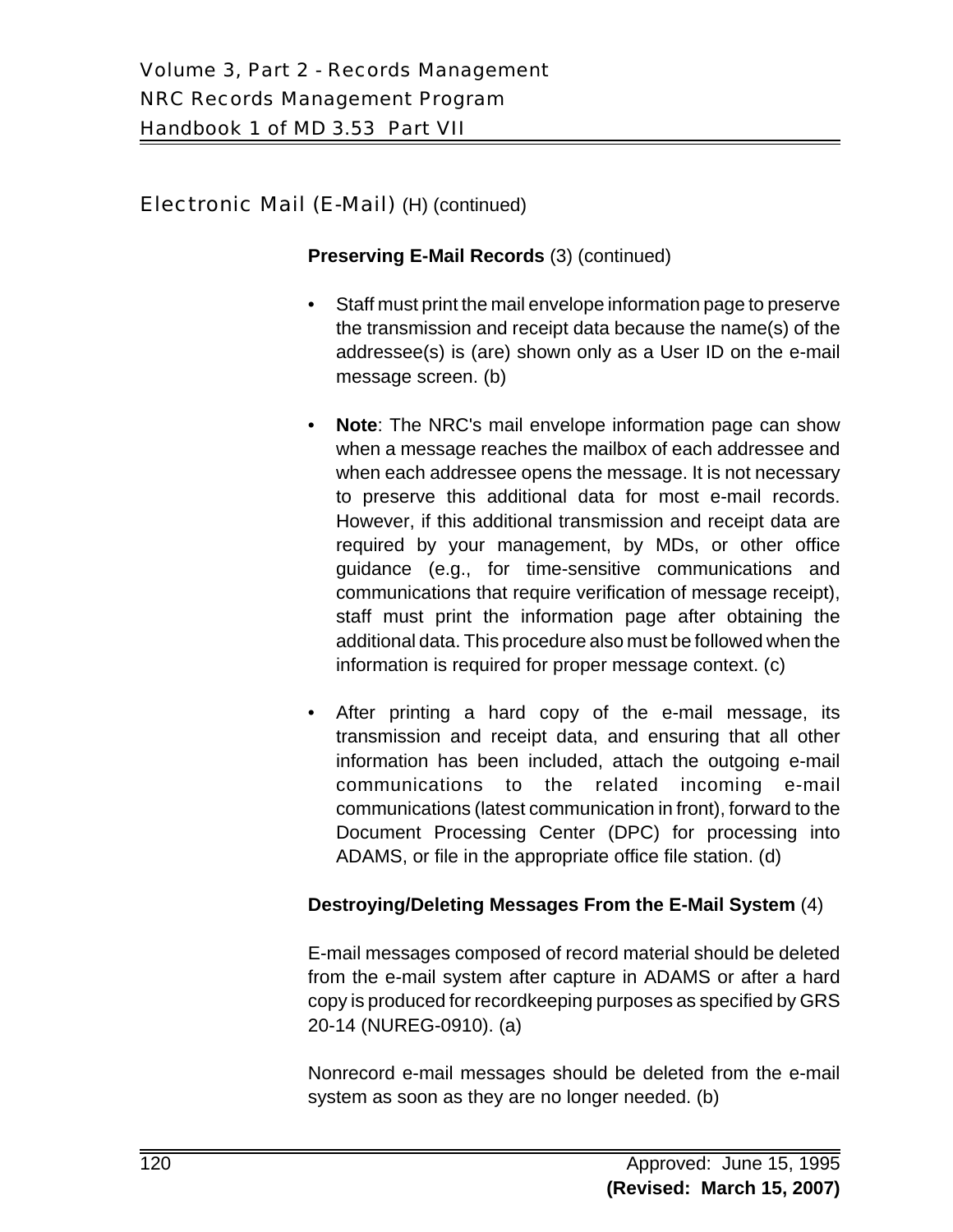# Part VIII Micrographics Management

These procedures set the standards necessary to ensure the effective management of micrographic assets within NRC. The intent is to assist operating officials at NRC in meeting Federal Guidelines for micrographic management. For further information and a listing of technical standards for the creation, storage, handling, and inspection of micrographic records, see 36 CFR Part 1230, "Micrographic Records Management."

#### Definitions (A)

**Archival microfilm**. A photographic film that meets the National Archives and Records Administration (NARA) standards for the preservation of records with permanent value when stored in accordance with NARA regulations at §1230.20(a). Such film must conform to film designated as LE 500 in ANSI/NAPM IT9.1-1996.

**Archival records**. Federal records determined to have sufficient value to warrant their preservation in the National Archives as permanent records.

**Background density**. The opacity of the area of the microform not containing information.

**Computer-assisted retrieval (CAR) system**. A records storage and retrieval system, normally microfilm-based, that uses a computer for indexing, automatic markings such as blips or bar codes for identification, and automatic devices for reading those markings and, in some applications, for transporting the film for viewing.

**Computer output microfilm (COM)**. Microfilm containing data converted and recorded from a computer.

**Facility**. An area used exclusively to make or copy microforms.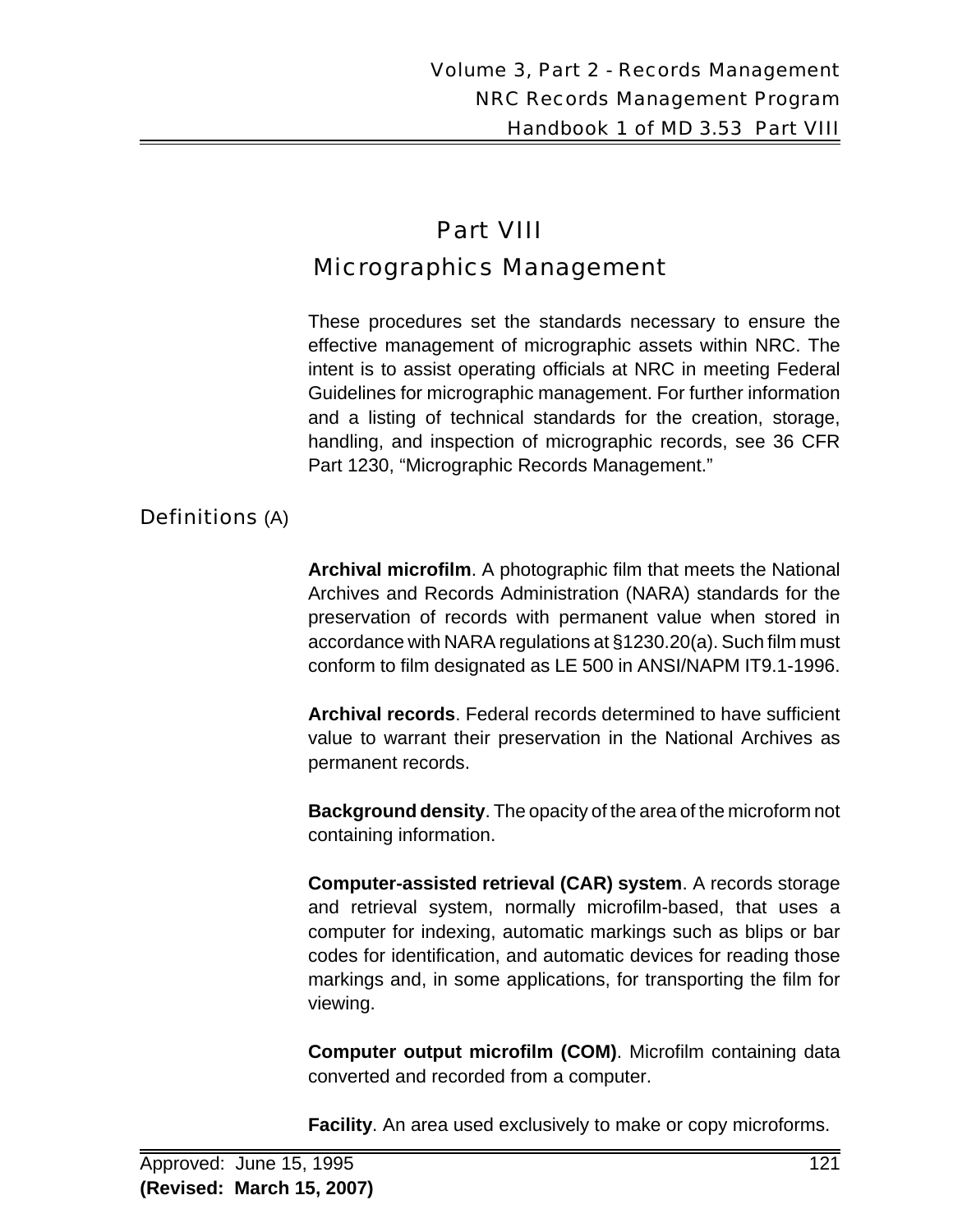Definitions (A) (continued)

**Microfilm**. (1) Raw (unexposed and unprocessed) fine-grain, highresolution photographic film with characteristics that make it suitable for use in micrographics; (2) the process of recording microimages on film; or (3) a fine-grain, high-resolution photographic film containing microimages.

**Microform**. Any form containing microimages.

**Microimage**. A document such as a page of text or a drawing that is too small to be read without magnification.

**Permanent records**. Federal records that have been determined by NARA to have sufficient value to warrant continued preservation in the National Archives of the United States.

**Records storage facility**. A Federal Records Center or other offsite facility used by an agency to store insufficient value to warrant permanent preservation by the National Archives.

**Temporary records**. Records that have been determined by the Archivist of the United States to have insufficient value to warrant permanent preservation by the National Archives.

**Unscheduled records**. Records for which the final disposition has not been approved by the Archivist of the United States.

**Use or work copies**. Duplicates of original film made to be used for reference or for duplication on a recurring or large-scale basis. These are not preservation master copies, which must be stored unused as specified in 36 CFR 1230.20.

#### Micrographic System Studies (B)

Every project to create a new system of microfilm or microfiche requires as a prerequisite a micrographic systems study. Offices considering a new micrographic project must fill out NRC Form 358, "Request for Micrographics/CD-ROM Services," and submit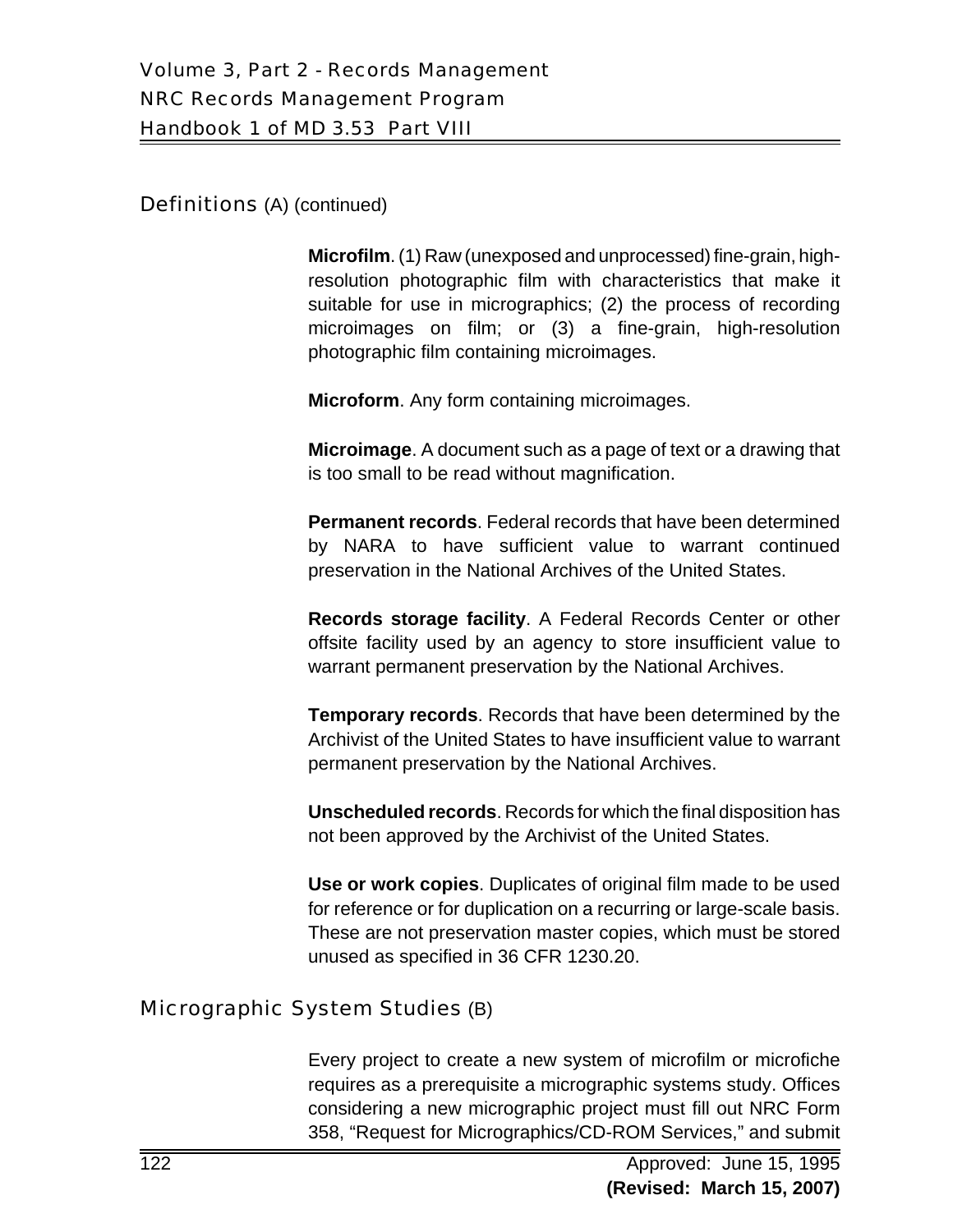#### Micrographic System Studies (B) (continued)

it to the Records and Archives Services Section to initiate the micrographics systems study.

## Standards for Archival

#### Microfilm Production (C)

The creation of archival microfilm is a technically sophisticated process that includes extensive preparation of the records for filming, microfilming the records, processing (developing) the microfilm, and duplicating the microfilm. At every stage in this process there are numerous standards that archival microfilm must meet set by Federal regulations. The production of archival microfilm must meet the requirements specified in NARA regulations at 36 CFR Part 1230, including conducting a review of the permanent file and documenting the results in a log.

## Standards for Storage of

#### Archival Microfilm (D)

Archival microfilm must be stored under conditions specified in 36 CFR Part 1230, as follows:

- Microforms stored in roll form must be wound on cores or reels made of noncorroding materials such as nonferrous metal or inert plastics. Their metals may be used provided they are coated with a corrosion-resistant finish. Plastics and coated metals that may exude fumes during storage may not be used. Rubber bands should not be used for confining film on reels or cores. If paper bands are used, the paper shall meet preservation standards cited in 36 CFR Part 1230. (1)
- Storage containers for microforms shall be made of inert materials such as metal or plastic. Containers made of paper products should be avoided unless they meet preservation standards cited in 36 CFR Part 1230. The containers shall be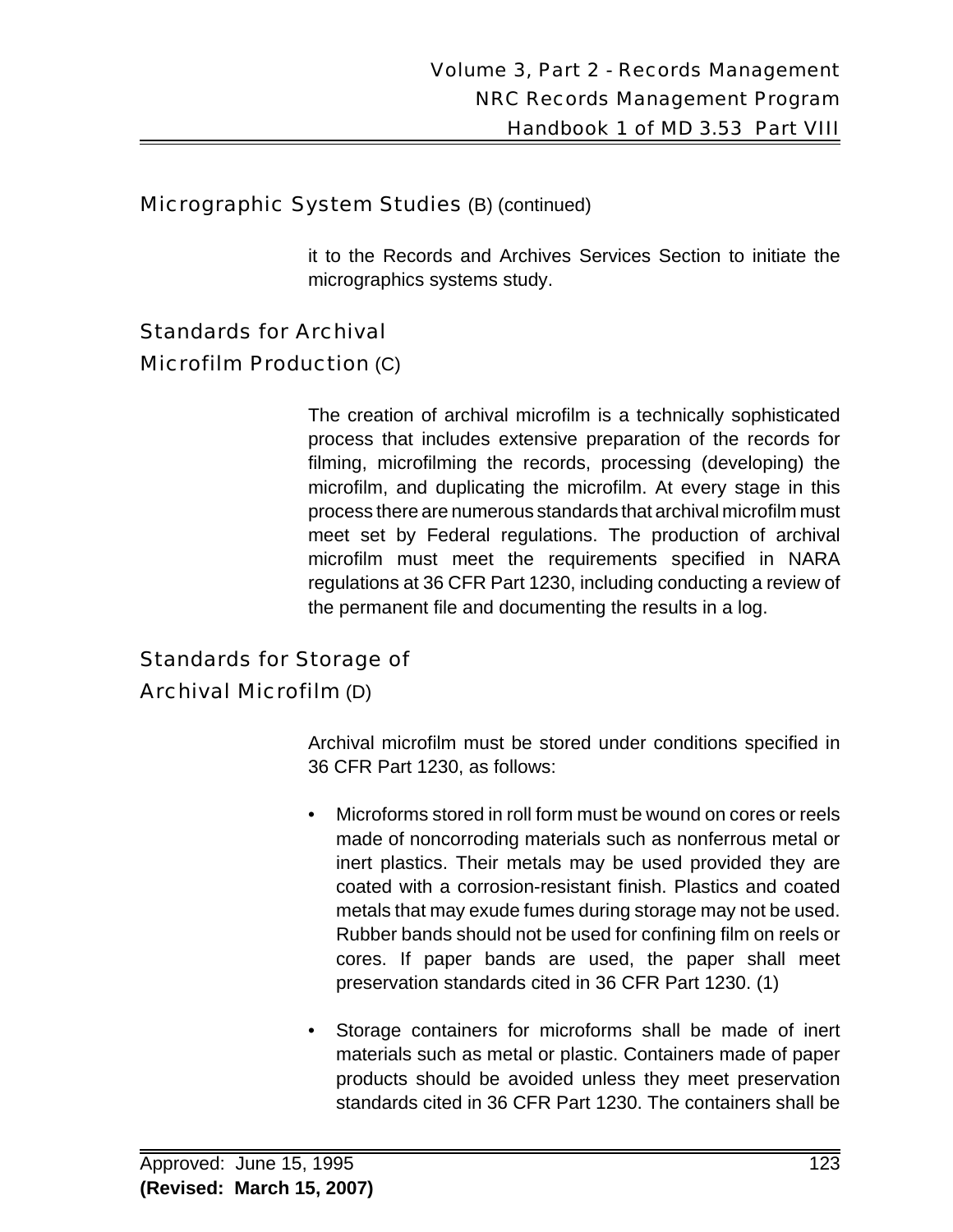#### Standards for Storage of

Archival Microfilm (D) (continued)

closed to protect the microforms from environmental impurities and improper humidities. (2)

- Microforms should be stored in closed housings such as drawers, or on shelves or racks enclosed by doors. Alternatively, open shelves and racks may be used if the microforms are in closed containers. Material used for storage housings should be noncombustible and noncorrosive, such as anodized aluminum, stainless steel, or steel with baked-on nonplasticized synthetic resin lacquer. Films of different types should not be stored in the same storage housing. (3)
- Storage rooms or vaults for archival microforms shall be fireresistant and must not be used for other purposes such as storage of other materials, office space, or working areas. Nonsilver copies of microforms must not be stored in the same storage area as silver gelatin archival microfilm originals or duplicate copies. Protection from damage by water shall be accomplished by storing permanent record microforms above reasonably anticipated flood stages. (4)
- The value of photographic film kept for archival or permanent purposes makes it advisable to provide a storage room or vault separate from offices, work areas, or temporary storage facilities. It may be necessary to install automatic temperature and humidity control systems in storage rooms to ensure consistency of the environmental conditions that follow. (5)
	- The relative humidity of the storage room or vault shall remain a constant 35 percent RH, plus or minus 5 percent. (a)
	- Temperature shall not exceed 70 degrees Fahrenheit. Rapid and wide-range temperature changes shall be avoided and shall not exceed a 5-percent change in a 24-hour period. (b)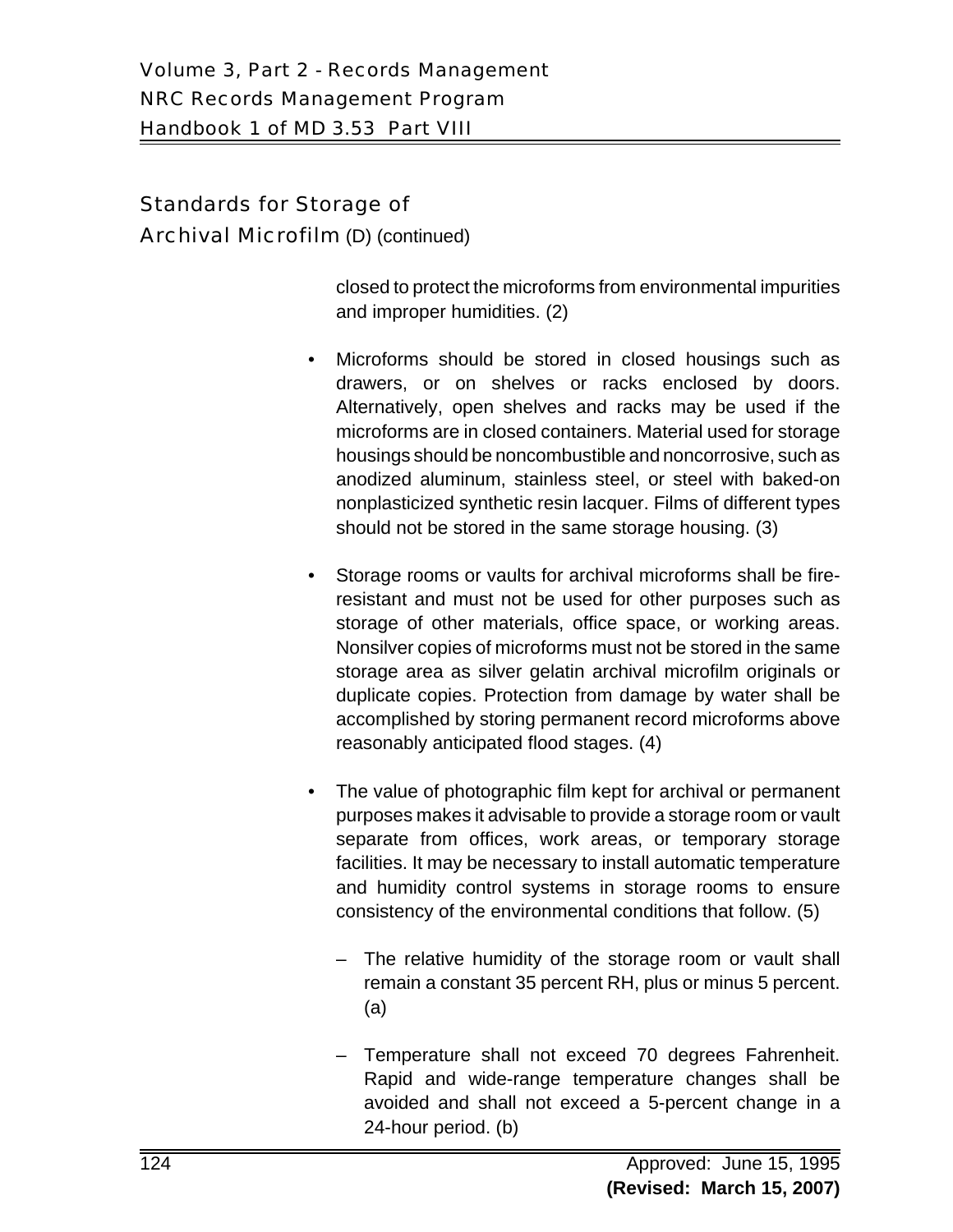#### Standards for Storage of

Archival Microfilm (D) (continued)

- Solid particles, which may abrade film or react with the image, shall be removed by mechanical filters from air supplied to housings or rooms used for archival storage. (c)
- Gaseous impurities such as peroxides, oxidizing agents, sulphur dioxide, hydrogen sulfide, and others that cause deterioration of microforms shall be removed from the air by suitable washers or absorbers. Archival microforms shall not be stored in the same room with nonsilver gelatin films. They also shall not be stored in another room using the same ventilation system because gases given off by the other films may damage or destroy the images on the silver archival films. (d)

# Standards for Handling and Inspecting Archival Microfilm (E)

Proper handling of film is important. Good housekeeping and cleanliness are essential. Permanent films should be handled by their edges, and the wearing of thin cotton or nylon gloves by the handlers is a good practice. (1)

The following are the procedures to be followed for film: (2)

- Archival film must be inspected initially in accordance with standards cited in 36 CFR 1230.22.B. All film must be inspected when 2 years old. After the initial 2-year inspection, microfilm produced after 1990 must be inspected every 5 years and microfilm produced before 1990 must be inspected every 2 years. (a)
- To facilitate inspection, maintain an inventory of microfilm listing each microform series/publication by production date, producer, processor, format, and results of previous inspections must be maintained. (b)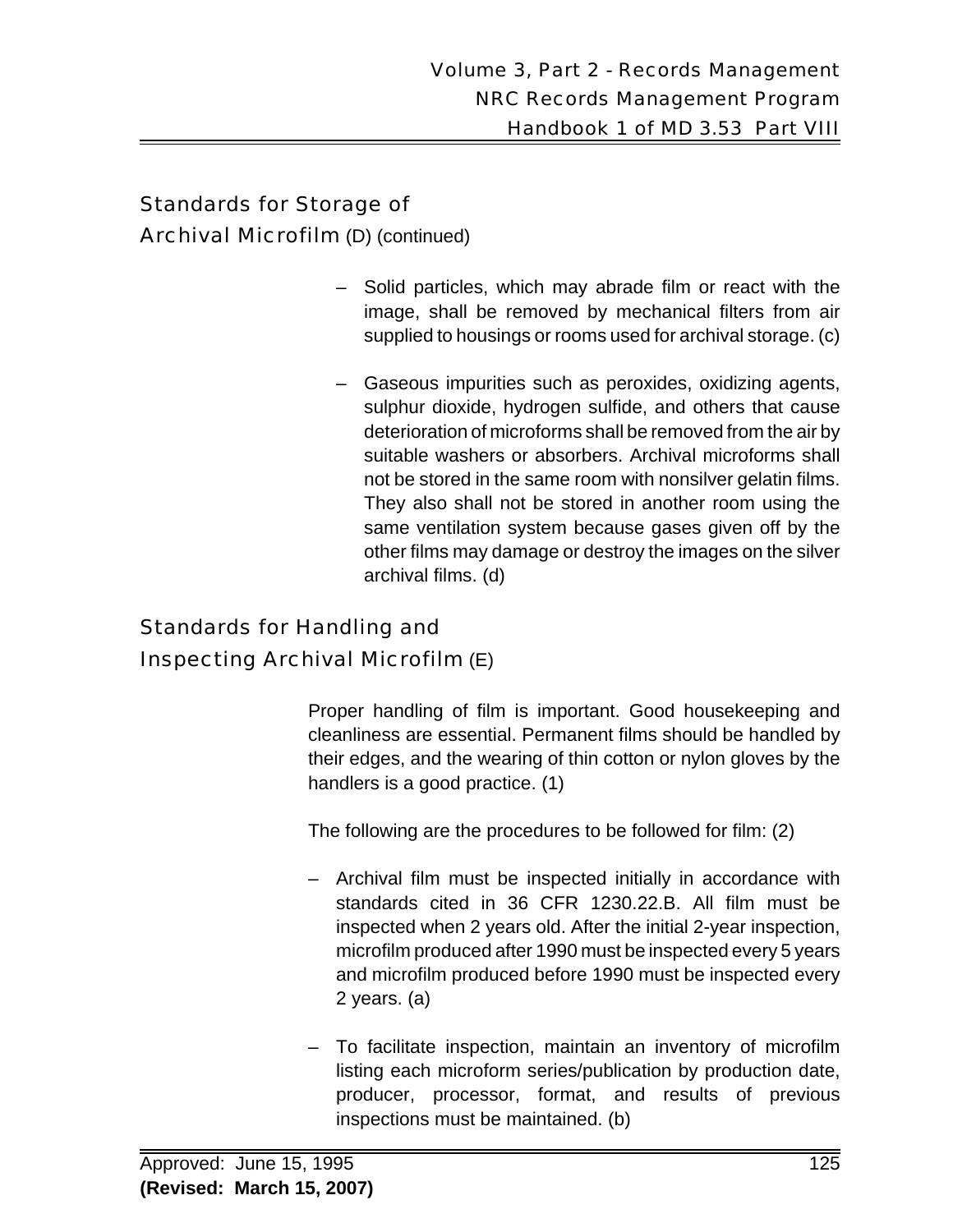# Standards for Handling and Inspecting Archival Microfilm (E) (continued)

- The elements of the inspection shall consist of— (c)
	- An inspection for aging blemishes; (i)
	- A rereading of resolution targets; (ii)
	- A remeasurement of density; and (iii)
	- A certification of the environmental conditions under which the microforms are stored, as specified in 36 CFR 1230.22.d. (iv)
- The agency must prepare an inspection report and send a copy to NARA in accordance with 36 CFR 1230.28(b). The inspection report must contain a summary of the inspection findings, including— (d)
	- A list of batches by year that includes the identification numbers of microfilm rolls and microfiche in each batch; (i)
	- The quantity of microforms inspected; (ii)
	- An assessment of the overall condition of the microforms; (iii)
	- A summary of any defects discovered, for example, redox blemishes or base deformation; and (iv)
	- A summary of corrective action taken. (v)
- A detailed inspection log created during the inspection that contains the following information: (e)
	- A complete description of all records inspected (title; roll or fiche number or other unique identifier for each unit of film inspected; security classification, if any; and inclusive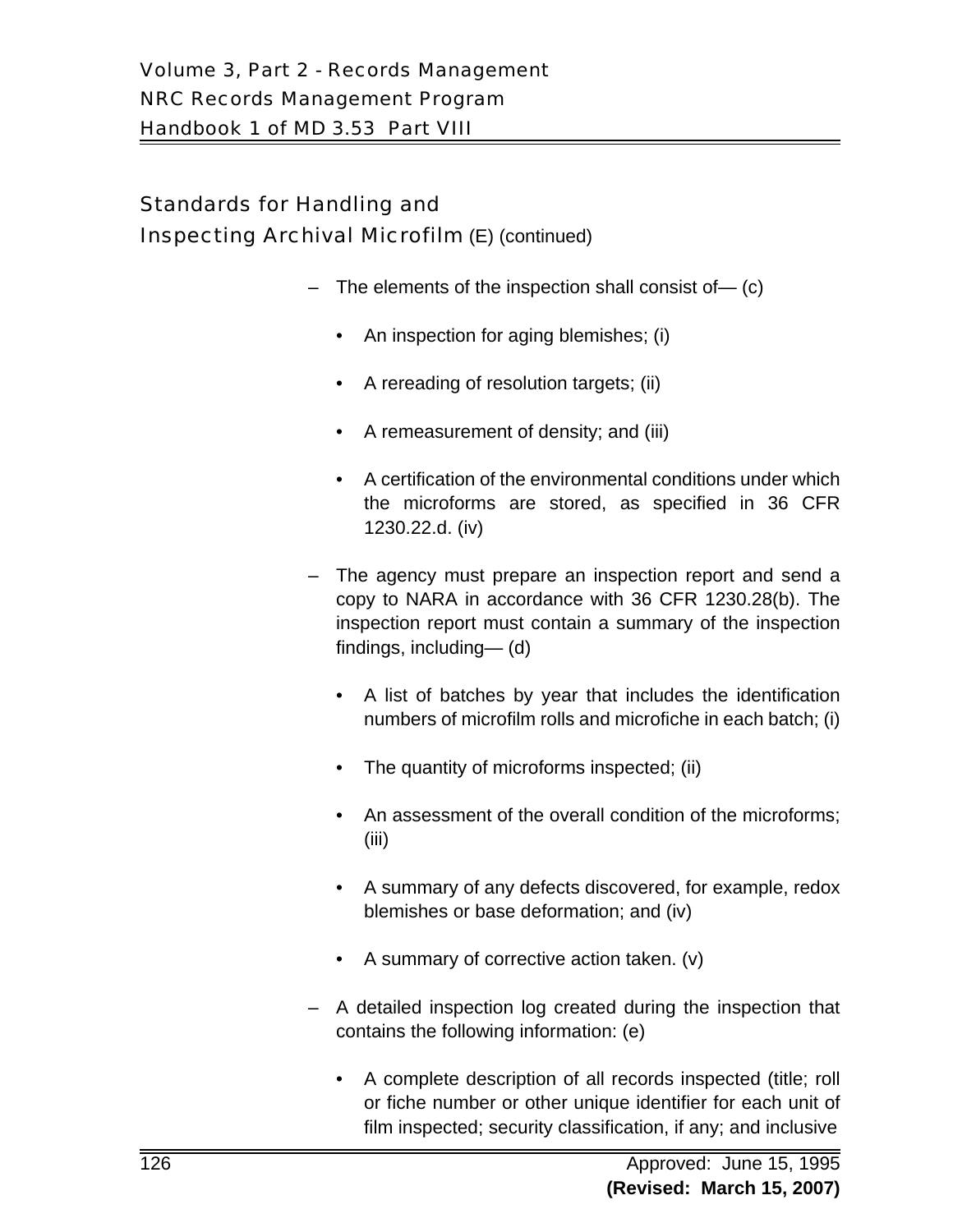# Standards for Handling and Inspecting Archival Microfilm (E) (continued)

dates, names, or other data identifying the records on the unit of film); (i)

- The date of inspection; (ii)
- The elements of inspection (see this section); (iii)
- Any defects uncovered; and (iv)
- The corrective action taken. (v)
- If an inspection shows that a master microform is deteriorating, the agency must make a silver duplicate. (f)

# Storing, Handling, and Inspecting Temporary Microfilm (F)

Temporary microform records should be stored under conditions that will ensure their preservation for their full retention period. Although there is no formal requirement for inspecting microfilm of temporary records, it is prudent to do so.

#### Use of Master Microform (G)

The "camera" original, film produced by filming the records, is the master microform. No master microform shall be used for any purposes other than the limited production of duplicates or the addition or deletion of images, if the microform is of the undatable format. Duplicate copies of the master are the only acceptable reference, research, and working copies for any user. (1)

An archival set consisting of the master microform and one duplicate copy is submitted to the National Archives for permanent records. (2)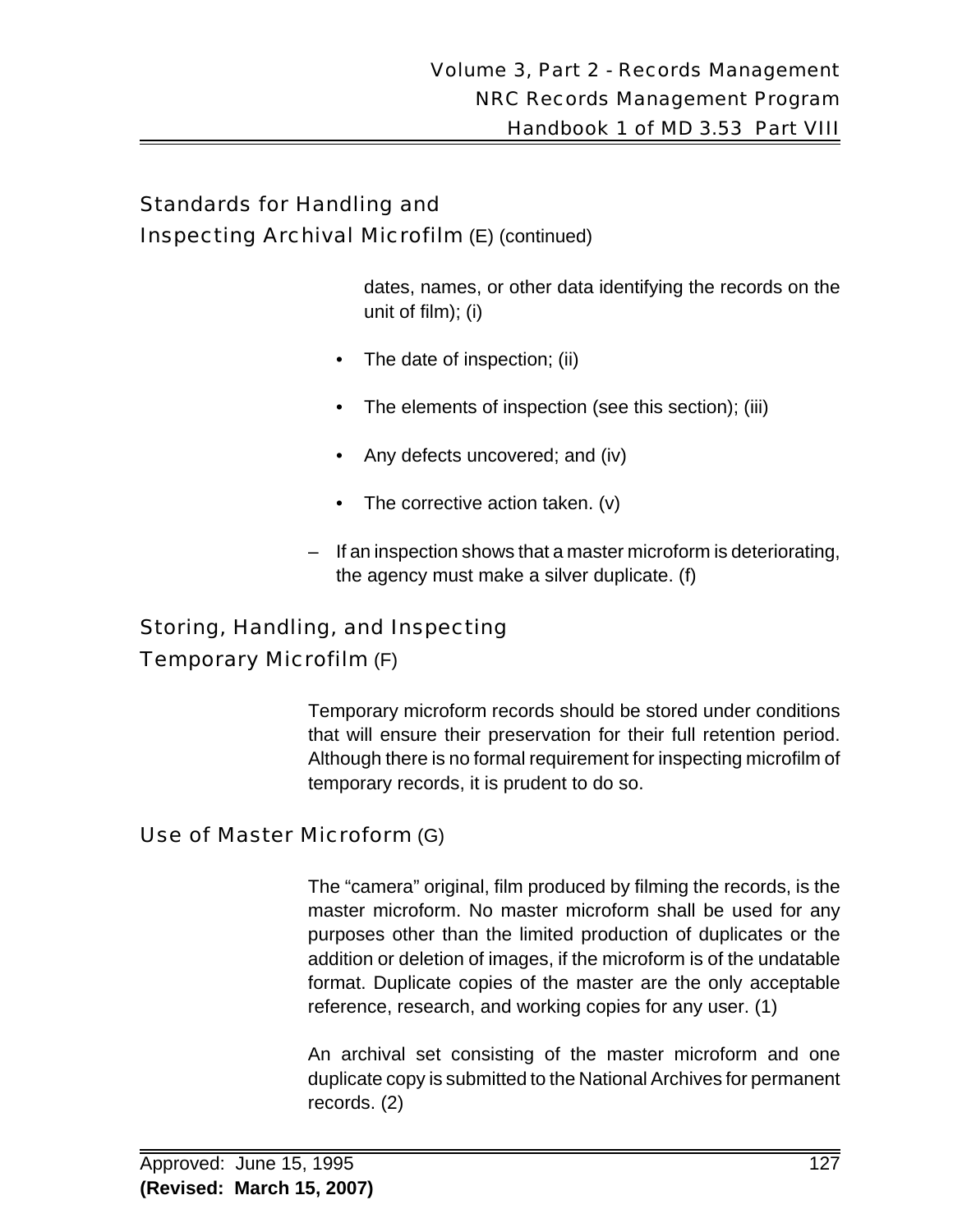#### Micrographics Services (H)

#### **Microfilming Requests** (1)

Forward all requests for the microfilming of documents to the Records and Archives Services Section (RASS) using NRC Form 358. RASS will review the request and advise the requester on the feasibility of the request. Major microfilming projects may require a system study and a cost-benefit analysis. RASS will request additional information when required. The RASS review will include identifying the records disposition schedules that apply to the material and resolve any records management issues before approving the request. Placing record collections on microfiche that have already passed their authorized retention period will generally not be approved.

#### **Microfilm Equipment Requests** (2)

All requests for procurement of micrographics equipment and related supplies shall be prepared on NRC Form 30 and forwarded to the Property and Supply Branch. No equipment shall be procured without the concurrence of RASS.

#### **Other Microfilm-Related Requests** (3)

Requests for existing documentation on microfiche, duplication of microfiche, or reprints from microfiche or aperture cards are to be forwarded, using NRC Form 358, to RASS. Requests for repair of micrographics equipment are to be initiated by contacting RASS on 301-415-7227.

#### Classified Microfiche (I)

Classified microfilm and microfiche should be handled in accordance with Management Directive 12.2, "NRC Classified Information Security Program."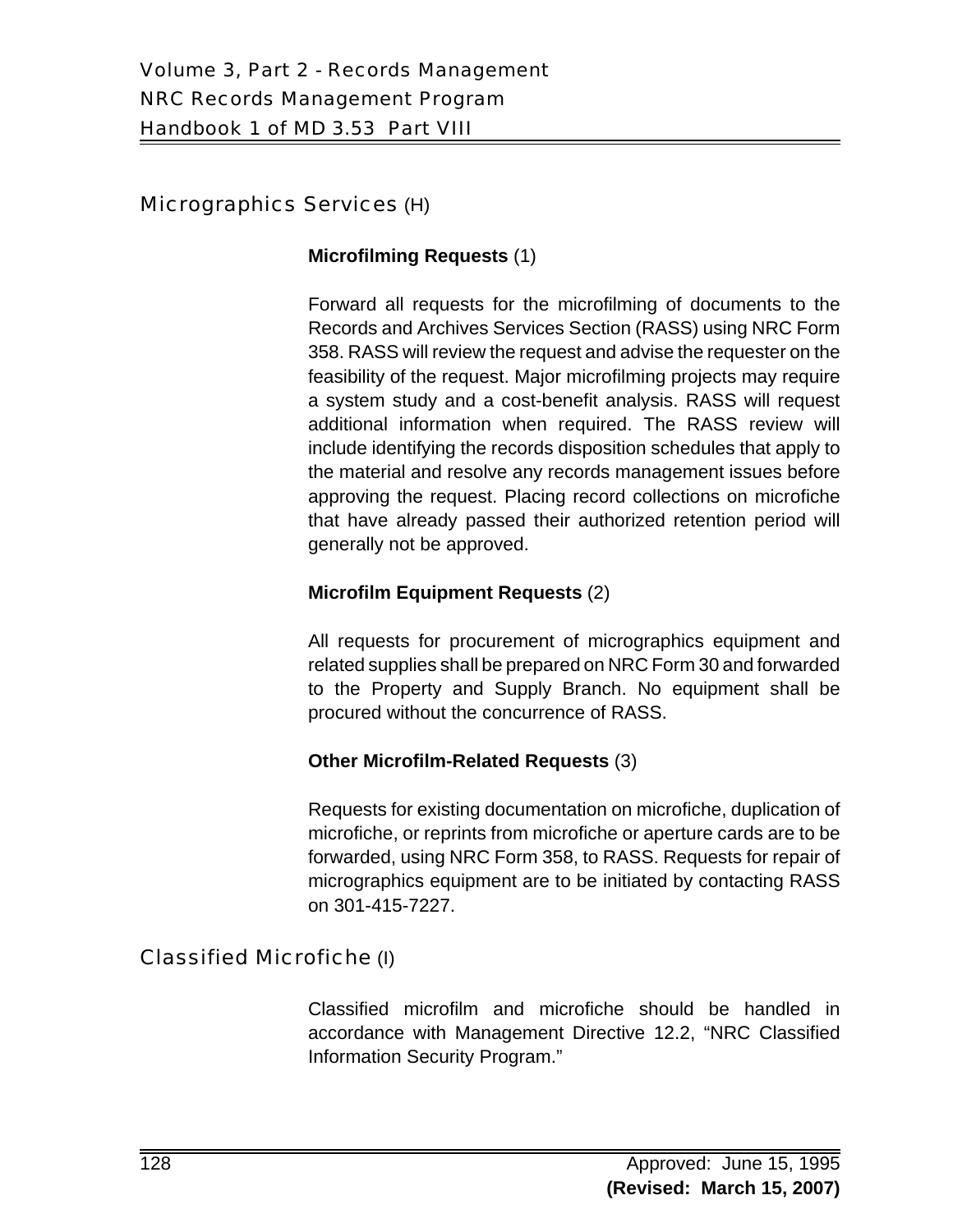# Glossary

- **Agencywide Documents Access and Management System (ADAMS)**. ADAMS is an electronic information system that maintains the Nuclear Regulatory Commission's (NRC's) unclassified official programmatic and administrative records in a centralized electronic document repository. ADAMS is designed to meet National Archives and Records Administration (NARA) regulations. Beginning April 1, 2000, NRC Headquarters and regional offices no longer created or maintained paper-based record collections because the electronic documents in ADAMS became the "official records" of the agency. The "official record" of documents maintained in ADAMS is a Portable Document Format (PDF) file or a Tagged Image File Format (TIFF) file with an associated document profile containing "fielded" data to describe the document and its attributes. In addition, any electronic data related to a digital signature and/or electronic data that evidence final NRC management and staff concurrence in a document is linked to and considered part of the official record.
- **Disposal authority**. The legal authorization granted by the Archivist of the United States, or for certain series the Comptroller General, to retain records for specific periods.
- **Disposition**. The actions taken regarding records that include destruction of records, transfer of the records to a records holding area or a records center for temporary storage, or transfer of the records to the National Archives for preservation.
- **Disposition schedule**. A document governing, on a continuing basis, the mandatory disposition of recurring records series of an organization or agency. The "NRC Comprehensive Records Disposition Schedule," NUREG-0910, which incorporates the General Records Schedule, was approved by the Archivist of the United States as the proper disposition authority for NRC records.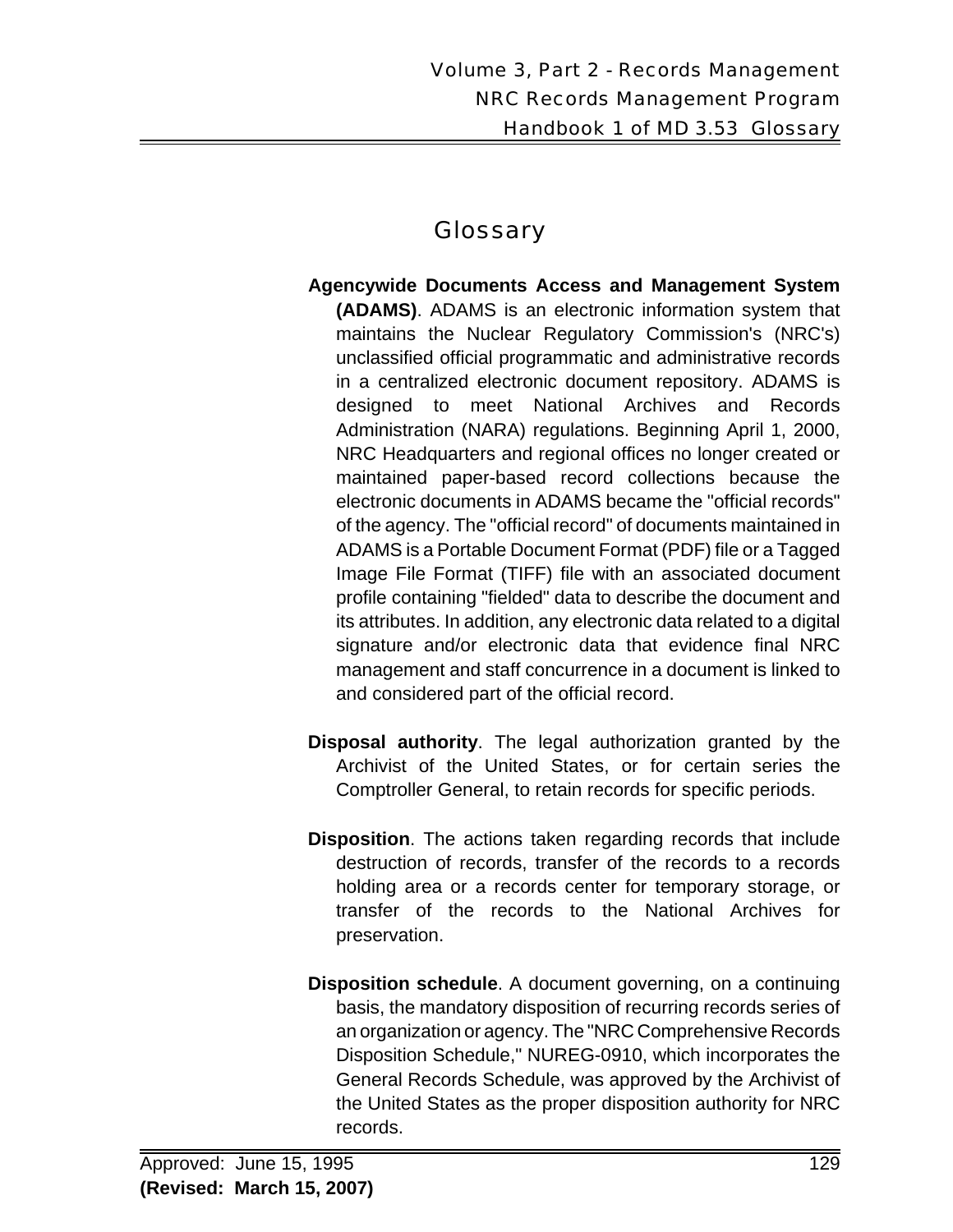#### Glossary (continued)

**Federal official**. Any individual employed by the Federal Government.

**Files cutoff.** The segregation of active from inactive files.

**Freedom of Information Act (FOIA) agency records**. In 10 CFR 9.13, "record" is defined for FOIA purposes as any book, paper, map, photograph, brochure, punch card, magnetic tape, paper tape, sound recording, pamphlet, slide, motion picture, or other documentary material, regardless of form or characteristics. Record does not include an object or article such as a structure, furniture, a tangible exhibit or model, a vehicle, or piece of equipment. For more information regarding agency records under the FOIA, refer to Management Directive 3.1, "Freedom of Information Act."

**Maintenance**. The daily use and protection of records.

- **Nonrecord material**. Material not usually included in the definition of records, such as unofficial copies of documents that are kept only for convenience or reference, stocks of publications and processed documents, and library or museum material intended solely for reference or exhibition.
- **Official files or official records**. All books, papers, maps, photographs, machine-readable material, or other documentary materials, regardless of physical form or characteristics, made or received by any agency of the United States Government under Federal law or in connection with the transaction of public business and that are preserved or appropriate for preservation by that agency or its legitimate successor as evidence of the organization, functions, policies, decisions, procedures, operations, or other activities of the Government or because of the informational value of data contained in these materials. Library and museum material made or acquired and preserved solely for reference or exhibition purposes, extra copies of documents preserved only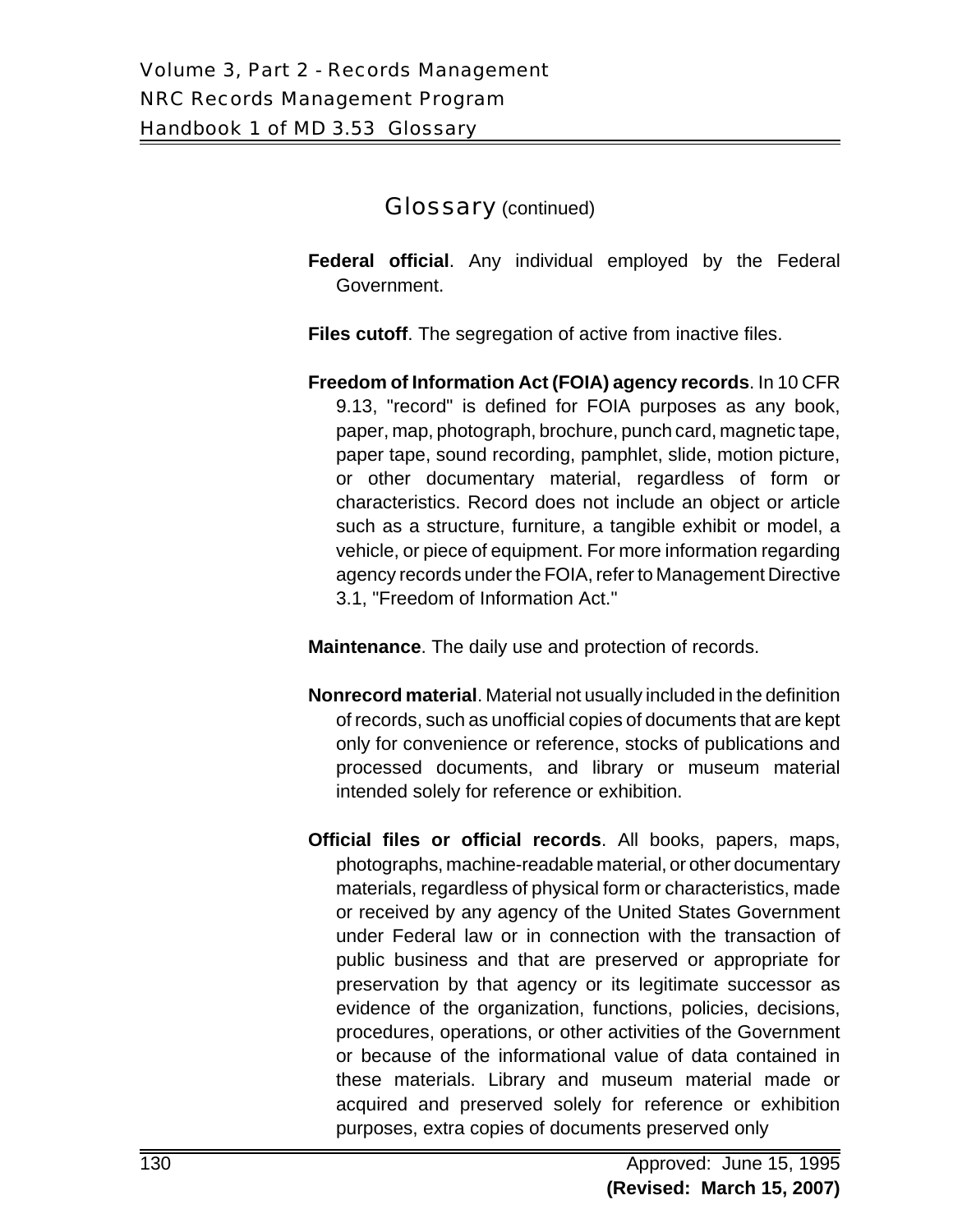### Glossary (continued)

for convenience of reference, and stocks of publications and processed documents are not included in the definition of the term "official records" (36 CFR Part 1220).

- **Official file stations**. Formally designated organizational locations where official record copies of correspondence and other documents are maintained.
- **Official record copy**. The final signed outgoing and internal correspondence document complete with all attachments and the original concurrences of the involved NRC officials, the original of incoming correspondence, and the original or action copies of reports, completed forms, maps, photographs, and other documents.
- **Personal papers**. Documentary materials belonging to an individual that are not used to conduct agency business. They relate solely to an individual's personal and private affairs or are used exclusively for that individual's convenience. They may refer to or comment on the subject matter of agency business, provided they are not used to conduct that business. Personal papers must be clearly designated as such and maintained separately from records.
- **Privacy Act agency records**. In 10 CFR 9.51(c), "record" is defined for Privacy Act purposes as any item, collection, or grouping of information about an individual that is maintained by NRC, including but not limited to the individual's education, financial transactions, medical history, employment history, or criminal history, and that is retrieved by the individual's name, or the identifying number, symbol, or other identifying particular assigned to the individual, such as a fingerprint, a voiceprint, or a photograph. For more information regarding agency records under the Privacy Act, refer to Management Directive 3.2, "Privacy Act."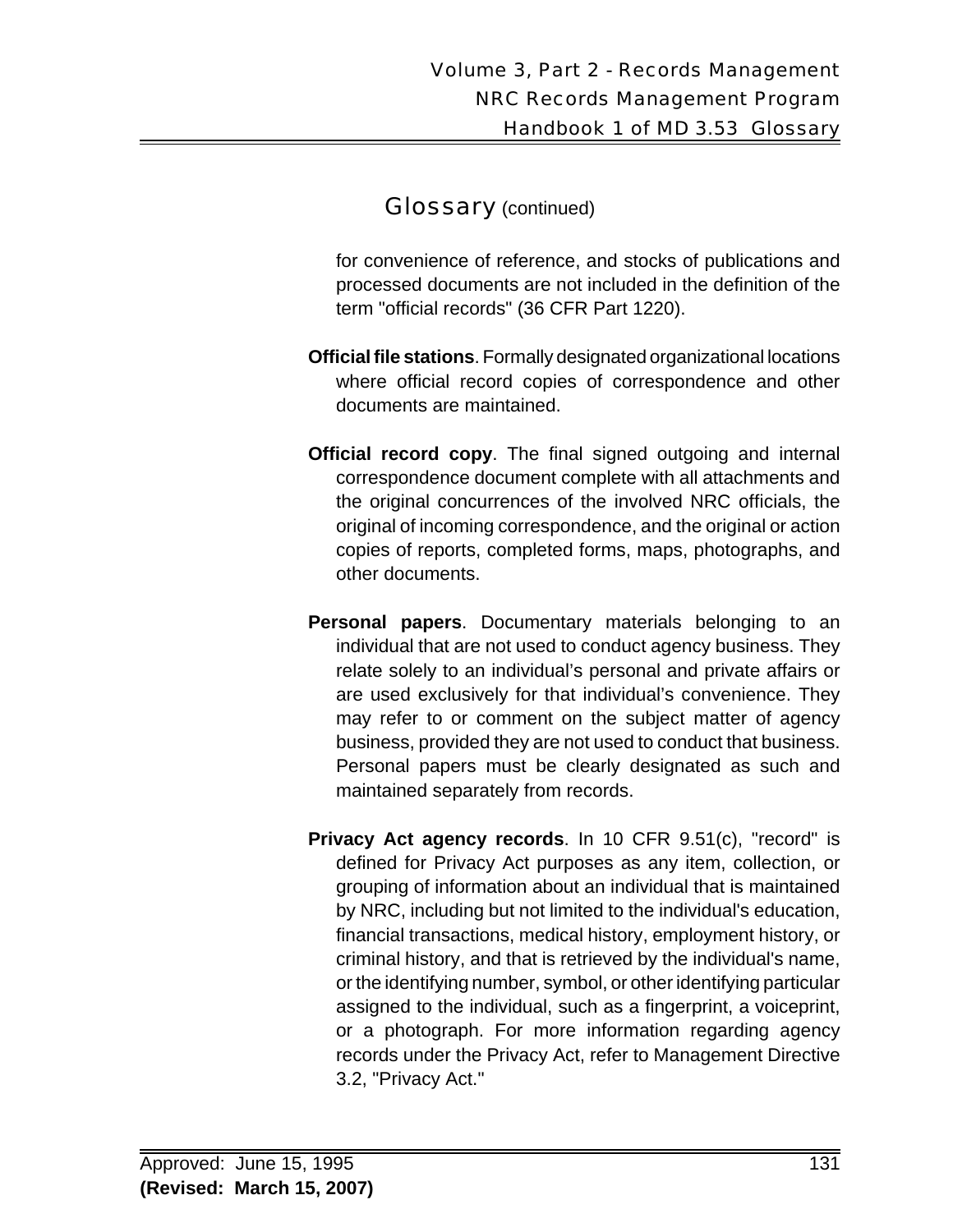#### **Glossary** (continued)

- **Recordkeeping requirements**. All statements in statutes, regulations, and agency directives or authoritative issuances providing general and specific guidance for Federal agency personnel on particular records to be created and maintained by the agency.
- **Recordkeeping system**. A manual or automated system in which records are collected, organized, and categorized to facilitate their preservation, retrieval, use, and disposition.
- **Vital records**. Those records essential for maintaining the continuity of Government activities during a national emergency and for protecting the rights and interests of individual citizens and their Government (36 CFR Part 1236).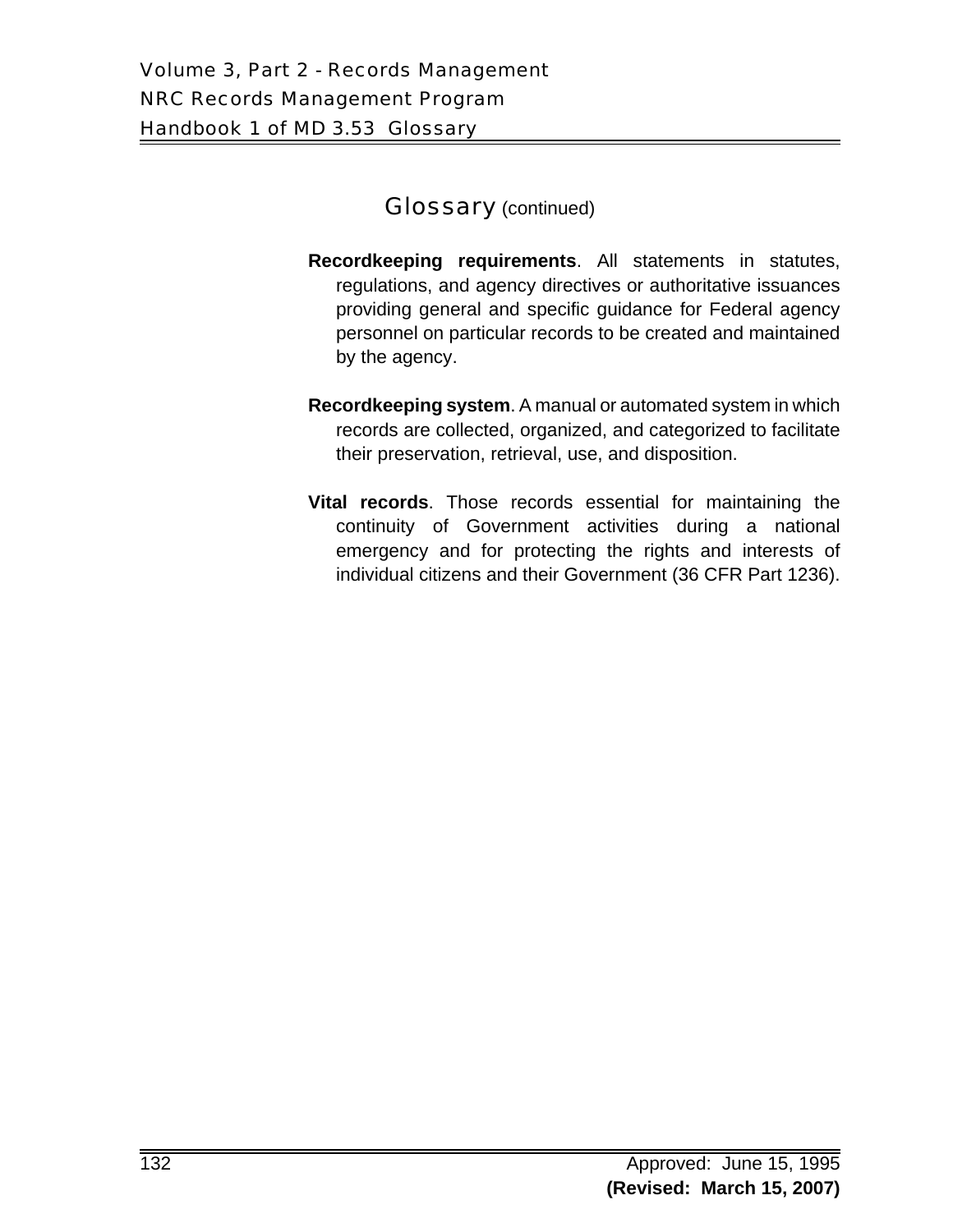# Exhibit 1 NRC Forms 306 and 306A NRC Form 306, "Files Maintenance and Disposition Plan"

|                          |                                                                                                                                                                                                                                   |                                          |       |                                                                      | U.S. NUCLEAR REGULATORY COMMISSION<br>Ξ<br>PAGE | p                                                                                                                                                                                                                                          |
|--------------------------|-----------------------------------------------------------------------------------------------------------------------------------------------------------------------------------------------------------------------------------|------------------------------------------|-------|----------------------------------------------------------------------|-------------------------------------------------|--------------------------------------------------------------------------------------------------------------------------------------------------------------------------------------------------------------------------------------------|
| NRC FORM 306<br>(3-2005) |                                                                                                                                                                                                                                   |                                          |       |                                                                      |                                                 |                                                                                                                                                                                                                                            |
|                          |                                                                                                                                                                                                                                   | FILES MAINTENANCE AND DISPOSITION PLAN   |       |                                                                      |                                                 |                                                                                                                                                                                                                                            |
|                          | PURPOSE: File Custodians prepare Files Maintenance and Disposition Plans for each location of official files (Official File Station) and update plans when the File Custodian or<br>PURPOSE: The series of records changes.       |                                          |       |                                                                      |                                                 |                                                                                                                                                                                                                                            |
| INSTRUCTIONS:            |                                                                                                                                                                                                                                   |                                          |       |                                                                      |                                                 |                                                                                                                                                                                                                                            |
|                          | FILE CUSTODIAN: Prepare in triplicate. Forward the original and two copies to the Office Records Liaison Officer (RLO) for review and approval. Identify the appropriate<br>FILE CUSTODIAKeeping system for each series of record |                                          |       |                                                                      |                                                 |                                                                                                                                                                                                                                            |
|                          | RECORDS LIAISON OFFICER: After approval, sign in Block 3B, keep one copy, send one copy to the NRC Records Officer, and return the signed original to the File<br>Custodian                                                       |                                          |       |                                                                      |                                                 |                                                                                                                                                                                                                                            |
|                          | CONTACT (Name of File Custodian)                                                                                                                                                                                                  | 2. ORGANIZATION (Office/Division/Branch) |       |                                                                      |                                                 |                                                                                                                                                                                                                                            |
|                          | Brenda Shelton                                                                                                                                                                                                                    | OIS/IRSD/RFPSB                           |       |                                                                      |                                                 |                                                                                                                                                                                                                                            |
|                          | ಣಿ                                                                                                                                                                                                                                | RECORDS LIAISON OFFICER                  |       |                                                                      |                                                 | 4. LOCATION OF FILES                                                                                                                                                                                                                       |
|                          | TYPED NAME<br>∢                                                                                                                                                                                                                   | <b>B. SIGNATURE</b>                      |       | DATE<br>ن                                                            | A. BUILDING                                     | B. ROOM                                                                                                                                                                                                                                    |
|                          | Latravetta Lee                                                                                                                                                                                                                    |                                          |       |                                                                      | TWFN                                            | <b>SF54</b>                                                                                                                                                                                                                                |
|                          |                                                                                                                                                                                                                                   | FILE PLAN<br>ق                           |       |                                                                      |                                                 |                                                                                                                                                                                                                                            |
|                          |                                                                                                                                                                                                                                   |                                          |       | C. RECORDKEEPING SYSTEM<br>(Check applicable column for each entry.) |                                                 | D. DISPOSITION                                                                                                                                                                                                                             |
| ⋖ЁѮ                      | B. TITLE OR DESCRIPTION OF RECORDS SERIES                                                                                                                                                                                         |                                          | PAPER | OTHER<br>MEDIA<br>(Specity)<br><b>ADAMS</b>                          |                                                 | ) Insert the applicable necosts disposition schedule<br>Irom NH RECO the COTRAME authorized disposition<br>Irom NH RECO the COTRAME authorized disposition<br>Itan NGRA Lob Nurther and Itam Number for and<br>enter No necosts. If advert |
|                          |                                                                                                                                                                                                                                   |                                          |       |                                                                      |                                                 |                                                                                                                                                                                                                                            |
| ≓                        | Reading Files                                                                                                                                                                                                                     |                                          | ż     |                                                                      | NRCS 1-15. Cutoff                               |                                                                                                                                                                                                                                            |
|                          |                                                                                                                                                                                                                                   |                                          |       |                                                                      | close of fiscal year.                           |                                                                                                                                                                                                                                            |
|                          |                                                                                                                                                                                                                                   |                                          |       |                                                                      | old or when reference<br>Destroy when 1 year    |                                                                                                                                                                                                                                            |
|                          |                                                                                                                                                                                                                                   |                                          |       |                                                                      | value has been exhaus-                          |                                                                                                                                                                                                                                            |
|                          |                                                                                                                                                                                                                                   |                                          |       |                                                                      | ted, whichever is<br>sooner.                    |                                                                                                                                                                                                                                            |
| 2.                       | Office Administrative Files                                                                                                                                                                                                       |                                          | x     |                                                                      | GRS 23-1. Destroy                               |                                                                                                                                                                                                                                            |
|                          |                                                                                                                                                                                                                                   |                                          |       |                                                                      | or when no longer<br>when 2 years old,          |                                                                                                                                                                                                                                            |
|                          |                                                                                                                                                                                                                                   |                                          |       |                                                                      | needed, whichever<br>is sooner.                 |                                                                                                                                                                                                                                            |
| 3.                       | Program Correspondence Files Below the Office Director Level                                                                                                                                                                      |                                          |       | ×                                                                    | N1-431-00-17, Item                              |                                                                                                                                                                                                                                            |
|                          |                                                                                                                                                                                                                                   |                                          |       |                                                                      | tronic files at close<br>6b(4) Cutoff elec-     |                                                                                                                                                                                                                                            |
|                          |                                                                                                                                                                                                                                   |                                          |       |                                                                      | of fiscal year.                                 |                                                                                                                                                                                                                                            |
|                          |                                                                                                                                                                                                                                   |                                          |       |                                                                      | Destroy 10 years<br>after cutoff.               |                                                                                                                                                                                                                                            |
| NRC FORM 306 (3-2005)    |                                                                                                                                                                                                                                   |                                          |       |                                                                      |                                                 | PRINTED ON RECYCLED PAPER                                                                                                                                                                                                                  |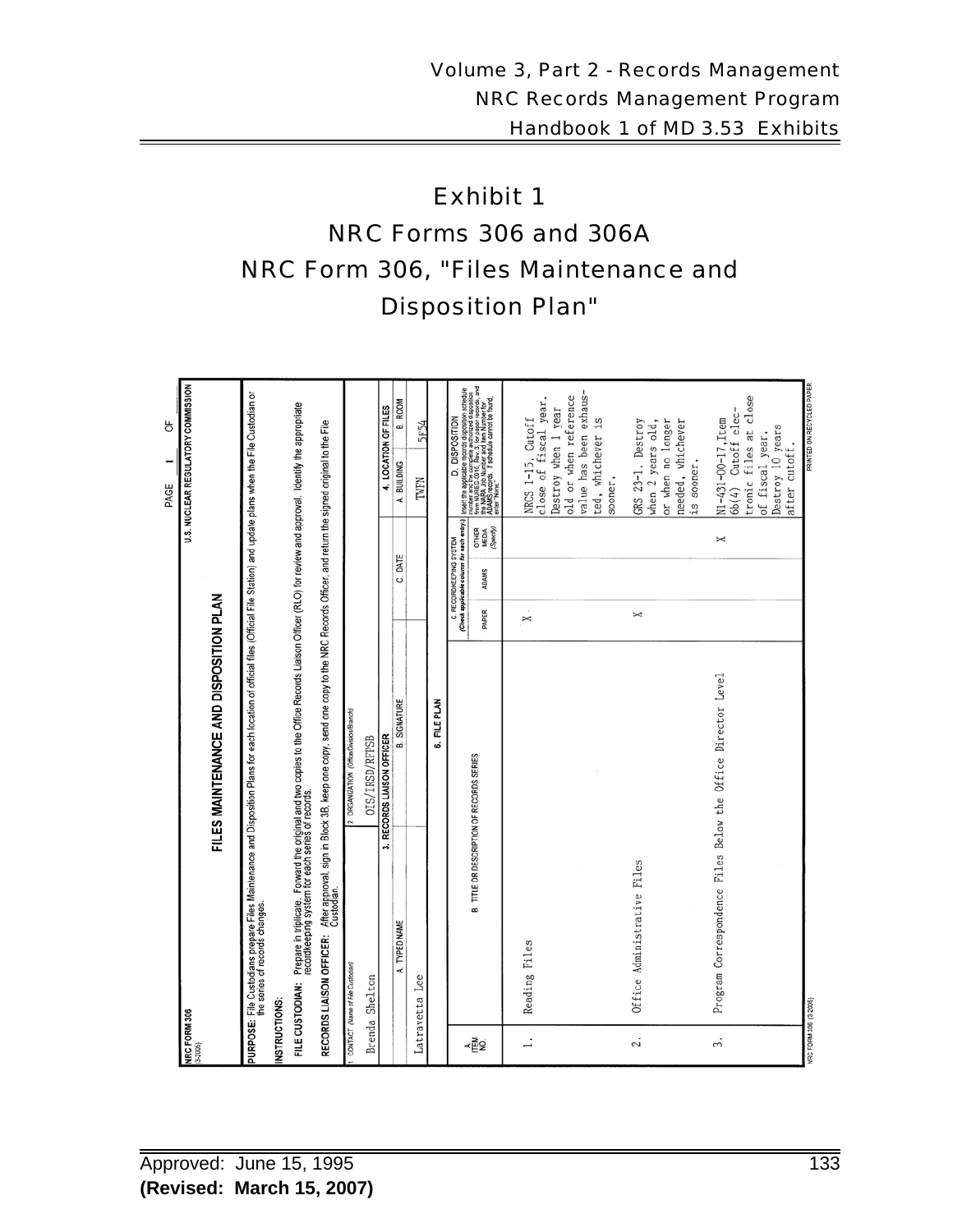# Exhibit 1 (continued) Form 306A, "Files Maintenance and **Disposition Plan"** (Continuation)

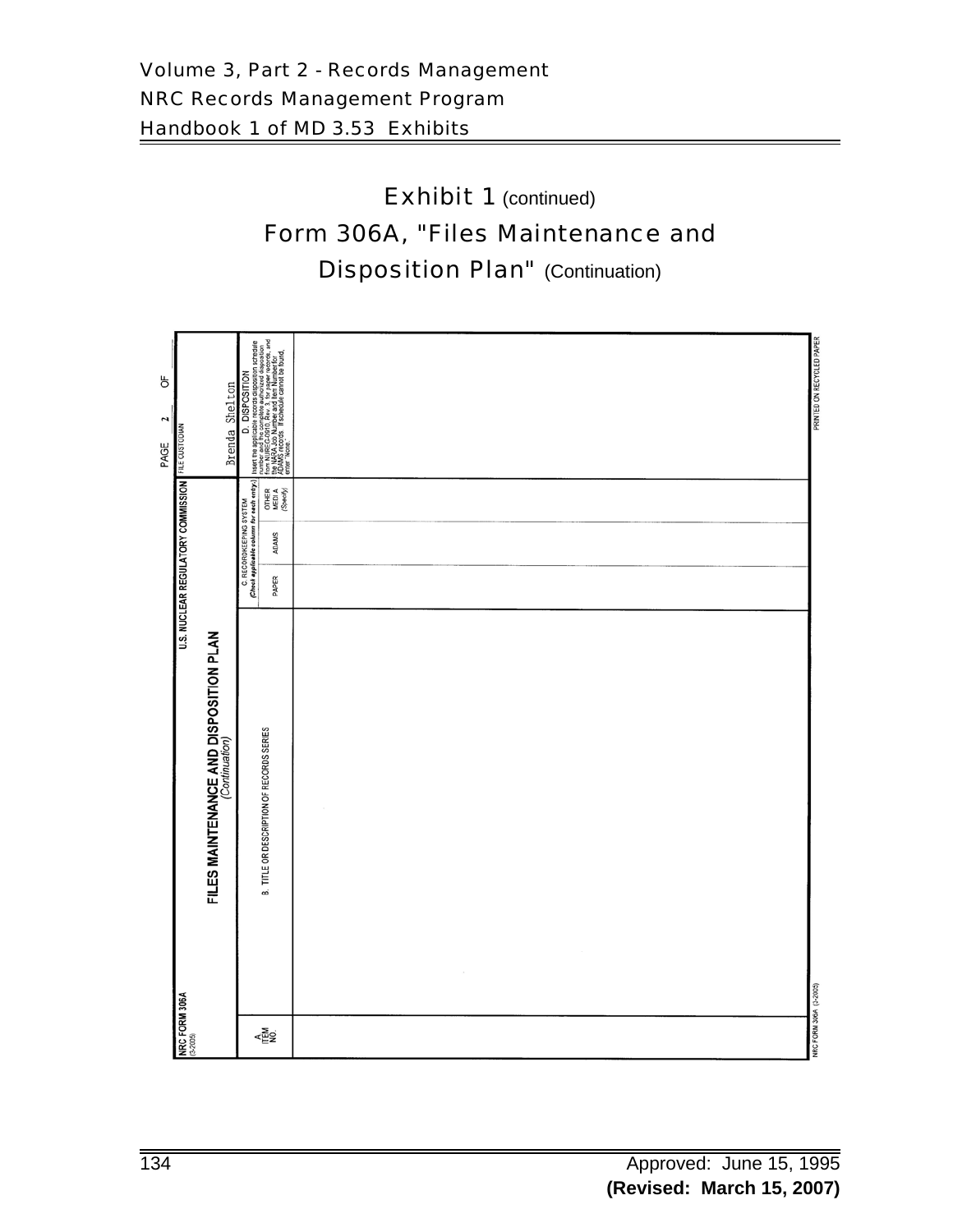## Exhibit 2

# NRC Form 513, "Certification of Copy of Official Record"

| STATE AR REGULA                                                                                                                                                                                                                                                                                                                                                                                                      | <b>UNITED STATES</b><br>NUCLEAR REGULATORY COMMISSION<br><b>WASHINGTON, D.C. 20555-0001</b>                                                                                 |
|----------------------------------------------------------------------------------------------------------------------------------------------------------------------------------------------------------------------------------------------------------------------------------------------------------------------------------------------------------------------------------------------------------------------|-----------------------------------------------------------------------------------------------------------------------------------------------------------------------------|
|                                                                                                                                                                                                                                                                                                                                                                                                                      | <b>CERTIFICATION OF COPY OF OFFICIAL RECORD</b>                                                                                                                             |
|                                                                                                                                                                                                                                                                                                                                                                                                                      | Part 1<br>To be completed by the Records Liaison Officer                                                                                                                    |
| business.                                                                                                                                                                                                                                                                                                                                                                                                            | I hereby certify that each document listed below is from the official records of this<br>office, and that each record is maintained by this office in the regular course of |
| <b>Document Date</b><br><b>Document Title</b><br>04/27/2005<br>Record Schedule                                                                                                                                                                                                                                                                                                                                       | No. of Pages<br>1                                                                                                                                                           |
| Date                                                                                                                                                                                                                                                                                                                                                                                                                 | Signature -- Records Liaison Officer                                                                                                                                        |
|                                                                                                                                                                                                                                                                                                                                                                                                                      | OIS/IRSD/RFPSB<br>Office/Division/Branch                                                                                                                                    |
| Part 2<br>To be Completed by the Secretary/Assistant Secretary<br>Office of the Secretary of the Commission<br>I hereby certify that I am delegated the authority to certify true copies of official NRC<br>documents that include the document(s) listed above, and that each document is a<br>true and correct copy of the official record that is maintained by the NRC in the regular<br>course of its business. |                                                                                                                                                                             |
| Date                                                                                                                                                                                                                                                                                                                                                                                                                 | Signature --<br>Secretary of the<br>Commission<br><b>Assistant Secretary</b><br>of the Commission                                                                           |
| Enclosure(s): As stated                                                                                                                                                                                                                                                                                                                                                                                              |                                                                                                                                                                             |
| NRC FORM 513 (3-96)<br>NRCMD 3.53                                                                                                                                                                                                                                                                                                                                                                                    |                                                                                                                                                                             |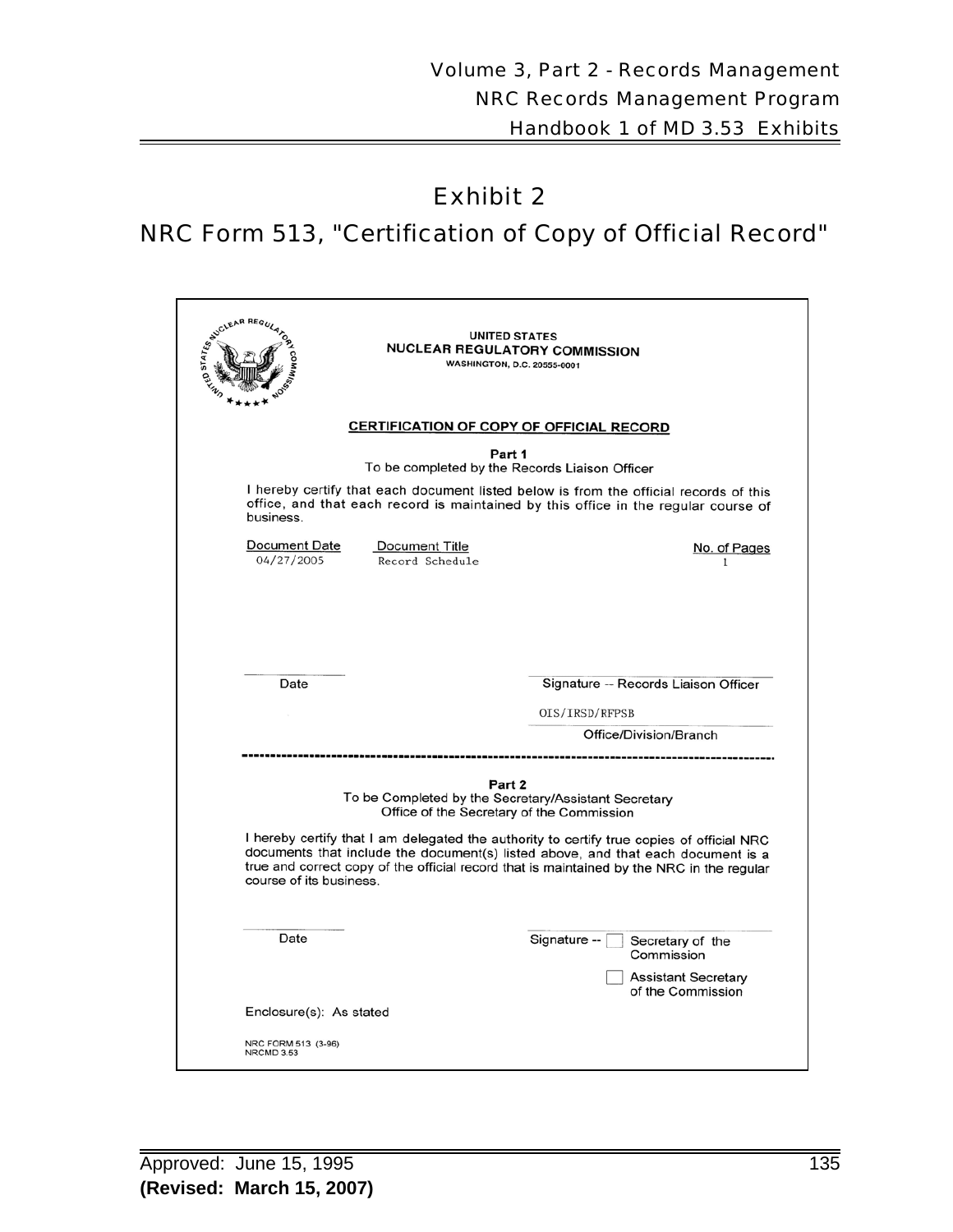# Exhibit 3

# Instructions for Preparing Records for Retirement to the Washington National Records Center (WNRC)

To ensure the preservation of long-term agency records and to provide for the timely destruction of temporary records, care must be taken in selecting and preparing official records for retirement to the WNRC. Additionally, records that are scheduled for ultimate transfer to the National Archives and records that are selected for transfer to a Federal Records Center must be prepared in accordance with Federal statutes and regulations.

The container used to retire hard copy (paper) records to the WNRC is a cardboard carton, referred to as a records center box. Each records center box measures 14-3/4 inches by 12 inches by 9-1/2 inches and will hold 1 cubic foot of records. Records center boxes can be obtained by contacting the Records and FOIA/Privacy Services Branch (RFPSB), OIS. For environmentally sensitive records that cannot be stored or transported in cardboard records center boxes (e.g., computer tapes and disks, microform, etc.), RFPSB will assist staff with obtaining media containers for various types and sizes of media as required.

The "Authorized Disposition" instructions defined in NUREG-0910, "NRC Comprehensive Records Disposition Schedule," must be followed when retiring records to the WNRC. For example, the "Authorized Disposition" instructions defined in NUREG-0910 for Allegation and Inquiry Files maintained at the division level for the Office of Investigations (NRC Schedule Number II, Part 16, Item 1) specify that the files be cut off when closed, held in the originating office for 2 years, and then retired to the WNRC. The files will then be destroyed 10 years after cutoff. When boxing these records for retirement, only files closed during one fiscal year (October 2002 through September 2003, for example) should be retired as one job. Files retired during FY 04 (October 2003 through September 2004) will begin a new box and will be retired as a separate job.

- Use only records center boxes for retiring hard copy records to the WNRC.
- All requests to retire records to the WNRC must be approved by RFPSB before records center boxes or media containers will be supplied.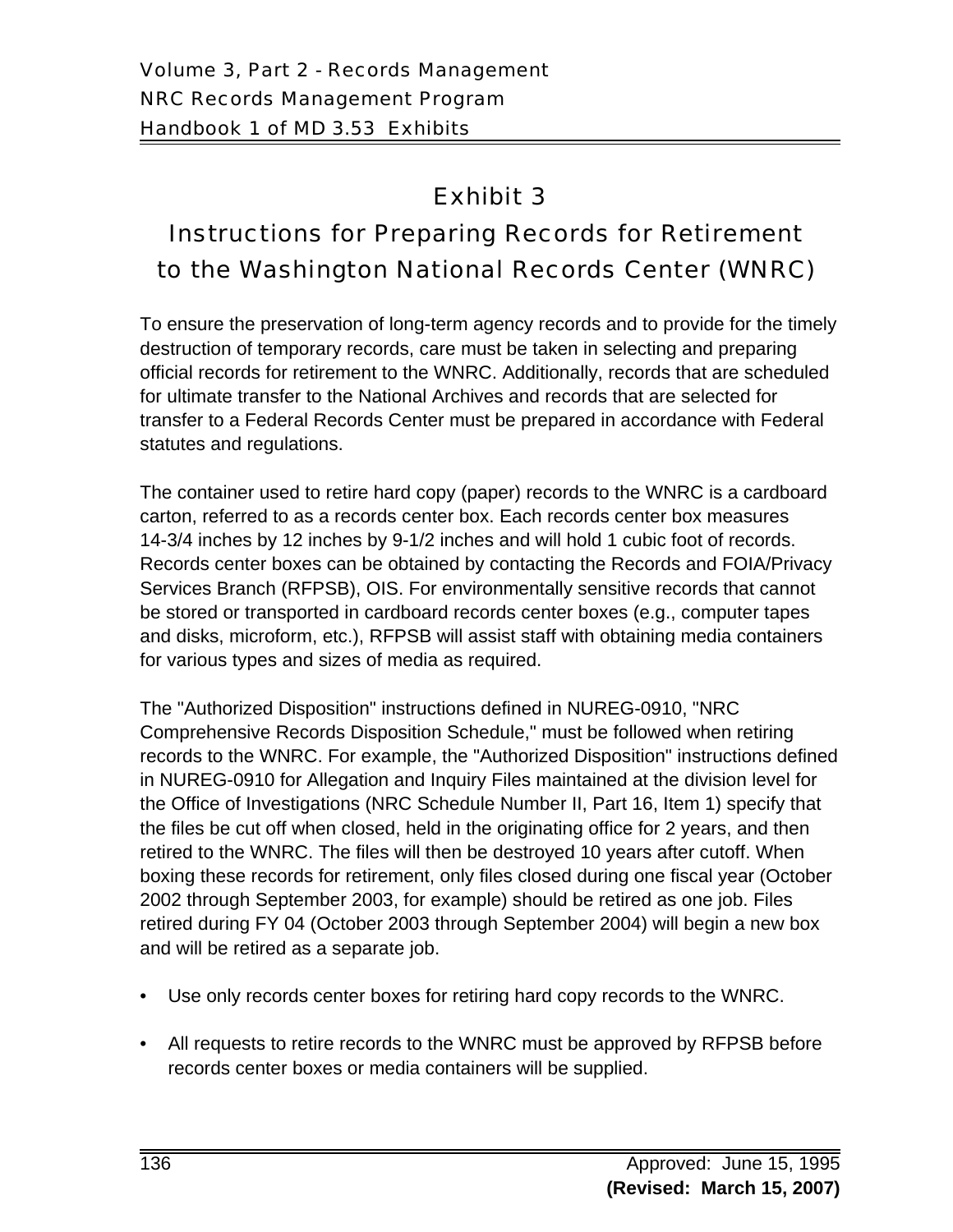- DO NOT seal records center boxes with tape. The bottom of the box is self-sealed when records are inserted. The top flaps of the box will interlock to close the box.
- DO NOT write anything on the containers to be retired except the box numbers and job number.
- DO NOT use paste-on labels on records center boxes.
- DO NOT pack different series of records in the same container.
- DO NOT overstuff boxes.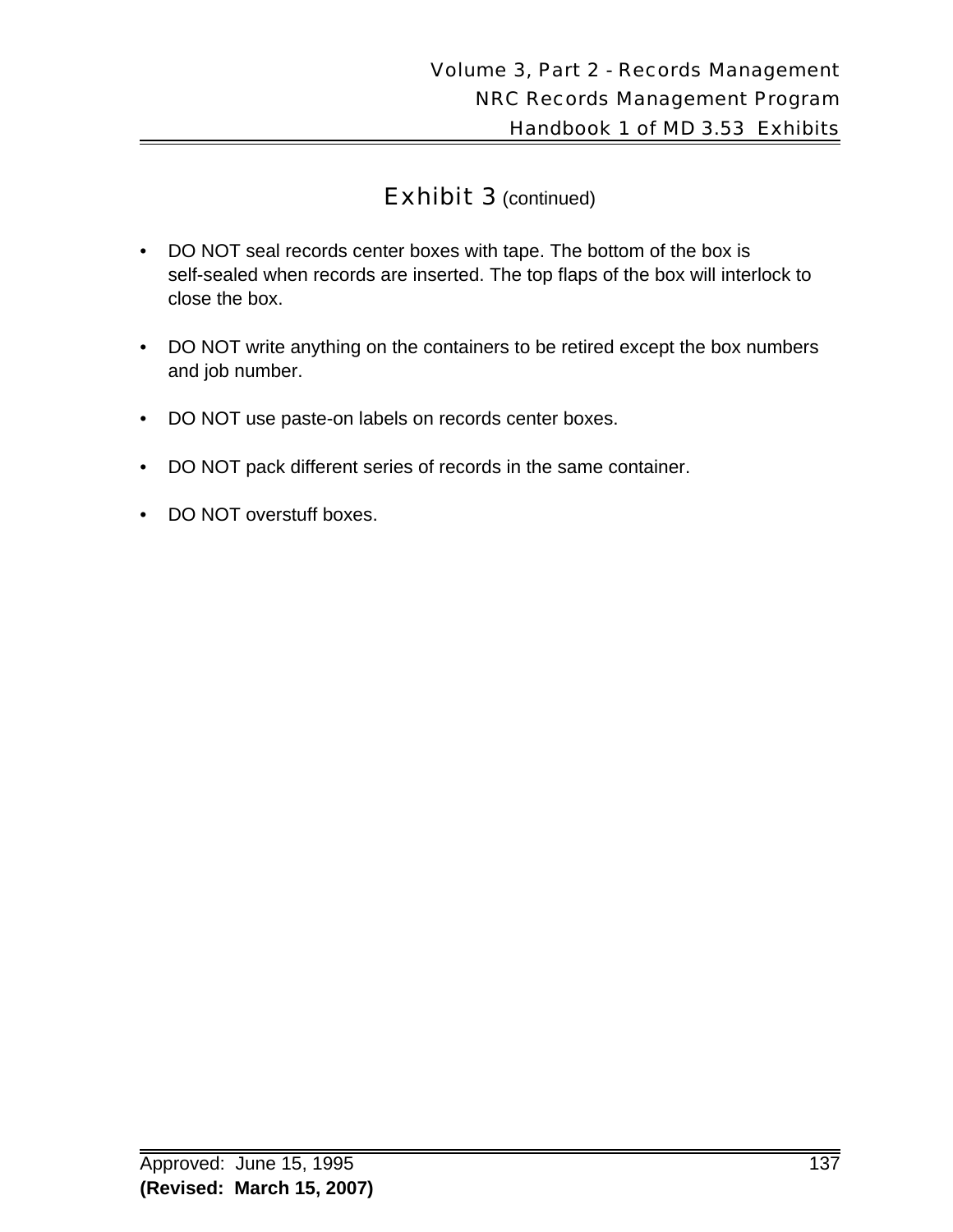# Detailed Instructions for Preparing Records for Retirement to the WNRC

1. Estimate the number of records center boxes or media containers required to pack the records. To aid in estimating the number of containers required, the following guidelines should be used:

#### **Paper Records**

- Each records center box will hold 1 cubic foot of paper records
- Three thousand letter-sized sheets of paper equals 1 cubic foot of records
- Each full letter-size file drawer is equal to 1-1/2 cubic feet of records
- Each full legal-size file drawer is equal to 2 cubic feet of records
- Fifteen inches of letter-size files equals 1 cubic foot
- Twelve inches of legal-size files equals 1 cubic foot

#### **Computer Tapes, Disks, and Microform**

RFPSB will assist staff with obtaining media containers designed to accommodate—

- IBM 3480 (or equivalent) cartridges
- 2-inch computer reel tapes
- 16-inch computer disk pack
- 8-inch floppy disks
- 4-inch floppy disks
- 2-inch floppy disks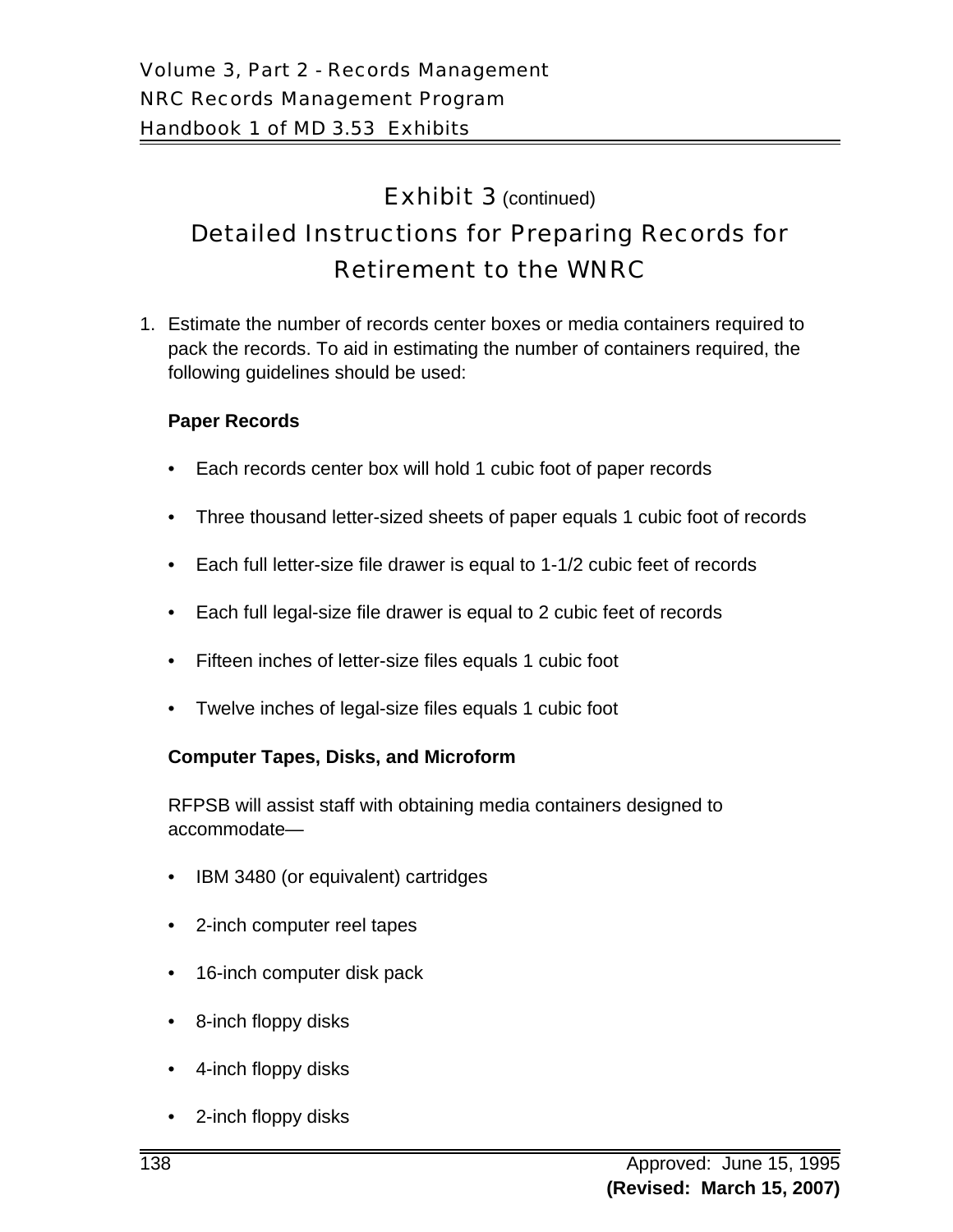- 16mm microfilm cartridges
- 35mm microfilm cartridges
- 4-inch by 6-inch microfiche
- 2. Contact RFPSB to request delivery of the required number of records center boxes.
- 3. Upon receipt of the records center boxes, pack the records using the following guidelines:
	- Pack only one series of records (as defined in NUREG-0910) in a single container. Additionally, do not pack records in the same series with widely varying destruction dates in the same container.
	- When packing the boxes, preserve the existing arrangement of the files.
	- Do not force files into the boxes. Leave a half-inch space in each box. Pack file folders upright, with letter-size folders facing the front and legal-size folders facing the left side of the box.
	- Remove records with an established disposal date that are in plastic notebooks from the notebooks before packing them in the box. Substitute metal looseleaf rings or posts for the notebooks, if appropriate.
	- Place permanent records that are in plastic notebooks with the back of the notebook laying flat against the bottom of the box. DO NOT stand the notebook on its end when packing the box.
	- DO NOT pack file folders and plastic notebooks in the same box.
	- DO NOT pack file folders on top of one another in a box.
- 4. After the records are packed, number the containers sequentially (1 of 10, 2 of 10, 3 of 10, etc.) with a permanent black marker in the upper right corner.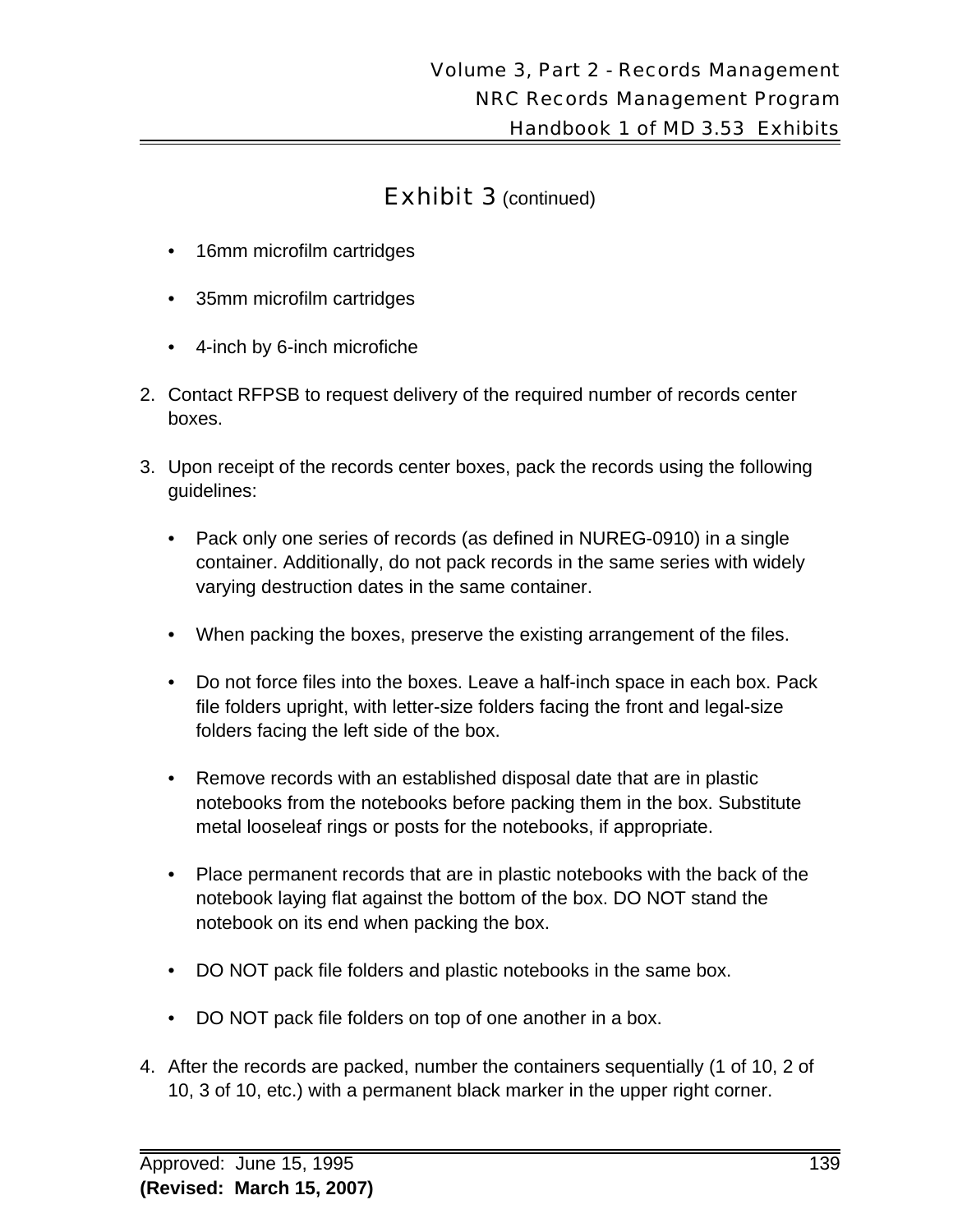- 5. Access the Archival Facility Accountability System from the desktop (see Exhibit 4 of this handbook).
- 6. Close the containers. Close records center boxes by consecutively closing the four top flaps of the box, tucking the corner of the last flap under the corner of the first flap.
- 7. Upon approval of a job, RFPSB will arrange for pickup and delivery of the containers to the WNRC.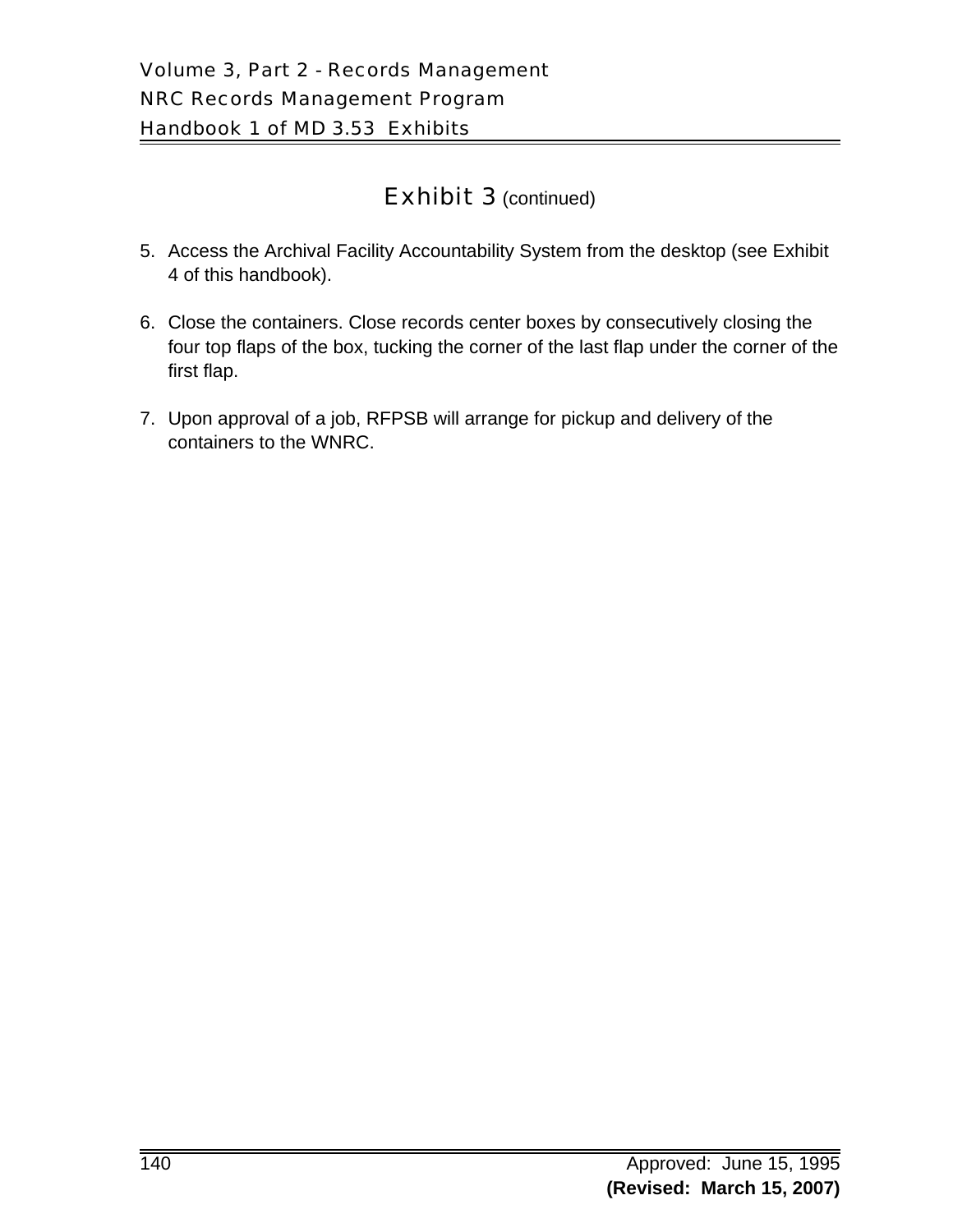# Exhibit 4

# Instructions for Using the Archival Facility Accountability Systems (AFAS)

The AFAS is accessed through a desktop application. All requests for this system should be directed to the Records and FOIA/Privacy Services Branch (RFPSB), Office of Information Services (OIS).

General Instructions for Using AFAS

- Enter the system by double-clicking the "AFAS" icon from the desktop and wait for the program to open.
- Under action, choose "Add a Pending Job."
- The transferring office completes all fields under the "Job Info" and "Job Info 2" tabs before the Add Job button is clicked.
- Each separate records series must be submitted as a separate job.
- Records in the same records series with widely varying disposal dates must be retired as separate jobs. Generally 1 or 2 years of records can be retired as one job.
- Before using AFAS, pack the records in records center boxes or media containers provided by RFPSB.
- Do not type information in capital letters. Only use capital letters when necessary for acronyms or first letters of words in titles.

Detailed Instructions for Using AFAS

- 1. Identify the division, branch, location of records, requester, and the title of record series. The user's name, phone number, and office are the defaults when accessing AFAS under Job Info 1.
- 2. Click the appropriate radio button to view lists of NRC records schedules or the General Records Schedules (GRS) and choose the schedule that identifies the records being transferred to storage. Upon choosing the records schedules, the records schedule number automatically is displayed.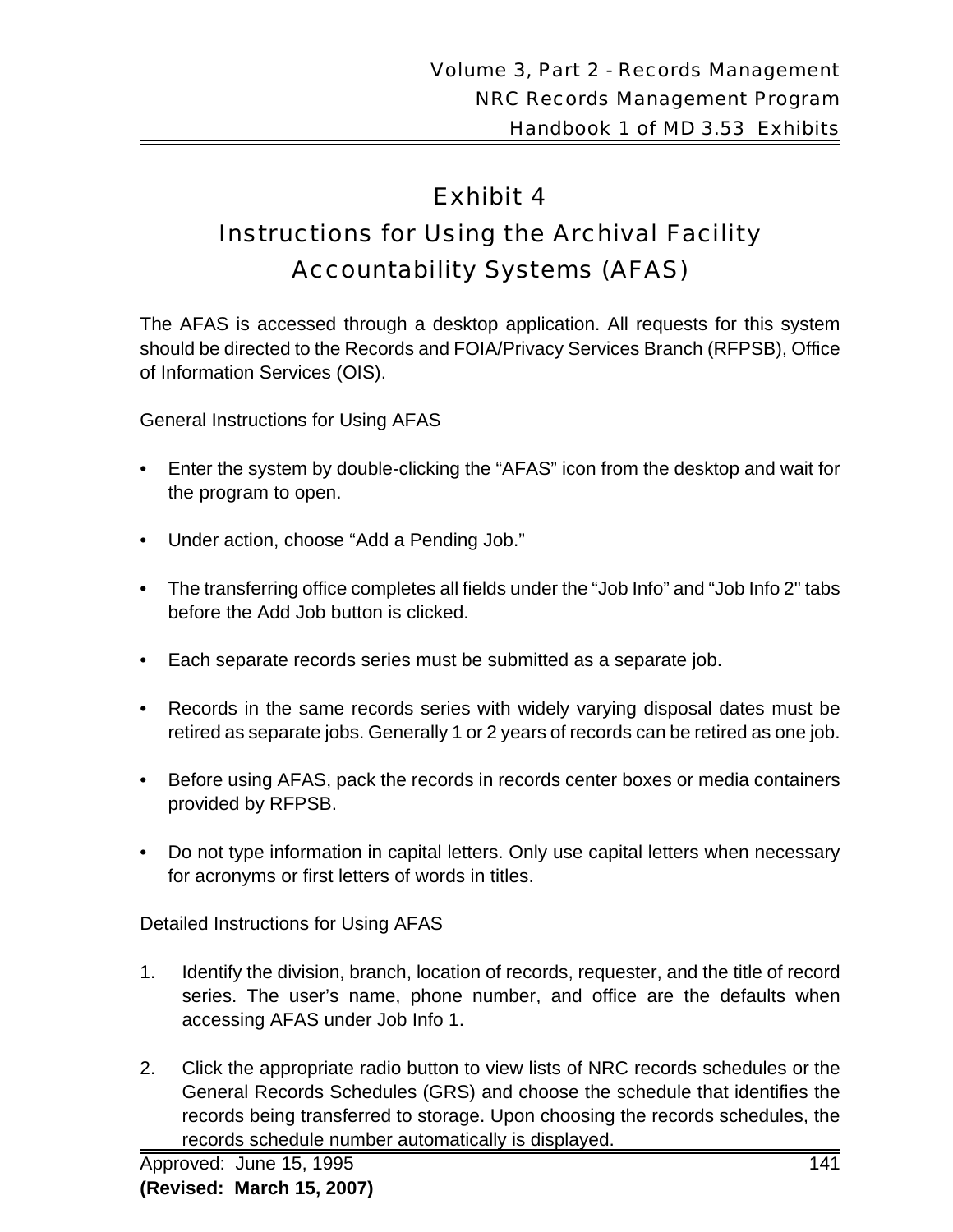- 3. Complete the General Description of Records box under Job Info 2. The classification of records, recording medium and type of containers are the defaults. However, you may click the appropriate button to change the default.
- 4. Add Job. A message will be displayed indicating that units can now be added.
- 5. Click the OK button to proceed to the next screens.
- 6. Enter total number of containers for the job. This number can be increased or decreased at anytime.
- 7. Each container should consist of folders, documents, books, and so on. Each item placed in the container is considered a unit and should be counted separately. The total number of units in the container is placed in the box under Units on this screen.
- 8. Beginning with container one, double-click inside the box under Ctn# or the box under Units to activate the container for typing the contents. Once you see the container in the Active Carton# box (a blue box), click the Add Unit button at the bottom of the screen.
- 9. On the next screen (Add a Unit), the information about the records must be typed. The following are important points to remember when describing retired files:
	- a. The "Add a Unit" screen should be accessed each time for description of a folder, binder, report, and so on (i.e., units), in a container. Provide a description for each separate file folder, binder, report, tape, and so forth, that is in the container. A record center box that contains 12 file folders will require 12 separate descriptions (one for each folder).
	- b. Generally, the title of a file folder, binder, report, and so forth, is sufficient description if it clearly identifies the contents. DO NOT simply type "Subject File," or "Case File," without identifying the specific subject or case.
	- c. Provide a clear indication of where the description of one file ends and another begins. Generally, double-spacing between the description of separate files provides a clear separation. You may type a continuous line across the page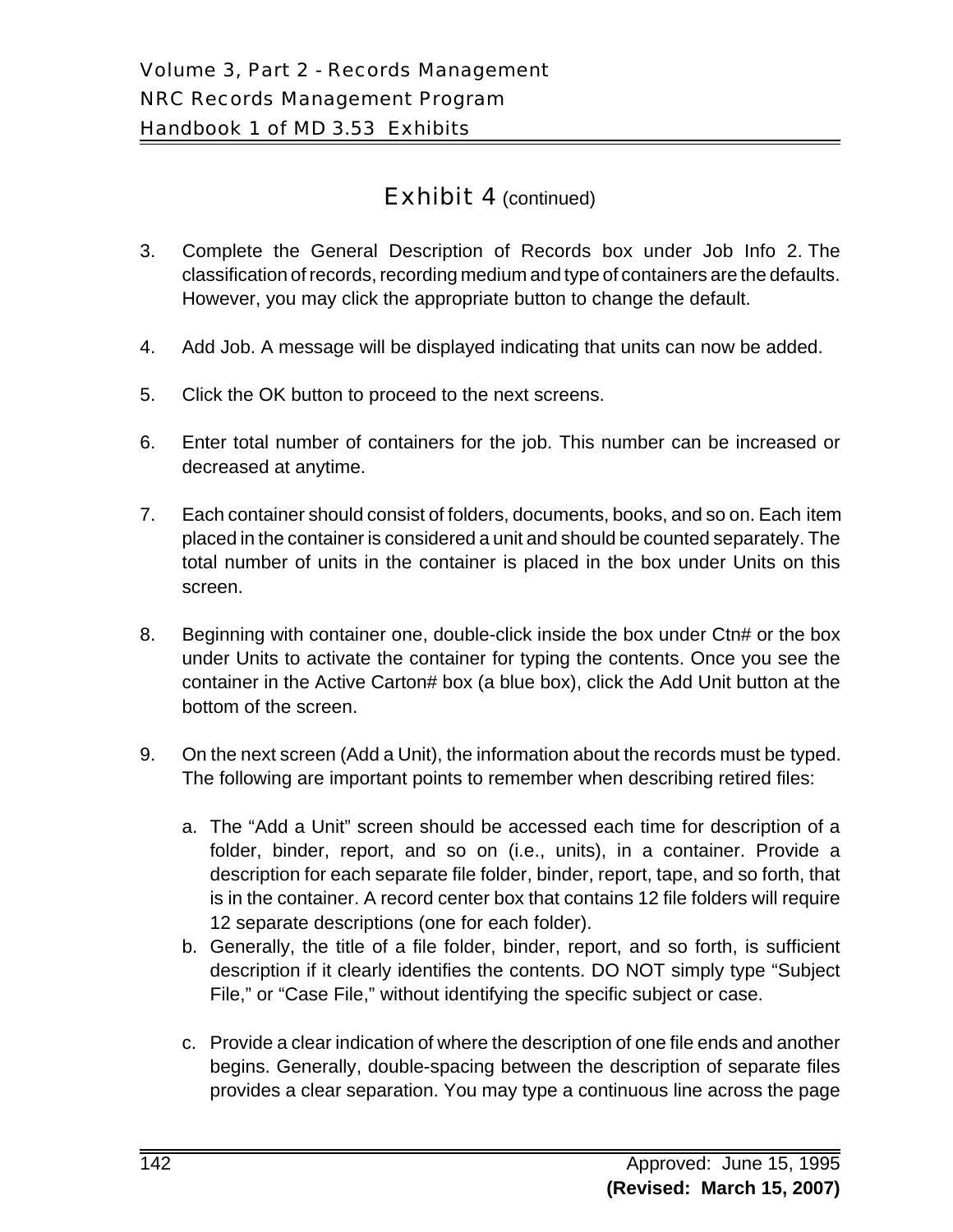to separate files or use any other method that provides a clear separation. DO NOT type a continuous string of text without a clear indication of where the description of one file ends and another begins.

- d. Include with the description of each file any identification numbers that pertain to the file, for example, docket number, contract number, license number, case number, form number, and so forth. DO NOT type a single heading consisting of an identification number followed by a list of files that are associated with the identification number.
- e. DO NOT type any headings followed by a list of files that are associated with that heading. Retype the text of the heading as the beginning of the description of each file.
- f. Clearly define any identification numbers that pertain to the files. If a number is a docket number, type it in space for "Docket Number"; "License Number" only when applicable.
- g. Place the Licensee Name, Plant, City, State, and so on, in the appropriate fields on the screen only when it applicable to the records.
- h. The File/Record Description field should be used to identify the appropriate description of the records in the container. If a number is a case number, precede it with "Case Number," and so forth. DO NOT type a series of numbers without clearly defining their significance.
- i. DO NOT use abbreviations or acronyms without first defining them.
- 10. For each entry screen, include a date or a date span for the records on that screen. (NOTE: The unit cannot be added unless the date field is completed).
- 11. When all the records in container number one have been described, scroll down to container two and continue identifying contents of containers as stated previously.
- 12. Describe the records in container number two in the same manner as container number one.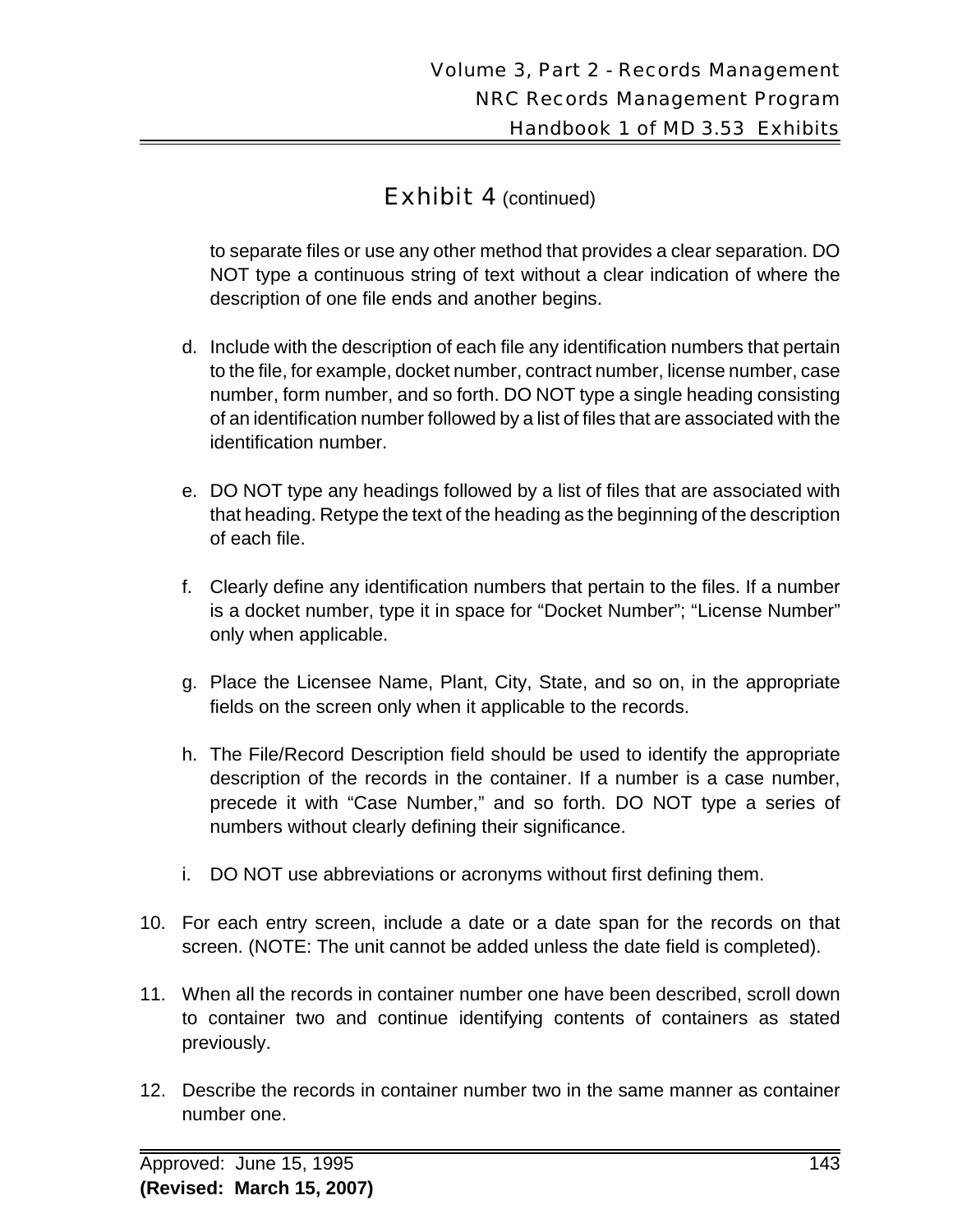- 13. Repeat this process until all containers have been identified. Double-click the container number you want to be active and type the description and the date span of the records for each container to be retired in the records series. (NOTE: Container contents should be entered systematically.) Do not begin with container one and skip to the last container or list them in reverse order.
- 14. When all the records have been described, the job must be submitted to the Records Liaison Officer who reviews and submits it to reviewing Records Analyst for approval.
- 15. When the job is approved by the Records Analyst, additional steps will be taken to arrange for pickup of the records.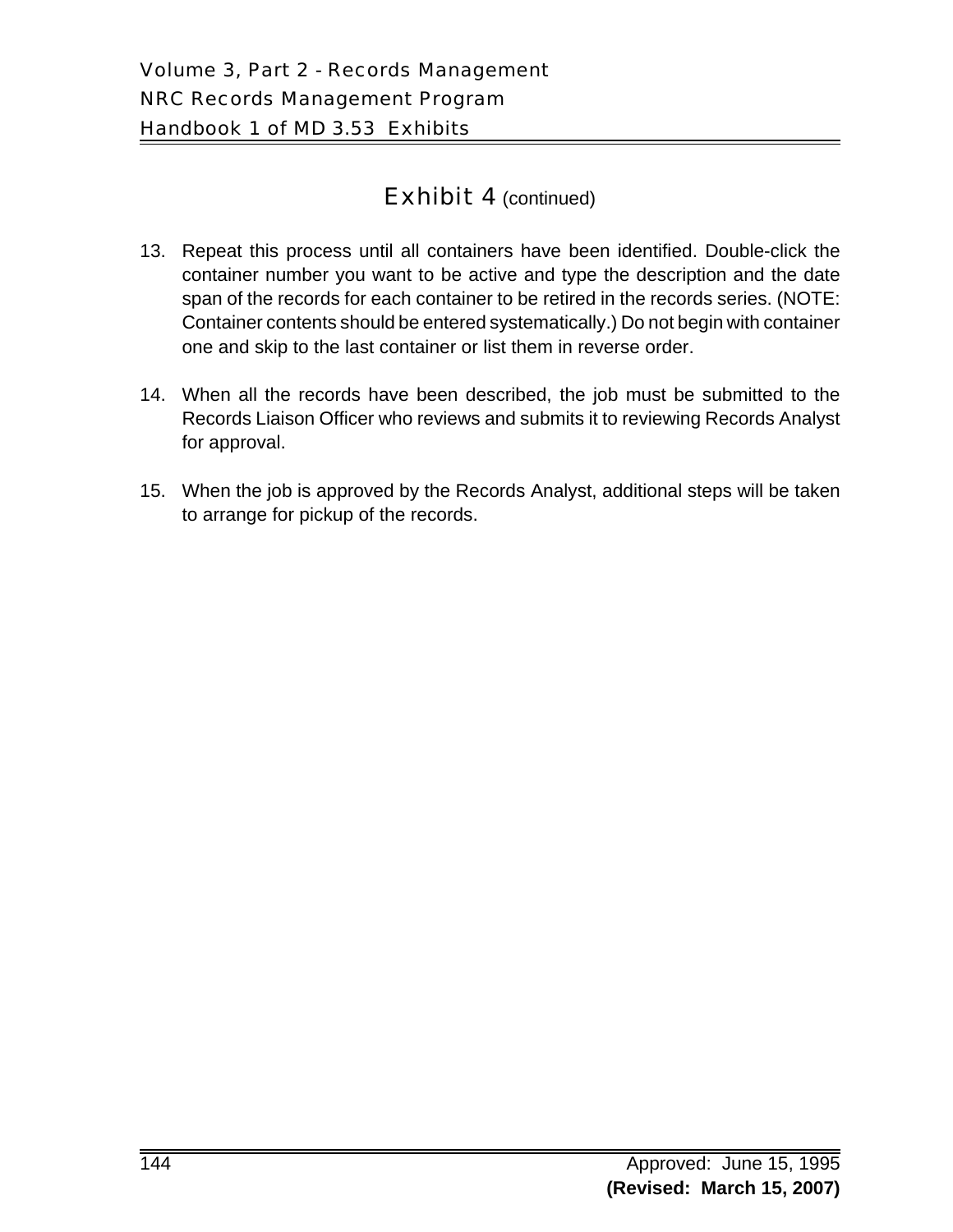# Exhibit 5 Confidentiality Agreement

I, [name of executing official], hereby acknowledge that in accordance with Part IV of NRC Handbook 3.53, "NRC Records Management Program," I have been given access to the files and documents on the attached list, some of which contain nonpublic information. These documents were part of my files during my tenure as a member of the NRC and fall within Part IV(D)(1) and (2) of Handbook 3.53.

In consideration of this grant of access, I agree not to disclose any of the nonpublic information that is knowable only through access to these documents to anyone unless I have been given express written permission by the Secretary of the Commission or have been so ordered by a court of competent authority. Nothing in this agreement is intended to prohibit me from expressing publicly my views on public issues, regardless of whether those views are contained in any of these documents. To help me determine whether information in any of these documents continues to be nonpublic, NRC will provide me annually, upon request, a list of documents that appear on the attached list but that have been made public since the date of this agreement.

I further agree that if asked or subpoenaed to testify about the Commission on any issue that was the subject of Commission attention during my service, or to produce any documents I have from the Commission, I will notify the NRC's General Counsel as soon as possible and, in all cases, before responding to the request or subpoena.

\_\_\_\_\_\_\_\_\_\_\_\_\_\_\_\_\_\_\_\_\_\_\_\_\_\_\_\_\_\_\_\_ \_\_\_\_\_\_\_\_\_\_\_\_\_\_\_\_\_\_\_\_\_\_\_\_

(Signature) (Date)

Attachment: List of Files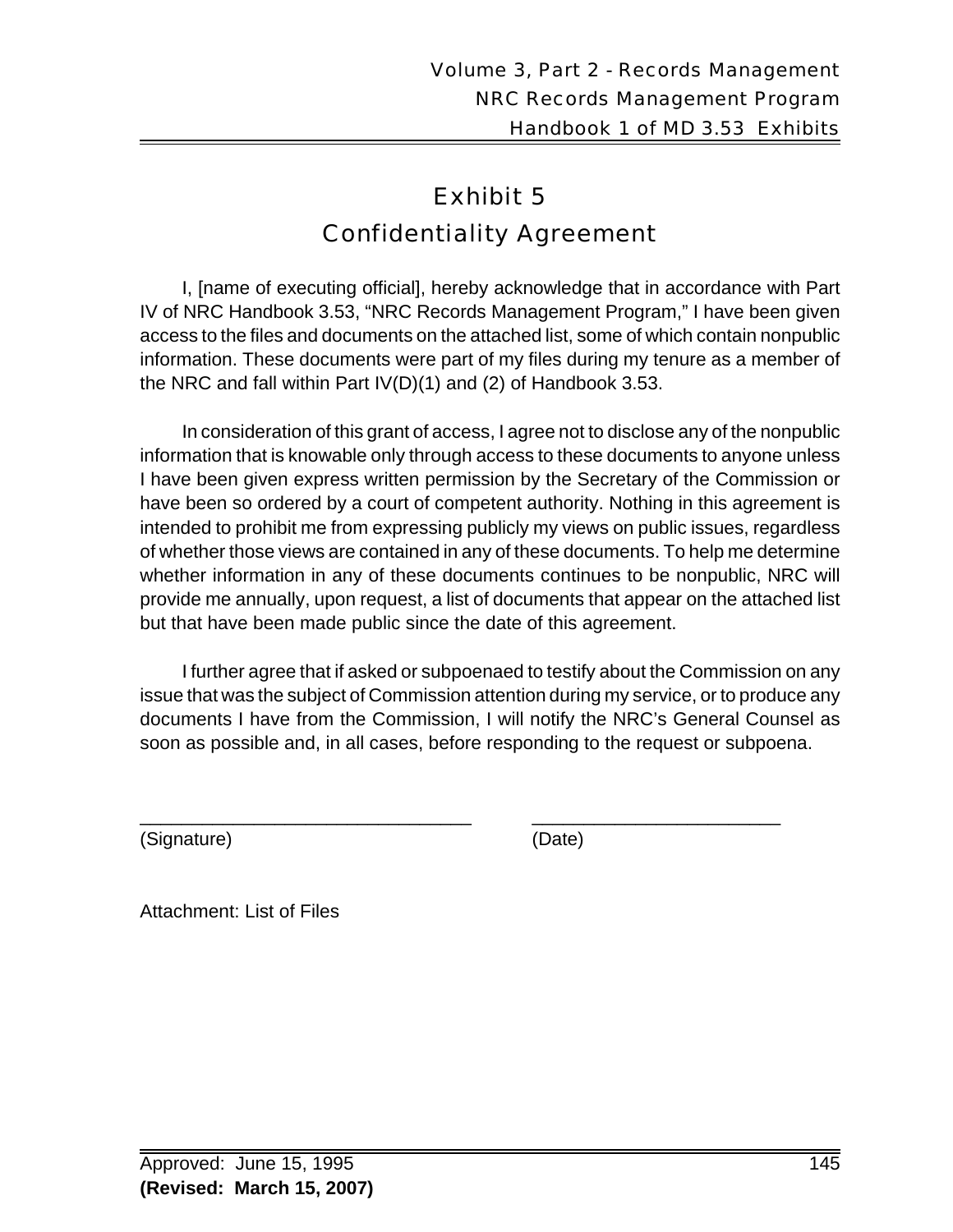# Exhibit 6 **Certification**

In accordance with Part IV of NRC Handbook 3.53, "NRC Records Management Program," a review was conducted by my staff to segregate papers within the following categories of records: (1) Official record copies of Government papers; (2) classified and official use only papers; (3) personnel, proprietary, and safeguards papers; (4) investigative papers; and (5) protected information from other agencies. Also, my staff's review was subject to an audit conducted by NRC.

On the basis of this review and to the best of my knowledge, I hereby certify that all papers within the categories described in the foregoing paragraph have been segregated and that no such papers are included in the papers that I plan to donate to [Name of Institution].

Date: \_\_\_\_\_\_\_\_\_\_\_\_\_\_\_\_\_\_\_\_\_\_\_\_\_\_\_\_

\_\_\_\_\_\_\_\_\_\_\_\_\_\_\_\_\_\_\_\_\_\_\_\_\_\_\_\_\_\_\_\_\_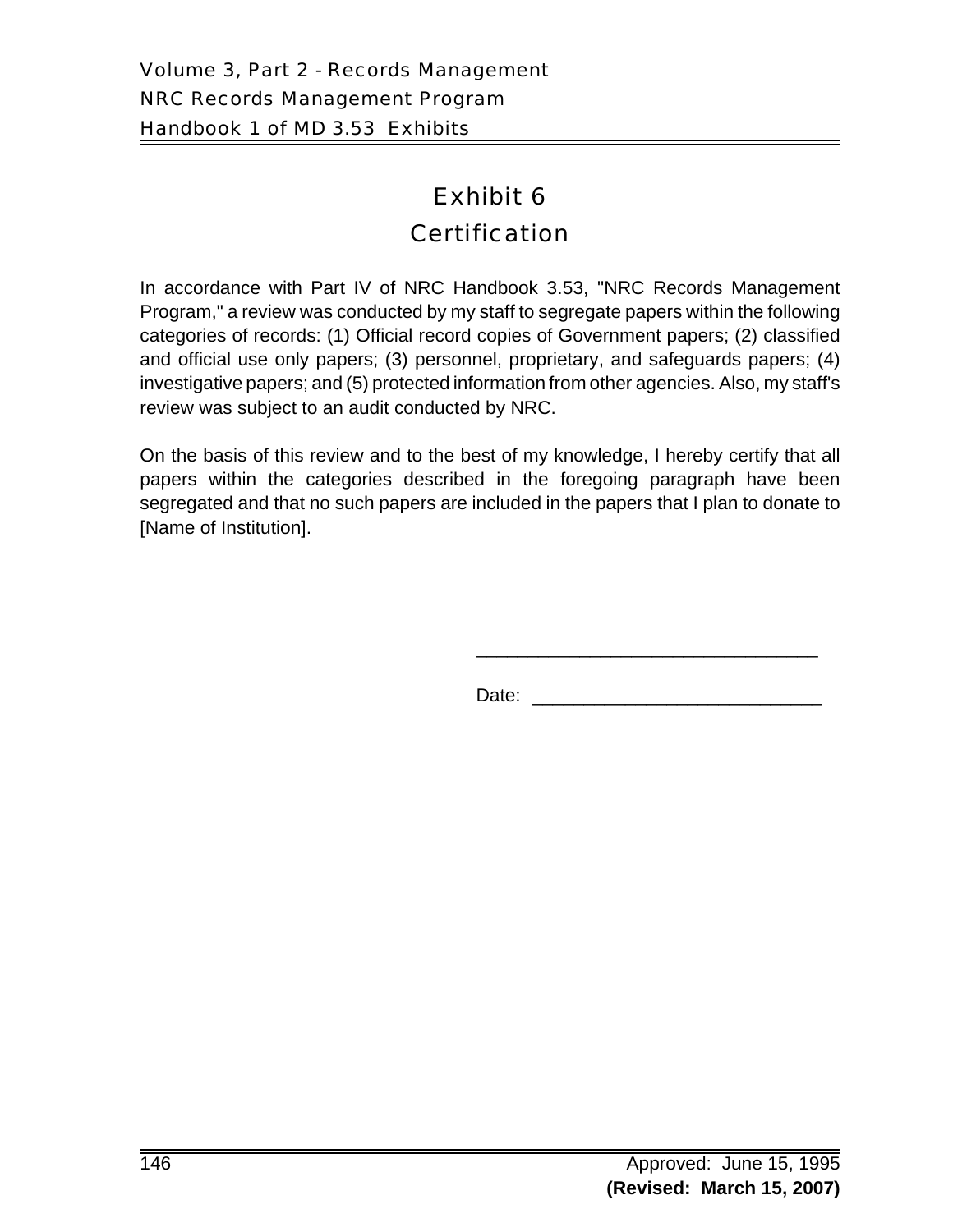# Exhibit 7 Time Limitations on the Release of Nonpublic Documents

| <b>Type of Record</b>                                                                                                                                  | <b>Release Date</b>                                                                             |
|--------------------------------------------------------------------------------------------------------------------------------------------------------|-------------------------------------------------------------------------------------------------|
| Memoranda or other records originated<br>by another Commissioner or his or her<br>personal staff                                                       | 12 years from the date of the<br>document, or earlier with the<br>permission of the Commission. |
| Staff papers in the SECY series that do<br>not fall within the categories listed in Part<br>IV(D)(2) of Handbook 3.53                                  | 12 years from the date of the<br>document                                                       |
| Staff requirements memoranda that do not<br>fall within the categories listed in<br>Part IV(D)(2) of Handbook 3.53                                     | 12 years from the date of the<br>document                                                       |
| Draft responses to members of Congress                                                                                                                 | 5 years from the date of the<br>response                                                        |
| <b>Enforcement actions</b>                                                                                                                             | 5 years from the date of the<br>document                                                        |
| Legal memoranda, other than memoranda<br>in categories listed in Part $IV(D)(2)$ of<br>Handbook 3.53, prepared by the Office<br>of the General Counsel | 12 years from the date of the<br>document                                                       |
| Reports prepared by the Office of<br>Investigations                                                                                                    | 12 years from the date of the<br>document                                                       |
| Any other documents that have not been<br>publicly released by NRC and that are<br>less than 2 years old when received by<br>the research institution  | 12 years from the date of the<br>document                                                       |
| Copies of office files                                                                                                                                 | 12 years from the date of the<br>document                                                       |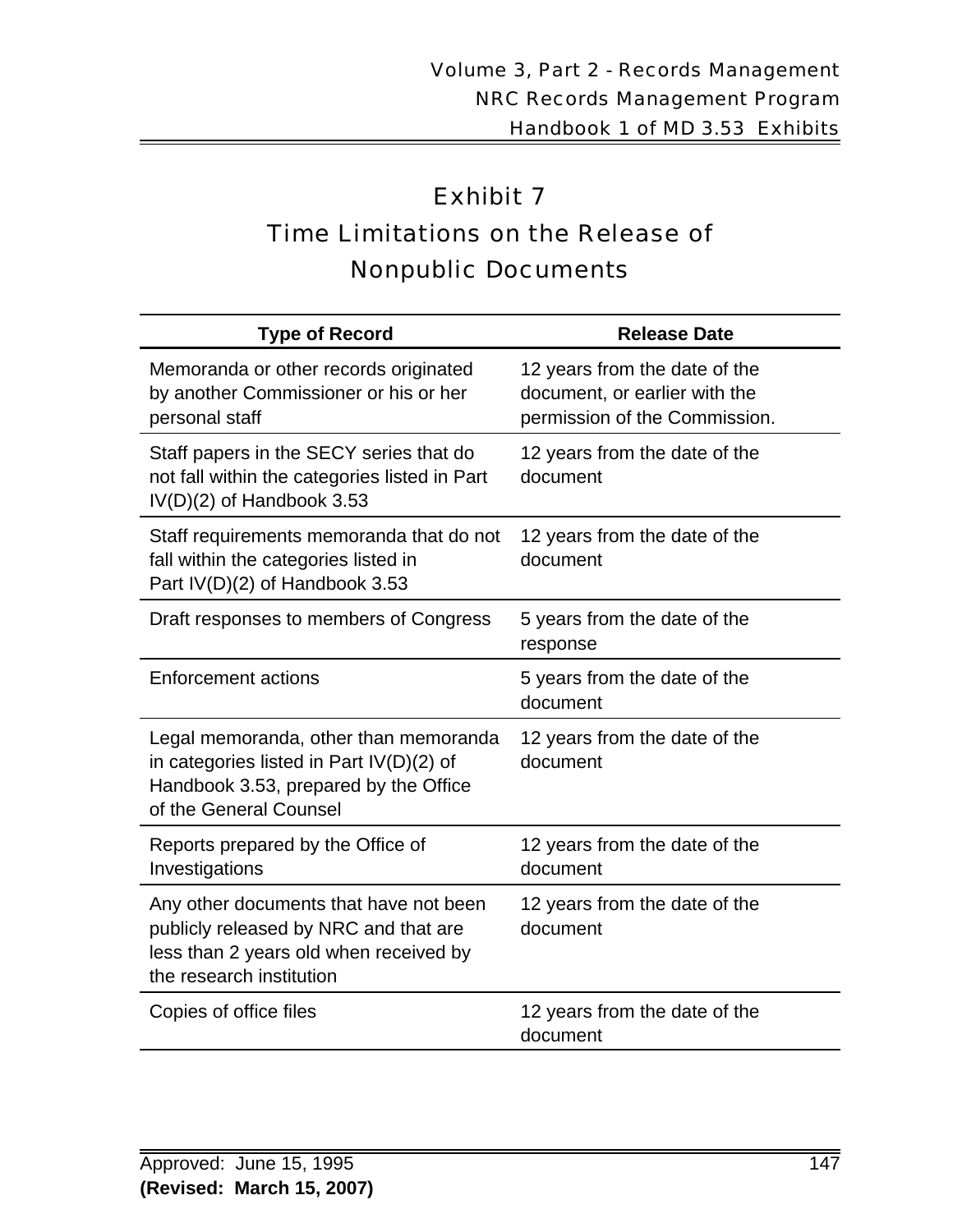# Exhibit 8

# Request to the Chairman for Access to Classified Information and the Chairman's Response

[Name] Chairman U.S. Nuclear Regulatory Commission Washington, D.C. 20555-0001

Dear Chairman [Name]

Executive Order 12958 provides that a former Presidential appointee may continue to have access to classified information that he or she originated, reviewed, signed, or received while in office if the agency makes a determination that allowing continued access to such classified information is consistent with the interest of national security.

As you know, NRC has or will retain all the classified information in my files. Since I wish to have continued access to that information, I request that you make the determination required by the Executive Order as set forth in the enclosure to this letter.

Sincerely,

Enclosure: As stated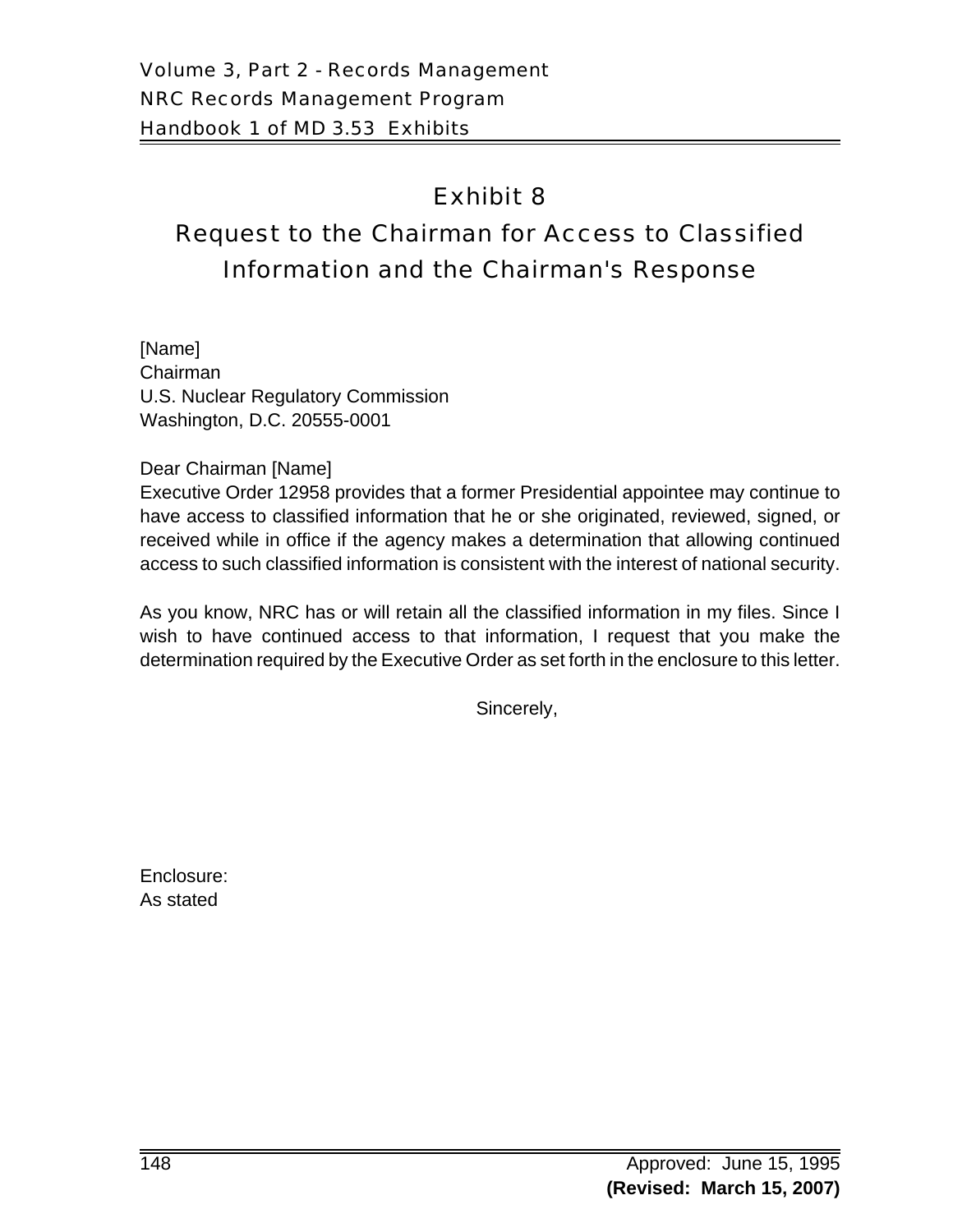# **Exhibit 8** (continued) Continued Access to NRC Classified Information by Former NRC Official [Title/Name]

Section 4.1(c) of Executive Order 12958, "National Security Information," states that access to classified information $\dot{\,}$  may be granted only to perform or assist in a lawful and authorized governmental function. However, Section 4.3(b) of the Executive Order permits me to allow [Title/Name] continued access to classified information contained in items (he or she) originated, reviewed, signed, or received while serving as a Presidential appointee, if I determine that it would be consistent with the interest of national security.

I have made this determination with the understanding that all classified information to which (he or she) will be allowed access will be protected by (him or her) from unauthorized disclosure or compromise. (Name) will safeguard the information in a manner consistent with the Executive Order 12958 and its implementing directives; the Atomic Energy Act of 1954, as amended; NRC security regulations; and any requirements that may be imposed by other U.S. Government agencies for the protection of their information.

Additionally, [Name]'s access to this classified information is contingent upon (his or her) signing or having signed a Standard Form 189, "Classified Information Nondisclosure Agreement."

The documents will be reviewed only in a room with access controlled by the NRC's Division of Facilities and Security and according to other procedures specified by it, as appropriate.

\_\_\_\_\_\_\_\_\_\_\_\_\_\_\_\_\_\_\_\_\_\_ \_\_\_\_\_\_\_\_\_\_\_\_\_\_\_\_\_\_\_\_\_\_\_\_\_\_\_\_\_

Date [Name] NRC Chairman

<sup>\*</sup>NRC classified information includes National Security Information covered by Executive Order 12958 and Restricted and Formerly Restricted Data covered by the Atomic Energy Act of 1954, as amended.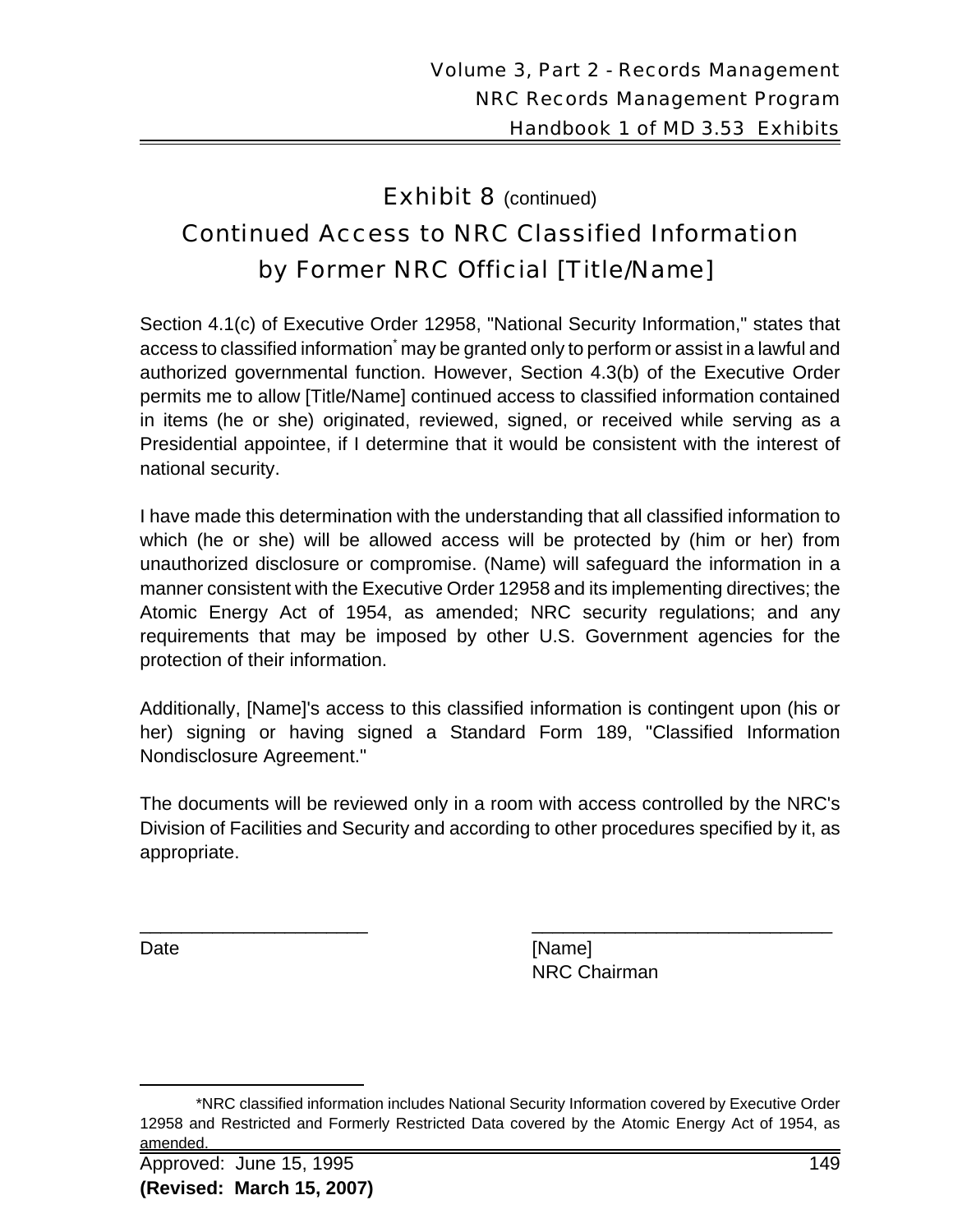# ADAMS Document Processing

# Handbook 2 of MD 3.53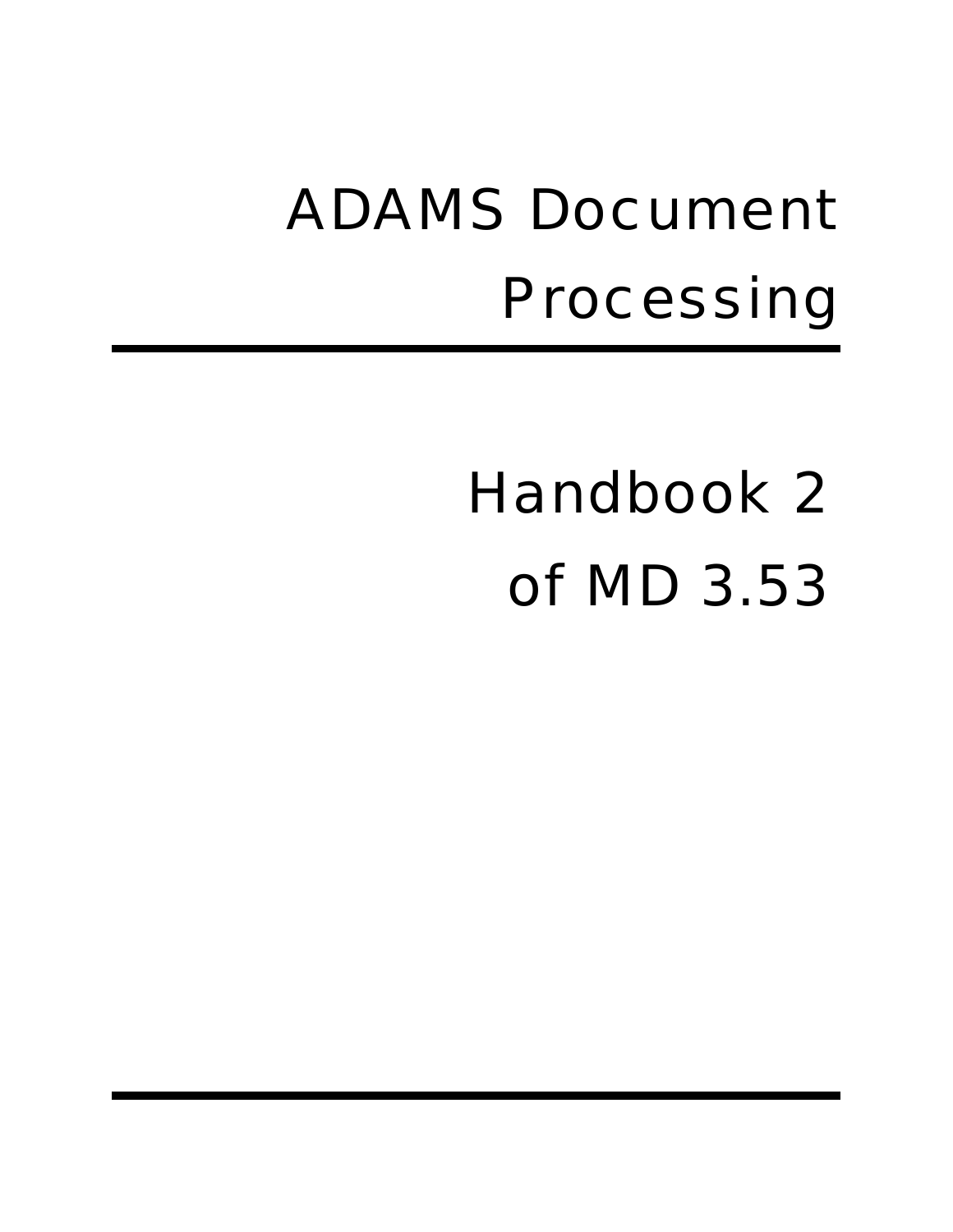# **Contents**

## Part I

# Part II

|                                                                         | 10 |
|-------------------------------------------------------------------------|----|
|                                                                         | 10 |
|                                                                         | 10 |
|                                                                         | 11 |
|                                                                         | 11 |
|                                                                         | 12 |
|                                                                         | 14 |
|                                                                         | 14 |
| Text Processing and Text Conversion (2)                                 | 14 |
|                                                                         | 14 |
|                                                                         | 14 |
|                                                                         | 15 |
|                                                                         | 15 |
|                                                                         | 16 |
| Document Profile and Security Access Rights (F)                         | 17 |
| Declaration of Official Agency Records (G)                              | 17 |
| Electronic Regulatory Information Distribution System (e-RIDS) Document |    |
|                                                                         | 17 |
|                                                                         | 18 |
| Replicating Publicly Available Documents (1)                            | 18 |
| Identification of Documents for Replication (2)                         | 18 |
| Processing of Publicly Available Documents (3)                          | 19 |

# Part III

| Approved: June 15, 1995 |  |
|-------------------------|--|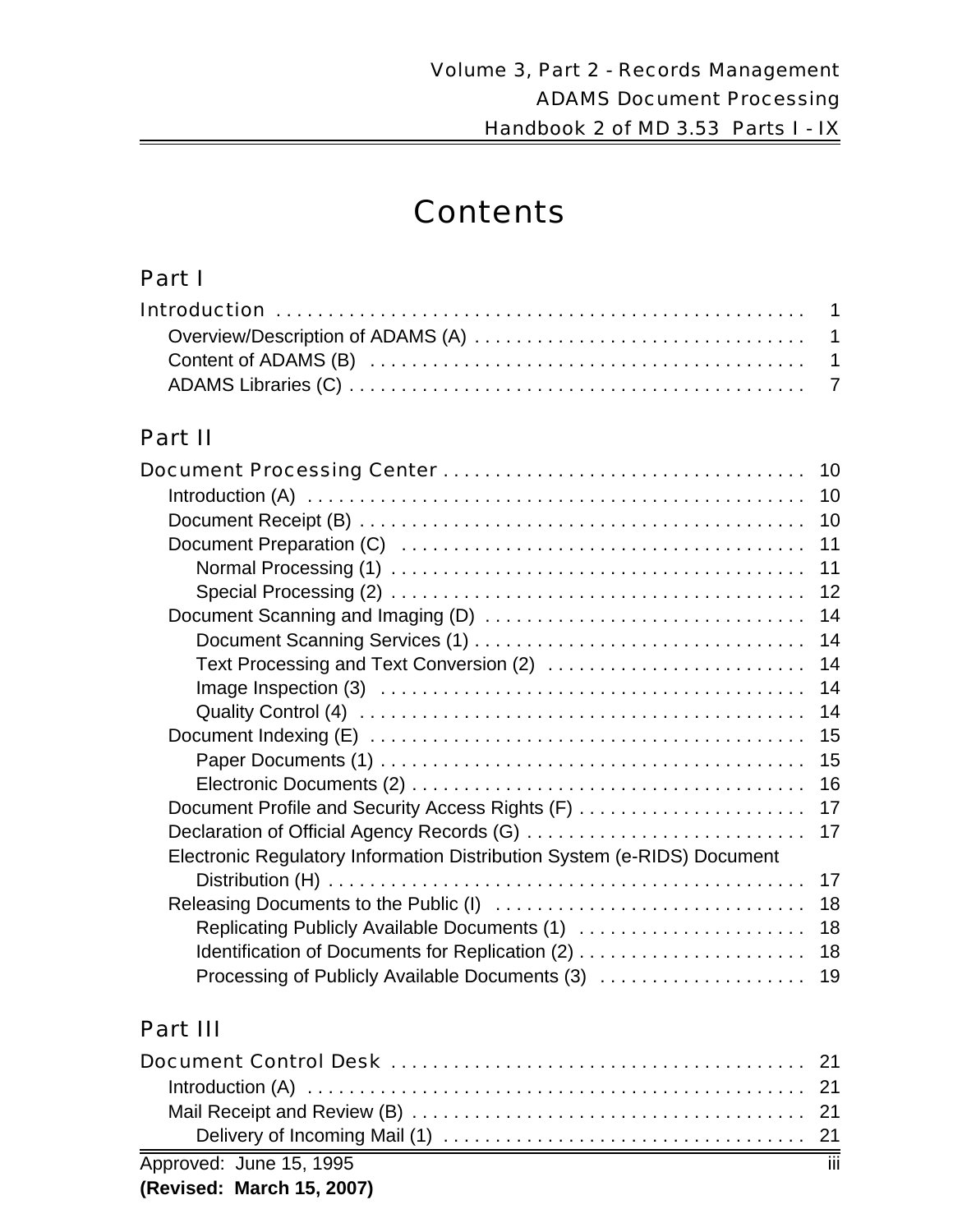# Contents (continued)

#### Part III (continued) NRC Mail Center Basic Procedures (2) . . . . . . . . . . . . . . . . . . . . . . . . . . . 22 Determining Documents Appropriate for ADAMS (C) . . . . . . . . . . . . . . . . . . . 23 Office of the Secretary of the Commission (SECY) and the Office of the Executive Director for Operations (OEDO) (D) . . . . . . . . . . . . . . . . . . . . . 23

# Part IV

# Part V

## Part VI

| <b>Electronic Regulatory Information Distribution System (E-RIDS)</b> . 28 |  |
|----------------------------------------------------------------------------|--|
|                                                                            |  |
|                                                                            |  |
|                                                                            |  |
|                                                                            |  |

# Part VII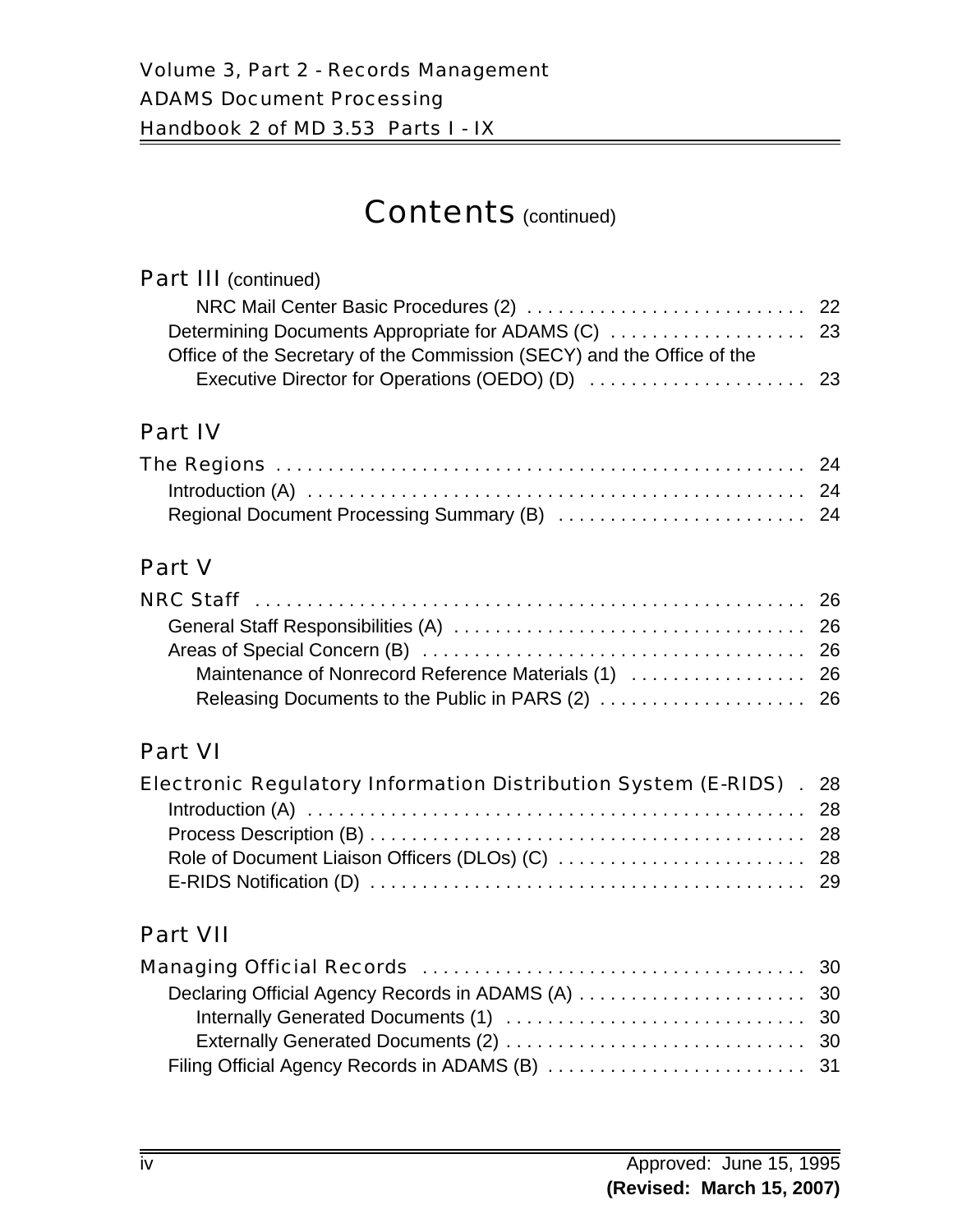# Contents (continued)

## Part VIII

# Part IX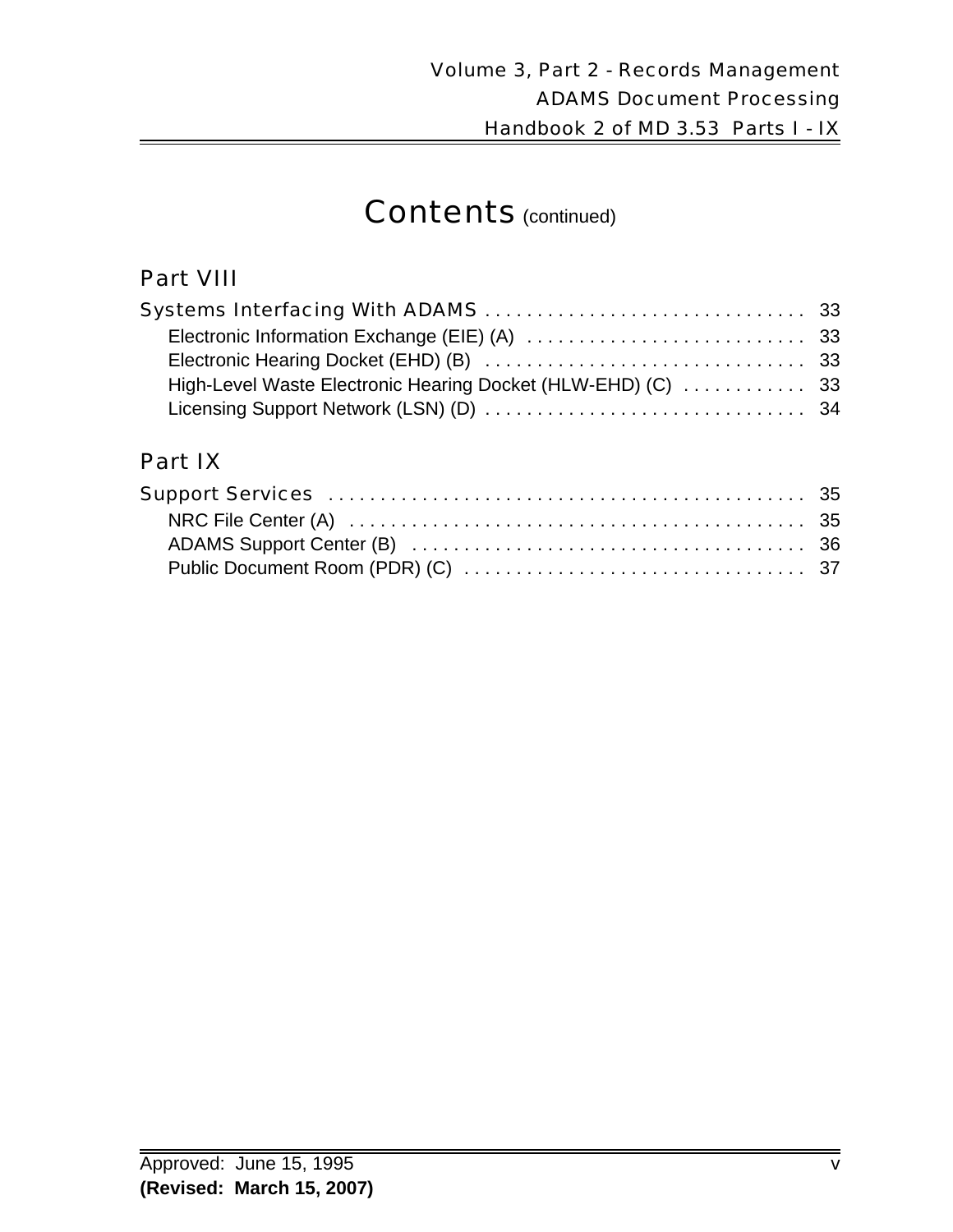# Part I Introduction

#### Overview/Description of ADAMS (A)

The Agencywide Documents Access and Management System (ADAMS) is an electronic information system that maintains most of the NRC's unclassified program-related records in a centralized electronic document repository. ADAMS is designed to meet National Archives and Records Administration (NARA) regulations. (1)

The "official record" of documents maintained in ADAMS is an electronic file with an associated document profile containing "fielded" data to describe the document and its attributes. (2)

#### Content of ADAMS (B)

On November 1, 1999, the NRC terminated processing agency documents through the existing document management systems, the Nuclear Documents System (NUDOCS) and the Bibliographic Retrieval System (BRS), and began processing documents through ADAMS. Beginning April 1, 2000, ADAMS became the official repository for the unclassified program-related records of the agency, except for unclassified Safeguards Information (SGI) and records determined to be inappropriate for electronic maintenance. (1)

Staff should maintain in ADAMS most newly created or received NRC unclassified program "Official Agency Records (OARs)," that is, "Federal Records" as defined in 44 U.S.C. 3301, which were kept in paper recordkeeping systems before April 1, 2000, except for unclassified SGI and records determined to be inappropriate for electronic maintenance. (2)

The following records are appropriate for maintenance in ADAMS. (3)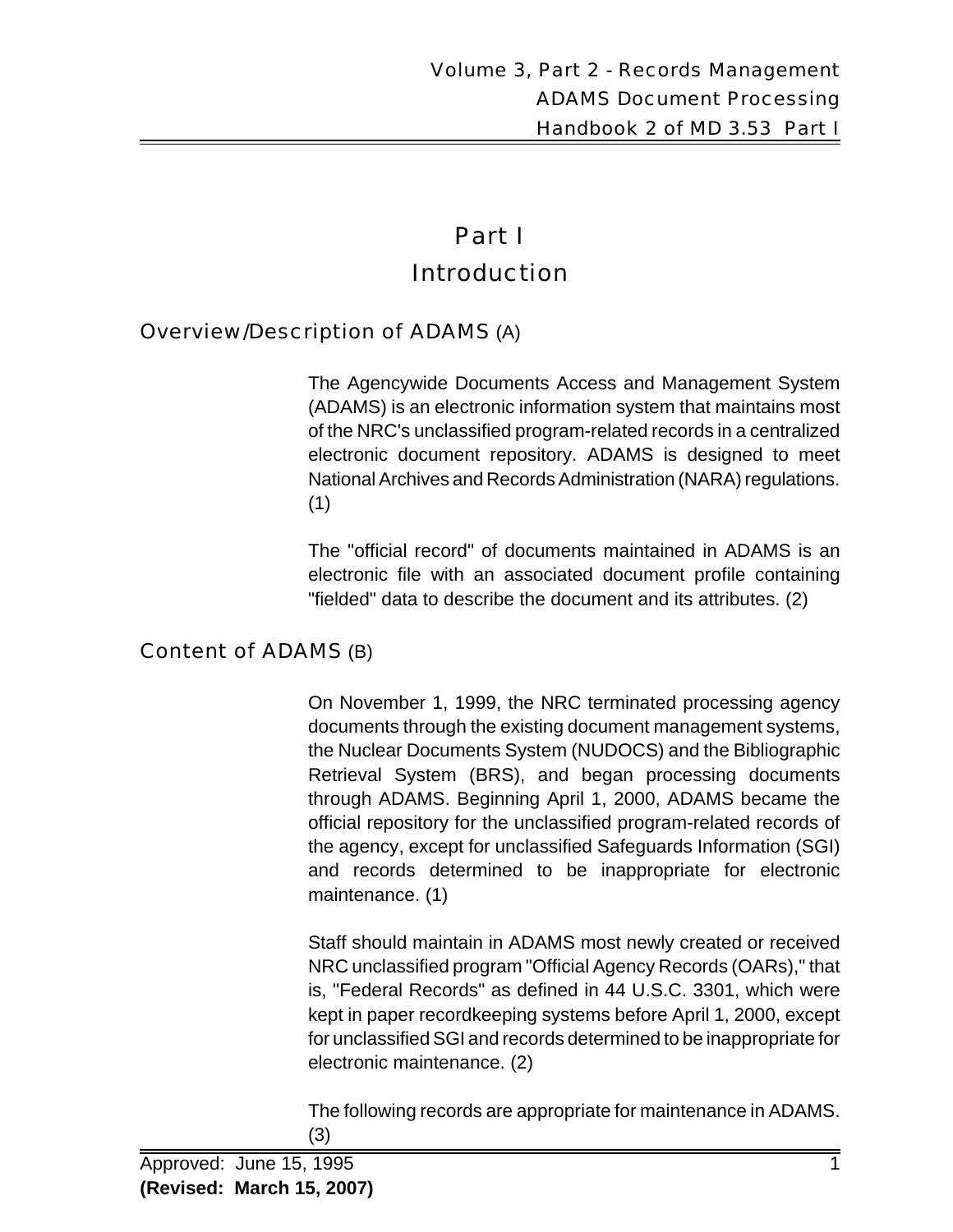#### Content of ADAMS (B) (continued)

#### • **Program Records of Administrative Offices** (a)

NRC administrative offices create both program and administrative records. The program records created by administrative offices document the program activities of the administrative offices and are appropriate for capture in ADAMS. Examples of such records include Department of Energy (DOE) work orders, interagency agreements, and procurements; Freedom of Information Act (FOIA) and Privacy Act requests released to the public; and those pertaining to forms, Office of Management and Budget (OMB) report clearances, and records management.

#### • **Program Records of Program Offices** (b)

Program records are those records NRC creates or receives to perform the unique functions that stem from the mission of the agency. For example, correspondence with licensees regarding their licenses are program records. Each NRC program office and region maintains collections of program records unique to their functions. ADAMS keeps the OAR of most but not all of NRC's unclassified program records.

#### • **Sensitive Unclassified Non-Safeguards Information (SUNSI)** (c)

The NRC generates and receives many categories of documents containing Sensitive Unclassified Non-Safeguards Information (SUNSI). SUNSI is divided into seven groups and includes any information the loss, misuse, modification, or unauthorized access of which can reasonably be foreseen to harm the public interest, the commercial or financial interests of the entity or individual to whom the information pertains, the conduct of NRC and Federal programs, or the personal privacy of individuals. (i)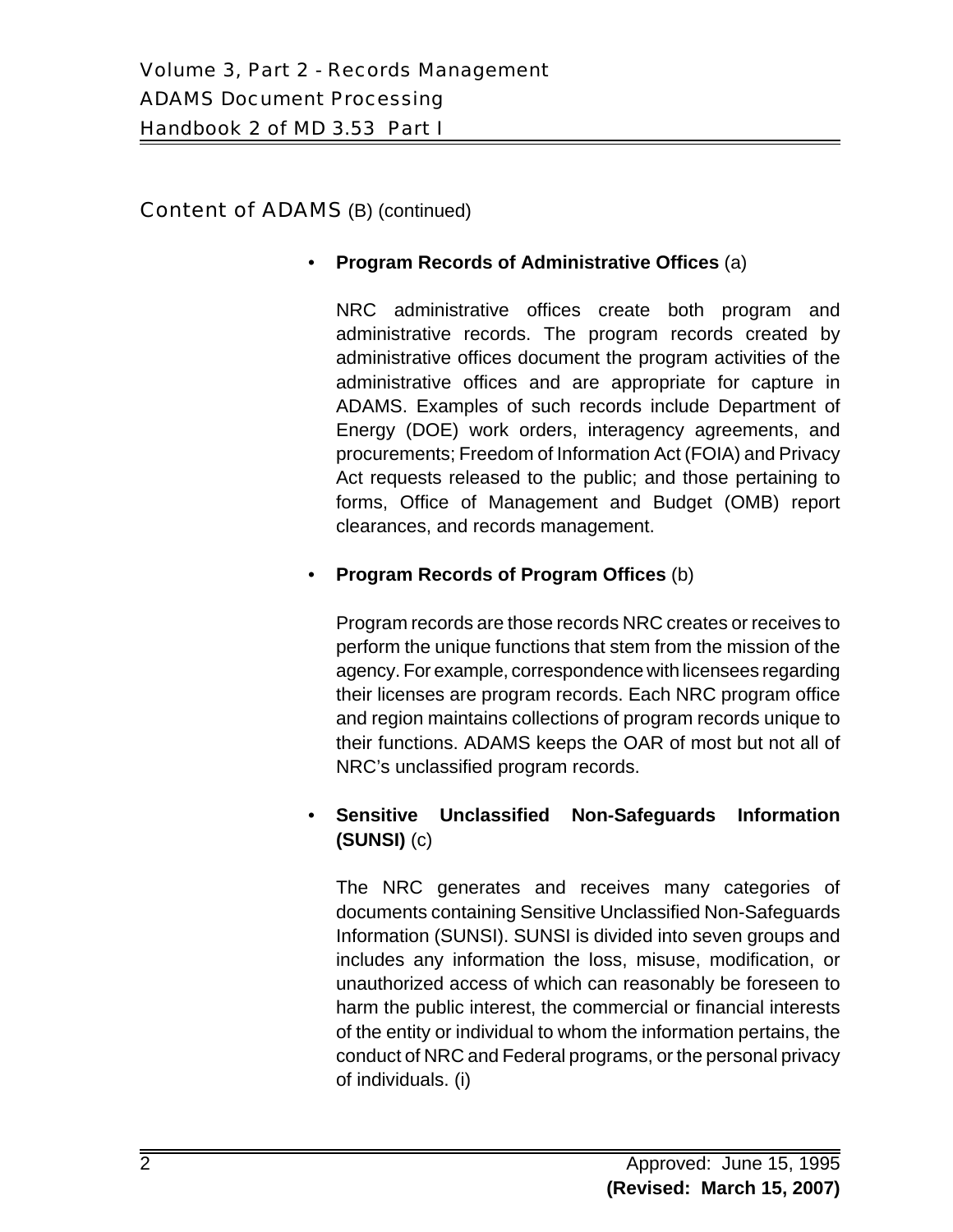#### Content of ADAMS (B) (continued)

The seven SUNSI groups are (1) Allegation Information, (2) Investigation Information, (3) Security-Related Information, (4) Proprietary Information, (5) Privacy Act Information, (6) Federal-, State-, Foreign Government- and International Agency-Controlled Information, and (7) Sensitive Internal Information. (ii)

With some exceptions (Allegation Information, Investigation Information, and some Federal-, State-, Foreign Governmentand International Agency-Controlled Information), most documents containing SUNSI can be placed into ADAMS. (iii)

If the document qualifies for ADAMS, the "Document Sensitivity" must be profiled with one of the sensitive values (Sensitive or Sensitive-Copyright, as appropriate) and the document "Availability" marked as "Non-Publicly Available." Access rights are to be assigned to user groups with a need to access the information to perform their official duties. (iv)

For the most current information on the SUNSI that is appropriate for ADAMS, consult the NRC's internal Web site: http://www.internal.nrc.gov//sunsi/index.html. (v)

#### • **Nonrecord Reference Materials** (d)

Nonrecord reference materials are U.S. Government-owned documentary materials excluded from the legal definition of records (44 U.S.C. 3301), either by failing to meet the general conditions of record status or by falling under one of three specific categories that consist of extra convenience copies, stocks of publications, and library or museum materials. (i)

Staff must use the ADAMS "Reference" Document Class when adding nonrecord reference materials to ADAMS and must manage the Reference class documents that they place in ADAMS, deleting them from ADAMS as soon as they are no longer needed. (ii)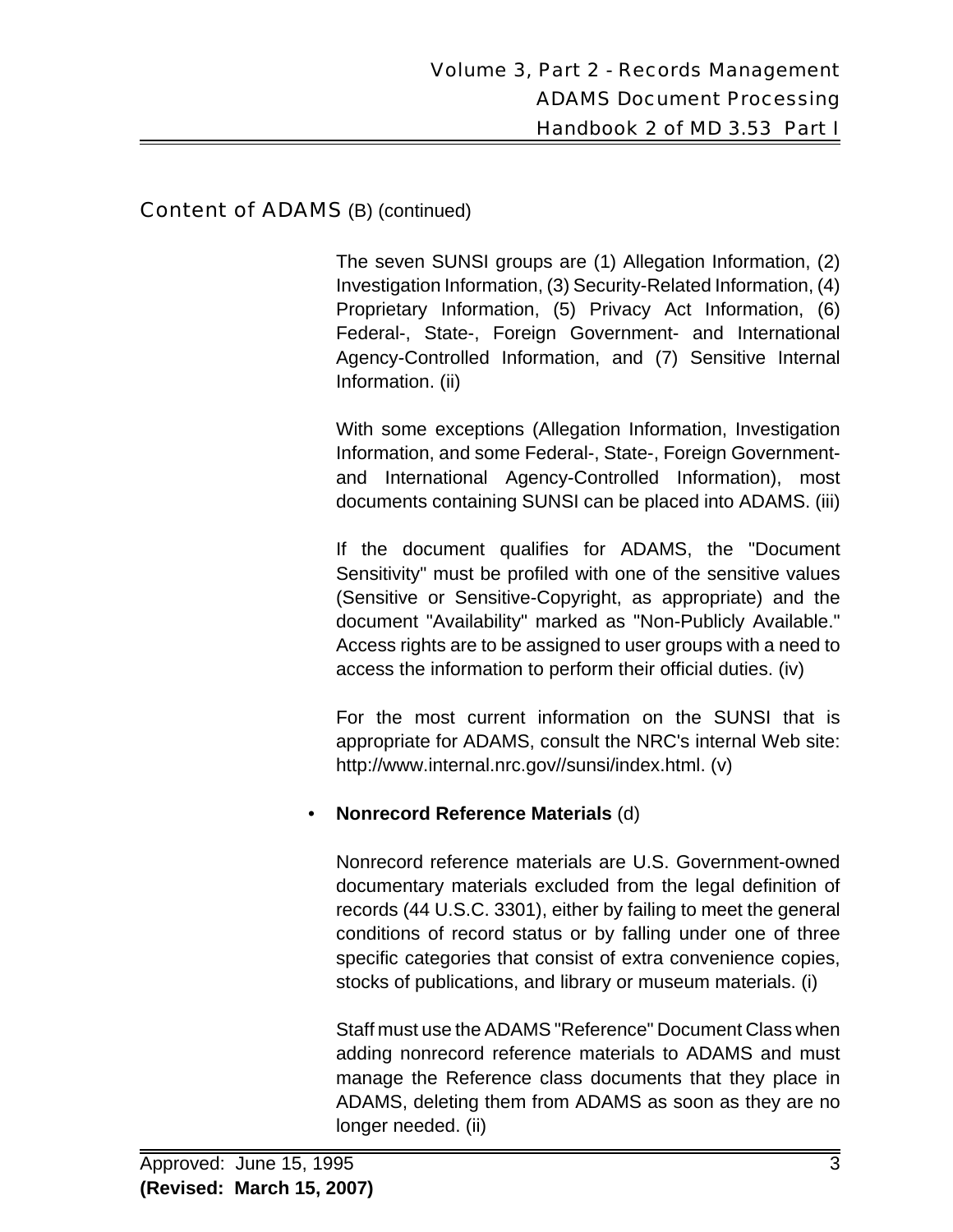On the basis of the conditions noted above and the categories specifically cited in the law, nonrecord reference materials include— (iii)

- Information copies of correspondence, directives, forms, and other documents on which no administrative action is recorded or taken. (*a*)
- Routing slips and transmittal sheets adding no information to that contained in the transmitted material. (*b*)
- Tickler, followup, or suspense copies of correspondence, provided they are extra copies of the originals. (*c*)
- Duplicate copies of documents maintained in the same file. (*d*)
- Extra copies of printed or processed materials for which complete record sets exist, such as current and superseded manuals maintained outside the office responsible for maintaining the record set. (*e*)
- Catalogs, trade journals, and other publications that are received from other Government agencies, commercial firms, or private institutions and that require no action and are not part of a case on which action is taken. (*f*)
- Physical exhibits, artifacts, and other material objects lacking evidential value. (*g*)

The following records may not be maintained in ADAMS: (4)

## • **Classified Information** (a)

Any documents or records, either draft or final, containing any category of classified information at any level of classification, such as Top Secret, Secret, or Confidential. Classified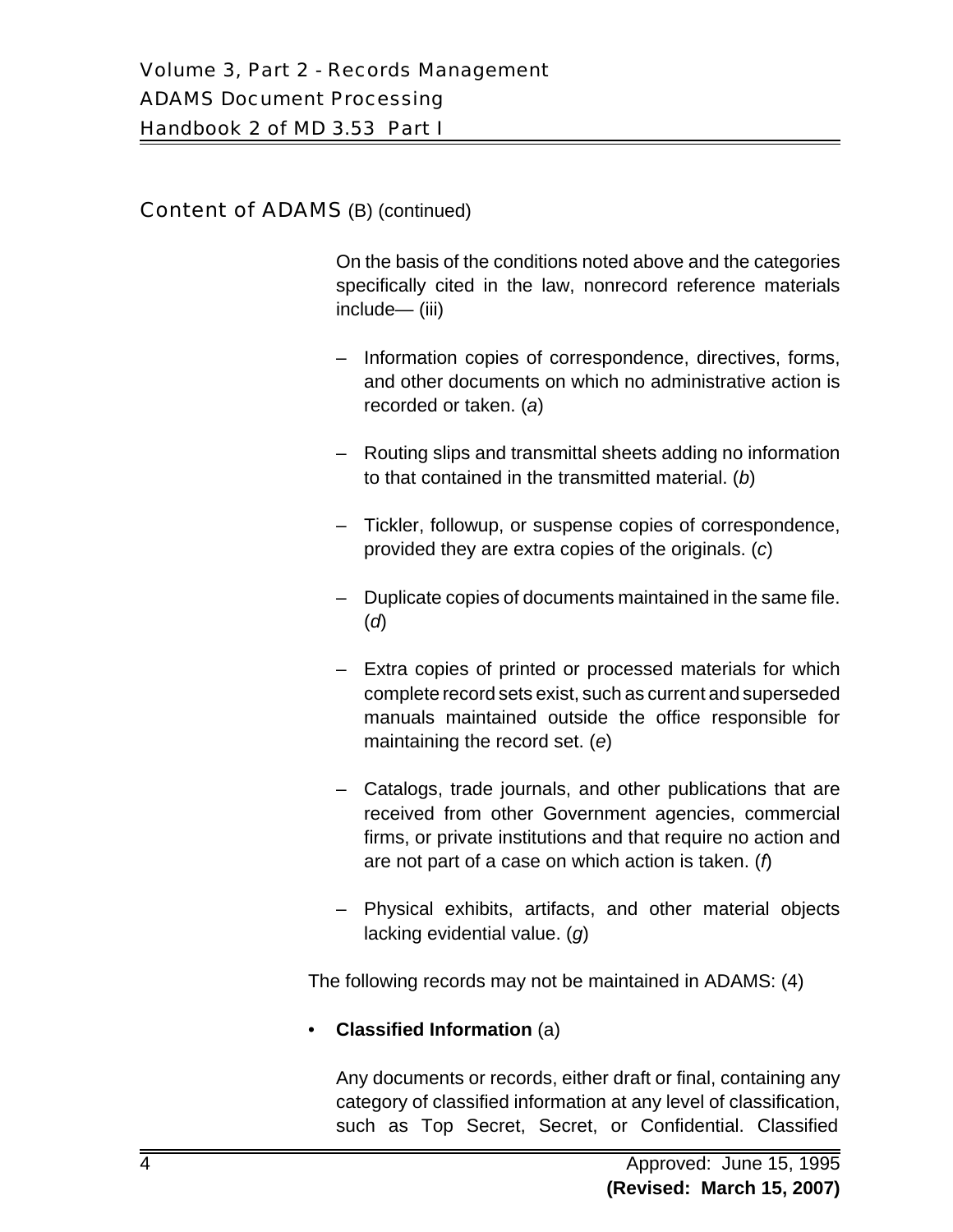information is also any information that is designated as National Security Information, Restricted Data, or Formerly Restricted Data.

- **Unclassified Safeguards Information (SGI)** (b)
	- Information that specifically identifies the detailed security measures of a licensee or an applicant for the physical protection of special nuclear material, or security measures for the physical protection and location of certain plant equipment vital to the safety of production or utilization facilities. (i)
	- Although documents containing unclassified SGI may not be kept in ADAMS, unclassified transmittal letters are added to ADAMS if they are part of a record series for which ADAMS maintains the OAR. (ii)
- **Sensitive Unclassified Non-Safeguards Information (SUNSI)** (c)
	- Documents containing Sensitive Unclassified Non-Safeguards Information (SUNSI) that NRC generates and receives. SUNSI is divided into seven groups and includes any information the loss, misuse, modification, or unauthorized access of which can reasonably be foreseen to harm the public interest, the commercial or financial interests of the entity or individual to whom the information pertains, the conduct of NRC and Federal programs, or the personal privacy of individuals. (See this part, Section (B)(3)(c), for the seven SUNSI groups and the NRC SUNSI Web site address.) (i)
	- Documents within the groups of Allegation Information, Investigation Information, and some Federal-, State-, Foreign Government- and International Agency-Controlled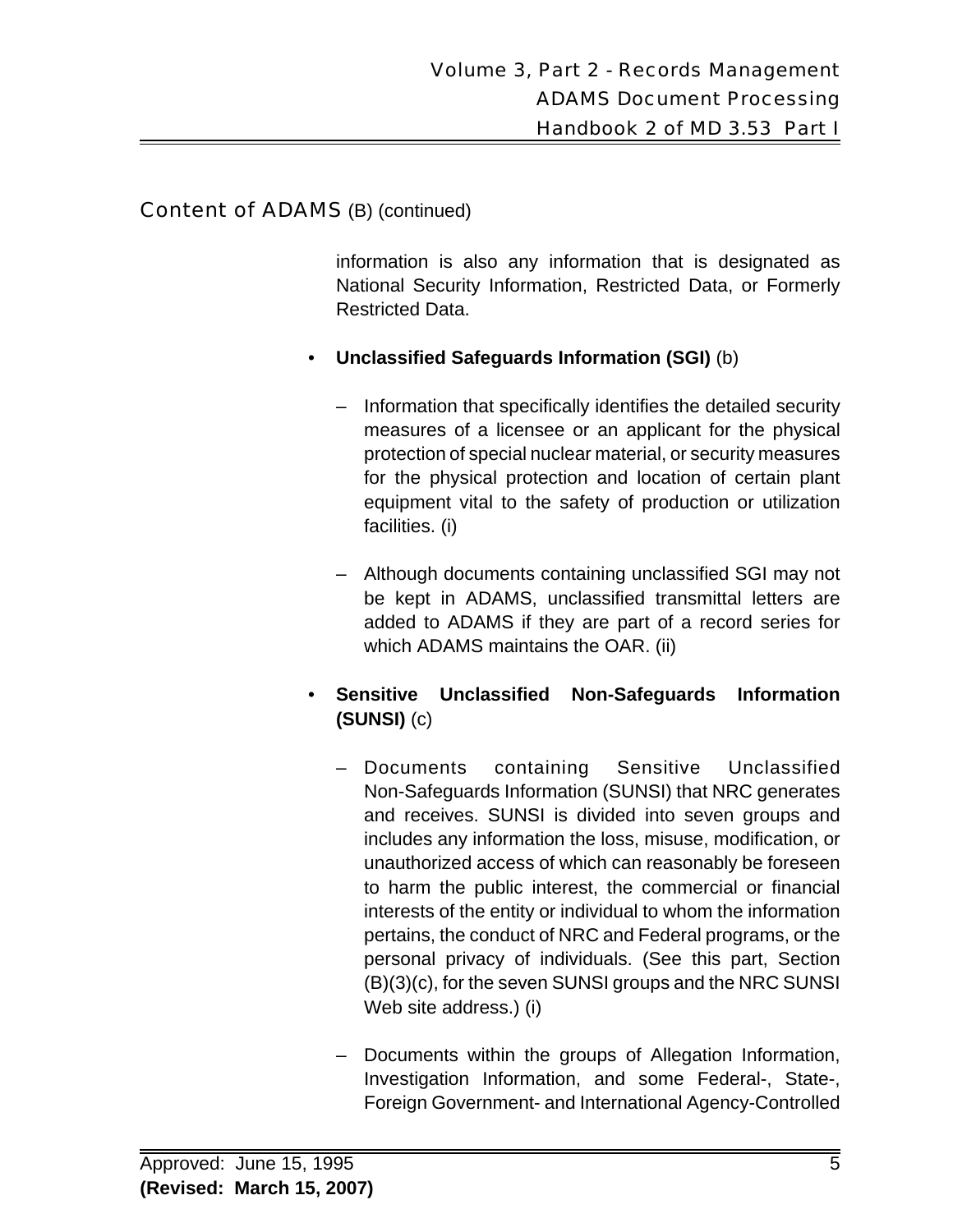Information (NOFORN [No Foreign Dissemination Information], Naval Nuclear Propulsion Information, and Law Enforcement Sensitive). (ii)

#### • **Export-Controlled Information (ECI)** (d)

Export-Controlled Information (ECI), which includes activities, items, and information related to the design, development, engineering, manufacture, production, assembly, testing, repair, maintenance, operation, modification, demilitarization, destruction, processing, or use of items with a capacity for substantial military application utility. ECI is governed by the International Traffic in Arms Regulations (ITAR) (under the jurisdiction of the State Department) and, possibly, the Export Administration Regulations (EAR). It is unlawful under the ITAR to send or take ECI out of the U.S. or to disclose, orally or visually, or transfer ECI to a foreign person inside or outside the U.S.

#### • **No Foreign Dissemination Information (NOFORN)** (e)

NOFORN, which is used to designate information not appropriate for release to foreign nationals. Normally, this information relates to either critical nuclear design information or foreign intelligence.

#### • **Personal Papers** (f)

Personal papers, which are documentary materials of a private or nonpublic character that do not relate to, or have an effect upon, the conduct of agency business. Personal papers are excluded from the definition of Federal records and are not owned by the Government. Examples of personal papers include materials relating solely to an individual's private affairs, such as diaries, journals, and personal correspondence.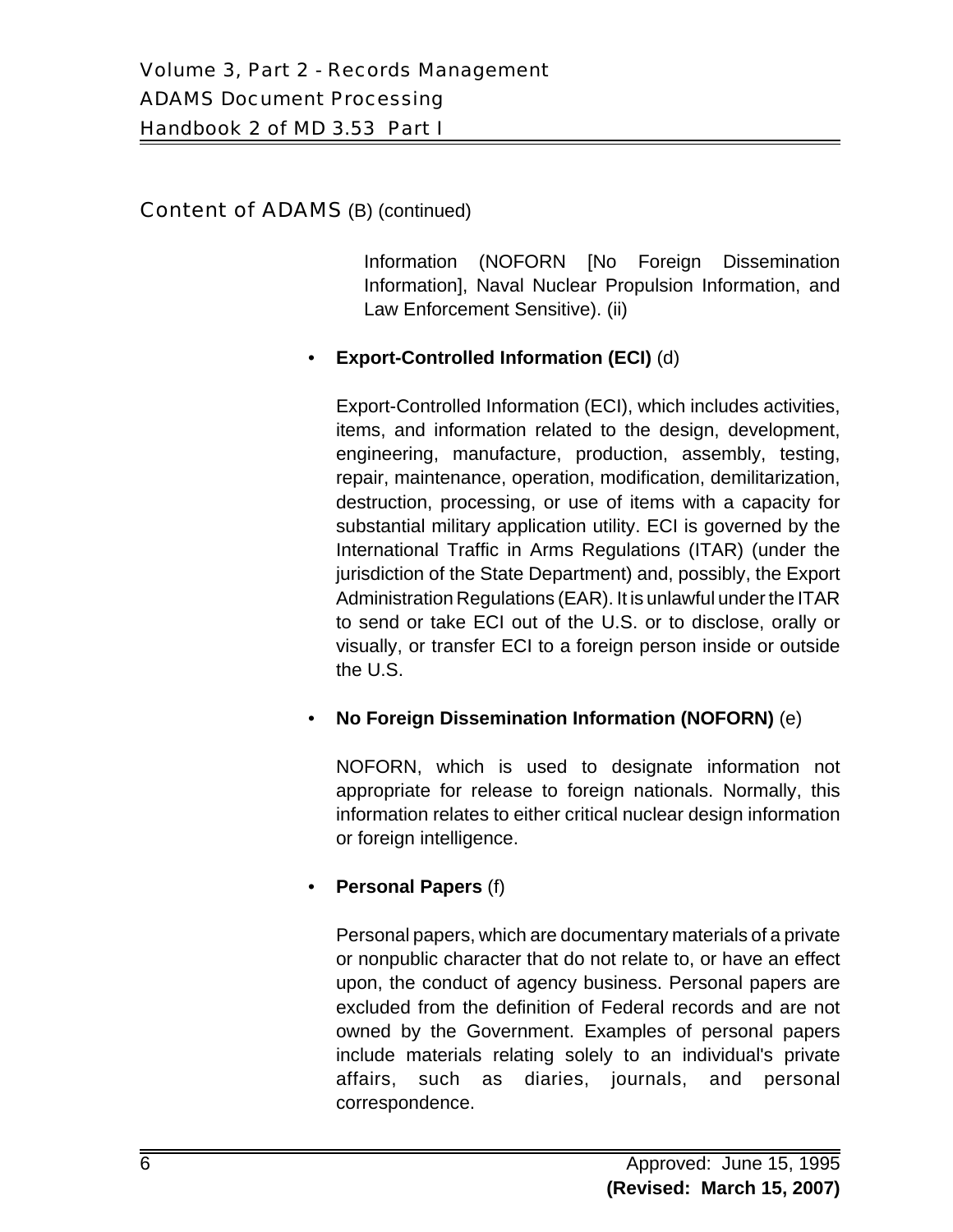- **Selected Administrative and Programmatic Records** (g)
	- Personnel, training, travel, and time and attendance records and building, space and equipment services records, which are not kept in ADAMS but continue to be maintained in paper. (i)
	- Administrative records that are personnel, security, space management, training, travel, and time and attendance records (ii)
	- Allegation case files of the Office of Nuclear Material Safety and Safeguards, Office of Nuclear Reactor Regulation (NRR), Office of Nuclear Regulatory Research, and the regions (iii)
	- Allegation files and investigation case files of the Office of the Inspector General (iv)
	- Chronological files, office files, and schedules of daily activity of the Chairman and the Commissioners (v)
	- Commission decisionmaking files; Commission (SECY) paper comment folders, and Commission action memoranda comment folders of SECY (vi)
	- Reactor operator licensing case files (Part 55 docket files) of NRR and the regions (vii)
	- Investigation case files of the Office of Investigations (viii)

# ADAMS Libraries (C)

An ADAMS Document Library collects and stores electronic documents created or received by NRC staff in the course of conducting the official business of the agency. The libraries are accessed through the ADAMS Document Manager. All libraries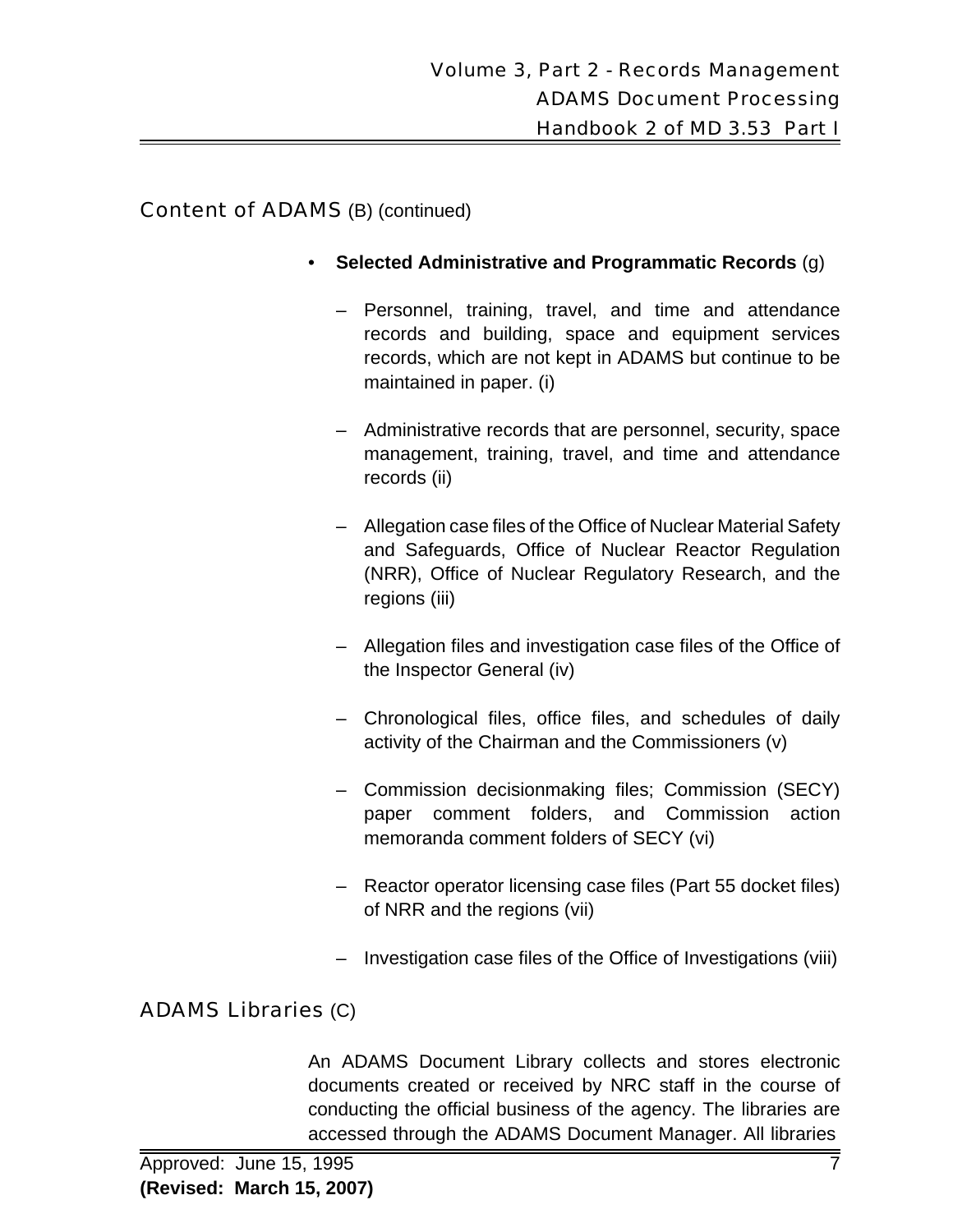# ADAMS Libraries (C) (continued)

have document folders and subfolders. Document folders provide a visual means to organize documents stored within each ADAMS library. Each document folder has security properties to define and control access to the folder. (1)

ADAMS has two libraries inside the NRC firewall and two libraries outside the NRC firewall. (2)

- The two libraries inside the firewall are used solely by NRC staff. (a)
	- Main Library (i)

The Main Library contains, with limited exceptions, NRC's program-related OARs that are kept in ADAMS and are related to the following:

- NRC policy, direction, and oversight activities. (*a*)
- Nuclear reactor licensing, operation, safety, research, and inspection and enforcement activities. (*b*)
- Radioactive waste licensing, operation, safety, research, and inspection and enforcement activities. (*c*)
- Nuclear materials licensing, safety, research, and inspection and enforcement activities. (*d*)
- DOE work orders, interagency agreements, and other related records. (*e*)
- Records of the Office of the General Counsel, the Office of the Secretary, the Atomic Safety Licensing Board Panel, and the Office of Commission Appellate Adjudication. (*f*)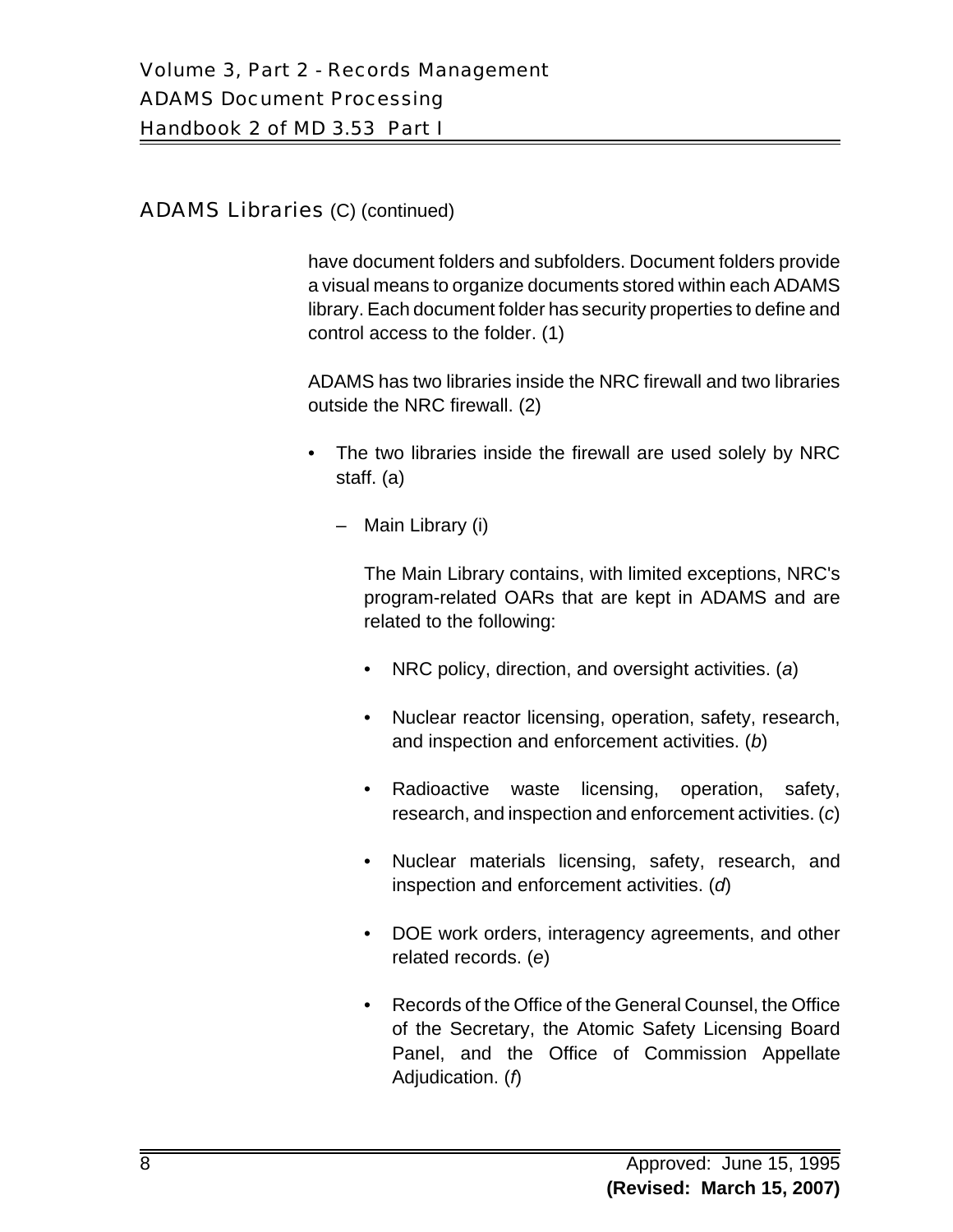ADAMS Libraries (C) (continued)

- Records maintained in the Electronic Hearing Docket (EHD). (*g*)
- Program records of the Offices of Congressional Affairs, International Programs, State Programs, Public Affairs, and the Regional Public Affairs Offices. (*h*)
- Legacy Library (ii)

The Legacy Library contains the bibliographic descriptions of the older programmatic records that were originally maintained in NUDOCS and the BRS. More recent documents that were available in electronic text through NUDOCS are also included in the Legacy Library. Some records have abstracts or full text files associated with them.

- The two ADAMS libraries outside the firewall are for public use. (b)
	- Public Legacy Library (i)

The Public Legacy Library contains the bibliographic descriptions of the older programmatic records that were originally maintained in the BRS. Some records have abstracts or full text files associated with them.

– Publicly Available Records System (PARS) Library (ii)

This library contains publicly available OARs copied from the ADAMS Main Library after October 1999. This library is routinely updated with copies of new OARs from the Main Library that are designated as publicly available. The staff and public can access these documents from the NRC's external Web site, using a standard Web browser. Staff can also access the PARS library directly from the Document Manager screen.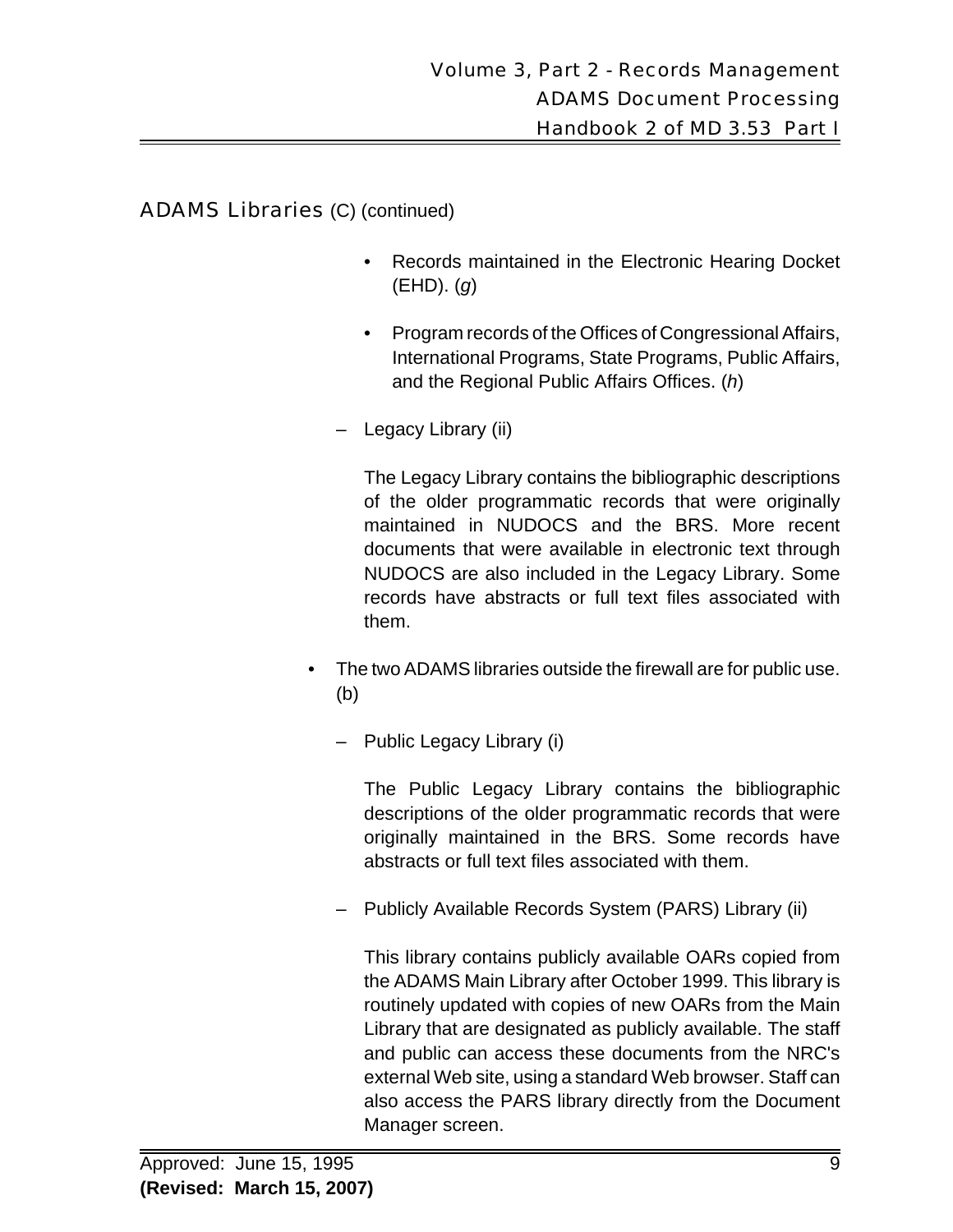# Part II Document Processing Center

## Introduction (A)

Both external documents received by NRC and internally generated documents are processed into ADAMS through the Document Processing Center (DPC). The DPC is the central document intake operation for NRC Headquarters. The DPC provides central document processing and dissemination of documents that are made available electronically using ADAMS. (1)

Internally generated documents and documents submitted to NRC using Electronic Information Exchange (EIE) or in CD-ROM format are sent to the DPC for review and, if appropriate, processing into ADAMS. (2)

The Headquarters DPC also completes processing of documents added to ADAMS by the regional capture and intake stations. (3)

The DPC shares the responsibility of proper filing of documents within ADAMS for records disposition purposes with the NRC File Center. The File Center files the program records for NRC program offices (i.e., the Office of Nuclear Material Safety and Safeguards, the Office of Nuclear Reactor Regulation, the Office of International Programs, the Office of Nuclear Regulatory Research, and the Office of State and Tribal Programs). The DPC has responsibility for filing the program records for NRC administrative offices (i.e., all other offices). (4)

## Document Receipt (B)

At NRC Headquarters, the NRC Document Control Desk (DCD), the Office of the Executive Director for Operations (OEDO), and the Office of the Secretary (SECY) serve as the primary receipt points for externally generated incoming paper documents for processing. In the regions, the regional capture/intake stations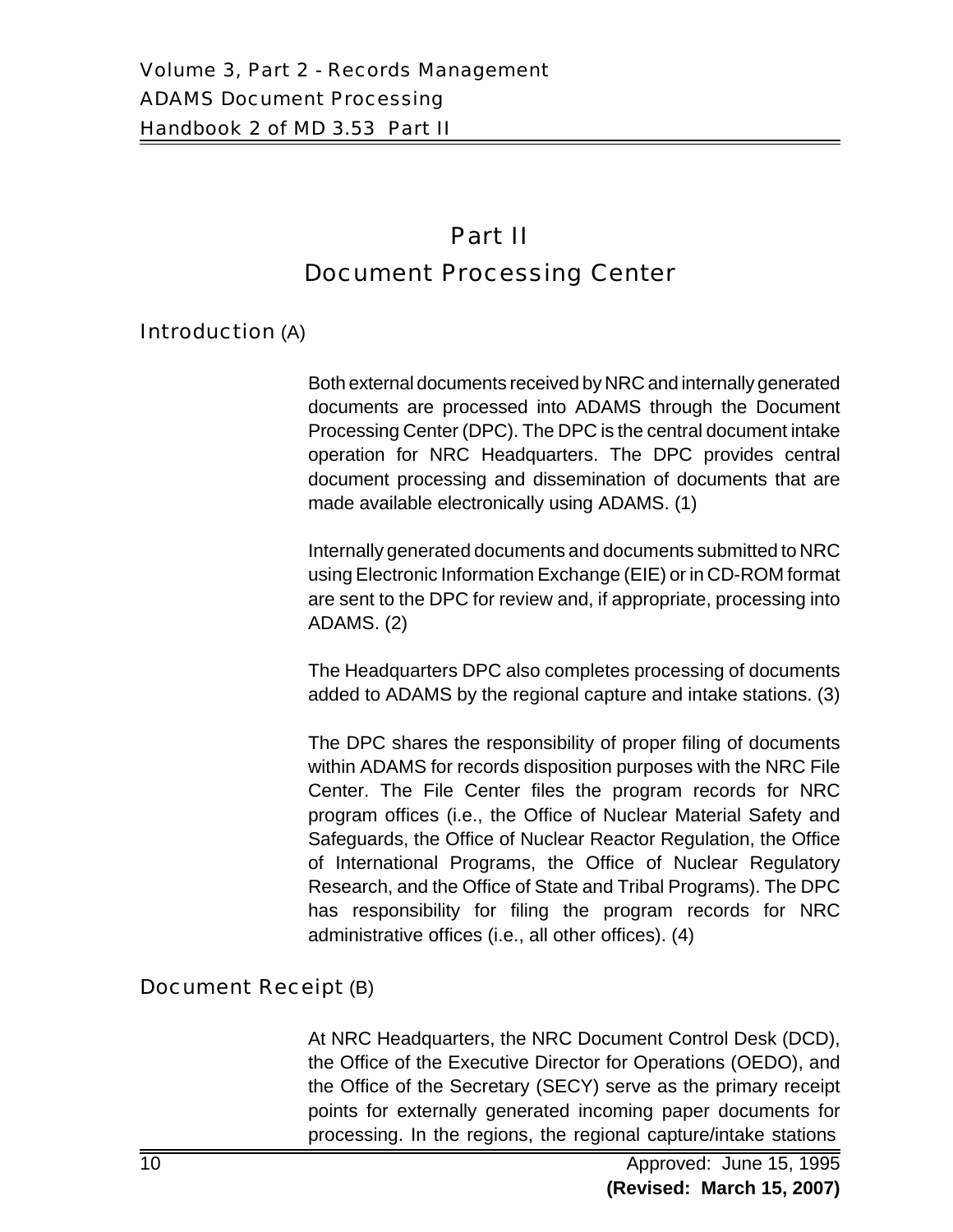## Document Receipt (B) (continued)

assume that role. The DPC makes several scheduled daily pickups from the DCD, the NRC File Center, OEDO, and SECY. In addition, the DPC receives externally generated documents in electronic format from NRC stakeholders via the NRC EIE program. NRC staff-generated documents are provided to the DPC as single electronic files (stand-alone documents), multiple electronic files (two or more electronic files document packages), mixed packages (combination of electronic file(s) and paper) or paper documents that are only available in paper. (1)

The two processing categories for externally generated documents received by the DPC for processing are— (2)

- "**Expedited**" Processing completed within 3 to 6 working hours after receipt by the DPC. (a)
- "**Normal**" Processing completed within 8 working hours after receipt by the DPC. (b)

Processing is complete for an externally generated document when the electronic regulatory information distribution system (e-RIDS) notification is distributed. (3)

## Document Preparation (C)

The DPC prepares documents for scanning by removing all staples, binders, paper clips, and so on. The document preparation staff provides documents to the scanning staff for processing by processing category.

#### **Normal Processing** (1)

Normal processing involves the following steps. The DPC performs some or all of these steps depending on the origin and media of a document.

• Scanning to generate digitized images. (a)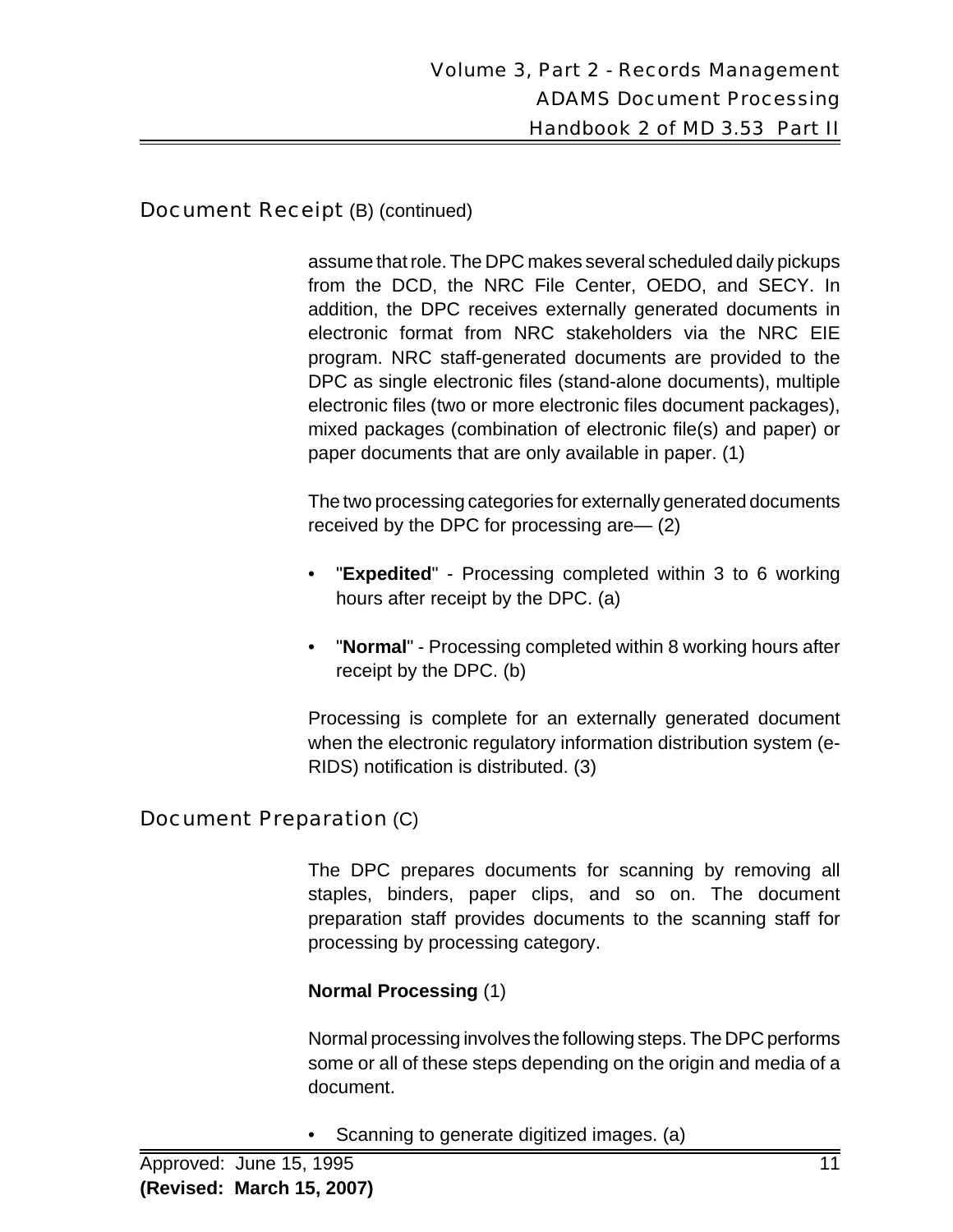## **Document Preparation (C) (continued)**

#### **Normal Processing** (1) (continued)

- Adding to ADAMS. (b)
- Completing the Document Profile and security access rights. (c)
- Performing quality control on the Document Profile and security access rights. (d)
- Declaring as Official Agency Records (OARs) in accordance with established guidelines and procedures. (e)
- Notifying recipients through an e-RIDS e-mail message containing a link to the document. (f)

#### **Special Processing** (2)

- Color Documents (a)
	- Color image files are generally two to three times larger than an image file for the same document scanned in black and white and usually color adds no value to understanding the information presented in the document. All color documents are scanned in black and white unless the document is not perceivable and understandable when viewed without color. Examples of color documents that are scanned in color include graphs, bar charts, and so on, that depend exclusively on differences in color to understand the information and data being presented. (i)
	- Staff should submit color documents that meet the above criteria to the DPC with a justification for color scanning. (ii)
- Nonstandard-Size Documents (Oversized) (b)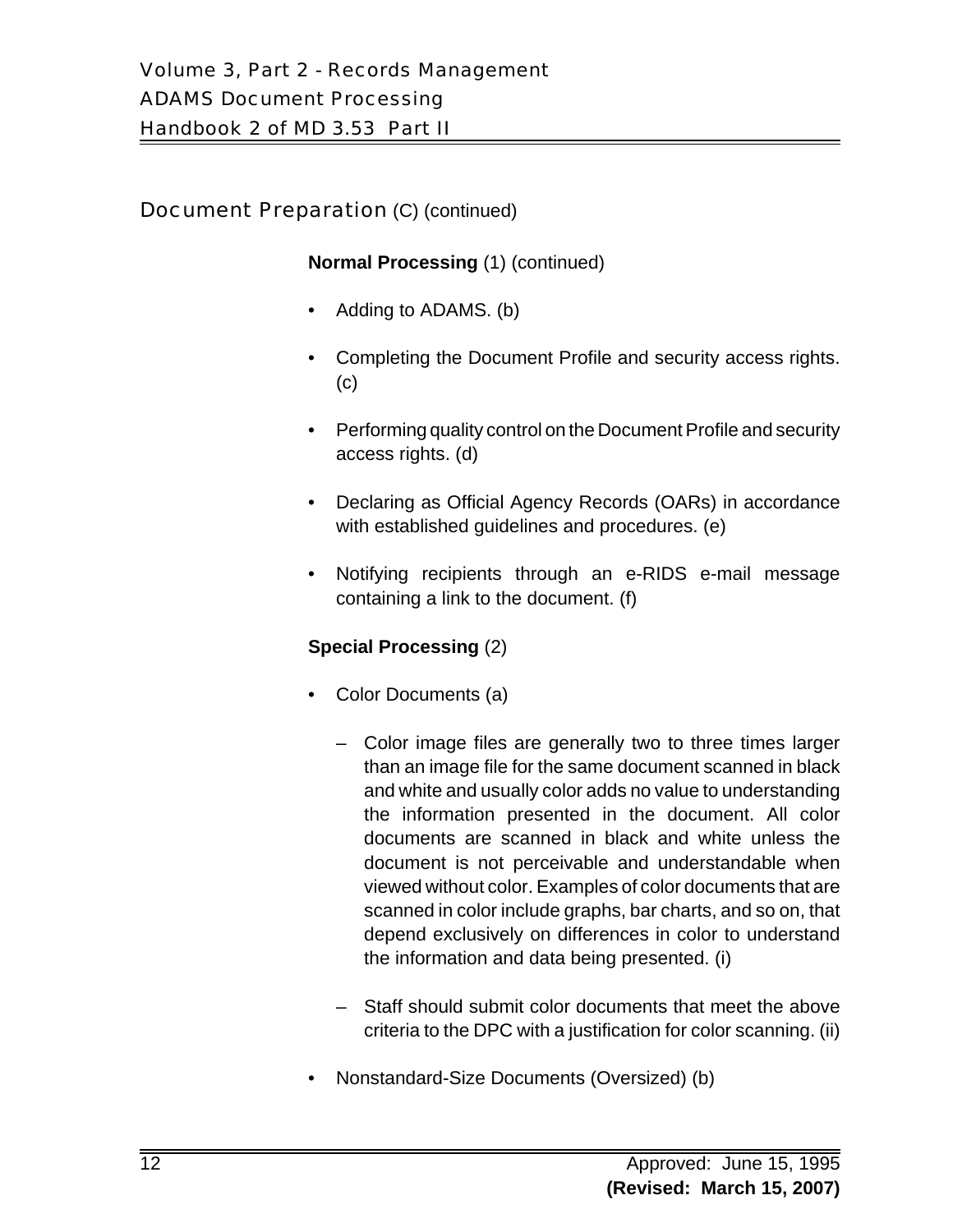# **Document Preparation (C) (continued)**

#### **Special Processing** (2) (continued)

- For large documents (300 or more pages), the DPC may need to divide the document into pieces in order to properly scan and store it in ADAMS for viewing. In these cases, the documents are packaged so that they are grouped in order under a single accession number. (i)
- Documentary materials that cannot be converted to an electronic form suitable to add to ADAMS, such as relief models/maps, audiovisual materials (motion pictures, audio and video recordings, etc.), physical samples, or classified and safeguards materials that cannot be added to ADAMS, are described in an ADAMS document profile and forwarded to the NRC File Center. The File Center forwards the original material to the appropriate office for retention in accordance with the records disposition schedule. (ii)
- Older Paper Records (c)

The NRC Executive Council determined which older paper record collections, created before the implementation of ADAMS, were to be entered in ADAMS. This determination was based on criteria that included priorities of office directors and availability of agency funds. Offices are not to enter older paper record collections into ADAMS on their own for reference purposes without the approval of an office director. However, existing paper records may be scanned and entered into ADAMS if these records need to be part of a document package for a new OAR. If an older existing paper record has been scanned and included as a part of a new OAR in ADAMS, the image of the scanned paper record becomes a new OAR and is so designated in ADAMS.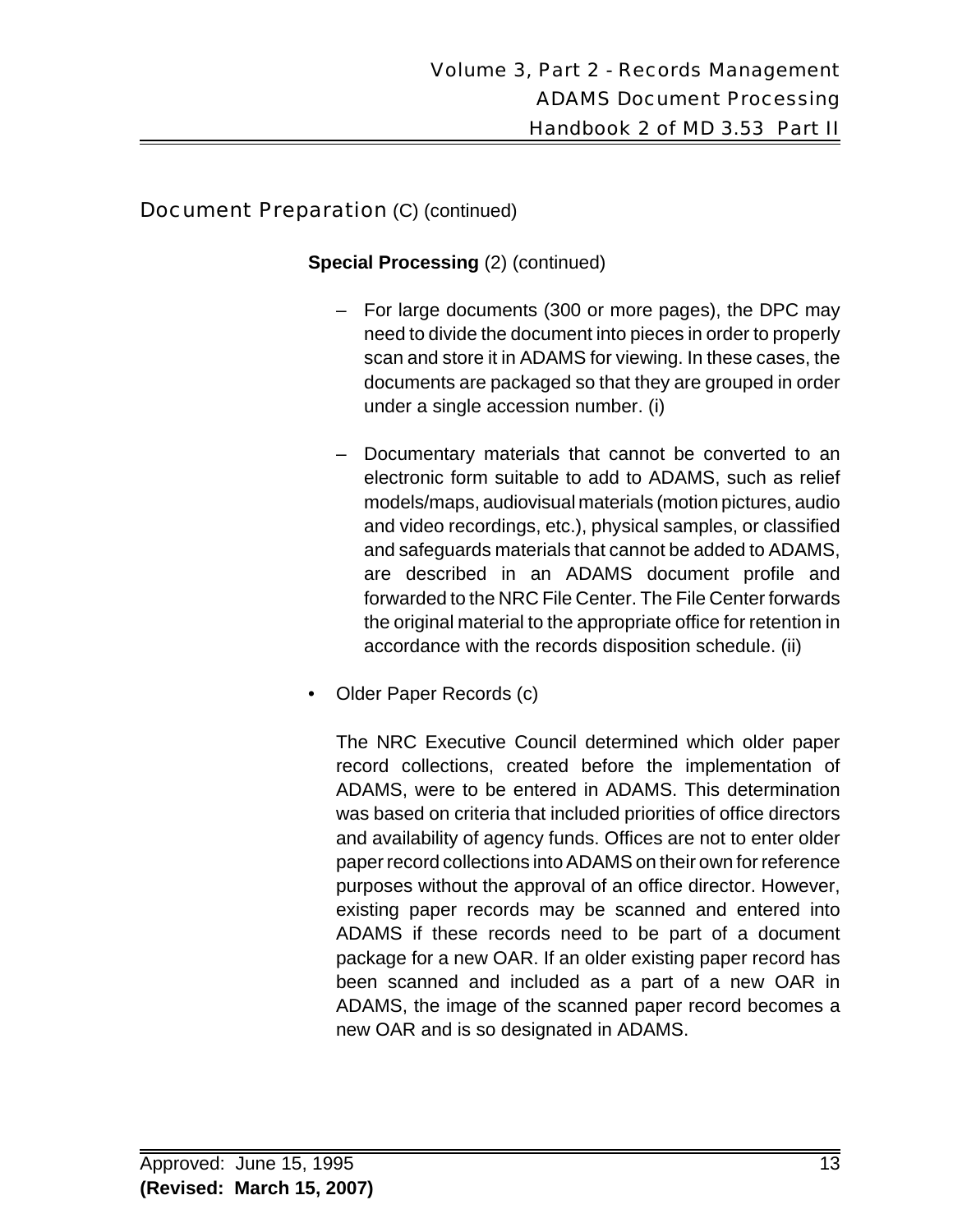# Document Scanning and Imaging (D)

#### **Document Scanning Services** (1)

The DPC provides various levels of scanning services:

- For simple scanning, the DPC scans a document and e-mails the ADAMS Accession Number to the requestor. (a)
- Normal scanning is performed on paper documents that are received for regular processing. (b)
- For complex scanning services, the DPC scans portions of a document and packages it with electronic portions of the document. (c)

#### **Text Processing and Text Conversion** (2)

The DPC creates an optical character recognition (OCR) text file (.txt) for each scanned paper document that is combined with the digital images to create a portable document format (PDF) searchable image (exact) file. The accuracy of the OCR output can vary according to the quality of the source document.

#### **Image Inspection** (3)

The DPC performs quality control on 100 percent of the generated digitized images to ensure that they fully reflect the associated paper documents as to completeness, resolution, and page orientation, and corrects images as appropriate.

## **Quality Control** (4)

The DPC is responsible for completion and quality assurance of the ADAMS document profile.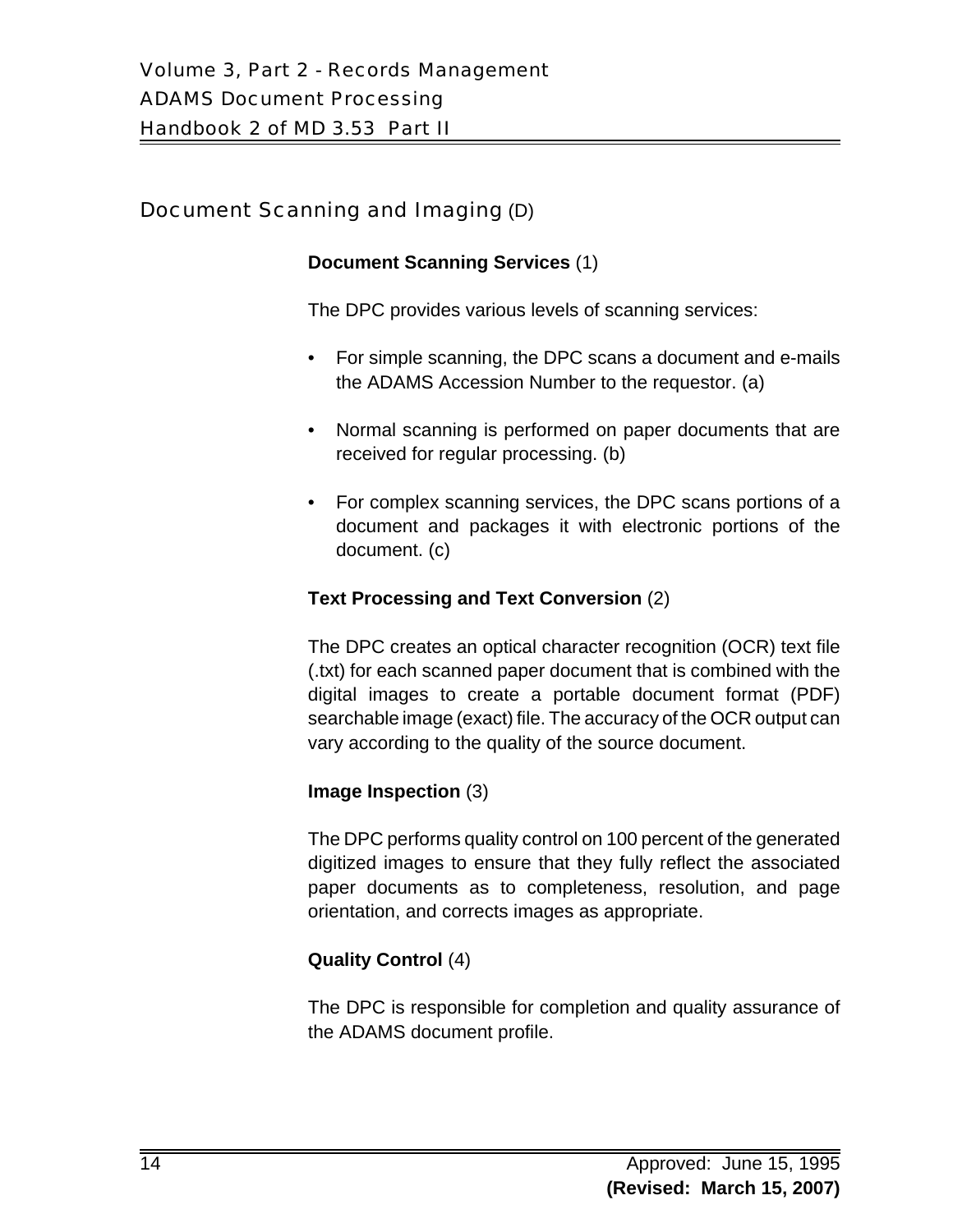#### Document Indexing (E)

ADAMS document indexing involves identifying and entering all information necessary to complete ADAMS document profiles and declaring specified documents as OARs. This indexing includes all data elements required for document distribution, tracking, and identification.

#### **Paper Documents** (1)

Externally Generated (a)

- The DPC scans paper documents to generate bit-mapped images for conversion to PDF searchable image (exact) format. (i)
- The DPC adds the documents to ADAMS using the DPC production document class and completes the Document Profile and security access rights in accordance with the ADAMS template instructions. (ii)
- The DPC performs quality control on the Document Profile, verifying that profile and security access rights are correct. (iii)
- The DPC declares documents OARs in accordance with established guidelines and procedures. (iv)
- The DPC selects the appropriate distribution pattern and notifies the recipients of the document's receipt and processing by sending an e-RIDS e-mail message containing an electronic link to the document. (v)

Internally Generated (b)

• NRC staff add internally generated paper documents to ADAMS by submitting them to the DPC with attached NRC Forms 665S or 665P. The forms should contain data that only the staff knows about the documents, such as availability and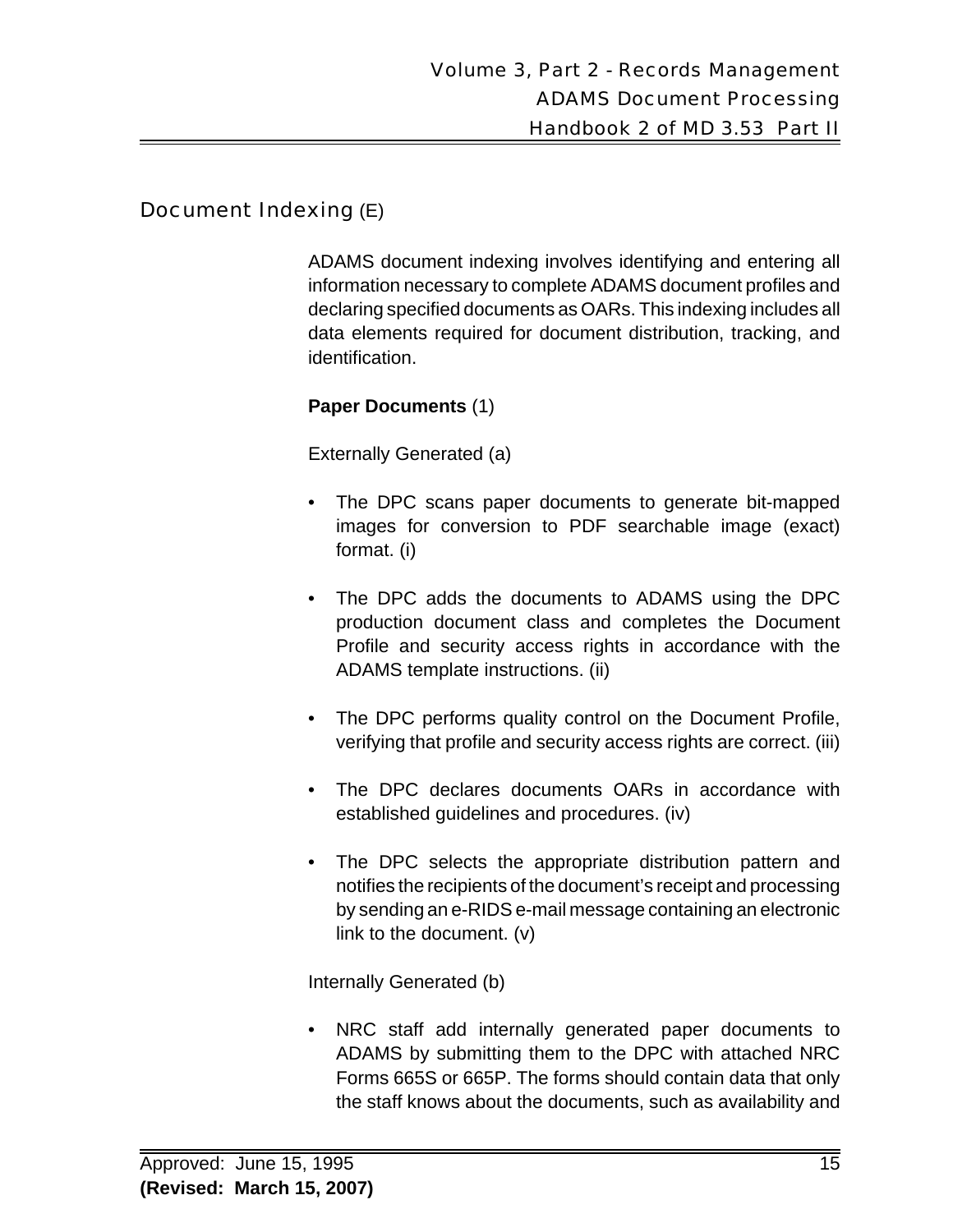# Document Indexing (E) (continued)

#### **Paper Documents** (1) (continued)

sensitivity, and if sensitive, security access rights, granting the DPC owner rights to the document. NRC Form 665S is used for single documents and NRC Form 665P is used for multiple documents that are put into an ADAMS package. (i)

• The DPC completes the processing of internally generated electronic documents in the same manner as noted above under this part, Sections  $(E)(1)(a)(ii)$  to  $(v)$ , for externally generated paper documents. (ii)

#### **Electronic Documents** (2)

Externally Generated (a)

- The DPC receives documents in electronic format via EIE and in CD-ROM. (i)
- The DPC completes the processing of externally generated electronic documents in the same manner as noted above under this part, Sections (E)(1)(a)(ii) to (v), for externally generated paper documents. (ii)

Internally Generated (b)

- NRC staff submit documents in electronic form to the DPC by completing the appropriate data fields on NRC Form 665 electronically in ADAMS, granting the DPC owner rights to the document, and placing a pointer to the document in one of the ADAMS DPC processing folders. (i)
- The DPC completes the processing of internally generated electronic documents in the same manner as noted above under this part, Sections  $(E)(1)(a)(ii)$  to  $(v)$ , for externally generated paper documents. (ii)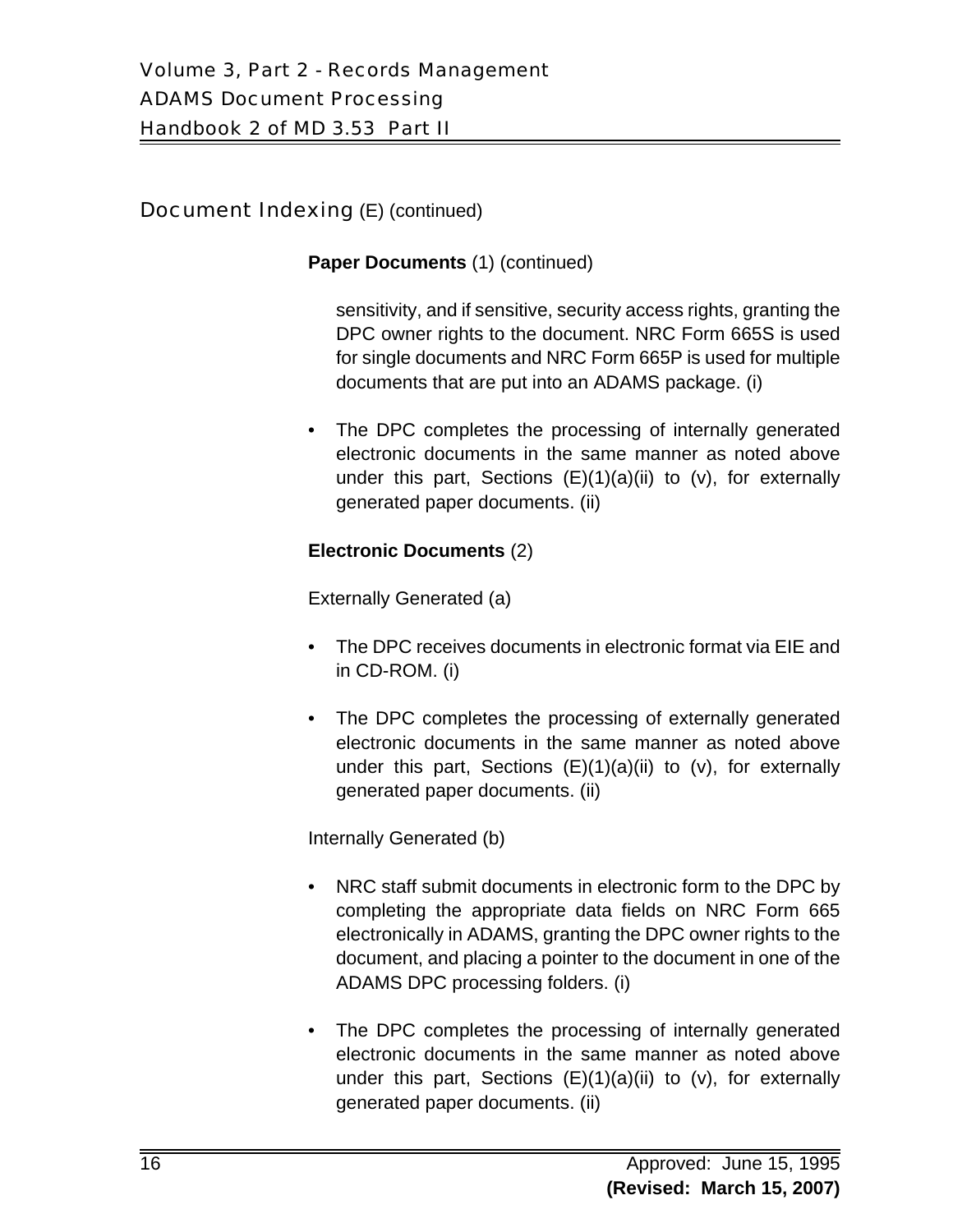# Document Profile and Security Access Rights (F)

#### **ADAMS Templates**

To ensure that all documents identified to be kept in ADAMS as OARs are added correctly and consistently, NRC adopted a strategy to create and use ADAMS document processing instruction templates. ADAMS templates contain the instructions necessary to add a specific category or type of document to ADAMS, including guidance and directions for completing the document profile and assigning security access rights. Each NRC office is responsible for creating the ADAMS templates for the records of its organization.

# Declaration of Official Agency

Records (G)

The DPC completes the profile, adds additional security data, and declares documents as OARs in accordance with established guidelines and procedures. There are instances in which internally generated documents currently exist only in paper form and are used as attachments or enclosures to internally generated documents. In these instances, the DPC scans the documents, completes the profile, adds additional security data, and declares documents as OARs in accordance with established guidelines and procedures. (For additional guidance see *ADAMS Desk Reference Guide*, Chapter 10.)

## E-RIDS Document Distribution (H)

The DPC notifies NRC staff members when expedited or normal processing has been completed for their specific documents via e-RIDS e-mail notification. The DPC reviews each e-RIDS notification to ensure that the distribution codes and docket numbers are correct and that manual adjustments to the distribution list have been made when appropriate. The DPC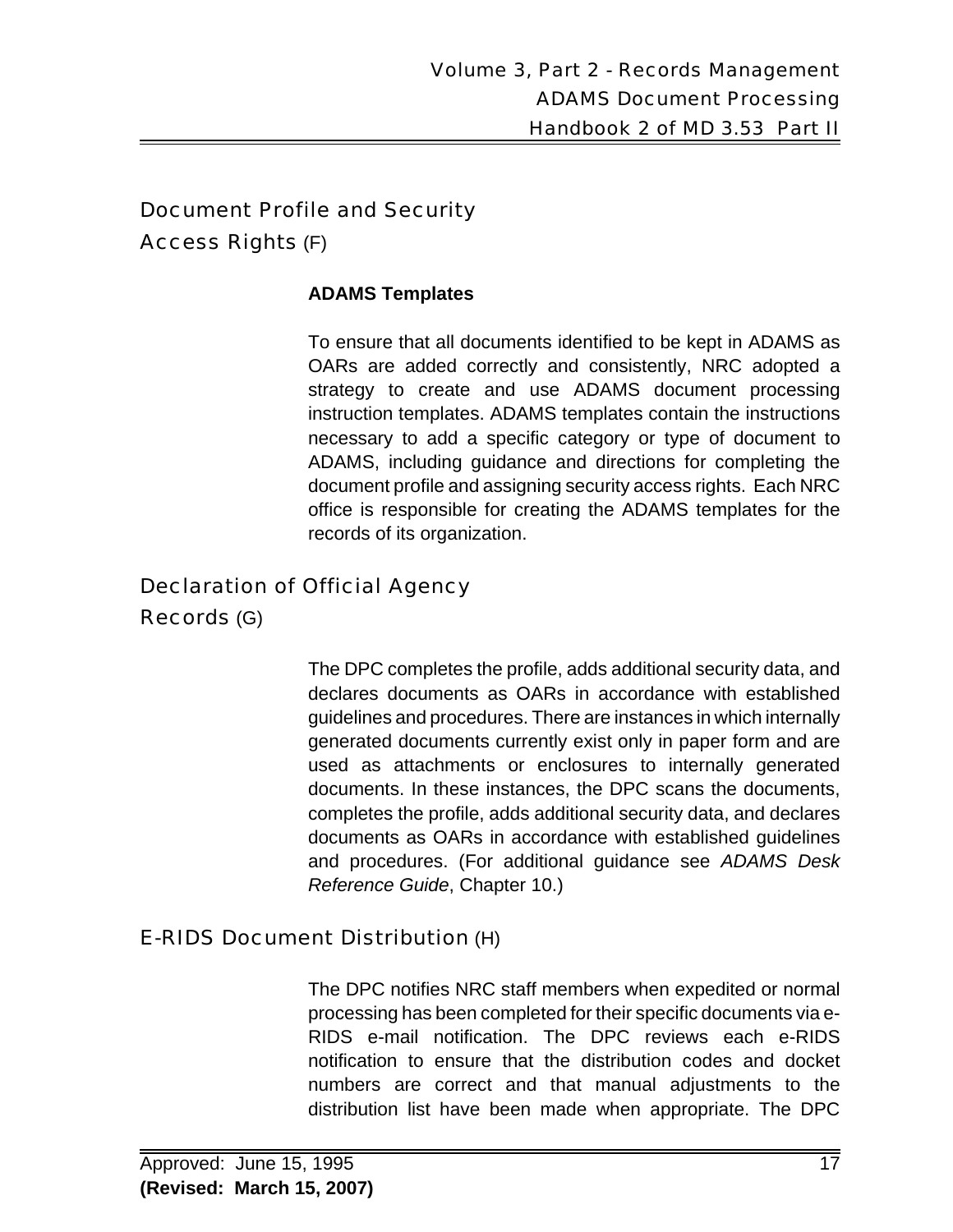#### E-RIDS Document Distribution (H) (continued)

reviews each e-mail notification to ensure that notifications are being sent to the appropriate NRC staff member and the appropriate document is attached to the message.

# Releasing Documents to the Public (I)

ADAMS is the NRC's official means of making agency documents available to the public. In the past, publicly available documents were sent to the Public Document Room (PDR) on paper and microfiche and posted at the NRC Web site. In the ADAMS environment, only a small number of high-interest documents are sent to the PDR in paper form and microfiche is no longer produced. Of the documents the DPC declares as OARs daily, those that are designated as "Publicly Available" and meet certain specified conditions, are copied, or "replicated" to the PARS Library, which is outside the NRC firewall on the external server.

#### **Replicating Publicly Available Documents** (1)

- In the replication process, the documents and profile data are copied to the ADAMS public library (PARS - Publicly Available Records System). (a)
- At scheduled intervals each day, the DPC searches the ADAMS Main Library for documents that meet the criteria noted below for release. Documents eligible for release are copied into the Replication Folder for release to PARS. (b)

#### **Identification of Documents for Replication** (2)

• When new NRC-generated documents or new externally generated documents are captured in ADAMS, profile records are generated and partially completed by the staff, by auxiliary intake stations in the regions, or by the OIS DPC. When documents are final or when appropriate, these documents must be declared as OARs. (a)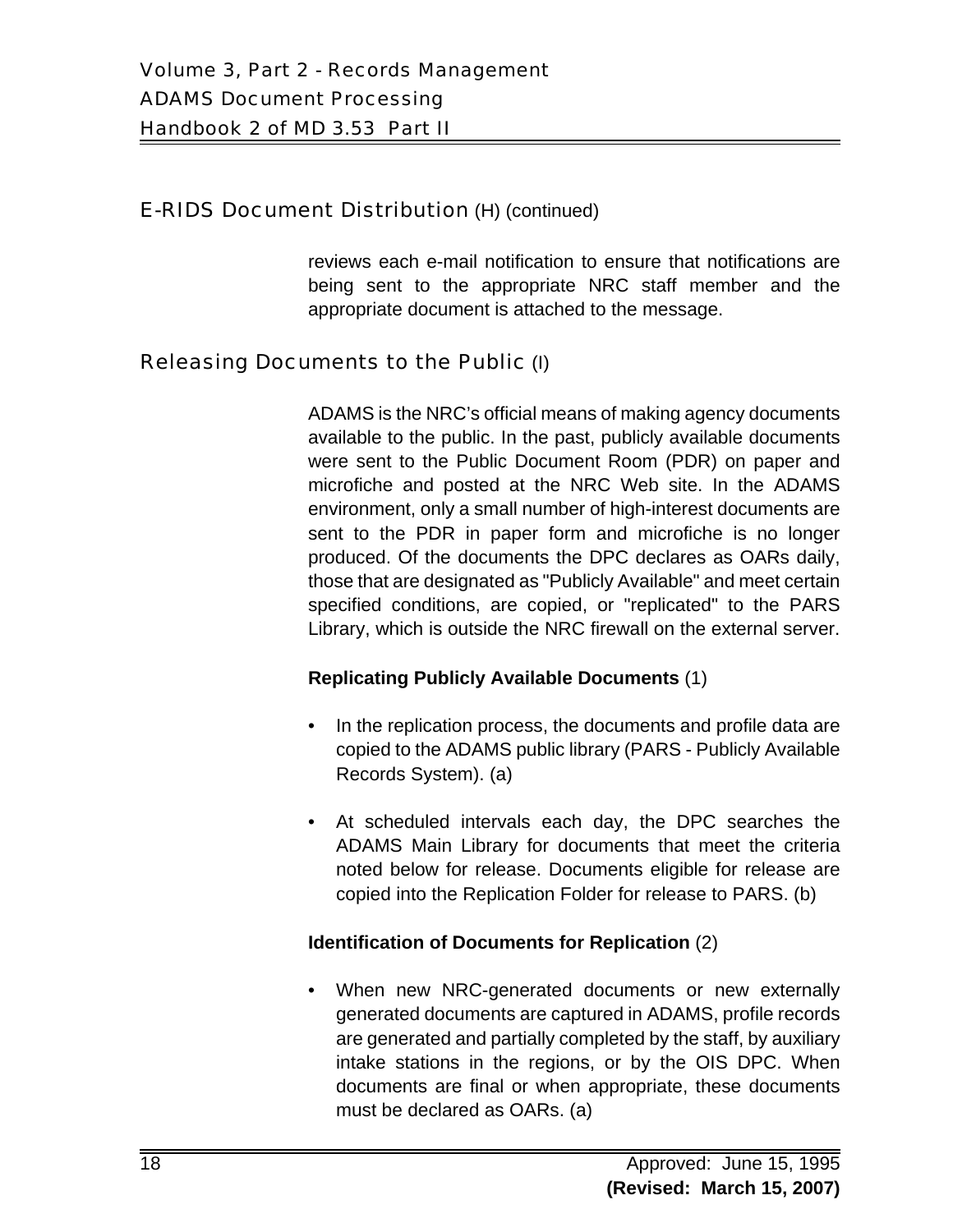## Releasing Documents to the Public (I) (continued)

**Identification of Documents for Replication** (2) (continued)

- With some exceptions, the staff of the DPC will be the ones who actually initiate the software function to declare OARs. But it is the NRC staff that must provide the information about the public availability and timing of release of NRC-generated documents. (b)
- Four entries must appear on the ADAMS profile before a document is eligible to be copied to the PARS library. (c)
	- The document must have been declared as an "Official Agency Record." (i)
	- The "Availability" profile field must say "Publicly Available." (ii)
	- There must be a value in the "Date to be Released" profile field. (iii)
	- Document Sensitivity must be "Non-Sensitive" or "Non-Sensitive - Copyright." (iv)

## **Processing of Publicly Available Documents** (3)

• Externally Generated Documents (a)

Typically, externally generated documents received by the NRC appropriate for release are released to the public on the 6th working day after the document is added to the ADAMS main library. This time period allows 5 full working days for the staff to review a document received by NRC to ensure no proprietary, privacy, or other sensitive information is made public. (For additional guidance see *ADAMS Desk Reference Guide*, Chapter 9.)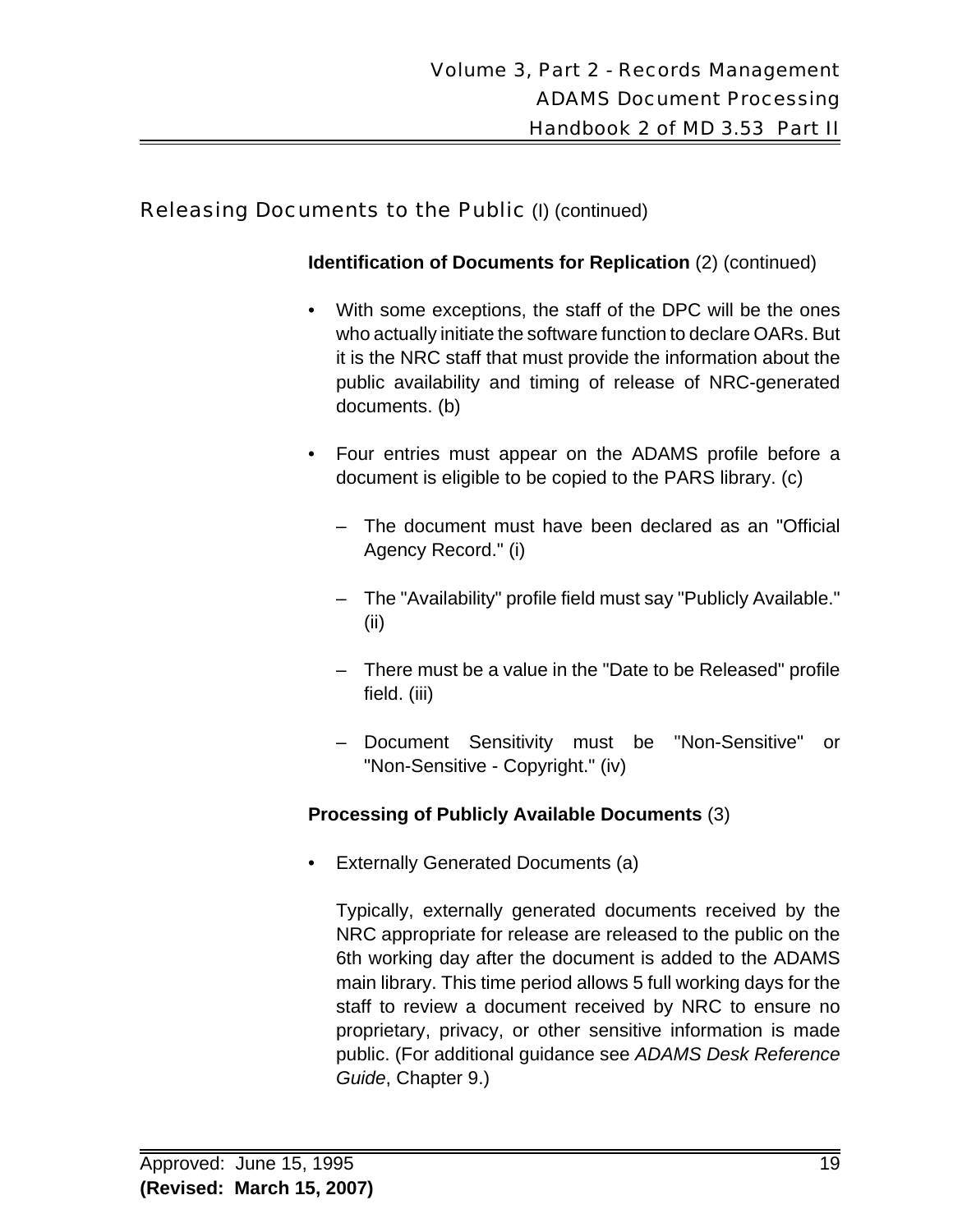# Releasing Documents to the Public (I) (continued)

#### **Processing of Publicly Available Documents** (3) (continued)

• NRC Staff-Generated Documents (b)

Generally, documents generated by the NRC appropriate for release are released to the public on the 6th working day after the date of the document. For example, if the document is dated Monday, May 2, 2005, its release date will be Tuesday, May 10, 2005. The time period provided will allow 5 full working days for the addressee to receive the document. (For additional guidance, see *ADAMS Desk Reference Guide*, Chapter 9.)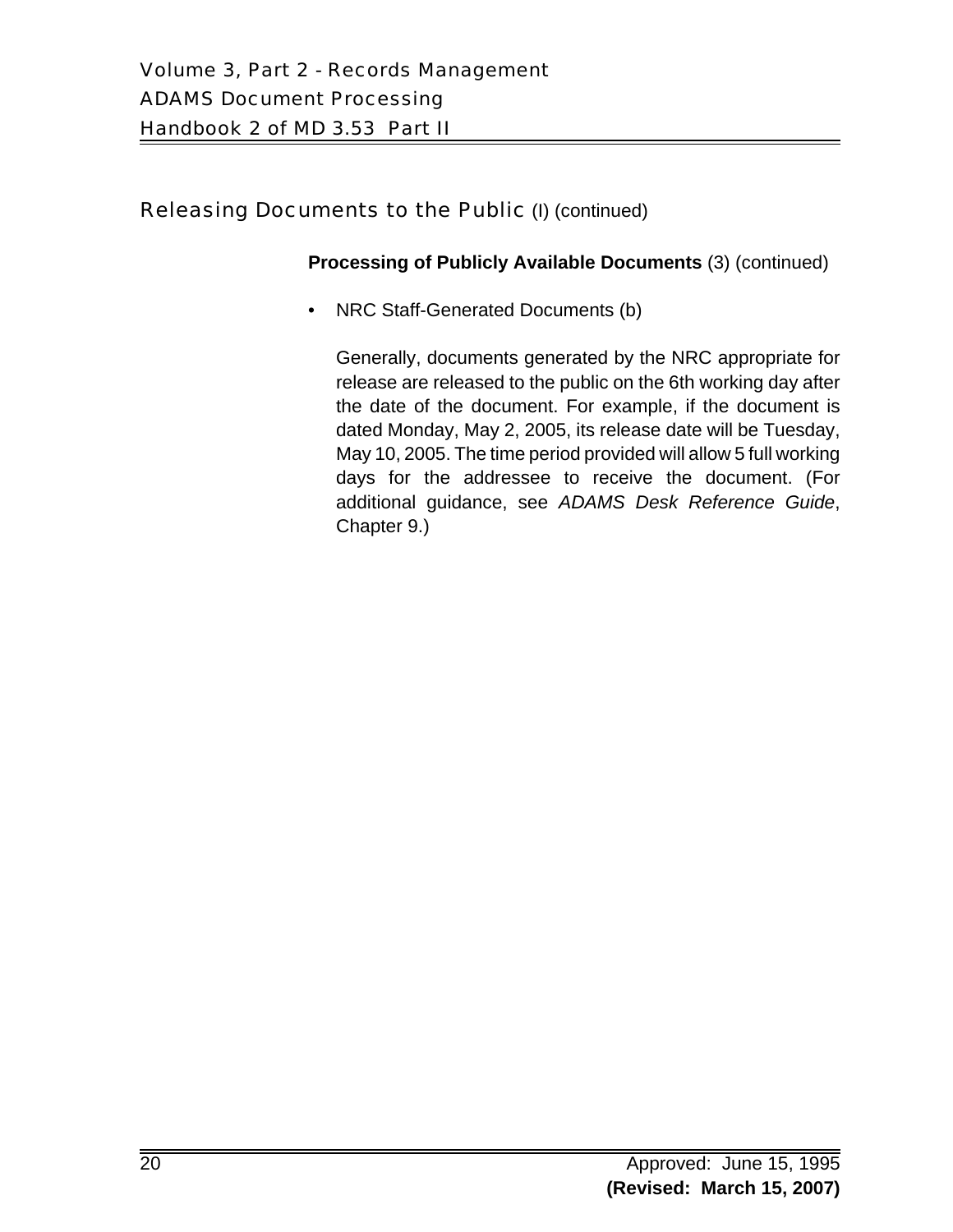# Part III Document Control Desk

## Introduction (A)

The Headquarters Document Control Desk (DCD) is the primary document capture operation or station for external paper documents received by NRC in support of the licensing, regulatory, and adjudicatory functions of the agency. OIS manages the DCD. (1)

Externally generated official business mail that is not delivered directly to an NRC office is forwarded to the DCD by the NRC Mail Center. The DCD also receives externally generated hard copy mail from offices that received their mail directly and have determined that the documents are to be included in ADAMS. The DCD opens and analyzes mail to determine whether documents are appropriate for ADAMS. The DCD returns hard copy mail deemed inappropriate for ADAMS to the NRC Mail Center for delivery to the addressee. (2)

Each regional office manages and operates its own ADAMS document capture and intake stations. Regional offices have developed specific mail-handling and document intake procedures customized for their work environments. (3)

## Mail Receipt and Review (B)

## **Delivery of Incoming Mail** (1)

Each office director is responsible for establishing local policy and procedures to determine how incoming mail is processed and forwarded to the DCD. The office director selects one of the following alternatives: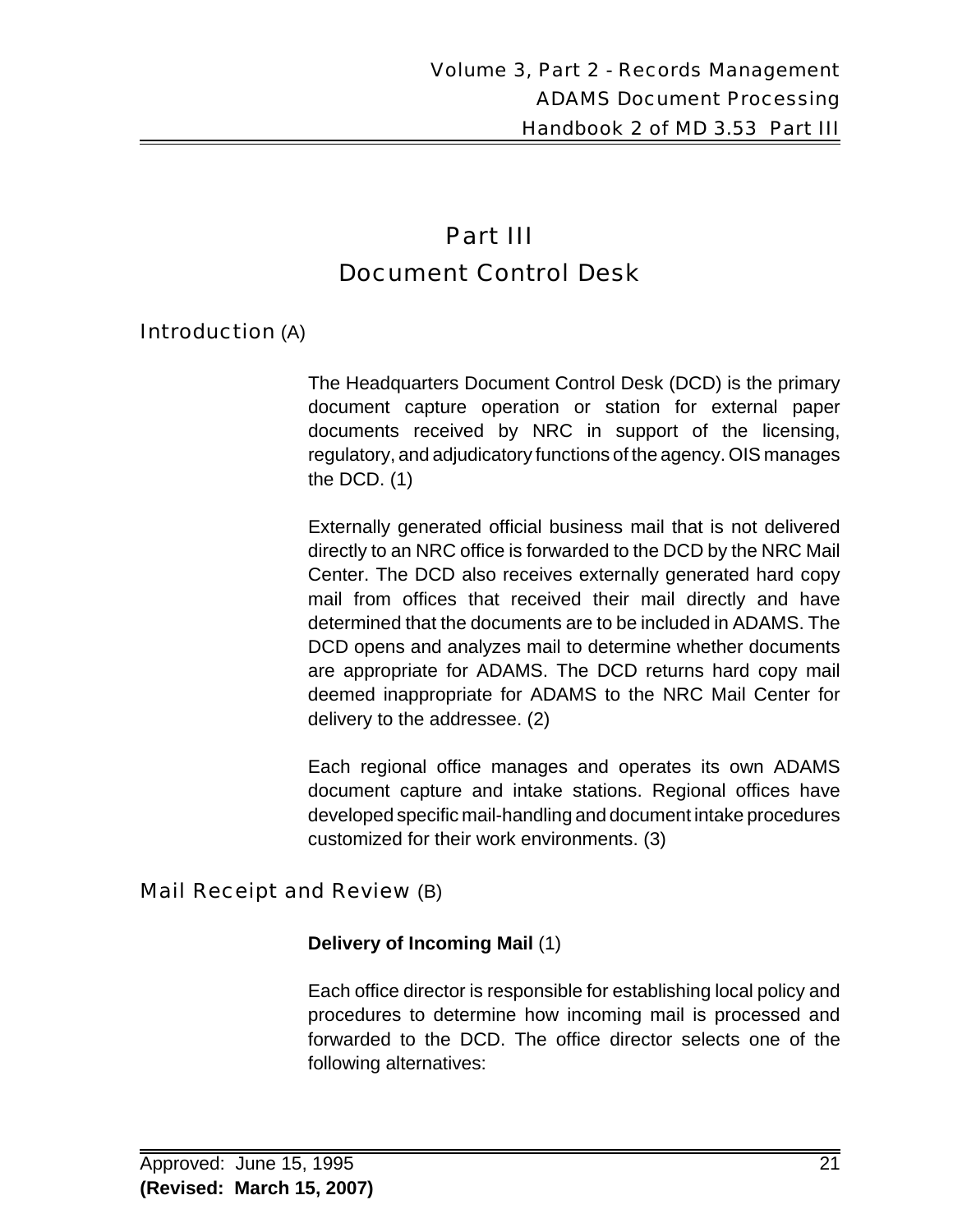# Mail Receipt and Review (B) (continued)

#### **Delivery of Incoming Mail** (1) (continued)

- Incoming mail is delivered directly to the DCD in Headquarters or (a)
- Incoming mail is delivered directly to an office's mail station. Office staff identify the Official Agency Record (OAR) correspondence that is to be kept in ADAMS and send the correspondence to the DCD. (b)

#### **NRC Mail Center Basic Procedures** (2)

The NRC Mail Center (Office of Administration) receives, sorts, and forwards incoming mail to its appropriate location for review and processing.

- The Mail Center staff performs a bulk sort and separates the official agency business mail from the obvious unofficial business mail, such as circulars, advertisements, catalogs, and so on. If appropriate, unofficial mail will be delivered through the normal mail delivery process. Incoming mail marked "Addressee Only" is delivered directly to the addressee by the Mail Center staff. (a)
- The Mail Center staff signs and returns the Domestic Return Receipt for registered or certified mail it receives and receipts for any other mail required by a mail delivery service. On the basis of the option selected by the office, the Mail Center delivers official business mail directly to the office or to the  $DCD.$  (b)
- Mail sent to the Headquarters classified mailing address is handled in accordance with Management Directive 12.2, "NRC Classified Information Security Program," and is delivered directly to the recipient specified on the inner envelope by the Mail Center staff. (c)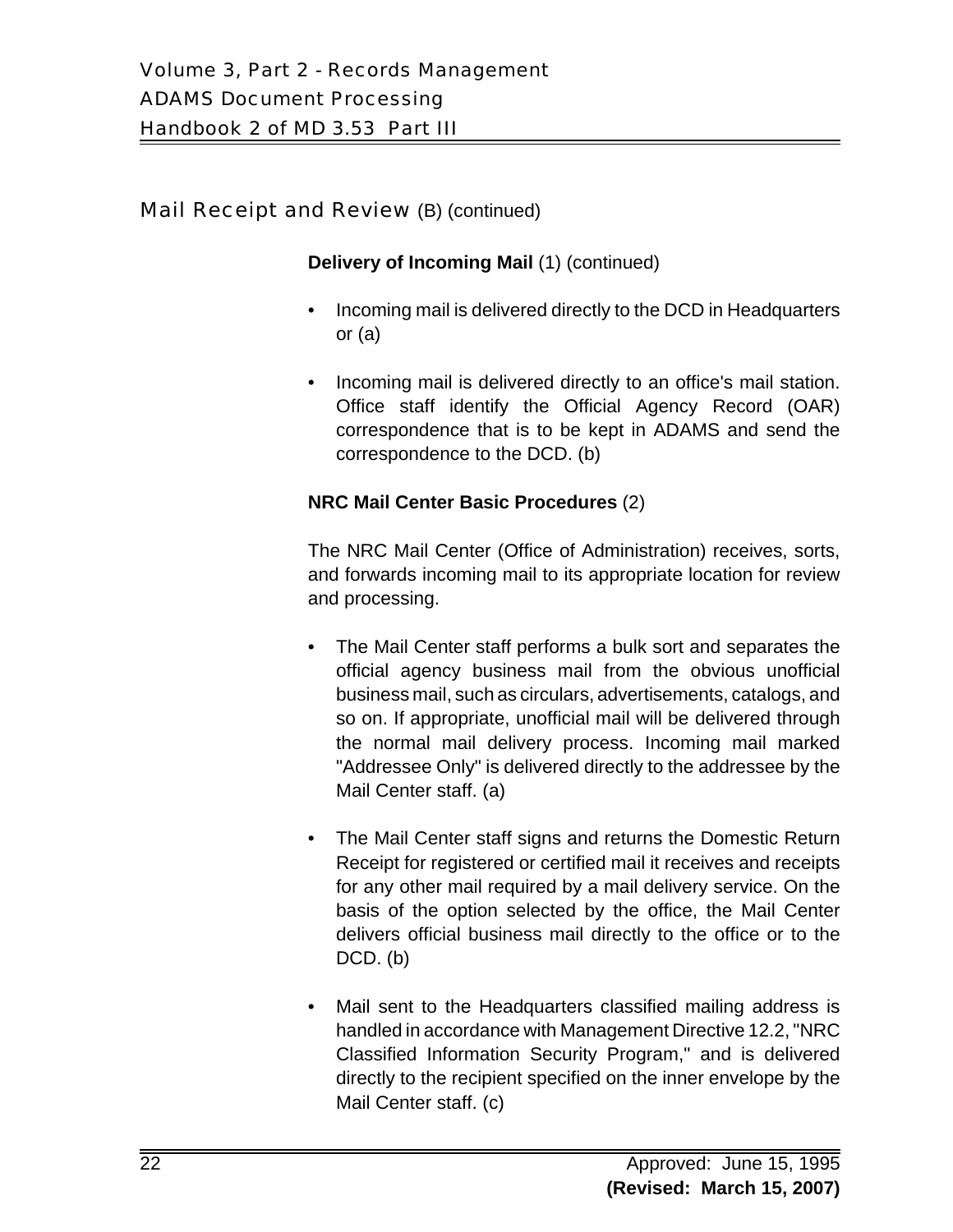# Determining Documents Appropriate for ADAMS (C)

The DCD opens and analyzes mail to determine whether documents are appropriate for ADAMS. The DCD forwards mail deemed inappropriate for ADAMS to the addressee. (1)

The DCD forwards to the DPC externally generated documents that are to be stored in ADAMS. (2)

Office of the Secretary of the Commission (SECY) and the Office of the Executive Director for Operations (OEDO) (D)

> At Headquarters, the NRC DCD, OEDO, and SECY serve as the primary control points for DPC pickup of externally generated incoming paper documents for processing. In the regions, the regional capture/intake stations assume that role. The DPC makes a minimum of six pickups daily from the DCD, the NRC File Center, OEDO, and SECY.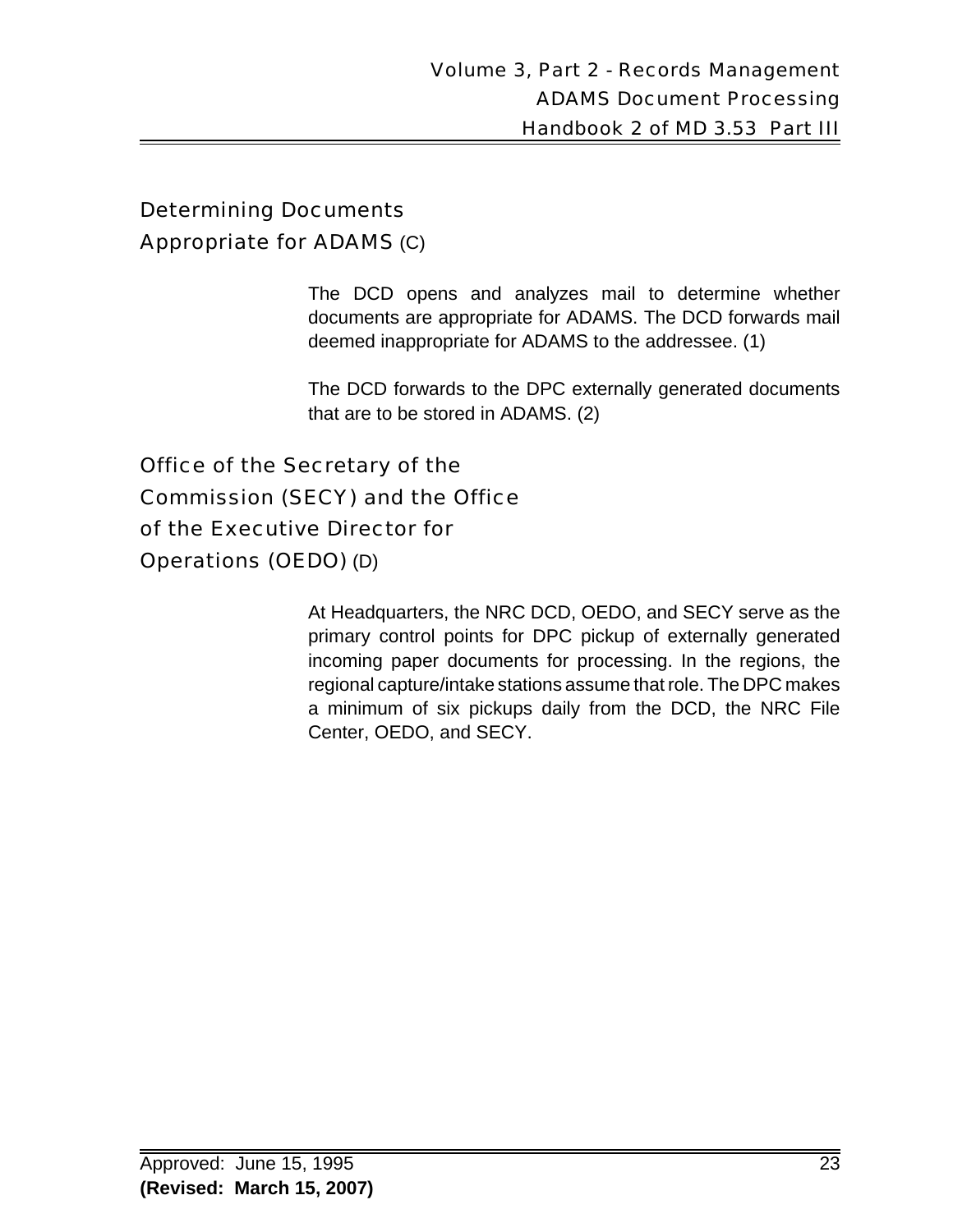# Part IV The Regions

## Introduction (A)

ADAMS document processing in the regions parallels and in some cases is integrated into Headquarters processing procedures. ADAMS is an NRC-wide system and the joint responsibility of the offices, the regions, and OIS. Although many of the specific procedures in the regions differ by necessity from those of Headquarters, the basic principle remains. ADAMS is the repository for the unclassified program-related records of the agency, except for unclassified Safeguards information (SGI) and records determined to be inappropriate for electronic maintenance. (1)

Although regional practices are mentioned in this handbook, regional staff should consult local procedures, their local Document Liaison Officer, and the *ADAMS Desk Reference Guide*. (2)

## Regional Document Processing Summary (B)

Regional staff are responsible for initial ADAMS input of electronic documents with a minimally completed profile. The Document Processing Center (DPC) is responsible for completion and quality assurance of the ADAMS document profile, declaring documents as Official Agency Records (OARs), and copying publicly available records to the ADAMS public library. (1)

In the regions, the regional capture/intake stations assume the role of the Headquarters DCD. Regional offices have developed specific mail-handling and document intake procedures customized for their work environments. (2)

The regional capture/intake stations are responsible for— (3)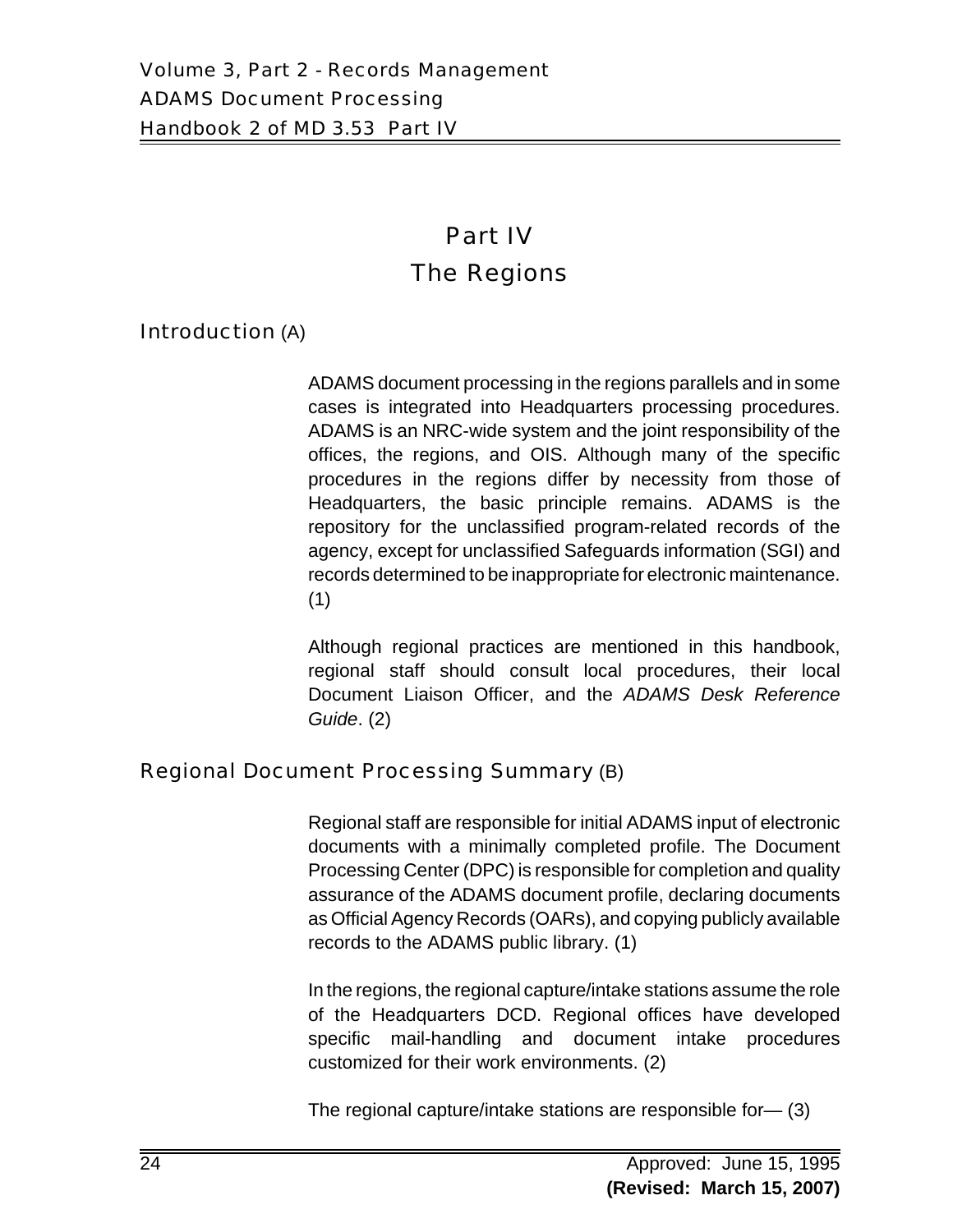# Regional Document Processing Summary (B)

(continued)

- Document receipt (a)
- Scanning (b)
- Image quality control (c)
- Rendering the scanned image into a portable document format (PDF) file (searchable exact image) (d)
- Preparing a minimal ADAMS document profile (e)

For both electronic and paper documents created or received by the regional stations, the Headquarters DPC is responsible for finishing the processing of documents by— (4)

- Completing the document profiles (a)
- Ensuring the quality and accuracy of document profiles (b)
- Declaring documents as OARs (c)
- Electronically distributing the documents (if a regulatory information distribution system (RIDS) code was assigned by regional staff) (d)
- Filing OARs in the records management software (e)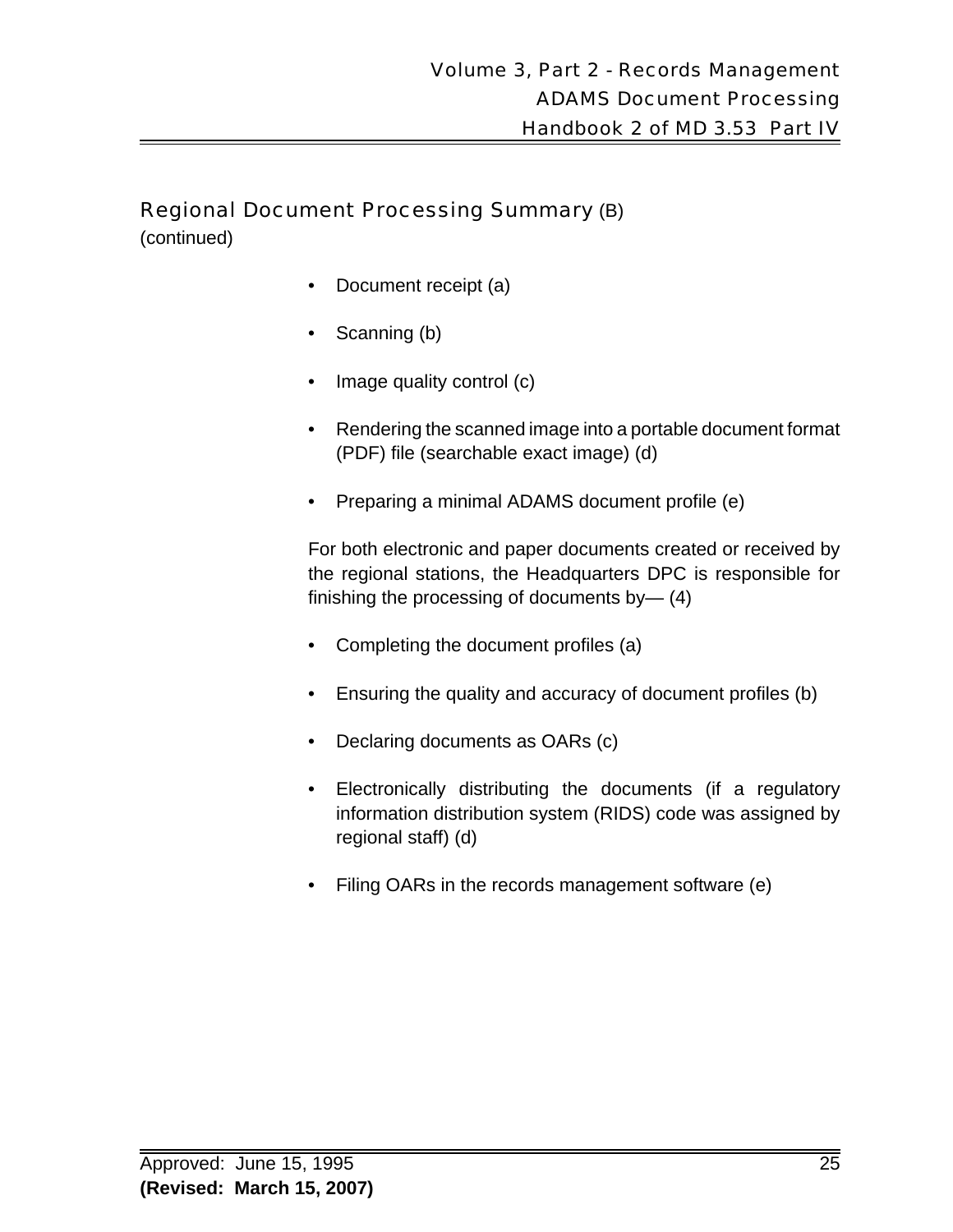# Part V NRC Staff

#### General Staff Responsibilities (A)

ADAMS is an electronic document management system available to NRC staff, and the maintenance of ADAMS is the joint responsibility of OIS, NRC regional and Headquarters management, and NRC staff. Every NRC employee has a responsibility to ensure that ADAMS is a complete and accurate file repository for NRC official records that should be placed there.

#### Areas of Special Concern (B)

Although ADAMS has quality control software edits to assist staff, the need for care in entering documents in ADAMS is an important responsibility. Staff should exercise special care in the following areas:

#### **Maintenance of Nonrecord Reference Materials** (1)

- Staff must use the ADAMS "Reference" Document Class when adding nonrecord reference materials. (a)
- Staff must manage the Reference class documents that they place in ADAMS and delete them from ADAMS as soon as they are no longer needed. (b)

#### **Releasing Documents to the Public in the Publicly Available Records System (PARS)** (2)

• NRC staff have a central role in the process in which documents are released to the public and must therefore be alert to the proposed release of externally generated documents and exercise special care in completing profile fields relating to the release of NRC-generated documents. (a)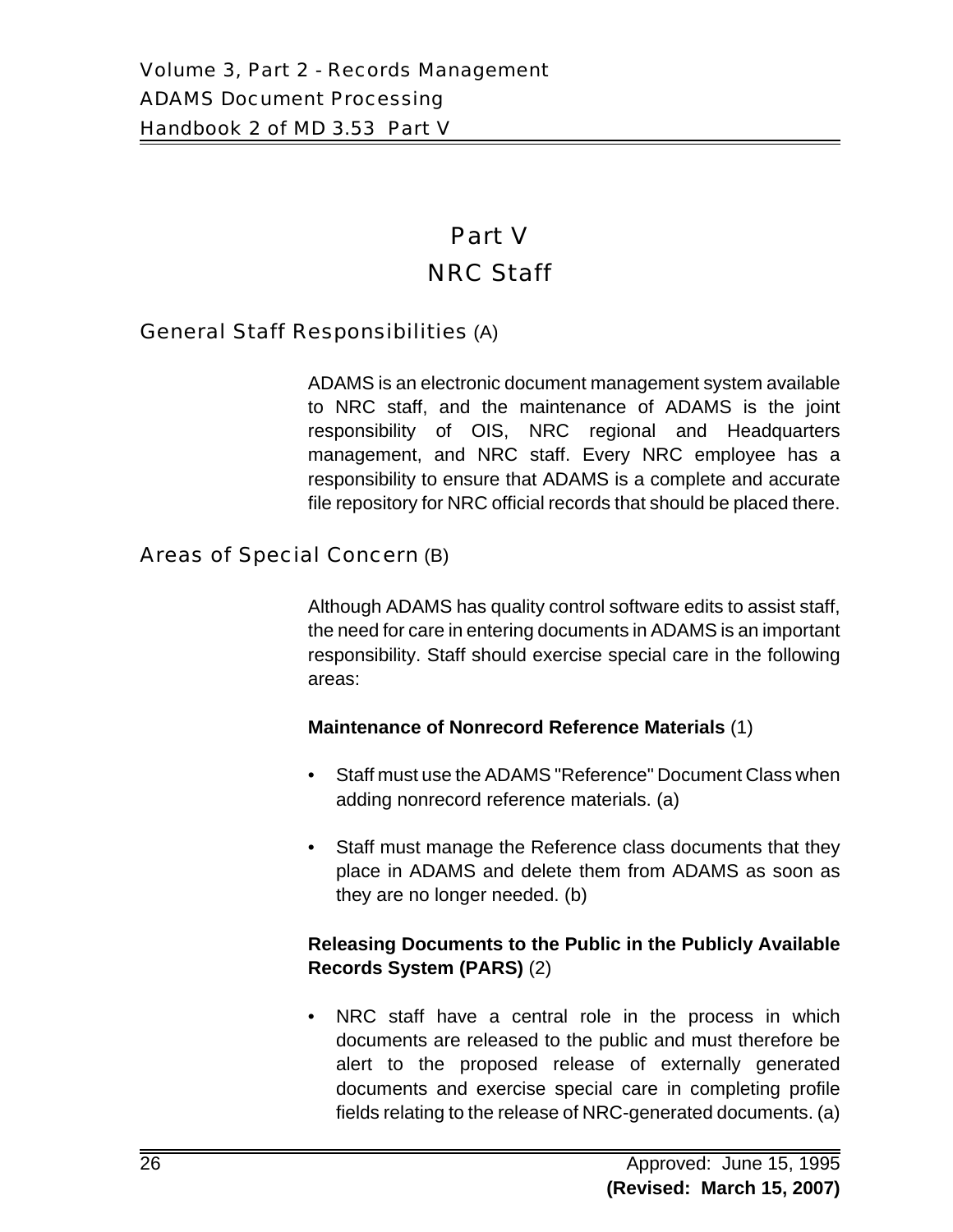# Areas of Special Concern (B) (continued)

#### **Releasing Documents to the Public in PARS** (2) (continued)

• Staff should refer to current guidance contained in "NRC Policy and Procedures for Handling, Marking, and Protecting Sensitive Unclassified Non-Safeguards Information (SUNSI)" for the handling of sensitive unclassified information relating to reactors, other NRC-licensed facilities, and for nuclear materials. (b)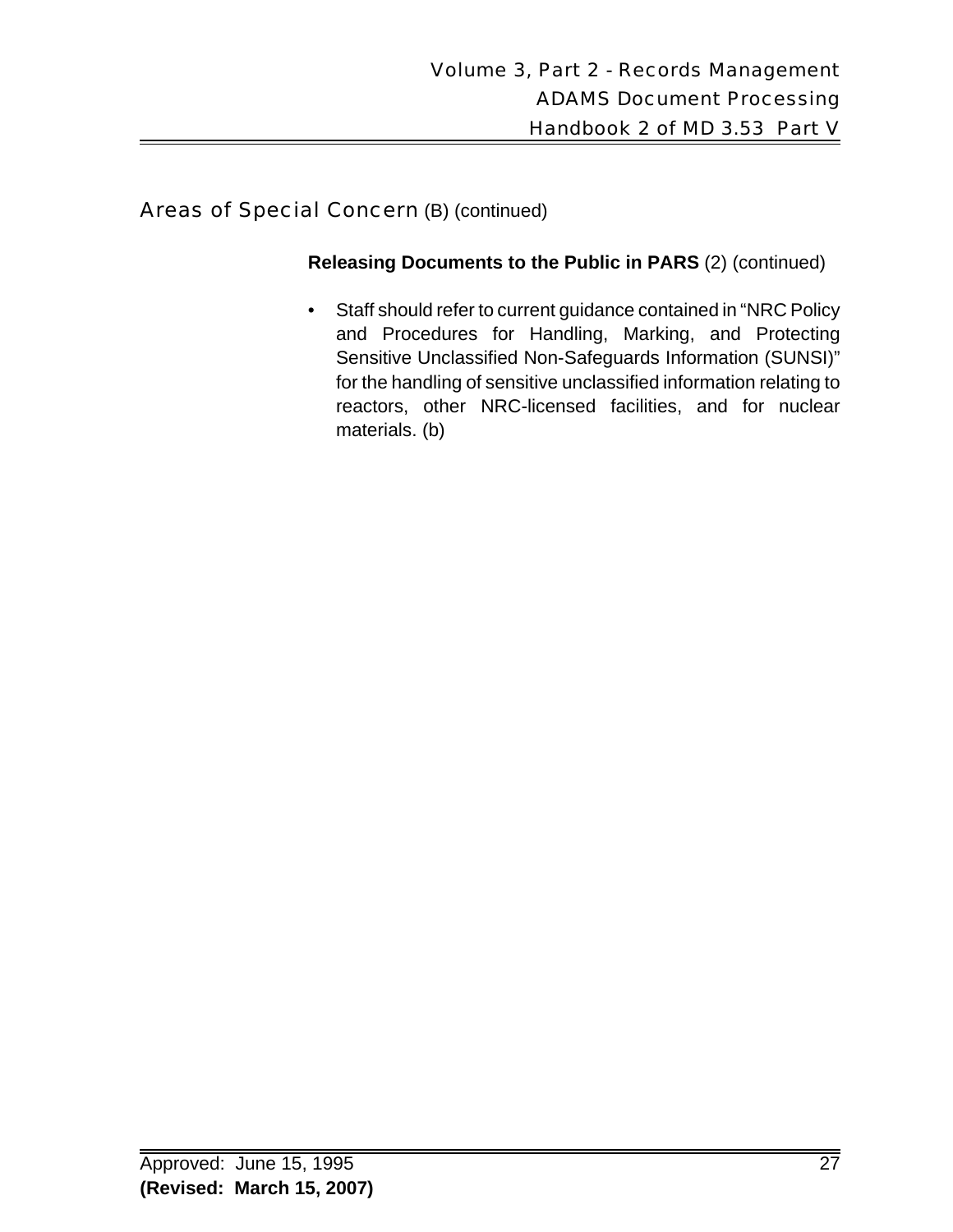# Part VI Electronic Regulatory Information Distribution System (E-RIDS)

Introduction (A)

The Regulatory Information Distribution System (RIDS), also referred to as the Electronic Regulatory Information Distribution System (e-RIDS), relies on a mixture of organizational GroupWise mailbox e-mail accounts and individual e-mail addresses. The organizational e-mail accounts are similar to mail stops that offices use for regular mail.

## Process Description (B)

Each organization ensures that local procedures are established and implemented to monitor assigned e-RIDS organizational e-mail accounts and manage the mail sent from the Document Processing Center (DPC). Procedures are in place within each office to review incoming items and distribute them to the appropriate staff for review or action. (1)

E-RIDS distribution lists are developed by NRC offices in coordination with OIS' ADAMS Development and Document Processing Section (ADDPS). E-RIDS lists are based on various criteria such as document type, subject matter, and program area. The number of organizational e-mail accounts established for each office and the rules for their use differs depending on each office's preference. (2)

# Role of Document Liaison Officers (DLOs) (C)

The office Document Liaison Officers (DLOs), as delegated by office directors and regional administrators, are responsible for the periodic review and update of e-RIDS codes and associated distribution patterns that are used to disseminate documents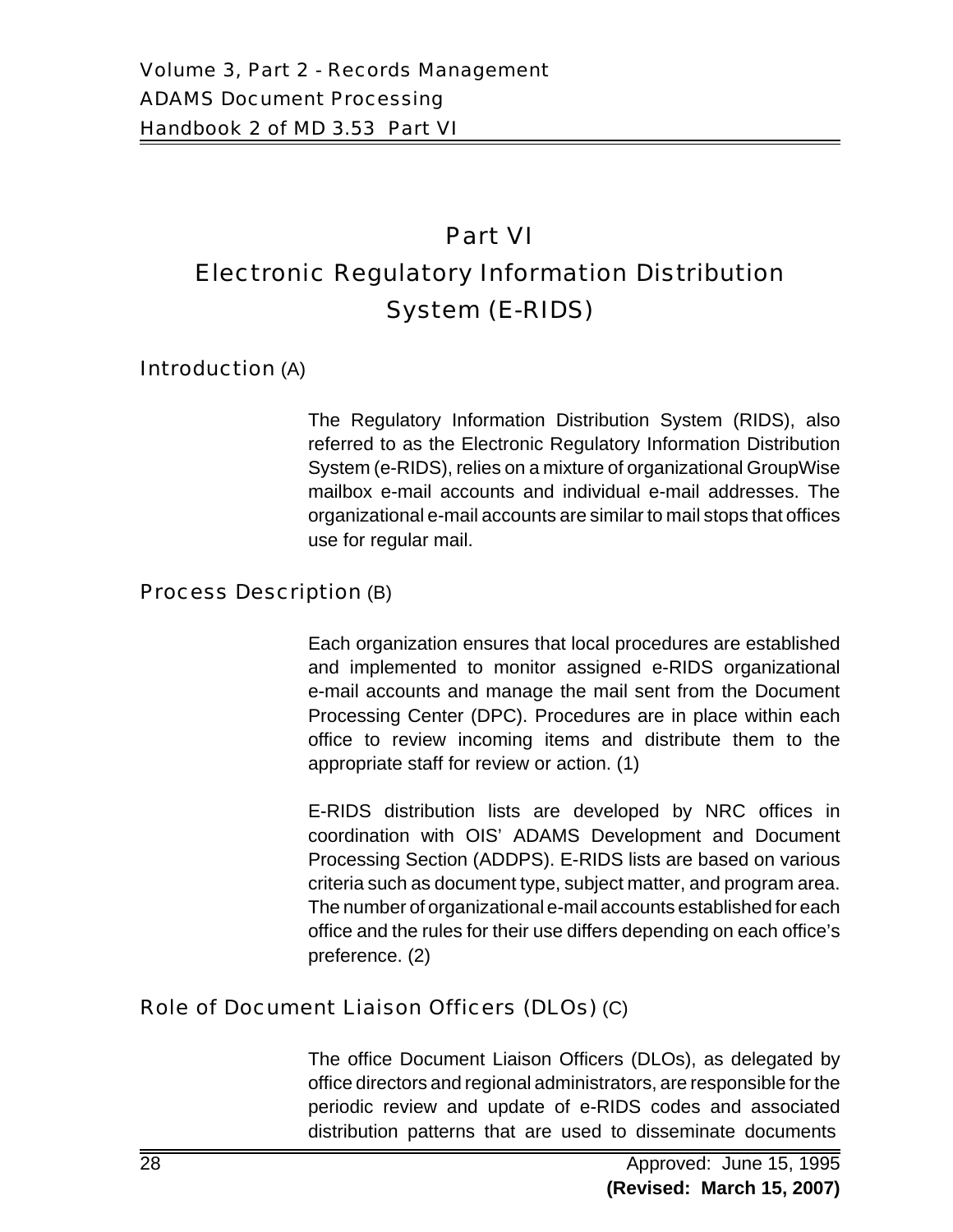## Role of Document Liaison Officers (DLOs) (C)

(continued)

under their control. DLOs serve as conduits for making additions, changes, and deletions to the e-RIDS Distribution Database maintained by ADDPS. (1)

The purpose of this review is to— (2)

- Ensure that documents are distributed to the appropriate functional recipients. (a)
- Update distribution patterns for specific e-RIDS codes. (b)
- Ensure that the office RIDS e-mail accounts (resources) set up for organizations and individuals remain valid and accurately reflect current organizational acronyms. (c)

## E-RIDS Notification (D)

Incoming documents added to ADAMS by the DPC are electronically distributed to GroupWise organizational accounts and e-mail accounts. (1)

Staff distribute final NRC-generated documents using ADAMS, sending documents to the appropriate GroupWise organizational mailbox(es) or personal e-mail accounts. (2)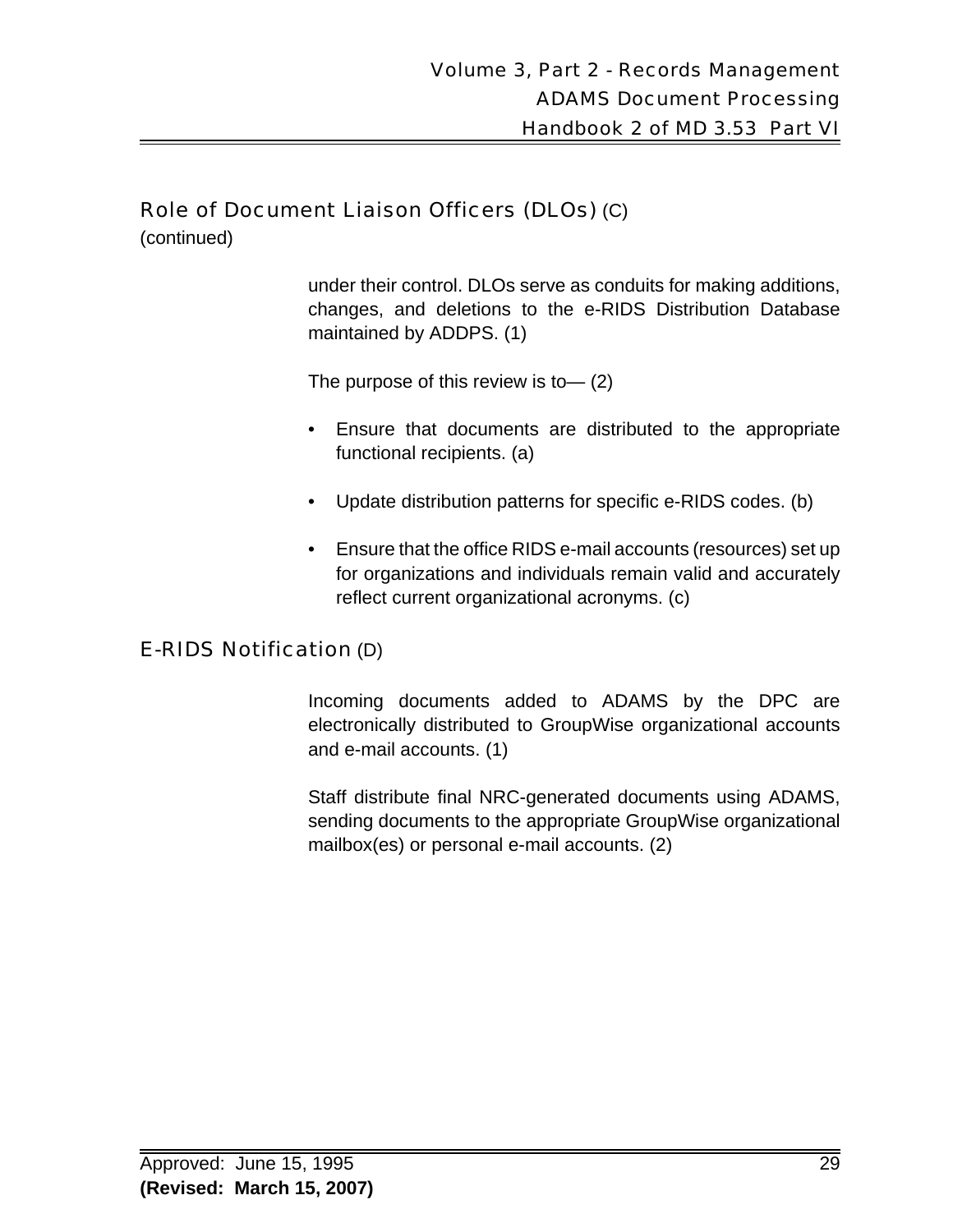# Part VII Managing Official Records

Declaring Official Agency Records in ADAMS (A)

#### **Internally Generated Documents** (1)

Under the procedures for adding NRC-generated documents to ADAMS, staff add their documents to ADAMS that will become OARs using the Draft Document Class and entering a minimal set of profile information. The Document Processing Center (DPC) is responsible for changing the class to Official Record, completing the profile, and declaring the documents as Official Agency Records (OARs).

#### **Externally Generated Documents** (2)

Each office selected one of the three options for processing all its externally generated documents. These options are—

• **Option 1** (a)

The DPC executes the Declare as Official Agency Record function. When necessary, changes to the document profile data and/or security access list are made by OIS Records Management staff upon request by the office. OIS completes all processing required to add an office's incoming documents into ADAMS, including profiling the availability field, which specifies whether a document is publicly available. Offices that choose this option can change a document's profile data or security access list when necessary.

• **Option 2** (b)

The office executes the Declare as Official Agency Record function. The DPC profiles the document and, in the case of availability, selects the value "not publicly available." The DPC then sends the document to the individual(s) or group who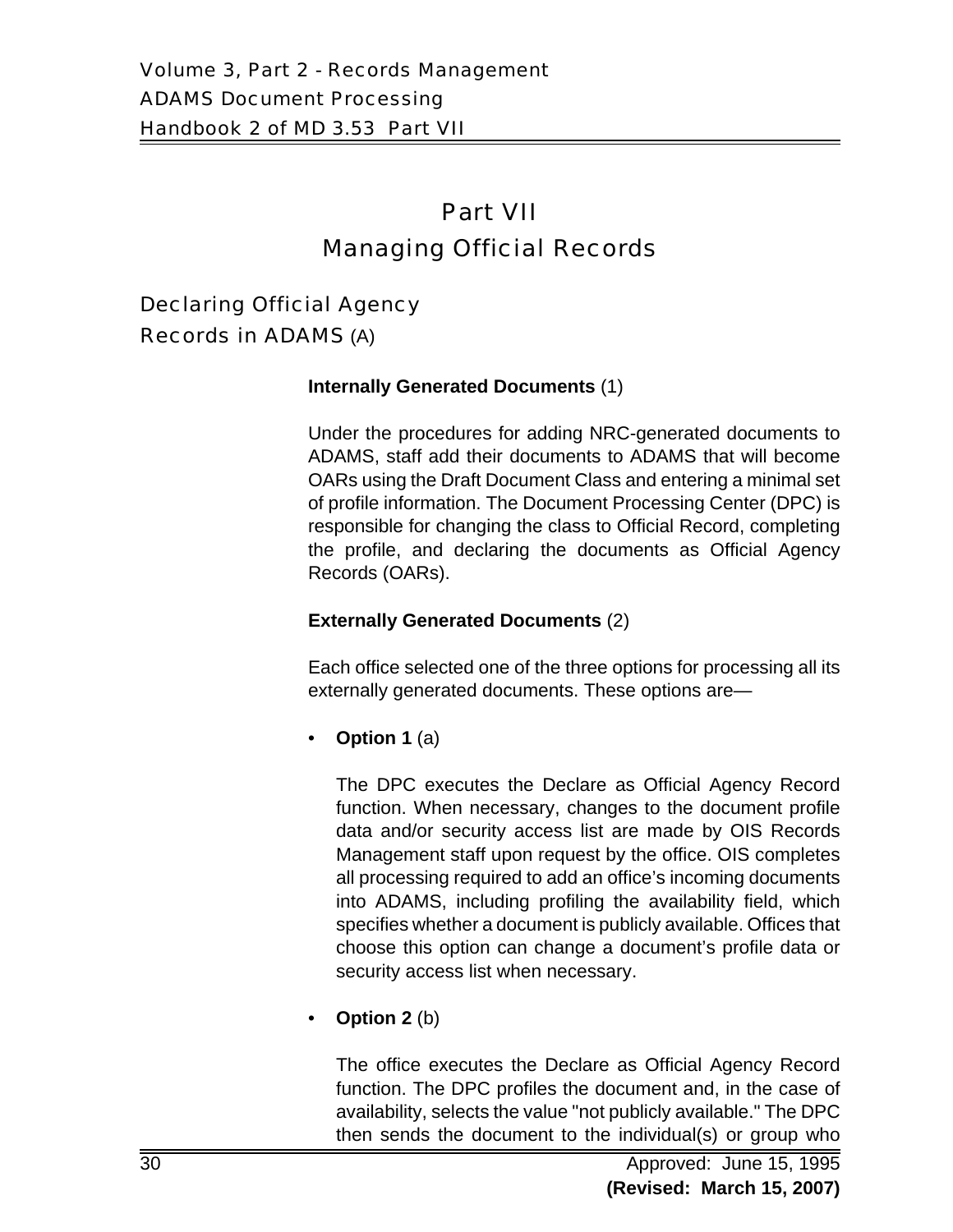# Declaring Official Agency Records in ADAMS (A) (continued)

#### **Externally Generated Documents** (2) (continued)

have been designated by the offices as having "owner" access rights. "Owners" of the documents make changes to the document profile data, including public availability, and/or security access list, and then execute the Declare as Official Agency Record function. Offices that choose this option have designated staff in their office to be granted "owner" rights to the documents processed by the DPC.

## • **Option 3** (c)

The DPC executes the Declare as Official Agency Record function. When necessary, changes to the document profile data and/or security access list are made by office staff who have been designated to be part of the ADAMS Records Managers Group. This option is similar to Option 1 in that the DPC completes profiling an office's incoming documents into ADAMS, including completing the availability field, and declares them as OARs. The difference between Option 1 and Option 3 is that in Option 3, office staff can make needed changes to the office's document profiles rather than requesting OIS to make the changes. Offices that choose this option have designated the staff who are part of the Records Managers Group.

# Filing Official Agency Records in ADAMS (B)

The ADAMS records management software is fully integrated with the ADAMS document management software, and its functionality enables NRC to terminate paper recordkeeping and rely on the ADAMS electronic documents as NRC's official records. The records management software manages the retention and disposition requirements of OARs maintained in ADAMS. (1)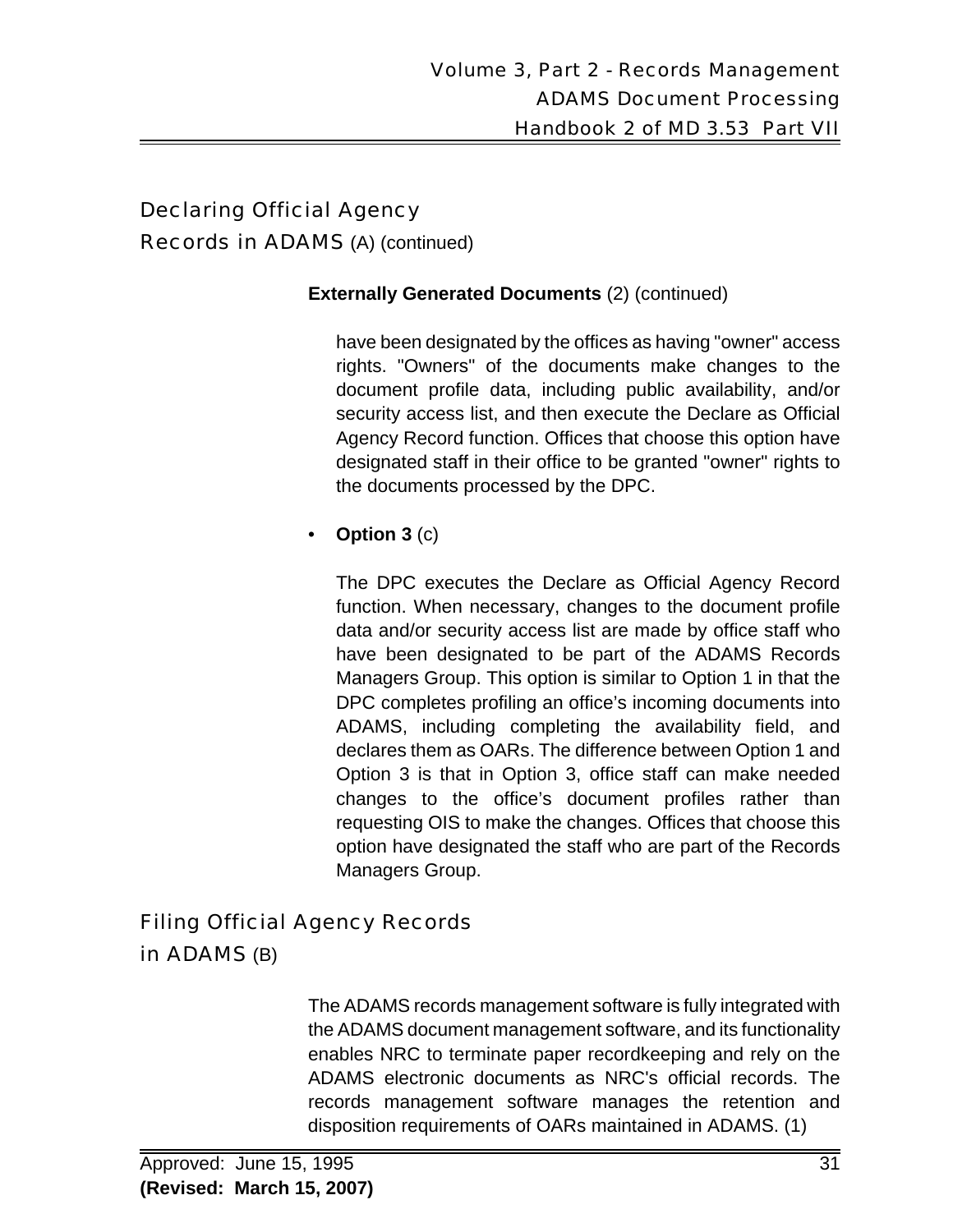# Filing Official Agency Records

in **ADAMS** (B) (continued)

ADAMS Records Management Software— (2)

- Is a records management software package fully integrated with other ADAMS software. (a)
- Meets all NARA specifications for electronic recordkeeping systems. (b)
- Contains records classification tools that are used by record filers to electronically "file" documents by assigning them a file code or codes from the ADAMS file plan. (c)
- Manages the retention and disposition of final agency records maintained in ADAMS. (d)

The members of the two ADAMS Groups in each library (with the exception of the Public and Legacy Libraries) have special rights and privileges to control and manage the OARs kept in ADAMS. These groups are called Records Managers and Record Declarers. The members of these groups have special records management privileges and have the capability to perform certain actions on documents, such as declaring documents as OARs, modifying the profiles of OARs, filing documents in the ADAMS records management software, and destroying OARs, which cannot be performed by staff who are not group members. Although the group names are the same in each library, the membership of these groups are unique to the specific library. Where applicable, each office has identified the staff in their organizations to be members of these groups. (3)

Records Managers and Records Declarers are responsible for filing ADAMS documents according to the ADAMS File Plan. The ADAMS File Plan is an hierarchical records classification scheme in the records management software used for filing documents and packages to place them under records management control. The ADAMS File Plan is based on the "NRC Comprehensive Records Disposition Schedule" (NUREG-0910). (4)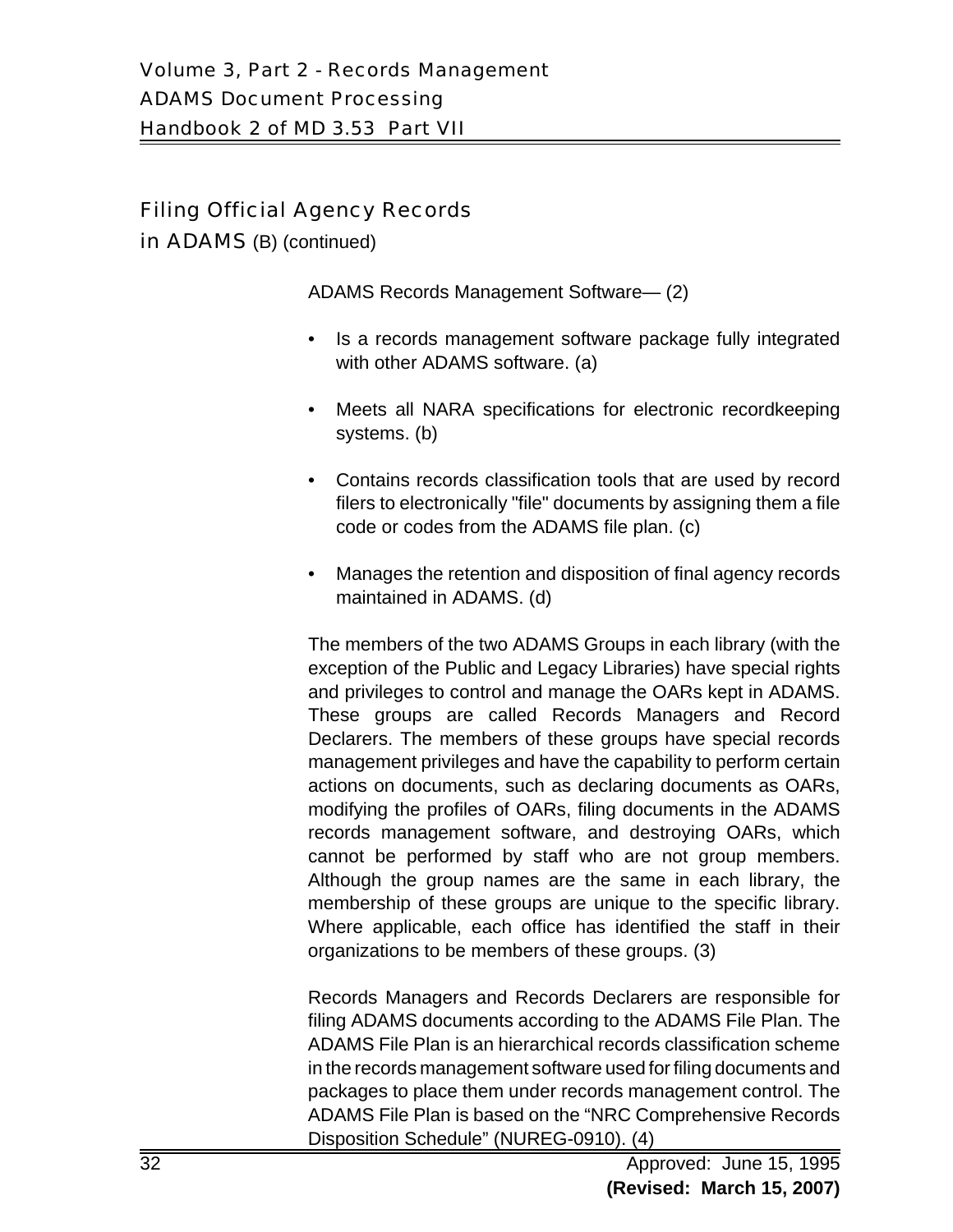# Part VIII Systems Interfacing With ADAMS

# Electronic Information Exchange (EIE) (A)

Electronic Information Exchange (EIE) allows NRC stakeholders to transmit their documents related to official agency business through the Internet. The EIE system uses a public key infrastructure and digital signaturing technology to authenticate documents and validate the person submitting the information. The system ensures that the exchanged material is secure and that the person submitting the material is, in fact, who is indicated. EIE allows NRC to receive documents from the public in electronic formats suitable for ADAMS.

# Electronic Hearing Docket (EHD) (B)

The purpose of the publicly available electronic hearing docket (EHD) is to provide parties to adjudicatory proceedings before the Nuclear Regulatory Commission, designated Atomic Safety and Licensing Boards, or presiding officers with readily available access to hearing documents. (1)

Electronic documentary material submitted to the EHD is entered as official agency records into the Commission's ADAMS. (2)

# High-Level Waste Electronic Hearing Docket (HLW-EHD) (C)

The high-level waste electronic hearing docket (HLW-EHD) is the official hearing docket of NRC for the proceeding on the construction authorization application of the Department of Energy (DOE) for a high-level radioactive waste geologic repository. The HLW-EHD was established pursuant to the requirements of 10 CFR 2.1013 to store electronic filings via EIE from parties to the waste proceeding.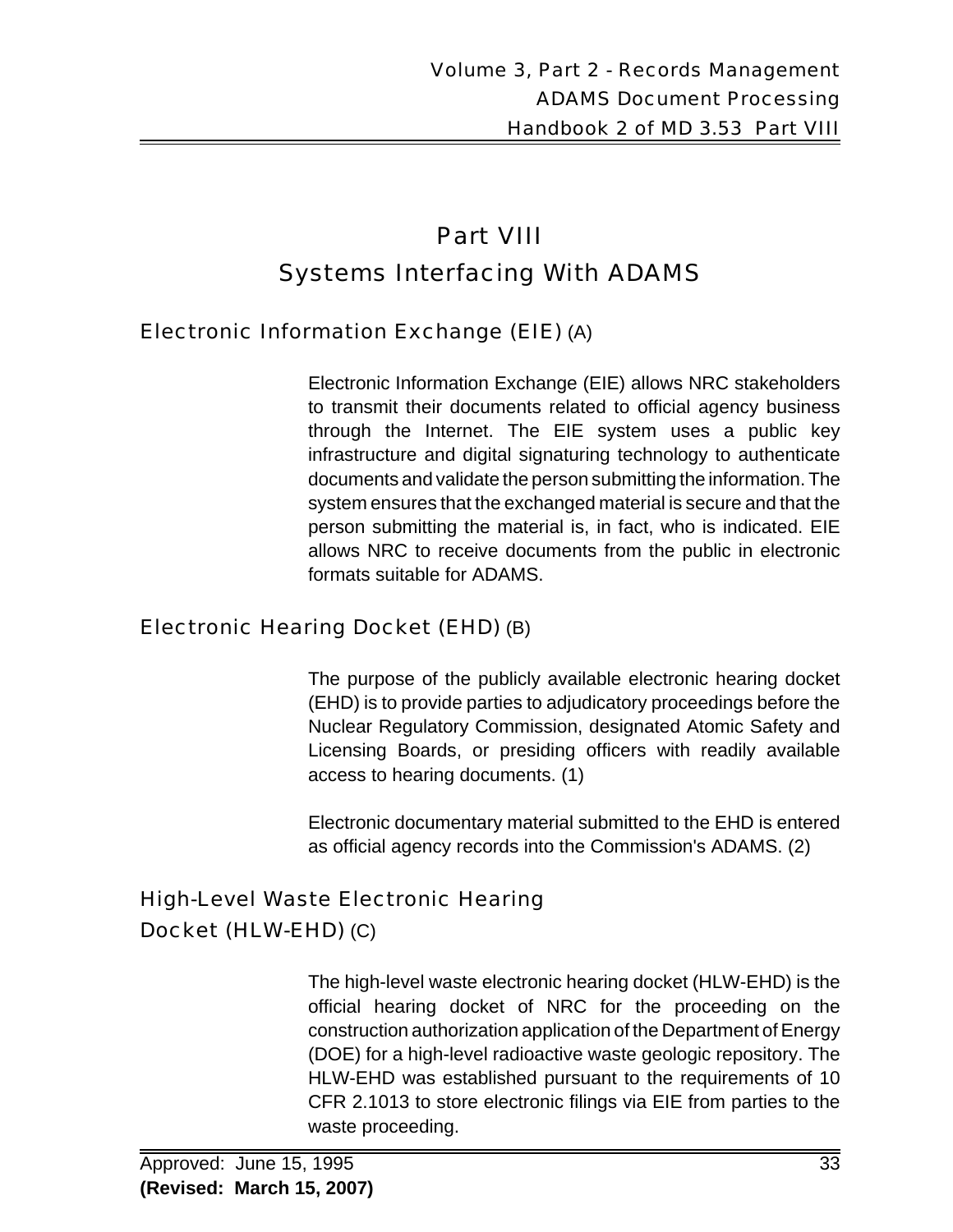# Licensing Support Network (LSN) (D)

The licensing support network (LSN) responds to a congressional mandate that NRC reach a determination on the DOE's application for construction authorization for a high-level radioactive waste repository at Yucca Mountain, Nevada, in a 3-year time frame. To shorten the time spent on the exchange of documents that may be used as evidence in an NRC licensing proceeding, the parties and potential parties to the hearing on the DOE application made their documents available via the Internet before the submission of the DOE license application to NRC. The LSN provides a single place where the parties and potential parties to the licensing hearing can search for documents from any or all of those collections in a uniform way. (1)

NRC documents relevant to the HLW adjudicatory proceeding are placed in an HLW server for the LSN search engine to access. (2)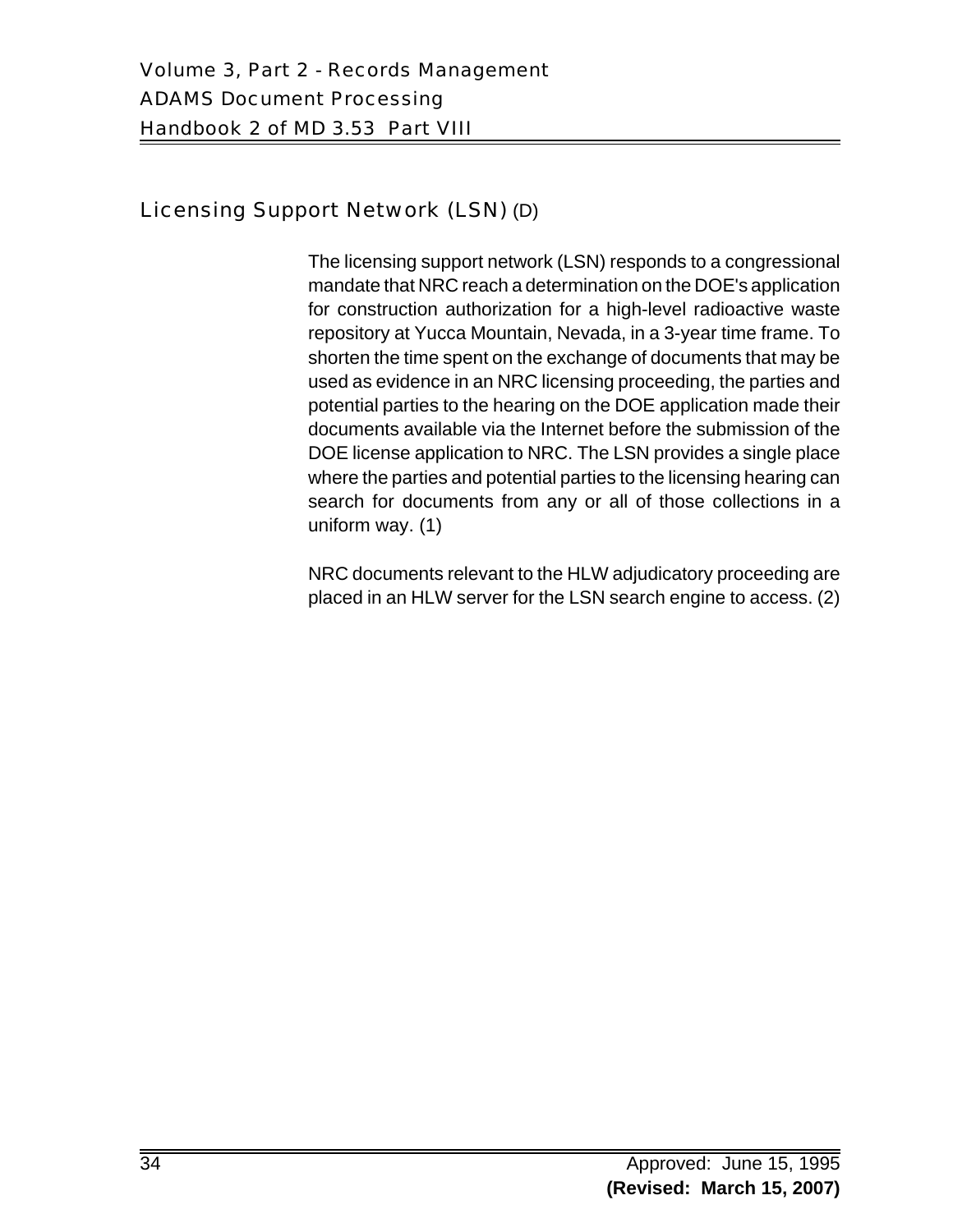# Part IX Support Services

#### NRC File Center (A)

The Records and FOIA/Privacy Services Branch (RFPSB), Information and Records Services Division (IRSD), OIS, manages the Headquarters (HQ) NRC File Center. The File Center manages the hard copy of external records scanned into ADAMS and administers proper disposition of records within ADAMS through the use of records management software. (1)

Externally generated documents are processed (added to ADAMS) at one of the ADAMS document capture and intake stations. After processing, the source paper documents are delivered to the HQ NRC File Center where they are kept for the period of time specified in the applicable records disposition schedule, but in all cases for a minimum of 60 days. (2)

- Most of the source paper documents are destroyed after the 60-day retention period. However, there are several paper document types identified by offices as having intrinsic value and are retained longer than 60 days in accordance with the National Achieves and Records Administration (NARA) approved records schedules. (a)
- External documents received in CD-ROM format are forwarded to the File Center after review and ADAMS processing where they are retained in accordance with the applicable NRC Records Disposition Schedule. (b)
- The File Center is responsible for files maintenance and disposition of all external documents that are not appropriate for ADAMS processing. For example, paper or CD-ROM copies of Safeguards Information (SGI) are packaged and transmitted to the File Center in accordance with applicable security directives. (c)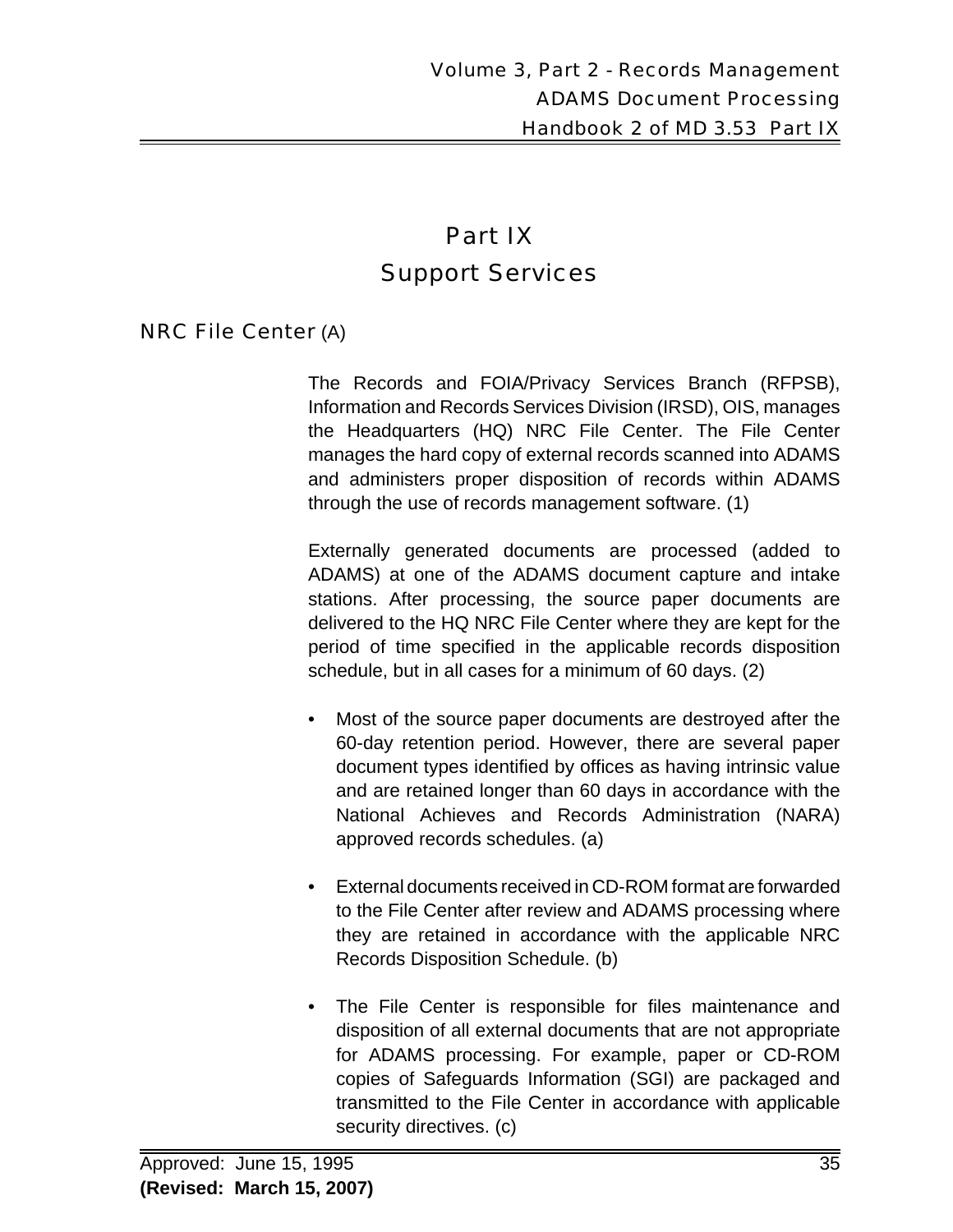#### NRC File Center (A) (continued)

- The File Center is responsible for some documents that for legal or other reasons are maintained both in paper format and in ADAMS. (d)
- NRC File Center Staff are members of the Records Managers group with owner rights to documents and packages to file Official Agency Record (OAR) documents and packages in the ADAMS File Plan. The NRC File Center files the programmatic documents of the Office of Nuclear Material Safety and Safeguards, the Office of Nuclear Reactor Regulation, the Office of International Programs, the Office of Nuclear Regulatory Research, and the Office of State and Tribal Programs that were previously filed in paper by the File Center. (e)
- File Center staff routinely review OAR document and package profiles, and package contents, to determine where documents and packages are filed in the File Plan. (f)

# ADAMS Support Center (B)

The ADAMS Support Center is available to help both Headquarters and regional staff. The center is staffed by professional reference librarians and records managers who are highly proficient in using ADAMS and are extremely familiar with NRC's documents as they are used in the NRC business environment. (1)

The ADAMS Support Center is located at NRC Headquarters, Telephone: 301-415-1234, Press 1; E-Mail: ADAMSIM. (2)

The ADAMS Support Center assists with questions and issues regarding— (3)

- How and when to use ADAMS (a)
- 36 Approved: June 15, 1995 **(Revised: March 15, 2007)** • ADAMS information management policy and procedure (b)